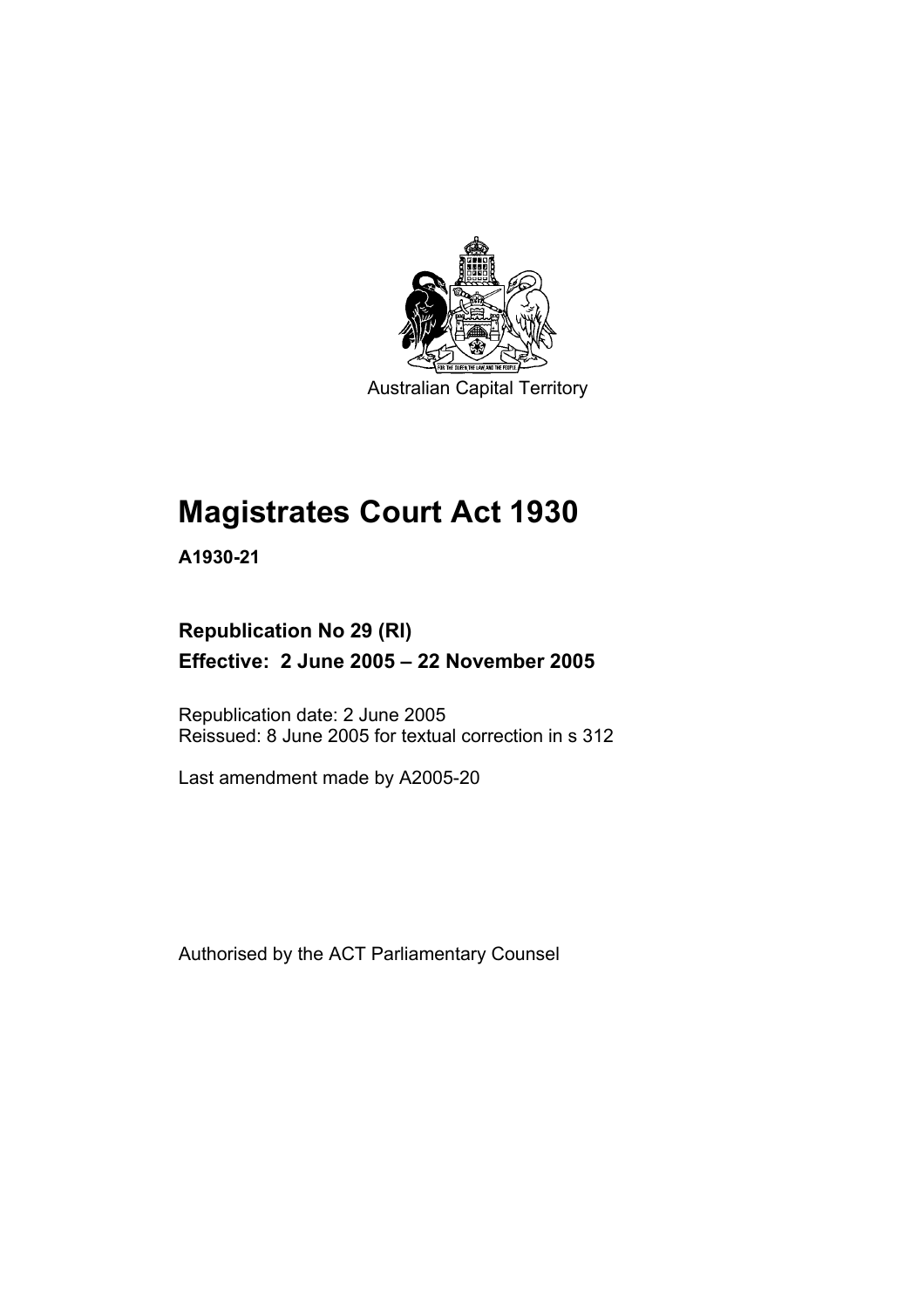#### **About this republication**

#### **The republished law**

This is a republication of the *Magistrates Court Act 1930* (including any amendment made under the *Legislation Act 2001*, part 11.3 (Editorial changes)) as in force on 2 June 2005*.* It also includes any amendment, repeal or expiry affecting the republished law to 2 June 2005.

The legislation history and amendment history of the republished law are set out in endnotes 3 and 4.

#### **Kinds of republications**

The Parliamentary Counsel's Office prepares 2 kinds of republications of ACT laws (see the ACT legislation register at www.legislation.act.gov.au):

- authorised republications to which the *Legislation Act 2001* applies
- unauthorised republications.

The status of this republication appears on the bottom of each page.

#### **Editorial changes**

The *Legislation Act 2001*, part 11.3 authorises the Parliamentary Counsel to make editorial amendments and other changes of a formal nature when preparing a law for republication. Editorial changes do not change the effect of the law, but have effect as if they had been made by an Act commencing on the republication date (see *Legislation Act 2001*, s 115 and s 117). The changes are made if the Parliamentary Counsel considers they are desirable to bring the law into line, or more closely into line, with current legislative drafting practice.

This republication includes amendments made under part 11.3 (see endnote 1).

#### **Uncommenced provisions and amendments**

If a provision of the republished law has not commenced or is affected by an uncommenced amendment, the symbol  $\mathbf{U}$  appears immediately before the provision heading. The text of the uncommenced provision or amendment appears only in the last endnote.

#### **Modifications**

If a provision of the republished law is affected by a current modification, the symbol  $\mathbf{M}$ appears immediately before the provision heading. The text of the modifying provision appears in the endnotes. For the legal status of modifications, see *Legislation Act 2001*, section 95.

#### **Penalties**

The value of a penalty unit for an offence against this republished law at the republication date is—

- (a) if the person charged is an individual—\$100; or
- (b) if the person charged is a corporation—\$500.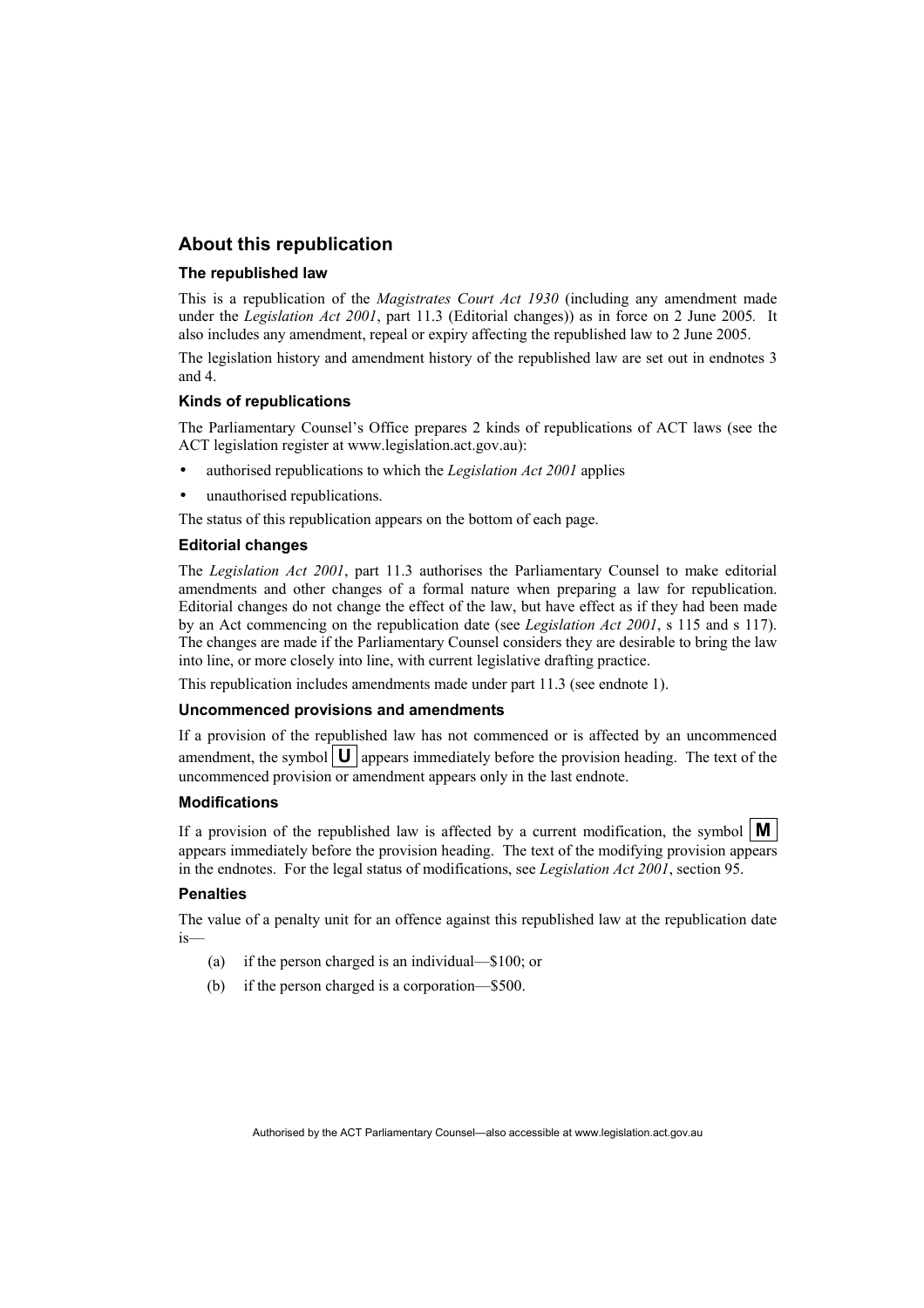

# **Magistrates Court Act 1930**

### **Contents**

|                  |                                          | Page |
|------------------|------------------------------------------|------|
| <b>Chapter 1</b> | <b>Preliminary</b>                       |      |
| 1                | Name of Act                              | 2    |
| 2                | Dictionary                               | 2    |
| 3                | <b>Notes</b>                             | 2    |
| <b>Chapter 2</b> | <b>Magistrates Court and magistrates</b> |      |
| <b>Part 2.1</b>  | The court                                |      |
| 4                | Constitution of court                    | 4    |
| 5                | Arrangement of court business            | 4    |
|                  |                                          |      |

Magistrates Court Act 1930 Effective: 02/06/05-22/11/05 contents 1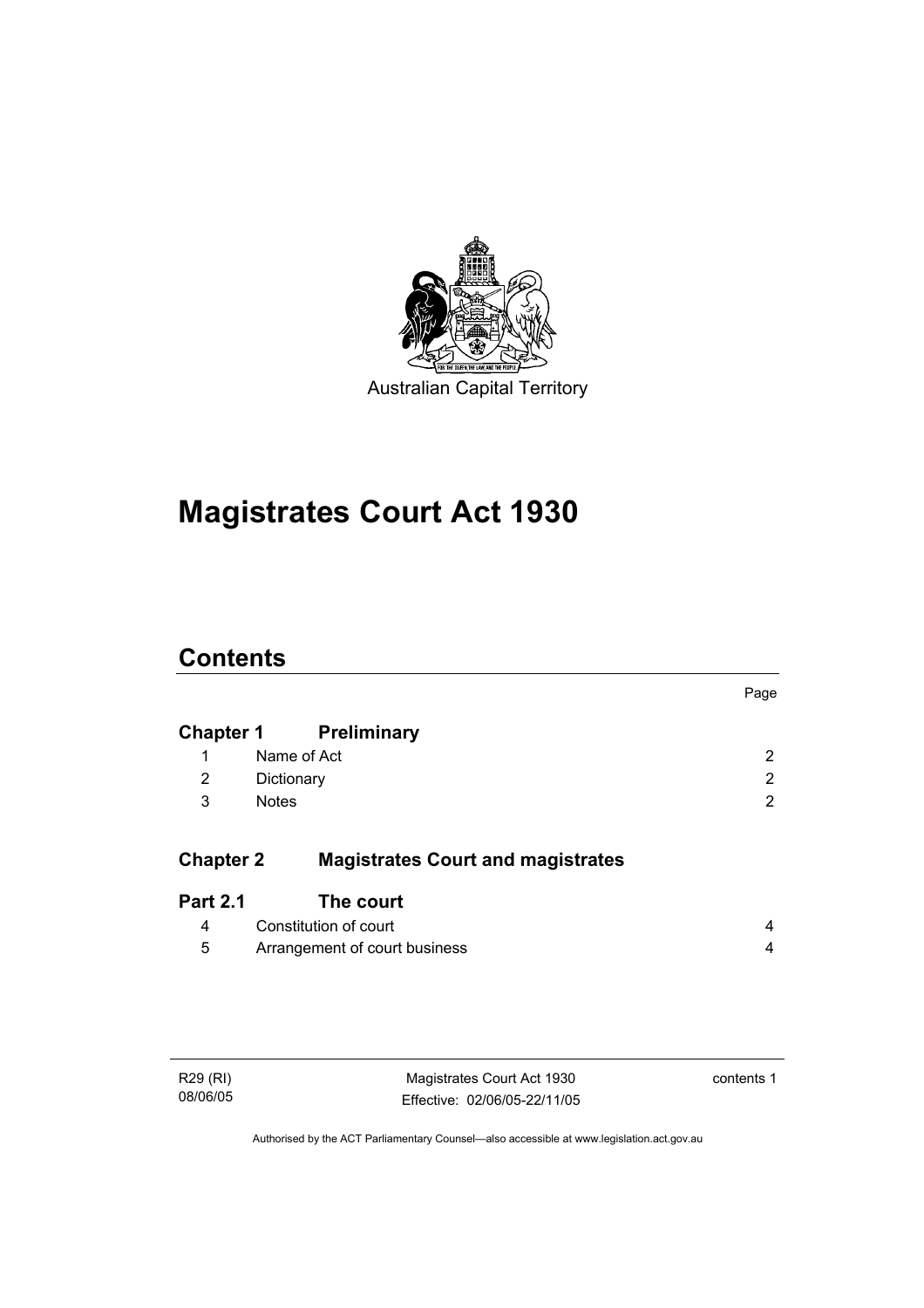#### **Contents**

|                       |                           |                                                             | Page              |
|-----------------------|---------------------------|-------------------------------------------------------------|-------------------|
| <b>Part 2.2</b>       |                           | Appointment and jurisdiction of magistrates                 |                   |
| <b>Division 2.2.1</b> |                           | Magistrates other than special magistrates                  |                   |
| 6                     |                           | Meaning of <i>magistrate</i> in div 2.2.1                   | 5                 |
| $\overline{7}$        |                           | Appointment of Chief Magistrate and other magistrates       | 5                 |
| 7A                    |                           | Eligibility for appointment as magistrate                   | 5                 |
| 7B                    |                           | Seniority of magistrates                                    | 5                 |
| 7C                    |                           | Conditions of appointment of magistrates                    | 6                 |
| 7D                    |                           | Term of appointment of magistrates                          | 6                 |
| 7E                    |                           | <b>Acting Chief Magistrate</b>                              | 6                 |
| 7F                    | Retirement                |                                                             | 6                 |
| 7G                    |                           | Magistrates not to do other work                            | $\overline{7}$    |
| 7H                    |                           | Rights of public servants                                   | $\overline{7}$    |
| Division 2.2.2        |                           | <b>Special magistrates</b>                                  |                   |
| 8                     |                           | Appointment of special magistrates                          | 8                 |
| 8A                    |                           | Term of appointment of special magistrates                  | 8                 |
| 8B                    |                           | Conditions of appointment of special magistrates            | 8                 |
| <b>Division 2.2.3</b> |                           | <b>Registrar and other court officers</b>                   |                   |
| 9                     |                           | Appointment of registrar etc                                | 9                 |
| 9Α                    | Staff assisting registrar |                                                             | 9                 |
| <b>9B</b>             |                           | Registrar's functions                                       | 9                 |
| Division 2.2.4        |                           | <b>Jurisdiction of magistrates</b>                          |                   |
| 10P                   | Oath etc of office        |                                                             | 9                 |
| 11                    |                           | Acts done beyond ACT                                        | 10                |
| 12                    |                           | Acts by magistrate out of court etc                         | 10                |
| 13                    |                           | Issue of warrant of commitment etc after case decided       | 11                |
| 15                    |                           | Process not invalid only because of death of magistrate etc | 11                |
| 16                    |                           | Order instead of mandamus                                   | 11                |
| 17                    |                           | Magistrates may exercise functions of justices of peace     | 11                |
| <b>Part 2.3</b>       |                           | Protection of magistrates in execution of their<br>office   |                   |
| <b>17A</b>            |                           | Magistrate sued for act not within jurisdiction             | $12 \overline{ }$ |

| contents 2 | Magistrates Court Act 1930   | R29 (RI) |
|------------|------------------------------|----------|
|            | Effective: 02/06/05-22/11/05 | 08/06/05 |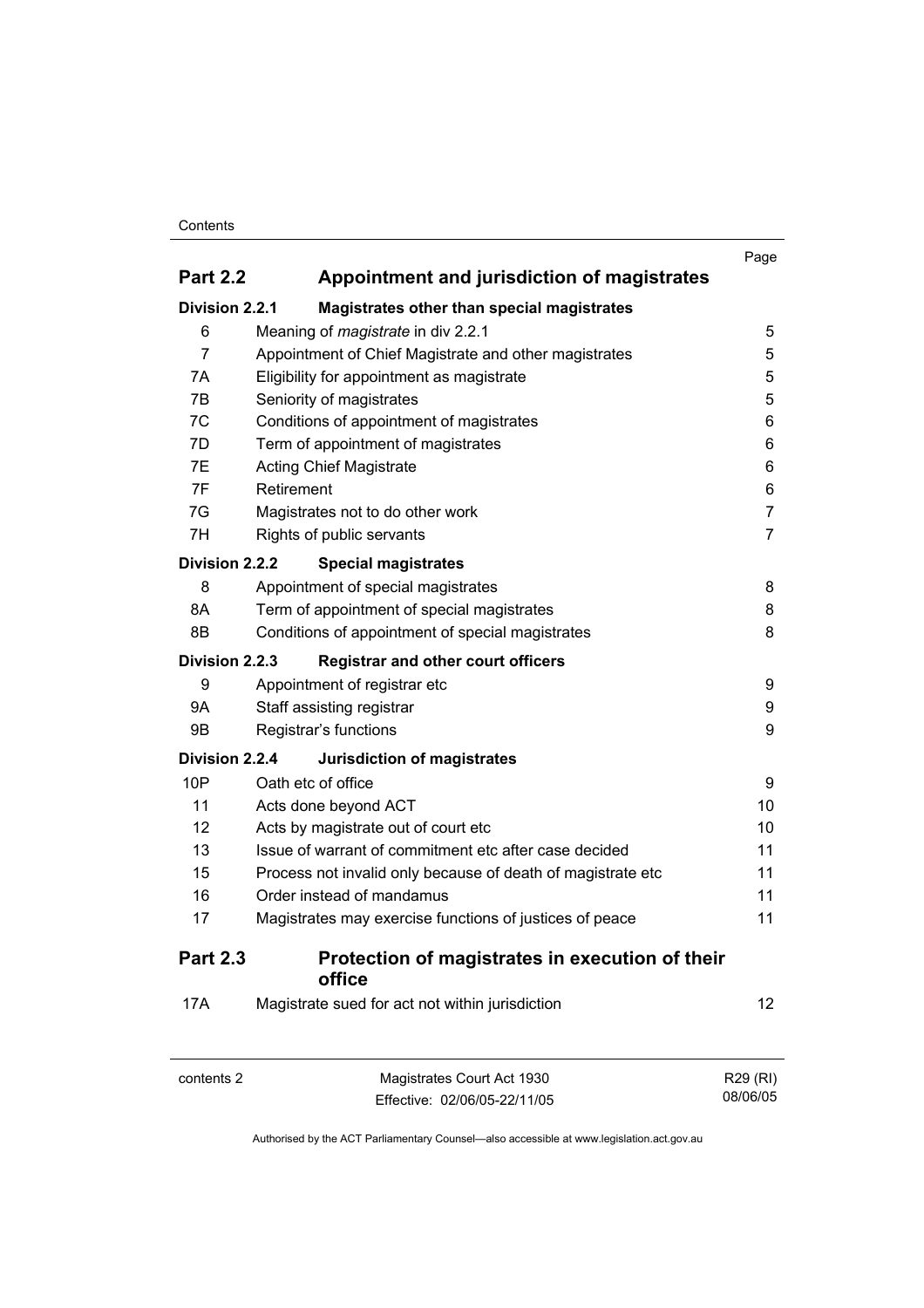|     |                                                                                       | Page |
|-----|---------------------------------------------------------------------------------------|------|
| 17B | No action against magistrate after order nisi to quash conviction has<br>been granted | 13   |
| 17C | Warrant or writ by magistrate on order of court                                       | 13   |
| 17D | No action for acts done under Supreme Court order                                     | 13   |
| 17F | No action if proceeding confirmed on appeal                                           | 13   |
| 17F | Actions in cases prohibited                                                           | 13   |
| 17G | Payment into court                                                                    | 14   |
| 17H | No action against magistrate for judicial acts in Magistrates Court                   | 14   |
| 17I | Magistrate sued for acts within magistrate's jurisdiction only liable in              |      |
|     | case of malice and absence of reasonable and probable cause                           | 14   |
| 17J | Verdict for defendant                                                                 | 15   |
| 17K | Damages                                                                               | 15   |

### **Chapter 3 Criminal proceedings**

| <b>Part 3.1</b> | <b>Preliminary</b>                                                                |            |
|-----------------|-----------------------------------------------------------------------------------|------------|
| 18A             | Definitions for ch 3                                                              | 16         |
| <b>Part 3.2</b> | <b>Criminal jurisdiction</b>                                                      |            |
| 19              | Jurisdiction of court                                                             | 17         |
| 21              | Jurisdiction of court if defendant absent from ACT                                | 17         |
| 22              | Proceeding of court if it considers offence should be dealt with on<br>indictment | 17         |
| 23B             | Rectification of certain orders etc                                               | 17         |
| <b>Part 3.3</b> | <b>Beginning criminal proceedings</b>                                             |            |
| Division 3.3.1  | <b>Beginning criminal proceedings-general</b>                                     |            |
| 25              | Informations                                                                      | 21         |
| Division 3.3.2  | <b>Informations</b>                                                               |            |
| 26              | Laying of informations                                                            | 21         |
| 27              | Description of people and property and of offences                                | 21         |
| 28              | Power of court to amend information                                               | 21         |
| 29              | Court may adjourn hearing if amendment made                                       | 22         |
| 30              | Form of information                                                               | 22         |
| R29 (RI)        | Magistrates Court Act 1930                                                        | contents 3 |
| 08/06/05        | Effective: 02/06/05-22/11/05                                                      |            |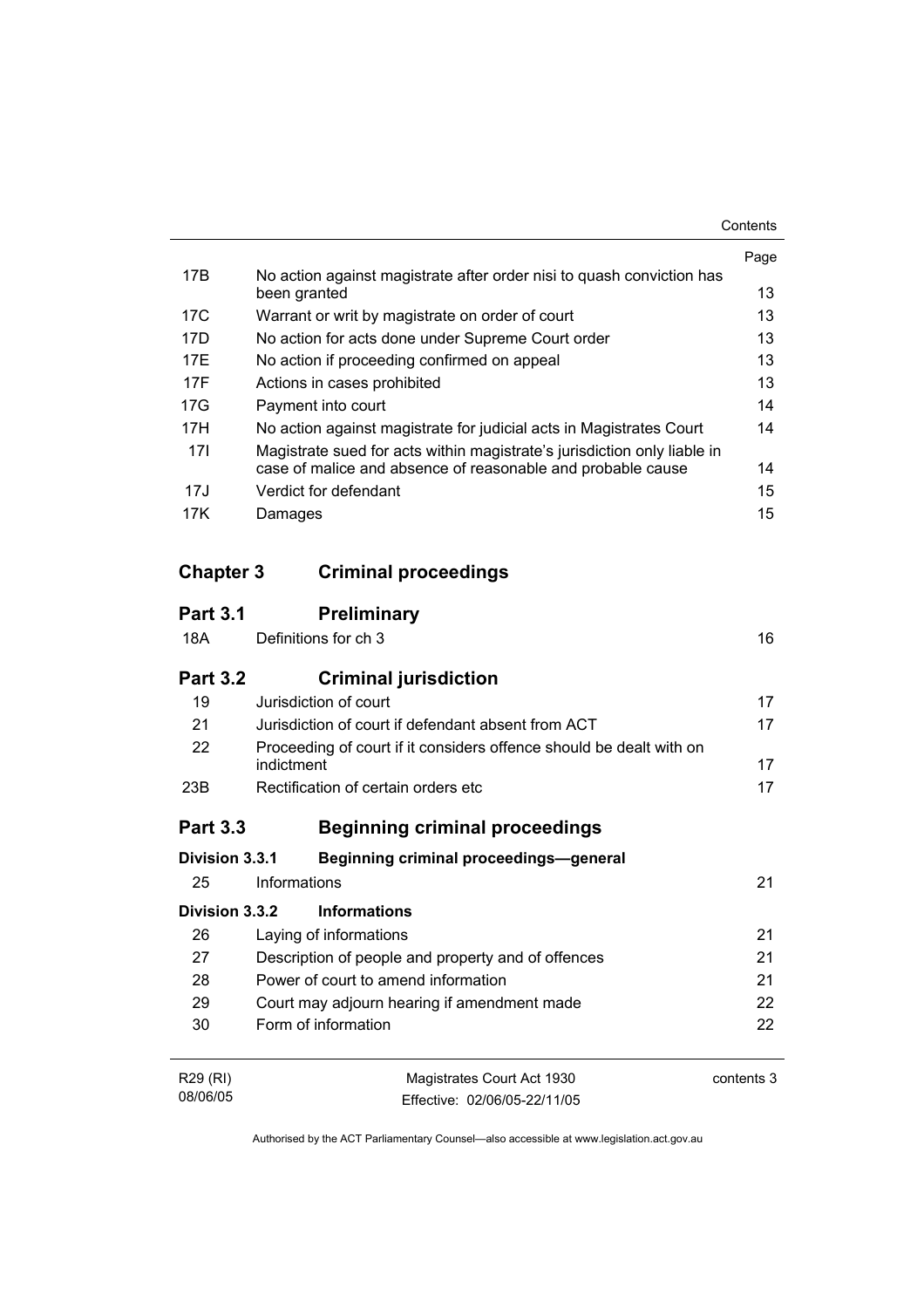#### **Contents**

|                 |                                                                 | Page     |
|-----------------|-----------------------------------------------------------------|----------|
| Division 3.3.3  | <b>Summonses</b>                                                |          |
| 37              | When magistrate may issue summons                               | 22       |
| 38              | Form of summons                                                 |          |
| 41              | Service of summons                                              | 23       |
| Division 3.3.4  | <b>Warrants</b>                                                 |          |
| 42              | Issue of warrant and summons                                    | 23       |
| 43              | Procedure on filing indictment                                  | 24       |
| 44              | Direction of warrant                                            | 25       |
| 45              | Any police officer may execute warrant                          | 25       |
| 47              | Form of arrest warrant                                          | 26       |
| 48              | Warrant to be in force till executed                            | 26       |
| 49              | Sunday warrants                                                 | 26       |
| <b>Part 3.4</b> | <b>Hearing of criminal proceedings</b>                          |          |
| Division 3.4.1  | Hearing of criminal proceedings-general                         |          |
| 53              | Conduct of case generally                                       | 27       |
| 54              | If both parties present in court to hear case                   | 27       |
| Division 3.4.2  | <b>Warrants for witnesses</b>                                   |          |
| 63              | Warrant to bring witness to court                               | 27       |
| 64              | Warrant in the first instance                                   | 28       |
| Division 3.4.3  | <b>Remand</b>                                                   |          |
| 70              | Remand of defendant                                             | 28       |
| 72              | Bringing up during remand                                       | 30       |
| 72A             | Hearing of bail applications                                    | 30       |
| 72B             | Defendant's appearance in proceeding other than bail proceeding | 30       |
| 73              | Bail of defendant during examination                            | 31       |
| Division 3.4.4  | <b>Committal and recognisance</b>                               |          |
| 73A             | Extended application of div 3.4.4                               | 31       |
| 74              | Committal or detention before decision                          | 31       |
| 75              | Committal of witness or of defendant after decision             | 31       |
| 76              | Witnesses may be discharged on recognisance                     | 31       |
| 77              | Recognisances                                                   | 32       |
| 78              | Issue of warrant for non-appearance                             | 32       |
| contents 4      | Magistrates Court Act 1930                                      | R29 (RI) |
|                 | Effective: 02/06/05-22/11/05                                    | 08/06/05 |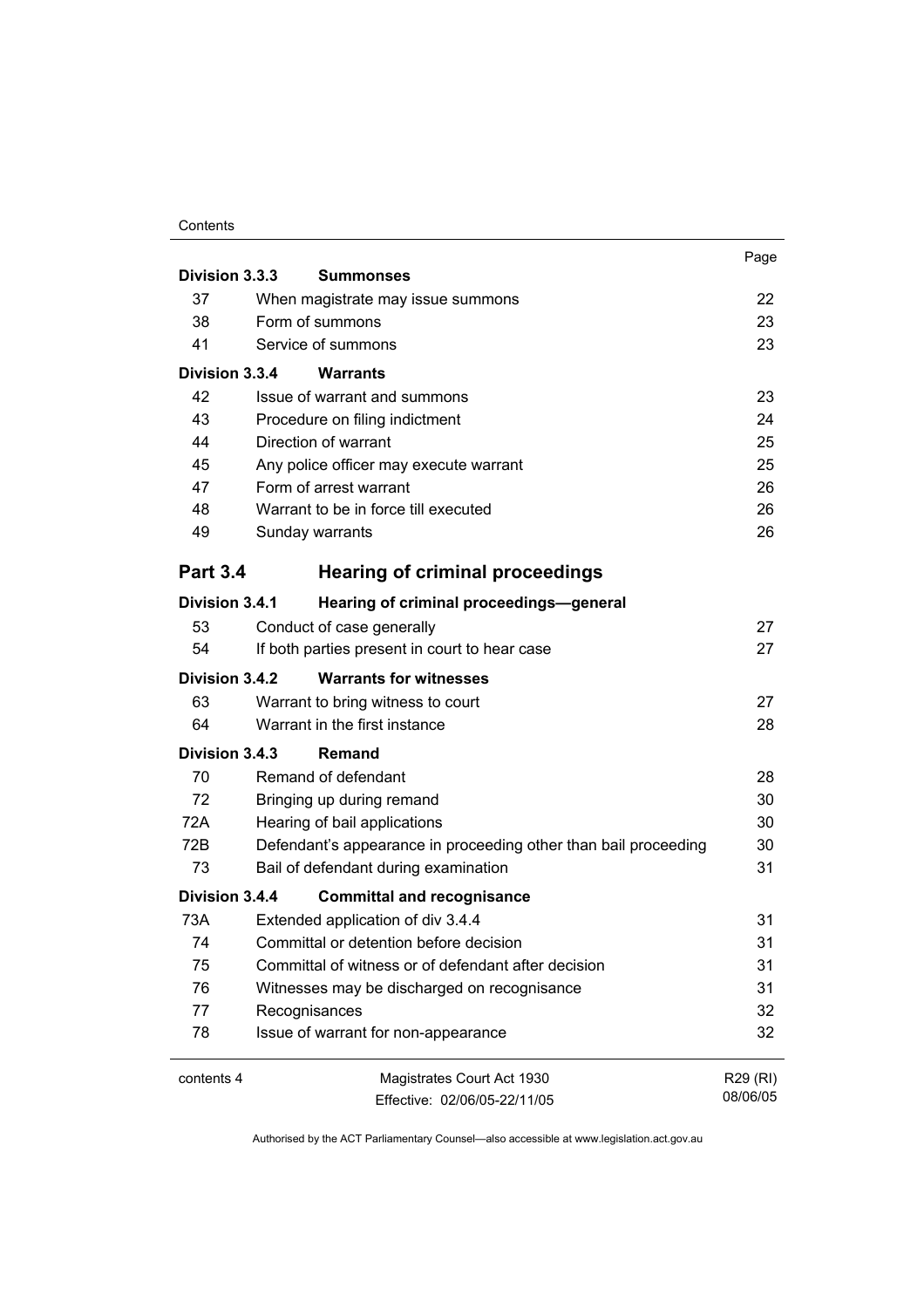|                 |     |                                                                       | Contents |
|-----------------|-----|-----------------------------------------------------------------------|----------|
|                 |     |                                                                       | Page     |
| 79              |     | Recognisances taken out of court                                      | 32       |
| 80              |     | Forfeited recognisances-how enforced                                  | 32       |
| 82              |     | Conveying people to custody                                           | 33       |
| Division 3.4.5  |     | <b>Adjournment of criminal proceedings</b>                            |          |
| 83              |     | Magistrate may adjourn court generally                                | 33       |
| 84              |     | Particular cases may be adjourned                                     | 33       |
| 85              |     | Proceeding if either party not present at adjourned hearing           | 34       |
| 86              |     | Proceeding if both parties present at adjourned hearing               | 34       |
| 87              |     | Witness to attend adjourned etc hearing                               | 34       |
| 88              |     | Postponement of hearing                                               | 35       |
| <b>Part 3.5</b> |     | <b>Proceedings for indictable offences</b>                            |          |
| Division 3.5.1  |     | Preliminary                                                           |          |
| 88A             |     | Meaning of jury in pt 3.5                                             | 36       |
| Division 3.5.2  |     | Indictable offences-beginning of proceedings                          |          |
| 89              |     | Disobedience of summons                                               | 36       |
| 89A             |     | Accused person may be excused from attendance before court            | 37       |
| 90              |     | Procedure if informant proposes to tender written statements to court | 38       |
| 90AA            |     | Written statements may be admitted in evidence                        | 40       |
| 90AB            |     | Preliminary examination if written statements not tendered            | 42       |
| 90ABA           | 89A | Attendance not required under s 90AA or s 90AB if order made under s  | 42       |
| 90A             |     | Plea of guilty in committal proceeding                                | 43       |
| 91              |     | Court may discharge accused                                           | 46       |
| 92              |     | Proceeding if evidence sufficient to put accused on trial             | 47       |
| 92A             |     | Committal for sentence for indictable offence tried summarily         | 48       |
| 92B             |     | Depositions as evidence                                               | 48       |
| 93              |     | Admissions and confessions                                            | 48       |
| Division 3.5.3  |     | Indictable offences-proceedings after hearing of<br>evidence          |          |
| 94              |     | Discharge or committal for trial                                      | 49       |
| 95              |     | Depositions of dead or absent people                                  | 49       |
| 96              |     | Evidence for defence                                                  | 50       |
|                 |     |                                                                       |          |

| R29 (RI) | Magistrates Court Act 1930   | contents 5 |
|----------|------------------------------|------------|
| 08/06/05 | Effective: 02/06/05-22/11/05 |            |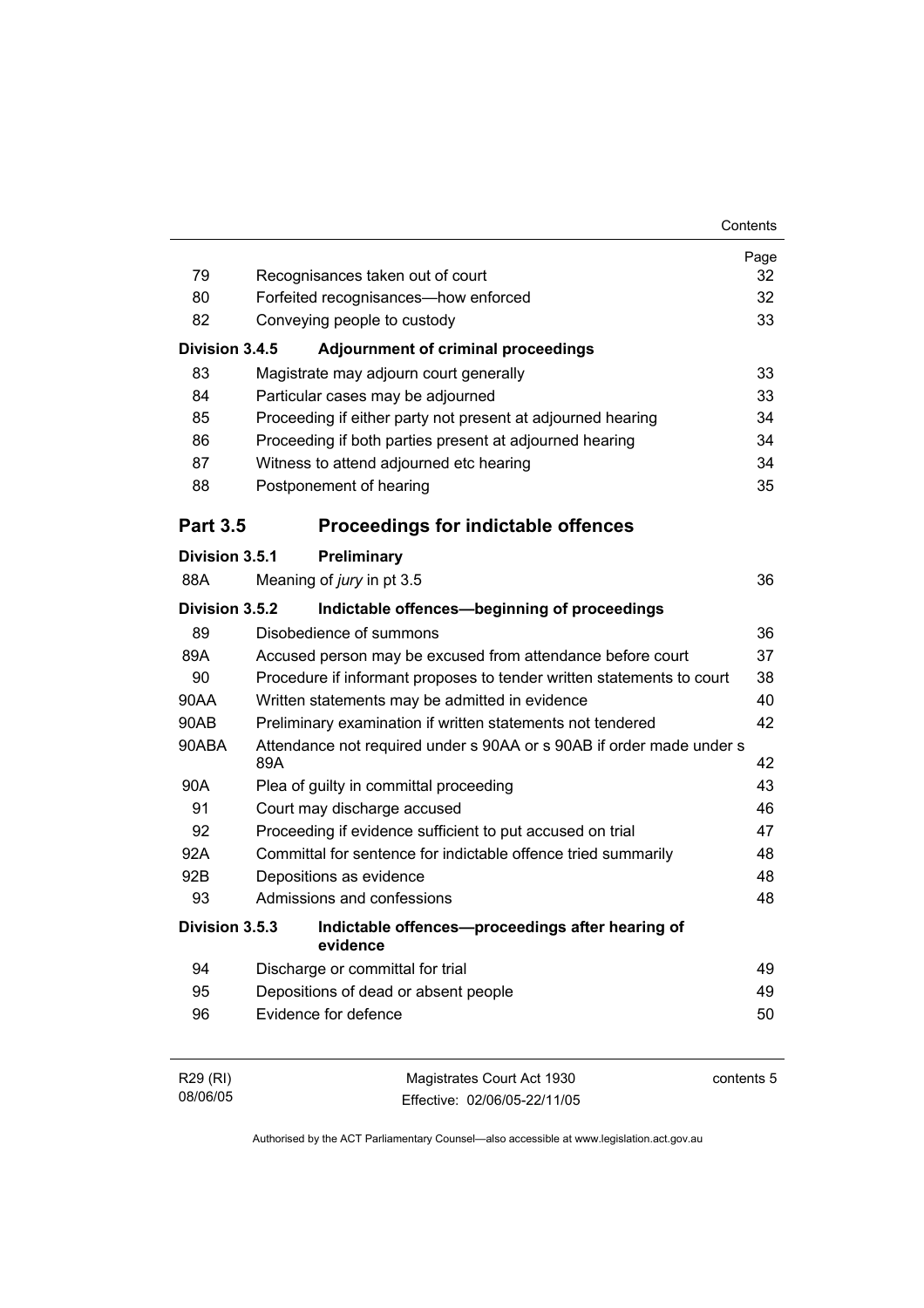#### **Contents**

| Division 3.5.4  | Indictable offences-costs                                 | Page     |
|-----------------|-----------------------------------------------------------|----------|
| 97              | Discontinued proceeding                                   | 50       |
|                 |                                                           |          |
| Division 3.5.5  | Indictable offences-witness recognisances                 |          |
| 103             | Recognisance of witnesses etc                             | 51       |
| 104             | Signature of magistrate-notice to witnesses               | 51       |
| 105             | Court may commit noncompliant witness                     | 51       |
| Division 3.5.6  | Indictable offences-other provisions                      |          |
| 105A            | Meaning of certified copy of depositions in div 3.5.6     | 52       |
| 106             | Giving depositions etc to director of public prosecutions | 52       |
| 107             | Giving documents to proper officer of court               | 53       |
| 108             | Accused person may obtain copies of depositions etc       | 53       |
| <b>Part 3.6</b> | Proceedings for offences punishable summarily             |          |
| 108A            | Indictable offences dealt with summarily                  | 55       |
| 109             | Dismissal or adjournment in absence of informant          | 55       |
| 110             | Hearing in absence of defendant                           | 56       |
| 111             | Adjournment if defendant does not appear                  | 57       |
| 113             | Proceeding at hearing on defendant's confession           | 57       |
| 114             | If defendant does not admit the case                      | 58       |
| 115             | Conduct of summary proceeding                             | 58       |
| <b>Part 3.7</b> | Service and pleading by post for certain<br>offences      |          |
| 116A            | Definitions for pt 3.7                                    | 59       |
| 116AA           | Meaning of prescribed offence for pt 3.7                  | 59       |
| 116B            | Service of summons for prescribed offence                 | 60       |
| 116BA           | Giving of notice by registrar                             | 61       |
| 116C            | Proof of service                                          | 61       |
| 116D            | Pleas to prescribed offence                               | 62       |
| 116E            | Procedure if plea of guilty entered                       | 62       |
| 116F            | Procedure if notice of intention to defend given          | 63       |
| 116FA           | Procedure if defendant pleads not guilty                  | 63       |
| 116G            | Procedure if defendant does not plead                     | 64       |
| 116H            | Restricted penalties under pt 3.7                         | 64       |
| contents 6      | Magistrates Court Act 1930                                | R29 (RI) |

Effective: 02/06/05-22/11/05

08/06/05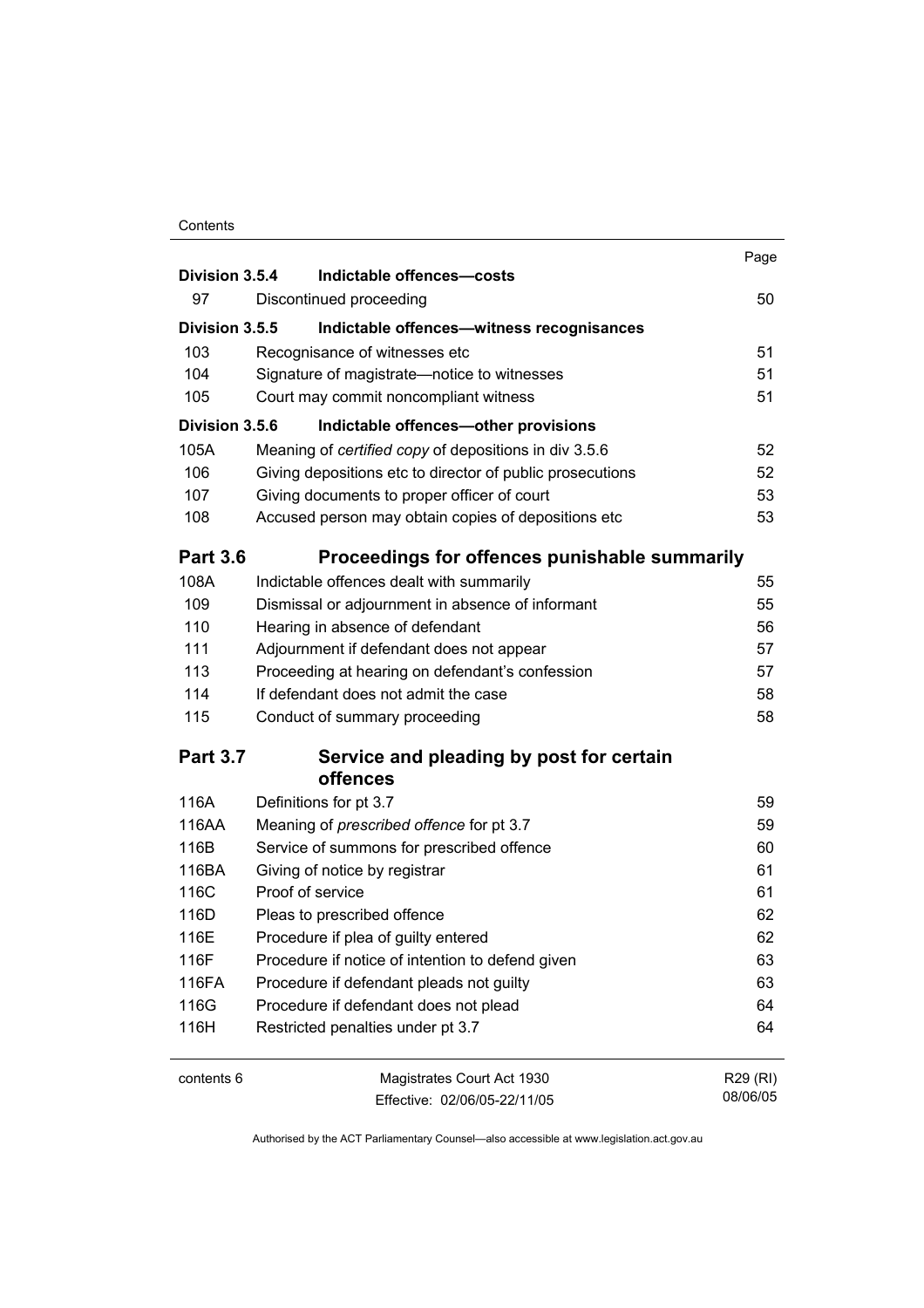### **Contents** Page 116I Consequences of conviction in absence of defendant 65 **Part 3.8 Infringement notices for certain offences Division 3.8.1 Preliminary** 117 Definitions for pt 3.8 67 118 Purpose and effect of pt 3.8 68 119 Regulations about infringement notice offences 69 **Division 3.8.2 Infringement and reminder notices** 120 Service of infringement notices 70 121 Contents of infringement notices 70 122 Additional information in infringement notices 72 123 Time for payment of infringement notice penalty 73 124 Extension of time to pay penalty 124 Extension of time to pay penalty 125 Effect of payment of infringement notice penalty 74 126 Application for withdrawal of infringement notice 75 127 Withdrawal of infringement notice 75 128 Guidelines about withdrawal of infringement notices 76 129 Reminder notices 77 130 Contents of reminder notices 77 131 Additional information in reminder notices 78 **Division 3.8.3 Additional provisions for vehicle-related offences** 131A Meaning of *infringement notice* 80 131B Service of infringement notice on responsible person for vehicles 80 131C Liability for vehicle-related offences 82 131D Illegal user declarations 83 131E Known offender declarations 84 131F Sold vehicle declarations 86 131G Unknown offender declarations 87 **Division 3.8.4 Disputing liability for infringement notices** 132 Disputing liability for infringement notice offence 88 133 Extension of time to dispute liability **89** Extension of time to dispute liability 134 Procedure if liability disputed 89

| R29 (RI) | Magistrates Court Act 1930   | contents 7 |
|----------|------------------------------|------------|
| 08/06/05 | Effective: 02/06/05-22/11/05 |            |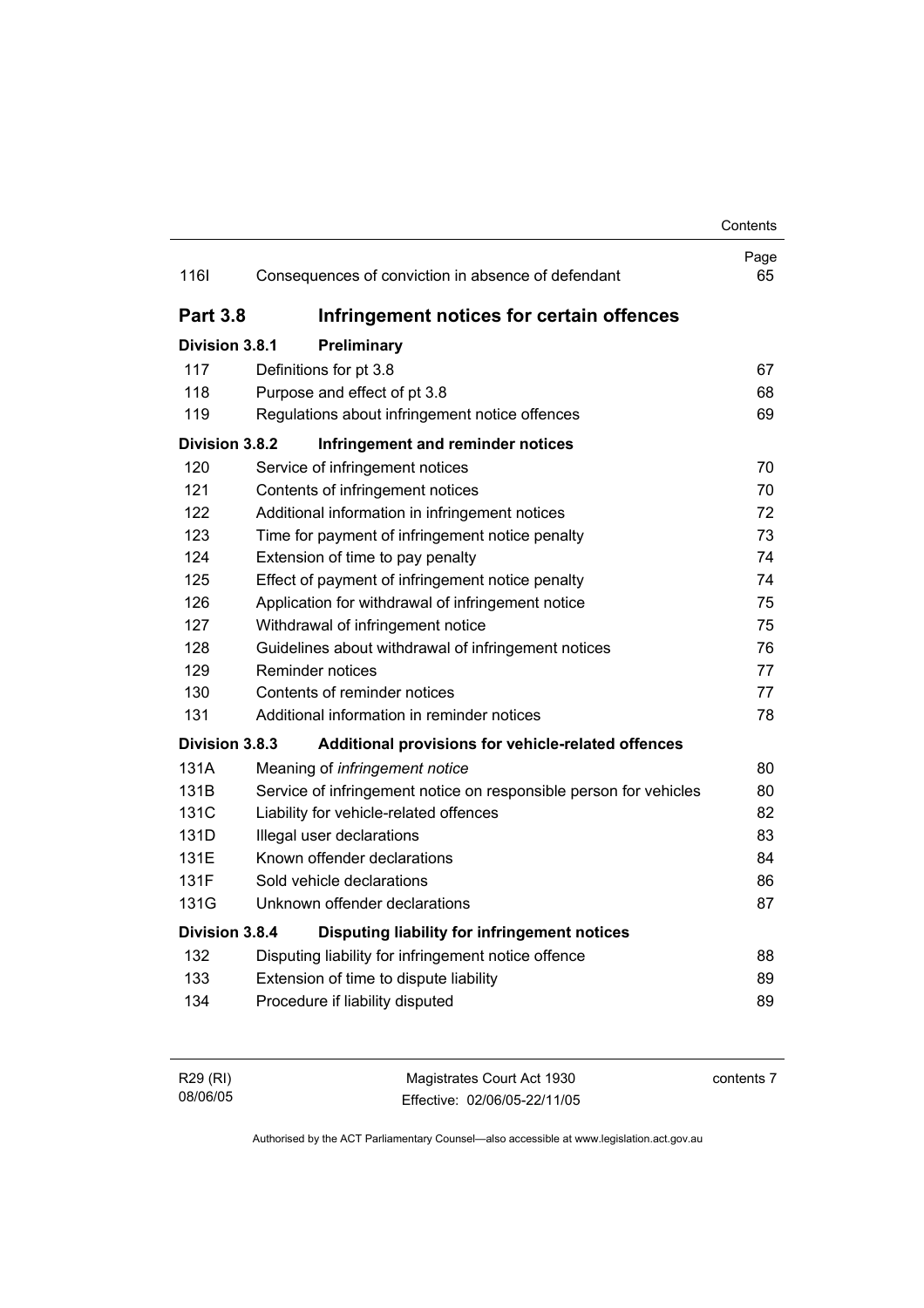| Contents |
|----------|
|----------|

| Division 3.8.5  | Infringement notices-other provisions              | Page |
|-----------------|----------------------------------------------------|------|
| 134A            | Authorised people for infringement notice offences | 91   |
| 135             | Delegation of administering authority's functions  | 92   |
| 136             | Evidentiary certificates                           | 92   |
|                 |                                                    |      |
| <b>Part 3.9</b> | <b>Enforcement of criminal decisions</b>           |      |
| Division 3.9.1  | Enforcement of criminal decisions-general          |      |
| 141             | Minute of decision and notice to defendant         | 94   |
| 142             | Formal convictions and orders                      | 94   |
| 143             | Consequences if information dismissed              | 95   |
| 144             | Copies of informations and other documents         | 95   |
| 145             | Imprisonment in first instance                     | 96   |
| Division 3.9.2  | <b>Enforcement of fines</b>                        |      |
| 146             | Definitions for div 3.9.2                          | 96   |
| 147             | Payment of fine                                    | 97   |
| 147A            | Notice of address etc                              | 98   |
| 147B            | Access to particulars of address                   | 98   |
| 147C            | Doubtful service                                   | 99   |
| 148             | Court may allow time to pay                        | 99   |
| 149             | Penalty notice                                     | 100  |
| 150             | Default                                            | 101  |
| 151             | Default notice                                     | 101  |
| 152             | Special arrangements                               | 102  |
| 153             | Notice for suspension of driver licence etc        | 103  |
| 154             | Access to personal information                     | 104  |
| 154D            | Committal to prison-fine defaulters                | 104  |
| 155             | Fine amounts to be paid to registrar               | 105  |
| 156             | Execution to stop on payment                       | 105  |
| 157             | Payment of amount to keeper or superintendent      | 105  |
| 158             | Fine satisfied by imprisonment                     | 106  |
| 159             | Remission                                          | 106  |
| 160             | Conviction or order quashed or set aside           | 106  |
| 161             | Other enforcement provisions not affected          | 107  |
|                 |                                                    |      |

| contents 8 | Magistrates Court Act 1930   | R29 (RI) |
|------------|------------------------------|----------|
|            | Effective: 02/06/05-22/11/05 | 08/06/05 |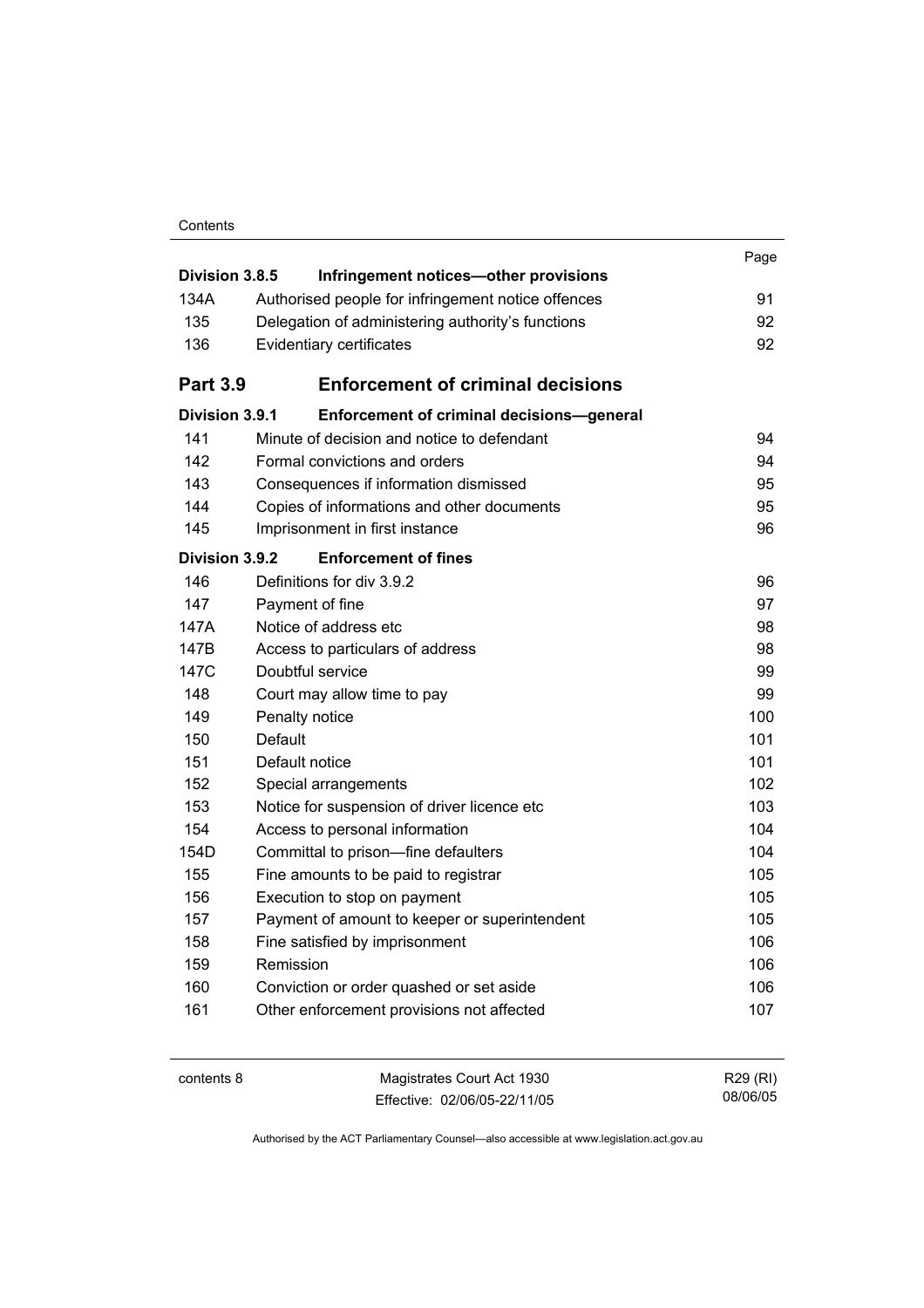|                  |                                                                     | Page       |
|------------------|---------------------------------------------------------------------|------------|
| Division 3.9.3   | Reciprocal enforcement of fines against bodies corporate            |            |
| 166A             | Definitions for div 3.9.3                                           | 107        |
| 166B             | Declarations relating to reciprocating courts                       | 108        |
| 166C             | Enforcement of fine                                                 | 108        |
| 166D             | Effect of enforcement by reciprocating court                        | 110        |
| 166E             | Registrar to notify payment of territory fine                       | 110        |
| Division 3.9.4   | Enforcement of criminal decisions-other provisions                  |            |
| 184              | Enforcement of costs against informant                              | 110        |
| 185              | Committal to prison-orders not involving payment of amount          | 111        |
| 186              | Warrant of commitment to prison                                     | 111        |
| 187              | Warrant of commitment if defendant already in prison                | 112        |
| 188              | Mitigation of payment by court                                      | 112        |
| 191              | Accounts to be kept of amounts received                             | 113        |
| 193              | Forfeited goods may be sold                                         | 113        |
| 194              | Warrant of commitment or writ of execution not void for form only   | 113        |
| 195              | Convictions etc to be given to Supreme Court registrar              | 114        |
| <b>Part 3.10</b> | <b>Criminal appeals</b>                                             |            |
| Division 3.10.1  | <b>Criminal appeals-jurisdiction of Supreme Court</b>               |            |
| 207              | Jurisdiction of Supreme Court                                       | 115        |
| Division 3.10.2  | <b>Appeals in criminal matters</b>                                  |            |
| 208              | Appeals to which div 3.10.2 applies                                 | 115        |
| 209              | Institution of appeal                                               | 117        |
| 210              | Substituted service of notice of appeal                             | 117        |
| 214              | Appeals in cases other than civil cases                             | 118        |
| 216              | Stay of execution pending appeal in certain cases                   | 119        |
| 218              | Orders by Supreme Court on appeals                                  | 119        |
| 219              | Barring right of appeal under div 3.10.2 if order to review granted | 120        |
| Division 3.10.2A | Reference appeals in criminal matters                               |            |
| 219A             | What is a reference appeal?                                         | 120        |
| 219AB            | Reference appeal following acquittal on indictment                  | 120        |
| 219AC            | Who may be heard at reference appeal                                | 121        |
| 219AD            | Reference appeal decision does not affect trial verdict             | 121        |
| R29 (RI)         | Magistrates Court Act 1930                                          | contents 9 |

Authorised by the ACT Parliamentary Counsel—also accessible at www.legislation.act.gov.au

Effective: 02/06/05-22/11/05

08/06/05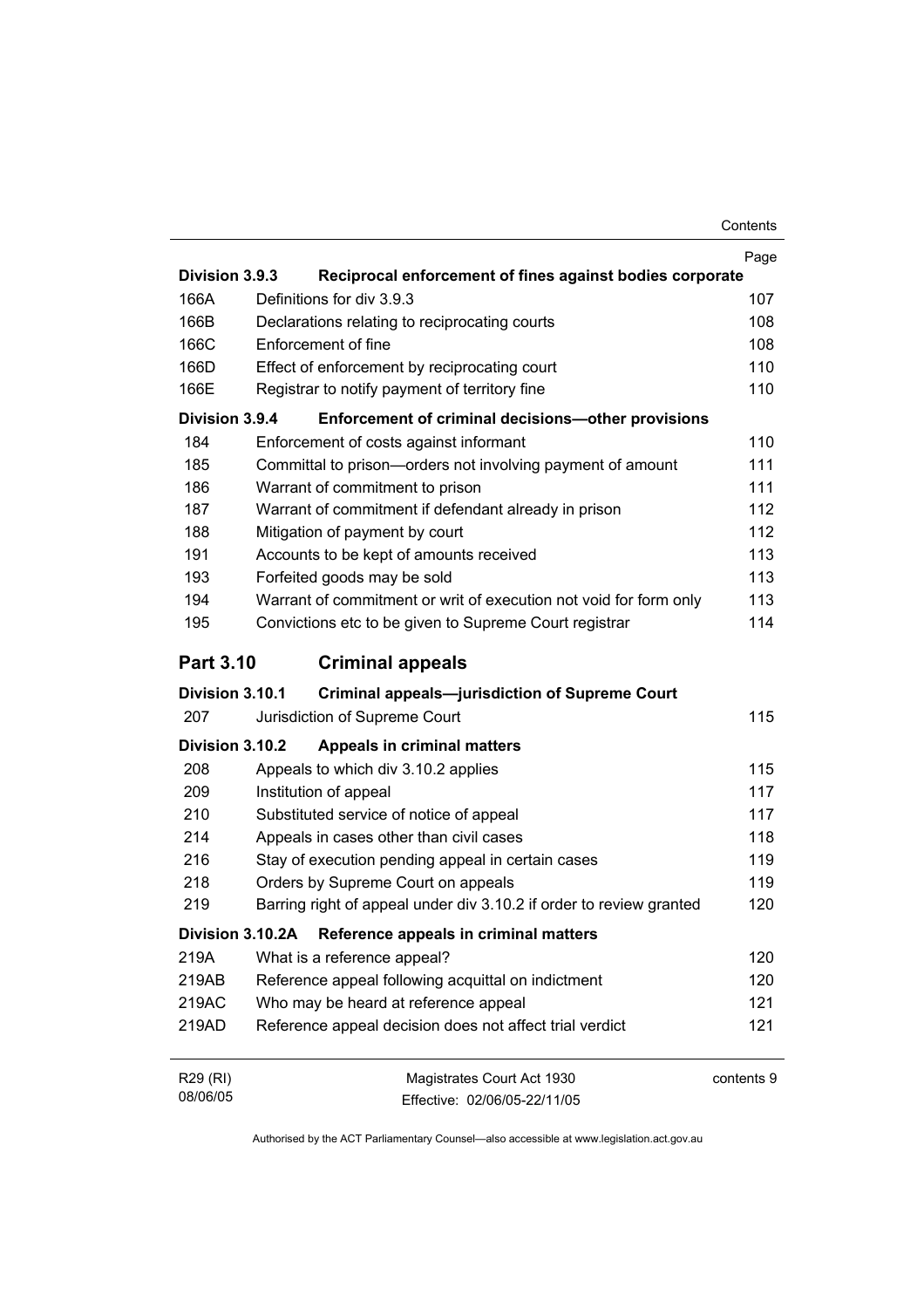#### **Contents**

|                                       |                                                                         | Page     |
|---------------------------------------|-------------------------------------------------------------------------|----------|
| Division 3.10.3                       | Orders to review in criminal matters                                    |          |
| 219B                                  | Appeals by way of orders to review                                      | 122      |
| Grant of order nisi to review<br>219C |                                                                         | 123      |
| 219D                                  | Security for costs and stay of execution                                | 124      |
| 219E                                  | Non-appearance of applicant                                             | 125      |
| 219F                                  | Powers of Supreme Court                                                 | 125      |
| Division 3.10.4                       | <b>Criminal appeals-other provisions</b>                                |          |
| 222                                   | Control of Supreme Court over summary convictions                       | 128      |
| 223                                   | Amendment of documents                                                  | 128      |
| 224                                   | In cases of certiorari                                                  | 129      |
| 225                                   | Notice dispensed with                                                   | 129      |
| 226                                   | Power of court to admit to bail                                         | 129      |
| 227                                   | Respecting the amendment of convictions etc                             | 130      |
| 228                                   | No summons or information                                               | 130      |
| 229                                   | Distribution of penalty                                                 | 131      |
| 230                                   | Provisions applicable in relation to security given for costs of appeal | 131      |
| <b>Part 3.11</b>                      | <b>Costs in criminal matters</b>                                        |          |
| 244                                   | Award of costs in criminal matters                                      | 133      |
| <b>Part 3.12</b>                      | <b>Securities in criminal matters</b>                                   |          |
| 249                                   | Securities taken under Act                                              | 134      |
| 250                                   | Recovery of amount due under security                                   | 134      |
| 252                                   | Sums paid by surety may be recovered from principal                     | 134      |
| 253                                   | Payment enforced by security                                            | 135      |
| 254                                   | Enforcement of recognisance                                             | 135      |
|                                       |                                                                         |          |
| <b>Chapter 4</b>                      | <b>Civil proceedings</b>                                                |          |
| <b>Part 4.1</b>                       | <b>Preliminary</b>                                                      |          |
| 256                                   | Application of ch 4 ((MC (CJ) Act, s 4)                                 | 137      |
| <b>Part 4.2</b>                       | <b>Civil jurisdiction</b>                                               |          |
| 257                                   | Personal actions at law—amount or value (MC (CJ) Act, s 5)              | 138      |
| contents 10                           | Magistrates Court Act 1930                                              | R29 (RI) |
|                                       | Effective: 02/06/05-22/11/05                                            | 08/06/05 |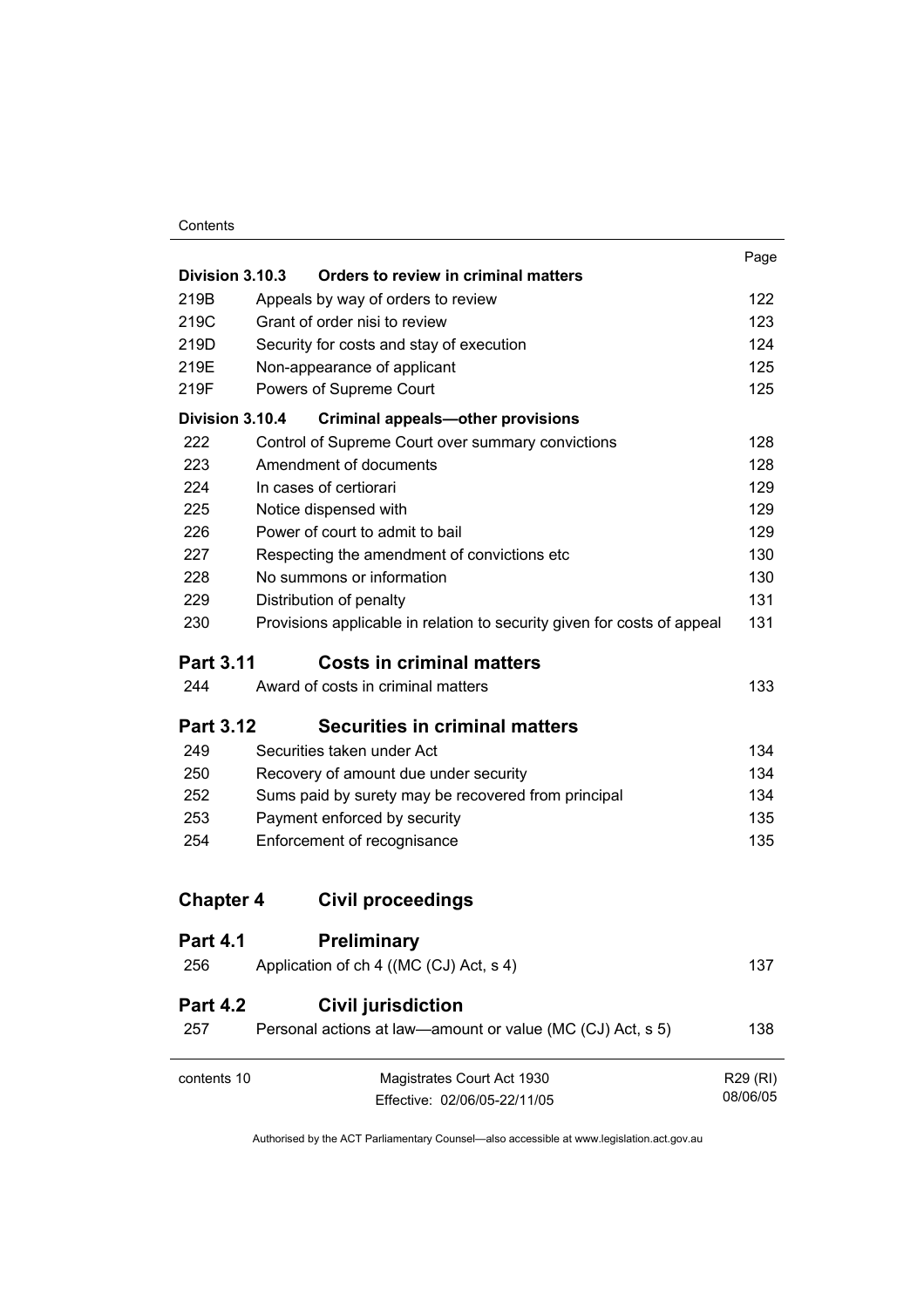|                 |                                                                                             | Page        |
|-----------------|---------------------------------------------------------------------------------------------|-------------|
| 258             | Power of court to grant relief (MC (CJ) Act, s 6)                                           | 139         |
| 259             | Rules of equity to prevail (MC (CJ) Act, s 7)                                               | 139         |
| 260             | Nuisance (MC (CJ) Act, s 8 (1) and (2))                                                     | 140         |
| 261             | Disputed debts (MC (CJ) Act, s 9)                                                           | 140         |
| 262             | Cause of action arising, or defendant resident, outside ACT (MC (CJ)<br>Act, s 10)          | 140         |
| 263             | Requests under conventions relating to legal proceedings in civil and<br>commercial matters | 141         |
| 264             | Proceedings affecting title to land (MC (CJ) Act, s 11)                                     | 141         |
| 265             | Disputes under Residential Tenancies Act (MC (CJ) Act, s 12A)                               | 141         |
| 266             | Complaints under Utilities Act, pt 12 (MC (CJ) Act, s 12B)                                  | 142         |
| <b>Part 4.3</b> | <b>Case stated for Supreme Court</b>                                                        |             |
| 267             | Case stated (MC (CJ) Act, s 194, s 395 (2))                                                 | 143         |
| <b>Part 4.4</b> | <b>Transfer of proceedings from or to Supreme</b><br>Court                                  |             |
| 268             | Transfer of action from Supreme Court (MC (CJ) Act, s 381)                                  | 144         |
| 269             | Procedure on transfer of action from Supreme Court (MC (CJ) Act,<br>s 382)                  | 144         |
| 270             | Removal of proceedings into Supreme Court (MC (CJ) Act, s 383)                              | 145         |
| 271             | Stay of proceedings (MC (CJ) Act, s 384)                                                    | 145         |
| <b>Part 4.5</b> | Civil appeals                                                                               |             |
| 272             | Definitions for pt 4.5 (MC (CJ) Act, s 385)                                                 | 147         |
| 273             | Jurisdiction (MC (CJ) Act, s 386)                                                           | 147         |
| 274             | Cases in which appeal may be brought (MC (CJ) Act, s 387)                                   | 147         |
| 275             | Appeals-Small Claims Court (MC (CJ) Act, s 387A)                                            | 148         |
| 276             | Evidence on appeal (MC (CJ) Act, s 391)                                                     | 148         |
| 277             | Powers of Supreme Court on appeal (MC (CJ) Act, s 393)                                      | 148         |
| <b>Part 4.6</b> | <b>Small Claims Court</b>                                                                   |             |
| 278             | Definitions for pt 4.6 (MC (CJ) Act, s 394)                                                 | 150         |
| 279             | Small Claims Court (MC (CJ) Act, s 396)                                                     | 151         |
| 280             | Referees—appointment (MC (CJ) Act, s 397)                                                   | 151         |
| 281             | Referees-functions (MC (CJ) Act, s 398)                                                     | 152         |
| R29 (RI)        | Magistrates Court Act 1930                                                                  | contents 11 |
| 08/06/05        | Effective: 02/06/05-22/11/05                                                                |             |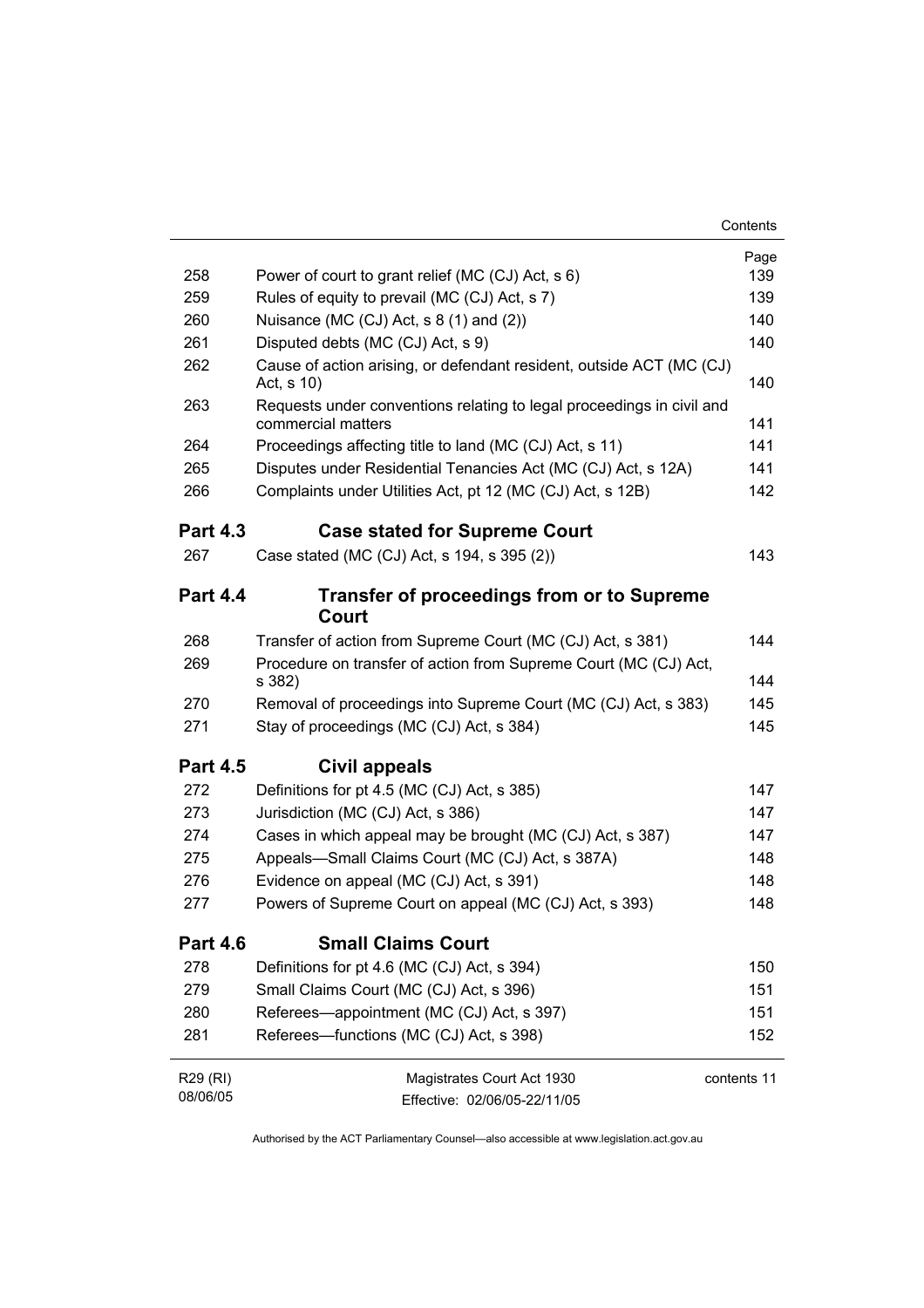| 282 | Referees—oath or affirmation of office (MC (CJ) Act, s 399)          | Page<br>152 |
|-----|----------------------------------------------------------------------|-------------|
| 283 | Jurisdiction (MC (CJ) Act, s 401)                                    | 152         |
| 284 | \$10 000 limit (MC (CJ) Act, s 402)                                  | 153         |
| 285 | Admissibility of conference proceedings in inquiries (MC (CJ) Act, s | 154         |
|     | 427)                                                                 |             |

### **Chapter 5 Miscellaneous**

| <b>Part 5.1</b> | <b>Offences</b>                                                                                 |     |
|-----------------|-------------------------------------------------------------------------------------------------|-----|
| 290             | Contempt in face of court                                                                       | 155 |
| 291             | Failure to give evidence-offence                                                                | 157 |
| 292             | Failure to comply with order in nuisance action (MC (CJ) Act, s 8 (2))                          | 158 |
| 293             | Failure to comply with Magistrates Court subpoena (MC (CJ) Act, s 187<br>(7))                   | 158 |
| 294             | Failure to comply with judgment for delivery of detained goods (MC<br>$(CJ)$ Act, s 217 $(4)$   | 159 |
| 295             | False or misleading statement by garnishee (MC (CJ) Act, s 329 (2))                             | 159 |
| 296             | Obligations of judgment creditor if garnishee pays too much (MC (CJ)<br>Act, s 337 (1))         | 159 |
| 297             | Notice to be given if judgment debtor ceases employment (MC (CJ)<br>Act, s 340 (1))             | 160 |
| 298             | Prejudice to employee                                                                           | 160 |
| 299             | Interference with seized property etc                                                           | 161 |
| 300             | Failure to comply with Small Claims Court subpoena (MC (CJ) Act, s<br>448 (1))                  | 161 |
| 301             | Witness before Small Claims Court to answer questions                                           | 162 |
| 302             | Contravention of Small Claims Court order in trespass proceeding (MC<br>$(CJ)$ Act, s 460 $(2)$ | 162 |
| <b>Part 5.2</b> | <b>Other</b>                                                                                    |     |
| 309             | Directions about procedure                                                                      | 163 |
| 310             | Hearings generally to be in public                                                              | 163 |
| 311             | Appearance by audiovisual or audio links                                                        | 164 |
| 312             | Failure to give evidence-committal                                                              | 165 |
| 313             | Commitment to remand centre                                                                     | 166 |
|                 |                                                                                                 |     |

contents 12 Magistrates Court Act 1930 Effective: 02/06/05-22/11/05

R29 (RI) 08/06/05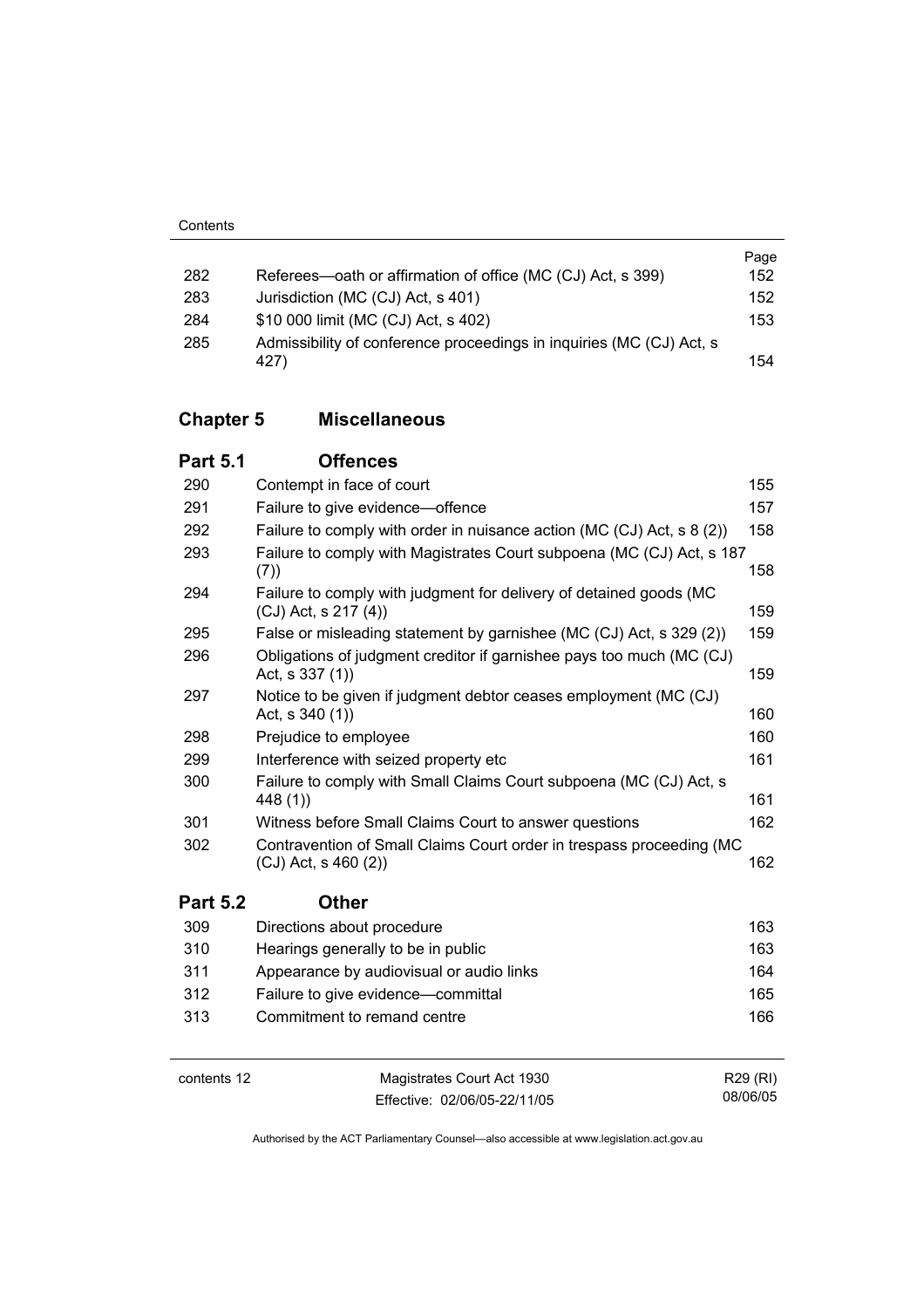|                   |                                                                    | Contents |
|-------------------|--------------------------------------------------------------------|----------|
|                   |                                                                    | Page     |
| 314               | Registrar to give directions for preparation of transcript         | 167      |
| 315               | Applications for transcripts                                       | 167      |
| 316               | Record of proceedings                                              | 169      |
| 317               | Record of proceedings and transcript                               | 170      |
| 318               | Person about to leave ACT may be ordered to be examined or produce |          |
|                   | documents                                                          | 172      |
| 319               | Witnesses' rights and liabilities                                  | 173      |
| 320               | Depositions to be given to registrar                               | 173      |
| 321               | Regulation-making power                                            | 174      |
|                   |                                                                    |          |
| <b>Schedule 1</b> | Oath and affirmation of office                                     | 175      |
| <b>Dictionary</b> |                                                                    |          |
| <b>Endnotes</b>   |                                                                    |          |
| 1                 | About the endnotes                                                 | 182      |
| 2                 | Abbreviation key                                                   | 182      |
| 3                 | Legislation history                                                | 183      |
| 4                 | Amendment history                                                  | 199      |
| 5                 | Earlier republications                                             | 253      |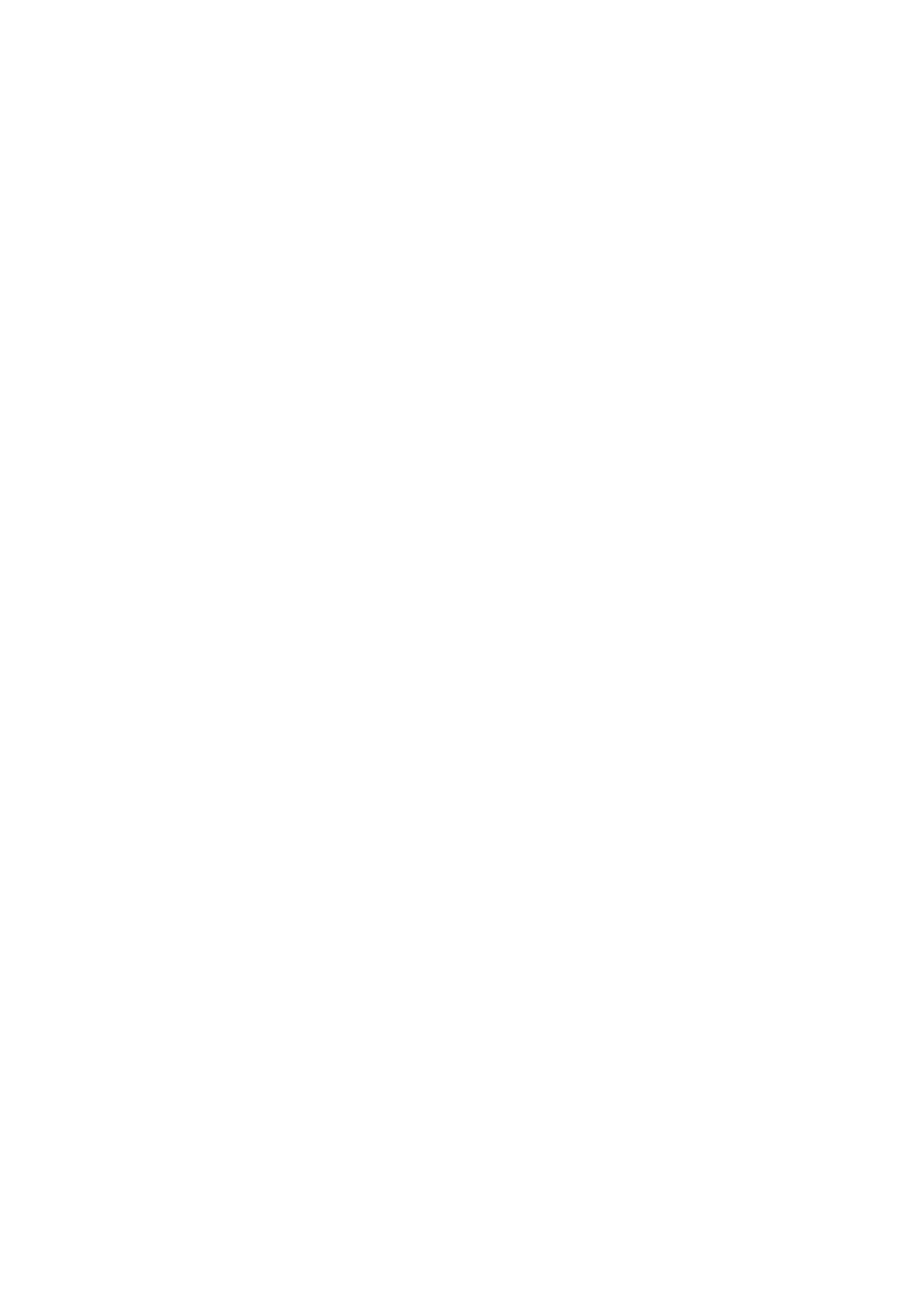

Australian Capital Territory

# **Magistrates Court Act 1930**

An Act to establish a Magistrates Court, to provide for the appointment of magistrates, and for other purposes

R29 (RI) 08/06/05

I

Magistrates Court Act 1930 Effective: 02/06/05-22/11/05 page 1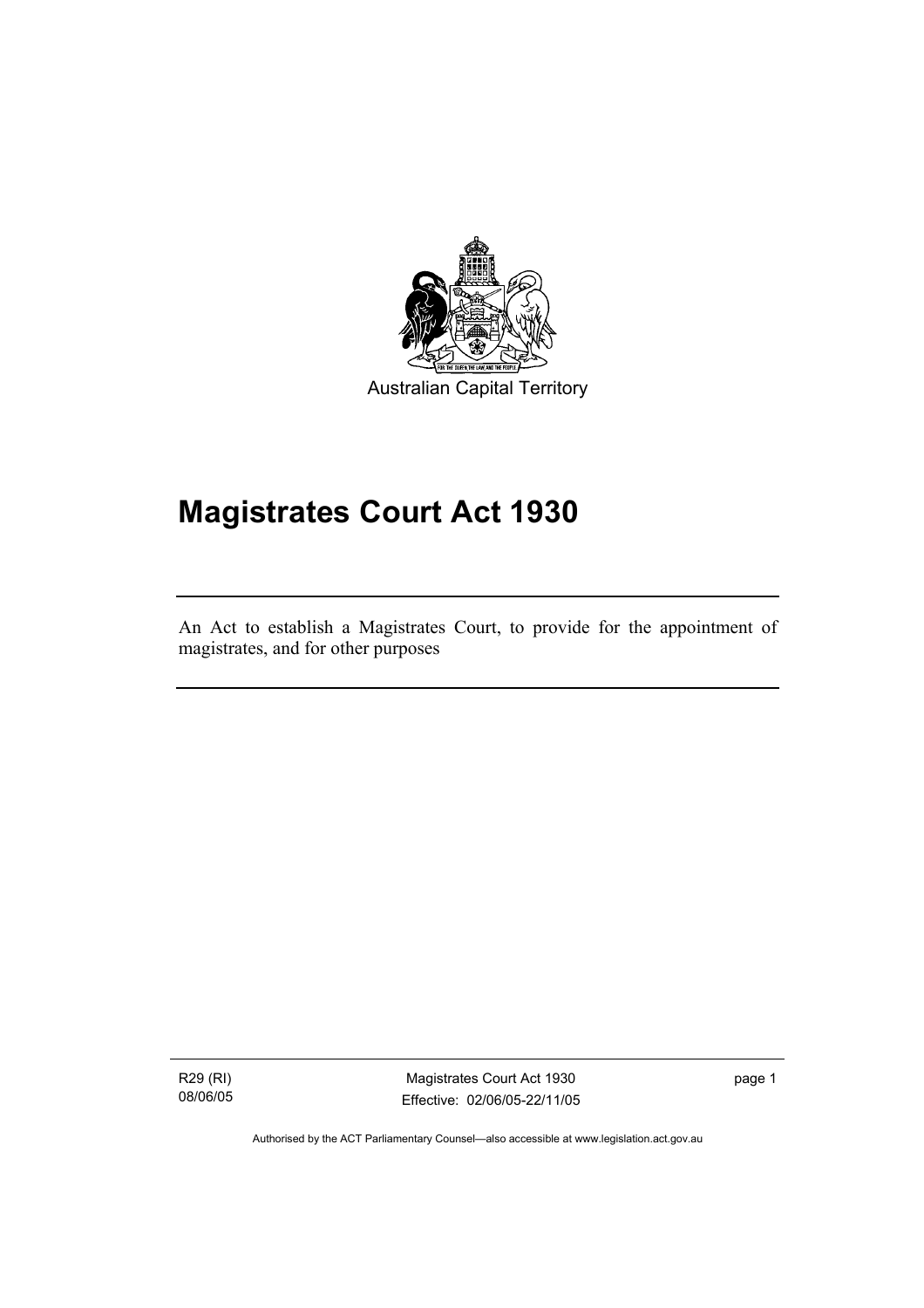**Chapter 1** Preliminary

Section 1

### **Chapter 1** Preliminary

#### **1 Name of Act**

This Act is the *Magistrates Court Act 1930*.

#### **2 Dictionary**

The dictionary at the end of this Act is part of this Act.

*Note 1* The dictionary at the end of this Act defines certain terms used in this Act, and includes references (*signpost definitions*) to other terms defined elsewhere.

> For example, the signpost definition '*vehicle*, for part 3.8 (Infringement notices for certain offences)—see the *Road Transport (Vehicle Registration) Act 1999*, dictionary.' means that the term 'vehicle' is defined in that dictionary and the definition applies to part 3.8.

*Note 2* A definition in the dictionary (including a signpost definition) applies to the entire Act unless the definition, or another provision of the Act, provides otherwise or the contrary intention otherwise appears (see Legislation Act,  $s$  155 and  $s$  156 (1)).

#### **3 Notes**

- (1) A note included in this Act is explanatory and is not part of this Act.
	- *Note* See the Legislation Act, s 127 (1), (4) and (5) for the legal status of notes.
- (2) In this section:

*note* includes material enclosed in brackets in section headings.

*Note* For comparison, a number of sections of this Act contain bracketed notes (eg MC (CJ) Act, s 4) in their headings drawing attention to equivalent or comparable (though not necessarily identical provisions of the *Magistrates Court (Civil Jurisdiction) Act 1982* (repealed).

R29 (RI) 08/06/05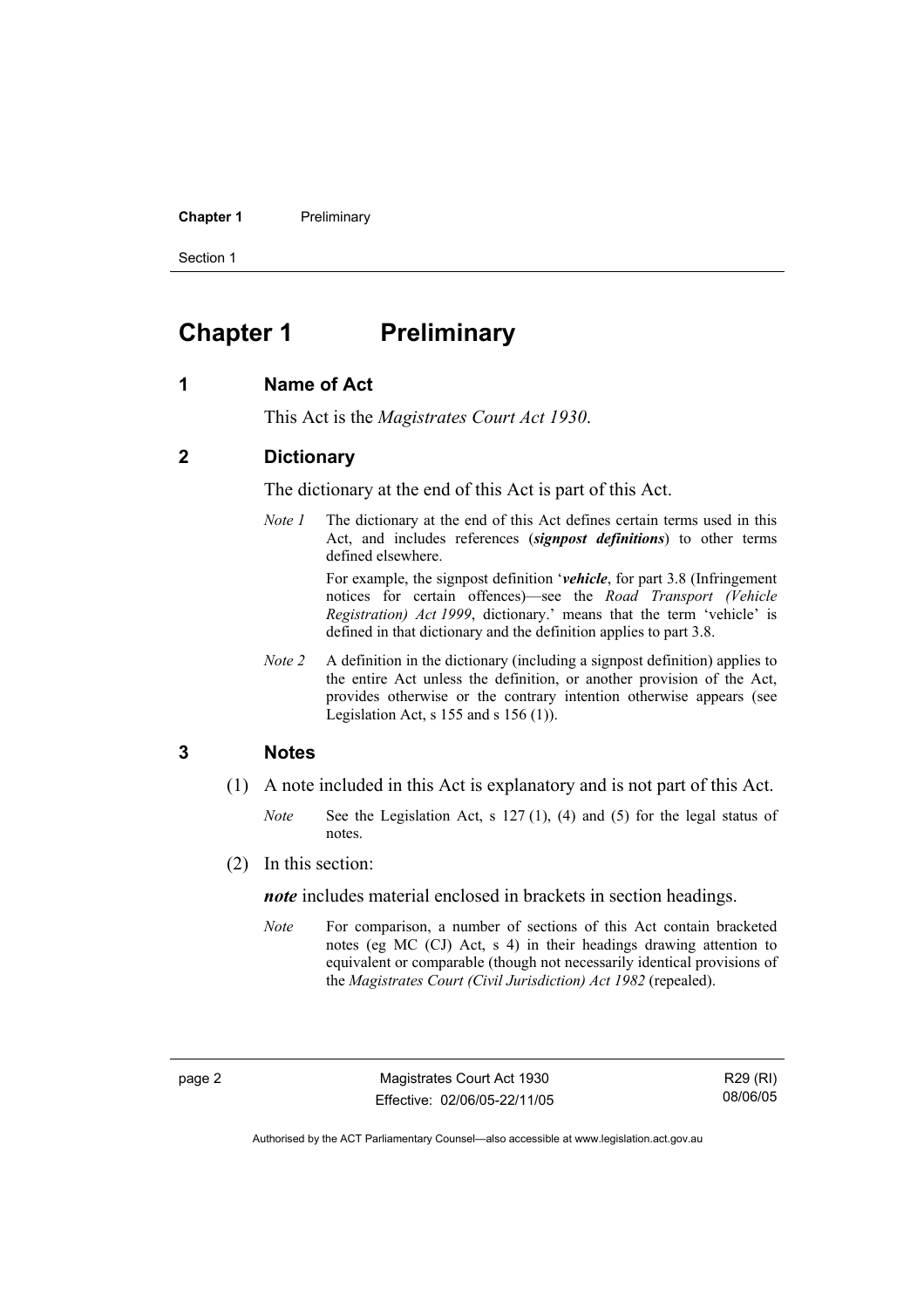Preliminary **Chapter 1** 

Section 3

 (3) Subsection (2), this subsection, and the material enclosed in brackets in section headings, expire 1 year after the day this section commences.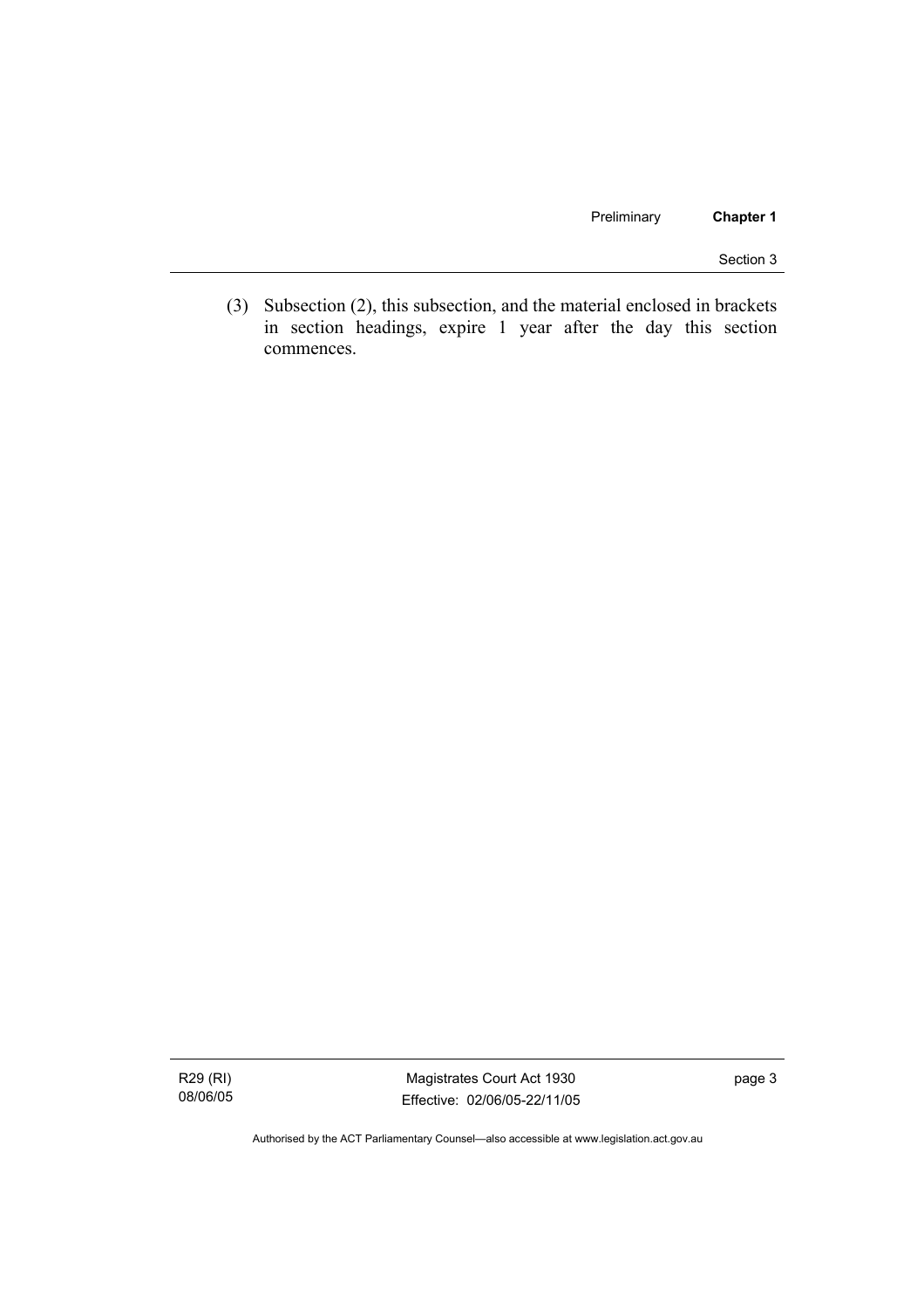Section 4

## **Chapter 2 Magistrates Court and magistrates**

### **Part 2.1 The court**

### **4 Constitution of court**

- (1) The Magistrates Court is continued in existence.
- (2) The jurisdiction of the court may be exercised by a magistrate (other than a special magistrate) or by 1 or more special magistrates.
- (3) If 2 or more special magistrates are divided in opinion on a case, the case must be—
	- (a) if there is a majority—decided according to the decision of the majority; or
	- (b) if the court is equally divided in opinion—adjourned for hearing and decision by a magistrate (other than a special magistrate).

#### **5 Arrangement of court business**

- (1) The Chief Magistrate is responsible for ensuring the orderly and prompt discharge of the Magistrates Court's business.
- (2) The Chief Magistrate may, subject to consultation with the magistrates that is appropriate and practicable, make arrangements about a magistrate who is to constitute the court in particular matters or classes of matters.
- (3) In this section:

*magistrate* includes special magistrate.

R29 (RI) 08/06/05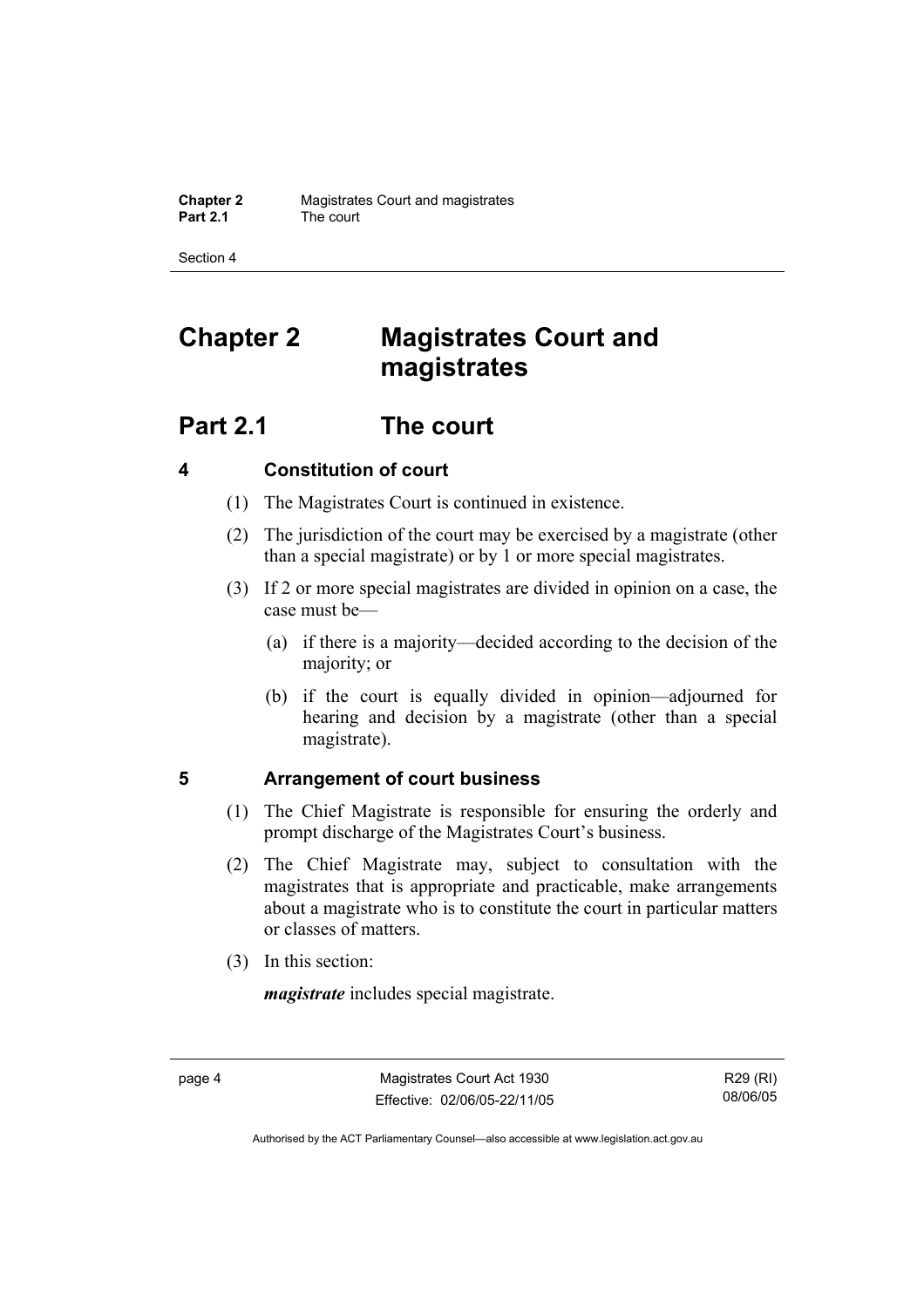Section 6

### **Part 2.2 Appointment and jurisdiction of magistrates**

### **Division 2.2.1 Magistrates other than special magistrates**

#### **6 Meaning of** *magistrate* **in div 2.2.1**

In this division:

#### *magistrate* means—

- (a) the Chief Magistrate; or
- (b) a person who is appointed under section 7 as a magistrate.

#### **7 Appointment of Chief Magistrate and other magistrates**

- (1) There is to be a Chief Magistrate and other magistrates.
- (2) The Chief Magistrate and other magistrates are appointed by the Executive.
	- *Note* For the making of appointments (including acting appointments), see the Legislation Act, pt 19.3.
- (3) If a magistrate is appointed as the Chief Magistrate, the person stops holding the position of magistrate.

#### **7A Eligibility for appointment as magistrate**

A person is not eligible for appointment as a magistrate unless the person is a lawyer and has been a lawyer for at least 5 years.

**7B Seniority of magistrates** 

Magistrates other than the Chief Magistrate have seniority according to—

| R29 (RI) | Magistrates Court Act 1930   | page 5 |
|----------|------------------------------|--------|
| 08/06/05 | Effective: 02/06/05-22/11/05 |        |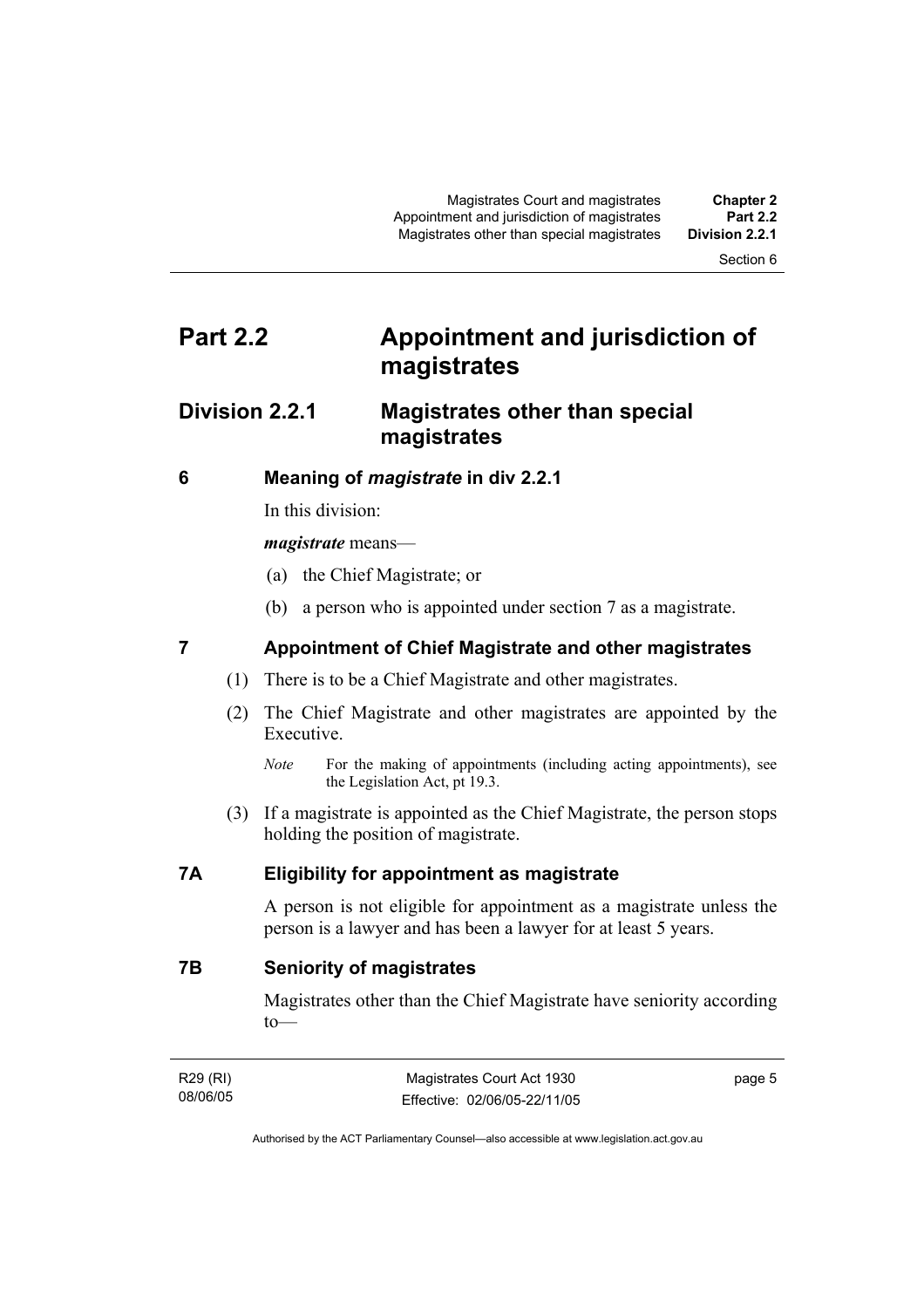| <b>Chapter 2</b> | Magistrates Court and magistrates           |
|------------------|---------------------------------------------|
| <b>Part 2.2</b>  | Appointment and jurisdiction of magistrates |
| Division 2.2.1   | Magistrates other than special magistrates  |
| Section 7C       |                                             |

- (a) the dates their appointments took effect; or
- (b) if the appointments of 2 or more of them took effect on the same date—the precedence given to them by the instruments of their appointment.

#### **7C Conditions of appointment of magistrates**

A magistrate holds the position on the conditions (if any) about matters not provided for under this Act or another territory law that are decided by the Executive.

#### **7D Term of appointment of magistrates**

- (1) A magistrate is appointed for the term ending when the magistrate turns 65 years old.
	- *Note 1* The *Judicial Commissions Act 1994*, s 4 provides that a magistrate may only be removed from office in accordance with that Act.
	- *Note 2* A magistrate's appointment also ends if the magistrate resigns (see Legislation Act, s 210).
- (2) A person who is at least 65 years old must not be appointed as a magistrate.

#### **7E Acting Chief Magistrate**

- (1) The Executive may appoint a magistrate to act as Chief Magistrate.
	- *Note* See the Legislation Act, s 209, div 19.3.2 and div 19.3.2A about acting appointments.
- (2) If no appointment is made under subsection (1), the senior magistrate who is in the ACT and is able and willing to act must act as Chief Magistrate.

#### **7F Retirement**

(1) This section applies if a magistrate is—

R29 (RI) 08/06/05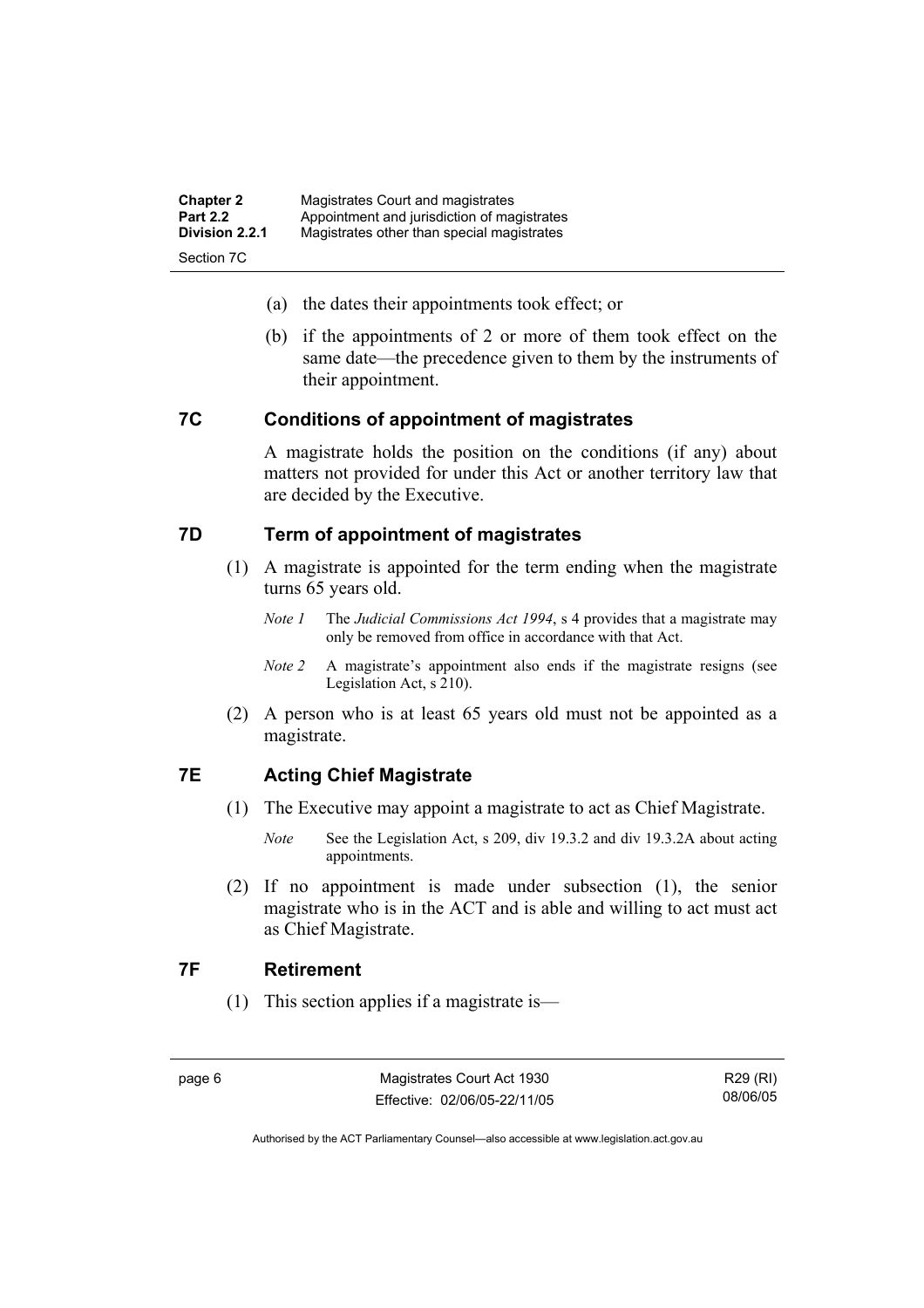- (b) a member of the superannuation scheme for the *Superannuation Act 1990* (Cwlth).
- (2) The Executive may retire the magistrate on the ground of invalidity with the magistrate's consent.

### **7G Magistrates not to do other work**

or

- (1) A magistrate must not practise as a lawyer.
- (2) A magistrate must not, without the Attorney-General's written consent—
	- (a) engage in remunerative employment otherwise than in connection with duties as a magistrate; or
	- (b) accept appointment to another position under a law of the Territory, the Commonwealth, a State or another Territory.
- (3) The Attorney-General must consult with the Chief Magistrate before giving consent.

#### **7H Rights of public servants**

- (1) A magistrate who was a public servant or APS employee immediately before his or her appointment keeps his or her existing and accruing rights.
- (2) In this section:

*APS employee*—see the *Public Service Act 1999* (Cwlth), section 7.

page 7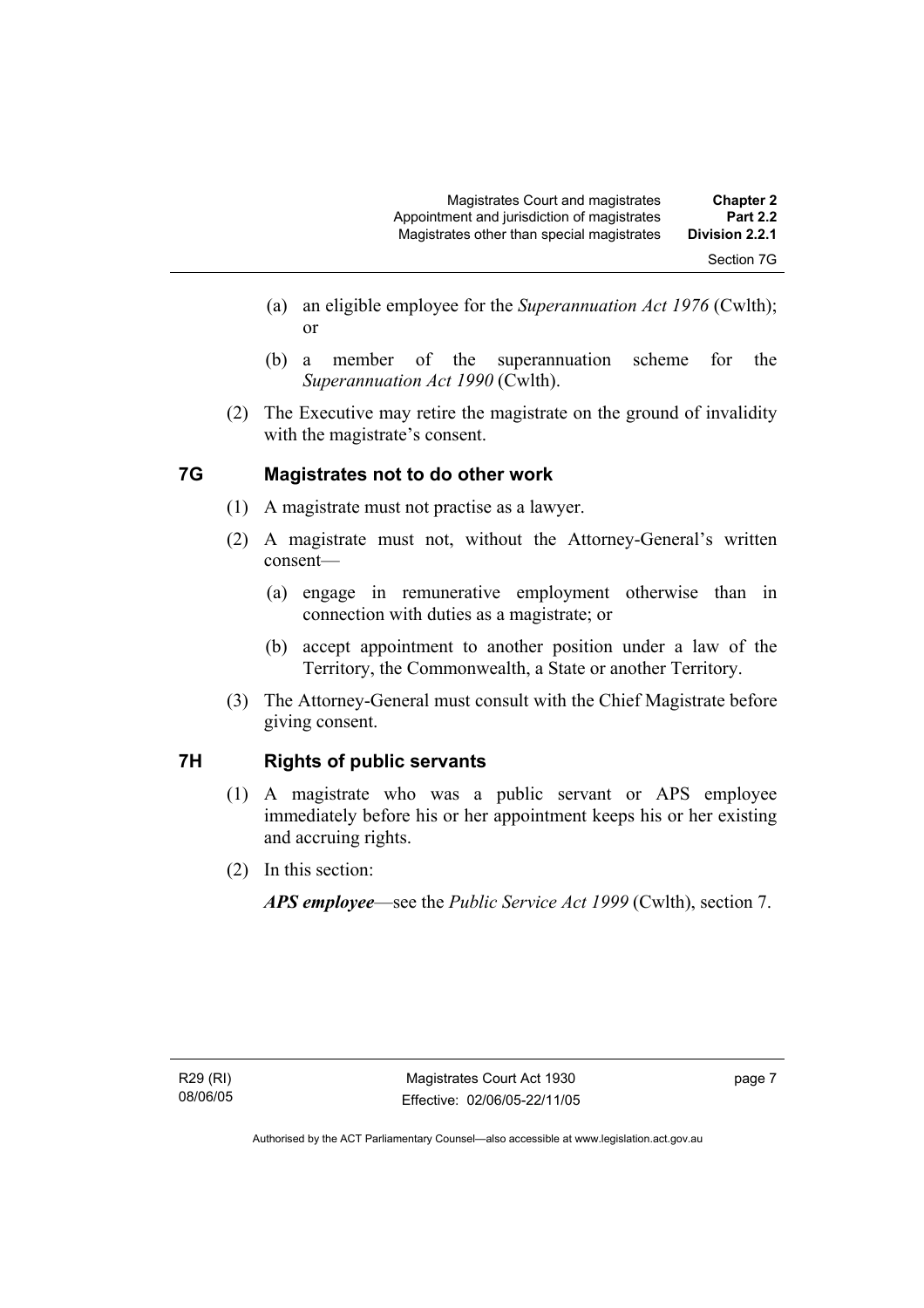| <b>Chapter 2</b> | Magistrates Court and magistrates           |
|------------------|---------------------------------------------|
| <b>Part 2.2</b>  | Appointment and jurisdiction of magistrates |
| Division 2.2.2   | Special magistrates                         |
| Section 8        |                                             |

### **Division 2.2.2 Special magistrates**

#### **8 Appointment of special magistrates**

The Executive may appoint special magistrates.

*Note* For the making of appointments (including acting appointments), see the Legislation Act, pt 19.3.

#### **8A Term of appointment of special magistrates**

- (1) A special magistrate is appointed—
	- (a) for the term mentioned in the instrument of appointment; or
	- (b) if a term is not mentioned—for the term ending when the special magistrate turns 70 years old.
	- *Note 1* The *Judicial Commissions Act 1994*, s 4 provides that a magistrate may only be removed from office in accordance with that Act.
	- *Note 2* A special magistrate's appointment also ends if the special magistrate resigns (see Legislation Act, s 210).
- (2) A person who is at least 70 years old must not be appointed as a special magistrate.
- (3) A person must not be appointed as a special magistrate for a term that extends beyond the person's 70th birthday.

#### **8B Conditions of appointment of special magistrates**

A special magistrate holds the position on the conditions (if any) about matters not provided for under this Act or another territory law that are decided by the Executive.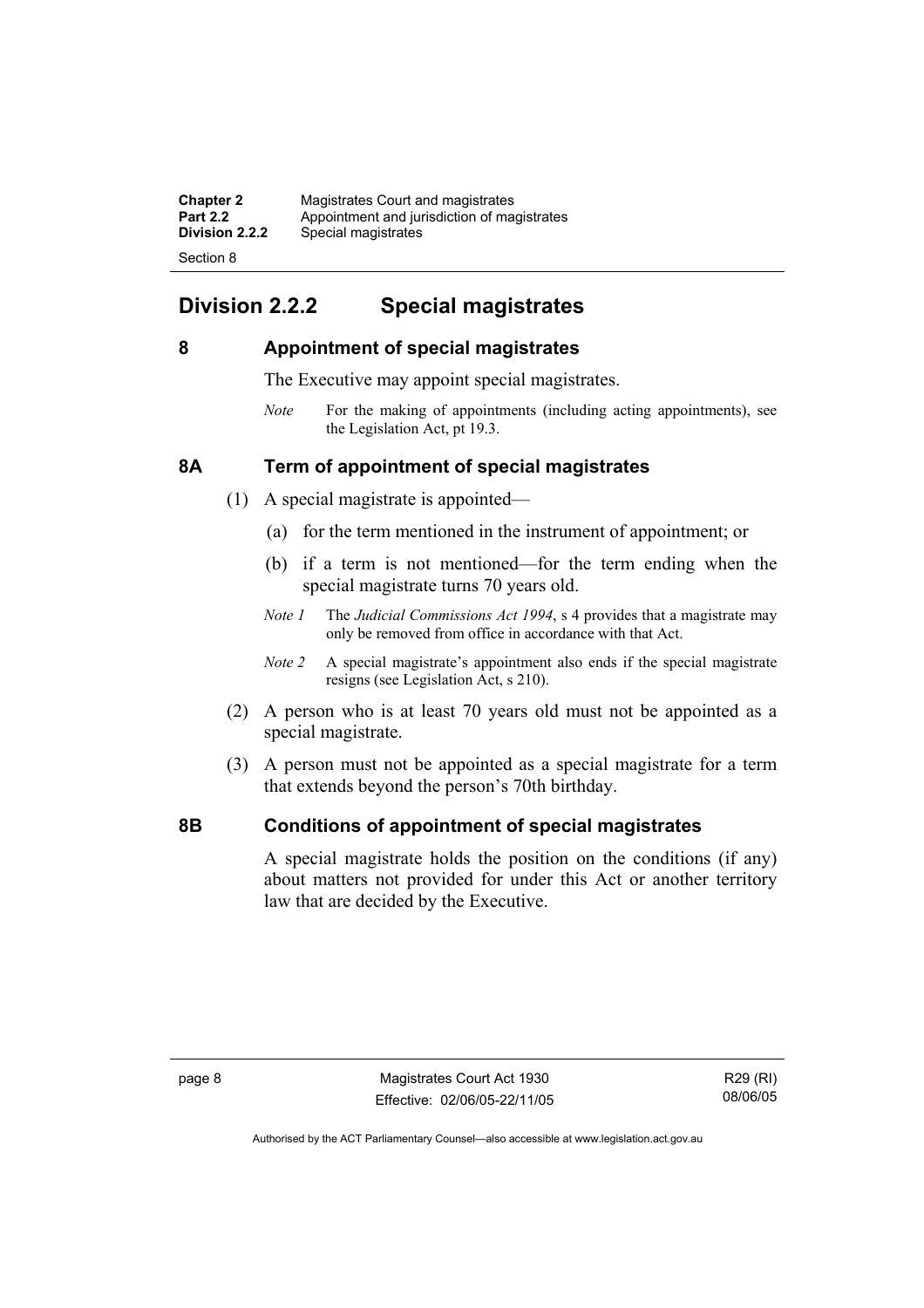### **Division 2.2.3 Registrar and other court officers**

**9 Appointment of registrar etc** 

- (1) The Minister may appoint a registrar of the Magistrates Court.
	- *Note 1* For the making of appointments (including acting appointments), see the Legislation Act, pt 19.3.
	- *Note 2* In particular, an appointment may be made by naming a person or nominating the occupant of a position (see Legislation Act, s 207).
- (2) The registrar may appoint the deputy registrars of the court, bailiffs and other officers that are required.
- (3) In subsection (2):

*registrar* does not include a deputy registrar.

#### **9A Staff assisting registrar**

The staff assisting the registrar are to be employed under the *Public Sector Management Act 1994*.

#### **9B Registrar's functions**

The registrar must exercise the functions that are given to the registrar under this Act or another territory law or that the Chief Magistrate directs.

### **Division 2.2.4 Jurisdiction of magistrates**

#### **10P Oath etc of office**

 (1) A person appointed as the Chief Magistrate, a magistrate or special magistrate must not exercise the functions given to a magistrate under any territory law unless the person has sworn an oath or made an affirmation in accordance with the form in schedule 1.

R29 (RI) 08/06/05 page 9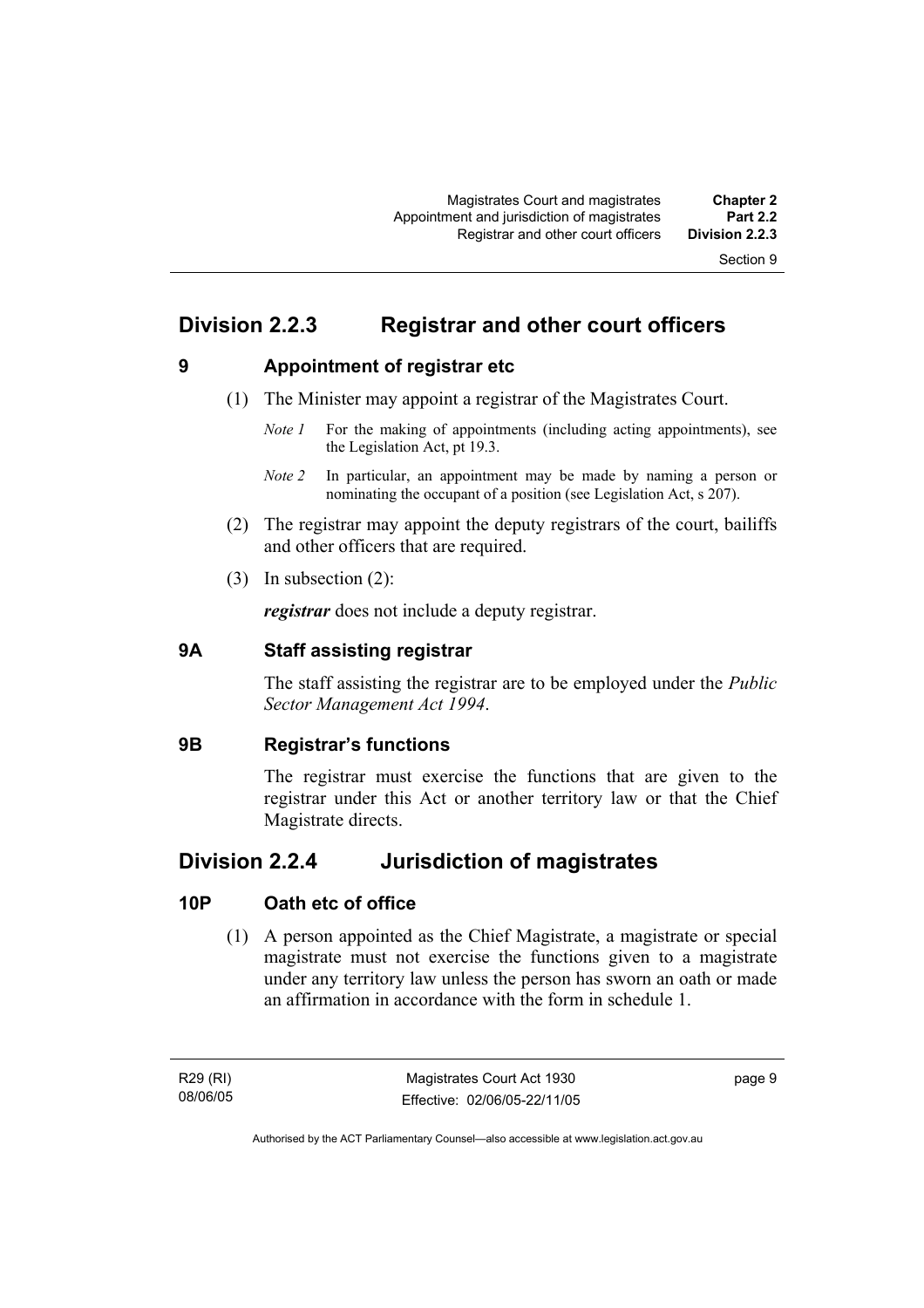| <b>Chapter 2</b> | Magistrates Court and magistrates           |
|------------------|---------------------------------------------|
| <b>Part 2.2</b>  | Appointment and jurisdiction of magistrates |
| Division 2.2.4   | Jurisdiction of magistrates                 |
| Section 11       |                                             |

 (2) The oath must be sworn or affirmation made before the Chief Justice.

#### **11 Acts done beyond ACT**

- (1) An act done by a magistrate, because of his or her office, outside the ACT for the purpose of authenticating the signature of a person to an instrument intended to take effect in the ACT is, unless the act is required by law to be done in the ACT, effective for any territory law.
- (2) An oath or affirmation administered by a magistrate, because of his or her office, outside the ACT in any case in which an oath or affirmation may be administered by a magistrate is, unless the oath or affirmation is required by law to be administered in the ACT, effective for any territory law.

#### **12 Acts by magistrate out of court etc**

- (1) Any magistrate out of court or the registrar may do all or any of the following:
	- (a) receive an information;
	- (b) issue a summons or warrant on an information;
	- (c) issue a summons or warrant to compel the attendance of a witness;
	- (d) do anything else that is necessary and preliminary to a hearing.
- (2) Without limiting subsection (1), if a law in force in the ACT provides that an information or complaint may be laid or made before, or a summons or warrant issued by, a court or justice of the peace, the information or complaint may be laid or made, and the summons or warrant may be issued, by a magistrate or the registrar.

R29 (RI) 08/06/05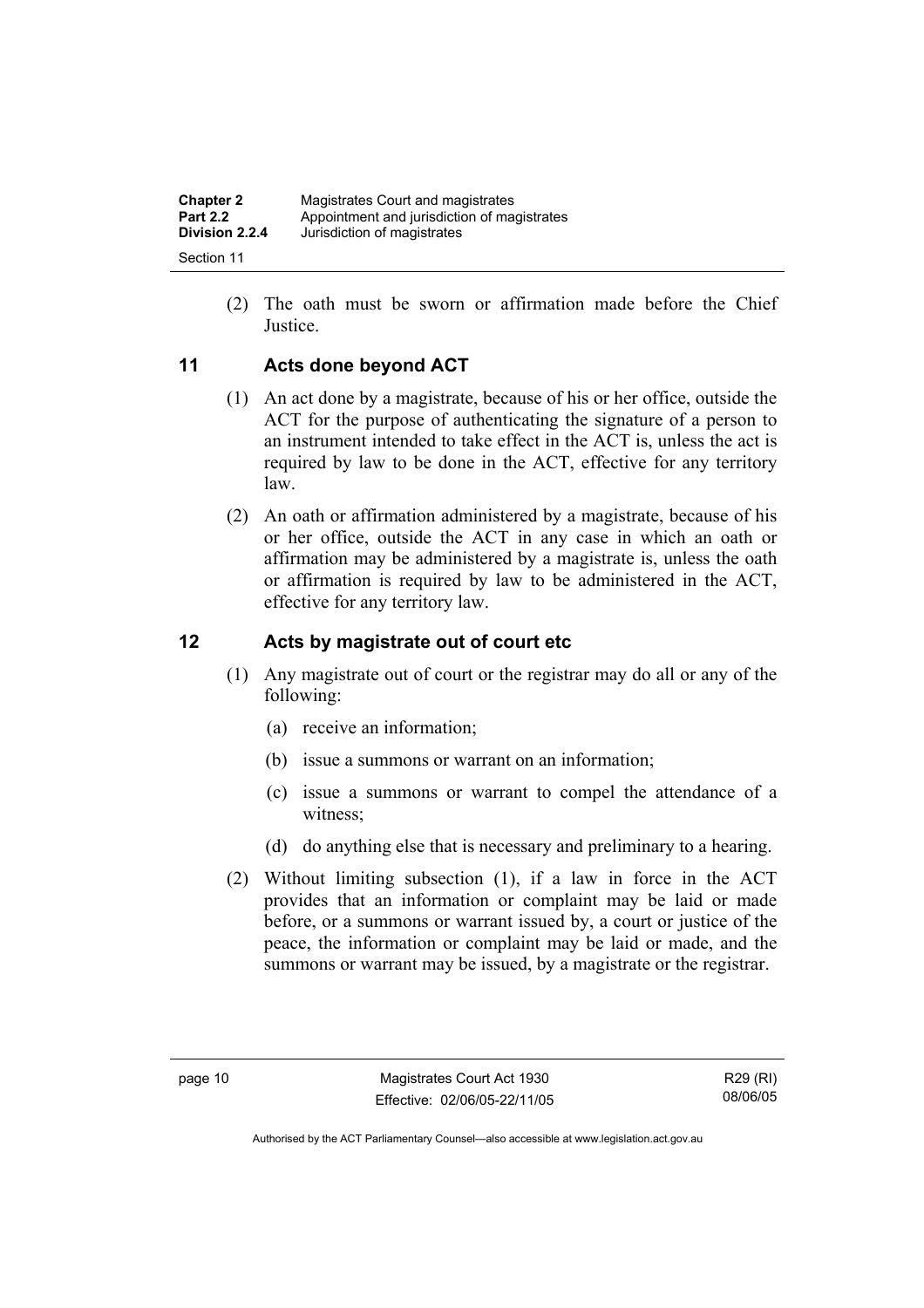#### **13 Issue of warrant of commitment etc after case decided**

After a case has been heard and decided, any magistrate or the registrar may issue a warrant of commitment or writ of execution for the purposes of the case.

#### **15 Process not invalid only because of death of magistrate etc**

A summons, warrant or writ issued by a magistrate or registrar is not invalid only because of the magistrate or registrar dying or otherwise ceasing to hold the position.

#### **16 Order instead of mandamus**

- (1) If a magistrate or registrar refuses to do any act relating to the duties of his or her office as a magistrate or registrar, the party requiring the act to be done may apply to the Supreme Court, on affidavit of the facts, for an order calling on the magistrate or registrar and also the party to be affected by the act to show cause why the act should not be done, and if, after due service of the order, good cause is not shown against it, the Supreme Court may make the order absolute, with or without payment of costs.
- (2) A magistrate or registrar on being served with an order absolute must obey the order, and do the act required by it to be done.

#### **17 Magistrates may exercise functions of justices of peace**

If under any law in force in the ACT, anything is required or permitted to be done before, to or by a justice of the peace, it may be done before, to or by a magistrate.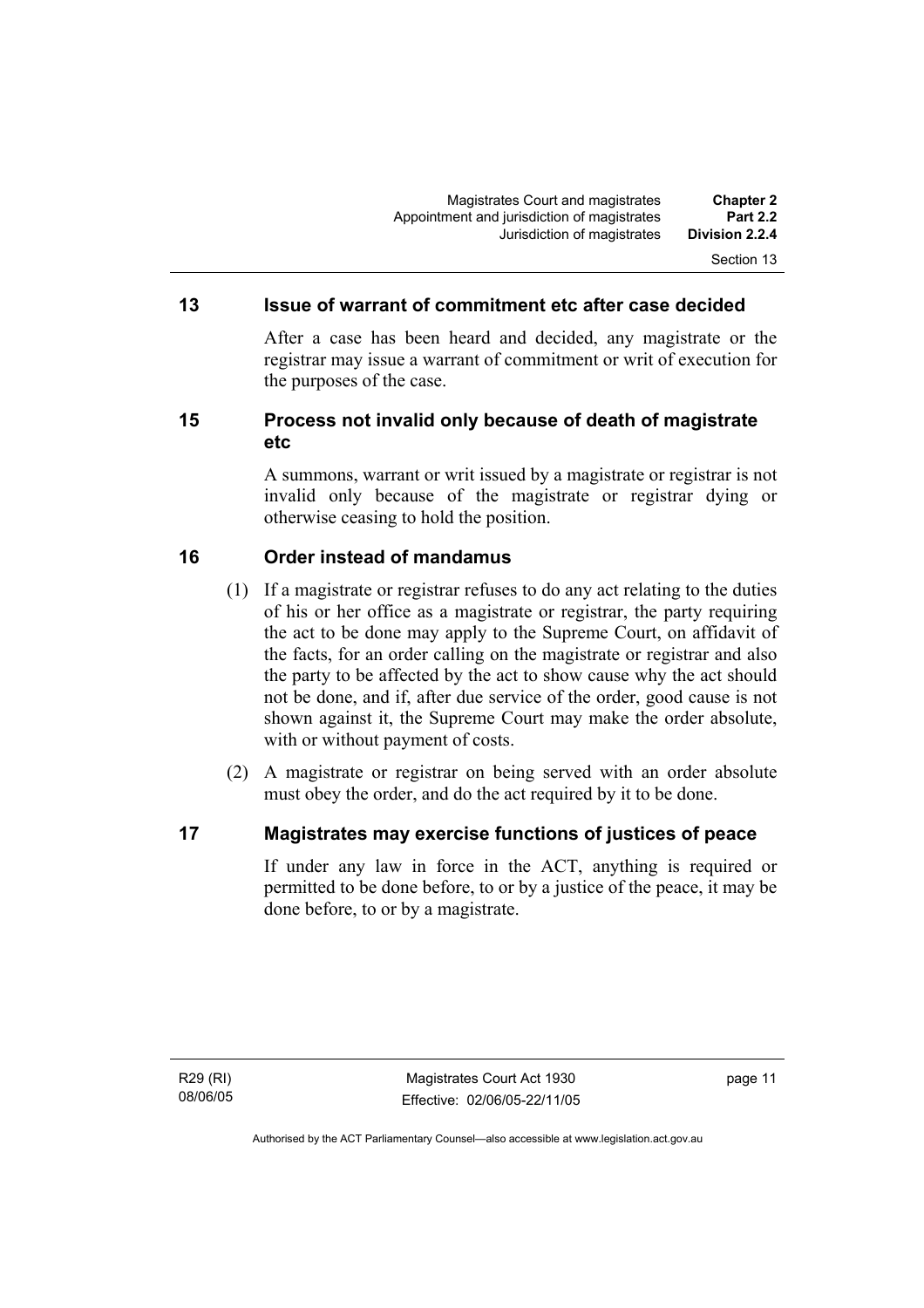Section 17A

### **Part 2.3 Protection of magistrates in execution of their office**

#### **17A Magistrate sued for act not within jurisdiction**

- (1) Any person injured by an act done by a magistrate in a matter in which by law the magistrate has no jurisdiction or in which the magistrate has exceeded his or her jurisdiction, or by an act done under any conviction or order made or warrant or writ issued by a magistrate in any such matter, may maintain in the Supreme Court an action against the magistrate without alleging in his or her statement of claim that the act complained of was done maliciously and without reasonable and probable cause.
- (2) No such action is maintainable for anything done under any such conviction or order until after the conviction or order has been quashed or set aside on appeal.
- (3) No such action is maintainable for anything done under any such warrant that was issued by the magistrate to procure the appearance of the person charged, and that has been followed by a conviction or order in the same matter, until after the conviction or order has been so quashed or set aside.
- (4) If the lastmentioned warrant has not been followed by a conviction or order, or if it is a warrant on an information of an alleged indictable offence, and if a summons was issued previously to the warrant being issued, and the summons was served on the person charged either personally or by leaving it for the person with someone at the person's last-known or usual home or business address, and the person did not appear according to the exigency of the summons, in that case no action is maintainable against the magistrate for anything done under the warrant.

page 12 Magistrates Court Act 1930 Effective: 02/06/05-22/11/05

R29 (RI) 08/06/05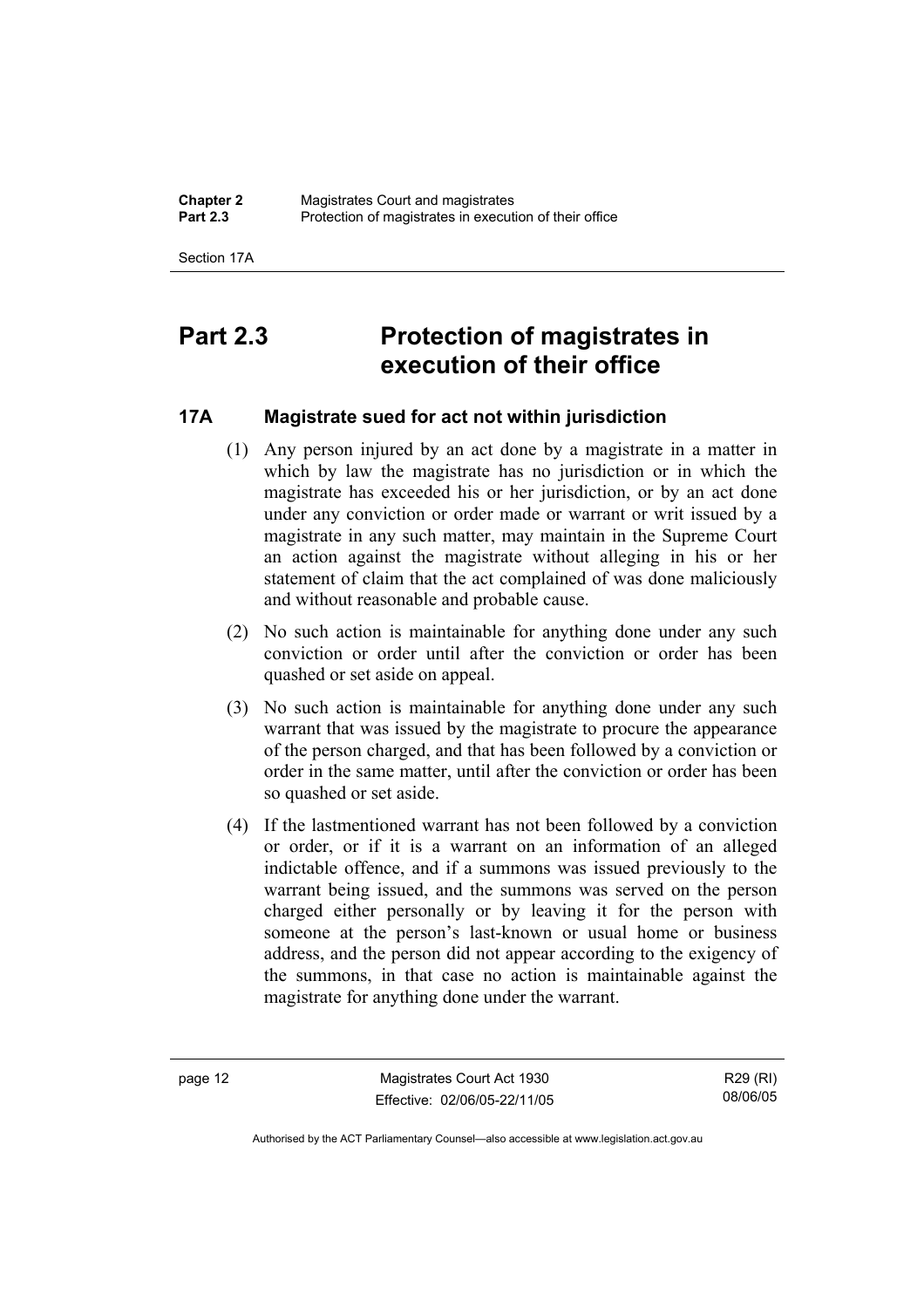Section 17B

#### **17B No action against magistrate after order nisi to quash conviction has been granted**

If an order to show cause why a conviction or order should not be quashed has been granted, an action is not maintainable against the magistrate constituting the court by which the conviction or order in question was made in relation to any proceeding taken under, or matter arising out of, the conviction or order.

#### **17C Warrant or writ by magistrate on order of court**

If a conviction or order is made by the court and a warrant of commitment or writ of execution is granted on it by a magistrate bona fide and without collusion, an action in relation to any defect in the conviction or order or any want of jurisdiction in the court making the conviction or order is maintainable only against the magistrate constituting the court that made the conviction or order.

#### **17D No action for acts done under Supreme Court order**

An action is not maintainable against a magistrate for doing an act if the magistrate does the act in accordance with a Supreme Court order.

#### **17E No action if proceeding confirmed on appeal**

If a warrant of commitment or writ of execution is granted by a magistrate on a conviction or order that, either before or after the granting of the warrant or writ, is confirmed on appeal, an action is not maintainable against the magistrate who granted the warrant or writ for anything done under it because of any defect in the conviction or order.

#### **17F Actions in cases prohibited**

If any action, which by this Act is declared to be not maintainable, is brought against a magistrate, the Supreme Court, on application of

R29 (RI) 08/06/05 page 13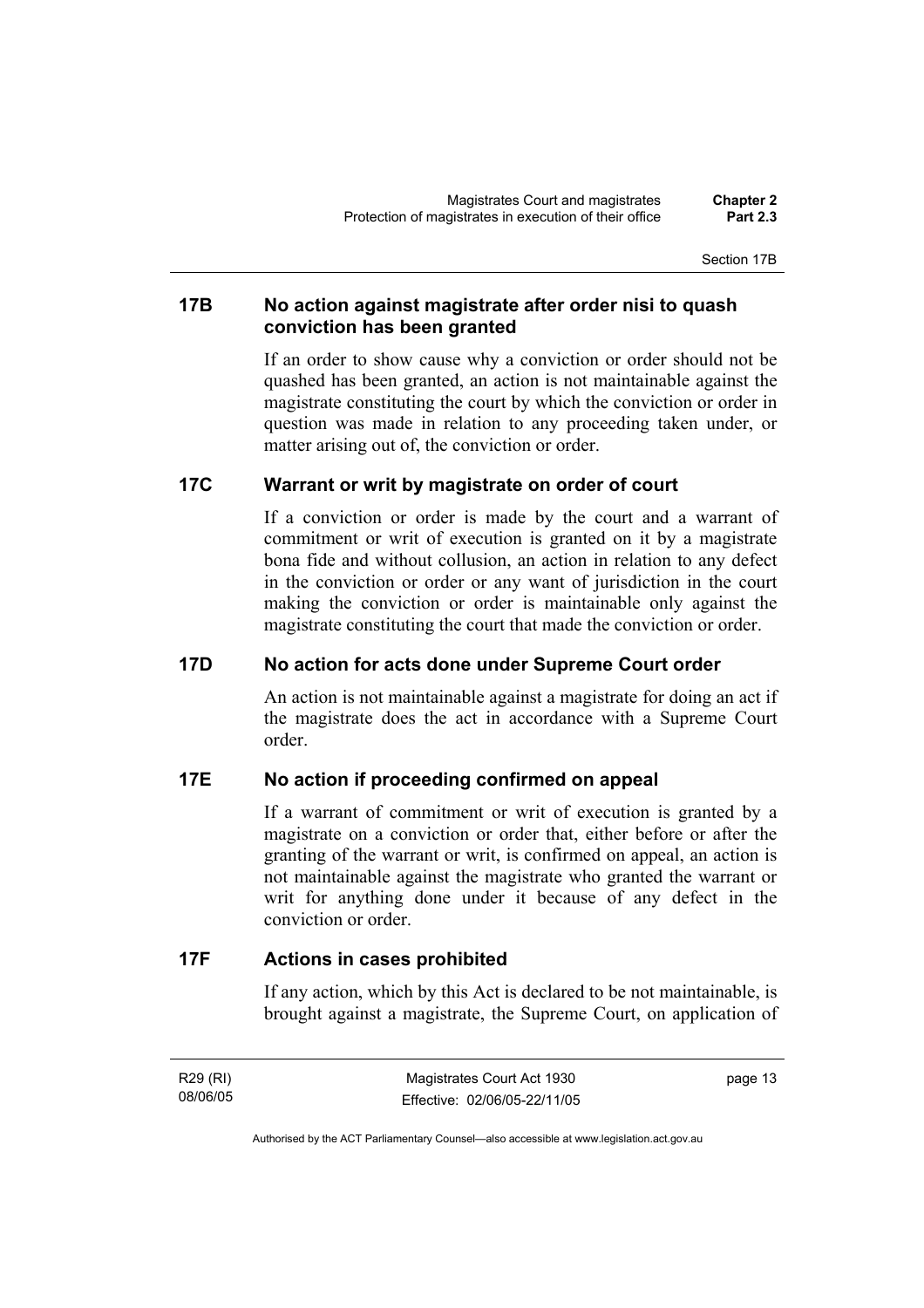| <b>Chapter 2</b> | Magistrates Court and magistrates                      |
|------------------|--------------------------------------------------------|
| <b>Part 2.3</b>  | Protection of magistrates in execution of their office |

Section 17G

the defendant, and on affidavit of the facts, may set aside or stay the proceeding with or without costs.

#### **17G Payment into court**

- (1) After an action under this part has been started but before the case has been heard, a defendant may pay into court the amount the defendant considers appropriate.
- (2) Judgment must be given for the defendant if the Supreme Court at the trial considers that the plaintiff is not entitled to damages beyond the amount paid into court, and the amount paid into court, or the part of it that is enough to meet the defendant's costs, must be paid out of court to the defendant, and the rest (if any) must be paid to the plaintiff.
- (3) If the plaintiff accepts the amount paid into court in satisfaction of the plaintiff's damages in the action, the plaintiff may apply to the Supreme Court for an order for the payment of the amount out of court to the plaintiff, with or without costs.
- (4) If the Supreme Court makes the order, the action is decided and the order is a bar to any other action for the same cause.

#### **17H No action against magistrate for judicial acts in Magistrates Court**

An action must not be brought in the Magistrates Court against a magistrate in relation to anything done by the magistrate in the execution of the magistrate's office.

#### **17I Magistrate sued for acts within magistrate's jurisdiction only liable in case of malice and absence of reasonable and probable cause**

In an action against a magistrate for any act done by the magistrate in the execution of the magistrate's duty as a magistrate in relation to any matter within the magistrate's jurisdiction as a magistrate, it

| page 14 | Magistrates Court Act 1930   | R29 (RI) |
|---------|------------------------------|----------|
|         | Effective: 02/06/05-22/11/05 | 08/06/05 |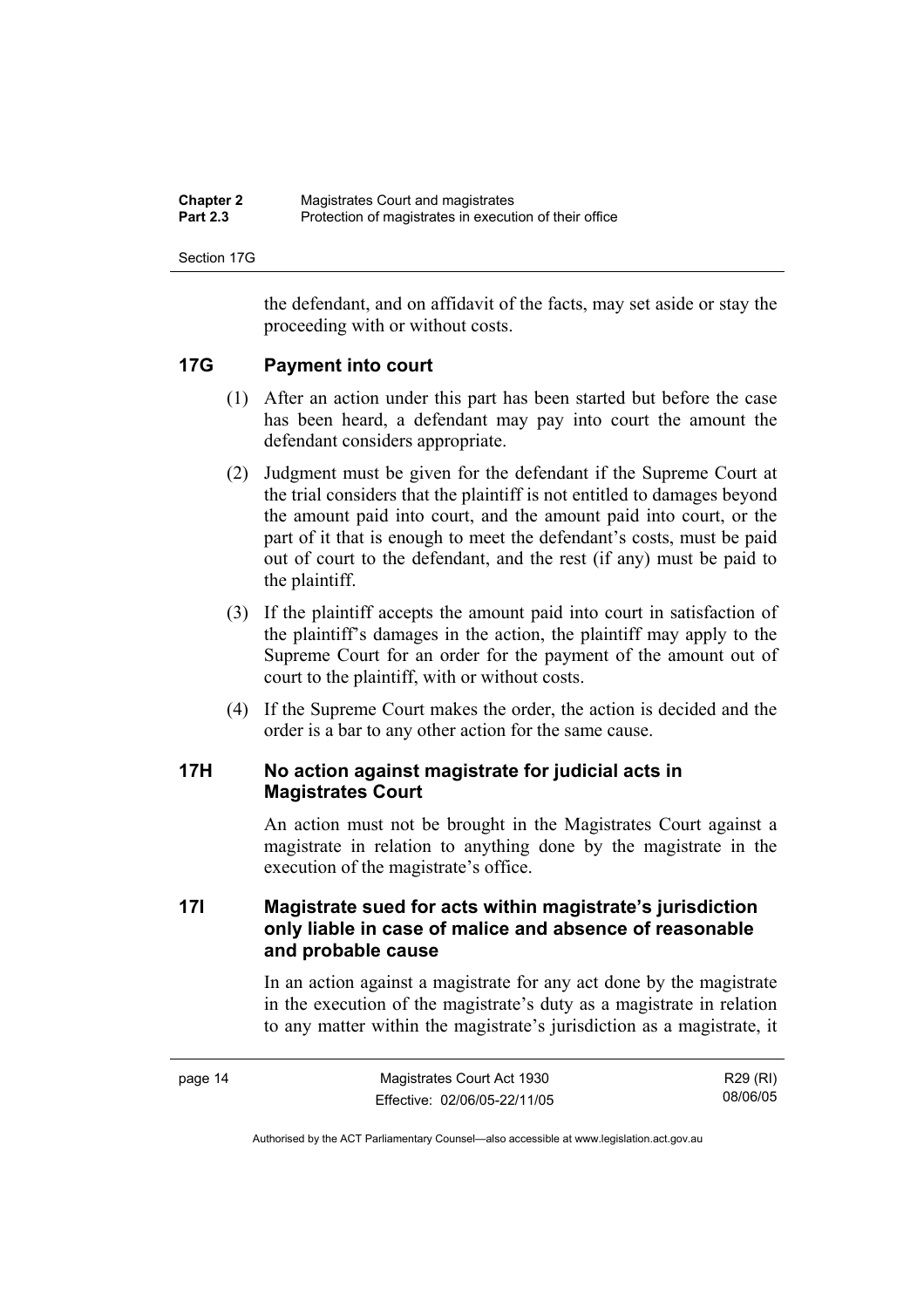Section 17J

must be expressly alleged in the statement of claim that the act was done maliciously and without reasonable and probable cause, and if the allegations are denied, and at the trial of the action the plaintiff fails to prove them, judgment must be given for the defendant.

#### **17J Verdict for defendant**

If the plaintiff in an action against a magistrate does not prove the cause of action at the trial, judgment must be given for the defendant.

#### **17K Damages**

If—

- (a) the plaintiff in an action against a magistrate is entitled to recover, and seeks to recover a penalty or other amount paid or raised as a result of a conviction, judgment or order or to recover damages for imprisonment; and
- (b) it is proved that the plaintiff was guilty of the offence or liable to pay the amount or, for imprisonment, did not undergo any greater punishment than could have been imposed for the offence of which the plaintiff was convicted;

the plaintiff is not entitled to recover the penalty or other amount paid or raised or, for imprisonment, damages greater than 1 cent, or any costs in the action.

R29 (RI) 08/06/05

Magistrates Court Act 1930 Effective: 02/06/05-22/11/05 page 15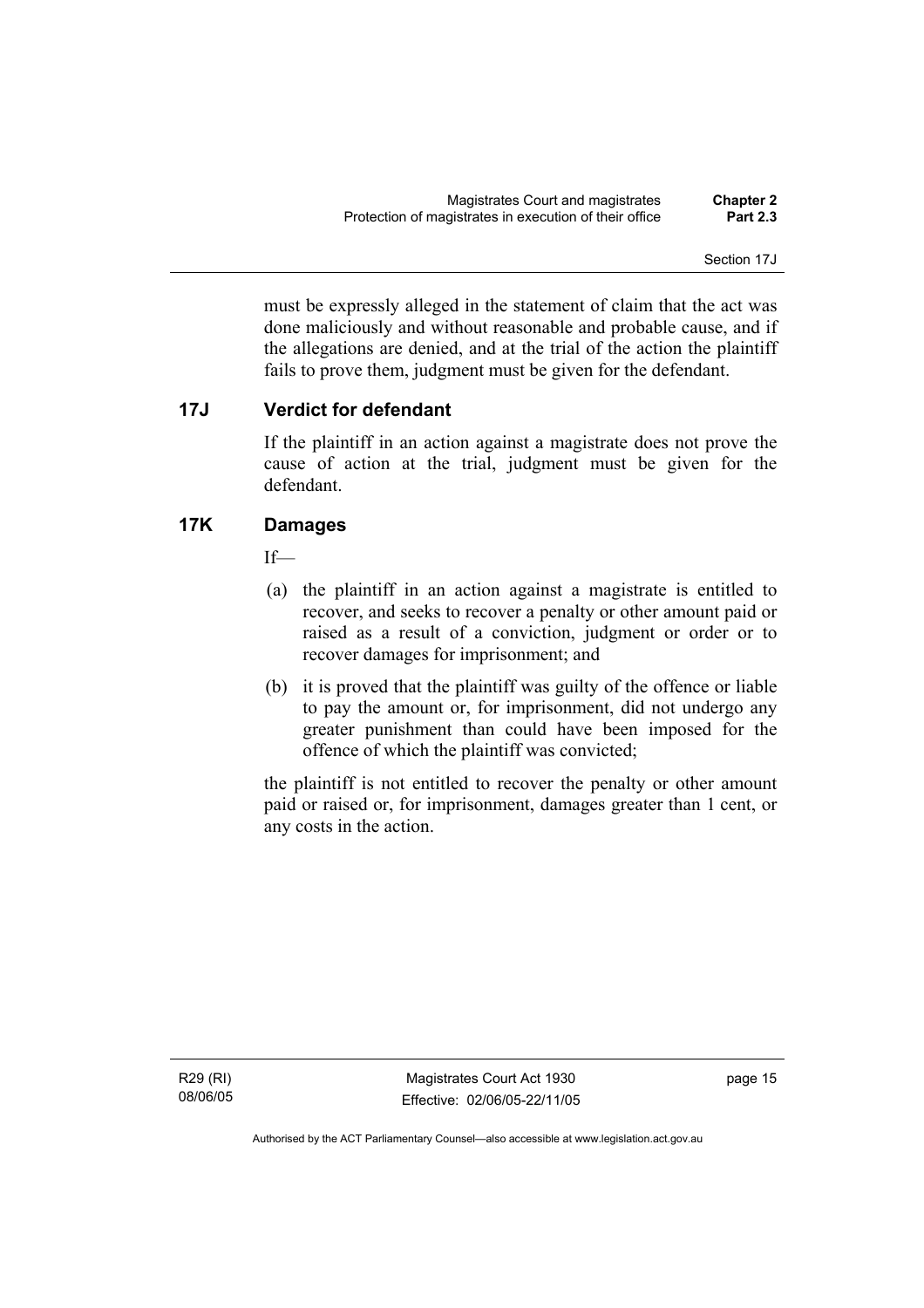**Chapter 3 Criminal proceedings**<br> **Part 3.1 Preliminary Preliminary** 

Section 18A

## **Chapter 3 Criminal proceedings**

### Part 3.1 **Preliminary**

#### **18A Definitions for ch 3**

In this chapter:

*administrator* means the remand centre administrator.

*Crimes Act* means the *Crimes Act 1900*.

*decision* includes a committal for trial, admission to bail, and a conviction, order or other decision.

*defendant* means a person against whom an information is laid.

*escort* means a custodial escort.

*superintendent*, for a remand centre, means the superintendent for the centre under the *Remand Centres Act 1976*.

page 16 Magistrates Court Act 1930 Effective: 02/06/05-22/11/05

R29 (RI) 08/06/05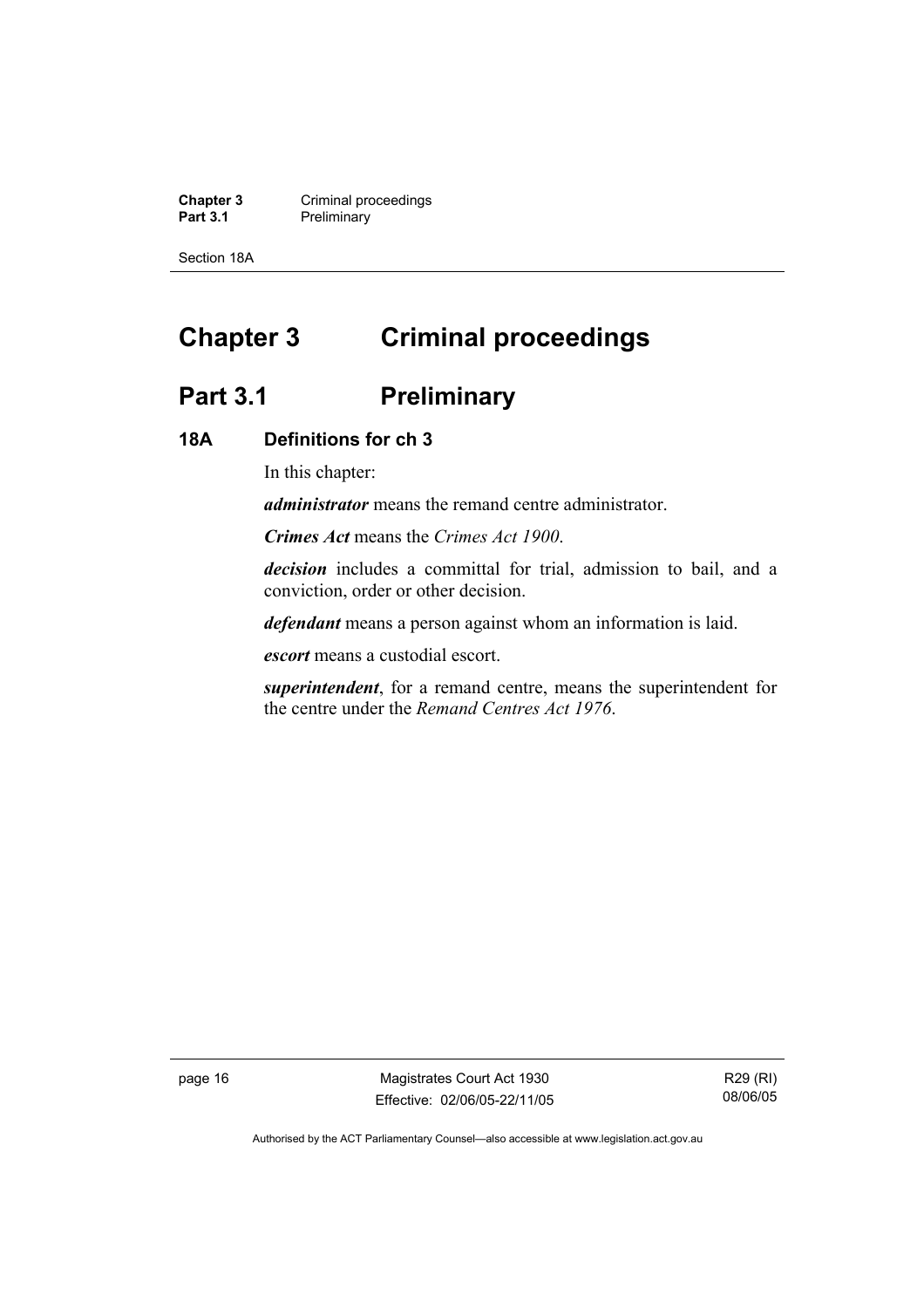### **Part 3.2 Criminal jurisdiction**

### **19 Jurisdiction of court**

If, by any law in force in the ACT, any offence is punishable on summary conviction or any person is made liable to a penalty or punishment or to pay an amount for any offence, act or omission, and no other provision is made for the trial of the person committing the offence, the matter may be heard and decided by the court in a summary way under the provisions of this Act.

#### **21 Jurisdiction of court if defendant absent from ACT**

The court has jurisdiction even though the defendant is not in the ACT.

#### **22 Proceeding of court if it considers offence should be dealt with on indictment**

If, for an information in relation to an offence that is punishable either summarily or on indictment it appears to the court, on the close of the case for the prosecution, that the offence ought to be dealt with on indictment, the court must abstain from adjudication on the information and must deal with the case for the purpose of committal for trial only.

#### **23B Rectification of certain orders etc**

(1) In this section:

*penalty* includes—

- (a) the cancellation, forfeiture, suspension or other loss of a licence or privilege; and
- (b) the disqualification from obtaining or holding a licence or exercising a privilege.

| R29 (RI) | Magistrates Court Act 1930   | page 17 |
|----------|------------------------------|---------|
| 08/06/05 | Effective: 02/06/05-22/11/05 |         |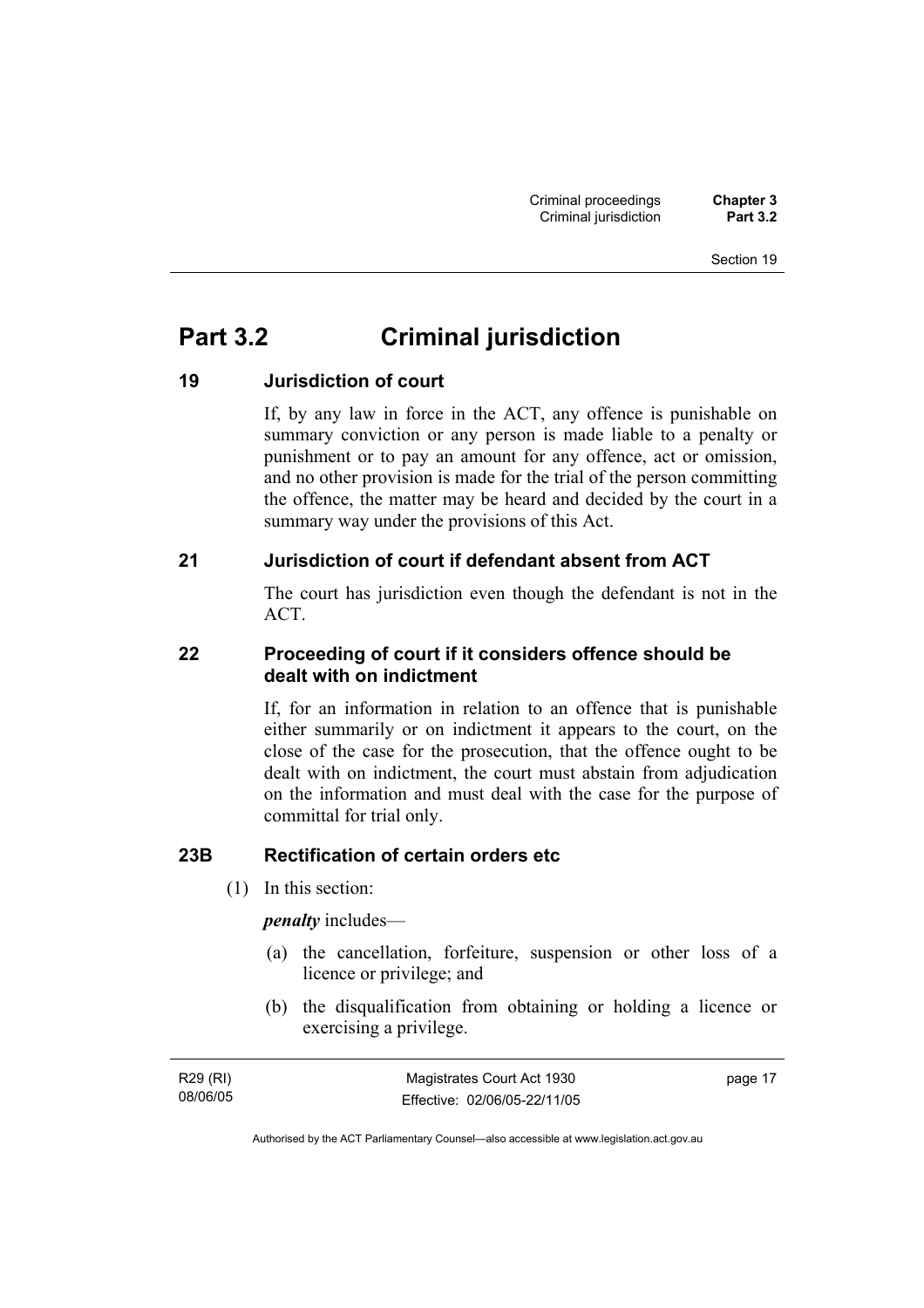#### **Chapter 3 Criminal proceedings**<br>**Part 3.2 Criminal jurisdiction Criminal jurisdiction**

#### Section 23B

*the court*, in relation to a proceeding, means the magistrate who convicted the defendant or made the order against the defendant.

- (2) Subject to subsection (3), if the court enters a conviction or makes an order against a defendant and—
	- (a) imposes a penalty that is contrary to law; or
	- (b) fails to impose a penalty that is required by law to be imposed;

the court may, on its own initiative or on the application of a party to the proceeding, reopen the proceeding and, after giving the parties an opportunity of being heard, amend the conviction or order to impose a penalty that is in accordance with the law.

- (3) The court may reopen a proceeding under subsection (2)—
	- (a) on its own initiative before the end of 28 days after the day when the penalty was imposed, the conviction was entered or the order was made; or
	- (b) on application under subsection (2) before the end of 28 days after the day when the penalty was imposed, the conviction was entered or the order was made; or
	- (c) with the consent of the parties to the proceeding, at any time.
- (4) Subject to subsection (5)—
	- (a) the registrar must serve on each party to the proceeding written notice of the intention of the court to reopen the proceeding on its own initiative under subsection (2) at least 3 business days before the proceeding is reopened; and
	- (b) an applicant must serve on the registrar and, at least 3 business days before the day when the application is heard, on the other party to the proceeding, written notice of an application mentioned in subsection (2).

R29 (RI) 08/06/05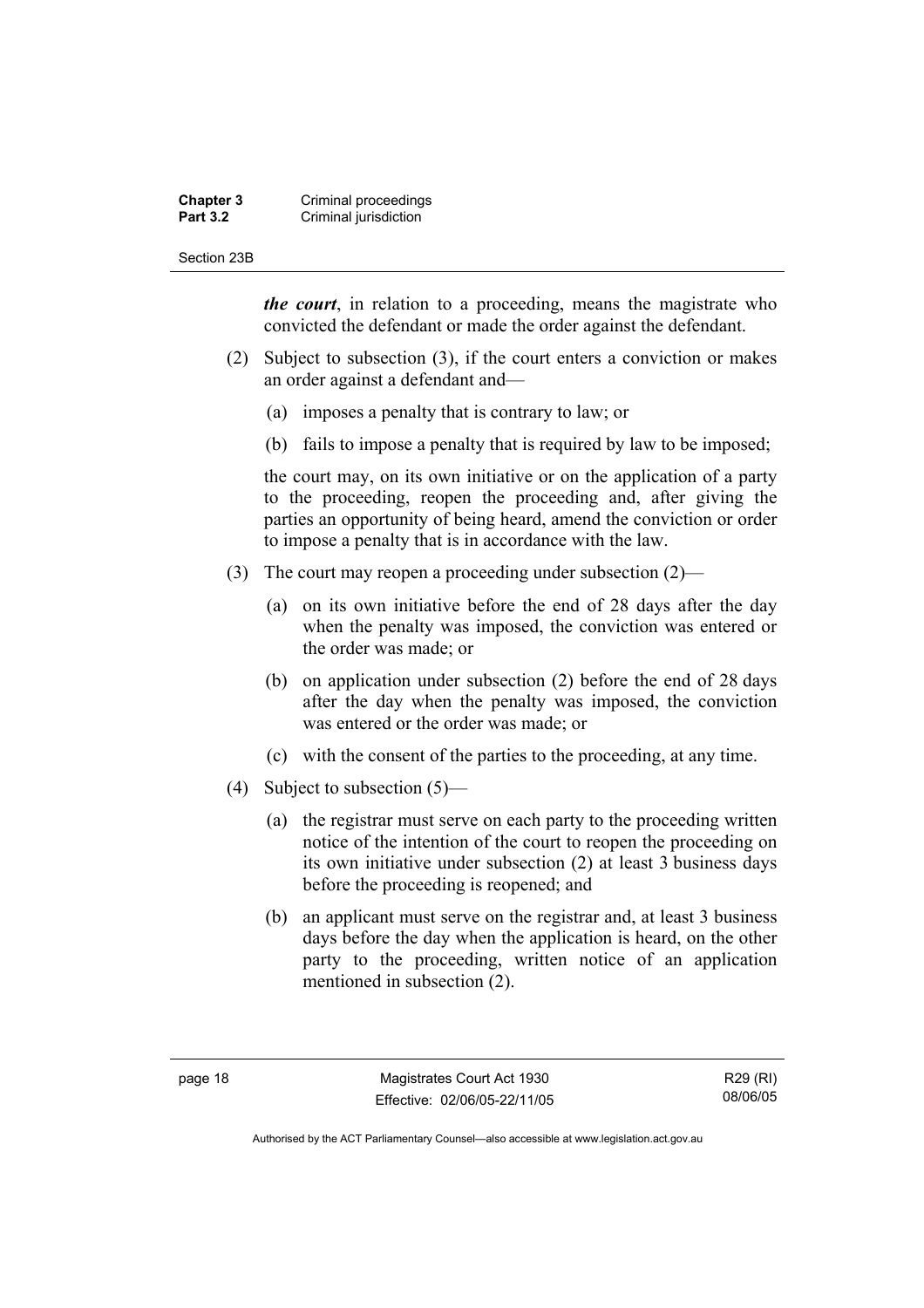- (5) The requirements of subsection (4) may be dispensed with by the court when each of the parties is before the court.
- (6) If, under subsection (2), the court reopens a proceeding and, in the absence of a party to the proceeding, amends a conviction or order, the registrar must serve written notice of the amended conviction or order on the absent party as soon as practicable.
- (7) Service of any notice mentioned in subsection (4) or (6) may be made in accordance with section 41 as if the notice were a summons issued in relation to an information.
- (8) The jurisdiction given to the court by subsection (2) must be exercised only on the evidence and material before the court in the original proceeding.
- (9) A proceeding must not be reopened under subsection (2) in relation to a conviction or order that is the subject of an appeal.
- (10) If a proceeding reopened under this section has not been decided in relation to a conviction or order that, after the proceeding has been reopened but before it is decided, becomes the subject of an appeal, the reopened proceeding is stayed until the appeal is decided.
- (11) If the court reopens a proceeding under subsection (2), the court may make any order about costs that it considers just and reasonable.
- (12) Subject to subsection (13), an order made or a conviction or order amended by the court in deciding a proceeding that has been reopened under this section takes effect, unless the court otherwise directs, from the beginning of the day when the original conviction was entered or the original order was made.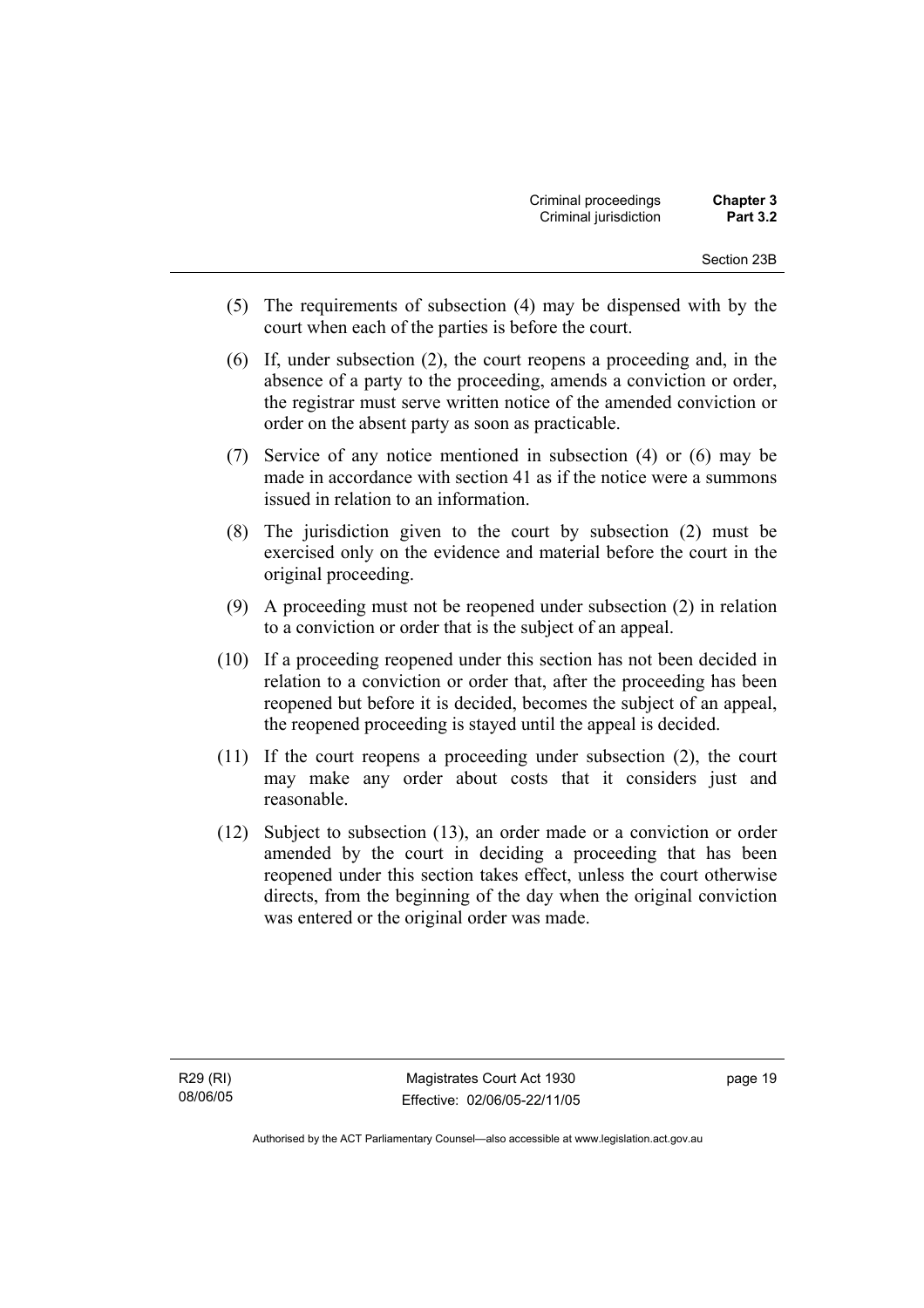**Chapter 3** Criminal proceedings **Part 3.2 Criminal jurisdiction** 

Section 23B

 (13) For part 3.10 (Criminal appeals), if the court, in deciding a proceeding that has been reopened under this section, makes an order or amends a conviction or order, the time within which an appeal may be made from the order, amended conviction or amended order begins on the day when the order was made, or the conviction or order was amended.

page 20 Magistrates Court Act 1930 Effective: 02/06/05-22/11/05

R29 (RI) 08/06/05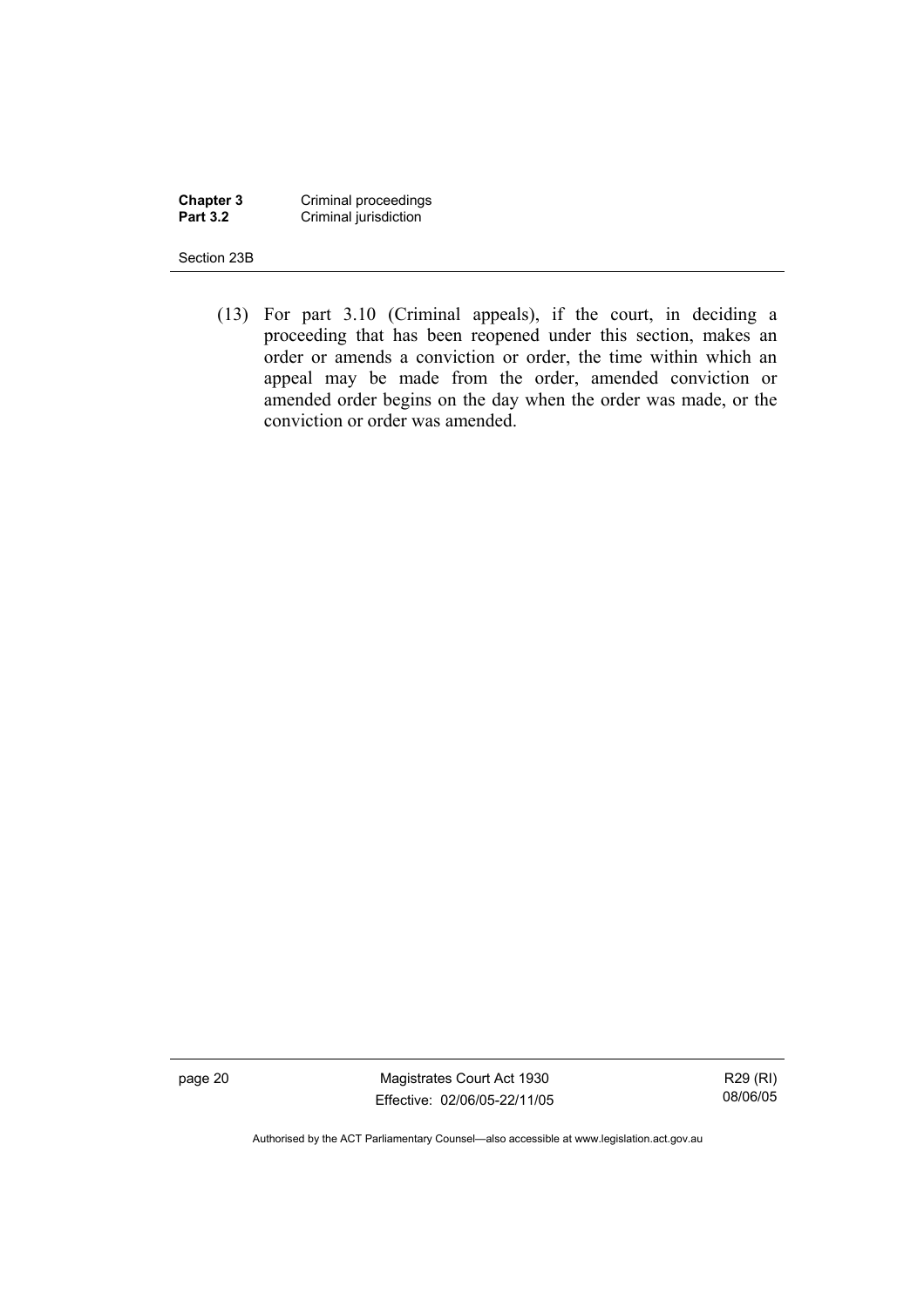# **Part 3.3 Beginning criminal proceedings**

# **Division 3.3.1 Beginning criminal proceedings general**

#### **25 Informations**

A proceeding may be started in the court by information laid by the informant or by a lawyer or anyone else representing the informant.

# **Division 3.3.2 Informations**

#### **26 Laying of informations**

An information may be laid before a magistrate in any case where a person has committed or is suspected of having committed, in the ACT, an indictable offence or an offence that may be dealt with summarily as provided in section 19.

### **27 Description of people and property and of offences**

- (1) Such description of people or things as would be sufficient in an indictment is sufficient in informations.
- (2) The description of any offence in the words of the Act, ordinance, law, order, by-law, regulation, or other instrument creating the offence, or in similar words, is sufficient in law.

### **28 Power of court to amend information**

 (1) If at the hearing of any information or summons any objection is taken to an alleged defect in it in substance or form or if objection is taken to any variance between the information or summons and the evidence adduced at the hearing of it, the court may make any amendment in the information or summons that appears to it to be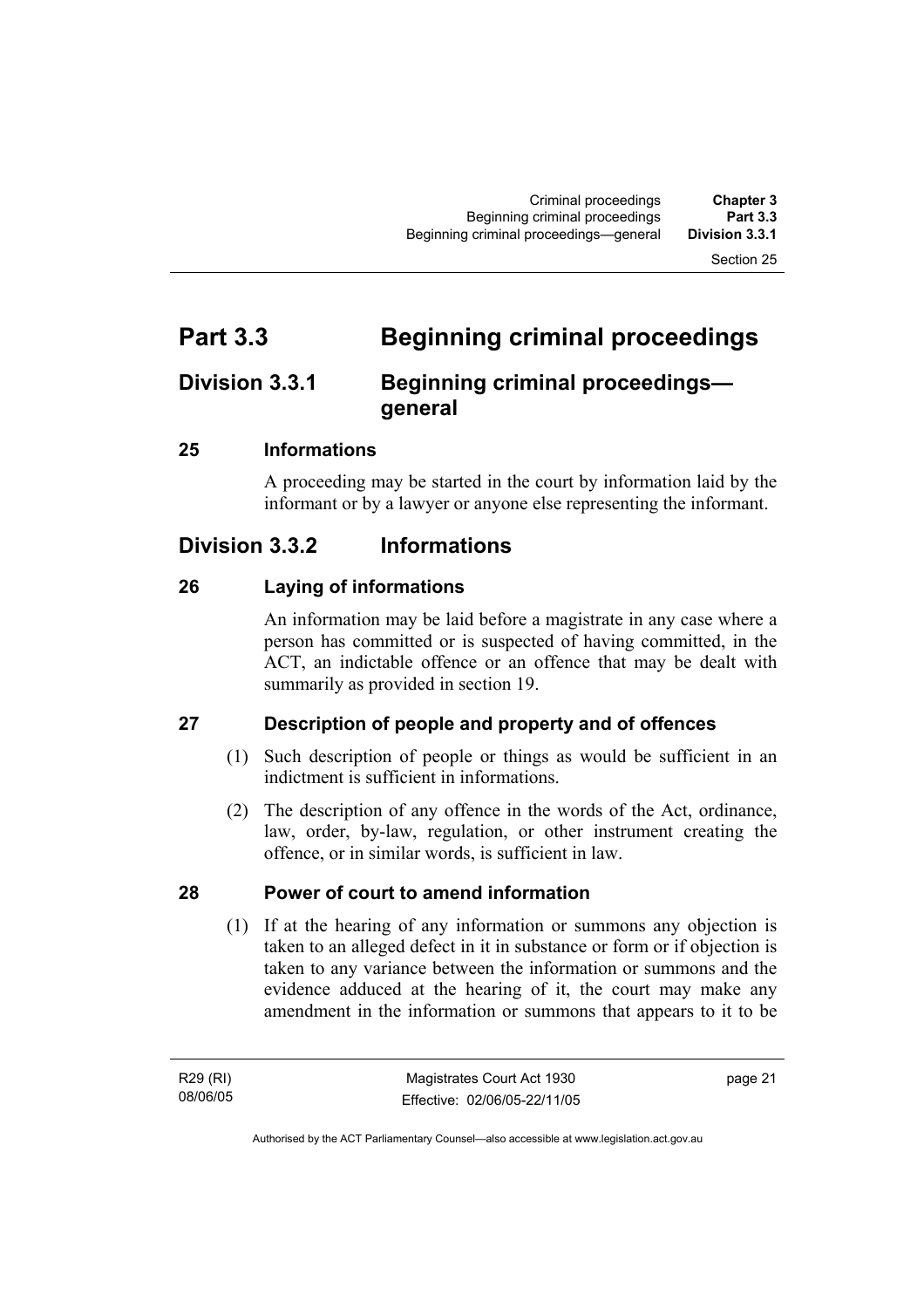| <b>Chapter 3</b> | Criminal proceedings           |
|------------------|--------------------------------|
| <b>Part 3.3</b>  | Beginning criminal proceedings |
| Division 3.3.3   | Summonses                      |
| Section 29       |                                |

desirable or to be necessary to enable the real question in dispute to be decided.

 (2) The court must not make an amendment under subsection (1) if it considers that the amendment cannot be made without injustice to the defendant.

#### **29 Court may adjourn hearing if amendment made**

If in any case where an amendment in an information or summons has been made under section 28 the court considers that the defendant has been misled by the form in which the information or summons has been made out, it may adjourn the hearing of the case for the period it considers appropriate and may make any order about the costs of the adjournment it considers appropriate.

#### **30 Form of information**

- (1) If a warrant is intended to be issued in the first instance against the person charged, the information must be in writing and on oath.
- (2) The oath may be made by the informant or someone else.
- (3) If a summons instead of a warrant is intended to be issued in the first instance against the person charged, the information may be made orally and without oath.
- (4) Subsection (3) applies whether or not the law under which the information is laid requires it to be in writing.

### **Division 3.3.3 Summonses**

#### **37 When magistrate may issue summons**

If an information is laid before a magistrate, the magistrate may issue a summons.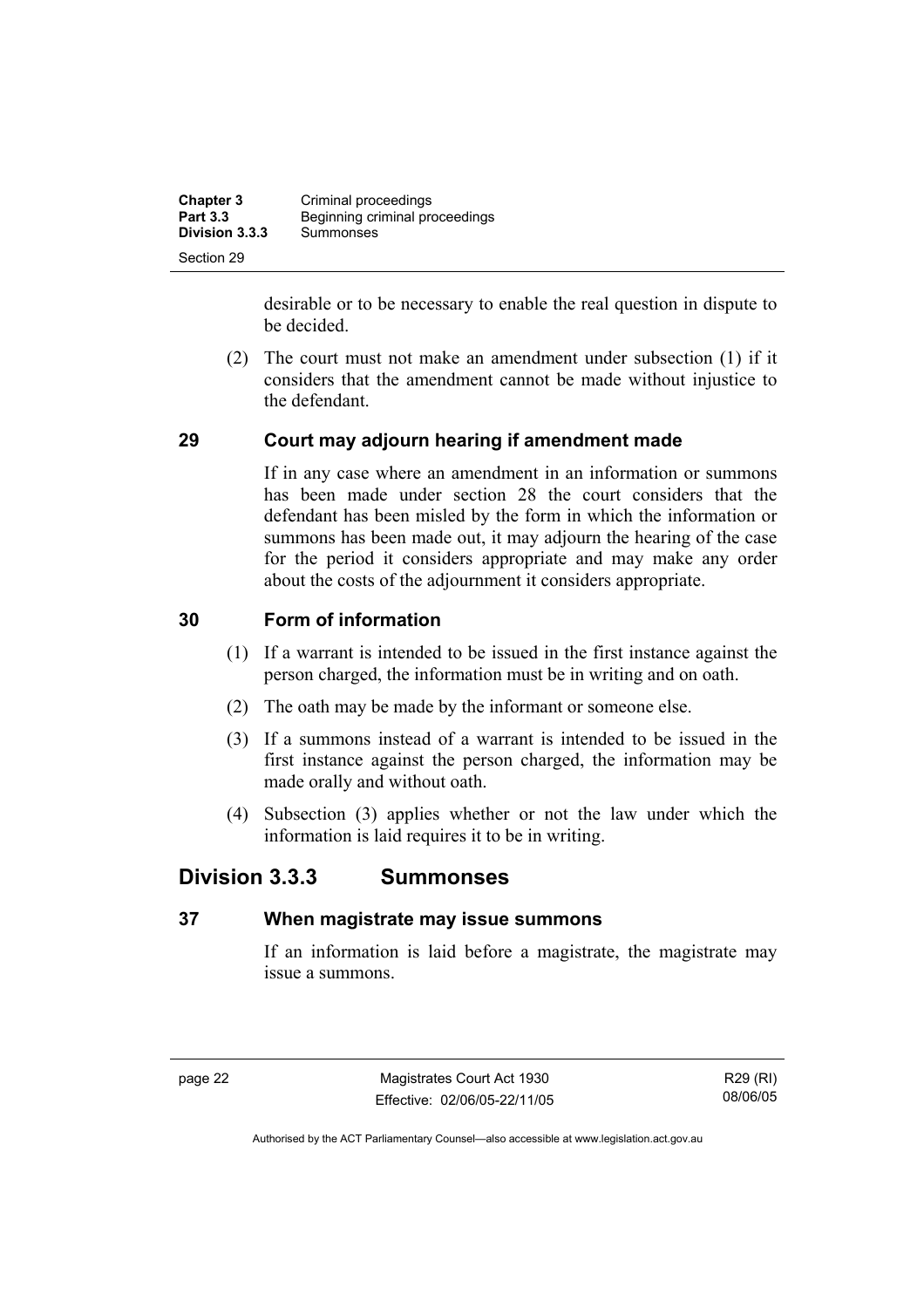#### **38 Form of summons**

A summons issued in the case of an information must be directed to the defendant, and must state shortly the matter of the information and require the defendant to appear at a certain time and place before the court, to answer to the information and to be further dealt with according to law.

#### **41 Service of summons**

- (1) A summons issued in relation to an information may be served on the person to whom it is directed by—
	- (a) giving a copy of the summons to the person; or
	- (b) by leaving a copy of the summons at the last-known or usual home or business address of the person with someone who appears to be at least 16 years old and to live or be employed at the address.
- (2) Service of a summons under subsection (1) must be effected at least 72 hours before the time appointed in the summons for the hearing of the information.
- (3) If it appears to the court or a magistrate or the registrar, by statement on oath or by affidavit, that from any cause service in accordance with subsections (1) and (2) cannot be effected, the court or magistrate or the registrar may extend the time for hearing.
- (4) Service of a summons in accordance with this section may be proved by the oath of the person who served it or by affidavit or otherwise.

### **Division 3.3.4 Warrants**

#### **42 Issue of warrant and summons**

(1) This section applies if—

R29 (RI) 08/06/05 page 23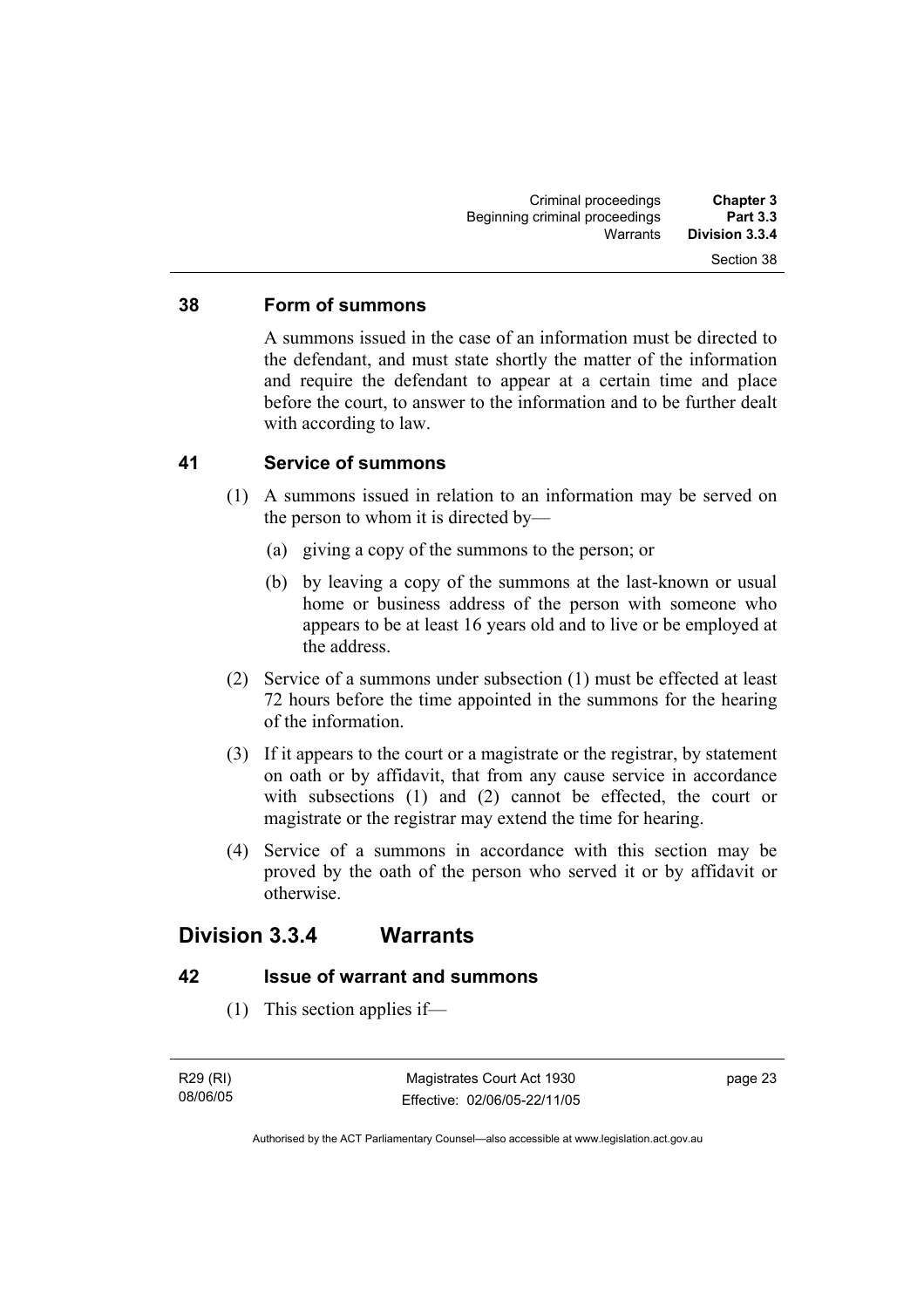- (a) an information is laid before a magistrate under division 3.3.2 against a person for an offence; and
- (b) the information is substantiated by the oath of the informant or a witness; and
- (c) the person is not in custody.
- (2) The magistrate may issue a warrant for the person's arrest, and for bringing the person before the court to answer to the information and to be further dealt with according to law.
- (3) However, the magistrate may issue a summons instead of the warrant if the magistrate considers it appropriate.
- (4) The issue of the summons does not prevent a magistrate from issuing a warrant at any time before or after the time mentioned in the summons for the person's appearance.
- (5) However, subsection (4) does not authorise the issue of a warrant to bring the person before the court to answer to the information if a summons has been served on the person for the offence in accordance with section 116B (Service of summons for prescribed offence).

#### **43 Procedure on filing indictment**

 (1) If an indictment in relation to an offence committed in the ACT has been filed in the Supreme Court by the Attorney-General, Attorney-General of the Commonwealth or other officer, authority or person duly appointed in that behalf against any person then at large, whether on bail or not, the registrar of the Supreme Court must at any time after the end of the then sittings of the court if the person so indicted has not already appeared and pleaded to the indictment, on application by or on behalf of the prosecutor, grant to the prosecutor or person applying on the prosecutor's behalf a certificate that the indictment has been filed.

page 24 Magistrates Court Act 1930 Effective: 02/06/05-22/11/05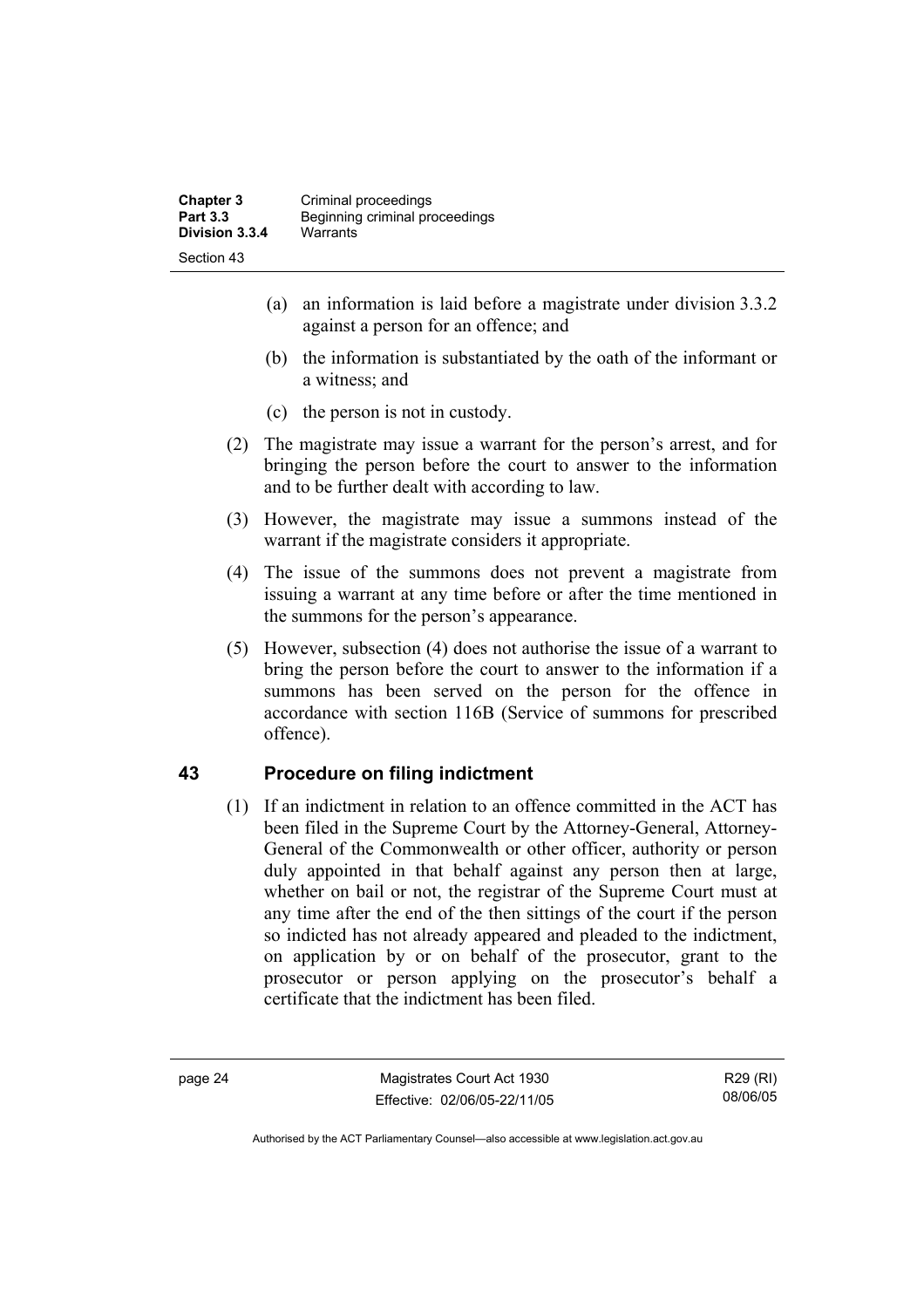| <b>Chapter 3</b><br><b>Part 3.3</b> | Criminal proceedings<br>Beginning criminal proceedings |  |
|-------------------------------------|--------------------------------------------------------|--|
| Division 3.3.4                      | Warrants                                               |  |
| Section 44                          |                                                        |  |

- (2) On production of the certificate to a magistrate, the magistrate must—
	- (a) if the person indicted is, at the time of both the application for and the production of the certificate, confined in prison for any other offence than that charged in the indictment—on proof on oath that the person so confined in prison is the person charged and named in the indictment, issue a warrant directed to the gaoler of the prison where the person is so confined, commanding the gaoler to detain the person in the gaoler's custody until, by a writ of habeas corpus, the person is removed from custody for the purpose of being tried on the indictment, or until the person is otherwise removed or discharged out of custody by due course of law; and
	- (b) in any other case—issue a warrant to apprehend the person so indicted and to cause the person to be brought before the court to be dealt with according to law and the court when any person apprehended under any such warrant is brought before it must on proof on oath that the person is the person charged and named in the indictment, and without further inquiry commit the person for trial or admit the person to bail in accordance with the *Bail Act 1992*.

#### **44 Direction of warrant**

A warrant to apprehend a defendant that the defendant may answer to an information may be directed either to any police officer by name or generally to all police officers within the ACT, without naming them, or to both.

#### **45 Any police officer may execute warrant**

If a warrant is directed to all police officers, any police officer may execute the warrant as if it were directed specially to the police officer by name.

R29 (RI) 08/06/05 page 25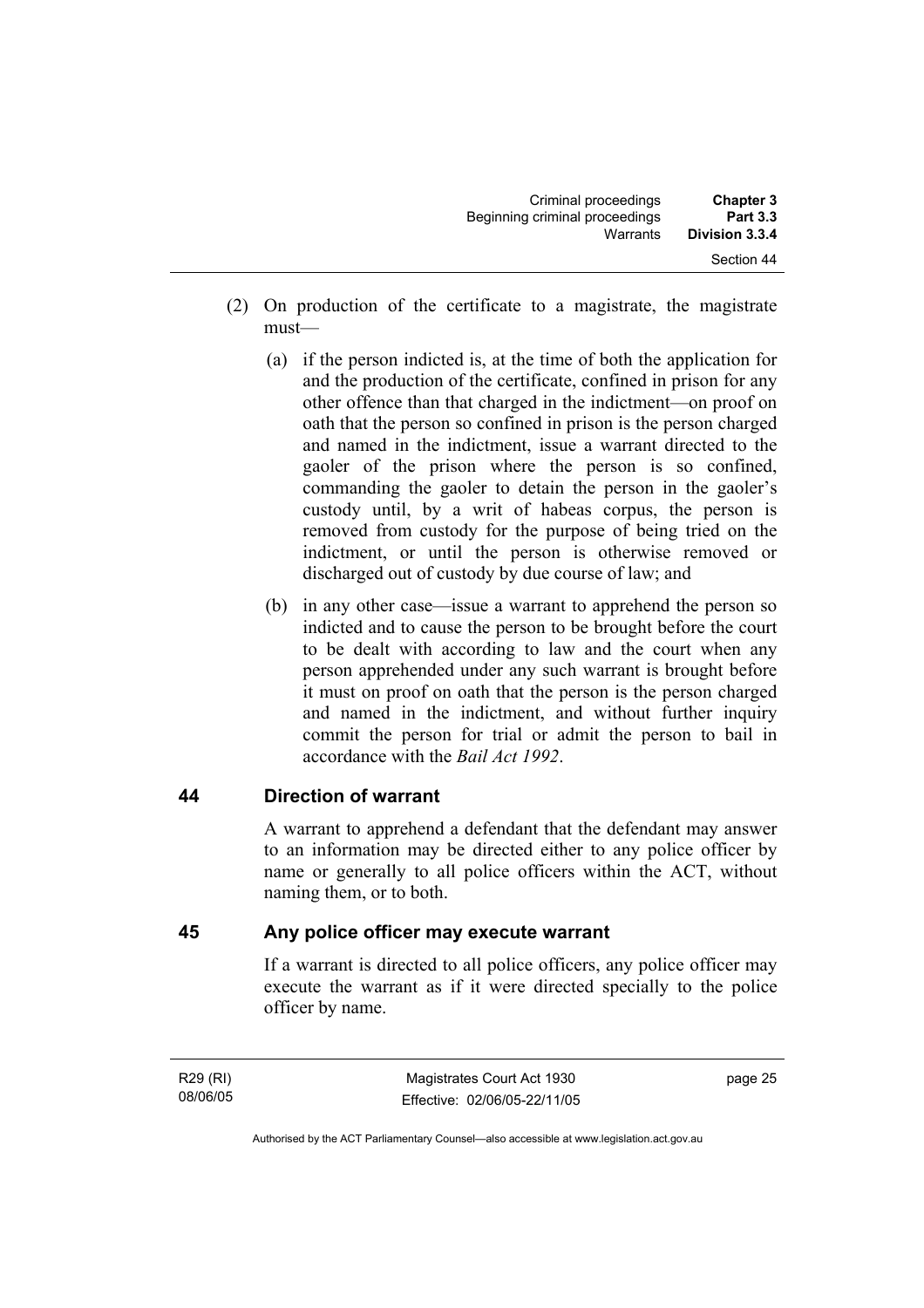#### **47 Form of arrest warrant**

A warrant issued on an information must—

- (a) briefly state the offence or matter of the information; and
- (b) name or otherwise describe the person against whom it is issued; and
- (c) order the police officers to whom it is directed to—
	- (i) arrest the person; and
	- (ii) bring the person before the court to answer the information and to be further dealt with according to law.

#### **48 Warrant to be in force till executed**

A warrant need not be returnable at any particular time, but may remain in force until executed.

#### **49 Sunday warrants**

A magistrate may issue a warrant on an information of an indictable offence, or a search warrant, on a Sunday as on any other day.

page 26 Magistrates Court Act 1930 Effective: 02/06/05-22/11/05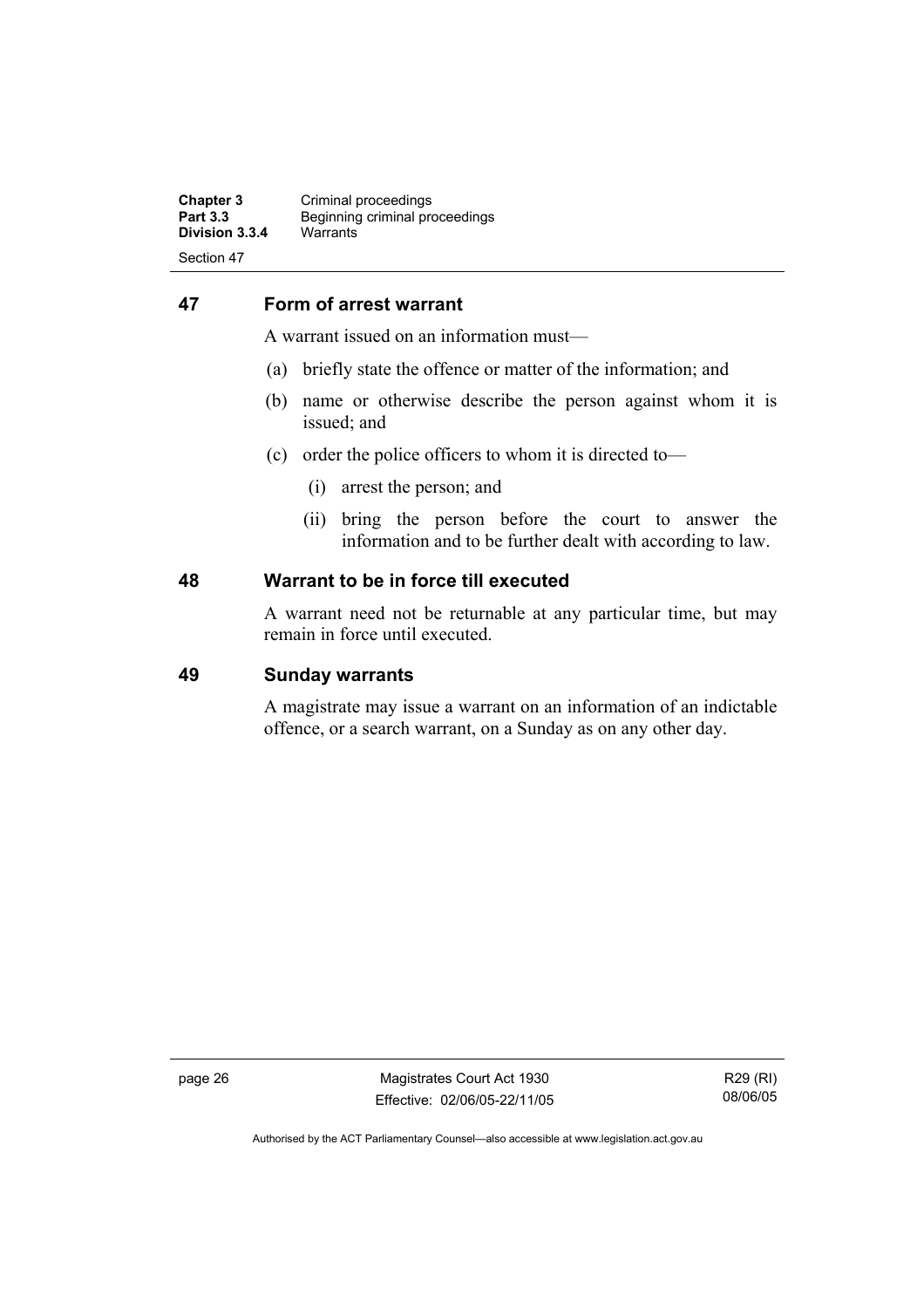# **Part 3.4 Hearing of criminal proceedings**

# **Division 3.4.1 Hearing of criminal proceedings general**

#### **53 Conduct of case generally**

- (1) The informant may—
	- (a) conduct his or her case personally or by a lawyer; and
	- (b) examine and cross-examine the witnesses giving evidence for or against the informant; and
	- (c) if the defendant gives any evidence or examines any witness about anything other than general character—call and examine witnesses in reply.
- (2) The defendant may—
	- (a) fully answer and defend personally or by a lawyer; and
	- (b) give evidence; and
	- (c) examine and cross-examine the witnesses giving evidence for or against the defendant.

#### **54 If both parties present in court to hear case**

The court must hear and decide an information if both parties to the information appear personally or by lawyers or anyone else appearing for them.

# **Division 3.4.2 Warrants for witnesses**

#### **63 Warrant to bring witness to court**

(1) If a witness—

| R29 (RI) | Magistrates Court Act 1930   | page 27 |
|----------|------------------------------|---------|
| 08/06/05 | Effective: 02/06/05-22/11/05 |         |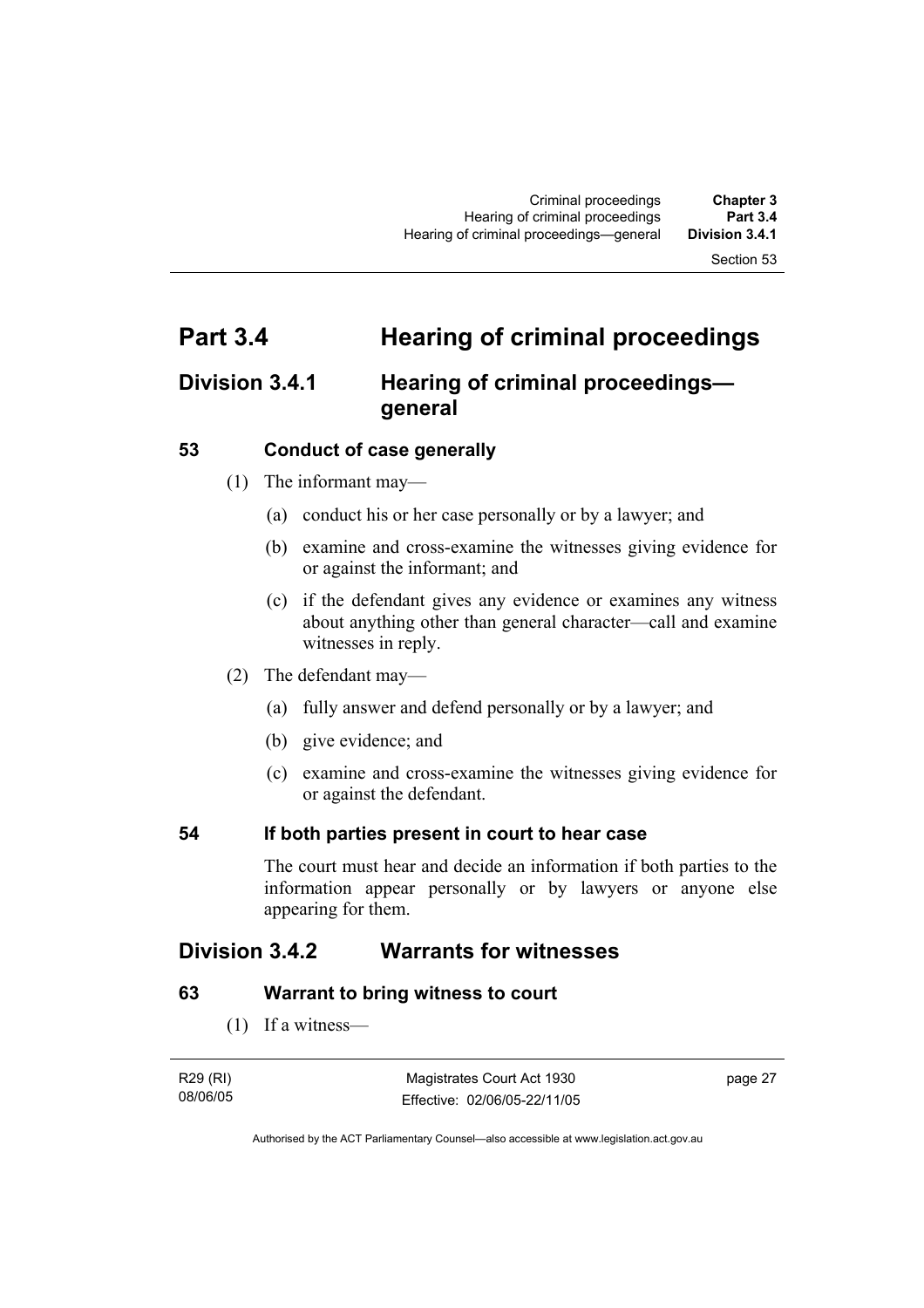- (a) has been informed of the time and place for the hearing; and
- (b) has been requested, has given an undertaking, or has been served with a subpoena, to appear at the hearing to give evidence; and
- (c) the witness does not appear in accordance with the request, undertaking or subpoena and does not provide to the court a reasonable explanation for his or her non-appearance;

the court may issue a warrant requiring the witness to be brought before the court at the time and place specified in the warrant to give evidence.

(2) In this section:

*subpoena* includes summons.

 (3) Subsection (2) and this subsection expire on the existing rules expiry day under the *Court Procedures Act 2004*, section 60 (3).

#### **64 Warrant in the first instance**

If a magistrate is satisfied by evidence on oath that it is probable that a person whose evidence is desired will not attend to give evidence without being compelled to do so, then, instead of issuing a subpoena, the magistrate may issue a warrant in the first instance.

## **Division 3.4.3 Remand**

#### **70 Remand of defendant**

- (1) This section applies if the court considers it is necessary or desirable to adjourn the hearing of a proceeding for an indictable offence—
	- (a) because of the absence of witnesses; or
	- (b) for any other reasonable cause.
- (2) The court may—

page 28 Magistrates Court Act 1930 Effective: 02/06/05-22/11/05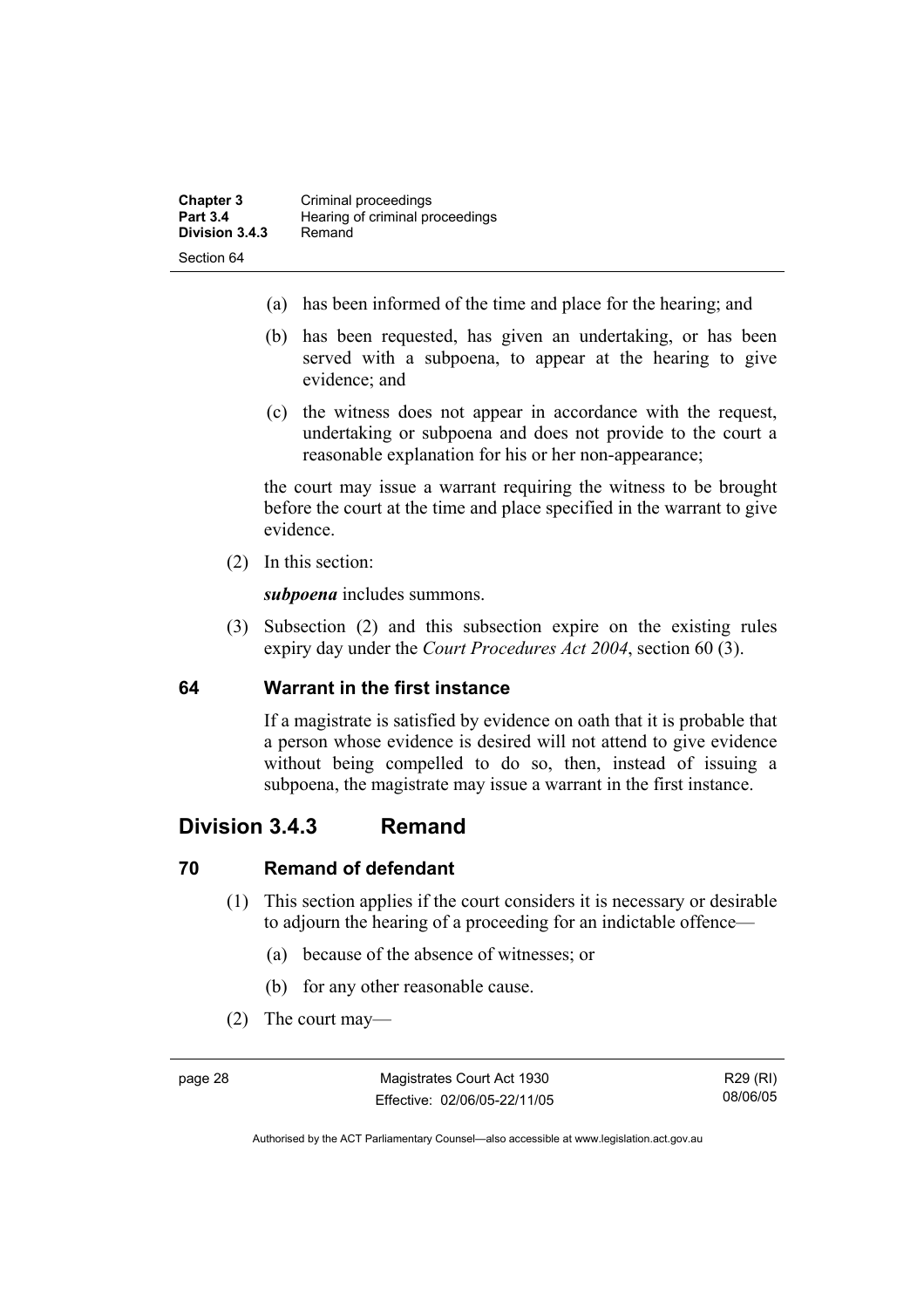- (a) adjourn the hearing; and
- (b) remand the defendant into the custody of the administrator—
	- (i) by warrant; or
	- (ii) if the period of remand is not longer than 3 days—by an order made orally.
- (3) Any single period of remand under this section must be no longer than—
	- (a) 28 days; or
	- (b) if the defendant chooses to be remanded for a longer period without review—a longer period that the court considers reasonable.
- (4) The warrant or order must direct the administrator to—
	- (a) keep the defendant in custody for a stated period; and
	- (b) bring the defendant before the court at a stated time and place for the hearing.
- (5) If the warrant or order gives a transfer direction to all police officers, the direction is taken to be given to each police officer and may be executed by any police officer.
- (6) If the warrant or order gives a transfer direction to all escorts, the direction is taken to be given to each escort and may be executed by any escort.
- (7) In this section:

*transfer direction* means a direction that the defendant be taken, safely transported and delivered into the custody of the administrator.

page 29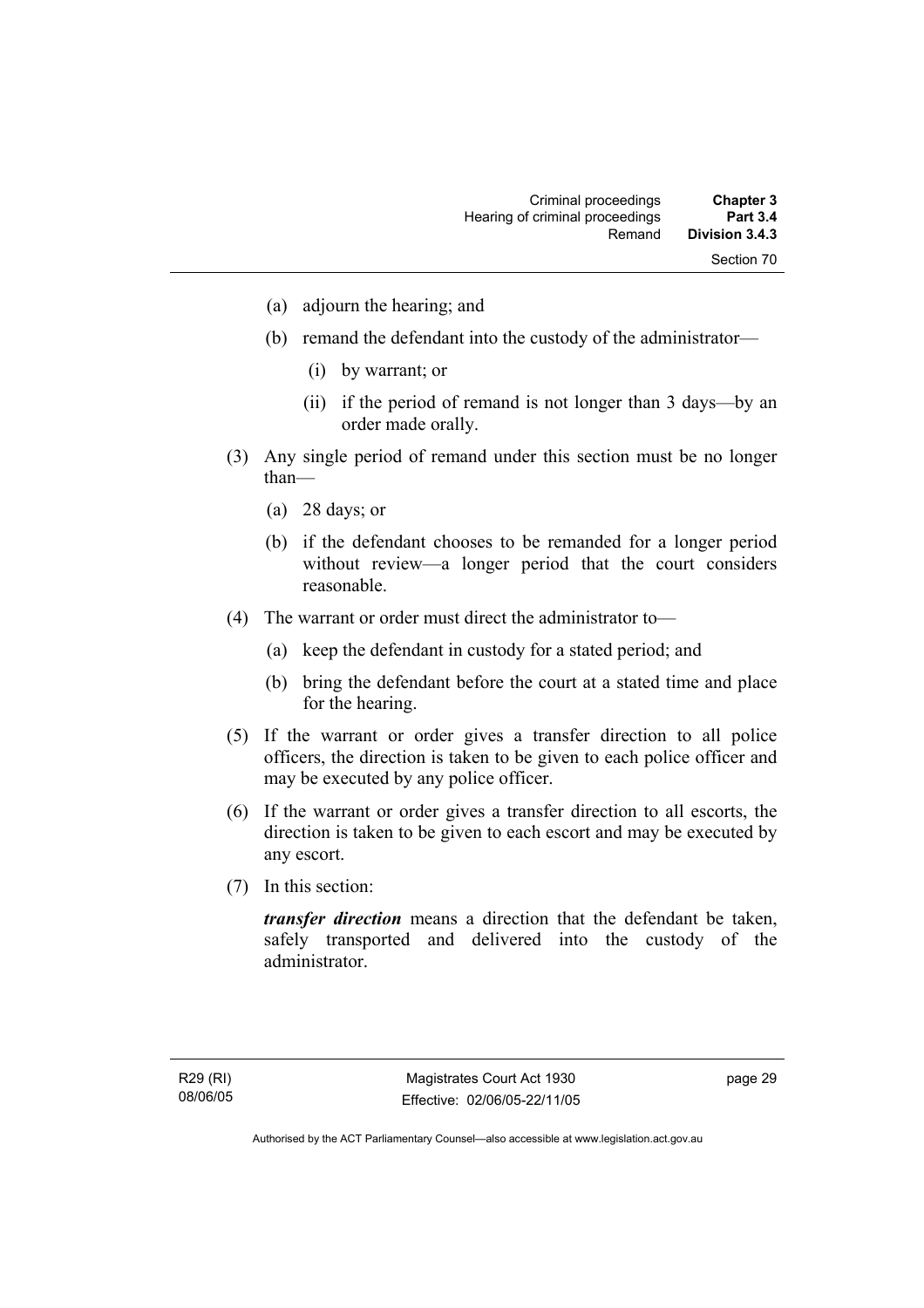**Chapter 3** Criminal proceedings<br> **Part 3.4** Hearing of criminal pro **Hearing of criminal proceedings**<br>Remand **Division 3.4.3** Section 72

#### **72 Bringing up during remand**

The court may order the defendant to be brought before it at any time before the end of the time for which the defendant was so remanded, and the officer in whose custody the defendant then is must obey the order.

#### **72A Hearing of bail applications**

- (1) Unless the court otherwise directs, if—
	- (a) a person who is in custody is required or entitled to appear, or is required to be brought, before the court for the hearing of an application in relation to bail; and
	- (b) an audiovisual link is available between the place where the court is sitting and a place where the person is in custody;

the proceeding must be conducted by the audiovisual link.

- (2) The court may at any time vary or revoke a direction made under subsection (1), either on its own initiative or on the application of a party to the proceeding.
- (3) In this section:

*audiovisual link*—see the *Evidence (Miscellaneous Provisions) Act 1991*, dictionary.

#### **72B Defendant's appearance in proceeding other than bail proceeding**

For section 70 and section 72, a person who is directed by warrant or order to bring a person before the court must ensure that, if section 311 (Appearance by audiovisual or audio links) applies, the person appears before the court in accordance with that section.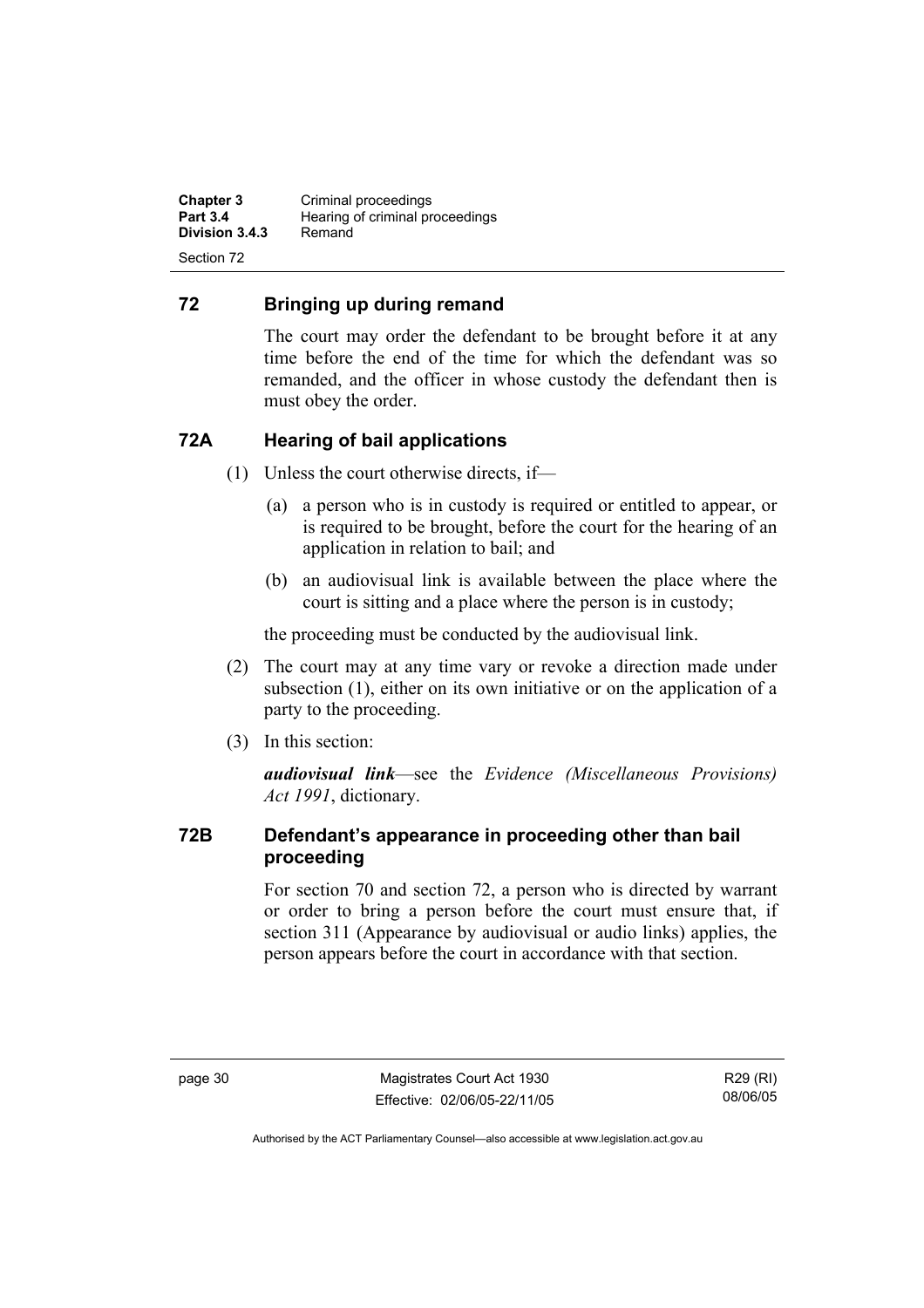#### **73 Bail of defendant during examination**

Instead of detaining the defendant in custody during the period for which the defendant is remanded, the magistrate before whom the defendant appears or is brought may admit the defendant to bail in accordance with the *Bail Act 1992*.

## **Division 3.4.4 Committal and recognisance**

#### **73A Extended application of div 3.4.4**

- (1) This division applies in relation to a person for whom a warrant prescribed under the rules has been issued under the rules as if all necessary changes, and any changes prescribed under the rules, were made.
- (2) This section does not limit any other application of this division.

#### **74 Committal or detention before decision**

If the court commits a defendant by way of remand or on adjournment, or at any time before the decision, it may remand the defendant into the custody of the administrator.

#### **75 Committal of witness or of defendant after decision**

- (1) If the court commits a witness, or a person sought to be made a witness, it must remand him or her into the custody of the administrator.
- (2) If the court commits a defendant after the decision, it must remand the defendant into the custody of the administrator.

#### **76 Witnesses may be discharged on recognisance**

A witness, other than a witness committed under section 312 (Failure to give evidence—committal), or person sought to be made a witness may be discharged on recognisance.

R29 (RI) 08/06/05 page 31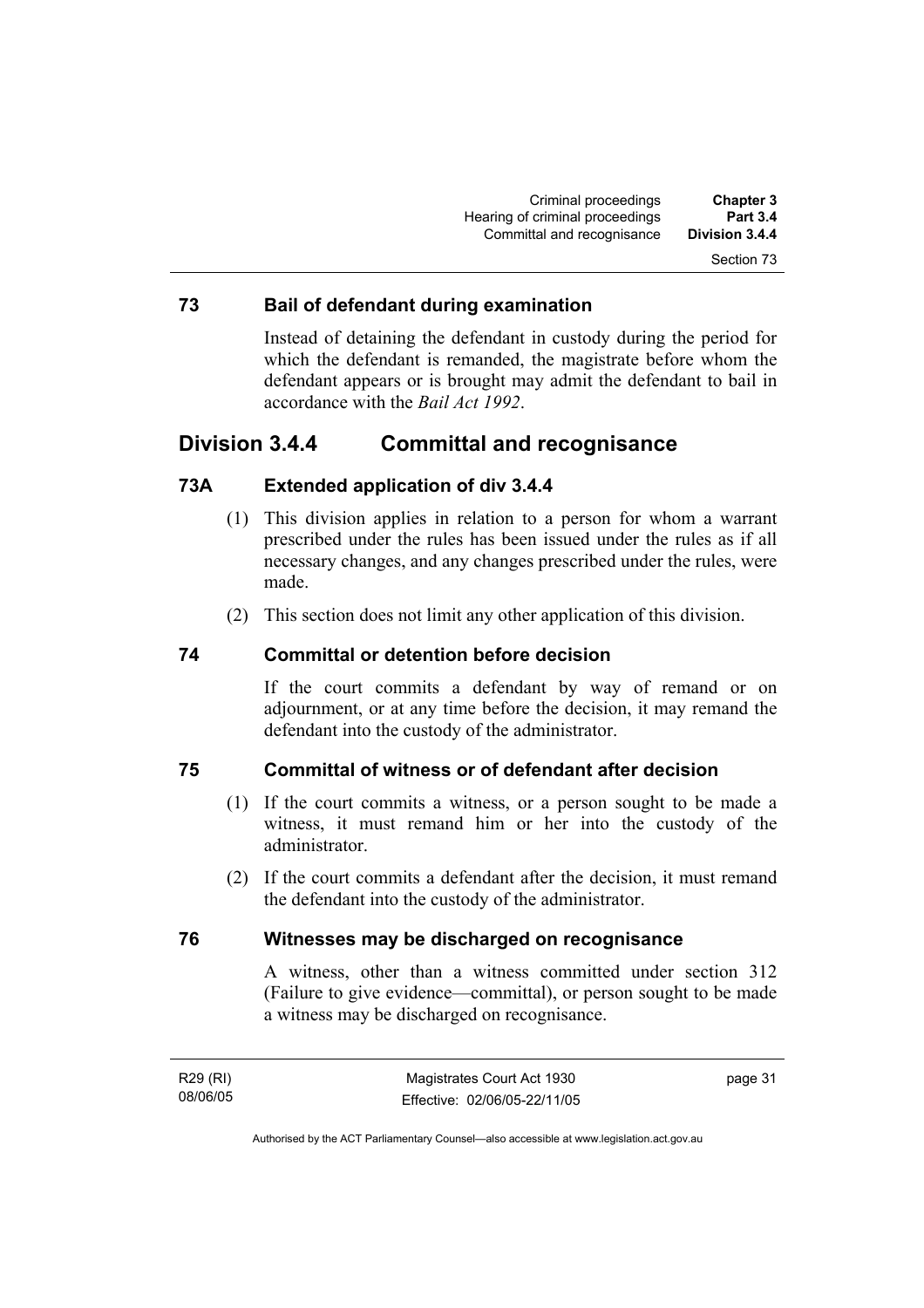**Chapter 3** Criminal proceedings<br> **Part 3.4** Hearing of criminal pro **Part 3.4 Hearing of criminal proceedings**<br>**Division 3.4.4** Committal and recognisance Committal and recognisance Section 77

#### **77 Recognisances**

If the court is authorised to discharge the witness, or person sought to be made a witness, on recognisance, it may order his or her discharge on his or her entering into a recognisance, with or without a surety or sureties at its discretion, conditioned for his or her appearance at the time and place to which the hearing is adjourned, or that is named in the recognisance.

#### **78 Issue of warrant for non-appearance**

If the witness, or person sought to be made a witness, does not appear at the time and place mentioned in the recognisance, the court may adjourn the hearing, and may issue a warrant for his or her apprehension in accordance with division 3.3.4 (Warrants).

#### **79 Recognisances taken out of court**

- (1) A recognisance under this Act need not be entered into before the court, but may be entered into by the parties before—
	- (a) a magistrate; or
	- (b) the registrar; or
	- (c) a police officer in charge of a police station; or
	- (d) if a party is in a prison or remand centre—the officer in charge of the prison or the administrator of the remand centre.
- (2) The provisions of this Act in relation to recognisances taken before the court apply in relation to the recognisance as if it had been entered into before the court.

#### **80 Forfeited recognisances—how enforced**

If the conditions, or any of them, in a recognisance entered by a witness or a person sought to be made a witness are not complied with, any magistrate may certify on the back of the recognisance in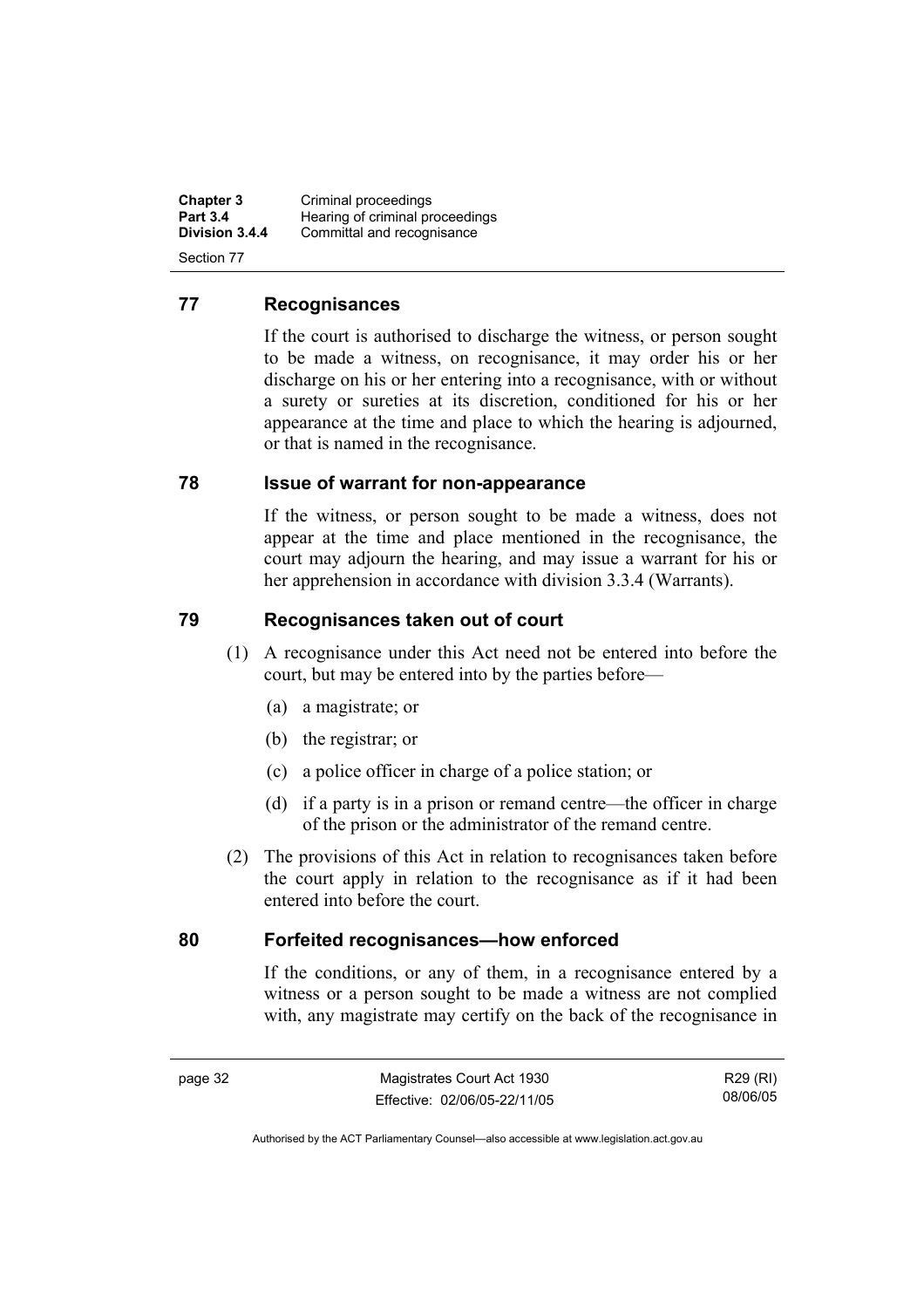what respect the conditions have not been observed, and give it to the proper officer, to be proceeded on in a similar way as other recognisances, and that certificate is taken to be deemed sufficient prima facie evidence of the recognisance having been forfeited.

#### **82 Conveying people to custody**

- (1) The person to whom a warrant of remand or commitment is directed must convey and deliver the person named in the warrant into the custody of the administrator, and must also deliver the warrant to the administrator.
- (2) If a person is delivered to the administrator in accordance with subsection (1), the administrator must give a written acknowledgment of the delivery stating the condition of the person at the time.

# **Division 3.4.5 Adjournment of criminal proceedings**

#### **83 Magistrate may adjourn court generally**

If all the cases have not been heard and decided at any sitting of the court, the magistrate may adjourn the cases remaining unheard or undecided, either to the next day appointed for the holding of the court or to the other time the magistrate considers appropriate.

### **84 Particular cases may be adjourned**

- (1) If, before or during the hearing or further hearing of any information, it appears advisable, the magistrate may, in his or her discretion, adjourn the hearing or further hearing to a certain time and place to be then appointed and stated in the presence and hearing of the parties or the lawyers or other people appearing for them.
- (2) The magistrate may, in the meantime, suffer the defendant to go at large or commit the defendant to gaol or a place of security, or to

R29 (RI) 08/06/05 page 33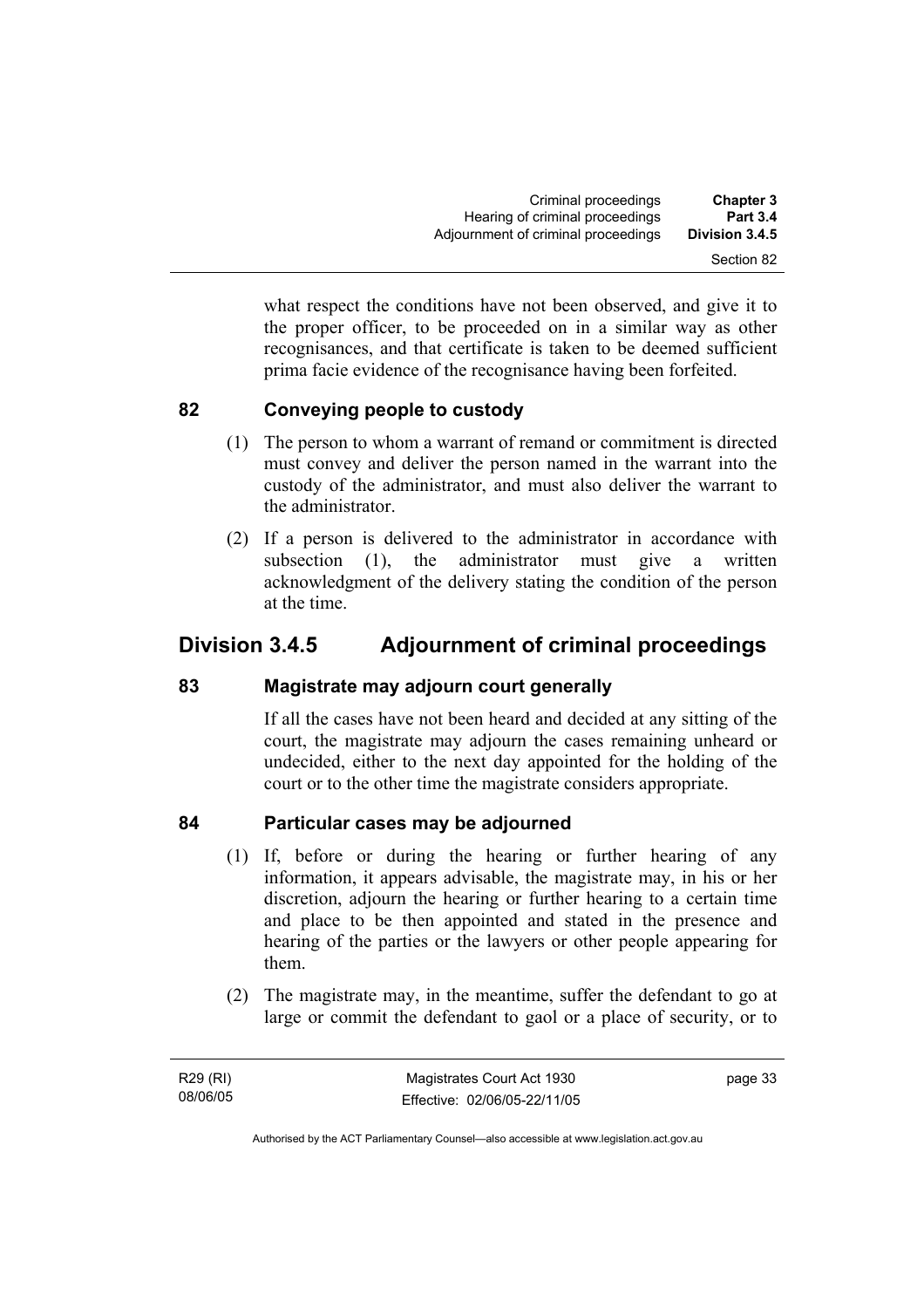| <b>Chapter 3</b> | Criminal proceedings                |
|------------------|-------------------------------------|
| <b>Part 3.4</b>  | Hearing of criminal proceedings     |
| Division 3.4.5   | Adjournment of criminal proceedings |
| Section 85       |                                     |

any other safe custody the magistrate considers appropriate, or may admit the defendant to bail in accordance with the *Bail Act 1992*.

#### **85 Proceeding if either party not present at adjourned hearing**

- (1) This section applies if either or both of the parties do not appear personally or by lawyers or anyone else appearing for them at the time and place to which the hearing or further hearing is adjourned.
- (2) The court may—
	- (a) go ahead with the hearing or further hearing as if the party or parties were present; or
	- (b) if the informant does not appear—dismiss the information, with or without costs as the court considers just.

#### **86 Proceeding if both parties present at adjourned hearing**

- (1) This section applies if the parties appear personally or by lawyers or anyone else appearing for them at the time and place to which the hearing or further hearing is adjourned.
- (2) The court may go ahead with the hearing or further hearing.

#### **87 Witness to attend adjourned etc hearing**

- (1) This section applies to a person who is required by summons to attend a hearing to give evidence or produce a document if the hearing is adjourned or postponed.
- (2) The person must attend at the time and place to which the hearing is adjourned or postponed without the issue or service of a further summons.
- (3) However, the person is entitled to additional expenses for attending.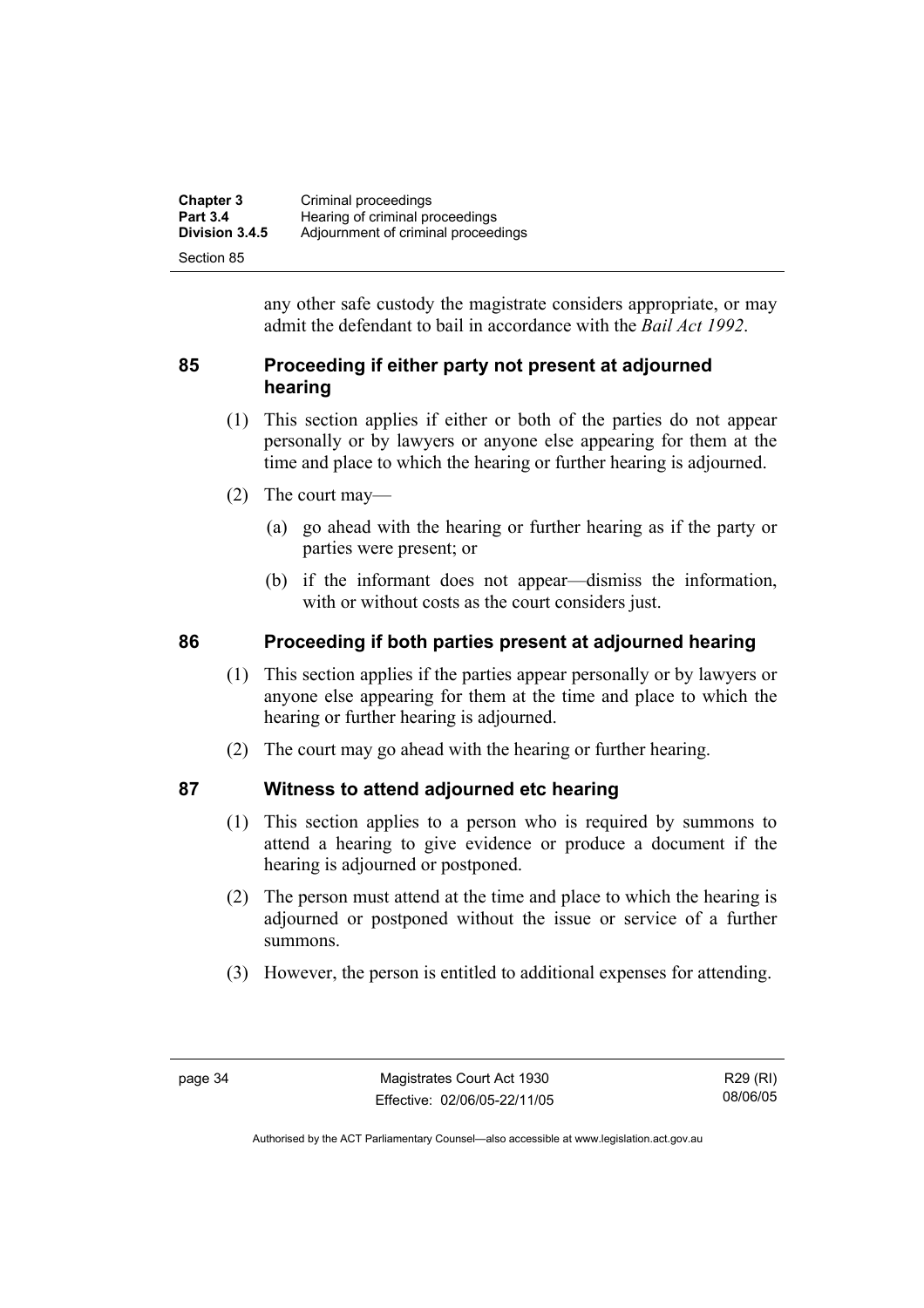Criminal proceedings **Chapter 3**  Hearing of criminal proceedings **Part 3.4**  Adjournment of criminal proceedings Section 88

# **88 Postponement of hearing**

If, on the return of any summons or at any adjournment of the hearing or at the time to which the hearing is postponed, a magistrate is not present, the registrar may, and after the lapse of an hour, at the request of the informant, must, postpone the hearing until the next day when a court will be held at the place mentioned in the summons or to which the case has been so adjourned.

Magistrates Court Act 1930 Effective: 02/06/05-22/11/05 page 35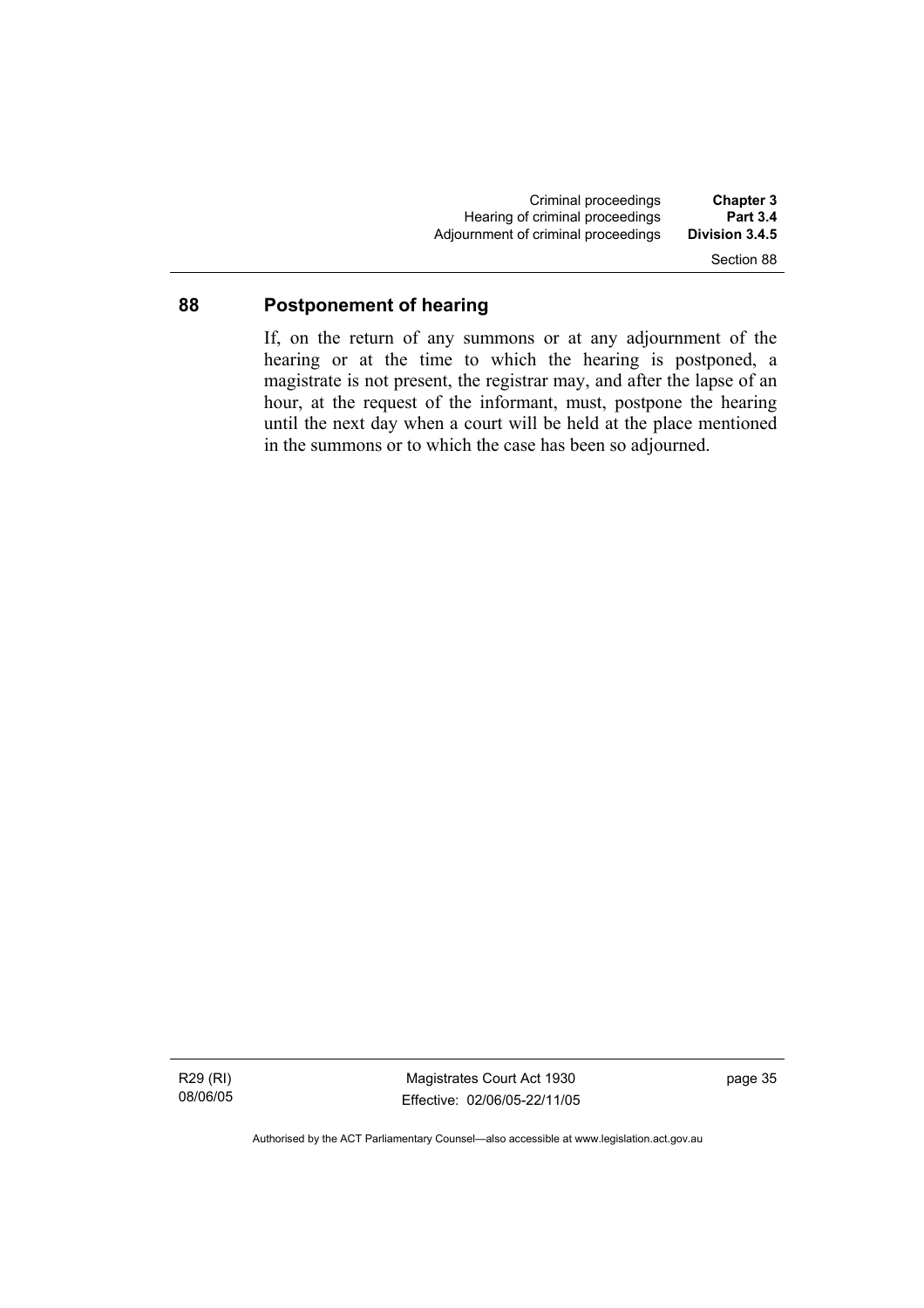**Chapter 3 Criminal proceedings**<br>**Part 3.5 Proceedings for indict** Proceedings for indictable offences<br>Preliminary **Division 3.5.1** Section 88A

# **Part 3.5** Proceedings for indictable **offences**

### **Division 3.5.1 Preliminary**

#### **88A Meaning of** *jury* **in pt 3.5**

In this part:

*jury* means a reasonable jury properly instructed.

# **Division 3.5.2 Indictable offences—beginning of proceedings**

#### **89 Disobedience of summons**

- (1) This section applies if—
	- (a) a person is alleged by an information to have committed an indictable offence; and
	- (b) a summons is issued against the person; and
	- (c) the person does not appear before the court at the time and place mentioned in the summons; and
	- (d) the court is satisfied, on oath, that the summons was properly served on the person a reasonable time before the time mentioned in the summons for the appearance; and
	- (e) the information is substantiated by the oath of the informant or a witness.
- (2) The court may issue a warrant for the person's arrest and for bringing the person before the court to answer to the information and to be further dealt with according to law.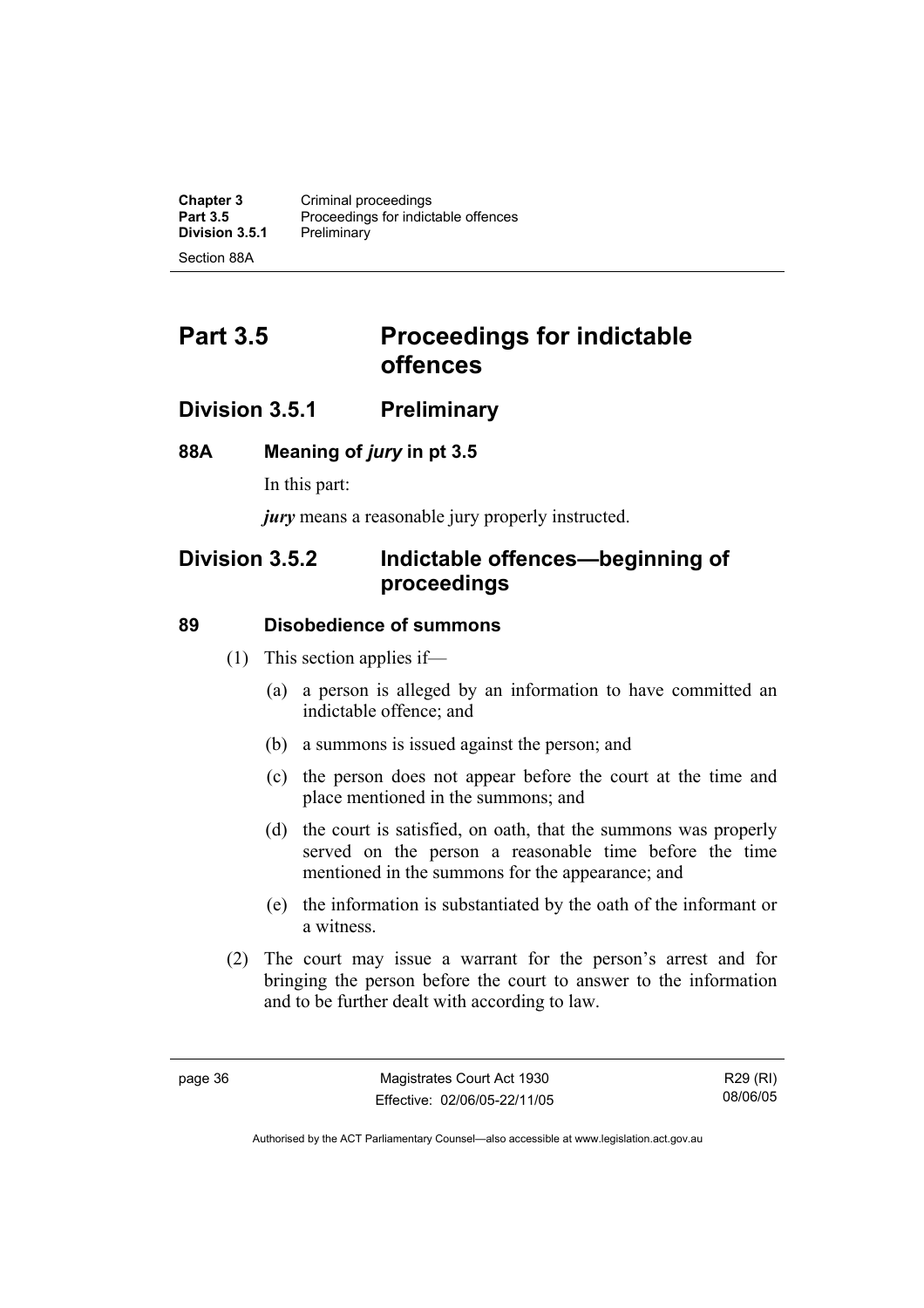(3) This section does not apply if an order has been made under section 89A (1) excusing the person from attending before the court.

#### **89A Accused person may be excused from attendance before court**

- $(1)$  If—
	- (a) an information for an indictable offence has been laid; and
	- (b) a summons has been issued against the person named in the information;

the court may, on an application made by or on behalf of the person, by order excuse the person from attendance before the court to answer the information or for any other purpose in connection with the proceeding begun by the information.

- (2) An order under subsection (1) may be made—
	- (a) at any time after the issue of the summons and before the completion of the taking of evidence for the prosecution; and
	- (b) whether or not any evidence has been taken in the proceeding; and
	- (c) whether or not the applicant for the order is before the court or has attended before the court in relation to the proceeding.
- (3) The court must not make an order under subsection (1) unless the court has been informed, by or on behalf of the applicant, that the applicant is represented by a lawyer for the purposes of the proceeding.
- (4) The court may, at any time during a proceeding begun by an information for an indictable offence, direct the informant to give to a person in relation to whom an order has been made under subsection (1) written notice requiring the person to attend before the court, for the purposes of the proceeding, at the time and place specified by the court.

| R29 (RI) | Magistrates Court Act 1930   | page 37 |
|----------|------------------------------|---------|
| 08/06/05 | Effective: 02/06/05-22/11/05 |         |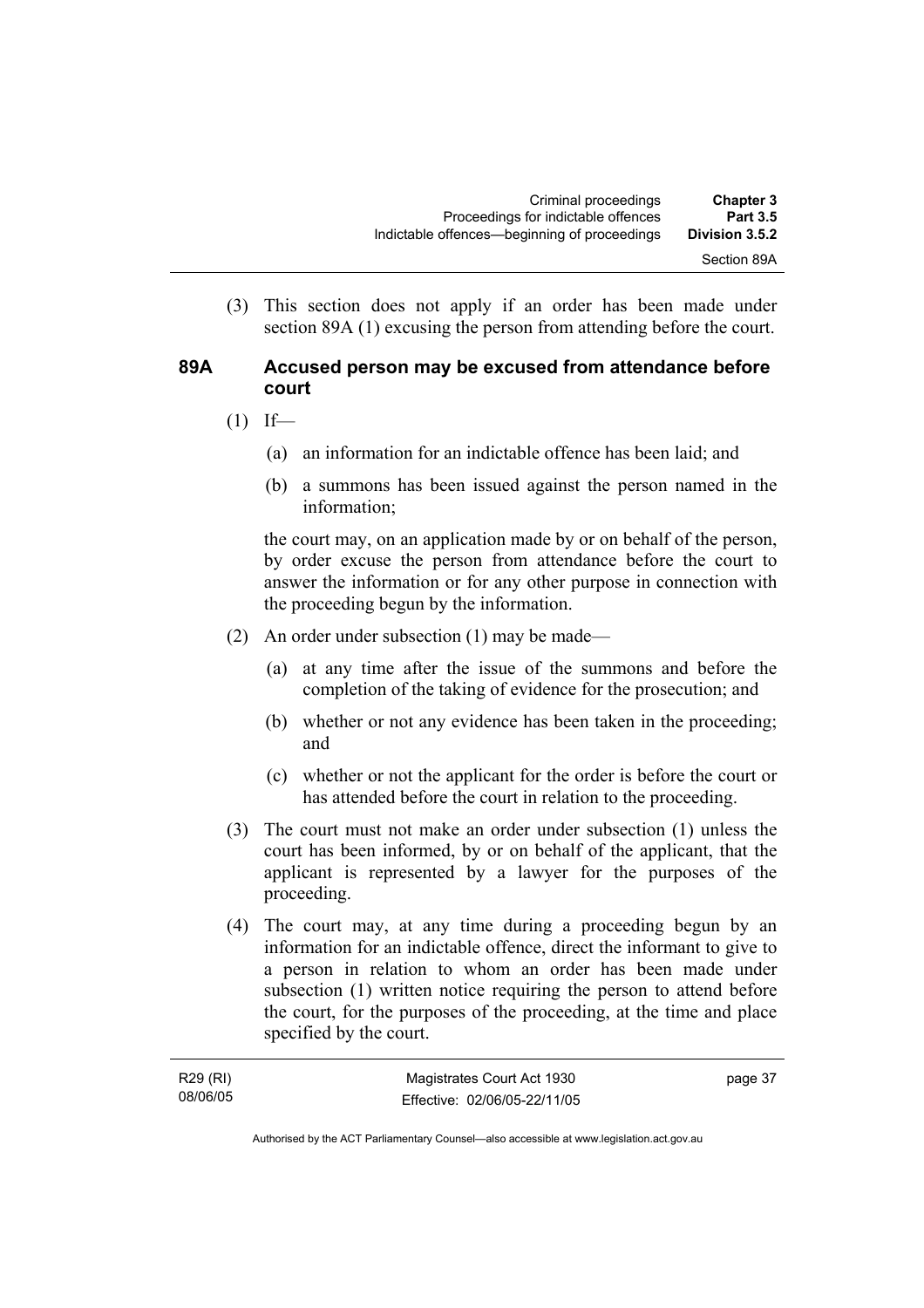#### $(5)$  If—

- (a) a person has been excused, under subsection (1), from attendance before the court; and
- (b) after all the evidence for the prosecution has been taken, the court is of the opinion, having regard to all the evidence before it, that the evidence is capable of satisfying a jury beyond reasonable doubt that the person has committed an indictable offence;

the court must direct the informant to give to the person a written notice requiring the person to attend, at the time and place specified by the court, to be dealt with in accordance with section 92.

- (6) A notice under subsection (4) or (5) may be given to a person by—
	- (a) giving a copy of the notice to the person; or
	- (b) leaving a copy of the notice at the last-known or usual home or business address of the person with someone who appears to be at least 16 years old and to live or be employed at the address.
- (7) The giving of a notice under subsection (4) or (5) may be proved in the same way as the service of a summons.
- (8) If an accused person does not attend before the court in accordance with a notice under subsection (4) or (5), the court may issue a warrant for the arrest of the person and for bringing the person before the court at the time and place specified in the warrant.

#### **90 Procedure if informant proposes to tender written statements to court**

 (1) If a person is alleged to have committed an indictable offence, the informant, not later than 14 days, or any shorter period the court may approve, before the date fixed for the taking of the preliminary examination, may give to the person a written notice—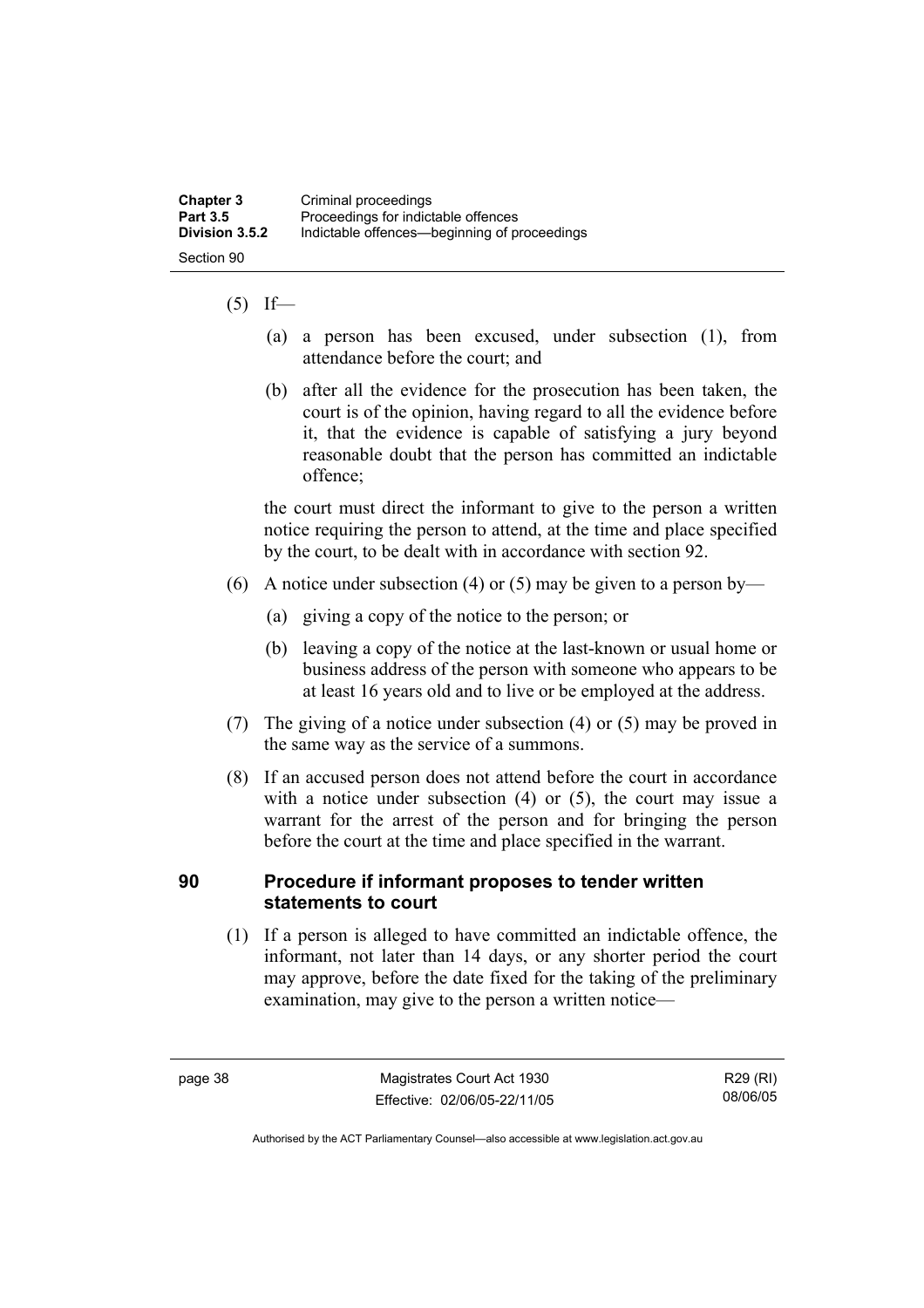- (a) informing the person of the time and place of the preliminary examination; and
- (b) stating that the court will be asked to admit written statements as evidence without requiring the attendance of the people who made the statements; and
- (c) setting out the terms of this section and section 90AA.
- (2) A notice under subsection (1) is not duly given unless it is accompanied by—
	- (a) a copy of the information; and
	- (b) a list of people who have made written statements that the informant proposes to tender to the court at the preliminary examination; and
	- (c) a copy of each of the statements; and
	- (d) a list of the documents and things (if any) mentioned in the statements that the informant proposes to tender to the court at the preliminary examination; and
	- (e) if a thing, other than a document, cannot adequately be described in that list—a photograph of the thing; and
	- (f) a copy of each document mentioned in the list.
- (3) A notice and accompanying documents may be given to an accused person in any way in which a summons issued in relation to an information may be served under any provision of this Act.
- (4) The giving of a notice under subsection (3) may be proved in the same way as the service of a summons.
- (5) If a notice has been given to an accused person under this section, the informant, not later than 7 days, or any shorter period the court may approve, before the date set down for the preliminary examination, must file with the registrar a copy of the notice

page 39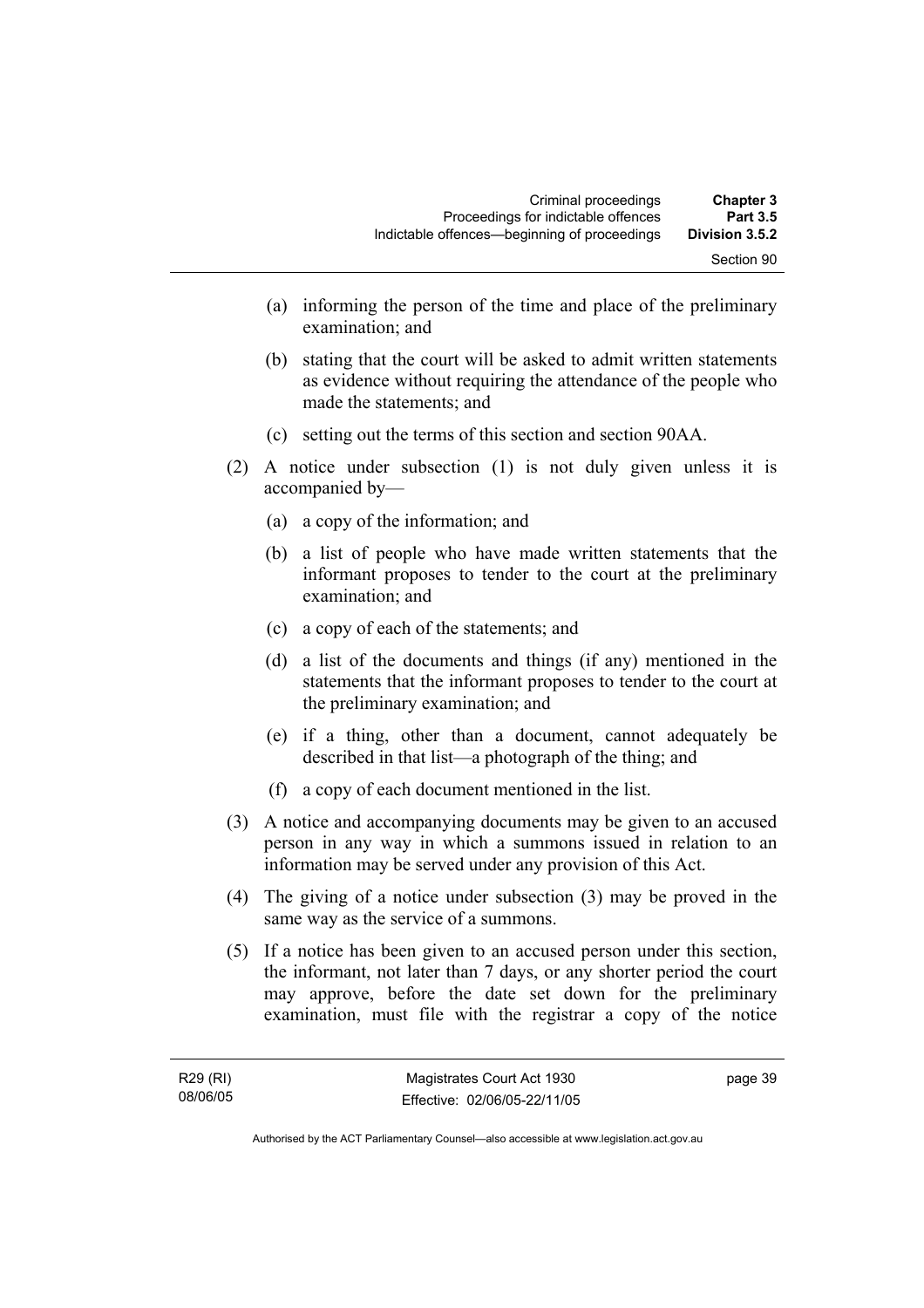| Chapter 3       | Criminal proceedings                         |
|-----------------|----------------------------------------------|
| <b>Part 3.5</b> | Proceedings for indictable offences          |
| Division 3.5.2  | Indictable offences—beginning of proceedings |
| Section 90AA    |                                              |

together with a copy of each document and photograph accompanying the notice.

- (6) If copies are filed with the registrar under subsection (5), the registrar must give them before the preliminary examination to the magistrate constituting the court for the preliminary examination.
- (7) The informant, if so requested by the accused person or a lawyer representing the accused person must, before the taking of the preliminary examination, permit the accused person or the accused person's lawyer to inspect the documents and things mentioned in the list (if any) given to the accused person under subsection (2) (d).

#### **90AA Written statements may be admitted in evidence**

- (1) If the informant has given notice to the accused person in accordance with section 90, the court at the preliminary examination may admit a written statement (a copy of which accompanied the notice) as evidence of the matters in the statement.
- (2) The statement is the deposition of the person who made it if admitted into evidence.
- (3) A written statement must not be admitted in evidence by the court unless—
	- (a) it is made in the form of a statutory declaration; and
	- (b) it contains a statement that the person who made it—
		- (i) is at least 18 years old; or
		- (ii) is at least 14 years old but younger than 18 years old; and
	- (c) it contains a statement that, before the person signed it, the person who made it read the statement or had it read to the person.
- (4) If a person has made a written statement that, apart from this subsection, would be admissible under subsection (1), that statement

R29 (RI) 08/06/05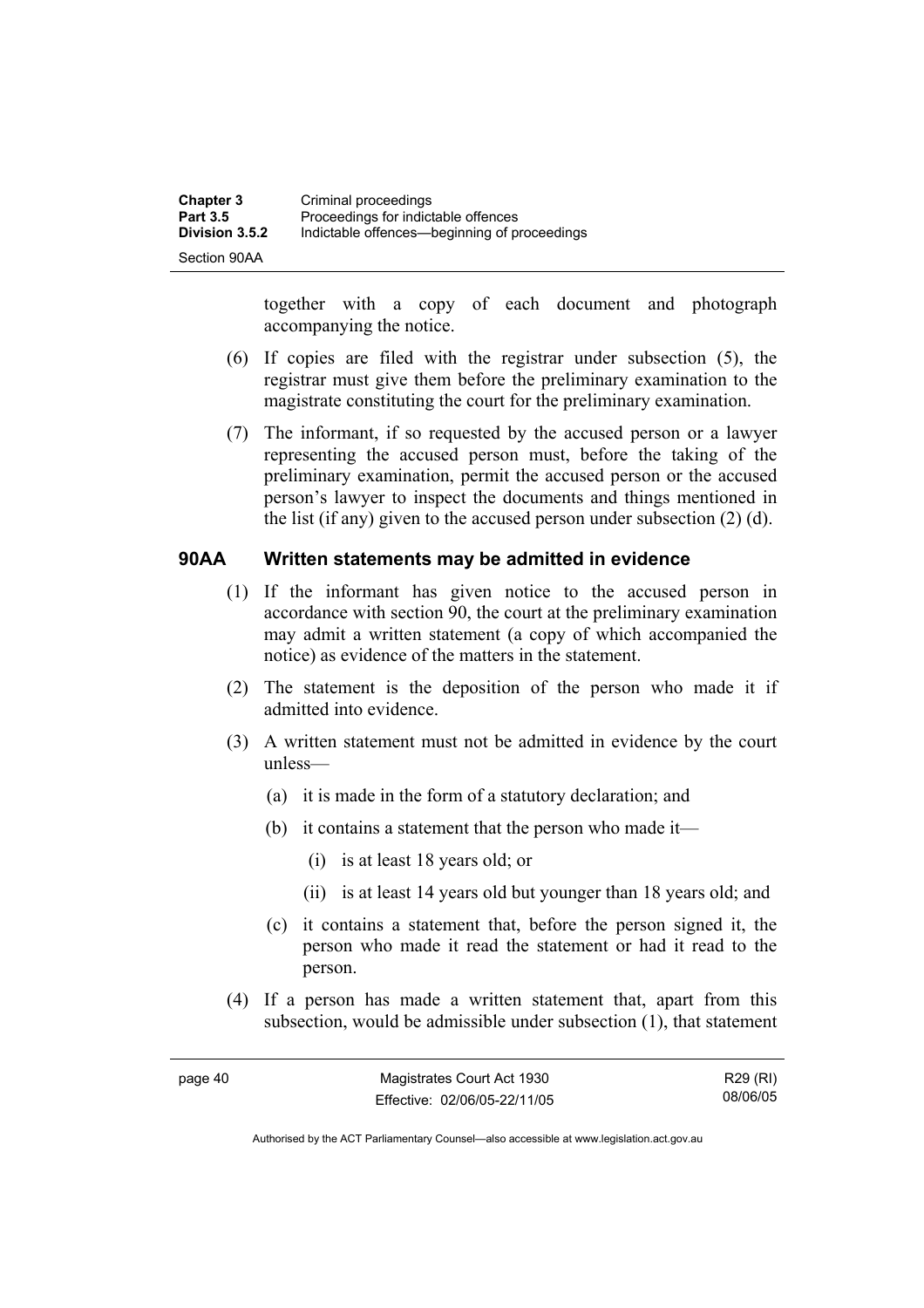is not admissible if the accused person, not later than 5 days before the date set down for the preliminary examination, gives written notice to the informant that the person requires the attendance at the preliminary examination of the person who made the statement.

- (5) If the accused person gives written notice to the informant under subsection (4), the person must file a copy of the notice with the registrar.
- (6) If an accused person has given notice under subsection (4), the person may, at any time before the preliminary examination, notify the informant in writing that the person withdraws that notice and this section applies as if the notice under subsection (4) had not been given.
- (7) Despite the failure by an accused person to give notice under subsection (4), the person may object at the preliminary examination to a written statement being tendered in evidence and the court may, if it considers appropriate, uphold the objection and require the person who made the statement to attend and give evidence to the court.
- (8) If, under this section, the court admits a written statement, the court may, on its own initiative, require the person who made the statement to attend before the court to give evidence.
- (9) If it appears to the court that any part of a written statement tendered in evidence under this section is inadmissible according to the rules of evidence, the court may, if the statement is otherwise admissible under this section, admit that statement, but, if it does so, must identify the part that is inadmissible and must, with reference to that part, write on the statement the words 'ruled inadmissible' or words to that effect.
- (10) If the court admits a written statement under this section, the informant, or a lawyer representing the informant, may call the person who made the statement to give oral evidence and the person

page 41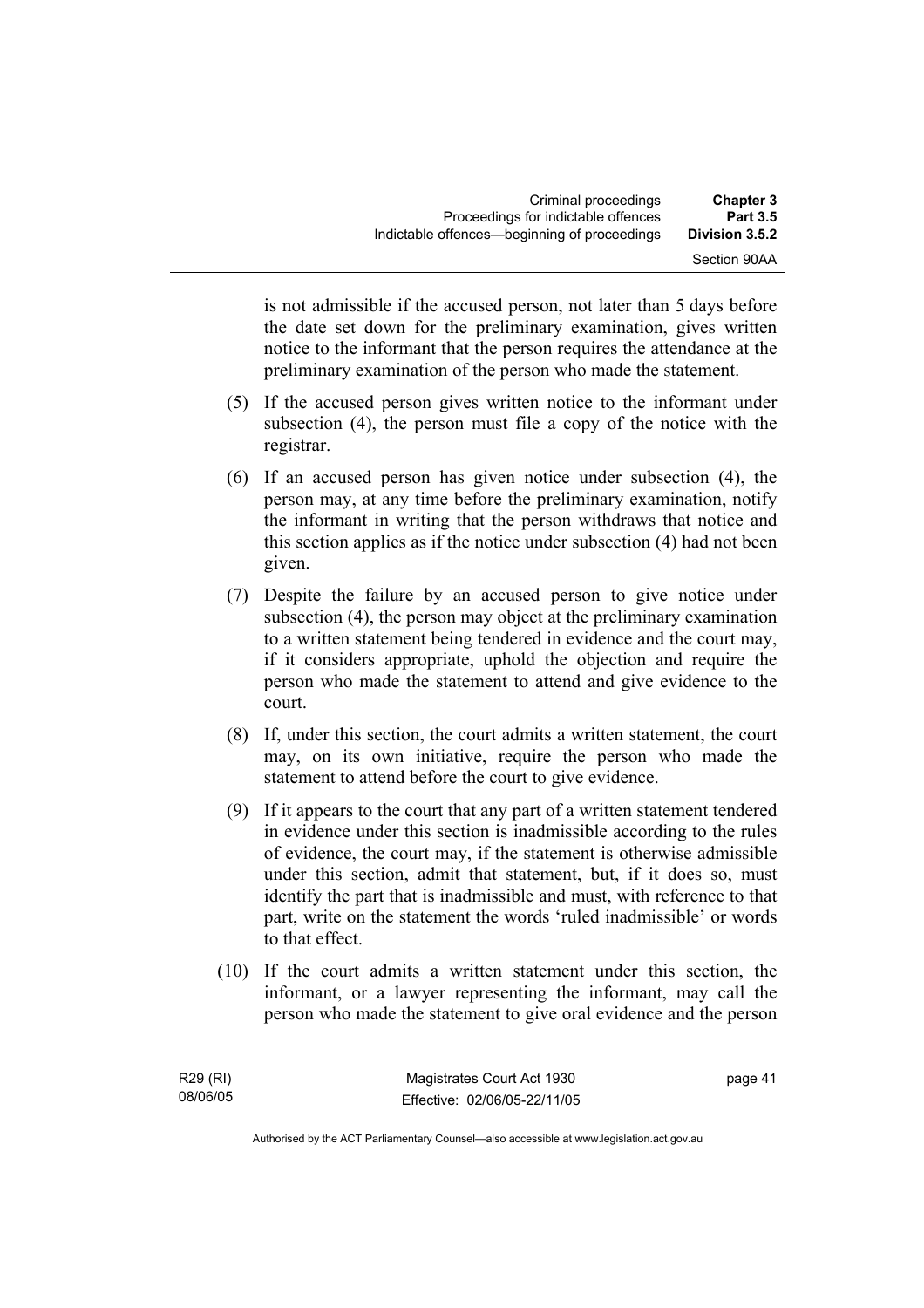| <b>Chapter 3</b> | Criminal proceedings                         |
|------------------|----------------------------------------------|
| <b>Part 3.5</b>  | Proceedings for indictable offences          |
| Division 3.5.2   | Indictable offences—beginning of proceedings |
| Section 90AB     |                                              |

and any other witnesses, other than witnesses called by the accused person, who attend before the court—

- (a) must be examined in the presence or hearing of the accused person and, if the accused person wishes, in the presence or hearing of a lawyer representing the accused person; and
- (b) may be cross-examined by the accused person or his or her lawyer.

#### **90AB Preliminary examination if written statements not tendered**

- (1) This section applies if—
	- (a) a person is alleged to have committed an indictable offence; and
	- (b) a notice has not been given to the person in accordance with section 90.
- (2) The court must take the preliminary examination or statement on oath of anyone (a *sworn person*) who knows the facts and circumstances of the case.
- (3) The examination or statement must be taken in the presence or hearing of—
	- (a) the person; and
	- (b) if the person asks—a lawyer representing the person.
- (4) The person or the person's lawyer may cross-examine a sworn person.

#### **90ABA Attendance not required under s 90AA or s 90AB if order made under s 89A**

An accused person is not required to be present during the preliminary examination under section 90AA (10) or section 90AB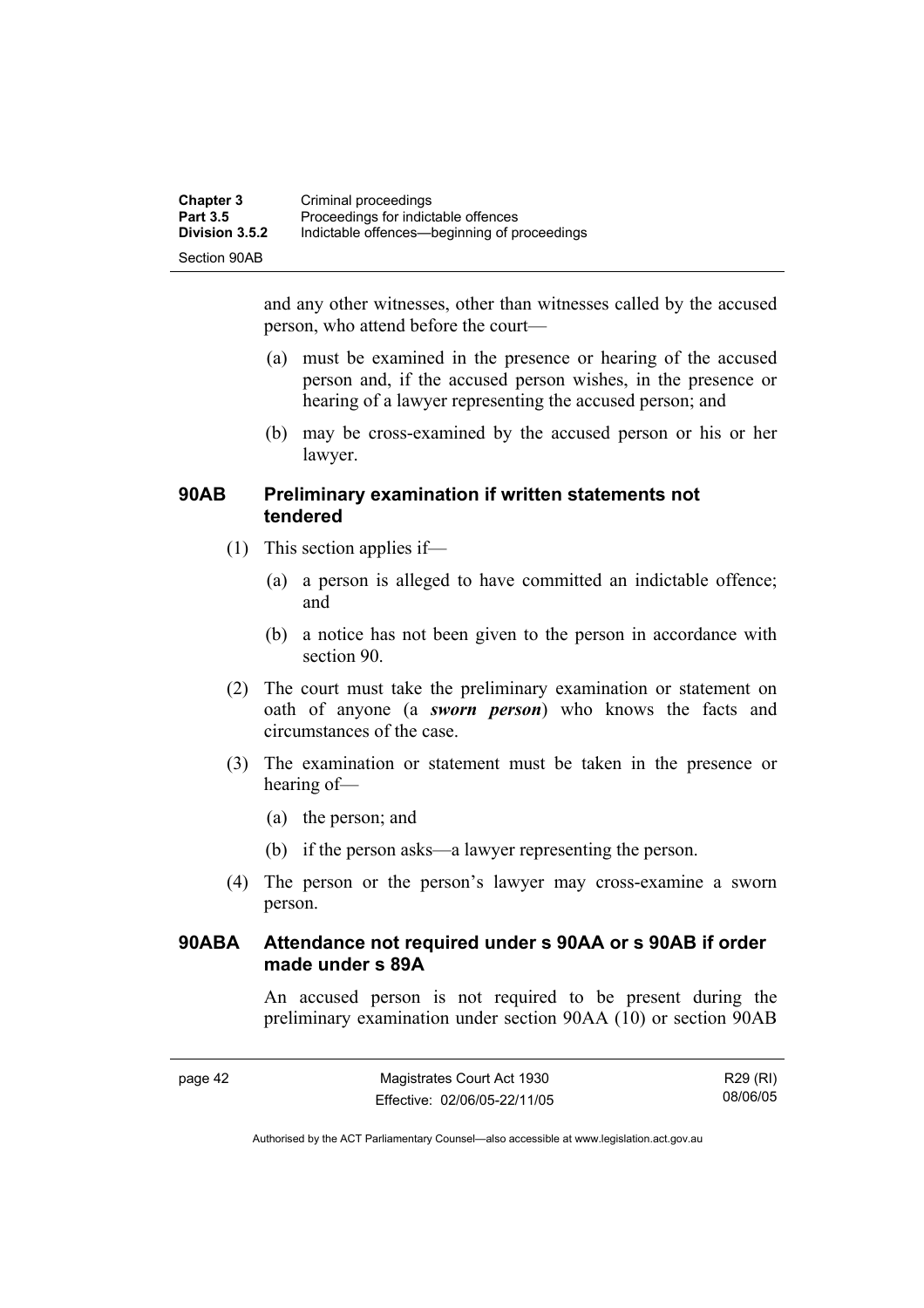if the person is excused from attendance during the examination under section 89A.

#### **90A Plea of guilty in committal proceeding**

- (1) This section does not apply in relation to a person charged with an indictable offence punishable by imprisonment for life.
- (2) Subsections (3), (4), (5) and (6) do not apply in relation to a person charged with an offence in relation to which the Crimes Act, section 375 applies.
- (3) A person (the *accused person*) who is before the court charged with an indictable offence may at any stage of the proceeding plead guilty to the charge.
- (4) The court may accept or reject the plea but the rejection of the plea at any stage of the proceeding does not prevent the accused person from pleading guilty under this section at a later stage of the proceeding and the court may accept or reject the plea at that later stage.
- (5) If the court rejects the plea, the proceeding before the court must continue as if the plea had not been made.
- $(6)$  If—
	- (a) the court accepts the plea; and
	- (b) any of the following subparagraphs applies to the offence:
		- (i) the offence is under a law in force in the ACT punishable either on indictment or summary conviction;
		- (ii) the offence may be dealt with summarily without the accused person's consent;
		- (iii) the offence may be dealt with summarily if the accused person consents and the accused person consents to it being dealt with summarily;

R29 (RI) 08/06/05 page 43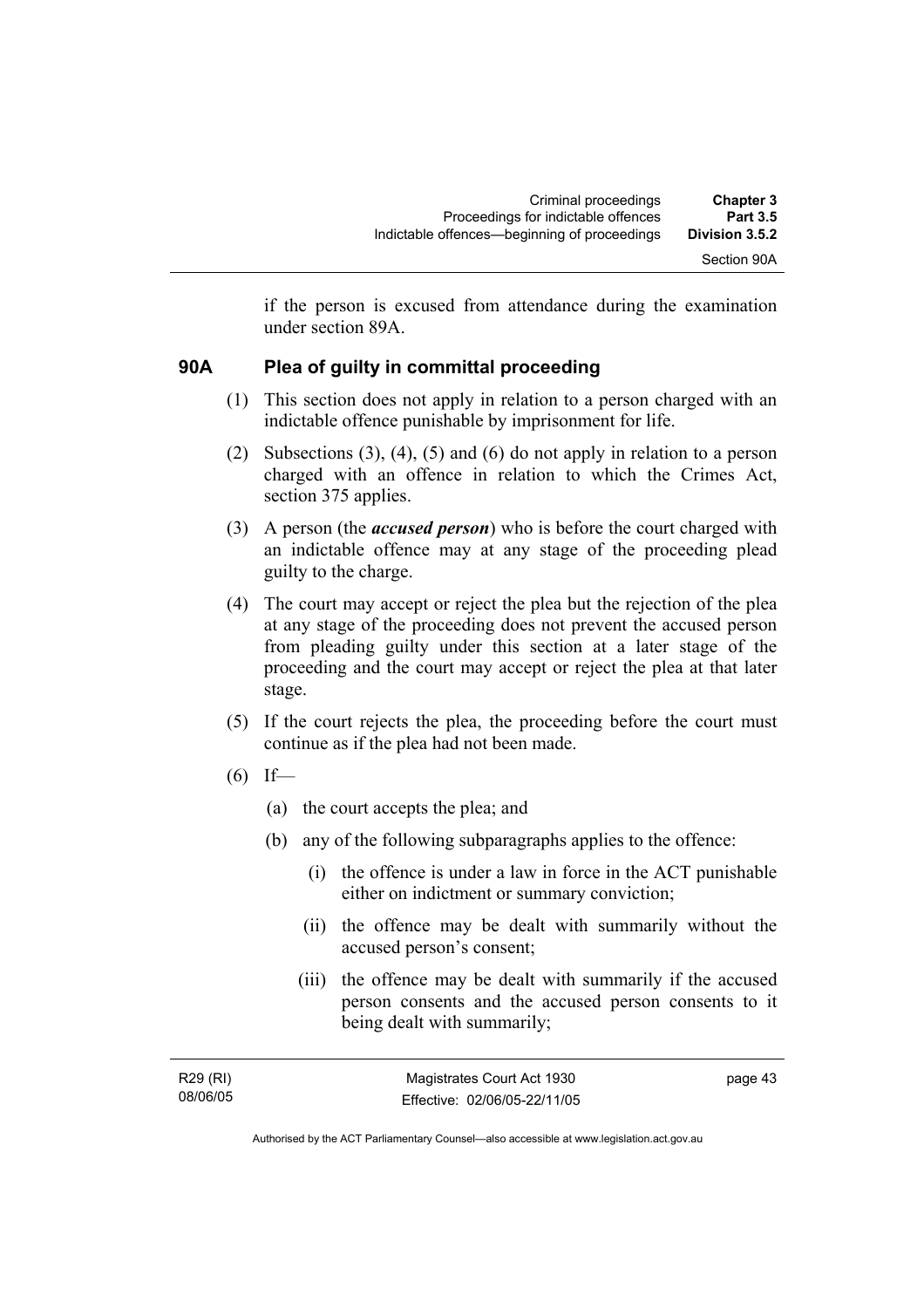| <b>Chapter 3</b> | Criminal proceedings                         |
|------------------|----------------------------------------------|
| <b>Part 3.5</b>  | Proceedings for indictable offences          |
| Division 3.5.2   | Indictable offences—beginning of proceedings |
| Section 90A      |                                              |

- (iv) the offence may be dealt with summarily if the prosecutor requests and the prosecutor requests that it be dealt with summarily; and
- (c) it appears to the court that it is proper to deal with the case summarily;

the court may, without hearing further evidence, sentence or otherwise deal with the accused person and finally dispose of the charge and all incidental matters.

- $(7)$  If—
	- (a) the court accepts the plea; and
	- (b) any of the following subparagraphs applies to the offence:
		- (i) it does not appear to the court that it is proper to deal with the case summarily;
		- (ii) the offence is punishable only on indictment;
		- (iii) the offence may be dealt with summarily if the accused person consents, but the accused person does not consent to it being dealt with summarily;
		- (iv) the offence may be dealt with summarily if the prosecutor requests, but the prosecutor does not request that it be dealt with summarily;
		- (v) this subsection applies to the accused person under the Crimes Act, section 375;

the Magistrates Court must commit the accused person to the sittings of the Supreme Court that the Supreme Court directs and the Supreme Court must deal with the accused person in accordance with subsections  $(8)$  to  $(13)$ .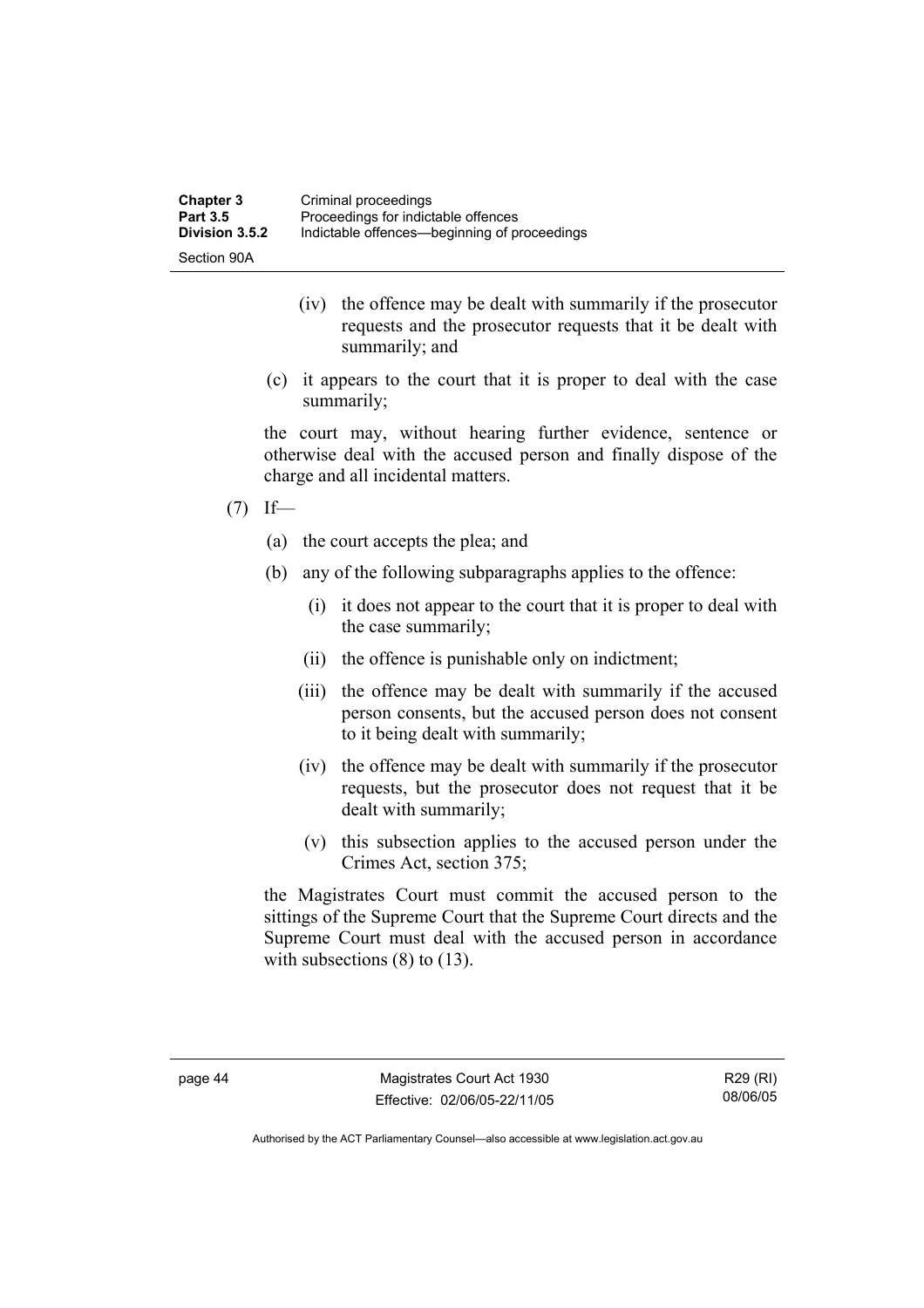| <b>Chapter 3</b><br><b>Part 3.5</b> | Criminal proceedings<br>Proceedings for indictable offences |  |
|-------------------------------------|-------------------------------------------------------------|--|
| Division 3.5.2                      | Indictable offences—beginning of proceedings                |  |
| Section 90A                         |                                                             |  |

- (8) A committal under subsection (7) is taken, for all purposes relating to the venue or change of venue of a proceeding consequent on the committal, to be a committal for trial.
- (9) The Supreme Court may order that the proceeding before the Magistrates Court where the accused person pleaded guilty be continued at a time and place stated in the order.
- (10) The Supreme Court must make an order under subsection (9) if—
	- (a) it appears to the Supreme Court from the information or evidence given to or before it that the facts in relation to which the accused person was charged before the Magistrates Court do not support the charge to which the accused person pleaded guilty; or
	- (b) the accused person or a lawyer representing the accused person or informant asks that the order be made.
- (11) Except if an order is made under subsection (9), the Supreme Court has the same powers of sentencing or otherwise dealing with the accused person and of finally disposing of the charge and of all incidental matters as it would have had if the accused person, on arraignment at any sittings of the court, had pleaded guilty to the offence charged on an indictment filed by the Attorney-General or the Attorney-General of the Commonwealth.
- (12) The procedure relating to committal for trial applies, as nearly as may be, to a committal under subsection (7) and bail may be granted as on a committal for trial, but a person must not be bound over to give evidence on a committal under that subsection unless the court otherwise orders.
- (13) If an order is made by the Supreme Court under subsection (9) that the proceeding before a court where an accused person pleaded guilty be continued at a time and place stated in the order—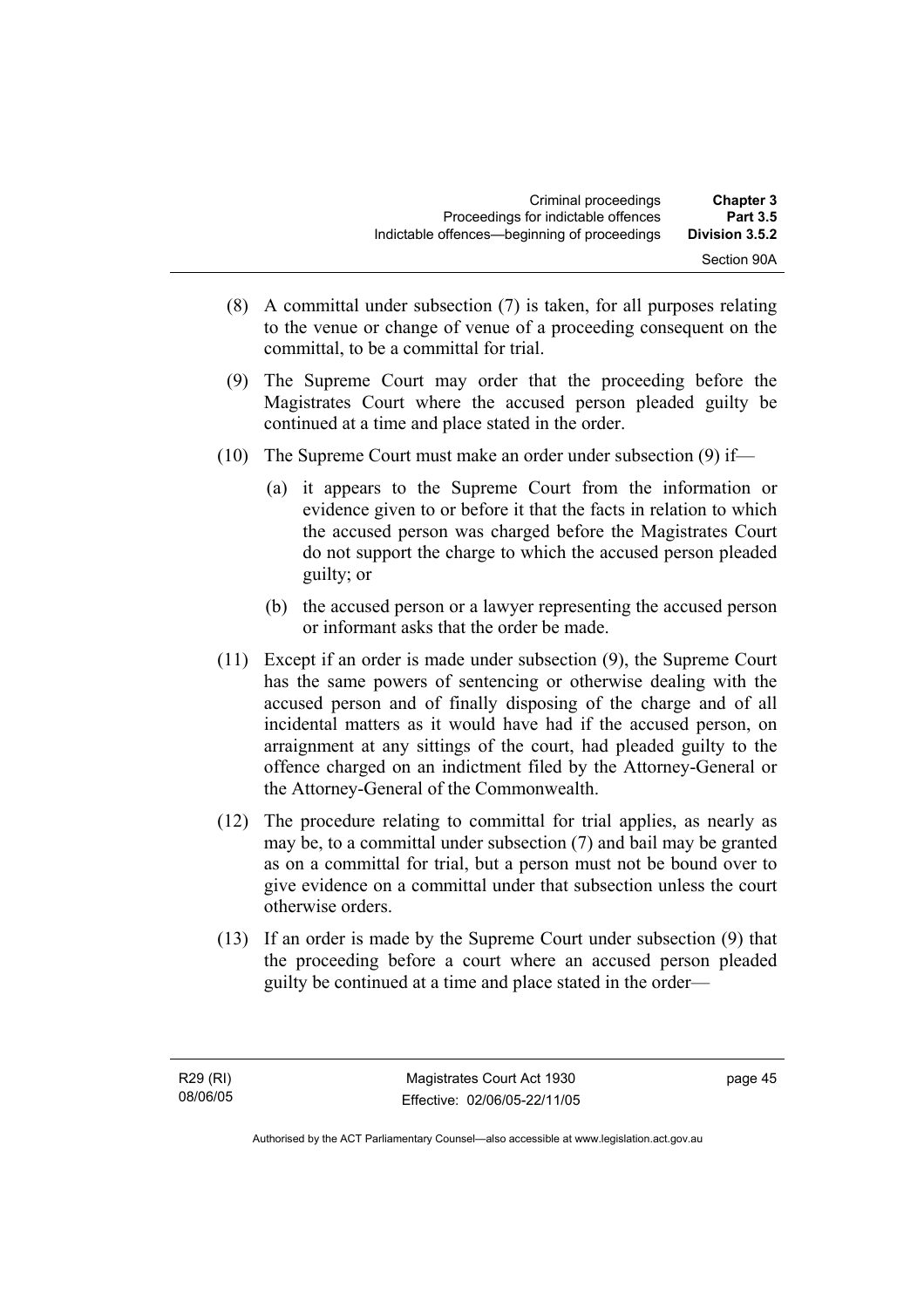| <b>Chapter 3</b> | Criminal proceedings                         |
|------------------|----------------------------------------------|
| <b>Part 3.5</b>  | Proceedings for indictable offences          |
| Division 3.5.2   | Indictable offences—beginning of proceedings |
| Section 91       |                                              |

- (a) the proceeding must be continued in all respects as if the accused person had not pleaded guilty and as if the proceeding had been adjourned by the court to the time and place so stated; and
- (b) the Supreme Court may exercise any power that the Magistrates Court might have exercised under division 3.4.3 (Remand) if the order had been an order made by the Magistrates Court adjourning the proceeding to the stated time and place, and that division applies in relation to the accused person.

#### **91 Court may discharge accused**

When all the evidence offered by the prosecution in relation to the indictable offence with which the accused person is charged has been taken, the court must—

- (a) if the court is of the opinion, having regard to all the evidence before it, that the evidence is capable of satisfying a jury beyond reasonable doubt that the person has committed an indictable offence—proceed in accordance with section 92; or
- (b) if the court is not of the opinion mentioned in paragraph (a) and the person is in custody in relation to the offence immediately order that the person be released from custody in relation to the offence.

page 46 Magistrates Court Act 1930 Effective: 02/06/05-22/11/05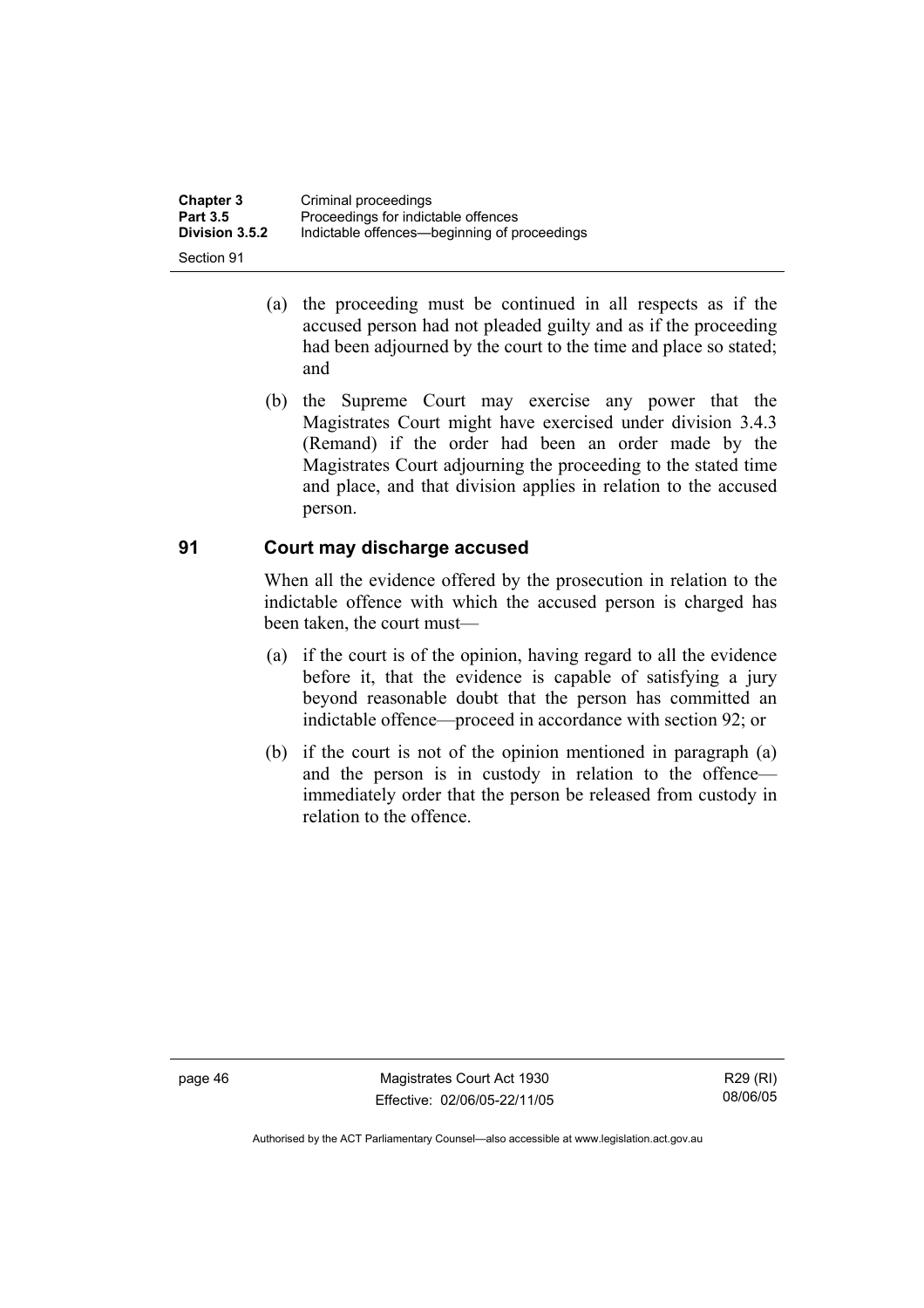#### **92 Proceeding if evidence sufficient to put accused on trial**

 (1) If the court is of the opinion, having regard to the evidence for the prosecution, that the evidence is capable of satisfying a jury beyond reasonable doubt that the accused person has committed an indictable offence, the court must charge the accused person with the offence and must say to the accused person these words, or words to the like effect:

'Do you wish to say anything in answer to the charge? You are not obliged to say anything unless you desire to do so; but whatever you say may be given in evidence against you on your trial. You are clearly to understand that you have nothing to hope from any promise or favour, and nothing to fear from any threat that may have been held out to you to induce you to make any admission or confession of your guilt; but whatever you now say may be given in evidence against you on your trial, notwithstanding any such promise or threat.'.

- (2) Subsection (1) does not apply in relation to a person charged with an indictable offence if the court has decided to dispose of the case summarily under a law in force in the ACT.
- (3) If the court commits the accused person for trial before the Supreme Court, any statement made by the person in reply to the question mentioned in subsection (1) is, on the trial of the accused person, admissible as evidence.
- (4) Whether or not the accused person makes a statement in reply to the question mentioned in subsection (1), the magistrate must ask the person if the person wishes to give evidence himself or herself or to call any witnesses on his or her behalf and, if the accused person or any other person then gives evidence, the prosecutor is at liberty to cross-examine the witness and to adduce evidence in reply.

page 47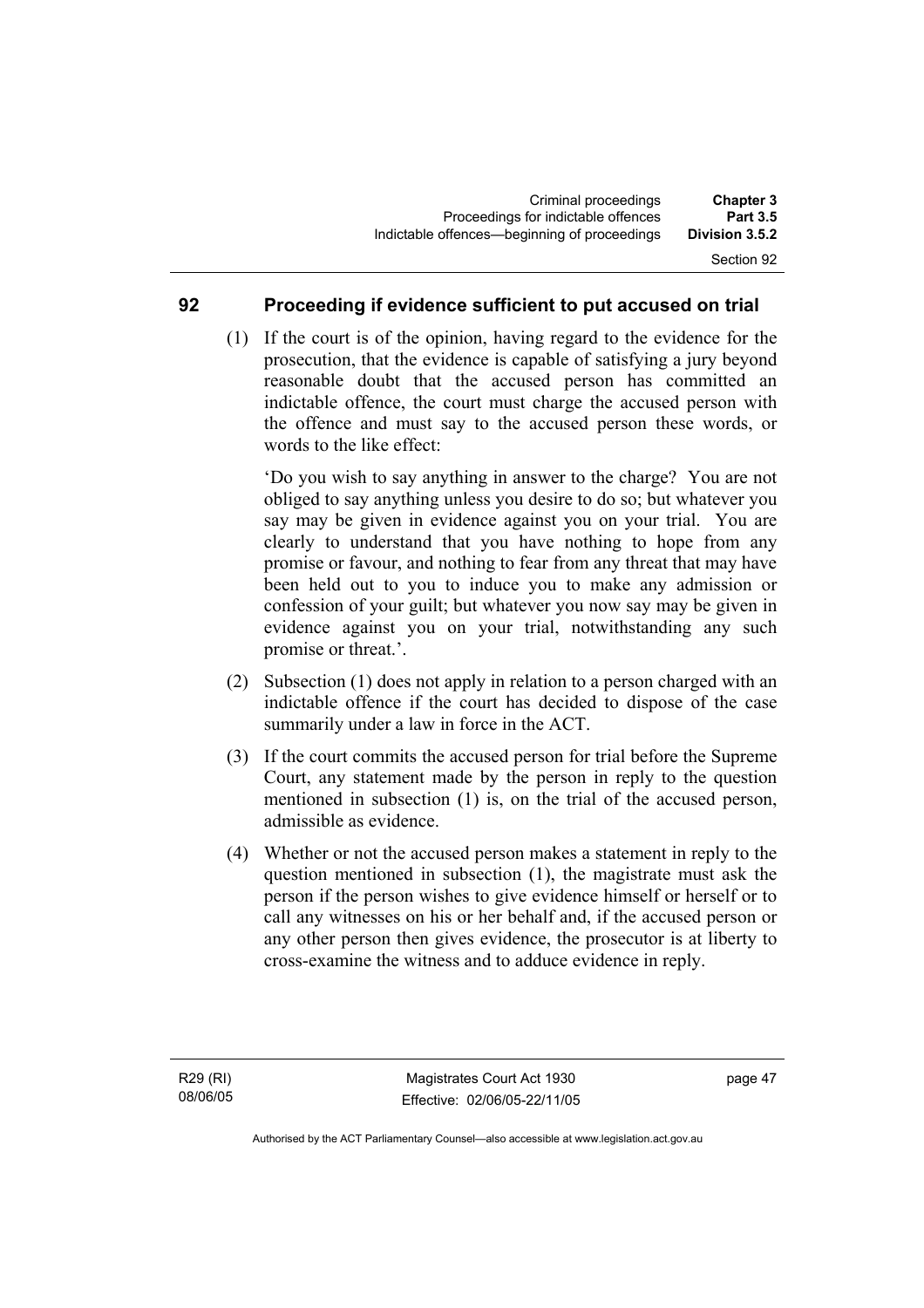| <b>Chapter 3</b><br><b>Part 3.5</b> | Criminal proceedings<br>Proceedings for indictable offences |
|-------------------------------------|-------------------------------------------------------------|
| <b>Division 3.5.2</b>               | Indictable offences—beginning of proceedings                |
| Section 92A                         |                                                             |

#### **92A Committal for sentence for indictable offence tried summarily**

- (1) On the summary conviction of a person charged with an indictable offence, the court may, if it appears to it that because of the character and antecedents of the person it is desirable that sentence be passed on the person by the Supreme Court, commit the person for sentence to the sittings of the Supreme Court that the court directs.
- (2) If the court commits a person for sentence under subsection (1), the court must deal with the person in the same way as a person who is committed for trial under section 94 (b).
- (3) The Supreme Court has the same powers of sentencing or otherwise dealing with a person committed for sentence under this section as it would have had if the person had been convicted in that court.

#### **92B Depositions as evidence**

 $If$ —

- (a) a person is charged with an indictable offence; and
- (b) the person has not admitted the truth of the charge; and
- (c) the court has decided to dispose of the case summarily under a law in force in the ACT;

the depositions of the witnesses who gave evidence for the prosecution at the preliminary hearing are taken to be evidence given on the hearing of the charge and the witnesses, or any of them, must, if so required by the prosecutor or the defendant, be called or recalled for examination or cross-examination.

#### **93 Admissions and confessions**

This Act does not prevent the prosecutor in any case from giving in evidence any admission or confession or other statement of the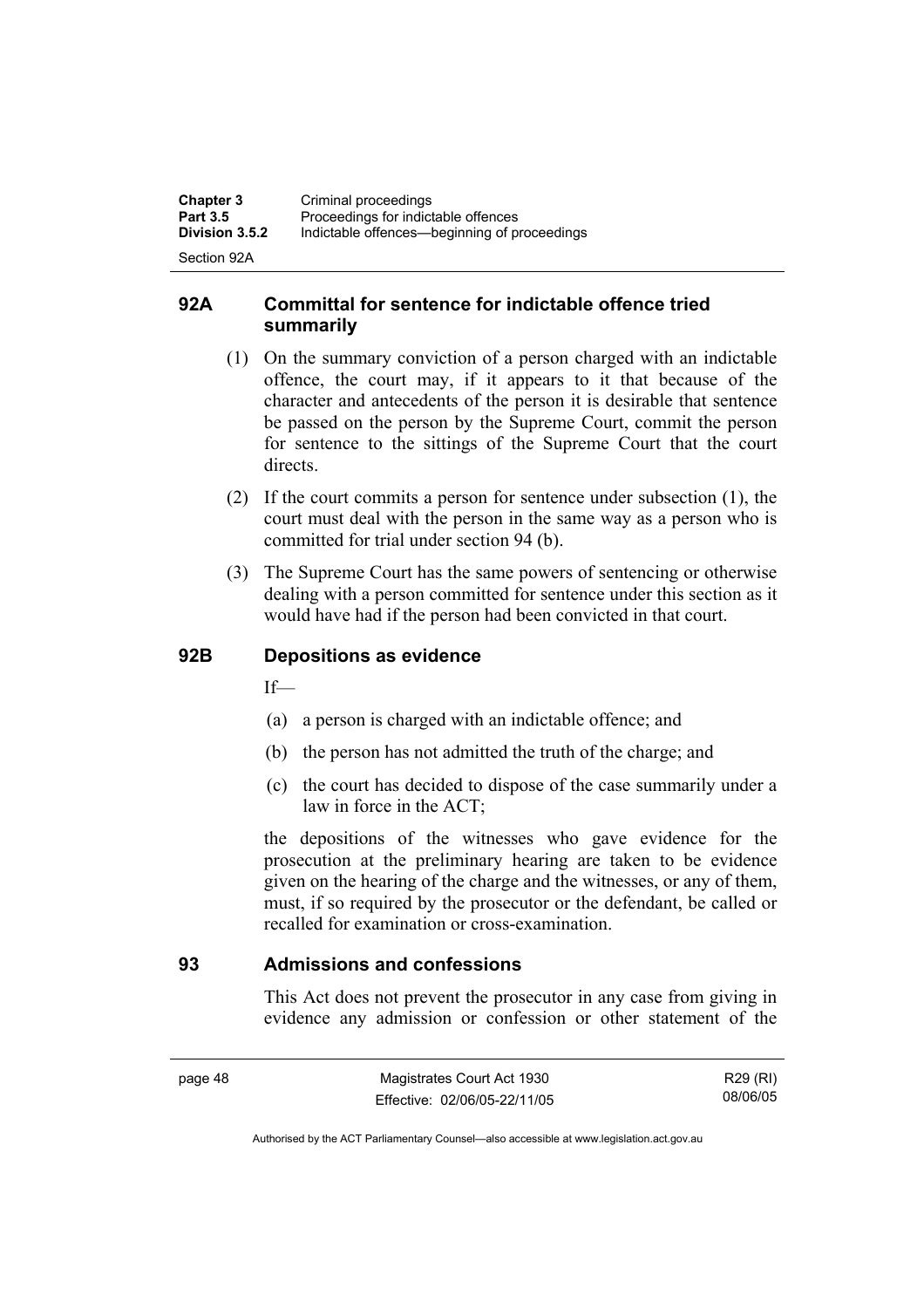defendant made at any time if it is admissible as evidence against the defendant.

# **Division 3.5.3 Indictable offences—proceedings after hearing of evidence**

#### **94 Discharge or committal for trial**

When all the evidence for the prosecution and the defence have been taken in relation to the indictable offence with which the accused person is charged, the court must—

- (a) if the court is of the opinion, having regard to all the evidence before it, that a jury would not convict the person of an indictable offence and the person is in custody in relation to the offence—immediately order that the person be released from custody in relation to the offence; or
- (b) if the court is not of the opinion mentioned in paragraph (a)—it must commit the person for trial for the offence before the Supreme Court and, by warrant, commit the person in custody until the trial or until the defendant is released on bail.

#### **95 Depositions of dead or absent people**

If, on the trial of a person who has previously been charged before the court with an indictable offence and committed for trial, it is proved—

- (a) that a witness whose depositions were taken at the hearing of the charge before the magistrate is dead or so ill as not to be able to travel or to give evidence, or is absent from Australia; and
- (b) that the depositions of the witness were taken in the presence of the accused person; and

page 49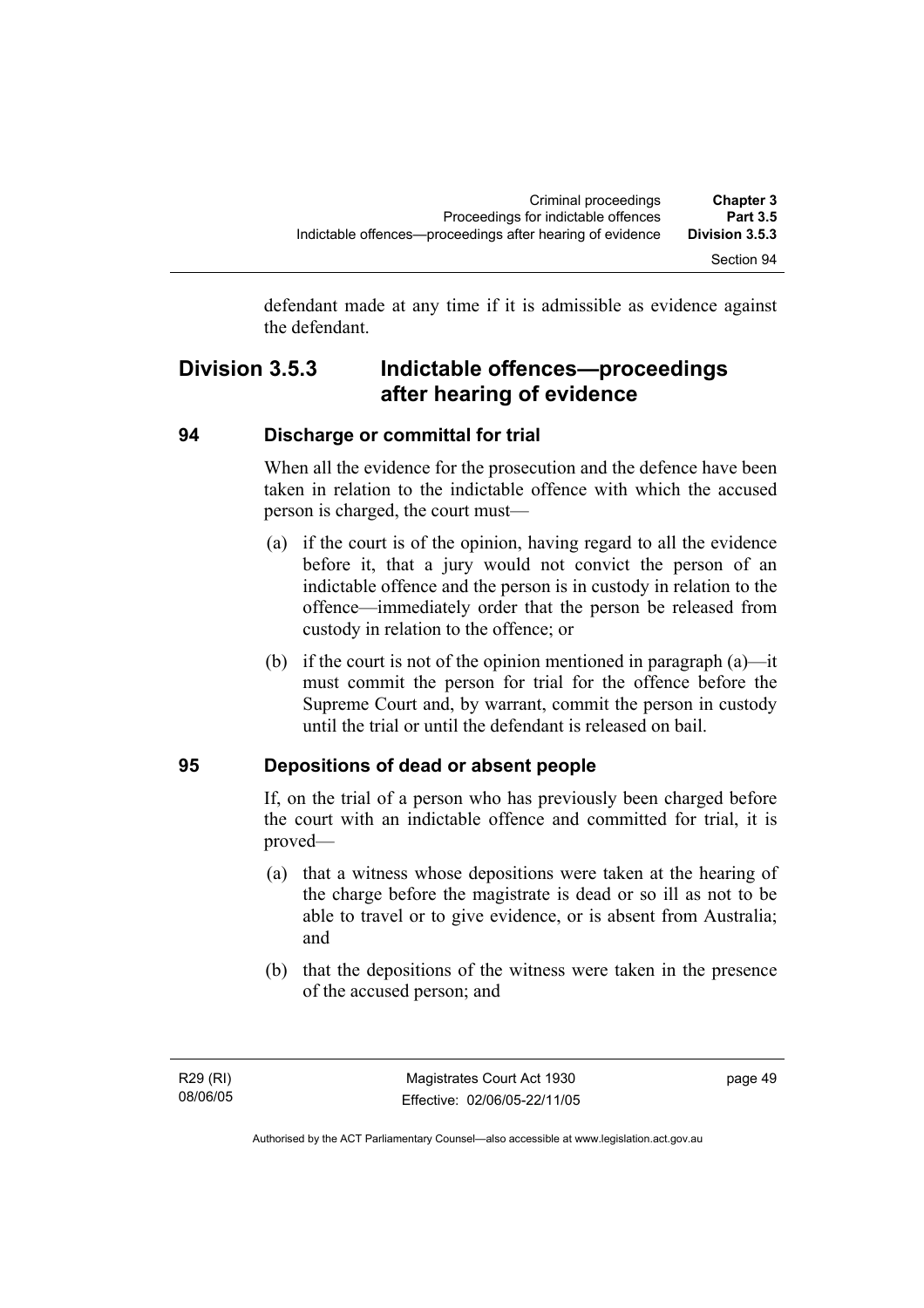| <b>Chapter 3</b> | Criminal proceedings                |
|------------------|-------------------------------------|
| <b>Part 3.5</b>  | Proceedings for indictable offences |
| Division 3.5.4   | Indictable offences-costs           |
| Section 96       |                                     |

 (c) that the accused person or a lawyer representing the accused person had a full opportunity of cross-examining the witness;

the depositions are admissible as evidence—

- (d) if taken in the way specified in section 316 (3)—be read as evidence at the trial of the accused person without further proof unless it is proved that the magistrate by whom the depositions purport to have been signed did not in fact sign them; or
- (e) if recorded by 1 of the ways specified in section 316 (2)—be read as evidence at the trial of the accused person if it is proved that the record is a correct record of the depositions and that the transcript is a correct transcript of that record.

#### **96 Evidence for defence**

If a person is charged with an indictable offence as such, the court is bound to hear any evidence tendered on the person's behalf tending to show that the defendant is not guilty of the offence with which the defendant is charged.

### **Division 3.5.4 Indictable offences—costs**

#### **97 Discontinued proceeding**

If—

- (a) in a proceeding under this part, the court is of the opinion that the evidence for the prosecution is not capable of satisfying a jury beyond reasonable doubt that the accused person has committed an indictable offence or is of the opinion, having regard to all the evidence before it, that a jury would not convict the defendant of an indictable offence; or
- (b) a proceeding under this part is discontinued for any other reason;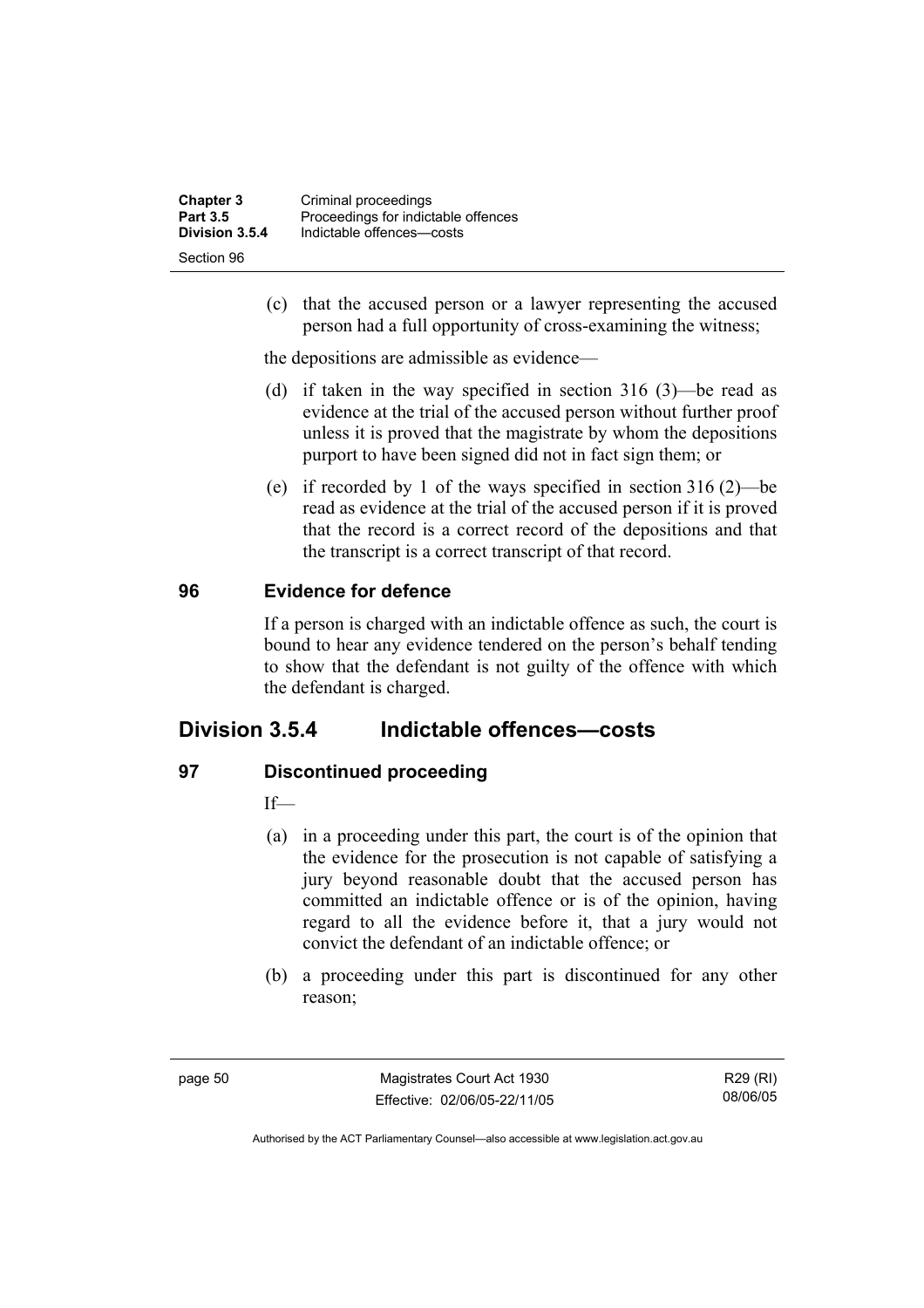the court may order that the informant pay to the defendant the costs the court considers just.

## **Division 3.5.5 Indictable offences—witness recognisances**

#### **103 Recognisance of witnesses etc**

- (1) The court may bind by recognisance every person whose written statement was admitted in evidence under section 90AA, or who was examined before it, to appear at the court at which the defendant is to be tried, and then and there to give evidence against the defendant.
- (2) The recognisance must particularly specify the profession, trade, or calling of every person who enters into it, together with the person's full name and place of residence.

#### **104 Signature of magistrate—notice to witnesses**

Every such recognisance must be duly acknowledged by every person who enters into it, and must be subscribed by the magistrate before whom it is acknowledged, and a notice of it signed by the magistrate must at the same time be given to every person bound by it.

#### **105 Court may commit noncompliant witness**

- (1) If a witness does not enter into a recognisance required by the court, the court may, by warrant, commit the witness to a prison or remand centre until after the defendant's trial, unless the witness enters into the recognisance before a magistrate.
- (2) If the witness is committed to a prison or remand centre, a magistrate may, by order, direct the person in charge of the prison or the superintendent of the remand centre to release the witness from custody on the warrant if—

R29 (RI) 08/06/05 page 51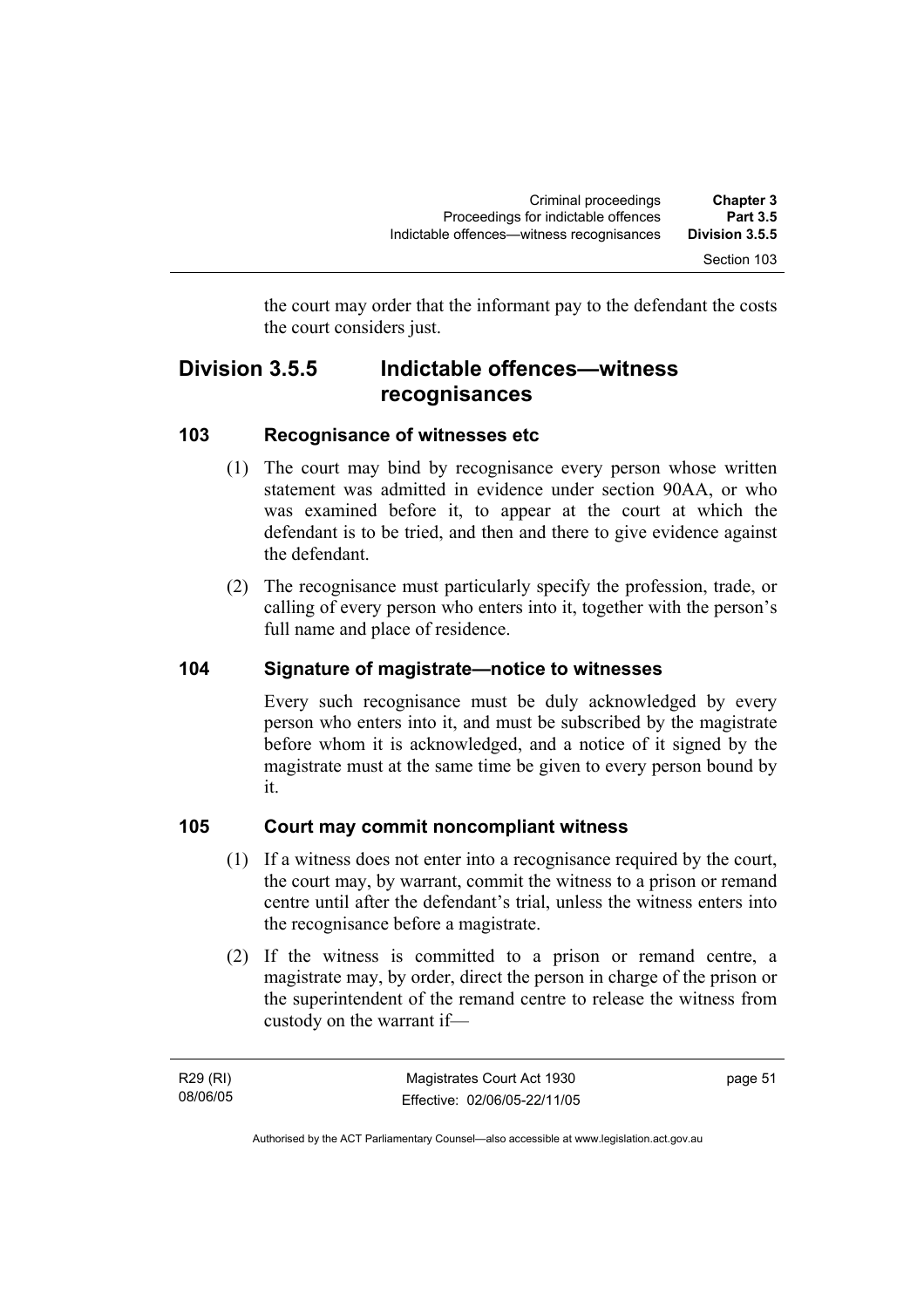| <b>Chapter 3</b> | Criminal proceedings                 |
|------------------|--------------------------------------|
| <b>Part 3.5</b>  | Proceedings for indictable offences  |
| Division 3.5.6   | Indictable offences—other provisions |
| Section 105A     |                                      |

- (a) the defendant is not committed for trial for the offence with which the defendant is charged; or
- (b) the relevant officer declines to file an information against the defendant for the offence; or
- (c) the witness enters into the recognisance before a magistrate.

# **Division 3.5.6 Indictable offences—other provisions**

#### **105A Meaning of** *certified copy* **of depositions in div 3.5.6**

In this division:

*certified copy*, of depositions, means—

- (a) if a record of the deposition was made in accordance with section 316 (2)—a transcript of the record certified in accordance with section 314 (2); or
- (b) if the depositions were taken down in writing and signed in accordance with section 316 (3)—the depositions as taken down and signed.

#### **106 Giving depositions etc to director of public prosecutions**

- (1) If a defendant is committed for trial or for sentence, the court must as soon as possible after the conclusion of the case before it, give to the director of public prosecutions or a person authorised by the director of public prosecutions all informations, examinations, depositions, statements, bail undertakings and other documents sworn taken or acknowledged in the case.
- (2) In this section:

*depositions* means a certified copy of depositions.

*statement* includes a certified copy of the statement (if any) made by a defendant in reply to the question mentioned in section 92 (1).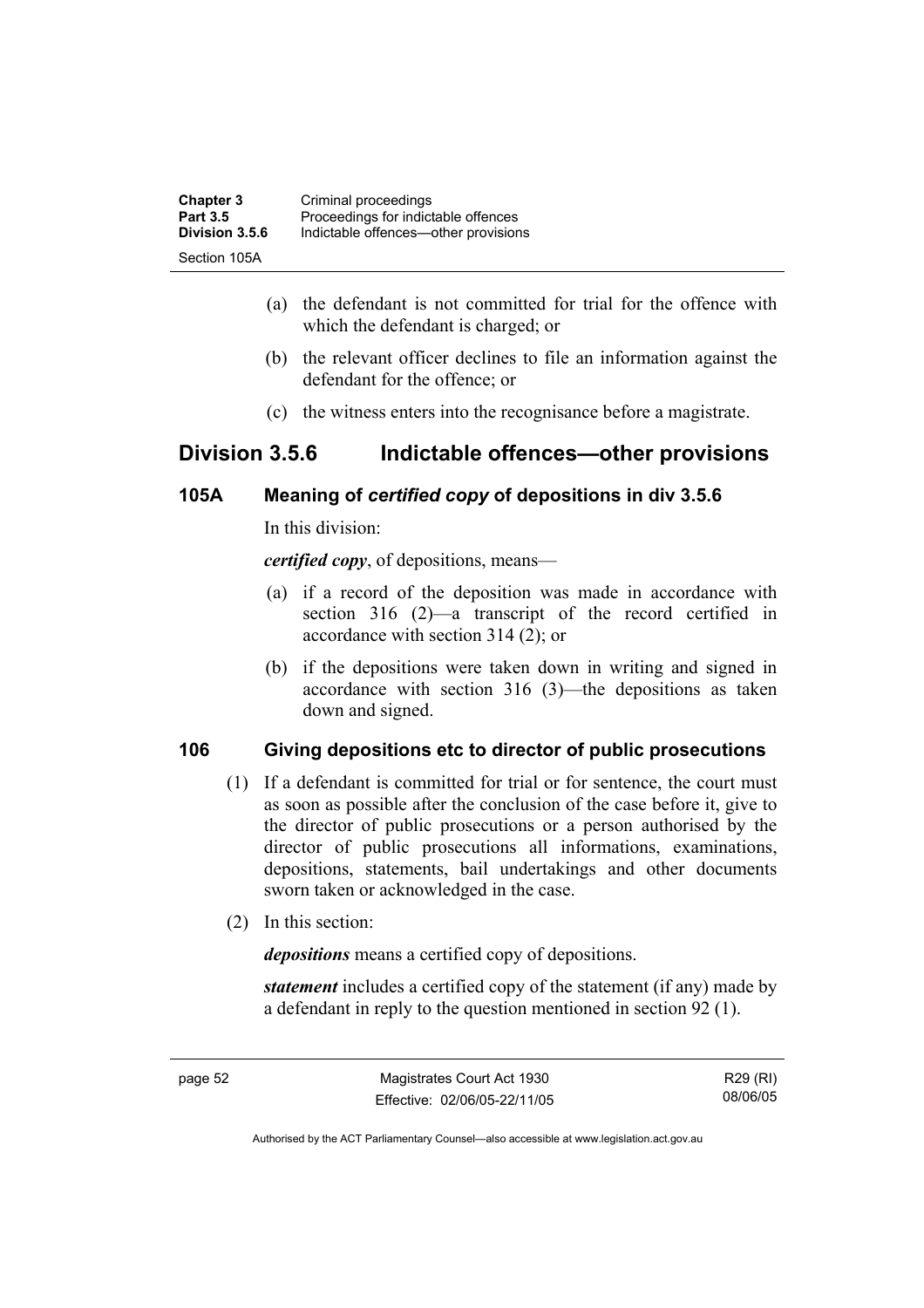#### Section 107

#### **107 Giving documents to proper officer of court**

- (1) After being given the documents and before the day of trial, the director of public prosecutions or a person authorised by the director of public prosecutions has and is subject to the same duties and liabilities in relation to the documents on a certiorari directed to him or her, or on a rule or order directed to him or her instead of that writ, as the court would have had and been subject to on a certiorari to it if the documents had not been given.
- (2) The director of public prosecutions, a person authorised by the director of public prosecutions, the person representing the director of public prosecutions or the person representing the informant, must, at any time after the opening of the Supreme Court at the sitting at which the trial is to be had, give the documents or any of them to the proper officer of the Supreme Court, if the presiding judge so directs.

#### **108 Accused person may obtain copies of depositions etc**

- (1) This section applies if—
	- (a) a person is charged with an indictable offence; and
	- (b) the Magistrates Court commits the person for trial before the Supreme Court.
- (2) At any time before the person's trial before the Supreme Court starts, the person may apply to the registrar—
	- (a) for certified copies of depositions in the case; and
	- (b) for the evidence given on the cross-examination or the examination of any witnesses in the case.
- (3) The registrar must give the person the certified copies of depositions and the evidence applied for under subsection (2).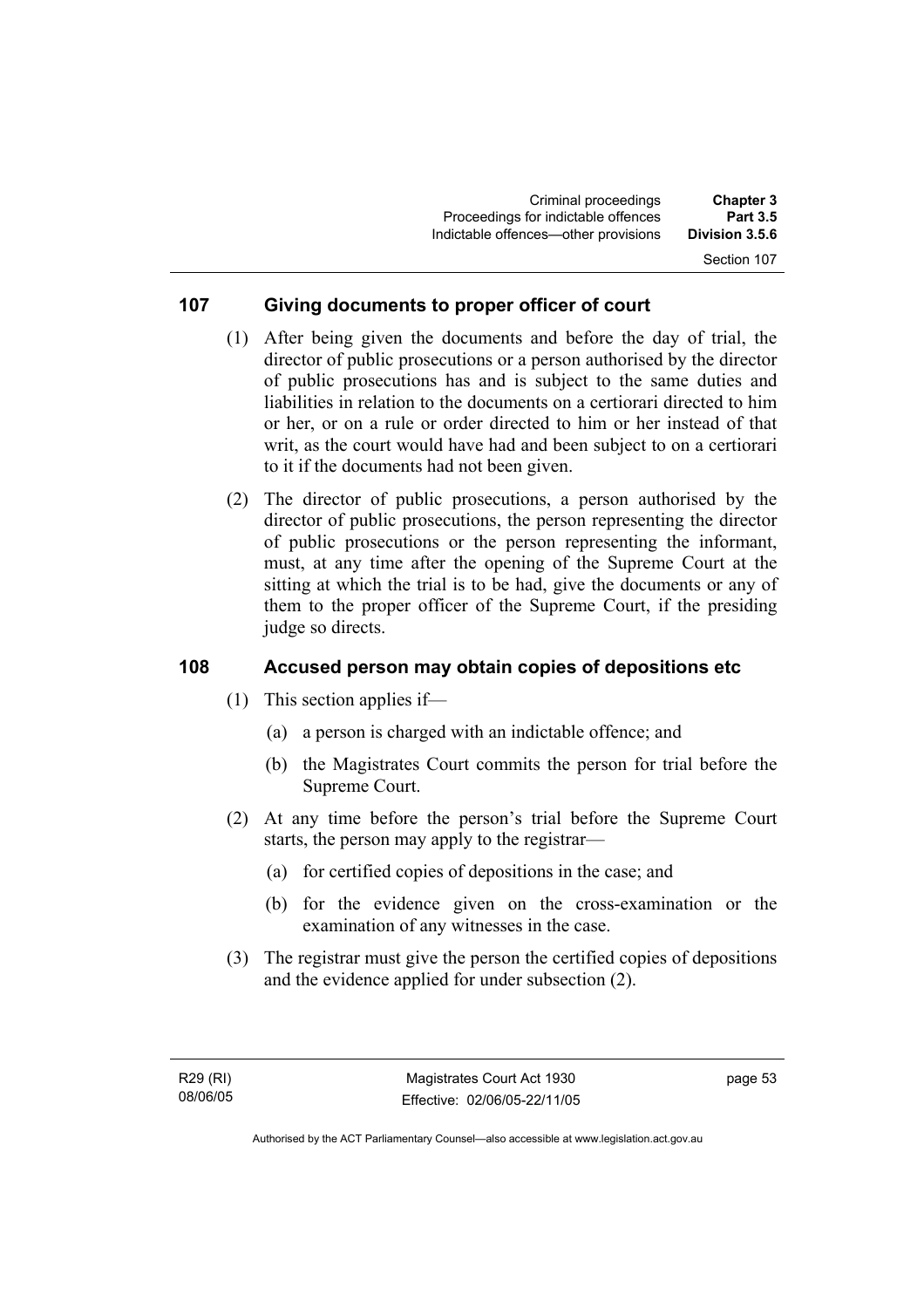| <b>Chapter 3</b> | Criminal proceedings                 |
|------------------|--------------------------------------|
| <b>Part 3.5</b>  | Proceedings for indictable offences  |
| Division 3.5.6   | Indictable offences—other provisions |
| Section 108      |                                      |

 (4) If the person is in custody, the person having the custody of the person must give any application under subsection (2) to the registrar.

page 54 Magistrates Court Act 1930 Effective: 02/06/05-22/11/05

R29 (RI) 08/06/05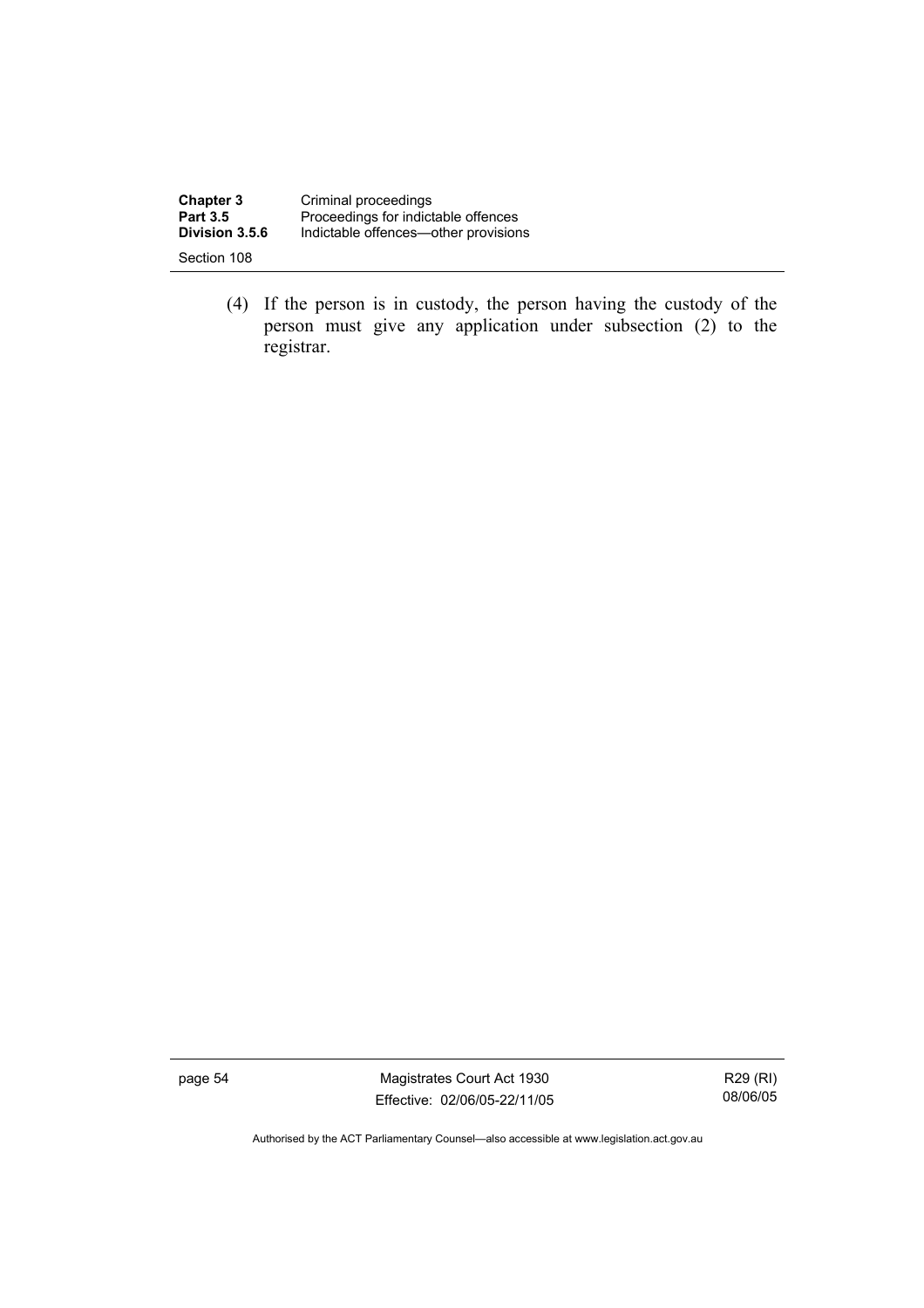Section 108A

# **Part 3.6 Proceedings for offences punishable summarily**

#### **108A Indictable offences dealt with summarily**

If—

- (a) a person is charged with an indictable offence; and
- (b) the court has decided to dispose of the case summarily under a law in force in the ACT;

this part applies, so far as it is applicable, to the summary disposal of the case.

#### **109 Dismissal or adjournment in absence of informant**

- $(1)$  If—
	- (a) the defendant appears (whether voluntarily, in accordance with a summons or under a warrant) at the time and place for the hearing of an information in relation to an offence punishable summarily; and
	- (b) the informant, having been notified of the time and place for the hearing, does not appear either personally or by a lawyer appearing for the informant;

the court must, subject to subsection (2), dismiss the information.

 (2) The court may, if it considers it is appropriate to do so, adjourn to another day the hearing of an information that would otherwise be dismissed under subsection (1).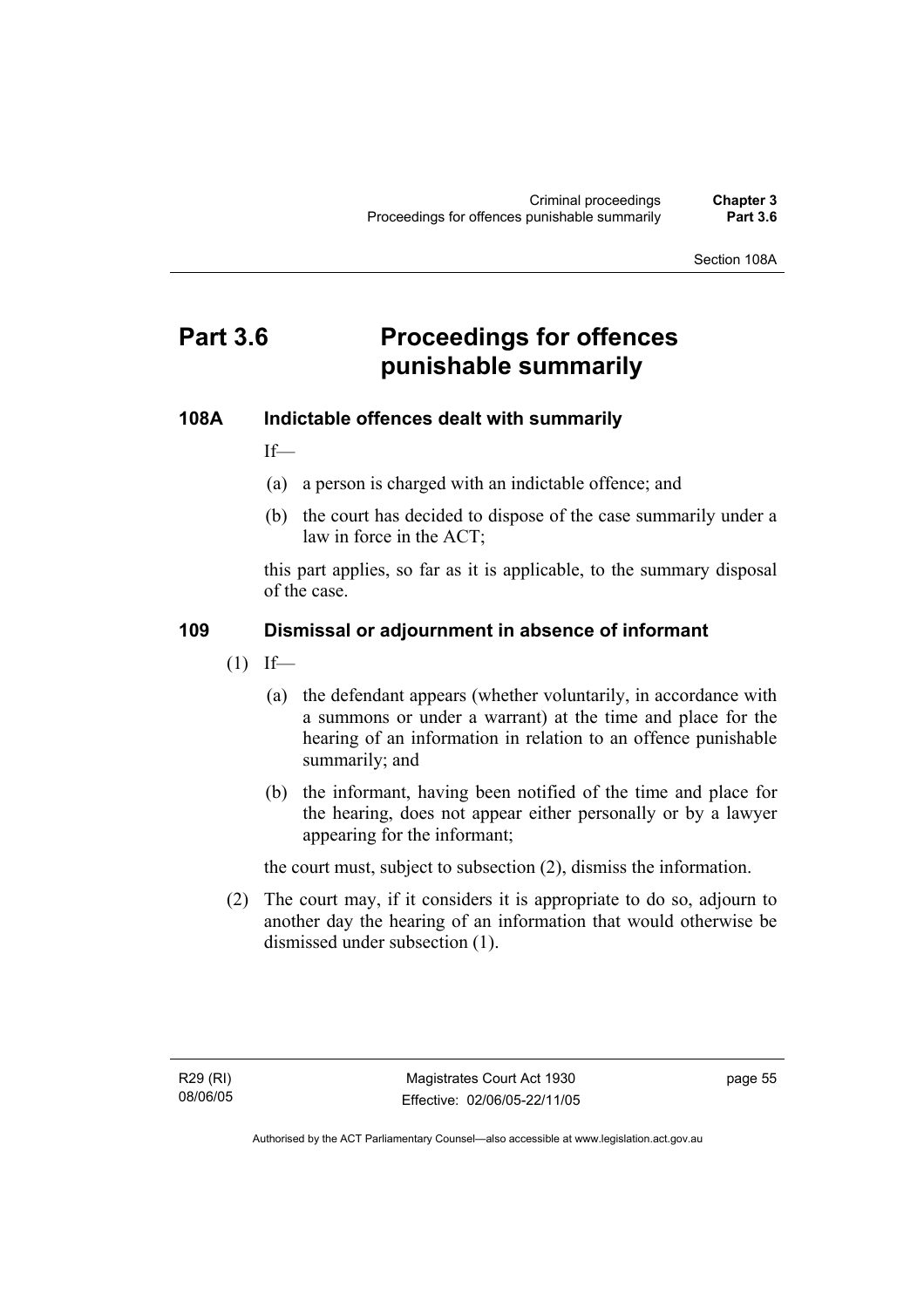#### **Chapter 3** Criminal proceedings<br> **Part 3.6** Proceedings for offen Proceedings for offences punishable summarily

Section 110

#### **110 Hearing in absence of defendant**

- (1) If a summons has been served in accordance with section 41 and the defendant does not appear when called, the court may either—
	- (a) proceed to hear and decide the case in the absence of the defendant; or
	- (b) on oath being made before it, substantiating the matter of the information to its satisfaction, issue a warrant for the arrest of the defendant and to bring the defendant before the court to answer to the information and be further dealt with according to law.
- (2) If the court proceeds under subsection  $(1)$  (a)—
	- (a) the evidence of the informant or another person may be given orally; or
	- (b) a written statement made by the informant or another person may be admitted as evidence of the matters contained in it.
- (3) A written statement admitted in evidence constitutes the depositions of the person who made the statement.
- (4) A written statement must not be admitted in evidence unless it is sworn before—
	- (a) a lawyer; or
	- (b) a justice of the peace; or
	- (c) the registrar; or
	- (d) a person prescribed by regulation or rule.
- (5) If the court admits a written statement in evidence it may, on its own initiative, adjourn the hearing of the information and require the person who made the statement to attend before the court to give evidence.

page 56 Magistrates Court Act 1930 Effective: 02/06/05-22/11/05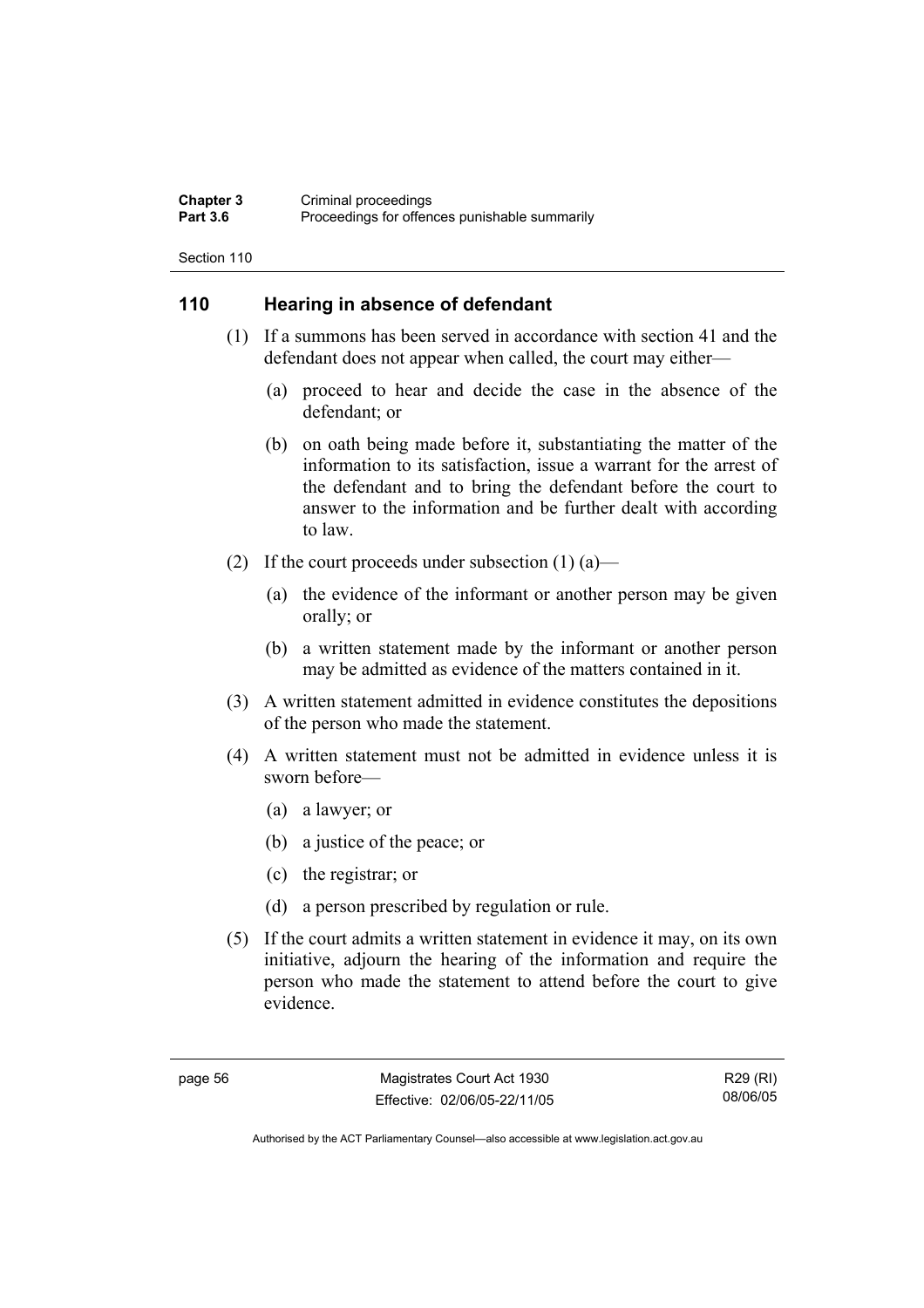(6) Although a part of a written statement tendered in evidence under this section is inadmissible according to the rules of evidence, the statement is nevertheless admissible under this section as evidence of the matters contained in the remainder of that statement, but, if the court admits such a statement, the court must identify the part that is inadmissible and must, with reference to that part, write on the statement 'ruled inadmissible' or words to that effect.

# **111 Adjournment if defendant does not appear**

- (1) This section applies if—
	- (a) the defendant does not appear before the court for the hearing of the information; and
	- (b) the court has issued a warrant for the defendant's arrest.
- (2) The court must adjourn the hearing until the defendant is arrested.
- (3) If the defendant is arrested under the warrant, the defendant must be detained in safe custody, until the defendant can be brought before the court at a time and place fixed by the court.
- (4) The court must give the informant notice of the time and place fixed.

#### **113 Proceeding at hearing on defendant's confession**

If the defendant is present at the hearing, the substance of the information must be stated to the defendant, and the defendant must be asked if the defendant has any cause to show why the defendant should not be convicted or why an order should not be made against the defendant, and if the defendant has no cause to show, the court may convict the defendant, or make an order against the defendant accordingly.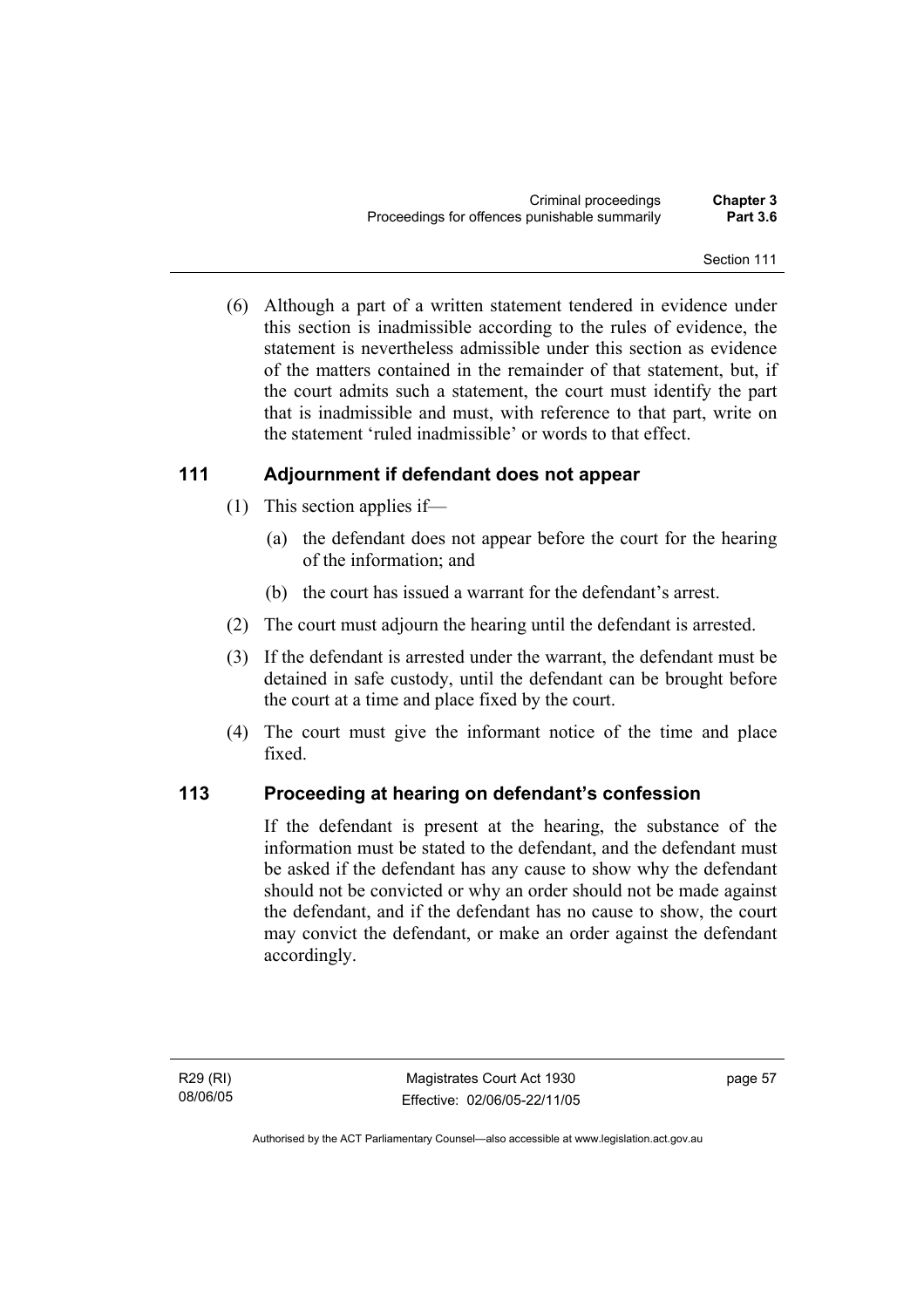#### **Chapter 3** Criminal proceedings<br> **Part 3.6** Proceedings for offen Proceedings for offences punishable summarily

Section 114

# **114 If defendant does not admit the case**

- (1) This section applies if the defendant does not admit the truth of the information.
- (2) The court must hear—
	- (a) the informant and the informant's witnesses (if any); and
	- (b) if the defendant wants to give evidence—the defendant; and
	- (c) the defendant's witnesses (if any); and
	- (d) if the defendant has given evidence other than about the defendant's general character—the informant's witnesses in reply (if any).
- (3) Having heard each party and the evidence, the court must decide the information and do 1 of the following as justice requires:
	- (a) convict the defendant;
	- (b) make an order on the defendant;
	- (c) dismiss the information.

#### **115 Conduct of summary proceeding**

- (1) The defendant or a lawyer representing the defendant may address the court after all the evidence for the informant and the evidence (if any) for the defendant and for the informant in reply has been given.
- (2) The informant or a lawyer representing the informant may make a closing address.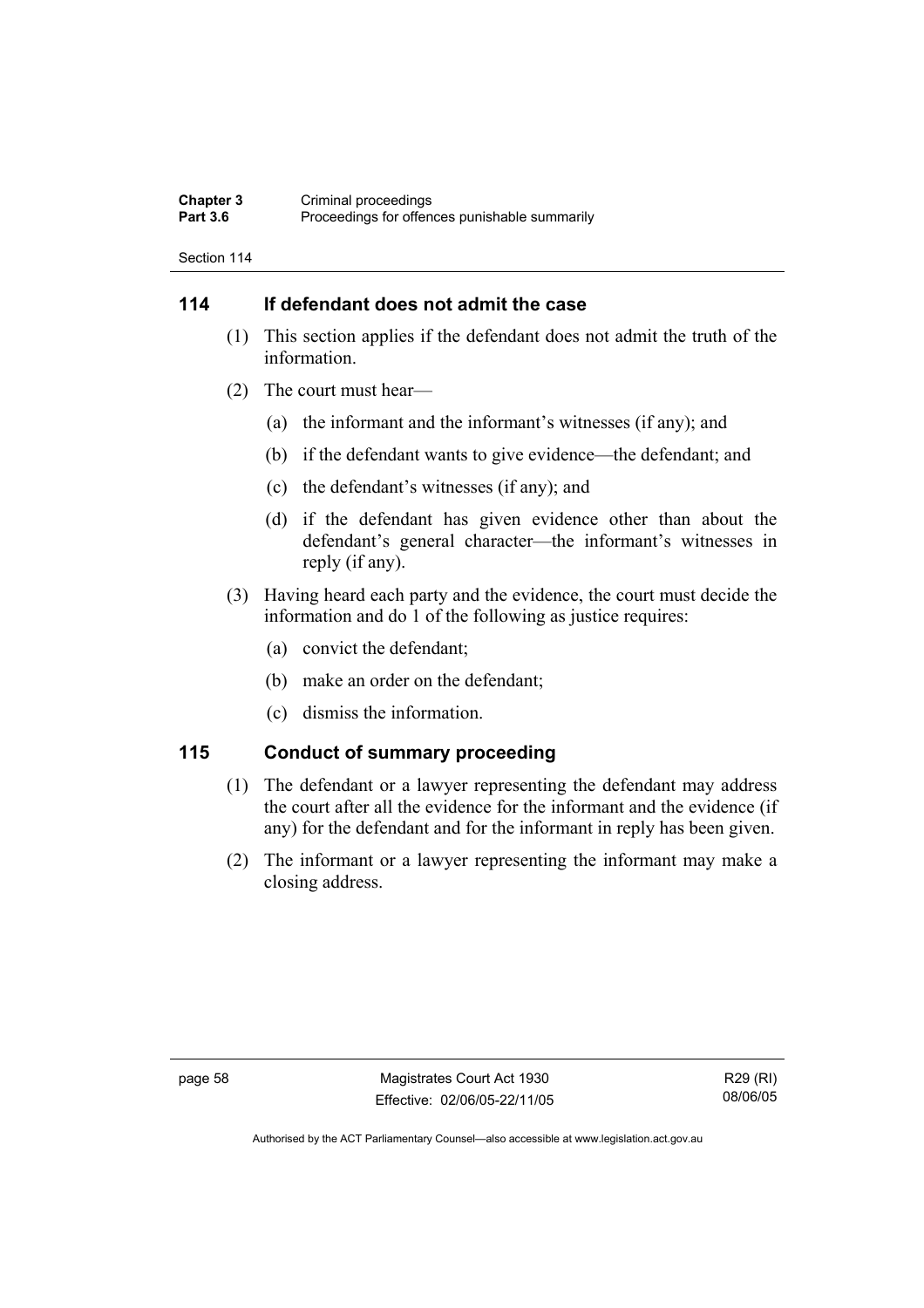Section 116A

# Part 3.7 Service and pleading by post for **certain offences**

# **116A Definitions for pt 3.7**

(1) In this part:

*defendant* means a person who has been properly served with a summons in accordance with section 116B.

*law in force in the ACT* includes a statute of the Australian National University about parking or traffic.

 (2) For this part (other than section 116B (2)), a *notice to defendant form*, *notice of intention to defend form* and *plea of guilty form* includes a copy of the form printed on the back of a copy of a summons.

## **116AA Meaning of** *prescribed offence* **for pt 3.7**

- (1) For this part, an offence against a law in force in the ACT is a *prescribed offence* in relation to a person if—
	- (a) for an offence against the road transport legislation—the maximum fine that can be imposed on the person for the offence is 30 penalty units; or
	- (b) for any other offence—the maximum fine that can be imposed on the person for the offence is 10 penalty units.
- (2) In subsection (1):

*road transport legislation* means the following:

- (a) the *Road Transport (Dimensions and Mass) Act 1990*;
- (b) the *Road Transport (Driver Licensing) Act 1990*;

R29 (RI) 08/06/05 page 59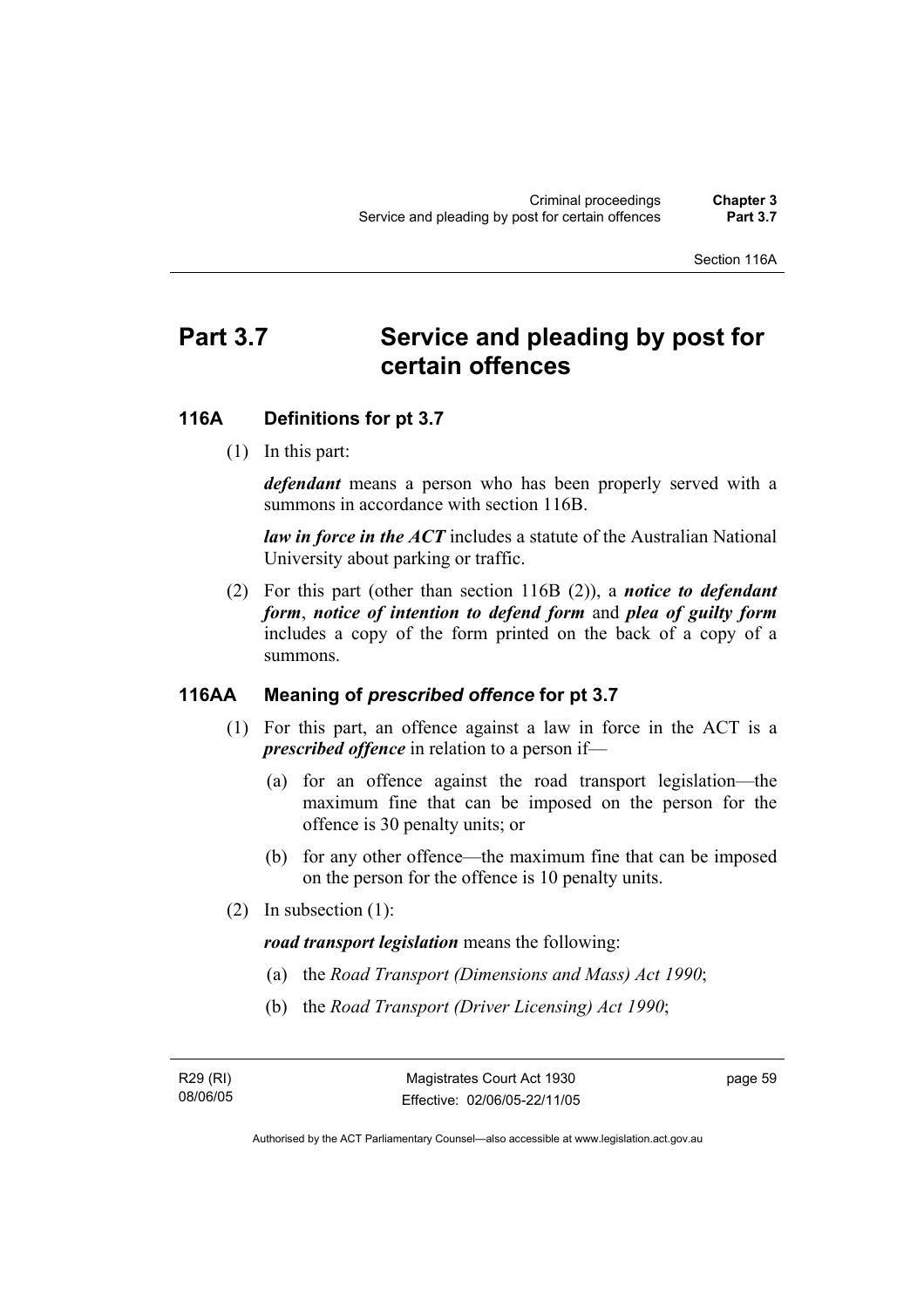#### **Chapter 3** Criminal proceedings<br> **Part 3.7** Service and pleading Service and pleading by post for certain offences

Section 116B

- (c) the *Road Transport (General) Act 1990*;
- (d) the *Road Transport (Public Passenger Services) Act 2001*;
- (e) the *Road Transport (Safety and Traffic Management) Act 1999*;
- (f) the *Road Transport (Vehicle Registration) Act 1999*;
- (g) any other Act or any regulation prescribed by regulation.
- *Note 1* A reference to an Act includes a reference to the statutory instruments made or in force under the Act, including any regulation (see Legislation Act, s 104).
- *Note 2* A reference to an Act includes a reference to a provision of an Act, and a reference to a subordinate law includes a reference to a provision of a subordinate law (see Legislation Act, s 7 and s 8).

# **116B Service of summons for prescribed offence**

- (1) A summons for a person in relation to a prescribed offence may be served on the person—
	- (a) by giving 2 copies of the summons to the person; or
	- (b) by sending 2 copies of the summons by prepaid post, addressed to the person, at the person's last-known home or business address; or
	- (c) by leaving 2 copies of the summons at the person's last-known home or business address with someone who appears to be at least 16 years old and to live or be employed at the address.
- (2) One copy of a summons in relation to a prescribed offence served in accordance with this section must have the notice to defendant form printed on the back of it, and the other copy of that summons so served must have the notice of intention to defend form and the plea of guilty form printed on the back of it.
- (3) Service of a summons on a person in relation to a prescribed offence in a way mentioned in subsection (1) (a) or (c) must be made not

| page 60 | Magistrates Court Act 1930   | R29 (RI) |
|---------|------------------------------|----------|
|         | Effective: 02/06/05-22/11/05 | 08/06/05 |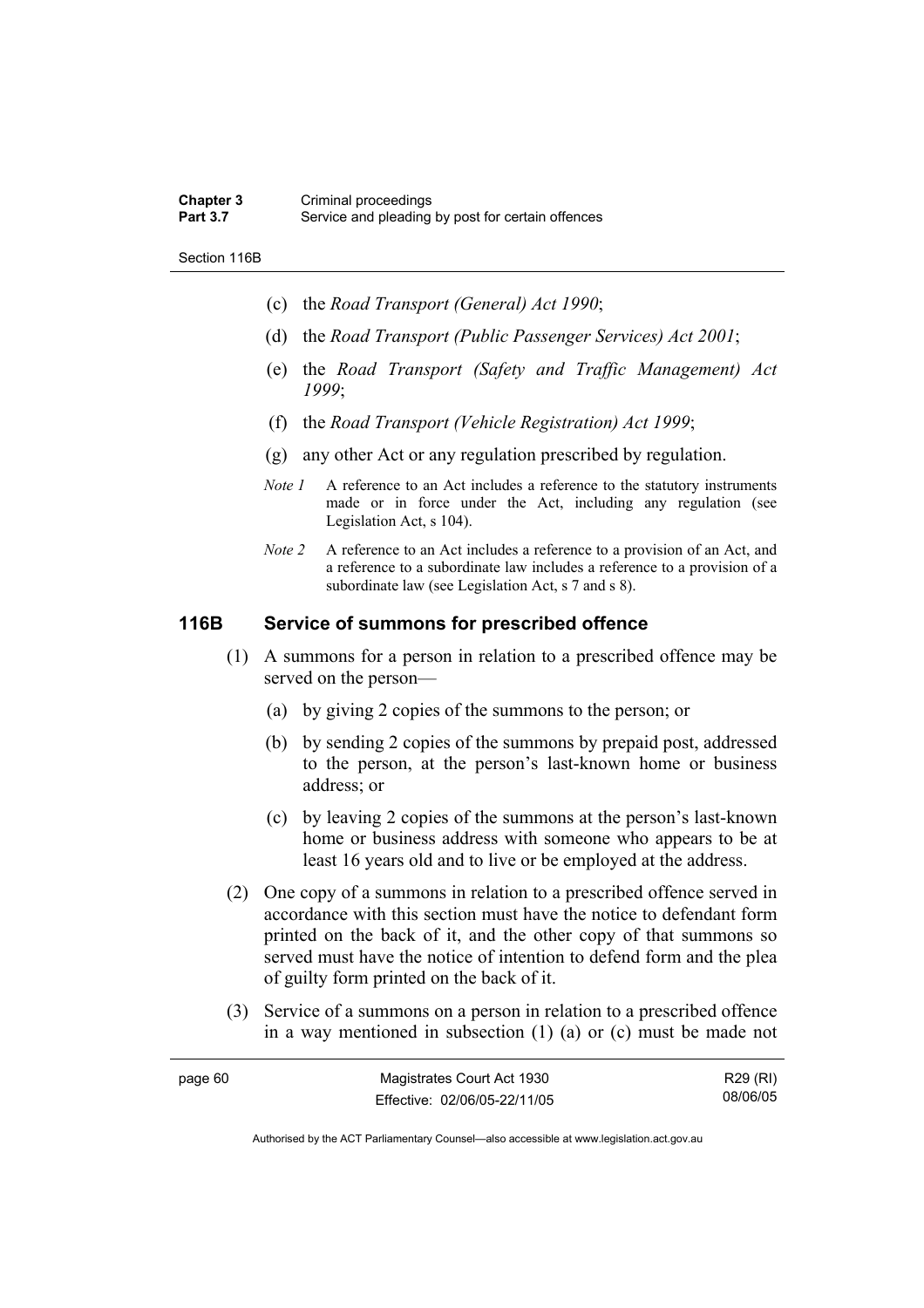less than 14 days before the day the person is required by the summons to appear before the court.

- (4) If a summons in relation to a prescribed offence is served in accordance with this section in the way mentioned in subsection (1) (b), the 2 copies of the summons must be sent by post not less than 21 days before the day when the person to whom it is directed is required by the summons to appear before the court.
	- *Note* If a form is approved under the *Court Procedures Act 2004* for this provision, the form must be used.

# **116BA Giving of notice by registrar**

If the registrar is required to give notice to a person under this part, the notice may be given by sending the notice by prepaid post, addressed to the person, at the person's last-known home or business address.

#### **116C Proof of service**

- (1) Service of a summons or notice for this part may be proved by the oath of the person who served it, by affidavit or otherwise.
- (2) For this part, if—
	- (a) a summons has been served in accordance with section 116B; and
	- (b) a copy of the summons is returned to the registrar with the notice of intention to defend form or the plea of guilty form completed;

the defendant is taken, unless the contrary is proved, to have completed and signed the form so completed and to have returned the form to the registrar.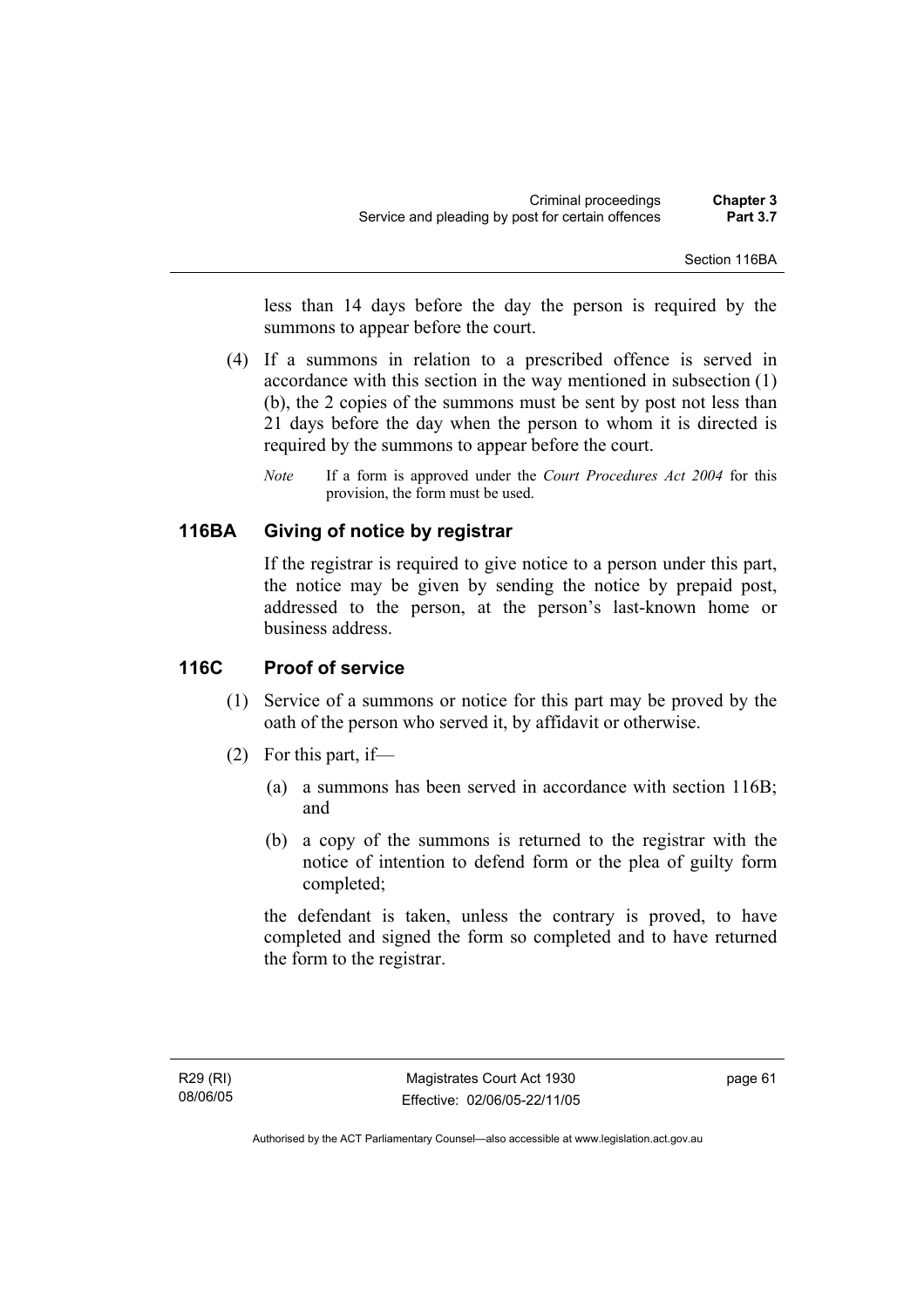#### **Chapter 3** Criminal proceedings<br> **Part 3.7** Service and pleading Service and pleading by post for certain offences

#### Section 116D

- (3) The plea of guilty form must be signed in the presence of 1 of the following people:
	- (a) the registrar;
	- (b) a lawyer;
	- (c) a justice of the peace;
	- (d) a person prescribed by regulation or rule.

#### **116D Pleas to prescribed offence**

A defendant may—

- (a) without prejudice to any other means of pleading guilty, enter a plea of guilty by completing the plea of guilty form and returning the form, whether by post or otherwise, to the registrar; or
- (b) give notice of his or her intention to defend by completing the notice of intention to defend form and returning the form, whether by post or otherwise, to the registrar.

#### **116E Procedure if plea of guilty entered**

- $(1)$  If—
	- (a) a defendant enters a plea of guilty in accordance with section 116D; and
	- (b) the defendant—
		- (i) does not appear at the hearing; or
		- (ii) appears but does not withdraw his or her plea of guilty; and
	- (c) the court accepts the plea of guilty;

the court must record a plea of guilty and decide the proceeding accordingly.

| page 62 | Magistrates Court Act 1930   | R29 (RI) |
|---------|------------------------------|----------|
|         | Effective: 02/06/05-22/11/05 | 08/06/05 |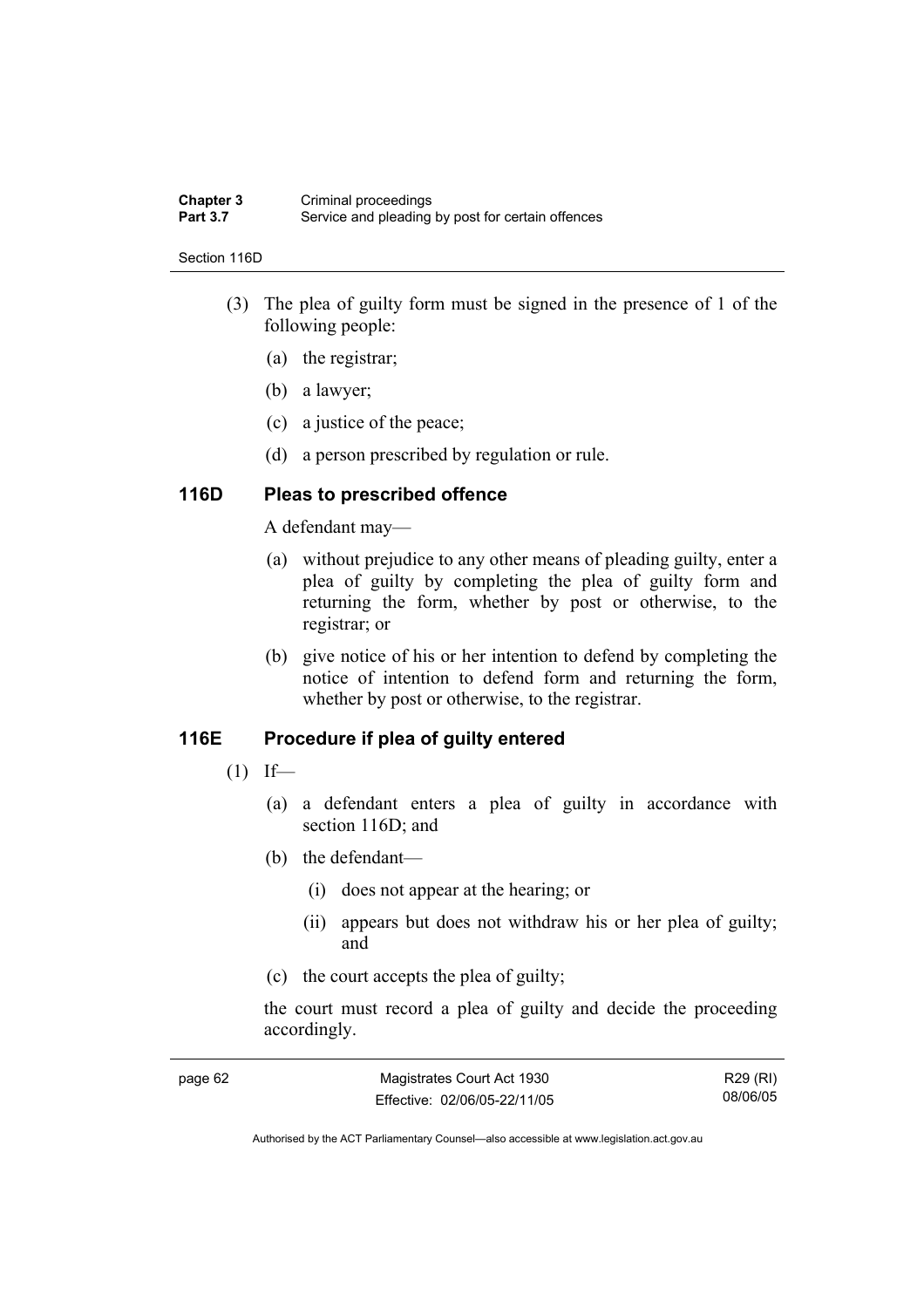Section 116F

- (2) The court must, in deciding a proceeding under subsection (1), have regard to the matters (if any) drawn to the attention of the court in the plea of guilty and must give to the matters the weight that to the court considers proper.
- (3) If the court declines to accept a plea of guilty entered in accordance with section 116D—
	- (a) the court must adjourn the hearing and fix a time and place for the hearing of the proceeding; and
	- (b) if the defendant is not before the court—the registrar must give to the defendant notice of the time and place fixed.
- (4) If a defendant does not appear at the time and place fixed under subsection (3), the court may hear and decide the proceeding in the absence of the defendant.

# **116F Procedure if notice of intention to defend given**

If a defendant returns the notice of intention to defend form to the registrar before the day when the defendant is required by the summons to appear before the court—

- (a) the court must fix a time and place for the hearing of the proceeding; and
- (b) the registrar must give to the defendant notice of the time and place fixed.

# **116FA Procedure if defendant pleads not guilty**

If the defendant appears before the court at the time and place at which the defendant is required by the summons to appear and pleads not guilty, the court must adjourn the hearing, fix a time and place for the hearing of the proceeding and inform the defendant of the time and place fixed.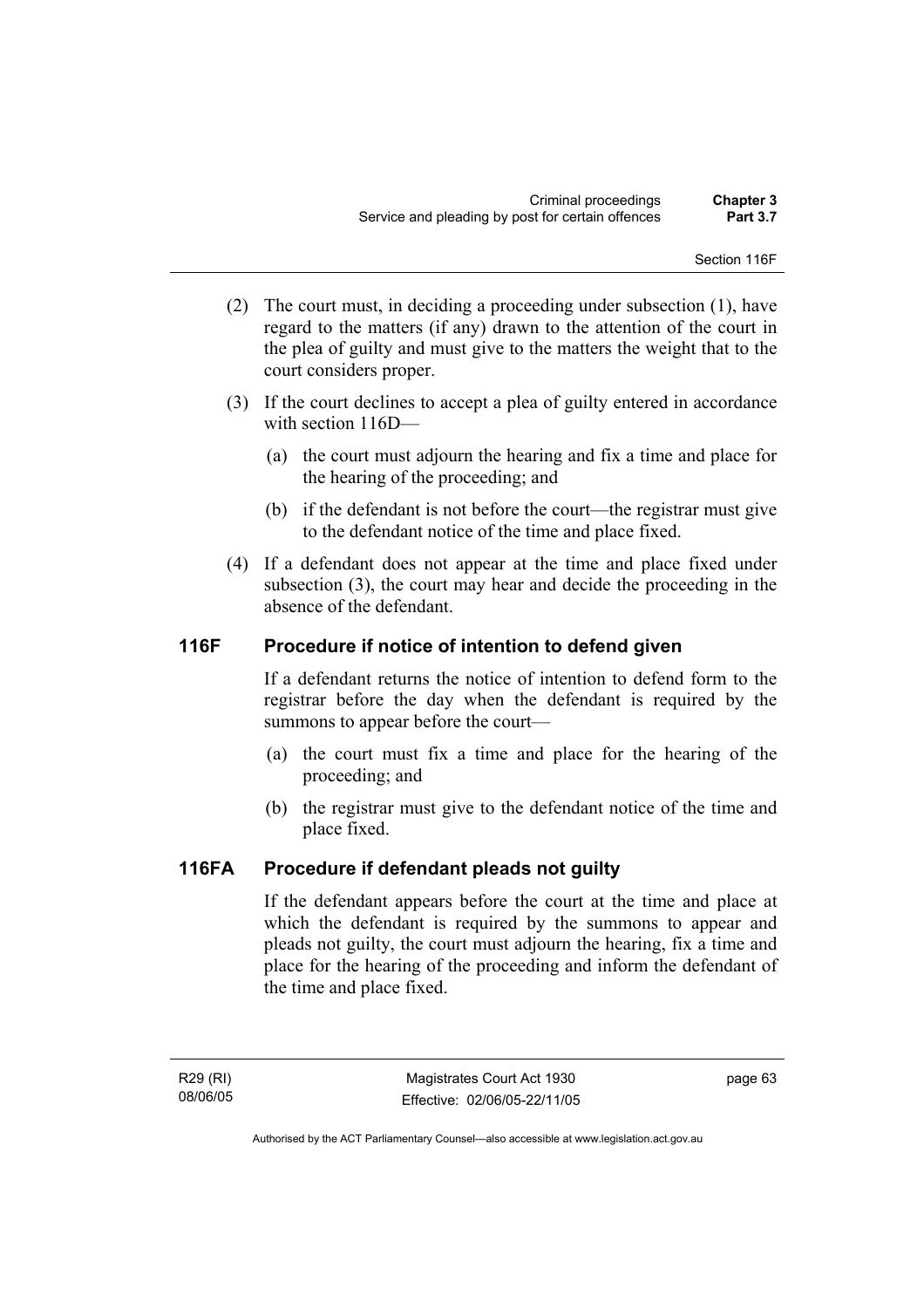#### **Chapter 3** Criminal proceedings<br> **Part 3.7** Service and pleading Service and pleading by post for certain offences

Section 116G

# **116G Procedure if defendant does not plead**

If—

- (a) a summons has been served in accordance with section 116B; and
- (b) either—
	- (i) the defendant does not enter a plea of guilty in accordance with section 116D or return the notice of intention to defend form to the registrar before the day when the defendant is required by the summons to appear before the court, and does not appear before the court at the time and place specified in the summons; or
	- (ii) the defendant does not appear before the court at the time and place specified in the notice given to the defendant in accordance with section 116F or fixed by the court in accordance with section 116FA; and
- (c) the court is satisfied—
	- (i) that the matters alleged in the summons are reasonably sufficient to inform the defendant of the offence alleged against the defendant; and
	- (ii) that the matters alleged in the summons constitute the offence charged in the summons;

the court may convict the defendant of the offence charged in the summons.

## **116H Restricted penalties under pt 3.7**

- (1) Subject to subsection (3), if—
	- (a) a defendant is convicted under this part of an offence against a law mentioned in a paragraph of section 116AA (1); and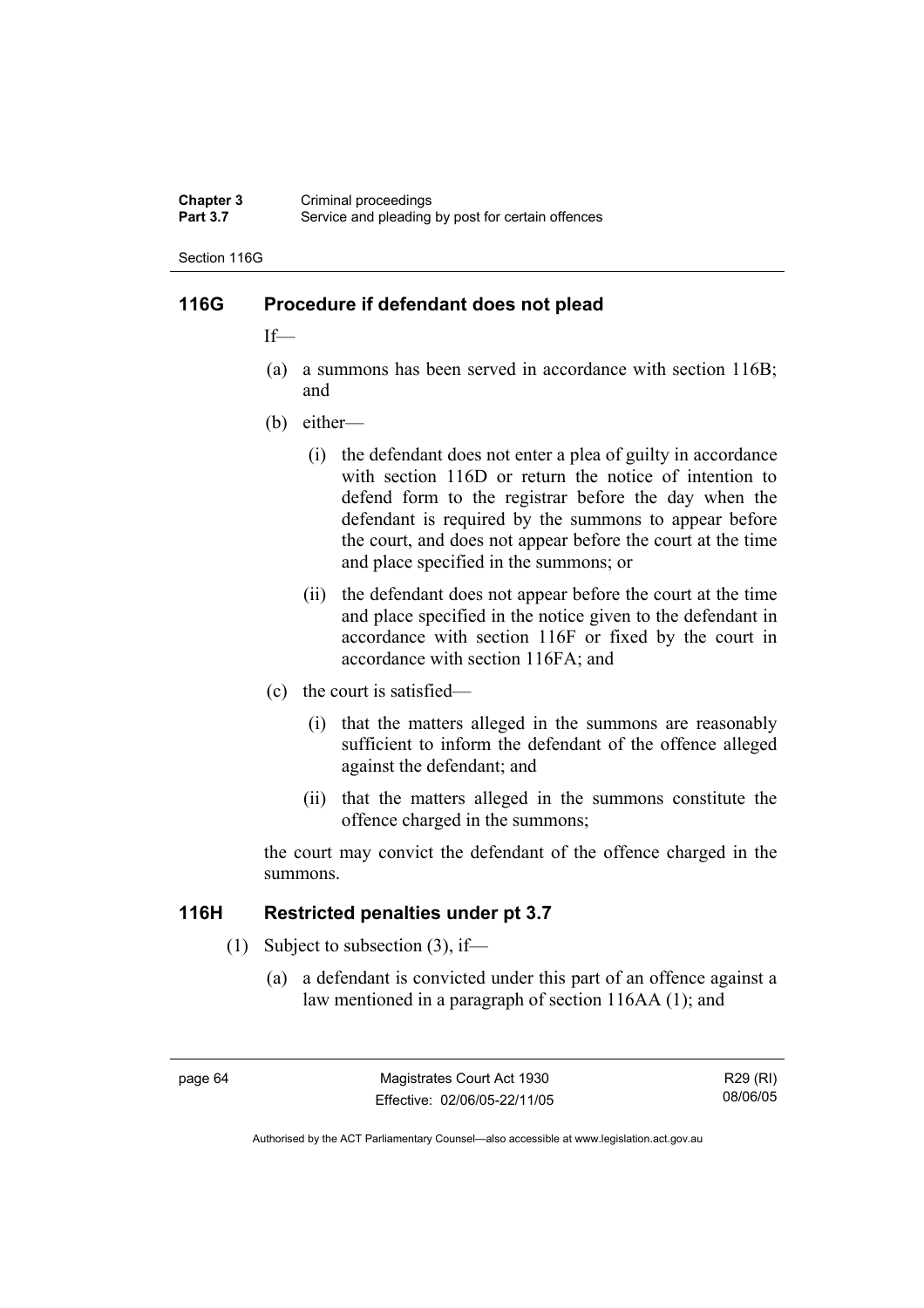(b) at the time that the defendant is sentenced, the defendant is not before the court or is not represented before the court by a lawyer;

the only penalty that the court may impose is a fine of an amount not exceeding the amount mentioned in that paragraph.

- $(2)$  If—
	- (a) the court convicts a defendant of an offence against a law mentioned in a paragraph of section 116AA (1); and
	- (b) the law provides in effect that a penalty other than a fine may be imposed on the defendant; and
	- (c) when the defendant is sentenced, the defendant is not before the court or is not represented before the court by a lawyer; and
	- (d) the court considers that a penalty other than a fine may be appropriate;

the court must adjourn the hearing and fix a time and place for sentence.

- (3) The registrar must give the defendant notice of the time and place fixed.
- (4) If a defendant convicted of an offence against a law mentioned in a paragraph of section 116AA (1) does not appear at the time and place fixed under subsection (2), the court, in the absence of the defendant, may impose on the defendant any penalty that is applicable under that law.

# **116I Consequences of conviction in absence of defendant**

If a defendant is, in his or her absence, convicted of an offence, the registrar must give to the defendant written notice of—

(a) the conviction and order of the court; and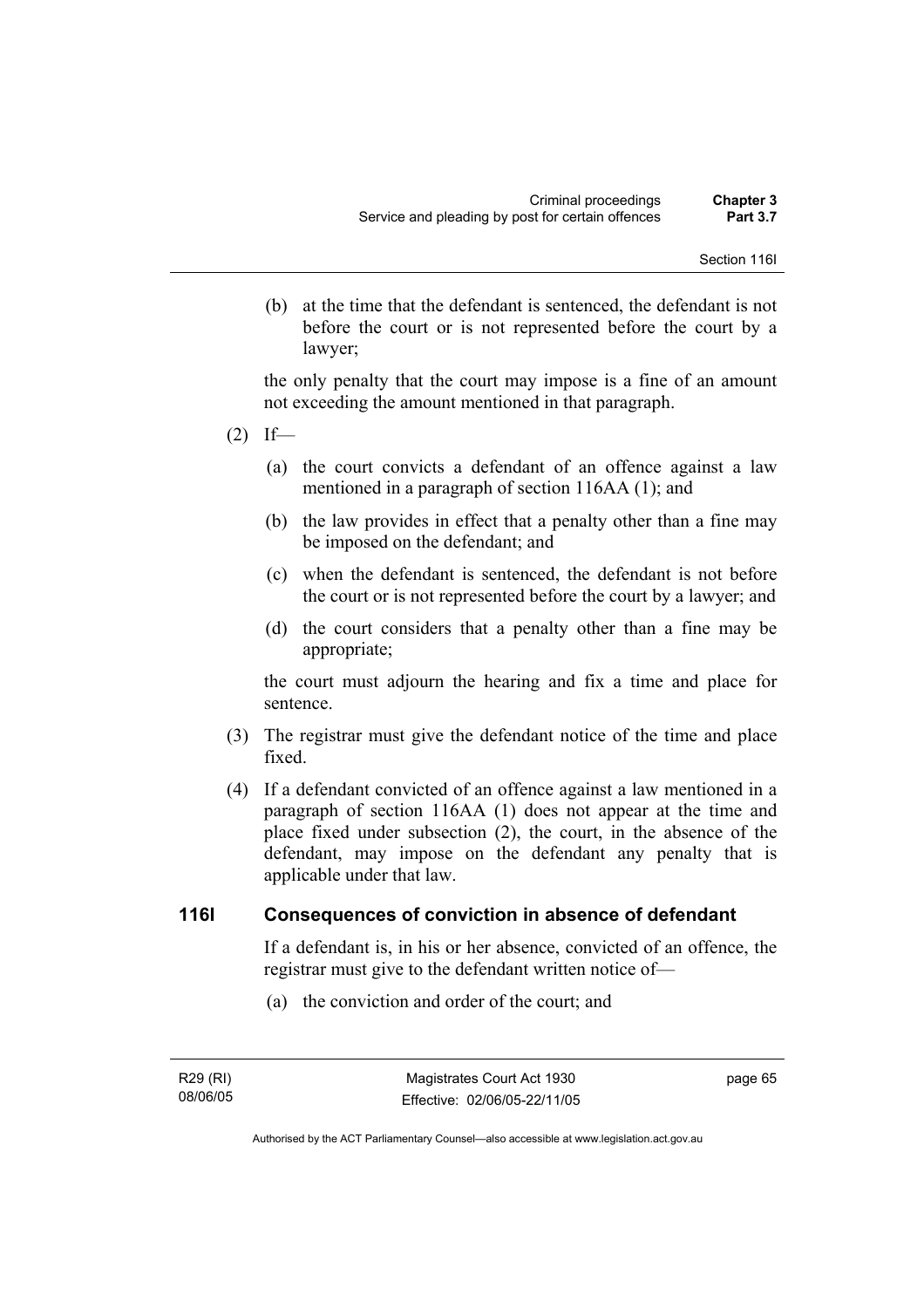| <b>Chapter 3</b> | Criminal proceedings                              |
|------------------|---------------------------------------------------|
| <b>Part 3.7</b>  | Service and pleading by post for certain offences |

Section 116I

- (b) the penalty (if any) imposed by the court, and the way in which and the time by which the penalty is required to be discharged; and
- (c) unless the proceeding is decided in accordance with section 116E (1), the defendant's right to apply for the setting aside of the conviction or order in accordance with the rules.

page 66 Magistrates Court Act 1930 Effective: 02/06/05-22/11/05

R29 (RI) 08/06/05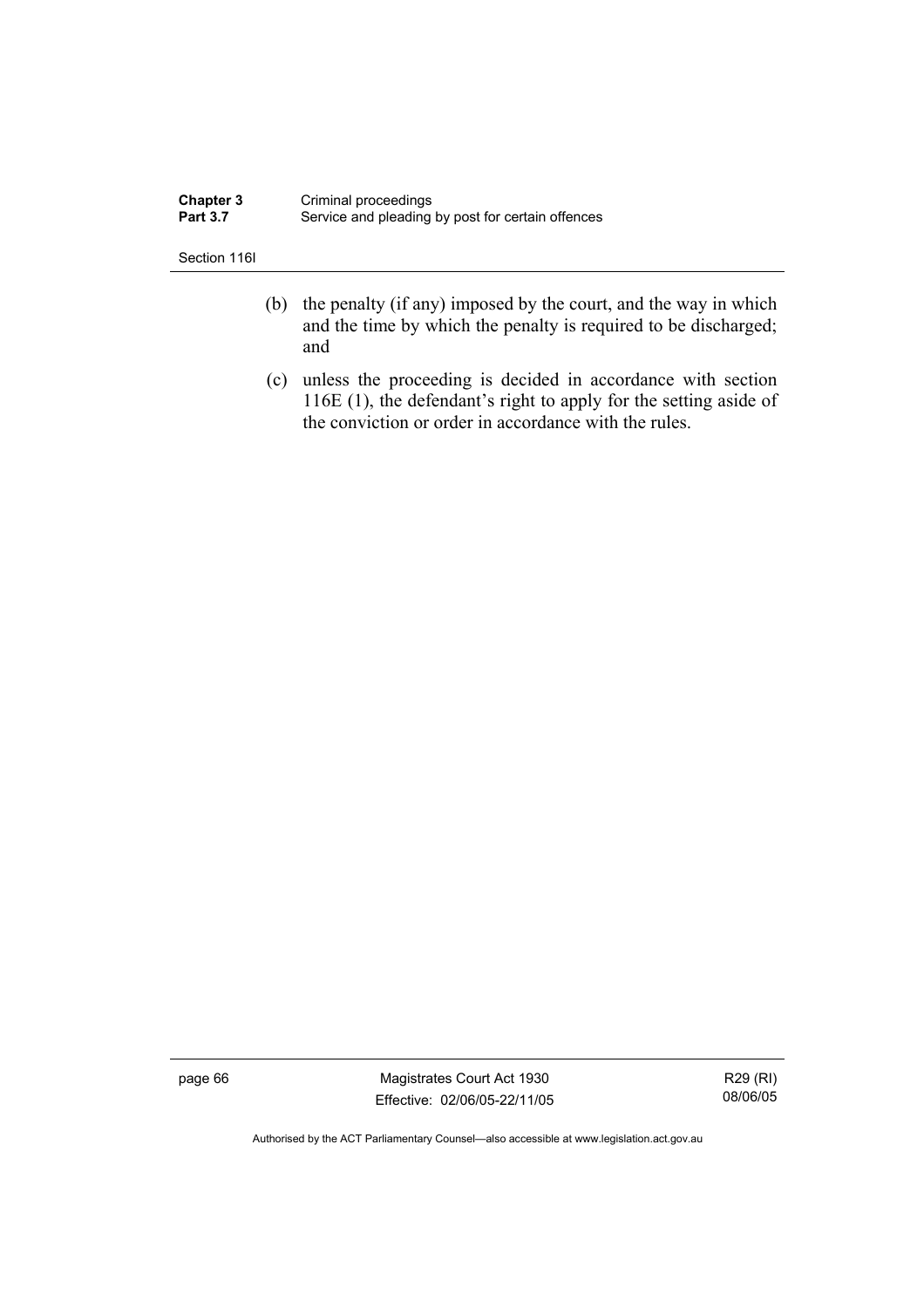# **Part 3.8 Infringement notices for certain offences**

# **Division 3.8.1 Preliminary**

# **117 Definitions for pt 3.8**

In this part:

*administering authority*, for an infringement notice offence, means the entity that, under the regulations, is the administering authority for the offence.

*another jurisdiction* means a jurisdiction other than the ACT.

*authorised person*—see section 134A (3).

*date of service*, of an infringement notice or reminder notice that has been, or is to be, served on a person, means the date the notice is served on the person.

*driver*, of a vehicle, means the person who is driving the vehicle.

*home address*, of a person, means the address of the place where the person usually lives.

*illegal user declaration*—see section 131D.

*infringement notice* means a notice under section 120 (Service of infringement notices).

*infringement notice offence* means an offence declared under the regulations to be an offence to which this part applies.

R29 (RI) 08/06/05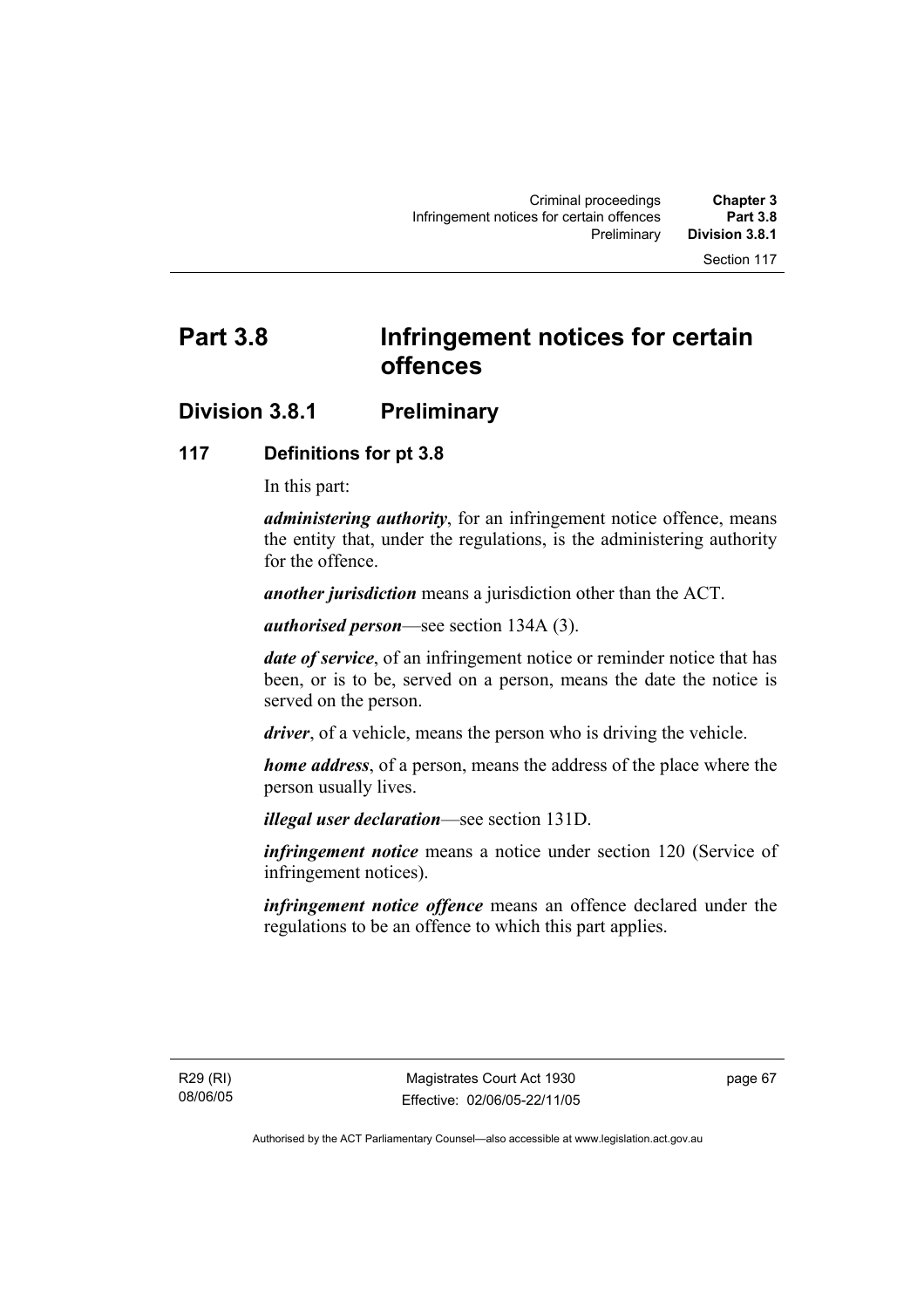| <b>Chapter 3</b><br><b>Part 3.8</b> | Criminal proceedings<br>Infringement notices for certain offences |
|-------------------------------------|-------------------------------------------------------------------|
| <b>Division 3.8.1</b>               | Preliminary                                                       |
| Section 118                         |                                                                   |

*infringement notice penalty*, for a person for an infringement notice offence, means—

- (a) the amount prescribed by regulation as the penalty payable by the person for the offence under an infringement notice for the offence; or
- (b) if a reminder notice has also been served on the person for the offence—the total of the amount mentioned in paragraph (a) and the amount prescribed by regulation as the amount payable by the person for the cost of serving the reminder notice.

*known offender declaration*—see section 131E.

*registered*, for a vehicle, means registered under the *Road Transport (Vehicle Registration) Act 1999*.

*reminder notice* means a notice under section 129 (Reminder notices).

*responsible person*, for a vehicle—see the *Road Transport (General) Act 1999*, section 10 and section 11.

*sold vehicle declaration*—see section 131F.

*unknown offender declaration*—see section 131G.

*vehicle*—see the *Road Transport (Vehicle Registration) Act 1999*, dictionary.

*vehicle-related offence* means an infringement notice offence that—

- (a) involves a vehicle; and
- (b) is declared by regulation to be an offence to which division 8.2A applies.

# **118 Purpose and effect of pt 3.8**

 (1) The purpose of this part is to create a system of infringement notices for certain offences as an alternative to prosecution.

page 68 Magistrates Court Act 1930 Effective: 02/06/05-22/11/05

R29 (RI) 08/06/05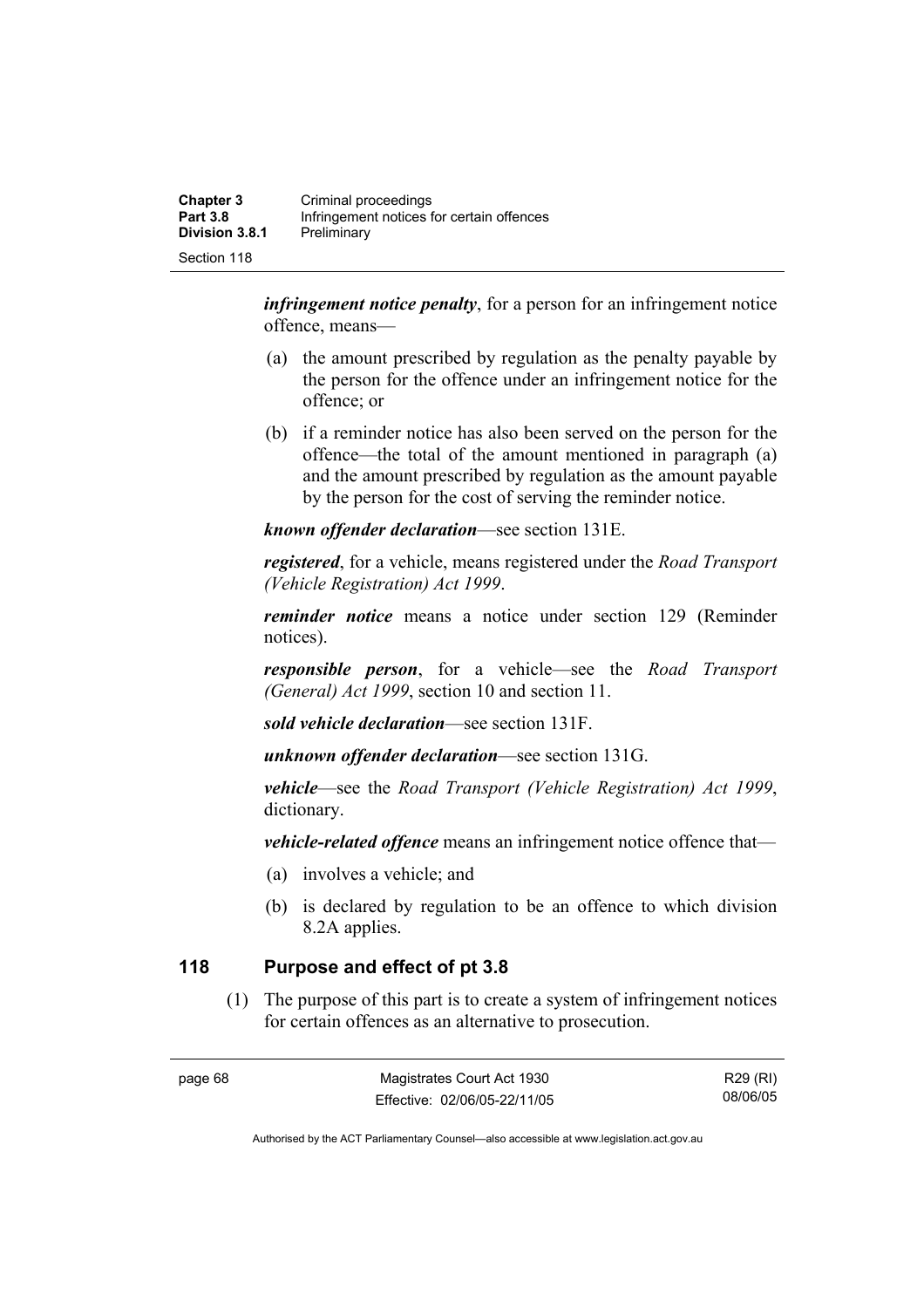- (2) This part does not—
	- (a) require an infringement or reminder notice to be served on a person; or
	- (b) affect the liability of a person to be prosecuted for an offence if—
		- (i) an infringement or reminder notice is not served on the person for the offence; or
		- (ii) the person does not comply with an infringement or reminder notice served on the person for the offence; or
		- (iii) an infringement notice served on the person for the offence is withdrawn; or
	- (c) prevent the service of 2 or more infringement notices on a person for an offence; or
	- (d) limit or otherwise affect the penalty that may be imposed by a court on a person for an offence.

#### **119 Regulations about infringement notice offences**

- (1) A regulation may prescribe an offence for the definition of *infringement notice offence* in section 117 by—
	- (a) stating the offence; or
	- (b) referring to the provision creating the offence; or
	- (c) providing that all offences, or all offences except for stated offences, against an Act or subordinate law are infringement notice offences.
- (2) Subsection (1) does not limit the way that a regulation may prescribe an offence for that definition.
- (3) A regulation may, for the definition of infringement notice penalty in section 117, prescribe—

| R29 (RI) |  |
|----------|--|
| 08/06/05 |  |

page 69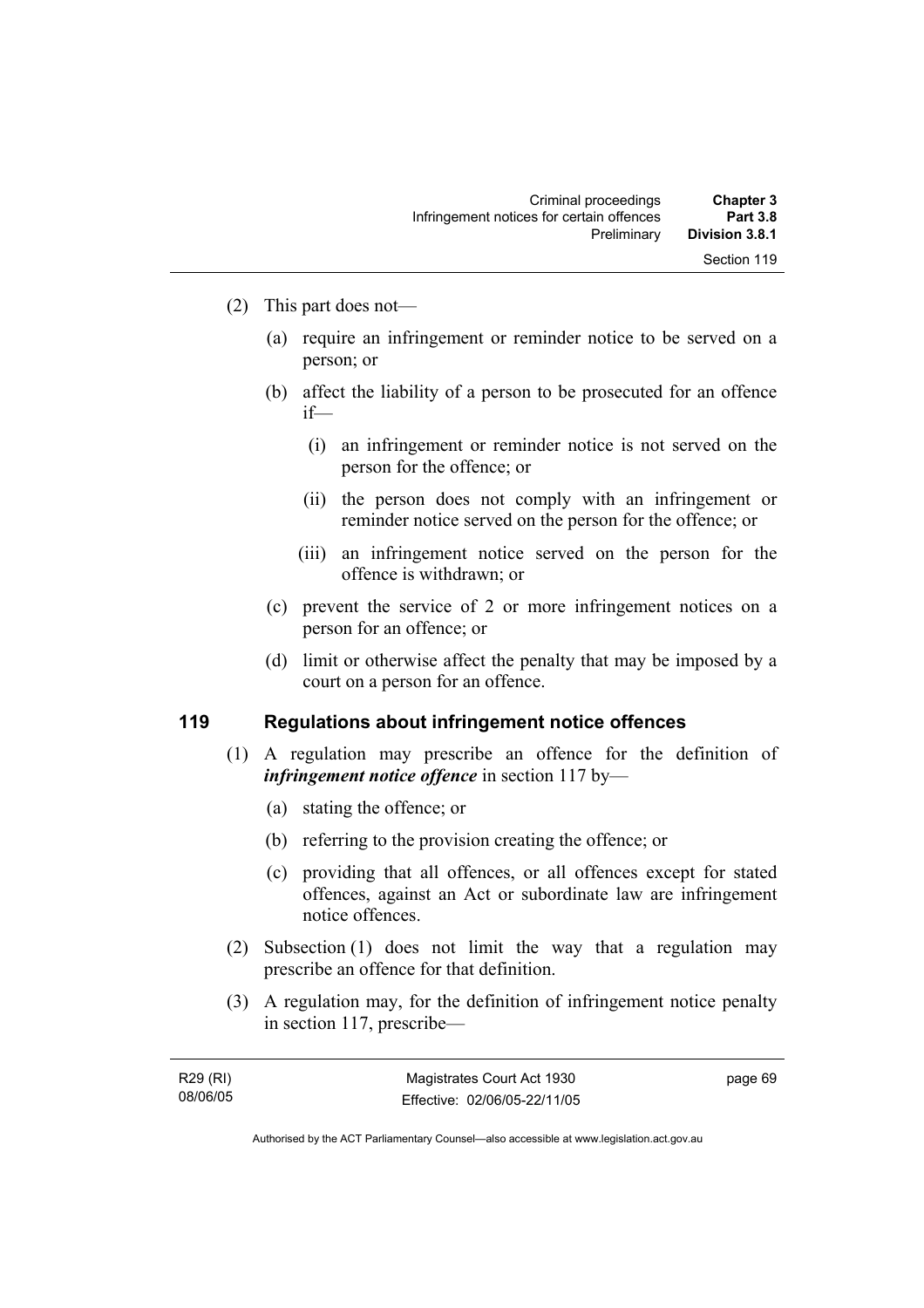| <b>Chapter 3</b> | Criminal proceedings                      |
|------------------|-------------------------------------------|
| <b>Part 3.8</b>  | Infringement notices for certain offences |
| Division 3.8.2   | Infringement and reminder notices         |
| Section 120      |                                           |

- (a) an amount as the penalty payable by anyone for an offence if it is dealt with under this part; or
- (b) different amounts as the penalties payable for different offences if they are dealt with under this part; or
- (c) different amounts as the penalties payable for the same kind of offence committed by different people or in different circumstances if the offence is dealt with under this part.
- (4) However, an infringement notice penalty prescribed for a person for an offence must not exceed the maximum fine that could be imposed by a court on the person for the offence.
- (5) Subsection (3) does not limit the way that a regulation may prescribe an amount for that definition.

# **Division 3.8.2 Infringement and reminder notices**

#### **120 Service of infringement notices**

- (1) If an authorised person believes, on reasonable grounds, that a person has committed an infringement notice offence, the authorised person may serve a notice (an *infringement notice*) on the person for the offence.
- (2) To remove any doubt, an authorised person may not serve an infringement notice on a person under this section for an offence after the end of the time within which a prosecution may be brought for the offence.
- (3) This section does not prevent an infringement notice for a vehiclerelated offence being served on a person under section 131B (Service of infringement notice on responsible person for vehicle).

# **121 Contents of infringement notices**

 (1) An infringement notice served on a person by an authorised person for an infringement notice offence must—

| page 70 | Magistrates Court Act 1930   | R29 (RI) |
|---------|------------------------------|----------|
|         | Effective: 02/06/05-22/11/05 | 08/06/05 |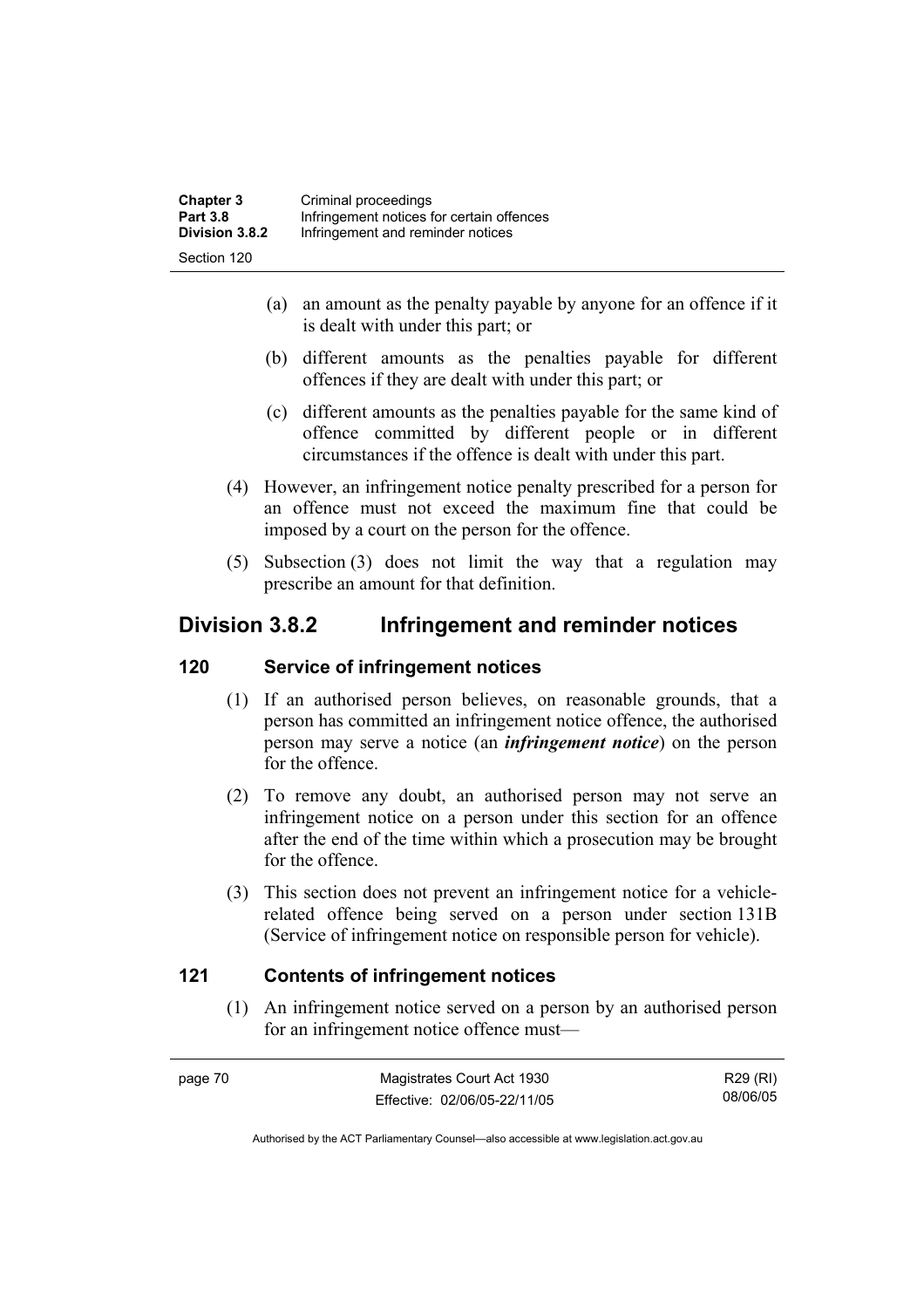- (a) be identified by a unique number; and
- (b) state the date of service of the notice; and
- (c) state—
	- (i) the full name, or surname and initials, and address of the person on whom the notice is served; or
	- (ii) the particulars that are, under the regulations, identifying particulars for the person; and
- (d) give brief details of the offence, including the Act or subordinate law, and the provision of it, contravened by the person, and—
	- (i) if the offence took place over a period—the period, or approximate period, when the offence was committed; or
	- (ii) in any other case—the place where the offence was committed and the date and approximate time of the offence; and
- (e) state the infringement notice penalty payable by the person for the offence; and
- (f) contain the information required by section 122 (Additional information in infringement notices); and
- (g) identify the authorised person in accordance with the regulations; and
- (h) include any other information required by regulation and any additional information that the administering authority considers appropriate.
- (2) A regulation may provide that subsection (1) (c) does not apply to an infringement notice.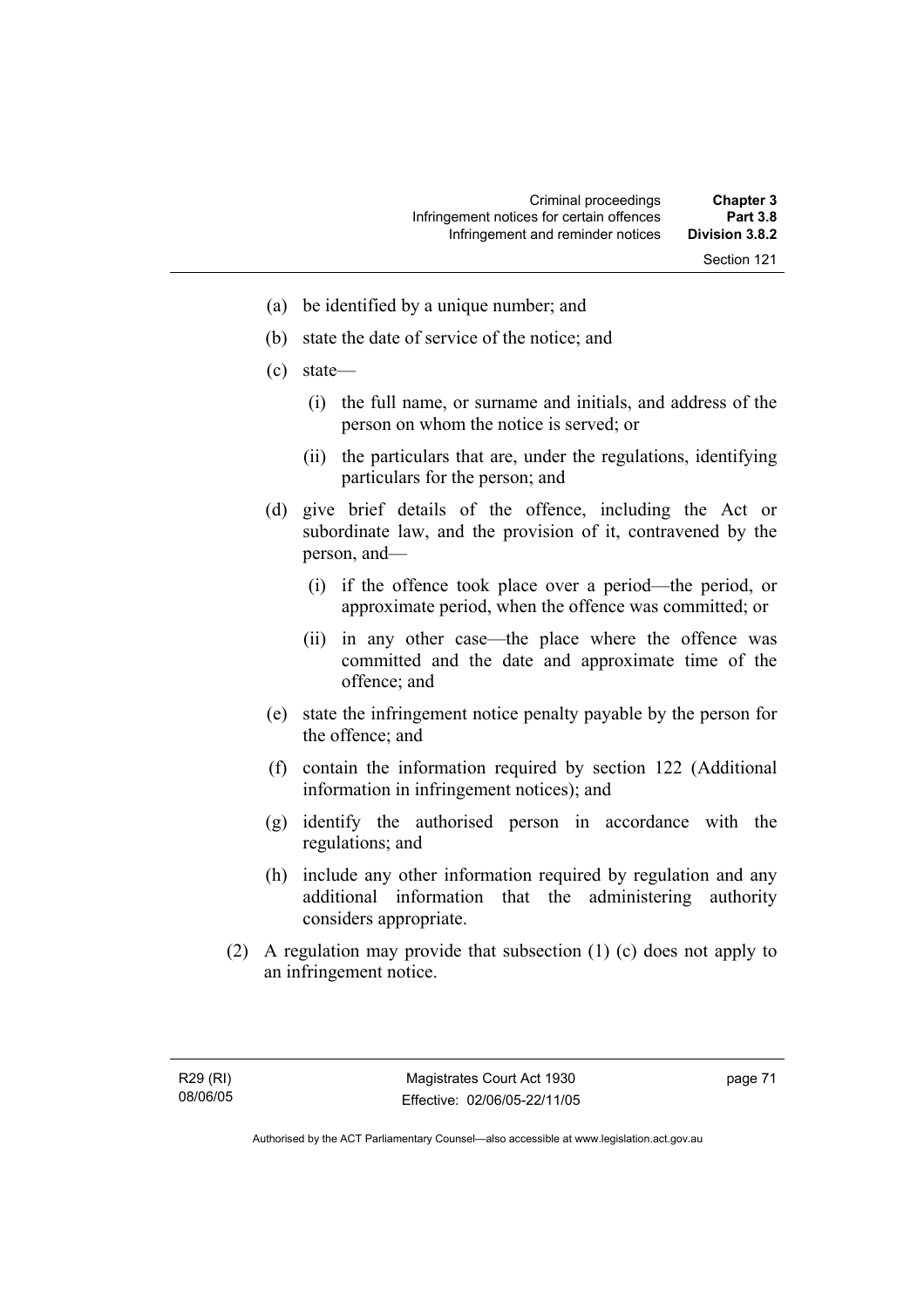| <b>Chapter 3</b> | Criminal proceedings                      |
|------------------|-------------------------------------------|
| <b>Part 3.8</b>  | Infringement notices for certain offences |
| Division 3.8.2   | Infringement and reminder notices         |
| Section 122      |                                           |

# **122 Additional information in infringement notices**

- (1) The infringement notice must also tell the person on whom it is served that—
	- (a) the person may pay the infringement notice penalty for the offence or dispute liability for the offence within 28 days after the day when the notice is served on the person (the *date of service* of the notice); and
	- (b) the person may apply to the administering authority for additional time in which to pay the penalty or dispute liability for the offence; and
	- (c) the notice may be withdrawn before or after the penalty is paid; and
	- (d) if the person pays the penalty within the 28 days (or any additional time allowed by the administering authority), then, unless the infringement notice is withdrawn and any penalty refunded—
		- (i) any liability of the person for the offence is discharged; and
		- (ii) the person will not be prosecuted in court for the offence; and
		- (iii) the person will not be taken to have been convicted of the offence; and
	- (e) if the person wishes to dispute liability for the offence, the issue may be referred to the Magistrates Court; and
	- (f) if the Magistrates Court finds against the person or the person is prosecuted in court for the offence, the person may be convicted of the offence and ordered to pay a penalty and costs, and be subject to other court orders; and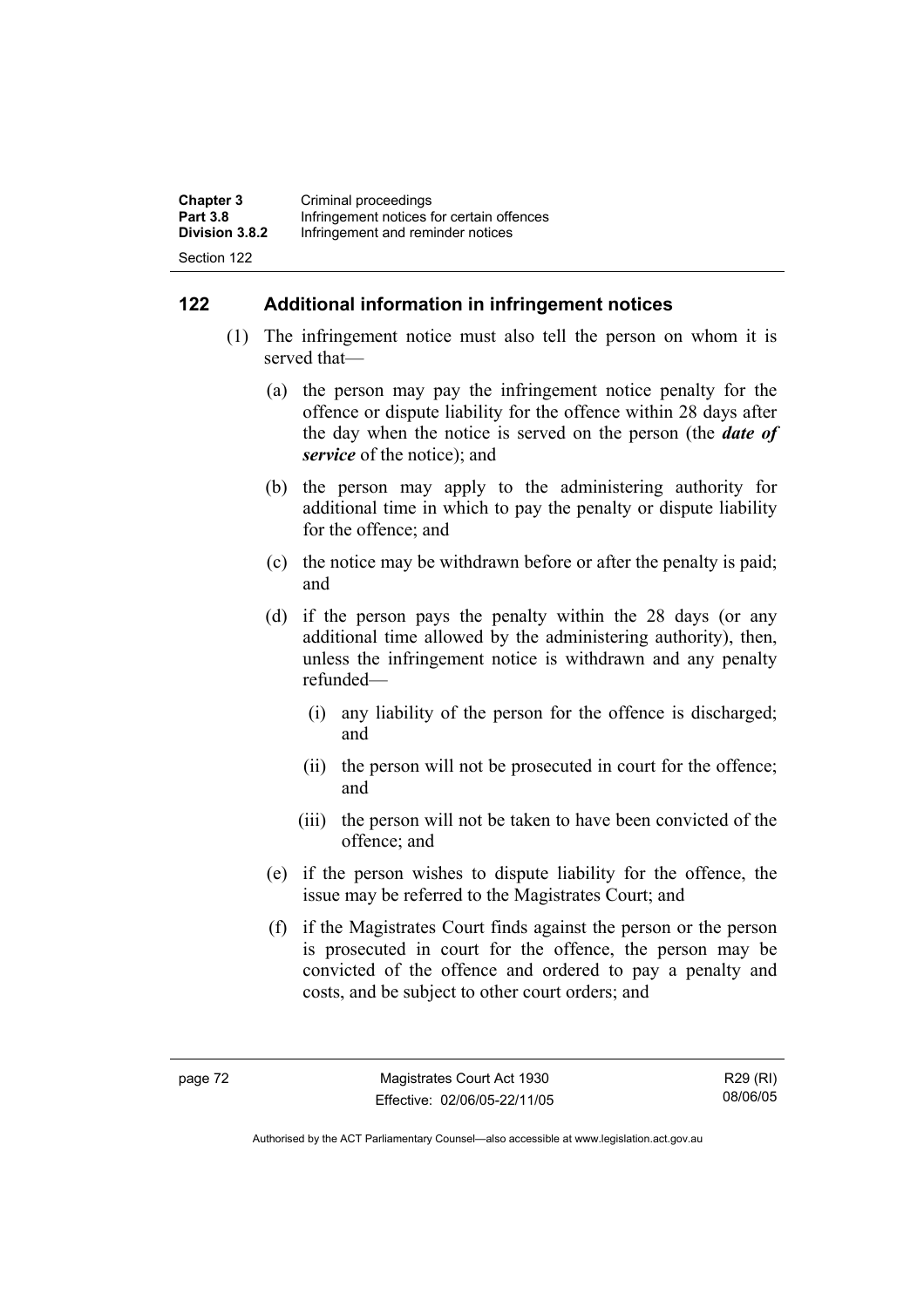- (g) if the person does not pay the infringement notice penalty, or disputes liability for the offence, within the 28 days (or any additional time allowed by the administering authority), a reminder notice may be served on the person for the offence or the person may be prosecuted in court for the offence; and
- (h) if a reminder notice is served on the person, the infringement notice penalty is increased by the amount payable by the person for the cost of serving the reminder notice.
- (2) In addition, the infringement notice must—
	- (a) explain how the person may pay the infringement notice penalty or dispute liability for the offence; and
	- (b) explain how the person may apply for additional time to pay the infringement notice penalty or dispute liability for the offence.

# **123 Time for payment of infringement notice penalty**

The infringement notice penalty payable by a person under an infringement notice or reminder notice is payable—

- (a) within 28 days after the date of service of the notice; or
- (b) if the person applies to the administering authority within the 28 days for additional time to pay and the additional time is allowed—within the additional time allowed by the administering authority; or
- (c) if the person applies to the administering authority within the 28 days for additional time to pay and the application is refused—within 7 days after the day the person is told of the refusal or 28 days after the date of service of the notice, whichever is later.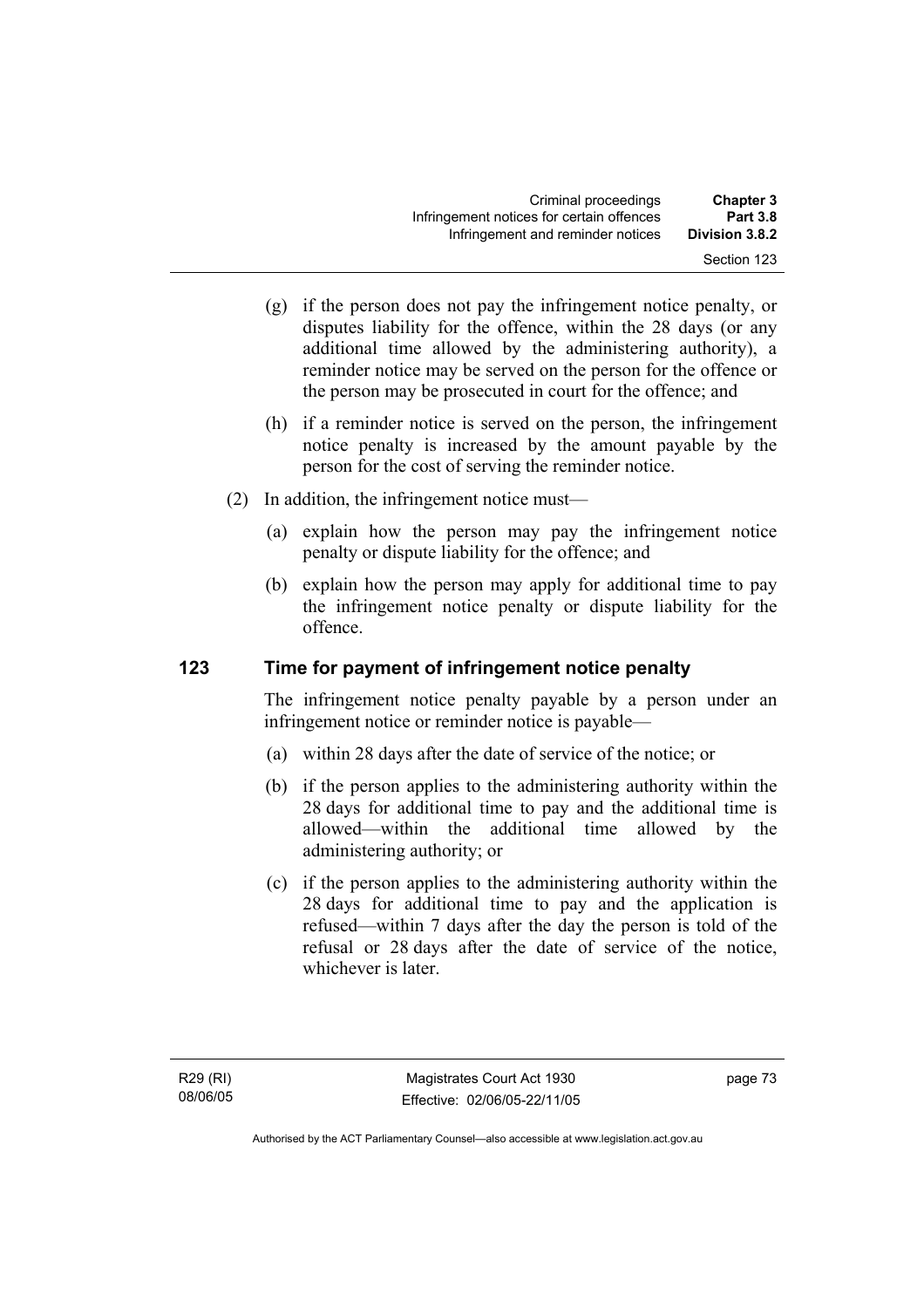| <b>Chapter 3</b> | Criminal proceedings                      |
|------------------|-------------------------------------------|
| <b>Part 3.8</b>  | Infringement notices for certain offences |
| Division 3.8.2   | Infringement and reminder notices         |
| Section 124      |                                           |

# **124 Extension of time to pay penalty**

- (1) The person on whom an infringement notice or reminder notice is served may apply, in writing, to the administering authority, within 28 days after the date of service of the notice, for a stated additional time (of not longer than 6 months) in which to pay the infringement notice penalty.
- (2) The administering authority must—
	- (a) allow or refuse to allow the additional time; and
	- (b) tell the person in writing of the decision and, if the decision is a refusal, the reasons for it.

# **125 Effect of payment of infringement notice penalty**

- (1) This section applies if—
	- (a) an infringement notice has been served on a person for an infringement notice offence; and
	- (b) the person pays the infringement notice penalty for the offence in accordance with this part; and
	- (c) when the payment is made, the infringement notice had not been withdrawn and an information had not been laid in the Magistrates Court against the person for the offence.
	- *Note* Section 127 (Withdrawal of infringement notice) provides for the withdrawal at any time of an infringement notice that has been served on a person. If s 125 applied to the infringement notice offence, it ceases to apply, and is taken never to have applied, on the withdrawal of the notice (see s  $127(4)$ ).
- (2) If this section applies—
	- (a) any liability of the person for the offence is discharged; and
	- (b) the person must not be prosecuted in a court for the offence; and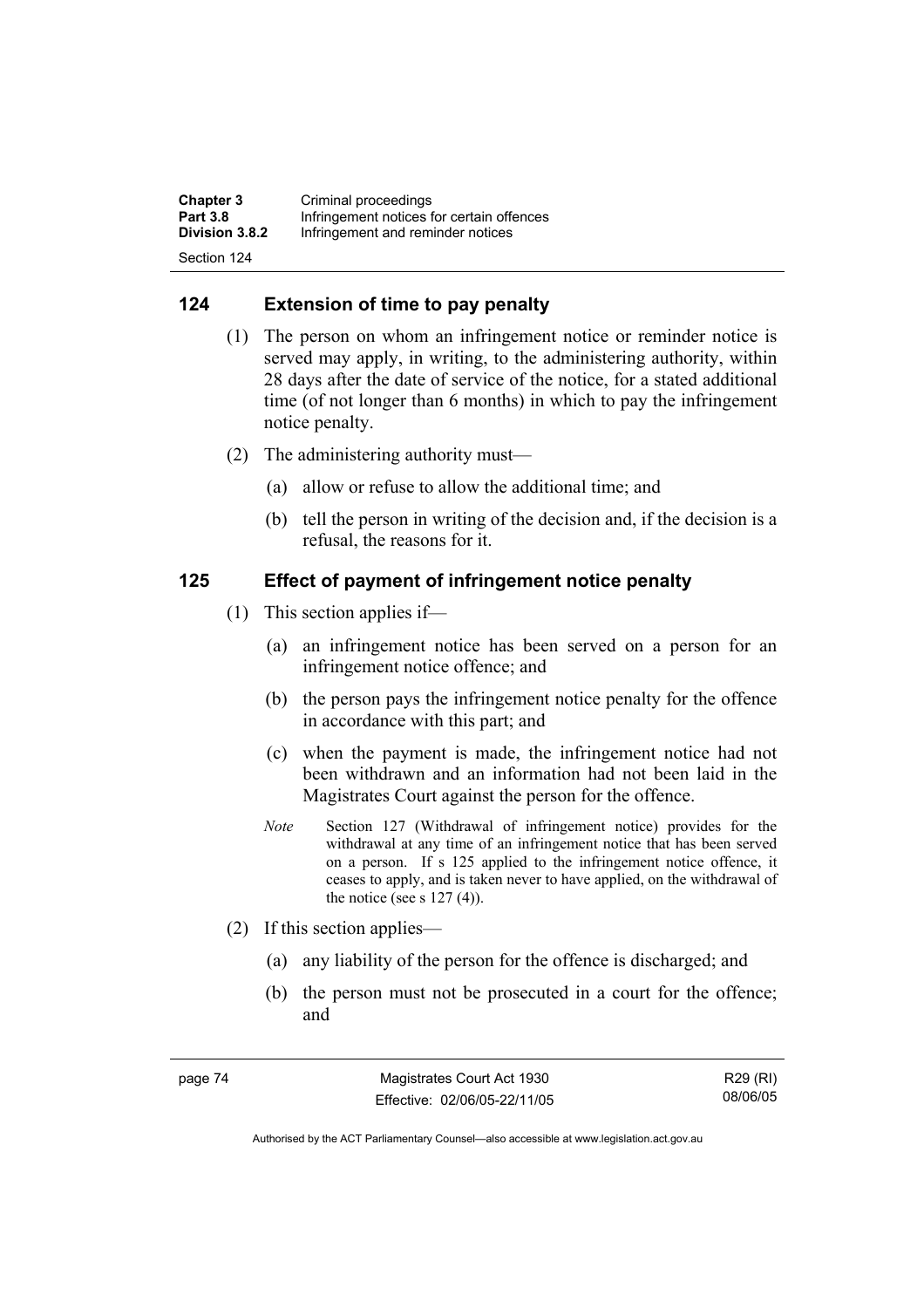| <b>Chapter 3</b> | Criminal proceedings                      |
|------------------|-------------------------------------------|
| <b>Part 3.8</b>  | Infringement notices for certain offences |
| Division 3.8.2   | Infringement and reminder notices         |
| Section 126      |                                           |

- (c) the person is not taken to have been convicted of the offence.
- (3) If 2 or more infringement notices were served on the person for the offence, then, unless all the infringement notices have been withdrawn, subsection (2) applies to the person in relation to the offence if the person pays, in accordance with this part, the infringement notice penalty in relation to any of the notices (together with any costs and disbursements payable under this part in relation to the notice).

# **126 Application for withdrawal of infringement notice**

- (1) The person on whom an infringement notice for an infringement notice offence is served may apply to the administering authority, in writing, for the withdrawal of the notice within 28 days after the day when the infringement notice, or a reminder notice for the offence, is served on the person (or any additional time allowed by the administering authority).
- (2) The administering authority must—
	- (a) withdraw the notice or refuse to withdraw the notice; and
	- (b) tell the person in writing of the decision and, if the decision is a refusal, the reasons for it.

#### **127 Withdrawal of infringement notice**

- (1) This section applies to an infringement notice that has been served on a person for an infringement notice offence.
- (2) The administering authority may, by notice served on the person, withdraw the infringement notice, whether or not—
	- (a) the person has made an application for the withdrawal of the infringement notice; or
	- (b) the infringement notice penalty (or part of it) has been paid for the offence; or

R29 (RI) 08/06/05 page 75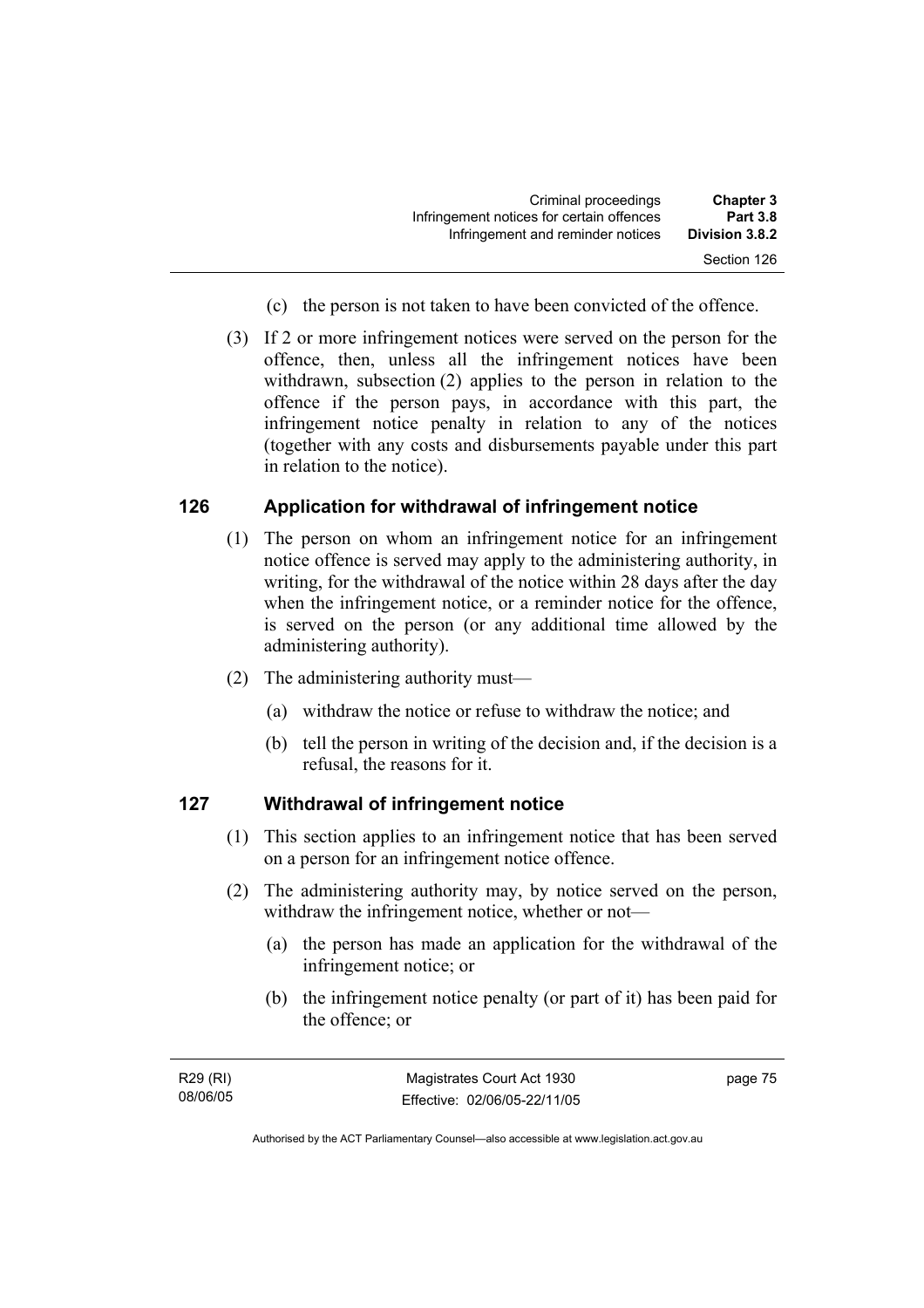| <b>Chapter 3</b> | Criminal proceedings                      |
|------------------|-------------------------------------------|
| <b>Part 3.8</b>  | Infringement notices for certain offences |
| Division 3.8.2   | Infringement and reminder notices         |
| Section 128      |                                           |

- (c) the person has disputed liability for the infringement notice offence.
- (3) The notice must—
	- (a) include the number of the infringement notice and the date of service of the infringement notice; and
	- (b) tell the person that the infringement notice is withdrawn and, in general terms, about subsection (4).
- (4) On service of the notice—
	- (a) this part ceases to apply to the infringement notice; and
	- (b) if the infringement notice penalty (or part of it) has been paid—the amount paid must be repaid by the administering authority; and
	- (c) if section 125 (Effect of payment of infringement notice penalty) applies to the offence—the section ceases to apply, and is taken never to have applied, to the offence; and
	- (d) a proceeding for the offence may be taken in a court against anyone (including the person) as if the infringement notice had not been served on the person.

## **128 Guidelines about withdrawal of infringement notices**

- (1) The Minister may, in writing, issue guidelines about the exercise of an administering authority's functions under section 126 (Application for withdrawal of infringement notice), section 127 (Withdrawal of infringement notice) or section 133 (Extension of time to dispute liability).
- (2) The administering authority for an infringement notice offence must comply with any guidelines applying to the offence.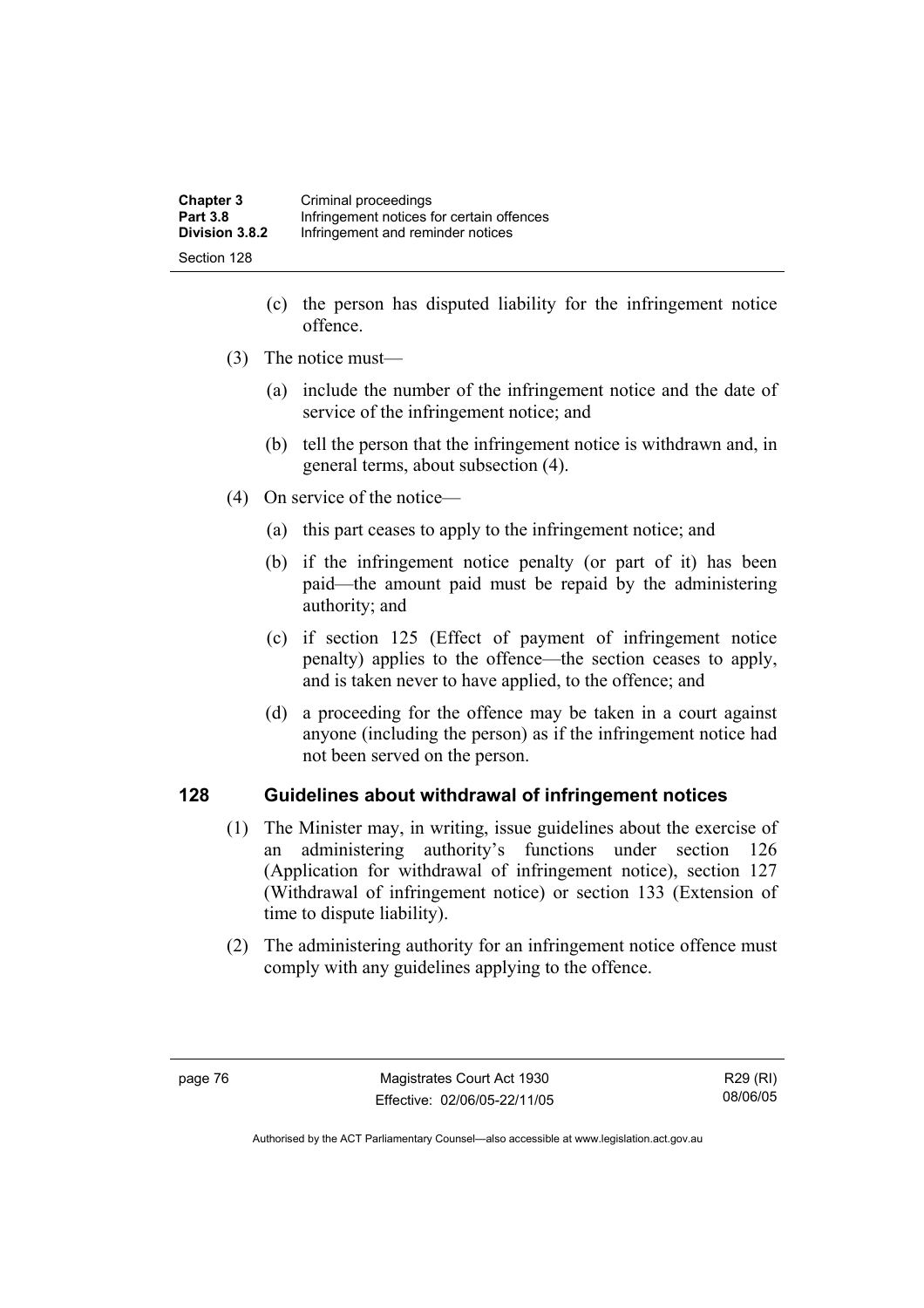- (3) A guideline is a disallowable instrument.
	- *Note* A disallowable instrument must be notified, and presented to the Legislative Assembly, under the Legislation Act*.*

# **129 Reminder notices**

An authorised person may serve a notice (a *reminder notice*) on a person if—

- (a) an infringement notice has been served on the person for an infringement notice offence; and
- (b) the infringement notice has not been withdrawn; and
- (c) the infringement notice penalty has not been paid to the administering authority within the time for payment under this part; and
- (d) written notice disputing liability has not been given to the administering authority in accordance with this part; and
- (e) a reminder notice has not previously been served on the person for the offence.

#### **130 Contents of reminder notices**

A reminder notice served on a person by an authorised person for an infringement notice offence must—

- (a) be identified by a unique number; and
- (b) include the following information:
	- (i) the Act or subordinate law, and the provision of it, contravened by the person;
	- (ii) the number of the infringement notice served on the person for the offence;
	- (iii) the date of service of the infringement notice; and

R29 (RI) 08/06/05 page 77

Authorised by the ACT Parliamentary Counsel—also accessible at www.legislation.act.gov.au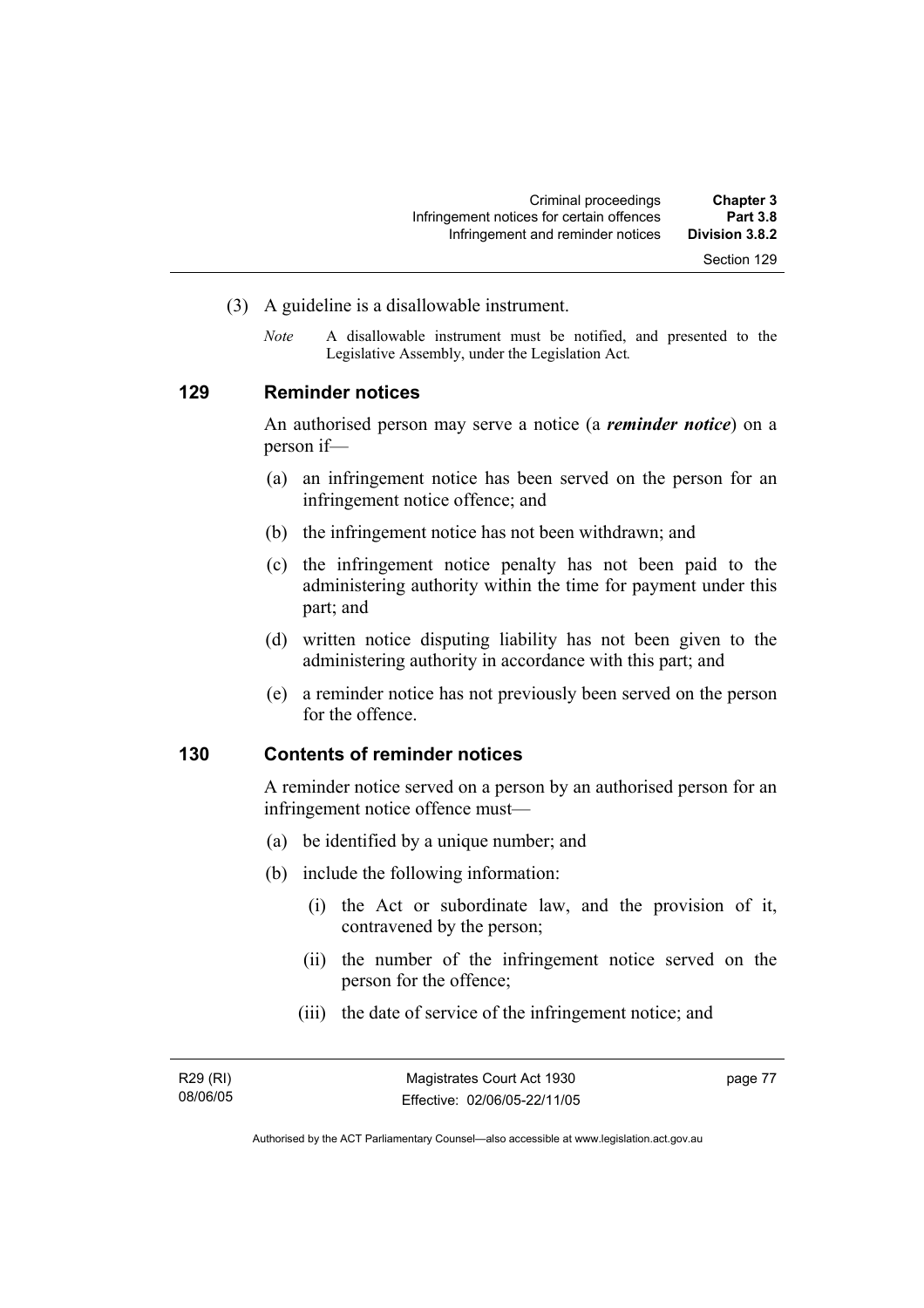- (c) state the date of service of the reminder notice; and
- (d) state the infringement notice penalty that is now payable by the person for the offence; and
- (e) contain the information required by section 131 (Additional information in reminder notices); and
- (f) identify the authorised person in accordance with the regulations; and
- (g) include any other information required by regulation and any additional information that the administering authority considers appropriate.

# **131 Additional information in reminder notices**

- (1) The reminder notice must also tell the person on whom it is served that—
	- (a) the infringement notice penalty for the offence has not been paid; and
	- (b) the infringement notice has not been withdrawn; and
	- (c) written notice disputing liability has not been received by the administering authority from the person for the offence; and
	- (d) the infringement notice penalty for the offence has been increased by the amount payable by the person for the cost of serving the reminder notice; and
	- (e) the person may pay the infringement notice penalty that is now payable by the person for the offence or dispute liability for the offence within 28 days after the day when the reminder notice is served on the person (the *date of service* of the notice); and
	- (f) the person may apply to the administering authority for additional time in which to pay the penalty or dispute liability for the offence; and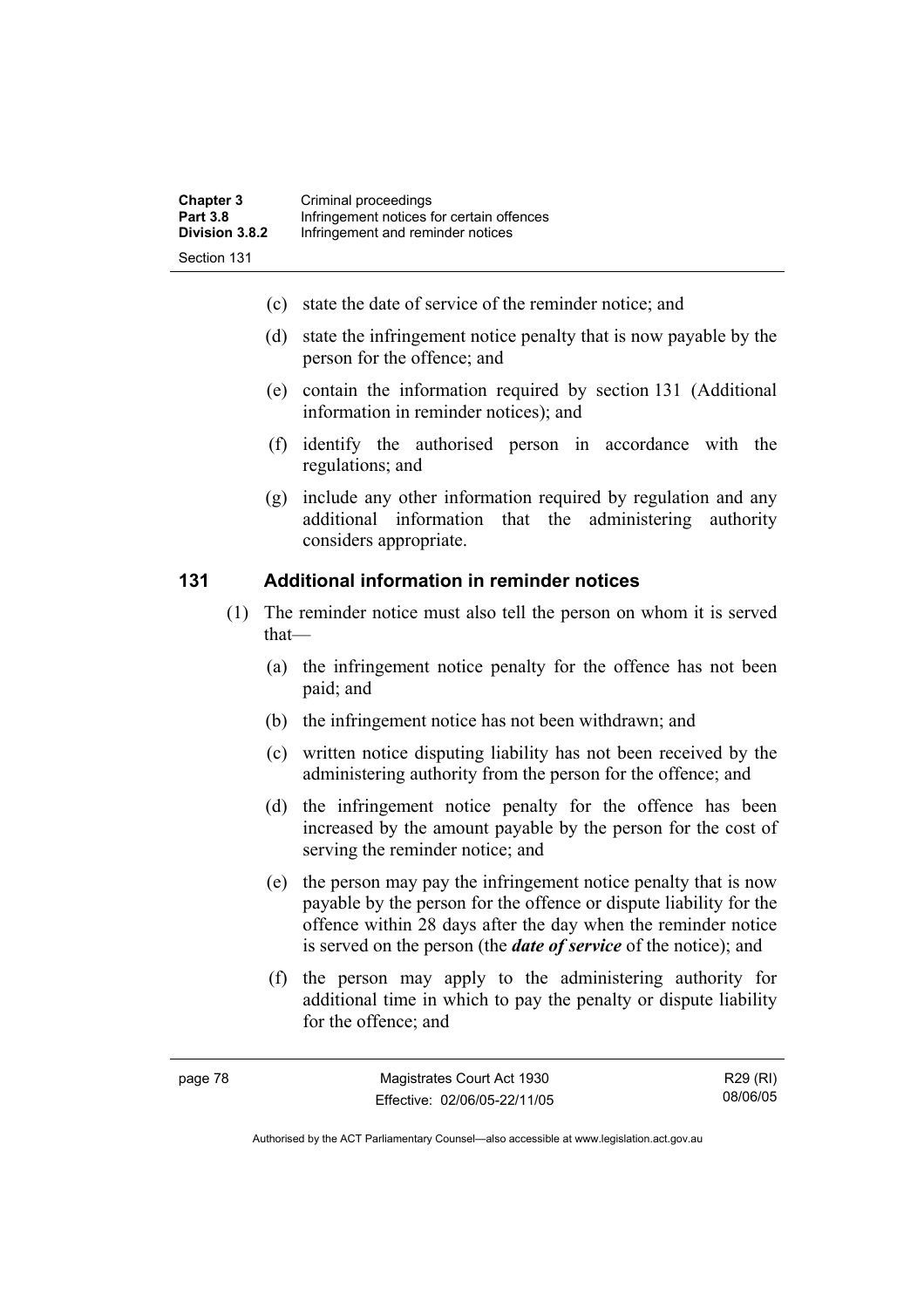- (g) the infringement notice may be withdrawn before or after the penalty is paid; and
- (h) if the person pays the penalty within the 28 days (or any additional time allowed by the administering authority), then, unless the infringement notice is withdrawn and any penalty refunded—
	- (i) any liability of the person for the offence is discharged; and
	- (ii) the person will not be prosecuted in court for the offence; and
	- (iii) the person will not be taken to have been convicted of the offence; and
- (i) if the person wishes to dispute liability for the offence, the issue may be referred to the Magistrates Court; and
- (j) if the Magistrates Court finds against the person or the person is prosecuted in court for the offence, the person may be convicted of the offence and ordered to pay a penalty and costs, and be subject to other court orders; and
- (k) if the person does not pay the infringement notice penalty, or dispute liability for the offence, within the 28 days (or any additional time allowed by the administering authority), the person may be prosecuted in court for the offence.
- (2) In addition, the reminder notice must—
	- (a) explain how the person may pay the infringement notice penalty or dispute liability for the offence; and
	- (b) explain how the person may apply for additional time to pay the infringement notice penalty or dispute liability for the offence.

page 79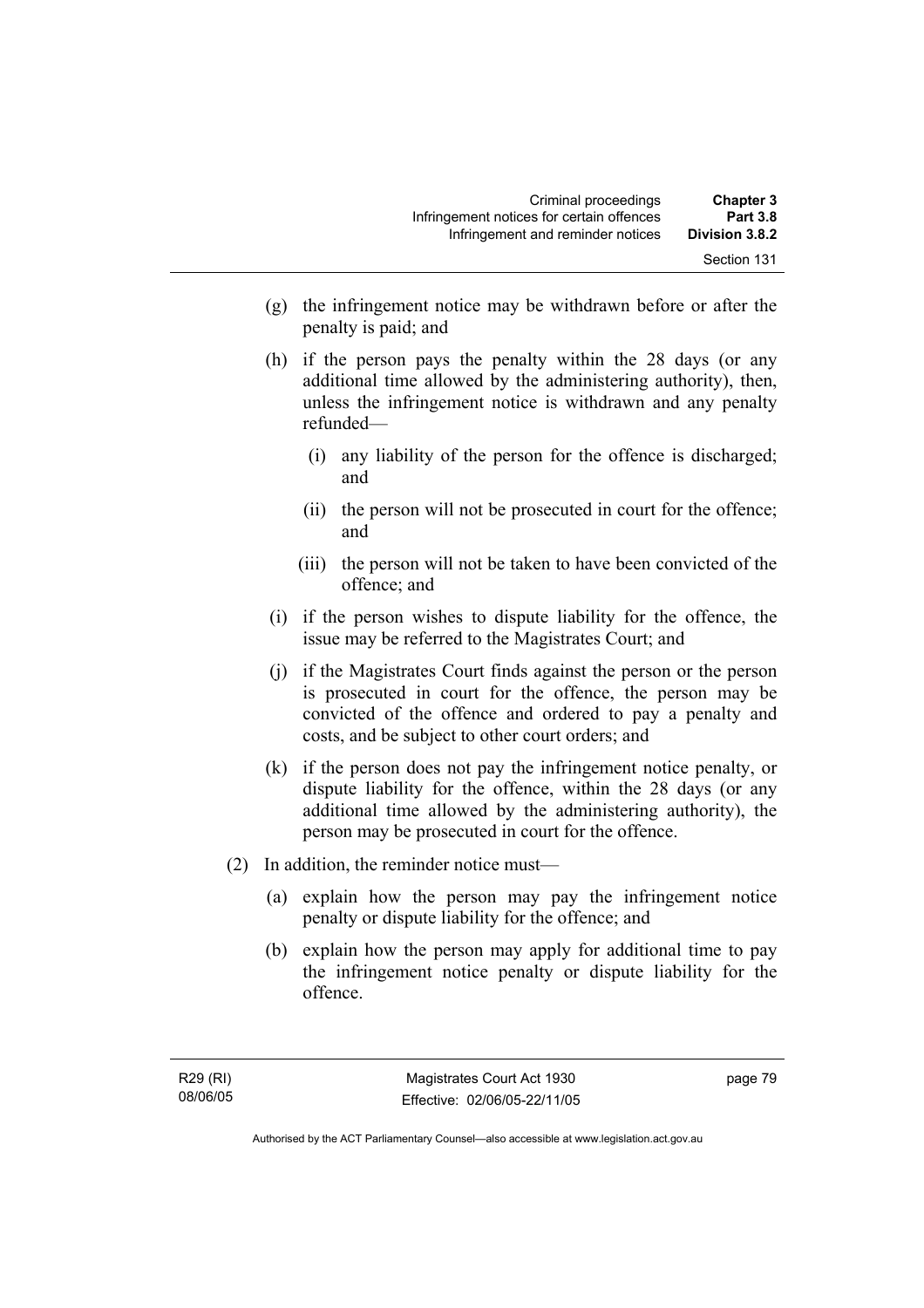| <b>Chapter 3</b> | Criminal proceedings                               |
|------------------|----------------------------------------------------|
| <b>Part 3.8</b>  | Infringement notices for certain offences          |
| Division 3.8.3   | Additional provisions for vehicle-related offences |
|                  |                                                    |

Section 131A

# **Division 3.8.3 Additional provisions for vehiclerelated offences**

# **131A Meaning of** *infringement notice*

In this division:

*infringement notice* means an infringement notice for a vehicle-related offence.

# **131B Service of infringement notice on responsible person for vehicles**

- (1) This section applies if an authorised person believes, on reasonable grounds, that a vehicle-related offence has been committed.
- (2) The authorised person may serve an infringement notice for the offence on—
	- (a) the responsible person for the vehicle at the time of the offence; or
	- (b) if there is more than 1 responsible person for the vehicle at that time—each or any of them.
	- *Note 1* For how documents may be served, see the Legislation Act, pt 19.5
	- *Note 2* Subsections (3) and (4) provide additional ways for serving infringement notices (see Legislation Act, s 251 (1)).
- (3) If the infringement notice is to be served on a person under this section by post and the vehicle is registered under a law of another jurisdiction corresponding to the *Road Transport (Vehicle Registration) Act 1999*, the notice may be served by sending it by prepaid post, addressed to the person, to the latest address of the person in the registration records kept under that law.
- (4) An infringement notice for a vehicle-related offence may be served by securely placing or attaching the notice, addressed to the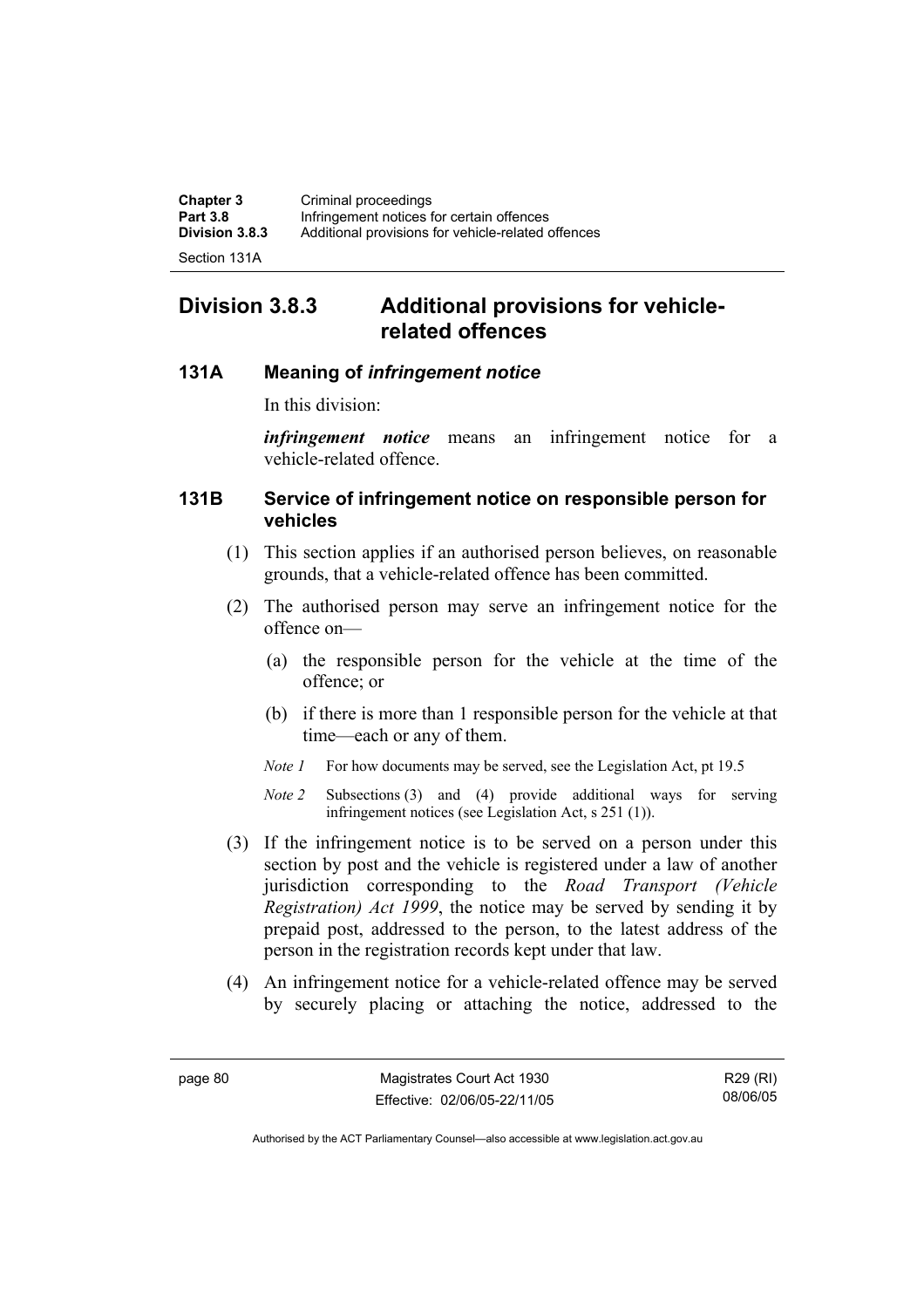| <b>Chapter 3</b><br><b>Part 3.8</b> | Criminal proceedings<br>Infringement notices for certain offences |
|-------------------------------------|-------------------------------------------------------------------|
| Division 3.8.3                      | Additional provisions for vehicle-related offences                |
| Section 131B                        |                                                                   |

responsible person (without further description), on or to the vehicle in a conspicuous position.

- (5) If an infringement notice is served in the way mentioned in subsection (4), it is taken to have been served, on the day that it is placed on or attached to the vehicle, on—
	- (a) the responsible person for the vehicle; or
	- (b) if there is more than 1 responsible person for the vehicle at that time—each of them.
- (6) A person must not remove, deface or interfere with an infringement notice placed on, or attached to, a vehicle unless the person is the driver of the vehicle or the responsible person (or a responsible person) for the vehicle.

Maximum penalty: 20 penalty units.

- (7) A regulation may provide that an infringement notice for a vehiclerelated offence may only be served on a person under this section within the prescribed period after the day the offence was committed.
- (8) To remove any doubt, an authorised person may not serve an infringement notice on a person under this section for an offence after—
	- (a) if a regulation under subsection (7) prescribes a period for the offence—the end of the prescribed period; or
	- (b) in any other case—the end of the time within which a prosecution may be brought against the person for the offence.
- (9) This section does not prevent an infringement notice for a vehiclerelated offence being served on a person under section 120 (Service of infringement notices).

page 81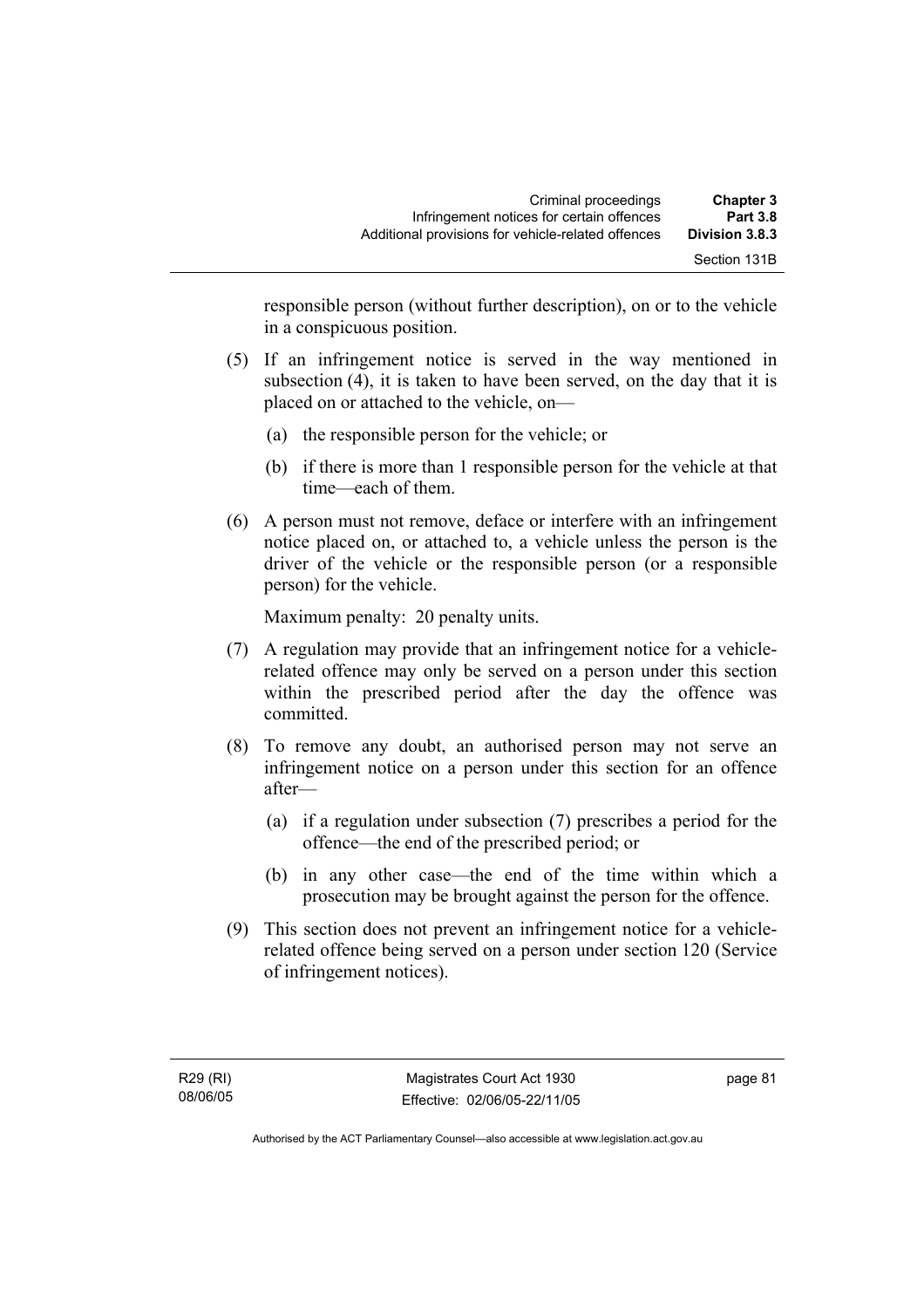| <b>Chapter 3</b>      | Criminal proceedings                               |
|-----------------------|----------------------------------------------------|
| <b>Part 3.8</b>       | Infringement notices for certain offences          |
| <b>Division 3.8.3</b> | Additional provisions for vehicle-related offences |
| Section 131C          |                                                    |

# **131C Liability for vehicle-related offences**

- (1) If an infringement notice for a vehicle-related offence is served on a person under section 131B, the person is liable for the offence, and may be convicted of and punished for the offence, even though the person who actually committed the offence (the *actual offender*) may have been someone else.
- (2) If the actual offender is not the responsible person (or a responsible person) for the vehicle at the time of the offence, subsection (1) does not affect the liability of the actual offender, but—
	- (a) an additional penalty for the offence may not be recovered from or imposed on the actual offender if an infringement notice penalty for the offence has been paid by, or a penalty has been imposed on, the responsible person (or a responsible person) for the vehicle at that time; and
	- (b) an additional penalty for the offence may not be recovered from or imposed on the responsible person (or a responsible person) for the vehicle at that time if an infringement notice penalty for the offence has been paid by, or a penalty has been imposed on, the actual offender.
- (3) However, in a prosecution against a responsible person for a vehicle-related offence, it is a defence if the responsible person establishes—
	- (a) that the vehicle was stolen, or illegally taken or used, at the time of the offence; or
	- (b) that the person made and gave to the administering authority a known offender declaration in accordance with section 131E (Known offender declaration) for the offence; or
	- (c) that the vehicle (or all of the person's interest in the vehicle) had been sold or disposed of by the person before the time of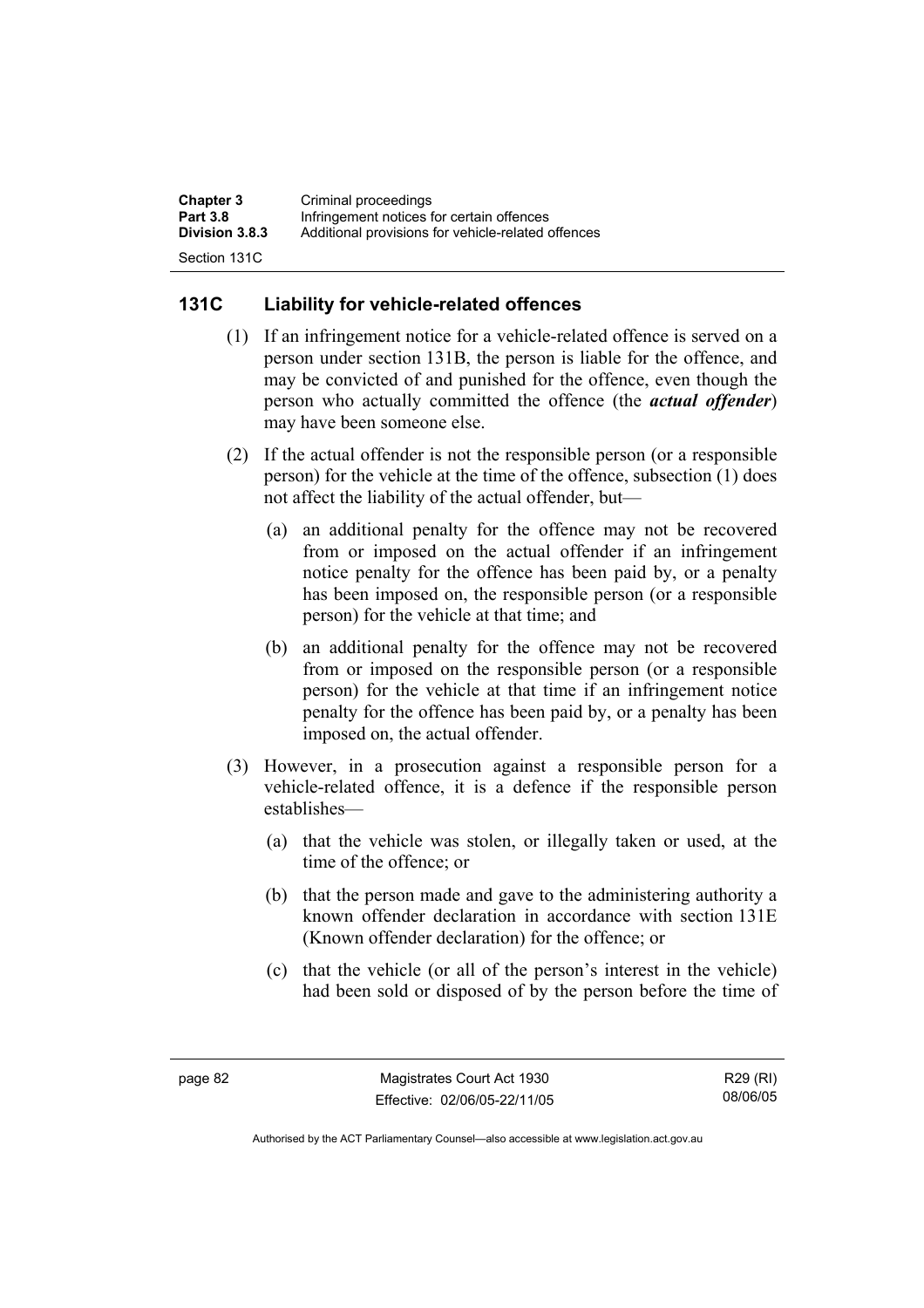the offence, and that at that time the person did not have an interest in the vehicle; or

- (d) that the person—
	- (i) was not the driver of the vehicle at the time of the offence; and
	- (ii) does not know, and could not with reasonable diligence have found out, the name and address of the driver of the vehicle at that time.

# **131D Illegal user declarations**

- (1) This section applies if—
	- (a) an infringement notice for a vehicle-related offence is served on a person under section 131B (Service of infringement notice on responsible person for vehicles); and
	- (b) the person makes a statutory declaration (an *illegal user declaration*) stating that the vehicle was stolen, or illegally taken or used, at the time of the offence and providing all relevant facts supporting that statement, including details of where and when the matter was reported to the police; and
	- (c) the person gives the illegal user declaration to the administering authority within 28 days after the day when the infringement notice, or a reminder notice for the offence, is served on the person (or any additional time allowed by the administering authority).
- (2) An infringement notice for the offence may be served under section 120 (Service of infringement notices) on the person (if any) stated in the illegal user declaration as the person (the *named offender*) who was illegally in charge of the vehicle at the time of the offence.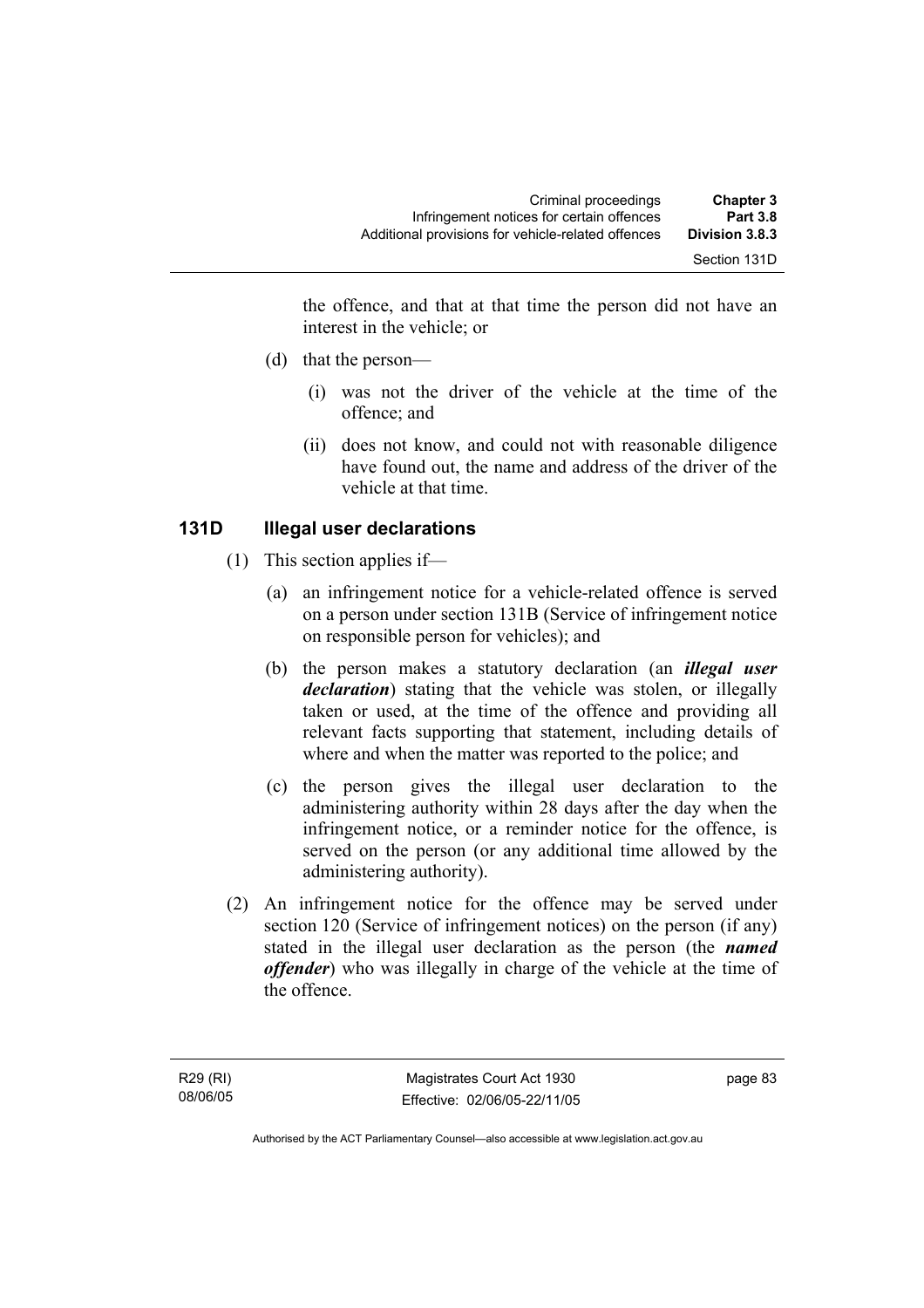| <b>Chapter 3</b> | Criminal proceedings                               |
|------------------|----------------------------------------------------|
| <b>Part 3.8</b>  | Infringement notices for certain offences          |
| Division 3.8.3   | Additional provisions for vehicle-related offences |
| Section 131E     |                                                    |

- (3) If a document (including an infringement notice or reminder notice) is to be served on the named offender under this part by post in relation to the offence, the document may be addressed to the named offender at his or her home or business address stated in the illegal user declaration.
- (4) Section 131C (Liability for vehicle-related offences) and section 131E (Known offender declarations) apply as if the named offender were the responsible person for the vehicle at the time of the offence and the infringement notice had been served on the named offender under section 131B.
- (5) However, a proceeding for the offence may be brought in a court against the named offender only if a copy of the illegal user declaration has been served on the named offender by an authorised person.
- (6) In a proceeding against the named offender for the offence, the illegal user declaration is evidence that the named offender was the driver of the vehicle at the time of the offence.

#### **131E Known offender declarations**

- (1) This section applies if—
	- (a) an infringement notice for a vehicle-related offence is served on a person under section 131B (Service of infringement notice on responsible person for vehicles); and
	- (b) the person makes a statutory declaration (a *known offender declaration*) stating—
		- (i) if the person is an individual—
			- (A) that the person was not the driver of the vehicle at the time of the offence and did not commit the offence; and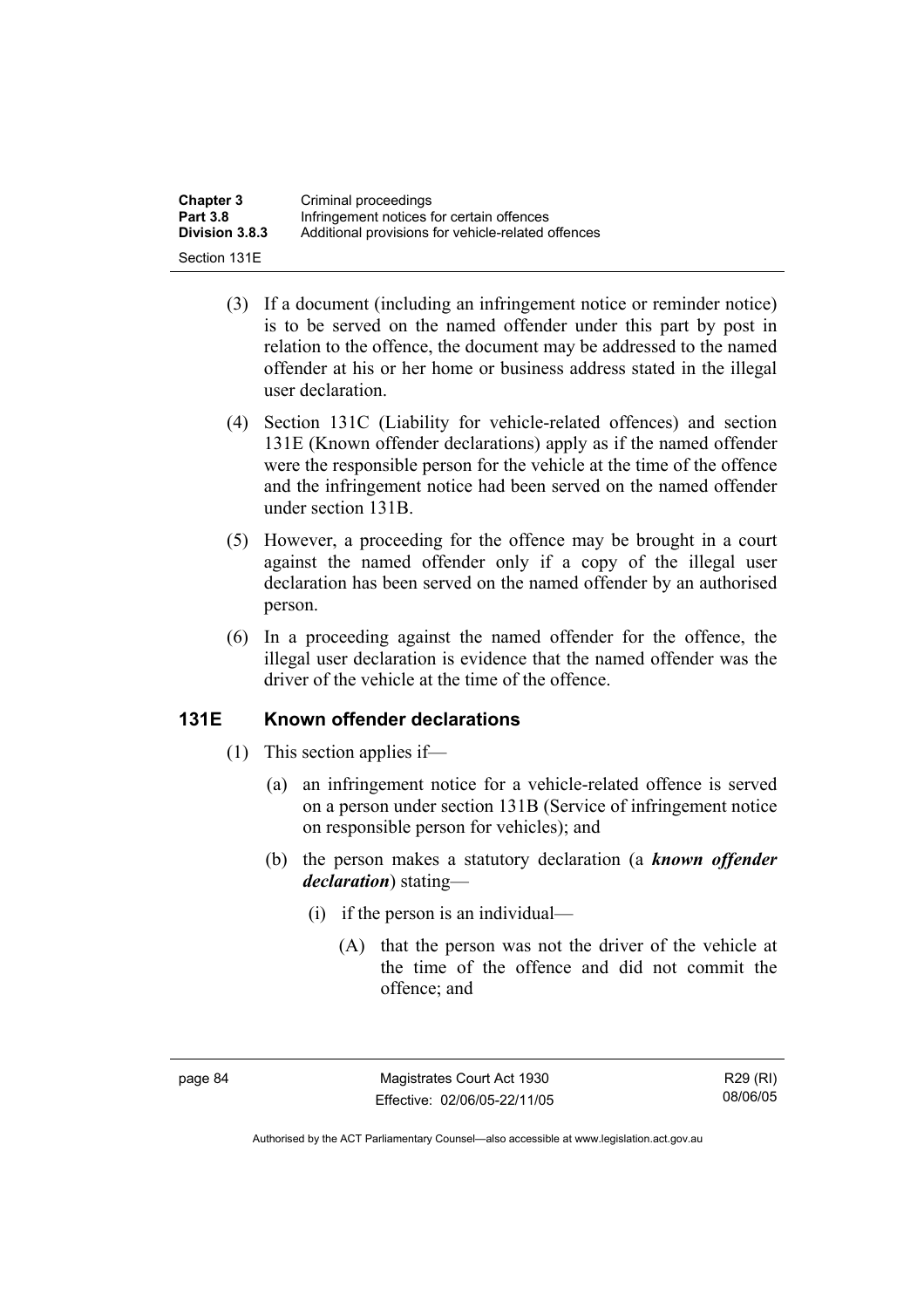| <b>Chapter 3</b><br><b>Part 3.8</b> | Criminal proceedings<br>Infringement notices for certain offences |
|-------------------------------------|-------------------------------------------------------------------|
| Division 3.8.3                      | Additional provisions for vehicle-related offences                |
| Section 131E                        |                                                                   |

- (B) the name and home or business address of the person (the *named offender*) who was the driver of the vehicle at that time; and
- (C) all relevant facts supporting those statements; or
- (ii) if the person is a corporation—the name and home or business address of the person (also the *named offender*) who was the driver of the vehicle at the time of the offence and all relevant facts supporting that statement; or
- (iii) for a vehicle-related offence under an Act declared by regulation to be an Act to which this subparagraph applies—the person saw another named person (also the *named offender*) do the act the subject of the offence and stating—
	- (A) the address of the named offender; and
	- (B) if the person does not know the other person's address—the reasons why the person does not know the address; and
- (c) the person gives the known offender declaration to the administering authority within 28 days after the day when the infringement notice, or a reminder notice for the offence, is served on the person (or any additional time allowed by the administering authority).
- (2) An infringement notice for the offence may be served under section 120 (Service of infringement notices) on the named offender.
- (3) If a document (including an infringement notice or reminder notice) is to be served on the named offender under this part by post in relation to the offence, the document may be addressed to the named offender at his or her home or business address stated in the known offender declaration.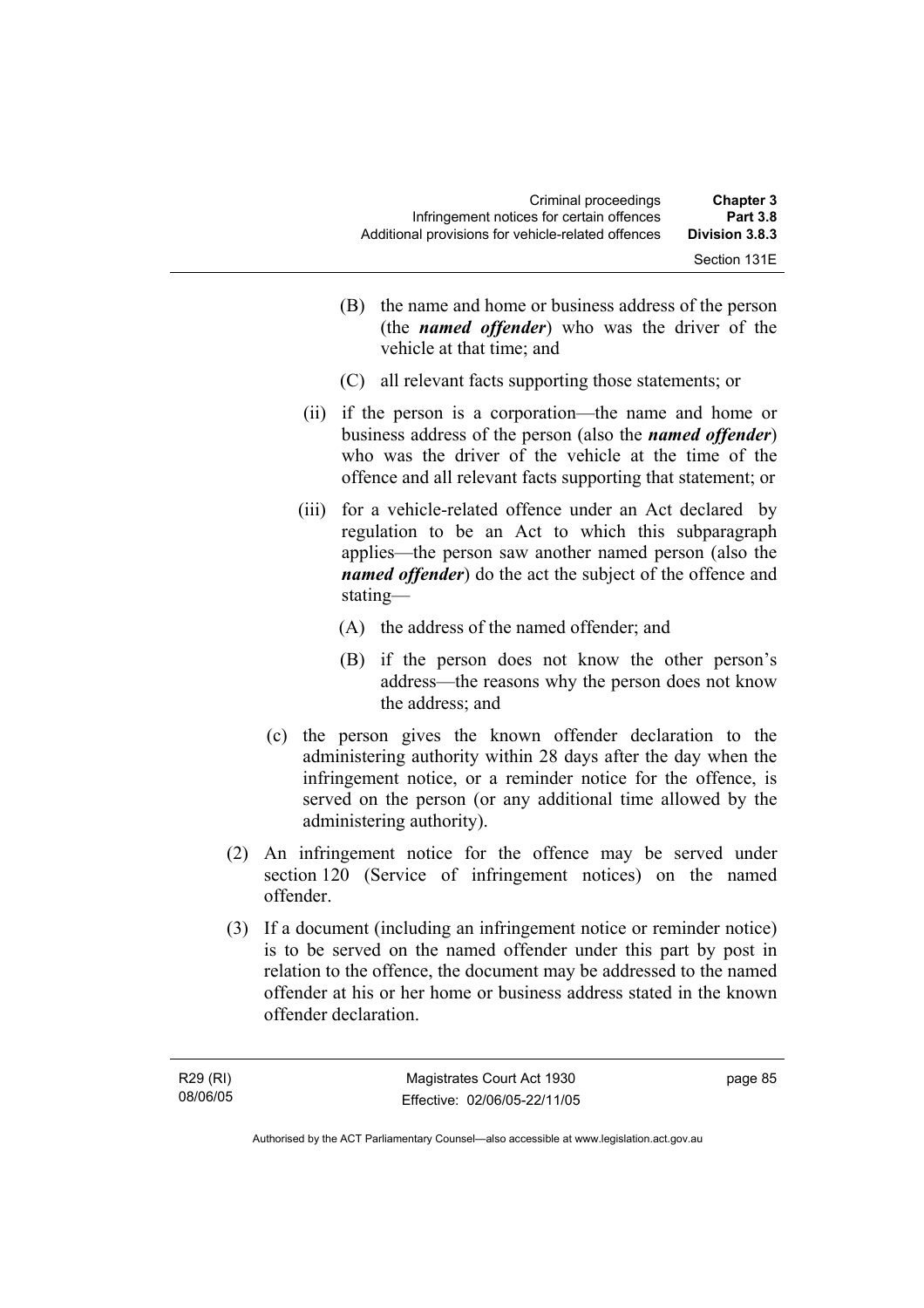| <b>Chapter 3</b> | Criminal proceedings                               |
|------------------|----------------------------------------------------|
| <b>Part 3.8</b>  | Infringement notices for certain offences          |
| Division 3.8.3   | Additional provisions for vehicle-related offences |
| Section 131F     |                                                    |

- (4) Section 131C (Liability for vehicle-related offences), this section and section 131F apply as if the named offender were the responsible person for the vehicle at the time of the offence and the infringement notice had been served on the named offender under section 131B.
- (5) However, a proceeding for the offence may be brought in a court against the named offender only if a copy of the known offender declaration has been served on the named offender by an authorised person.
- (6) In a proceeding against the named offender for the offence, the known offender declaration is evidence that the named offender was the offender at the time of the offence.

# **131F Sold vehicle declarations**

- (1) This section applies if—
	- (a) an infringement notice for a vehicle-related offence is served on a person under section 131B (Service of infringement notice on responsible person for vehicles); and
	- (b) the person makes a statutory declaration (a *sold vehicle declaration*) stating that the vehicle (or all of the person's interest in the vehicle) had been sold or otherwise disposed of by the person before the time of the offence and providing all relevant facts supporting that statement, including—
		- (i) the name and home or business address of the person (the *buyer*) to whom the vehicle (or the person's interest in the vehicle) was sold or disposed of by the person; and
		- (ii) the date and, if relevant to the offence, time of the sale or disposal; and
		- (iii) if an agent made the sale or disposal for the person—the name and home or business address of the agent; and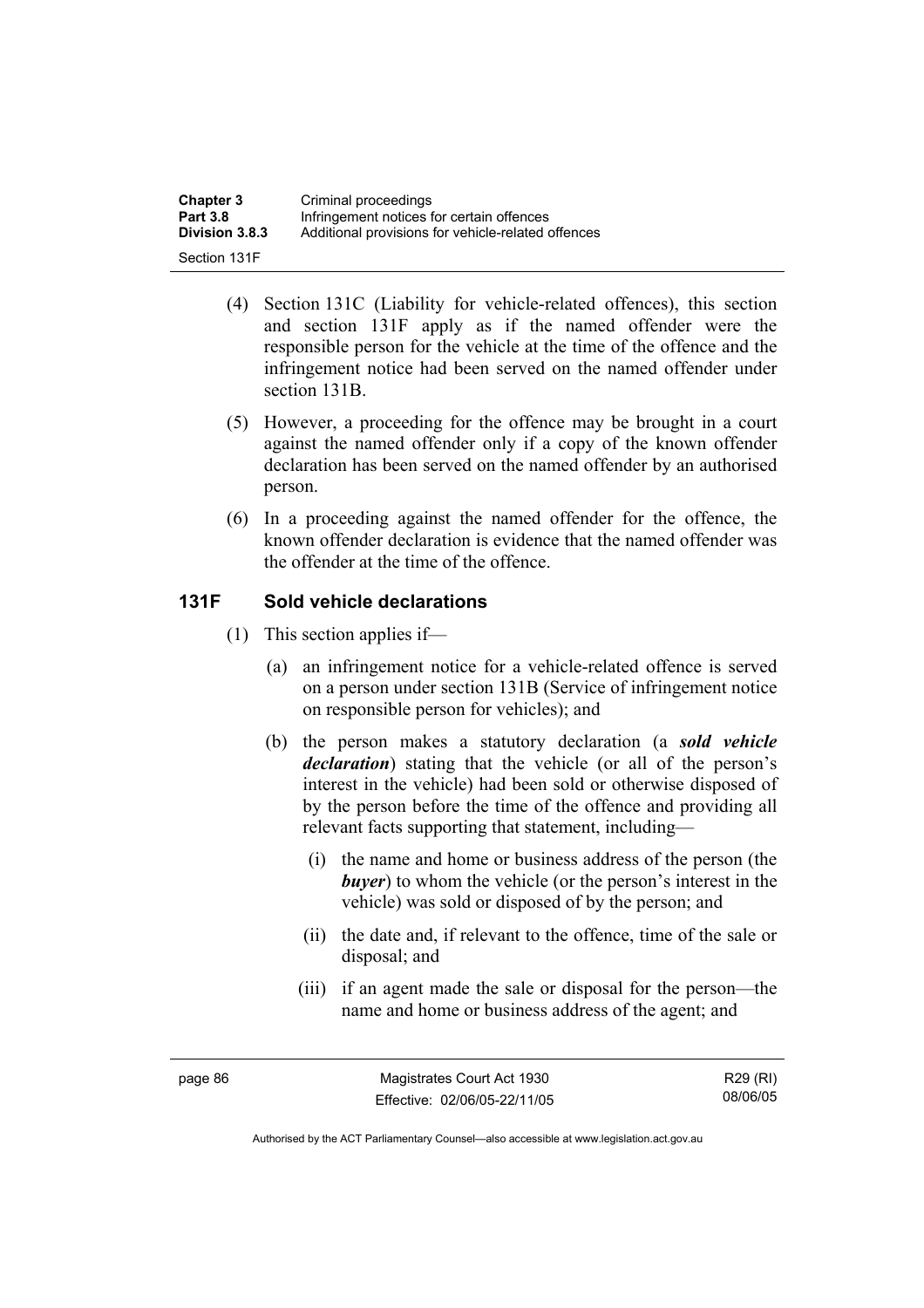| <b>Chapter 3</b><br><b>Part 3.8</b> | Criminal proceedings<br>Infringement notices for certain offences |  |
|-------------------------------------|-------------------------------------------------------------------|--|
| Division 3.8.3                      | Additional provisions for vehicle-related offences                |  |
| Section 131G                        |                                                                   |  |

- (iv) whether the person had any interest in the vehicle at the time of the offence; and
- (c) the person gives the sold vehicle declaration to the administering authority within 28 days after the day when the infringement notice, or a reminder notice for the offence, is served on the person (or any additional time allowed by the administering authority).
- (2) An infringement notice for the offence may be served under section 120 (Service of infringement notices) on the buyer.
- (3) If a document (including an infringement notice or reminder notice) is to be served on the buyer under this part by post in relation to the offence, the document may be addressed to the buyer at his or her home or business address stated in the sold vehicle declaration.
- (4) Section 131C (Liability for vehicle-related offences), section 131E and this section apply as if the buyer were a responsible person for the vehicle at the time of the offence and the infringement notice had been served on the buyer under section 131B.
- (5) However, a proceeding for the offence may be brought in a court against the buyer only if a copy of the sold vehicle declaration has been served on the buyer by an authorised person.
- (6) In a proceeding against the buyer for the offence, the sold vehicle declaration is evidence that the buyer was the responsible person for the vehicle at the time of the offence.

# **131G Unknown offender declarations**

If an infringement notice for a vehicle-related offence is served on a person under section 131B (Service of infringement notice on responsible person for vehicles), the person may—

 (a) make a statutory declaration (an *unknown offender declaration*) stating—

R29 (RI) 08/06/05 page 87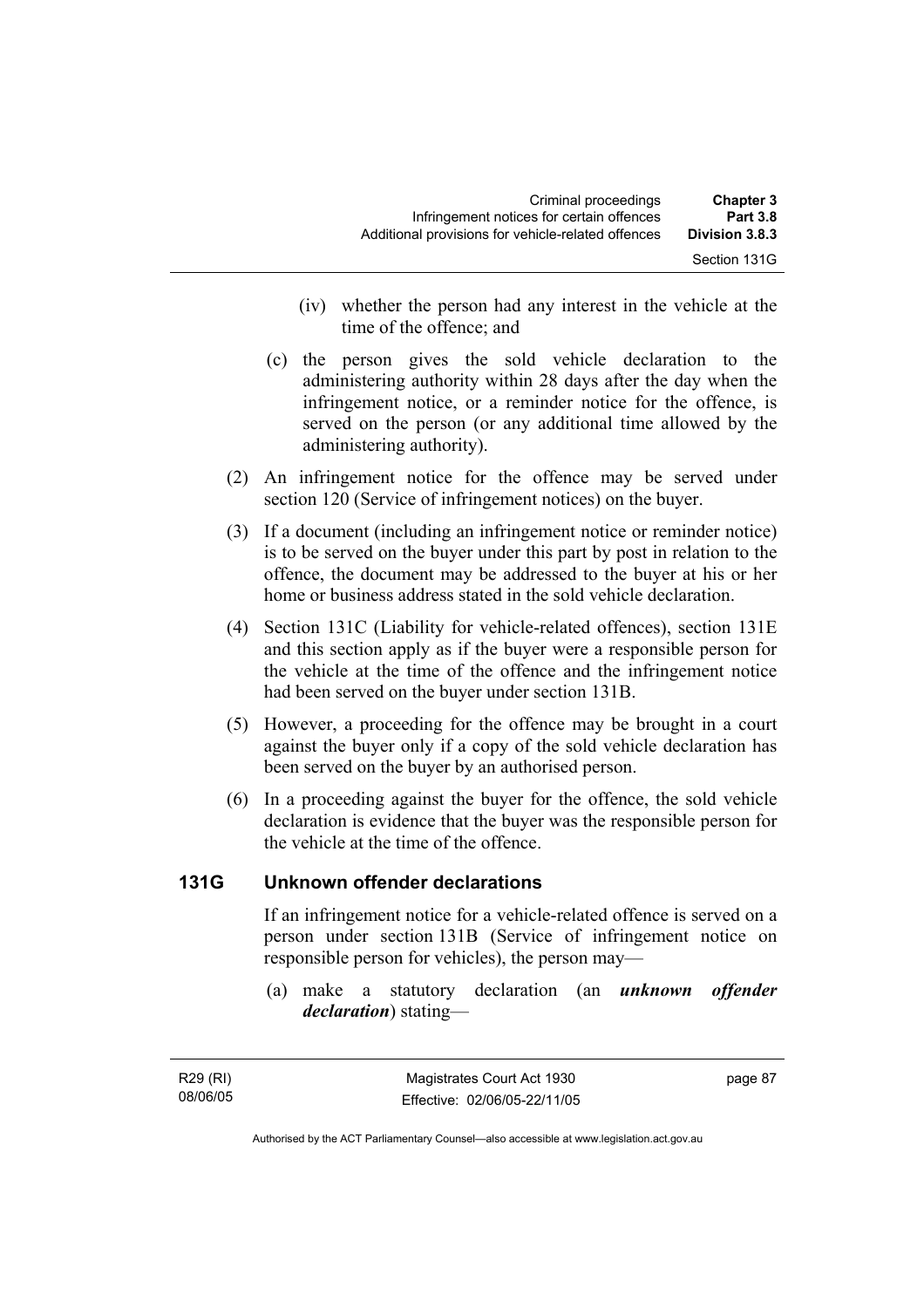- (i) that—
	- (A) if the person is an individual—the person was not the driver of the vehicle at the time of the offence and did not commit the offence; or
	- (B) if the person is a corporation—the vehicle was not being used for the corporation's purposes at the time of the offence; and
- (ii) that the person has made inquiries to find out who was—
	- (A) the driver of the vehicle at that time; or
	- (B) for a vehicle-related offence under an Act declared by regulation to be an Act to which this subparagraph applies—the offender was at that time; and
- (iii) that the person does not know, and has not been able to find out, who was the driver of the vehicle, or the offender, at that time; and
- (iv) the nature and extent of the inquiries made by the person; and
- (b) give the unknown offender declaration to the administering authority within 28 days after the day when the infringement notice, or a reminder notice for the offence, is served on the person (or any additional time allowed by the administering authority).

# **Division 3.8.4 Disputing liability for infringement notices**

#### **132 Disputing liability for infringement notice offence**

 (1) A person on whom an infringement notice or reminder notice has been served for an infringement notice offence may dispute liability

| page 88. | Magistrates Court Act 1930   | R29 (RI) |
|----------|------------------------------|----------|
|          | Effective: 02/06/05-22/11/05 | 08/06/05 |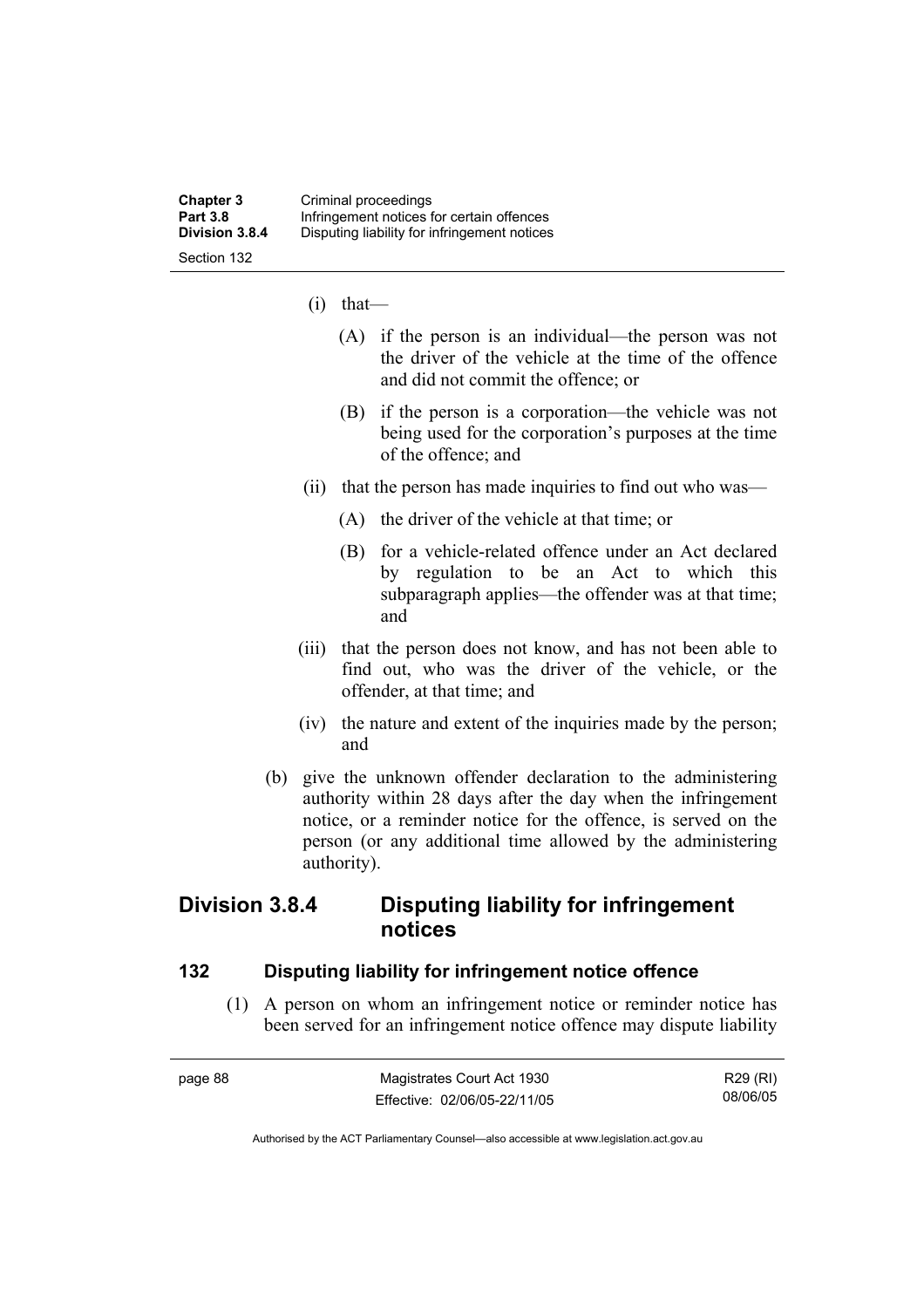for the offence by written notice given to the administering authority.

- (2) The notice must set out the grounds on which the person relies.
- (3) The notice must be given to the administering authority—
	- (a) within 28 days after the date of service of the infringement notice or reminder notice; or
	- (b) if the person applies to the administering authority within the 28 days for additional time to dispute liability for the offence and the additional time is allowed—within the additional time allowed by the administering authority; or
	- (c) if the person applies to the administering authority within the 28 days for additional time to dispute liability for the offence and the application is refused—within 7 days after the day the person is told of the refusal or 28 days after the date of service of the infringement notice or reminder notice, whichever is later.

# **133 Extension of time to dispute liability**

- (1) The person on whom an infringement notice or reminder notice is served may apply, in writing, to the administering authority, within 28 days after the date of service of the notice, for a stated additional time in which to dispute liability for the offence.
- (2) The administering authority must—
	- (a) allow or refuse to allow the additional time; and
	- (b) tell the person in writing of the decision and, if the decision is a refusal, the reasons for it.

#### **134 Procedure if liability disputed**

 (1) This section applies if a person disputes liability for an infringement notice offence by giving the administering authority a notice in

| R29 (RI) | Magistrates Court Act 1930   | page 89 |
|----------|------------------------------|---------|
| 08/06/05 | Effective: 02/06/05-22/11/05 |         |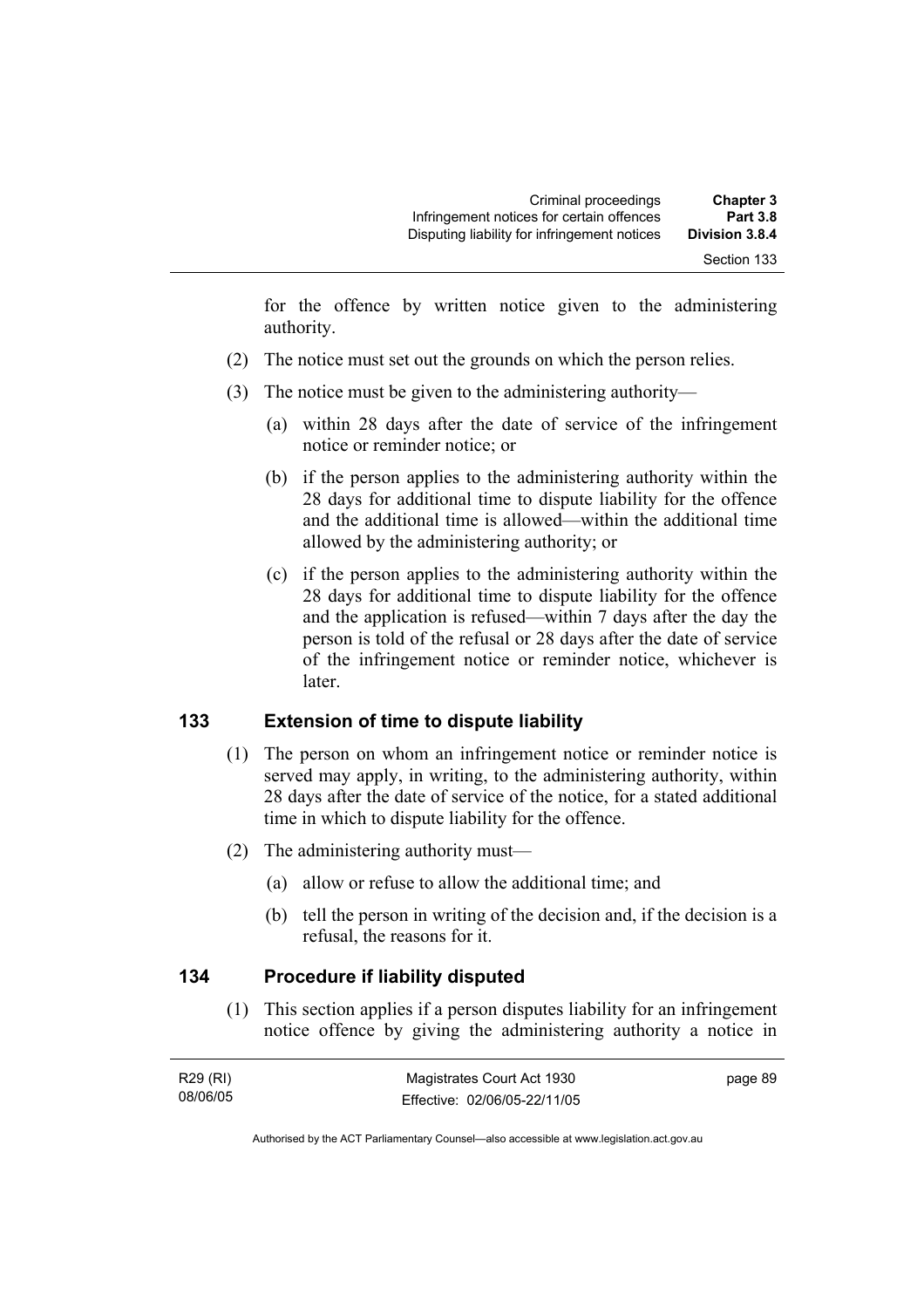accordance with section 132 (Disputing liability for infringement notice offence).

- (2) The administering authority may lay an information in the Magistrates Court against the person for the offence within 60 days after being given the notice.
- (3) The administering authority must discontinue a proceeding brought against the person for the offence if, before the hearing of the proceeding, the person pays the total of—
	- (a) the infringement notice penalty; and
	- (b) the costs (if any) prescribed by regulation for beginning the proceeding; and
	- (c) the disbursements (if any) incurred by the administering authority up to the day payment is made.
- (4) If subsection (3) applies, section 125 (Effect of payment of infringement notice penalty) also applies to the person in relation to the offence, even though the person paid the infringement notice penalty for the offence after an information had been laid in the Magistrates Court against the person for the offence.
- (5) If the administering authority does not lay an information in the Magistrates Court against the person for the offence within 60 days after being given the notice, the administering authority must—
	- (a) tell the person, in writing, that no further action will be taken against the person for the offence; and
	- (b) take no further action against the person for the offence.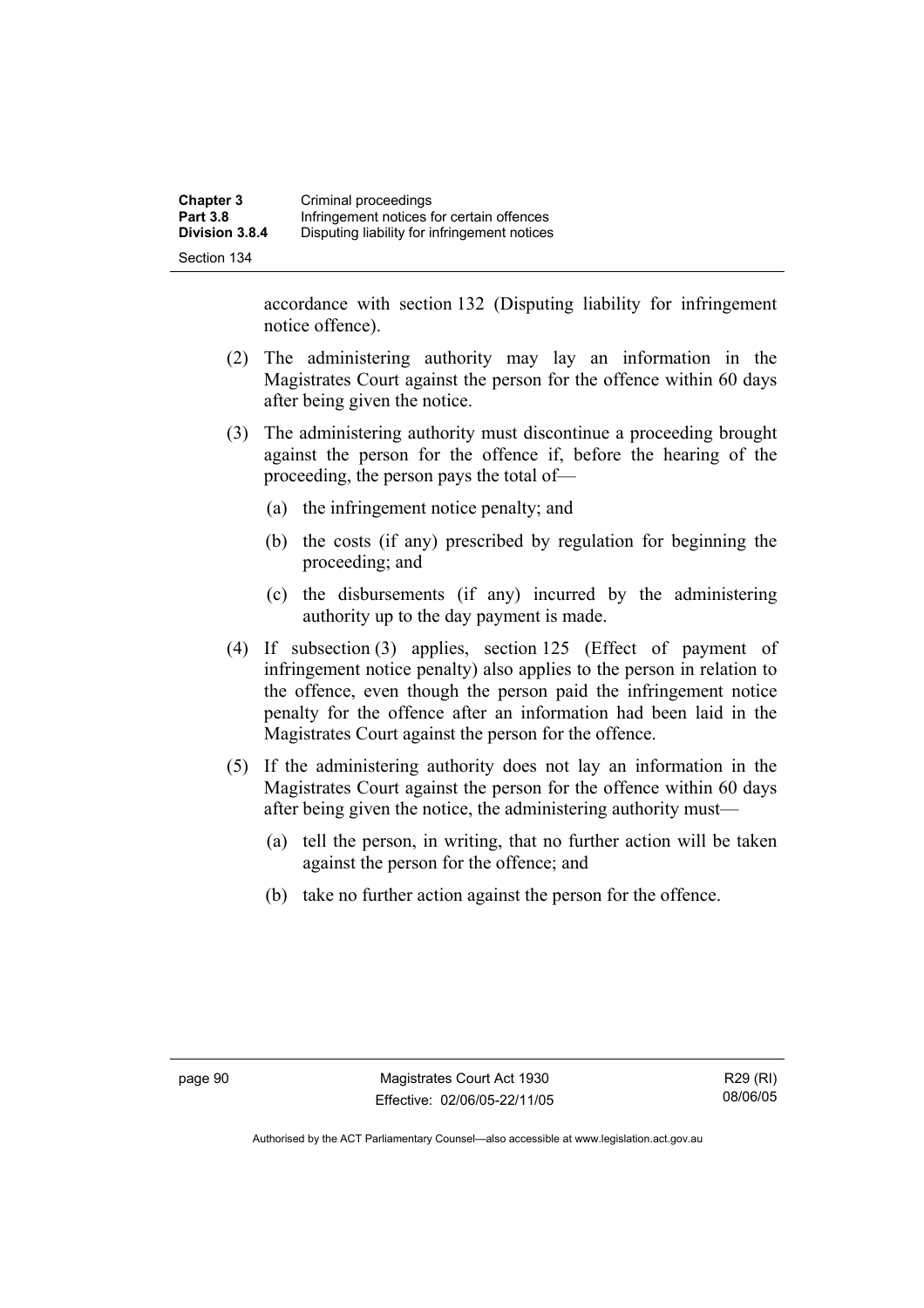- (6) To remove any doubt, subsection (2) does not permit the administering authority to lay an information against a person for an offence after the end of the time within which, apart from this section, a prosecution may be brought against the person for the offence.
	- *Note* For the time within which a prosecution must be begun, see the Legislation Act, s 192.

# **Division 3.8.5 Infringement notices—other provisions**

#### **134A Authorised people for infringement notice offences**

- (1) The administering authority for an infringement notice offence may appoint a person to be an authorised person to serve infringement notices or reminder notices.
	- *Note 1* For the making of appointments (including acting appointments), see the Legislation Act, pt 19.3.
	- *Note 2* In particular, a person may be appointed for a particular provision of a law (see Legislation Act, s 7 (3)) and an appointment may be made by naming a person or nominating the occupant of a position (see s 207).
- (2) A regulation may prescribe a person to be an authorised person for the service of infringement notices or reminder notices.
- (3) In this part:

*authorised person* means—

- (a) for an infringement notice for an infringement notice offence—
	- (i) the administering authority; or
	- (ii) a person who is appointed under this section by the administering authority to serve an infringement notice for the offence; or

R29 (RI) 08/06/05 page 91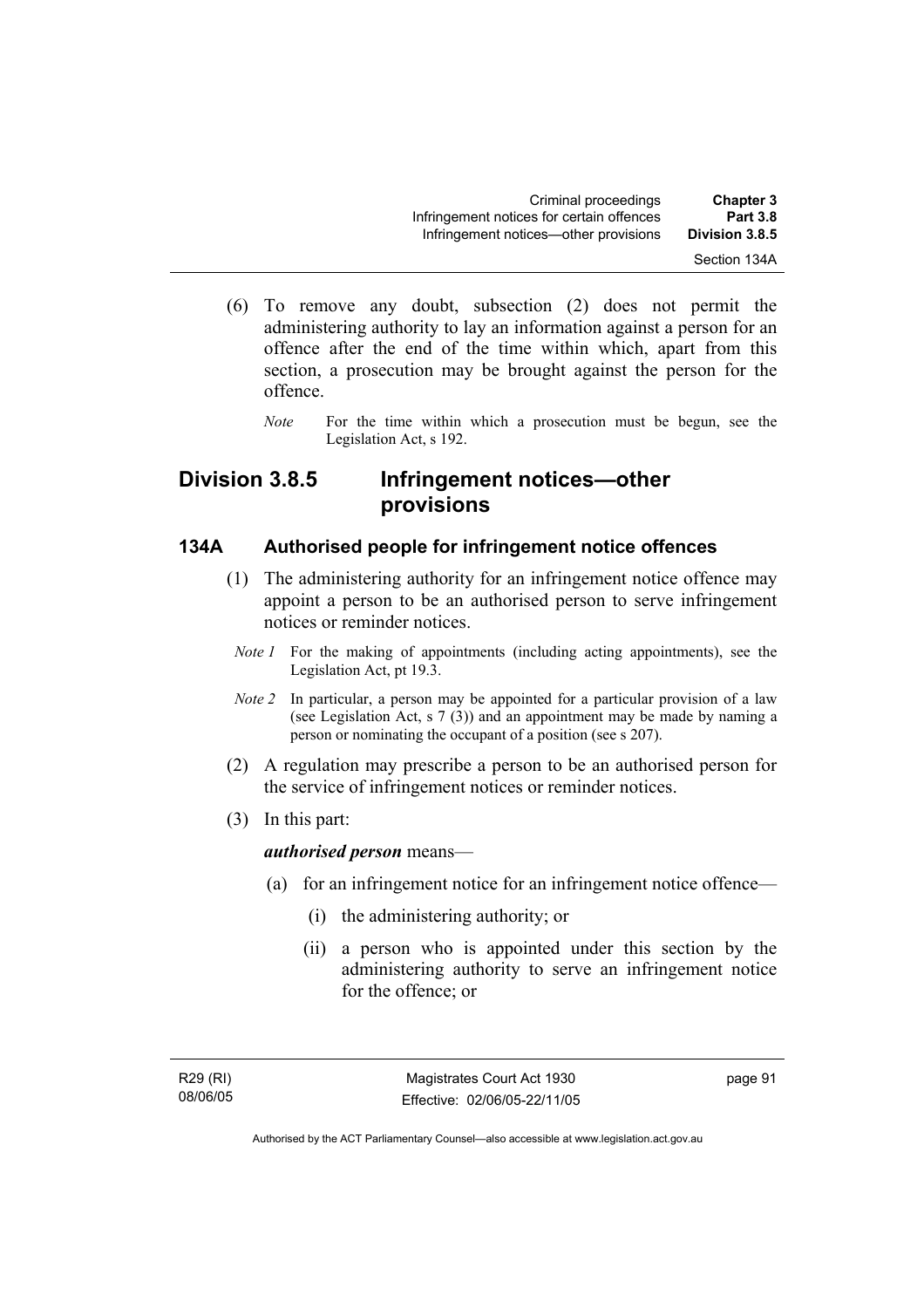| <b>Chapter 3</b> | Criminal proceedings                      |
|------------------|-------------------------------------------|
| <b>Part 3.8</b>  | Infringement notices for certain offences |
| Division 3.8.5   | Infringement notices—other provisions     |
| Section 135      |                                           |

- (iii) anyone else who, under the regulations, may serve an infringement notice for the offence; or
- (b) for a reminder notice for an infringement notice offence—
	- (i) the administering authority; or
	- (ii) a person who is appointed under this section by the administering authority to serve a reminder notice for the offence; or
	- (iii) anyone else who, under the regulations, may serve a reminder notice for the offence.

# **135 Delegation of administering authority's functions**

- (1) The administering authority for an infringement notice offence may delegate the administering authority's functions under this part to an authorised person or a person prescribed by regulation.
- (2) A person prescribed by regulation for subsection (1) may delegate the functions delegated to the person under that subsection to anyone else.
	- *Note* For the making of delegations and the exercise of delegated functions, see Legislation Act, pt 19.4.

# **136 Evidentiary certificates**

- (1) This section applies to a proceeding for an infringement notice offence.
- (2) A certificate that appears to be signed by or on behalf of the administering authority, and states any matter relevant to anything done or not done under this part in relation to the offence, is evidence of the matter.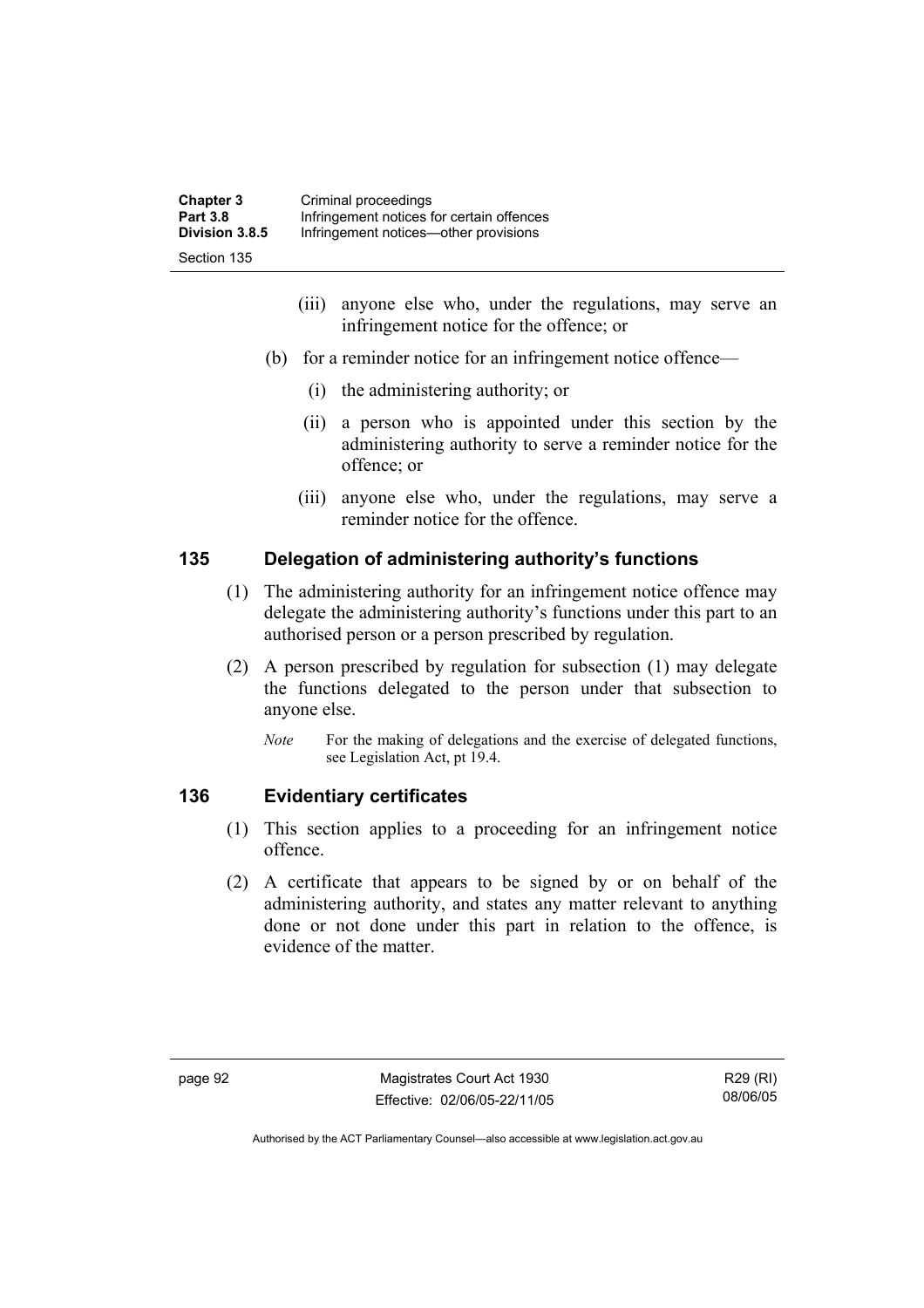| <b>Chapter 3</b> | Criminal proceedings                      |
|------------------|-------------------------------------------|
| <b>Part 3.8</b>  | Infringement notices for certain offences |
| Division 3.8.5   | Infringement notices—other provisions     |
| Section 136      |                                           |

- (3) Without limiting subsection (2), a certificate given under that subsection may state any of the following:
	- (a) a stated infringement notice or reminder notice was served by a stated authorised person in a stated way on a stated person on a stated date for a stated infringement notice offence;
	- (b) the administering authority did not allow additional time, or allowed stated additional time, for payment of the infringement notice penalty or to dispute liability for the offence;
	- (c) the infringement notice penalty was not paid within the time in which it was required to be paid under this part;
	- (d) the infringement notice has not been withdrawn or was withdrawn on a stated date;
	- (e) a stated address was, on a stated date, the latest business, home or email address, or fax number, of a stated person recorded in a register or other record kept by the administering authority;
	- (f) an infringement notice penalty has not been paid by, or a penalty has not been imposed on, a stated person or anyone for the offence.
- (4) A court must accept a certificate given under this section as proof of the matters stated in it if there is no evidence to the contrary.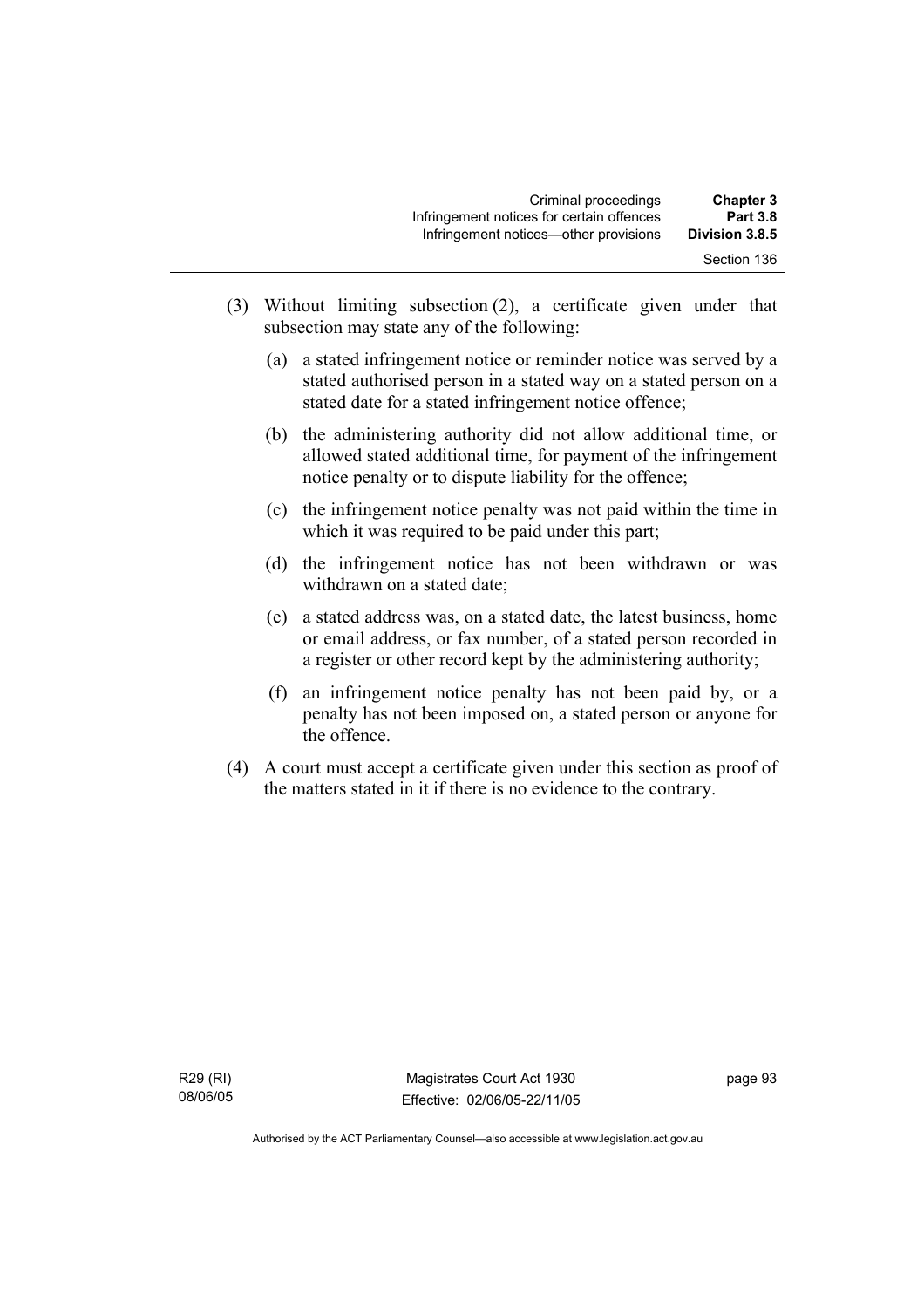Section 141

# **Part 3.9 Enforcement of criminal decisions**

## **Division 3.9.1 Enforcement of criminal decisions general**

## **141 Minute of decision and notice to defendant**

- (1) If the court convicts or makes an order against a defendant—
	- (a) a minute or memorandum of the conviction or order must be made and signed by the magistrate exercising the jurisdiction of the court; and
	- (b) the defendant must be notified in writing of the conviction or order.
- (2) A minute or memorandum under subsection (1) (a) must specify the amount of any levy imposed under the *Victims of Crime (Financial Assistance) Act 1983*, part 5.
- (3) Failure to comply with subsection (1) does not invalidate a conviction or order or the enforcement of a conviction or order.
- (4) The minute must not form any part of the warrant of commitment or of execution.
- (5) A document purporting to be a copy of the minute or memorandum signed by the registrar is prima facie evidence in all courts of law of the making of the conviction or order.

## **142 Formal convictions and orders**

 (1) The conviction or order must, if required, be drawn up by the court in proper form and be filed by the registrar in the court's records.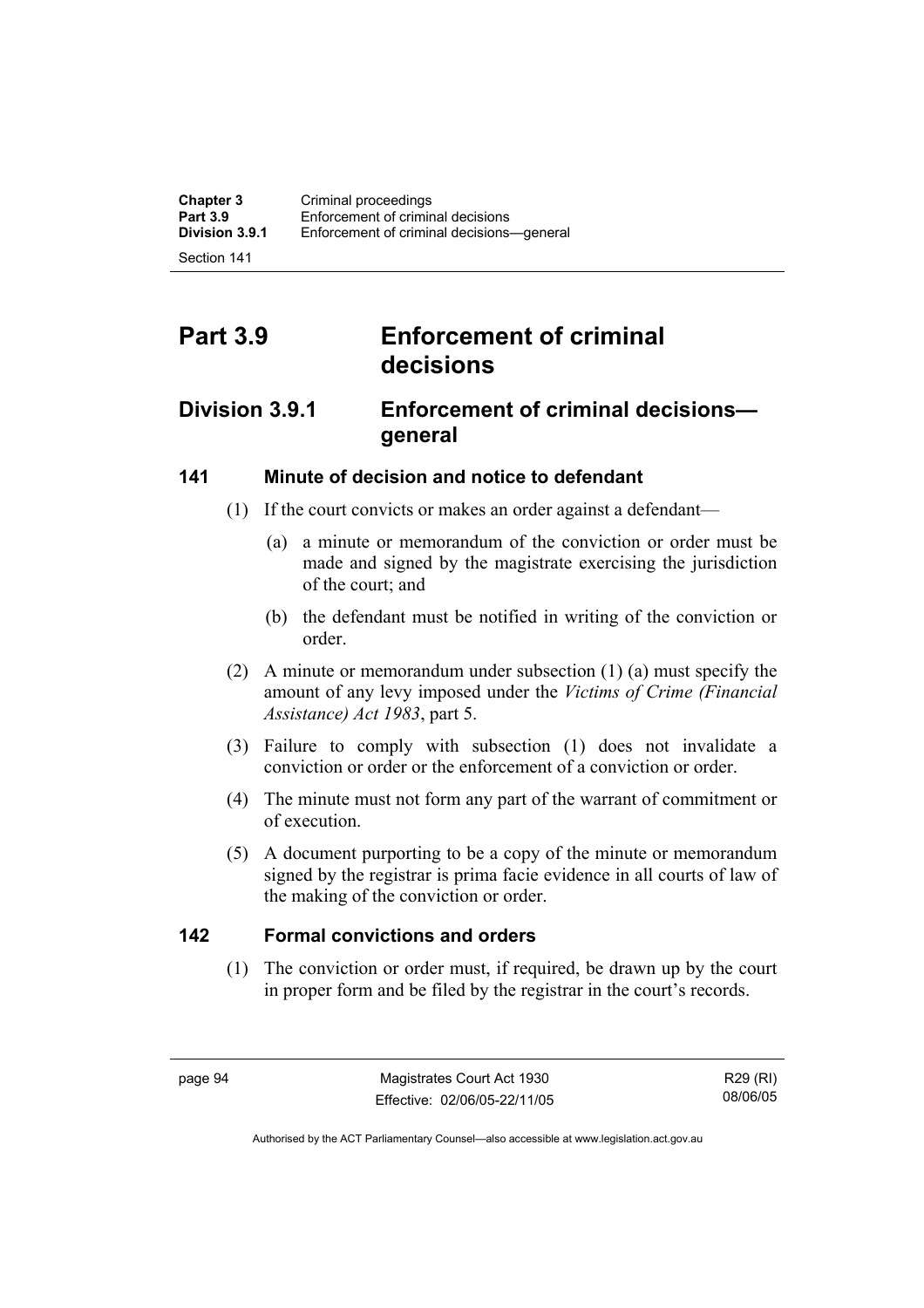(2) It is not necessary for a court formally to draw up a conviction or order or any other record of a decision, unless it is demanded by a party to the proceeding for the purpose of an appeal against the decision, or is required for the purpose of a return to a writ of habeas corpus or other writ from the Supreme Court.

## **143 Consequences if information dismissed**

- (1) The court must make an order of dismissal if the court dismisses an information.
- (2) The court must give the defendant a certificate of dismissal signed by the adjudicating magistrate or the registrar if the defendant applies for it.
- (3) If a certificate of dismissal is produced to a court—
	- (a) the court must accept it as proof of the matters stated in it if there is no evidence to the contrary; and
	- (b) it is a bar to any other information or proceeding in any court (other than an appeal) for the same matter against the same party.

## **144 Copies of informations and other documents**

- (1) On application, the registrar must give the applicant a copy of—
	- (a) an information; or
	- (c) a minute or memorandum of a conviction or order; or
	- (d) a formal conviction or order.
- (2) The registrar may refuse an application under subsection (1) if—
	- (a) the applicant is not a party to the relevant proceeding; and
	- (b) the registrar or a magistrate is not satisfied that the applicant has a good reason for being given that copy.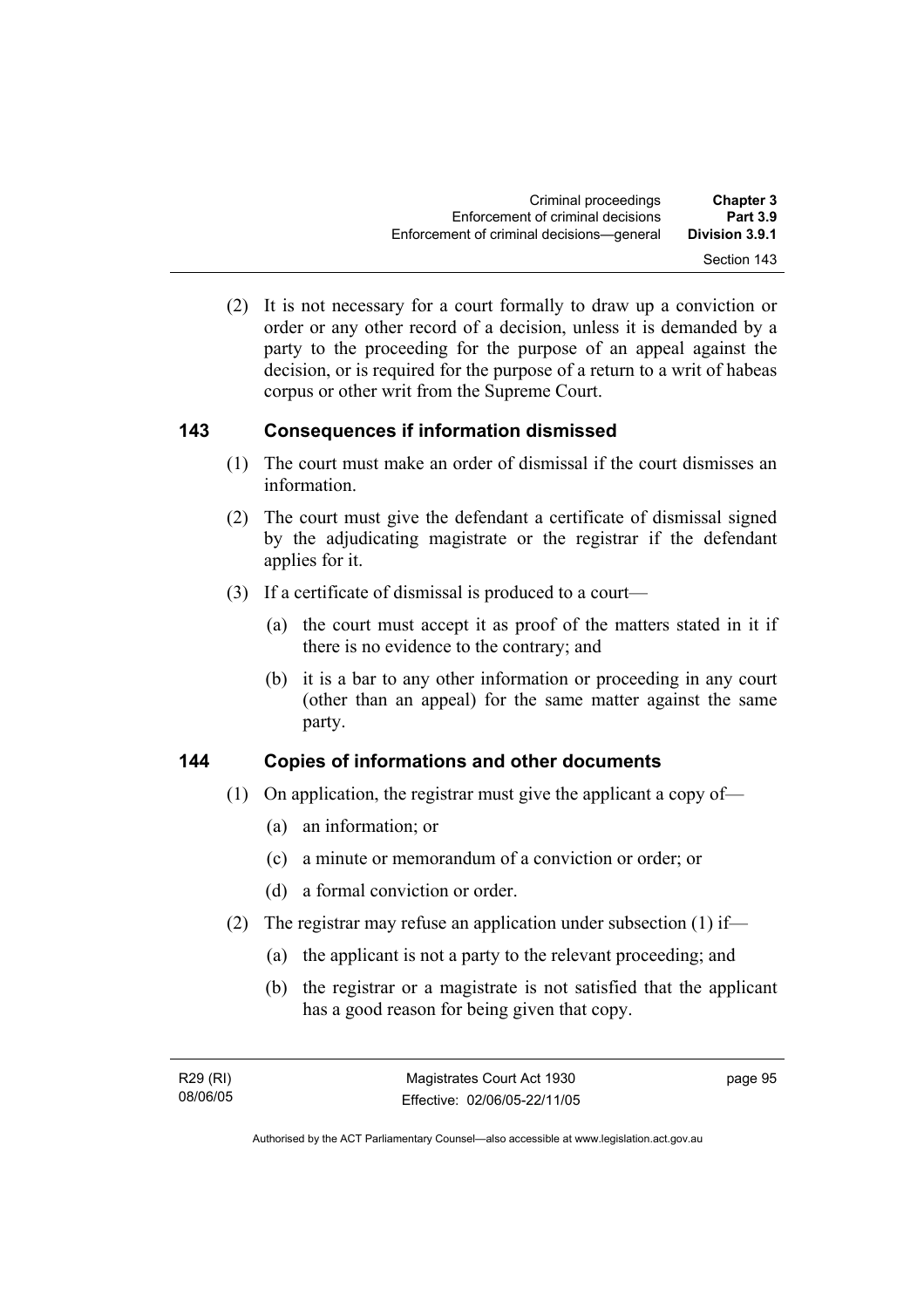| <b>Chapter 3</b> | Criminal proceedings              |
|------------------|-----------------------------------|
| <b>Part 3.9</b>  | Enforcement of criminal decisions |
| Division 3.9.2   | Enforcement of fines              |
| Section 145      |                                   |

### **145 Imprisonment in first instance**

If the court on a conviction sentences the defendant to a term of imprisonment, it must issue its warrant of commitment accordingly.

## **Division 3.9.2 Enforcement of fines**

#### **146 Definitions for div 3.9.2**

In this division:

*default notice* means a notice in force under section 151 and includes any variation under section 152.

#### *fine* means—

- (a) a financial penalty imposed by a court in relation to an offence; or
- (b) a fee or charge payable to the Territory that is imposed by a court in a proceeding for an offence; or
- (c) costs payable to the Territory under a court order in a proceeding for an offence; or
- (d) a levy imposed under the *Victims of Crime (Financial Assistance) Act 1983*; or
- (e) an amount payable to the territory under an order for reparation under the Crimes Act, section 350.

*fine defaulter* means a person to whom a default notice has been given who subsequently defaults in payment of the relevant outstanding fine.

#### *government agency* means—

- (a) an administrative unit; or
- (b) ACTEW Corporation Limited; or
- (c) a territory entity prescribed by regulation.

R29 (RI) 08/06/05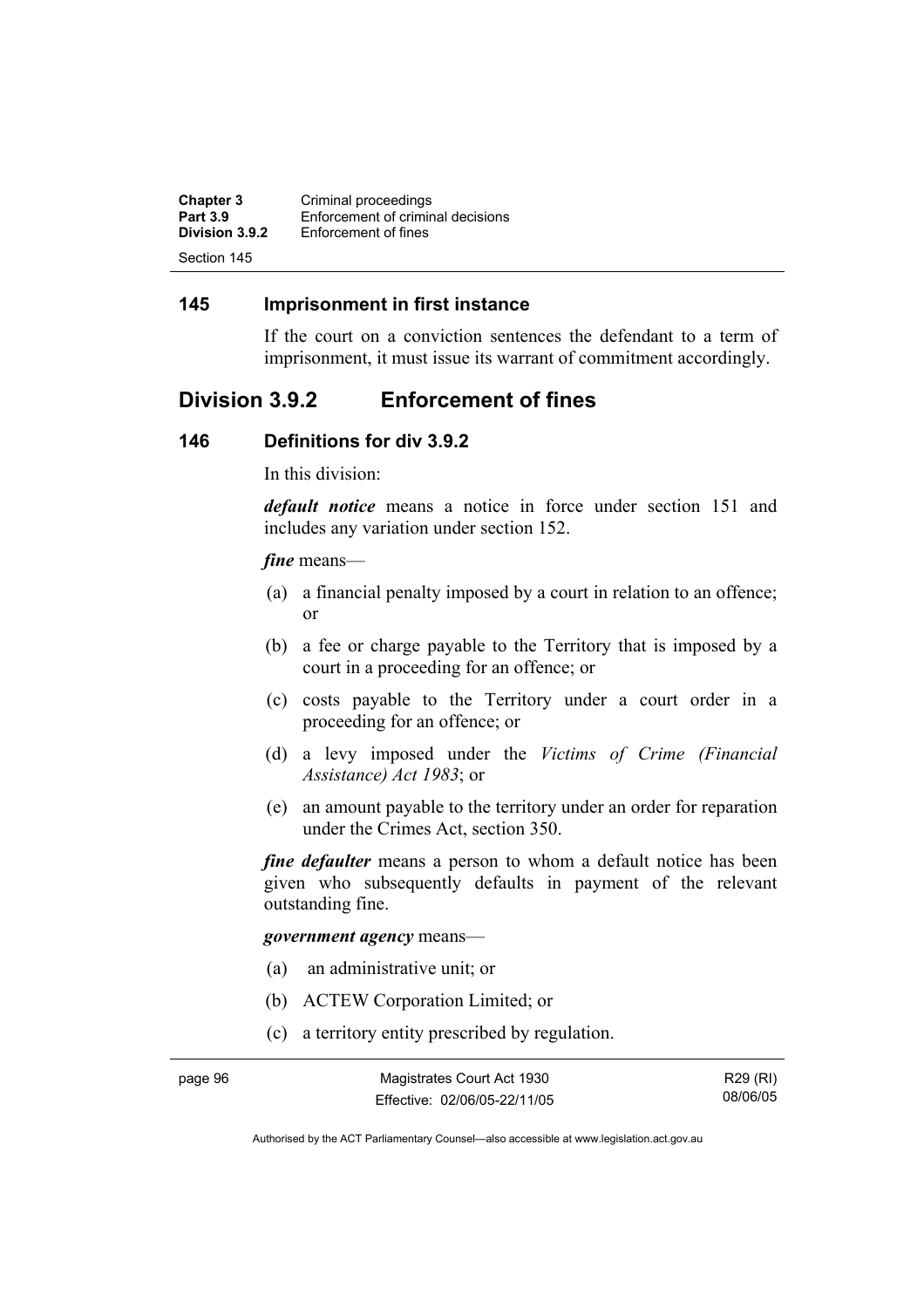| <b>Chapter 3</b> | Criminal proceedings              |
|------------------|-----------------------------------|
| <b>Part 3.9</b>  | Enforcement of criminal decisions |
| Division 3.9.2   | Enforcement of fines              |
| Section 147      |                                   |

*outstanding fine*, in relation to a person, means the total of—

- (a) the whole or any part of a fine that the person is liable to pay; and
- (b) the whole or any part of an administrative fee that the person is liable to pay in relation to the fine.

*penalty notice* means a notice in force under section 149, and includes any variation under section 152.

*territory entity*—see the *Auditor-General Act 1996*, dictionary.

## **147 Payment of fine**

A fine is payable in accordance with this division to the registrar.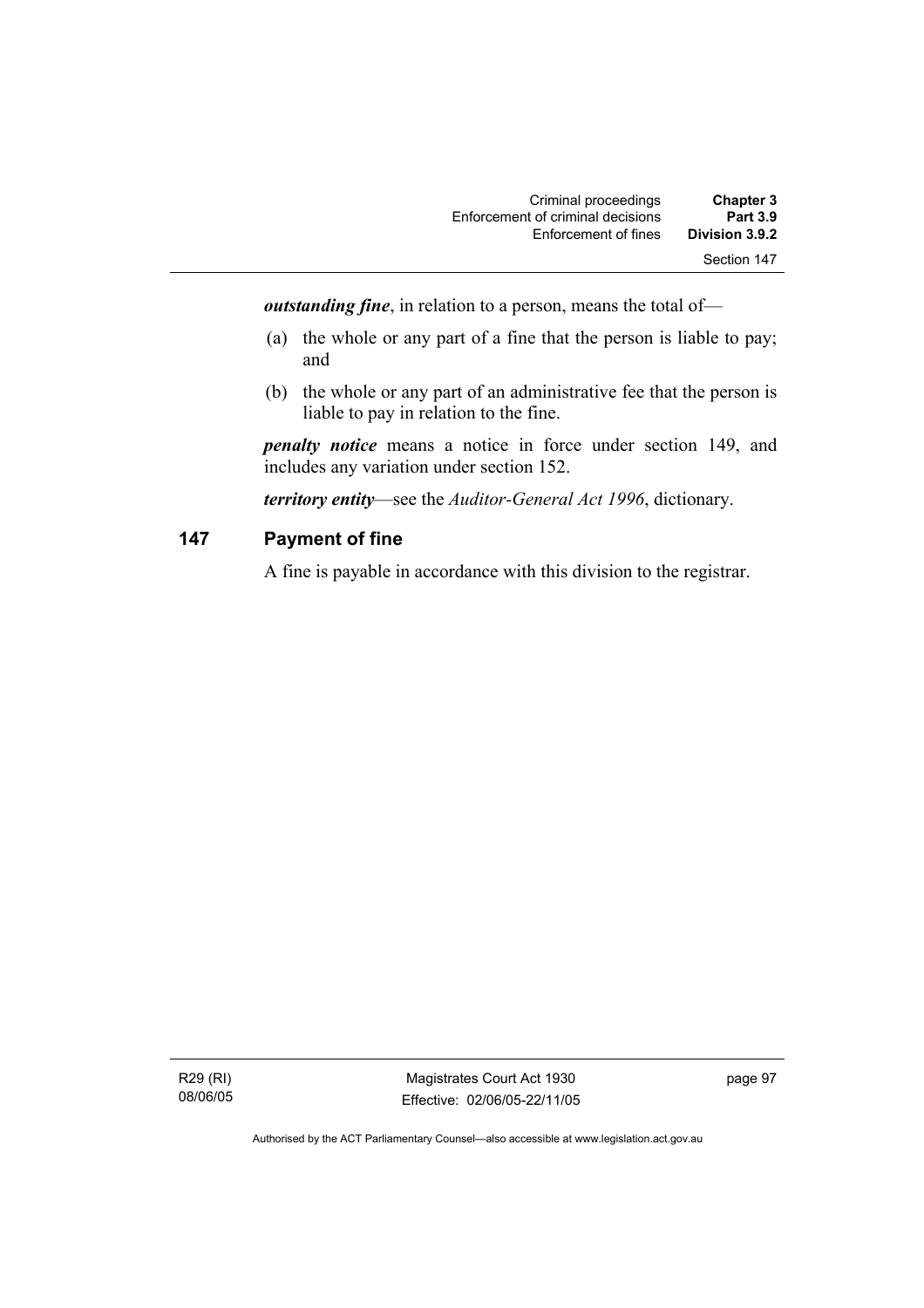| Chapter 3       | Criminal proceedings              |
|-----------------|-----------------------------------|
| <b>Part 3.9</b> | Enforcement of criminal decisions |
| Division 3.9.2  | Enforcement of fines              |
| Section 147A    |                                   |

### **147A Notice of address etc**

 (1) A person on whom a fine is imposed must not, without reasonable excuse, fail to give to the registrar particulars of his or her address within 7 days after the day when the fine is imposed.

Maximum penalty: 5 penalty units.

 (2) A person who is liable to pay a fine and who changes address before the fine and any relevant administrative fee are paid must not, without reasonable excuse, fail to give to the registrar particulars of the new address within 7 days after changing address.

Maximum penalty: 5 penalty units.

 (3) A person who is liable to pay a fine, and any relevant administrative fee, must not, without reasonable excuse, fail to give the registrar evidence of his or her address when required to do so by the registrar.

Maximum penalty: 5 penalty units.

### **147B Access to particulars of address**

- (1) For this division, the registrar may, in writing, require—
	- (a) the commissioner for housing; or
	- (b) the chief police officer; or
	- (c) the chief executive (however described) of a government agency;

to give the registrar any particulars held by the person about an address of a specified person who is liable to pay a fine.

 (2) A person to whom such a requirement is given must comply with it as far as practicable.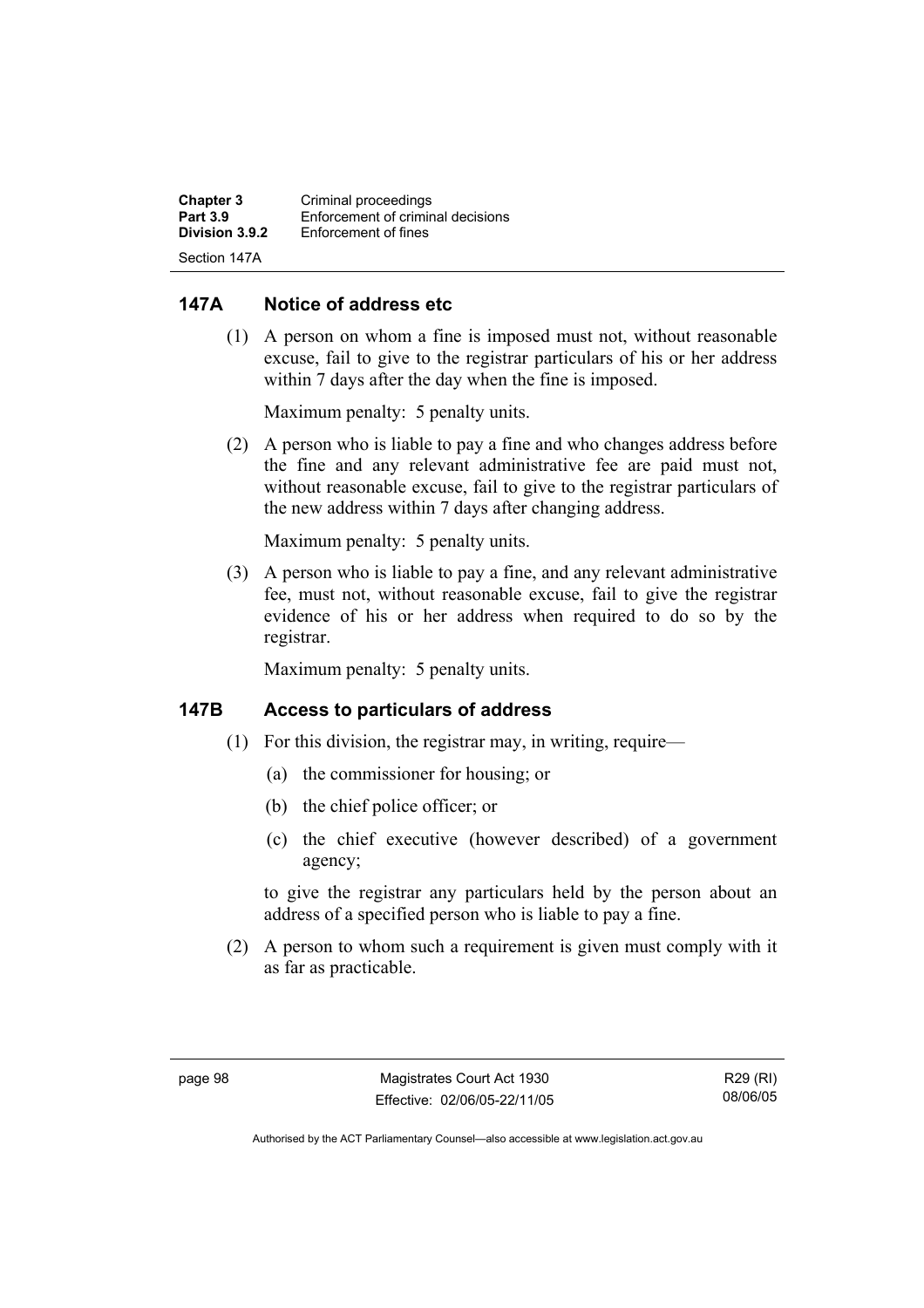## **147C Doubtful service**

- (1) This section applies if—
	- (a) a document has been served on a person for this division, other than by personal service; and
	- (b) the registrar is satisfied that—
		- (i) the document has not come to the knowledge of the person; or
		- (ii) doubt exists whether the document has come to the knowledge of the person.
- (2) If this section applies, the registrar must not take any further action under this division in relation to the person unless—
	- (a) the document has been served again on the person in the way the registrar considers appropriate; and
	- (b) the registrar is satisfied that the document has come to the knowledge of the person.

## **148 Court may allow time to pay**

- (1) If the court imposes a fine on a person for an offence, the court—
	- (a) must allow time for payment, if the summons for the offence was served in accordance with section 116B; or
	- (b) may allow time for payment, in any other case.
- (2) For a fine mentioned in subsection (1) (a), the time allowed by the court must be not less than 14 days from the date of conviction.
- (3) In addition to allowing time for the payment of an amount, the court may direct that the person liable to pay the amount give security, to the satisfaction of the person specified by the court, with or without sureties, for the payment of the amount.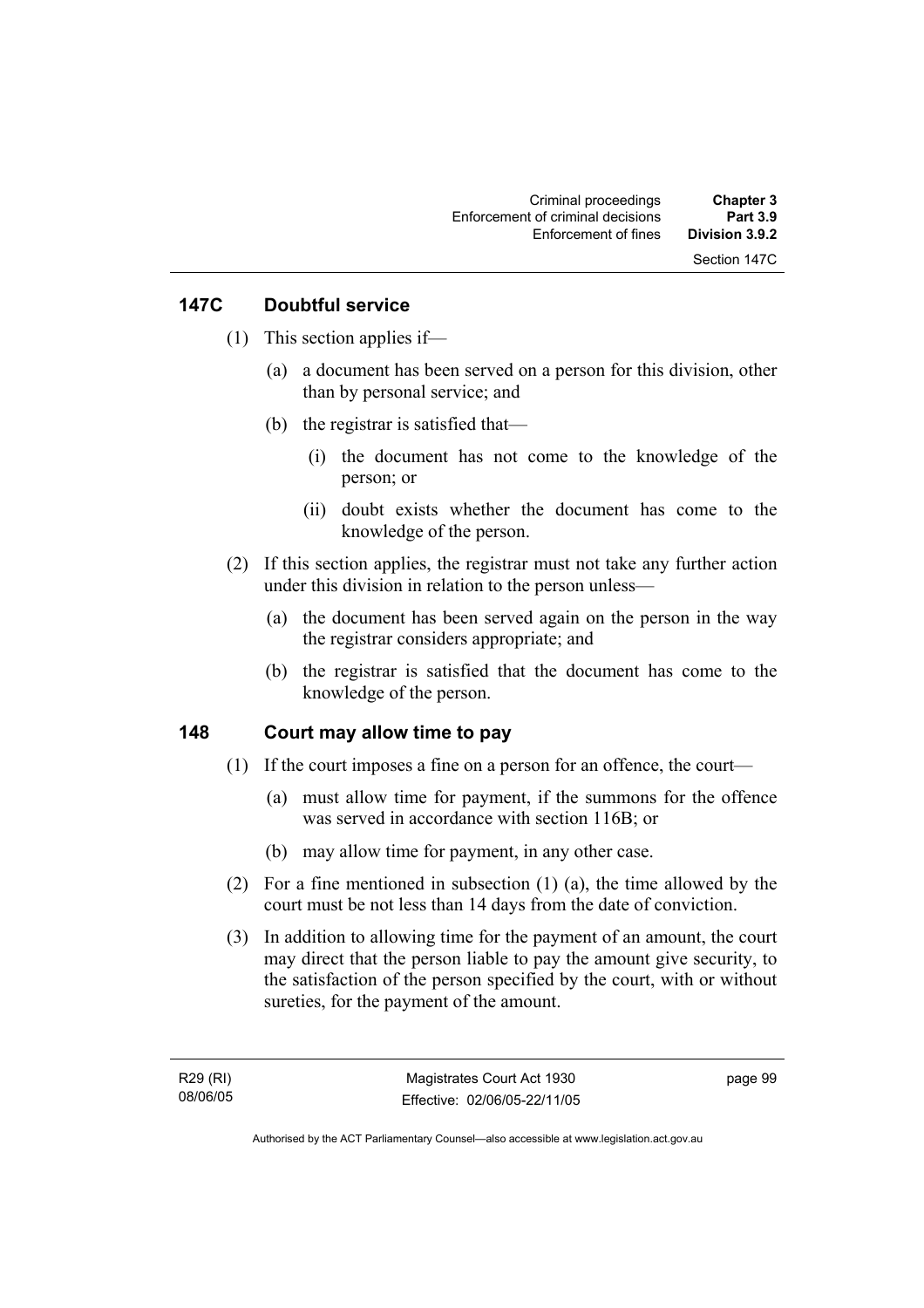| <b>Chapter 3</b> | Criminal proceedings              |
|------------------|-----------------------------------|
| <b>Part 3.9</b>  | Enforcement of criminal decisions |
| Division 3.9.2   | Enforcement of fines              |
| Section 149      |                                   |

 (4) The security mentioned in subsection (3) must be given, and may be enforced, in the way provided by this Act.

#### **149 Penalty notice**

- (1) If the registrar of the Supreme Court gives to the registrar a certificate of conviction that indicates that a person is liable to pay a fine as a result of a conviction or order made by the Supreme Court, the registrar must give the person a penalty notice about the fine.
- (2) If a person is liable to pay a fine as a result of a conviction or order by the court, the notice of the conviction or order required by section 116I or section 141 (1) (b) must contain a penalty notice about the fine.
- (3) A penalty notice about a fine must—
	- (a) specify the amount of the fine and the due date for payment; and
	- (b) if the fine is payable by instalments—specify the amount of each instalment and the due date for payment; and
	- (c) contain a statement to the effect that if the fine or any instalment is not paid by the due date the person is liable for the administrative fee under section 150 in addition to the fine; and
	- (d) contain a statement to the effect that, under section 152, the registrar may, on application, approve an arrangement about the payment of the fine; and
	- (e) indicate the obligation to notify the registrar of any change of address under section 147A.
- (4) If a penalty notice is varied under section 152, the notice must specify particulars of the approved arrangement for payment as so varied.

page 100 Magistrates Court Act 1930 Effective: 02/06/05-22/11/05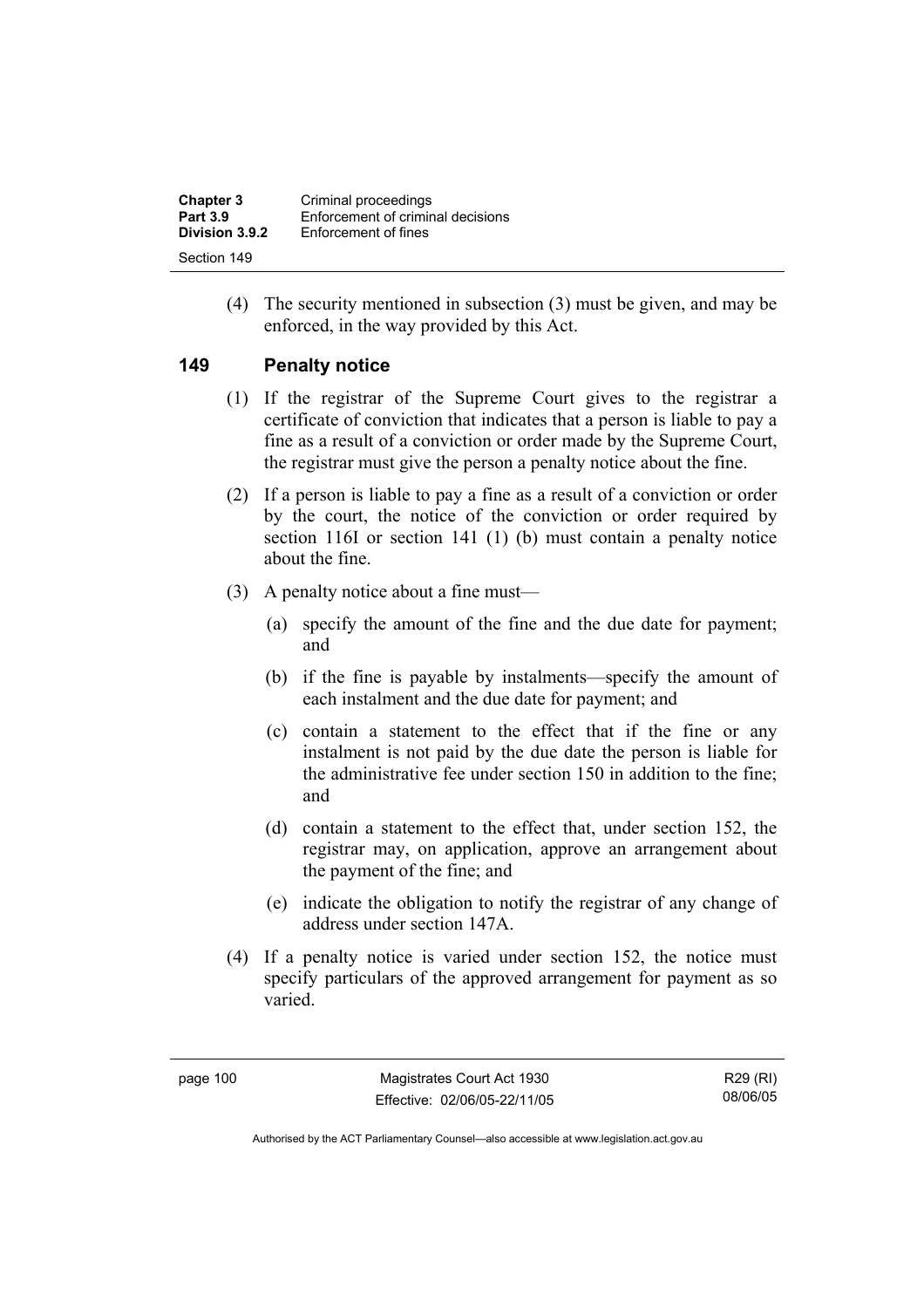#### **150 Default**

- (1) If a person defaults in payment of a fine to which a penalty notice relates—
	- (a) the person is liable to pay to the Territory, in addition to the amount of the fine that remains unpaid, the administrative fee determined under the *Court Procedures Act 2004*, part 3 (Court and tribunal fees) for this paragraph; and
	- (b) the registrar must give a default notice to the person.
- (2) If a person to whom a default notice has been given subsequently defaults in payment of the fine, the registrar must give notice of the default to the road transport authority under section 153.
- (3) For this division, a person defaults in payment of a fine or any relevant administrative fee if the person fails to pay any part of the amount payable by—
	- (a) the due date specified in the relevant penalty notice; or
	- (b) if a default notice has been issued in relation to the amount the due date specified in the default notice.

#### **151 Default notice**

- (1) A default notice under section 150 must—
	- (a) specify the default to which the notice relates; and
	- (b) indicate that, subject to section 152, the amount of the fine remaining unpaid and the relevant administrative fee are due on the date or dates specified in the notice; and
	- (c) contain a statement indicating the consequences under section 150 (2) of a default in payment of an amount to which the notice relates; and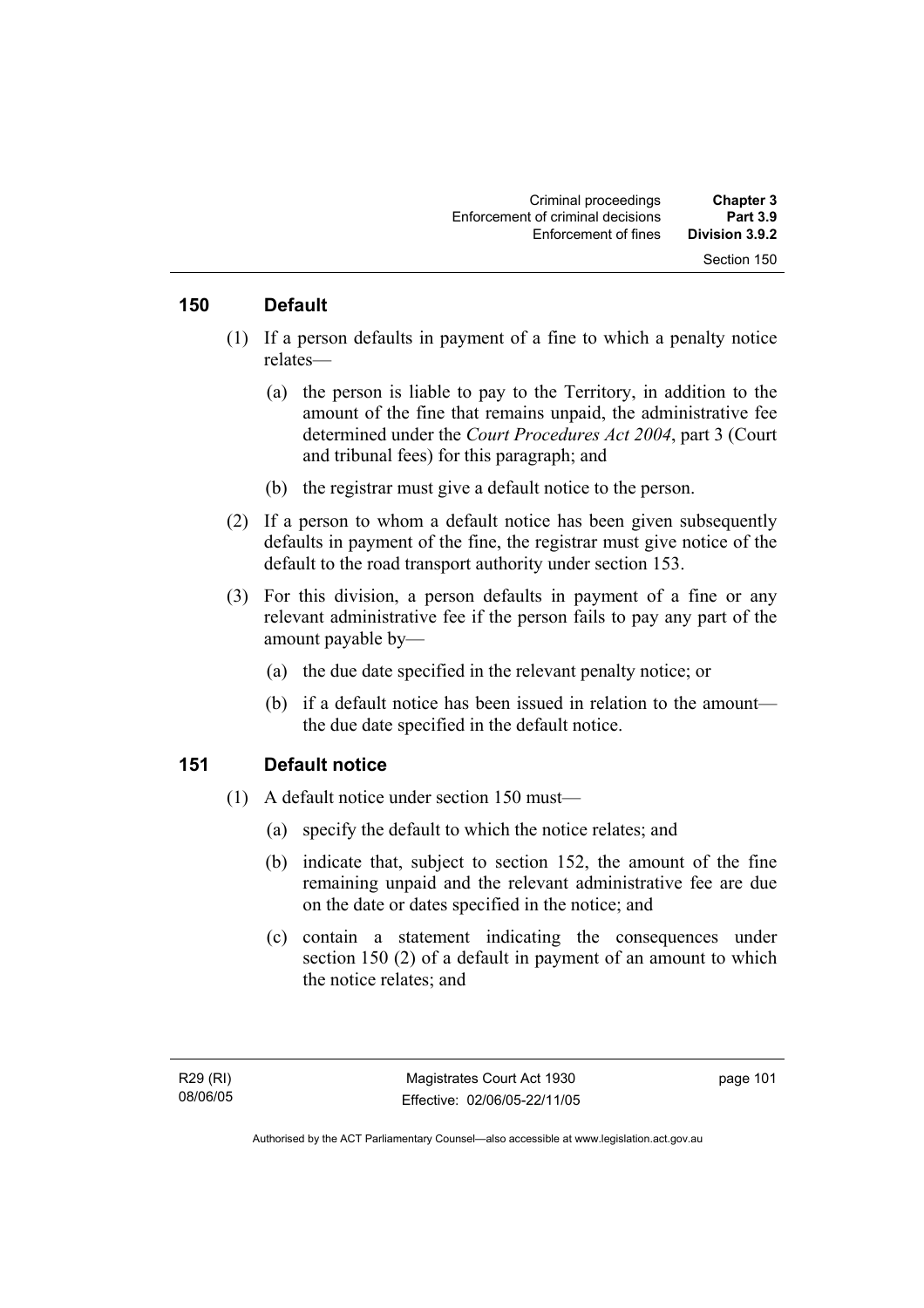| <b>Chapter 3</b> | Criminal proceedings              |
|------------------|-----------------------------------|
| <b>Part 3.9</b>  | Enforcement of criminal decisions |
| Division 3.9.2   | Enforcement of fines              |
| Section 152      |                                   |

- (d) contain a statement to the effect that, under section 152, the registrar may, on application, approve an arrangement about the payment of the fine; and
- (e) indicate the obligation to notify the registrar of any change of address under section 147A.
- (2) The registrar may specify in a default notice matters about a person's property or financial circumstances that are to be set out in any application by the person for approval of a special arrangement under section 152.
- (3) If a default notice is varied under section 152, the notice must specify particulars of the approved arrangement for payment as so varied.

#### **152 Special arrangements**

- (1) The registrar may, on application, approve in writing an arrangement for—
	- (a) further time for the payment of all or any part of a fine or administrative fee, or an instalment of such an amount; or
	- (b) payment of all or any part of a fine or administrative fee by instalments.
- (2) An arrangement under subsection (1) (a) may also be made in relation to an amount that is overdue for payment under a previous approved arrangement.
- (3) To the extent to which an approval for time to pay all or any part of a fine or instalment is inconsistent with an order of a court, the order has no effect.
- (4) An application for an approval must—
	- (a) be made in writing; and
	- (b) specify the grounds on which it is made; and

R29 (RI) 08/06/05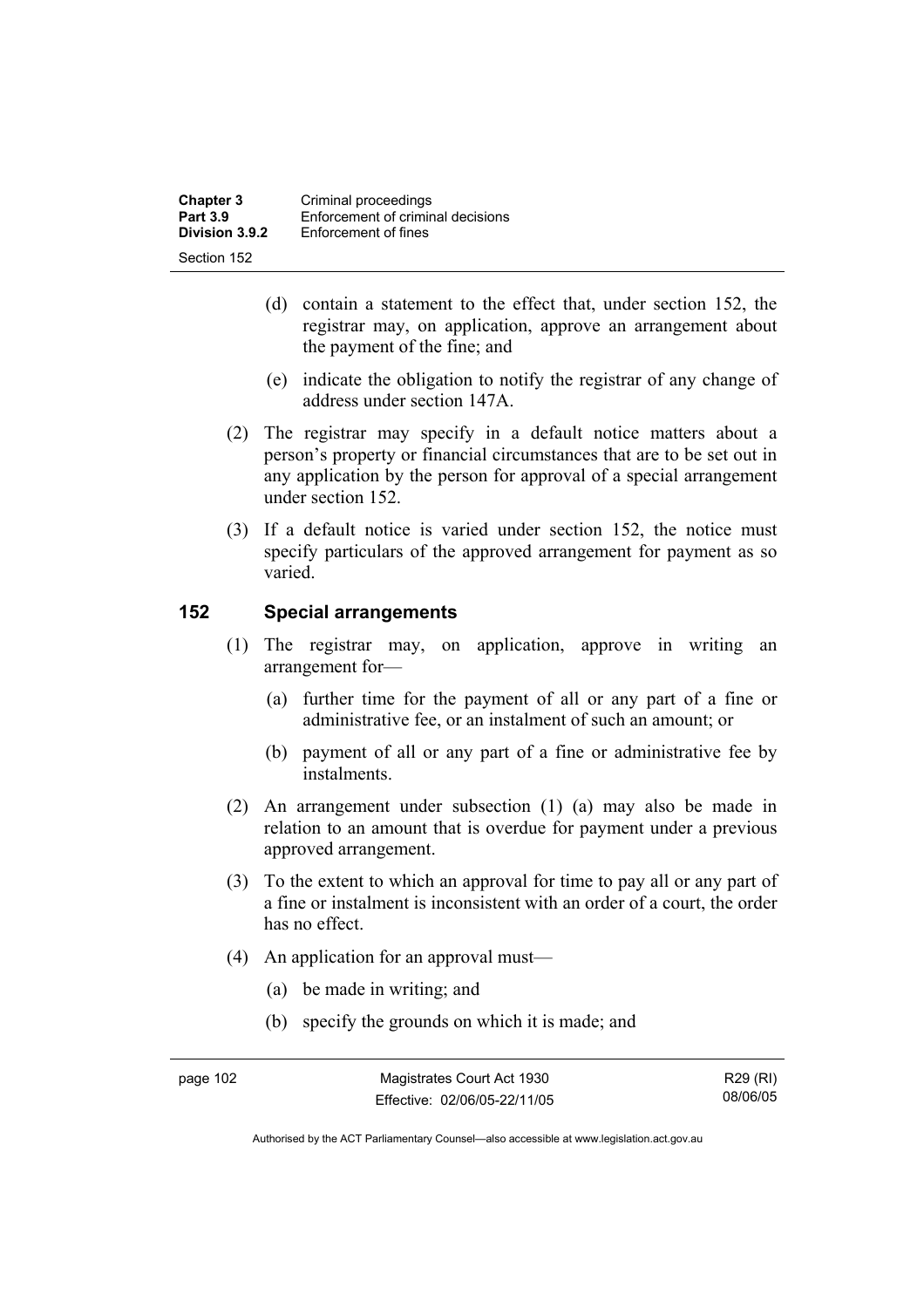| <b>Chapter 3</b><br><b>Part 3.9</b> | Criminal proceedings<br>Enforcement of criminal decisions |
|-------------------------------------|-----------------------------------------------------------|
| Division 3.9.2                      | Enforcement of fines                                      |
| Section 153                         |                                                           |

- (c) be lodged with the registrar by the date, or within the period, ascertained in accordance with the current penalty notice, or current default notice, about the fine; and
- (d) for an applicant to whom a default notice has been given contain any particulars requested by the registrar in the notice.
- (5) A person committed to prison under section 154D is not entitled to make an application.
- (6) If an approval concerns a fine for which a penalty notice or a default notice has been given to a person, the registrar must vary the notice  $by-$ 
	- (a) altering the notice in accordance with the approval; or
	- (b) reissuing the notice, revised in accordance with the approval.

#### **153 Notice for suspension of driver licence etc**

- (1) The registrar must notify the road transport authority of the name, address and date of birth of each person who, after being given a default notice for a fine, defaults in payment of the outstanding fine.
- (2) If notice is given under subsection (1) and the registrar subsequently approves an arrangement under section 152, the registrar must notify the road transport authority of the approval.
- (3) If notice has been given under subsection (1) and no later notice has been given under subsection (2), the registrar must notify the road transport authority if—
	- (a) the outstanding fine is paid; or
	- (b) the outstanding fine is remitted under section 159; or
	- (c) the person has completed serving a period of imprisonment under a committal under section 154D; or
	- (d) the conviction or order that gave rise to the liability to pay the fine is quashed or set aside.

| R29 (RI) | Magistrates Court Act 1930   | page 103 |
|----------|------------------------------|----------|
| 08/06/05 | Effective: 02/06/05-22/11/05 |          |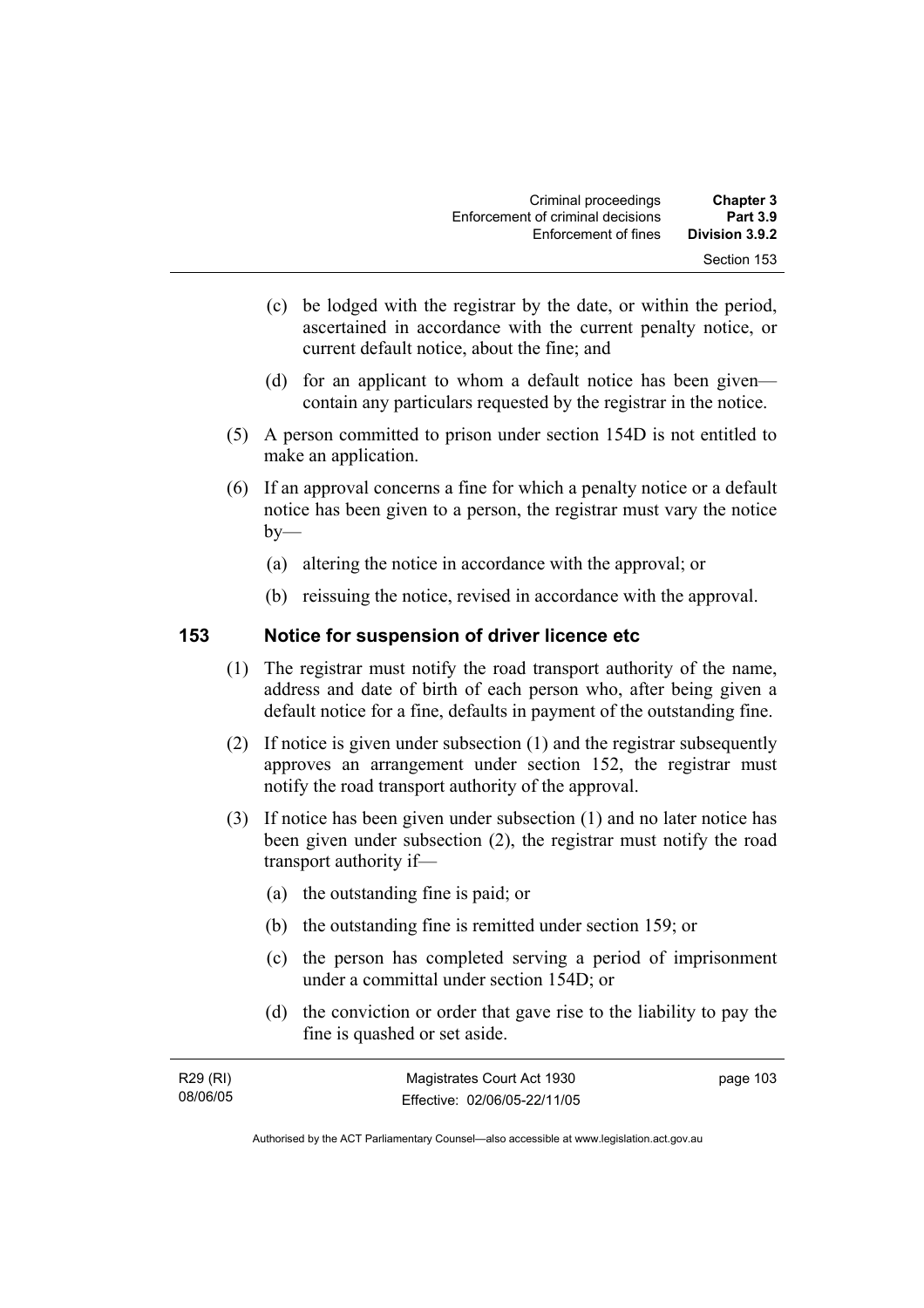**Chapter 3 Criminal proceedings**<br>**Part 3.9 Enforcement of criminal Part 3.9 Enforcement of criminal decisions**<br>**Division 3.9.2 Enforcement of fines Enforcement of fines** Section 154

### **154 Access to personal information**

- (1) For the purpose of ensuring the payment of an outstanding fine, the registrar may, in writing, require any of the following people to give the registrar specified particulars of personal information held by the person about the relevant fine defaulter:
	- (a) the commissioner for housing;
	- (b) the chief police officer;
	- (c) the chief executive (however described) of a government agency.
- (2) A person to whom a requirement is given must comply with it as far as practicable.
- (3) In this section:

*personal information* means particulars about the financial circumstances or criminal record of a fine defaulter.

### **154D Committal to prison—fine defaulters**

- (1) The registrar must, by warrant, commit a fine defaulter to prison if—
	- (a) the registrar is satisfied that all reasonable action has been taken under this division to secure payment and there is no reasonable likelihood of the outstanding fine being paid; and
	- (b) the outstanding fine has not been remitted under section 159.
- (2) The period for which the fine defaulter is to be committed to prison must be the lesser of—
	- (a) a period calculated at the rate of 1 day for each \$100, or part of \$100, of the outstanding fine; and
	- (b) 6 months.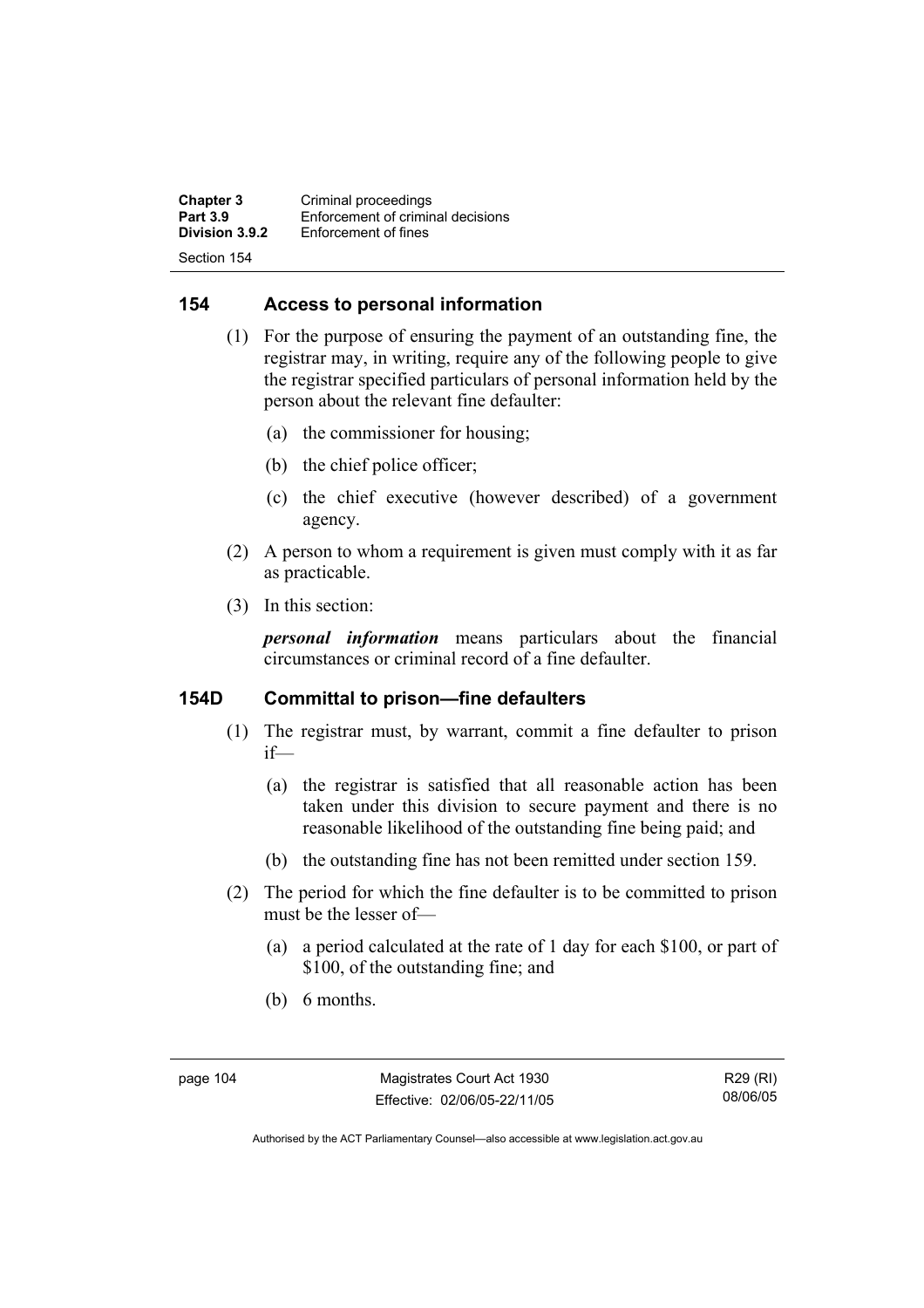| <b>Chapter 3</b><br><b>Part 3.9</b> | Criminal proceedings<br>Enforcement of criminal decisions |
|-------------------------------------|-----------------------------------------------------------|
| Division 3.9.2                      | Enforcement of fines                                      |
| Section 155                         |                                                           |

 (3) Subsection (1) does not apply to a person whose liability to pay the fine is derived from an order under the Crimes Act, section 350.

## **155 Fine amounts to be paid to registrar**

- (1) This section applies if—
	- (a) a person must pay an amount because of a conviction or court order; and
	- (b) the person pays the amount to a police officer or someone else.
- (2) The police officer or other person must immediately pay the amount to the registrar.

## **156 Execution to stop on payment**

- (1) This section applies if—
	- (a) a warrant is issued under section 154D (Committal to prison fine defaulters) for a fine defaulter; and
	- (b) the fine defaulter pays the police officer executing the warrant the amounts mentioned in it.
- (2) The police officer must stop executing the warrant.

## **157 Payment of amount to keeper or superintendent**

- (1) If a person is imprisoned for nonpayment of an outstanding fine, the person may pay, or cause to be paid, to the keeper of the prison or, for a person in relation to whom a warrant under section 313 (Commitment to remand centre) has been issued, the superintendent of the remand centre, and the keeper or superintendent must receive—
	- (a) the amount mentioned in the warrant of commitment and the keeper or superintendent must discharge the person unless the person is in custody for some other matter; or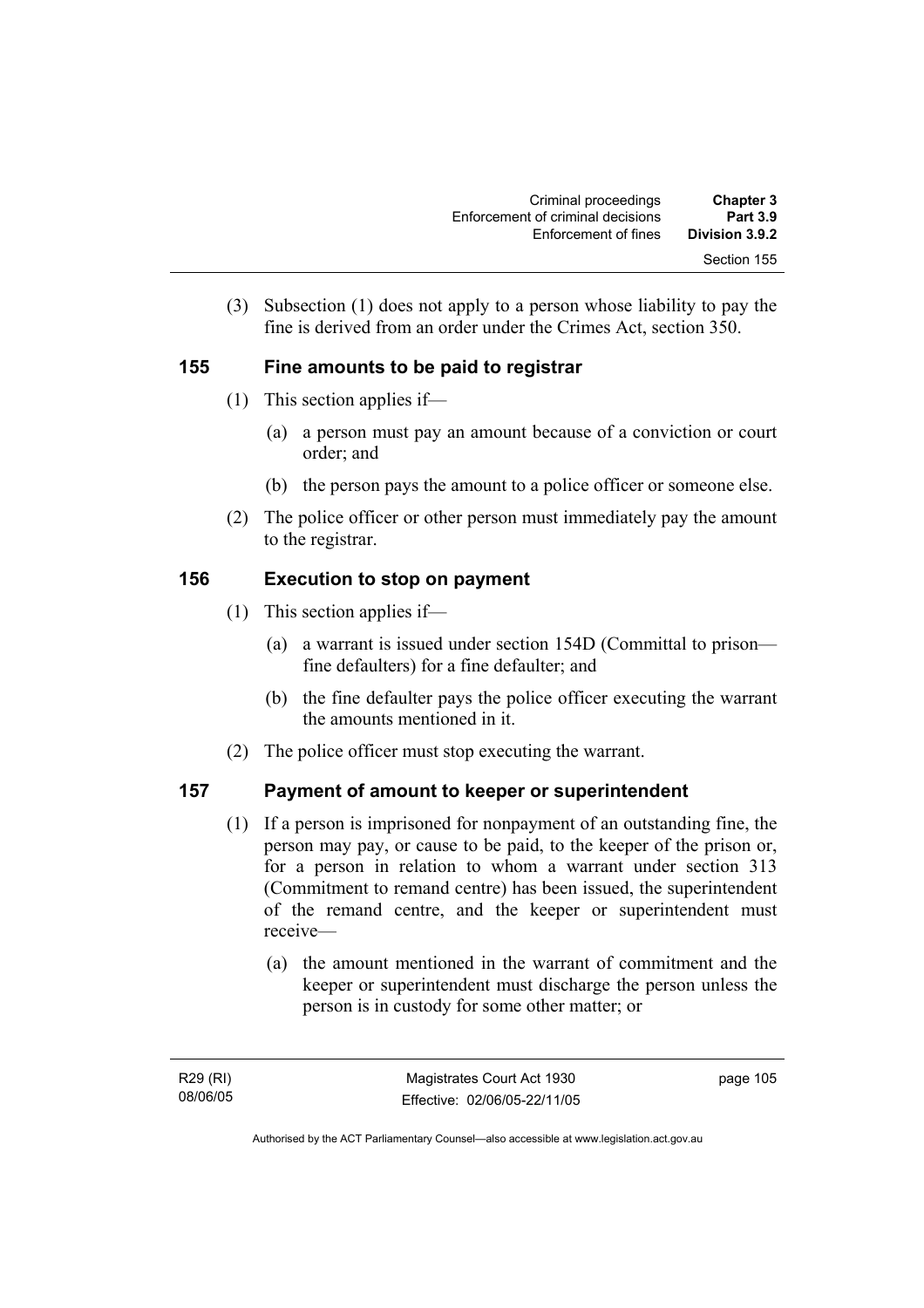**Chapter 3 Criminal proceedings**<br>**Part 3.9 Enforcement of criminal Part 3.9 Enforcement of criminal decisions**<br>**Division 3.9.2 Enforcement of fines Enforcement of fines** Section 158

- (b) any amount in part satisfaction of the outstanding fine and thereupon the term of imprisonment is reduced by a number of days bearing as nearly as possible the same proportion to the total number of days for which the person was committed as the amount so paid bears to the amount for which the person is so liable and the keeper or superintendent must at the end of the term so reduced discharge the person unless the person is in custody for some other matter.
- (2) The keeper or superintendent must forthwith pay all amounts received under the subsection (1) to the registrar.

#### **158 Fine satisfied by imprisonment**

A person who is committed to prison under a warrant issued under section 154D discharges his or her liability to pay the outstanding fine—

- (a) at the rate of \$100 for each day or part of a day for which the person is so imprisoned; or
- (b) if the person is so committed to prison for 6 months—on the completion of the 6 months.

#### **159 Remission**

The Executive may, in writing, remit all or any part of a fine.

#### **160 Conviction or order quashed or set aside**

If the conviction or order that gave rise to a person's liability to pay a fine is quashed or set aside, the registrar must, in addition to notifying the road transport authority under section 153 (3) (d)—

- (a) refund to the person any amount paid in relation to the fine; and
- (b) refund to the person any amount paid in relation to a relevant administrative fee.

R29 (RI) 08/06/05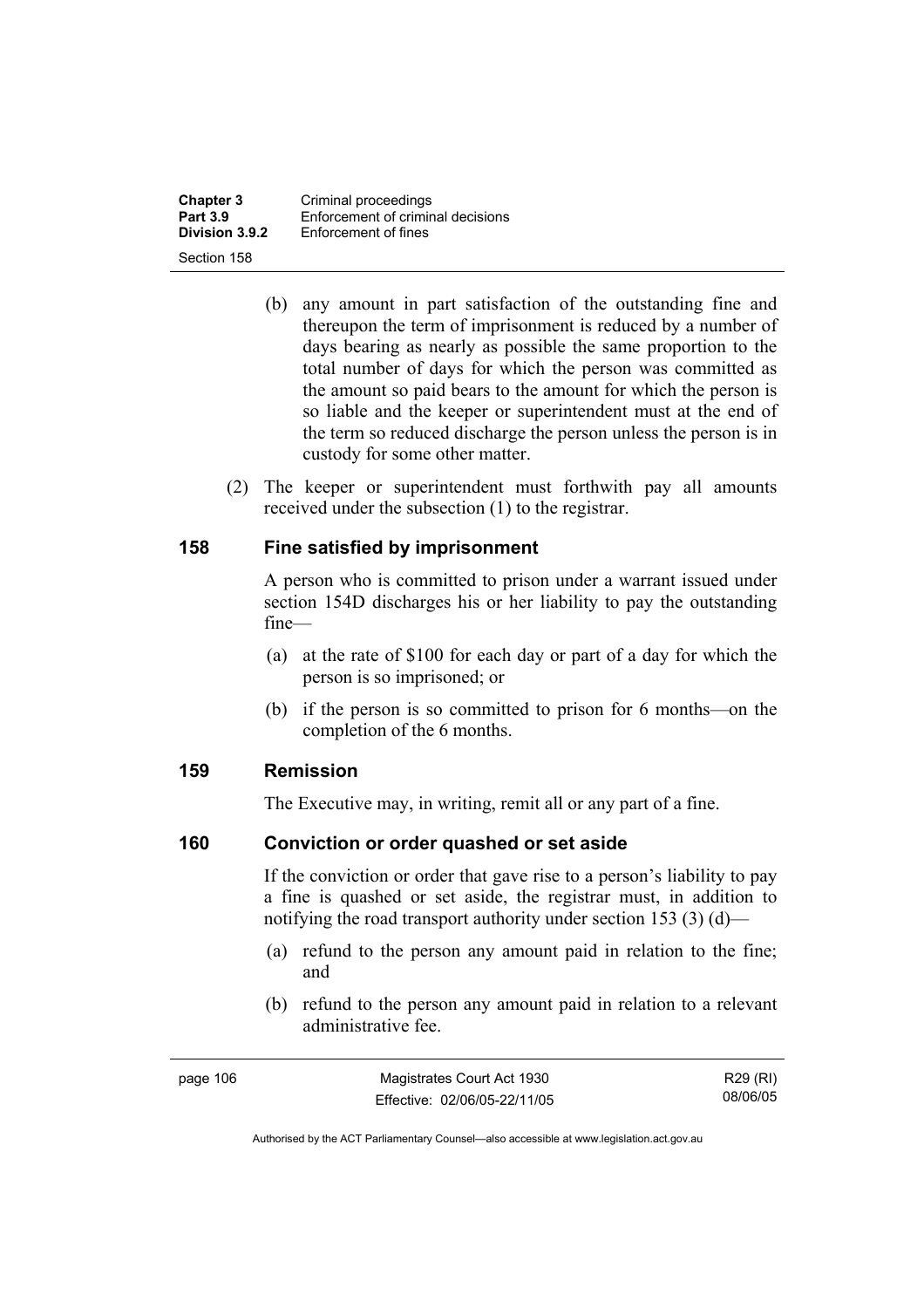### Section 161

#### **161 Other enforcement provisions not affected**

This division shall not be taken to affect the operation of any other law in force in the ACT that provides for the recovery or enforcement of a fine.

## **Division 3.9.3 Reciprocal enforcement of fines against bodies corporate**

#### **166A Definitions for div 3.9.3**

In this division:

*conviction* means a conviction or order entered or made by a court in the exercise of summary jurisdiction in a proceeding for an offence.

*fine* includes—

- (a) a financial penalty, financial forfeiture and financial compensation; and
- (b) fees, charges and costs payable by a body corporate under an order made in a proceeding in which a conviction was entered in relation to the body corporate.

*reciprocating court* means a court declared under section 166B to be a reciprocating court.

*relevant officer*, in relation to a reciprocating court, means the registrar or other corresponding officer of the court.

*State* includes a Territory other than the Australian Capital Territory.

*territory fine* means a fine payable under a conviction of the court.

R29 (RI) 08/06/05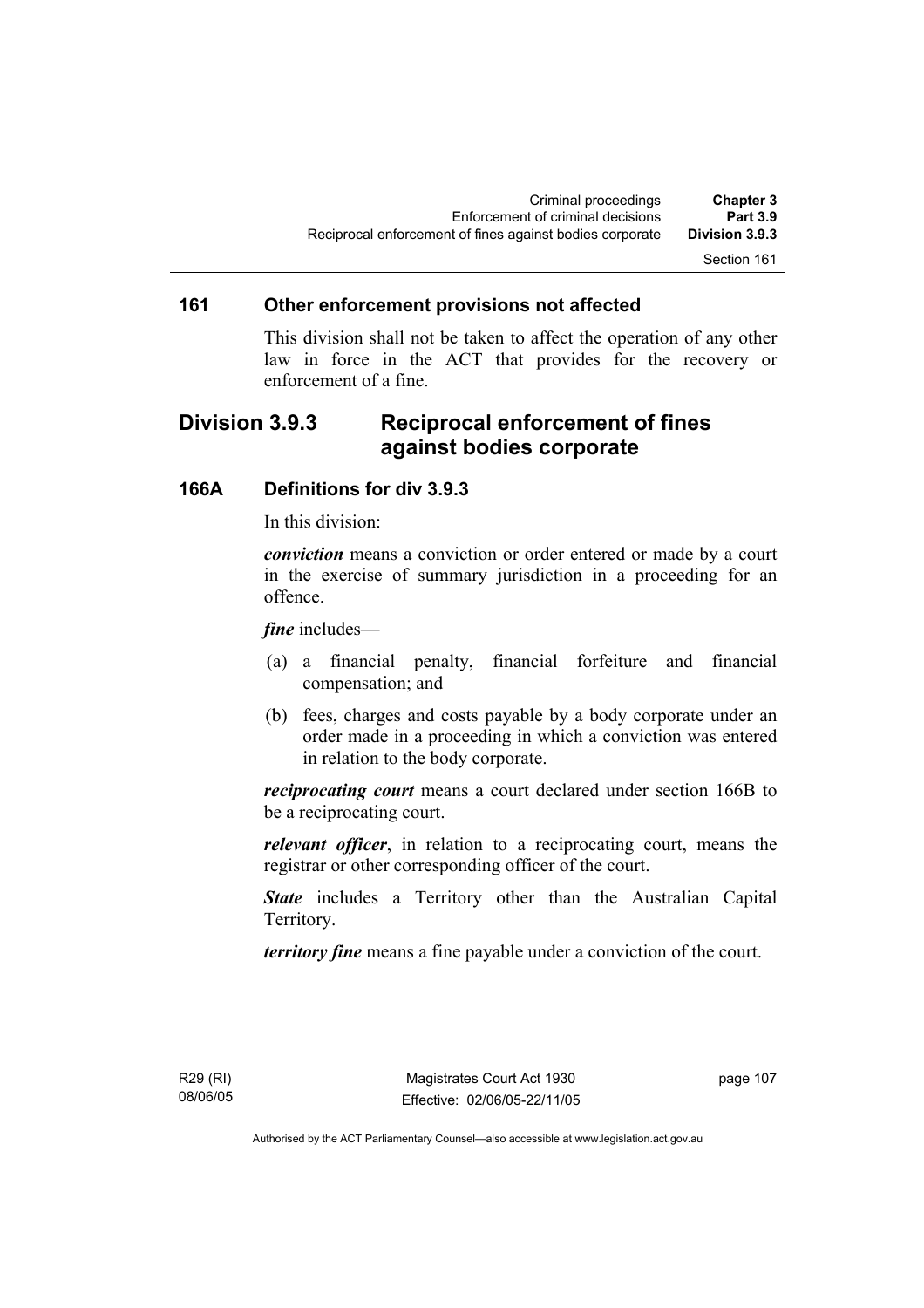| <b>Chapter 3</b>      | Criminal proceedings                                     |
|-----------------------|----------------------------------------------------------|
| <b>Part 3.9</b>       | Enforcement of criminal decisions                        |
| <b>Division 3.9.3</b> | Reciprocal enforcement of fines against bodies corporate |
| Section 166B          |                                                          |

### **166B Declarations relating to reciprocating courts**

- (1) If a State has laws providing for the enforcement in the State of a territory fine against a body corporate, the Attorney-General may, in writing, declare a court of summary jurisdiction in the State to be a reciprocating court.
- (2) A declaration is a notifiable instrument.

*Note* A notifiable instrument must be notified under the Legislation Act.

### **166C Enforcement of fine**

- $(1)$  If—
	- (a) a fine is payable by a body corporate under a conviction of a reciprocating court; and
	- (b) the registrar receives a written request from the relevant officer of the reciprocating court for the enforcement of the conviction accompanied by—
		- (i) a copy, certified by the relevant officer to be correct, of the conviction; and
		- (ii) a certificate signed by the relevant officer stating the amount of the fine that remains unpaid;

the registrar must register the conviction by filing in the court the certified copy of the conviction and noting the date of the registration on the copy.

- (2) On the registration of a conviction under subsection  $(1)$ 
	- (a) the conviction is taken, for this part, to be a conviction of the court adjudging payment of a fine by the body corporate in the amount stated as unpaid in the certificate mentioned in subsection  $(1)$  (b); and
	- (b) the registrar must issue a writ of execution for the purpose of recovering the amount mentioned in paragraph (a); and

| page 108 | Magistrates Court Act 1930   | R29 (RI) |
|----------|------------------------------|----------|
|          | Effective: 02/06/05-22/11/05 | 08/06/05 |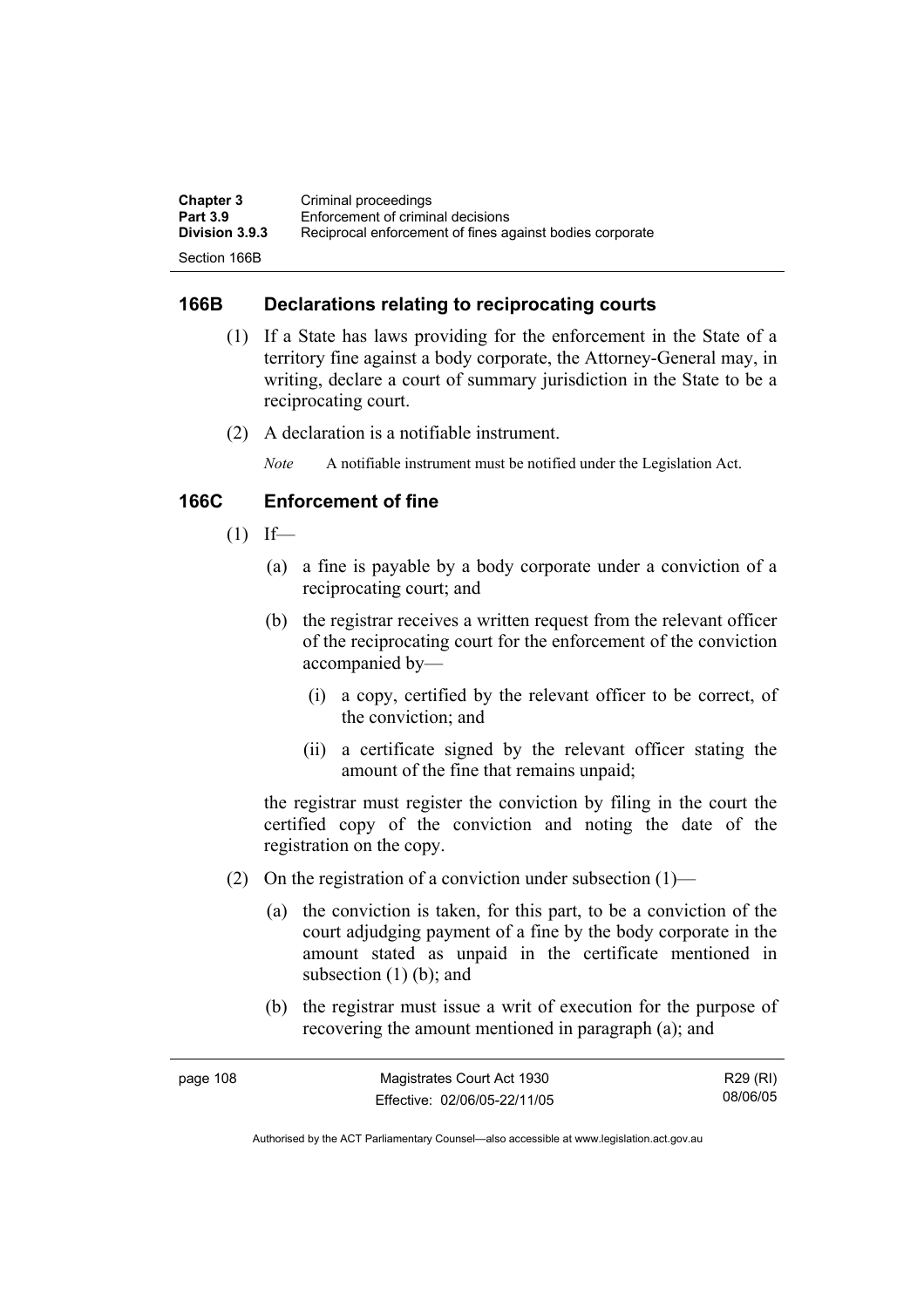- (c) subject to this section, this Act and the rules applying to civil proceedings in the Magistrates Court apply in relation to a writ issued under paragraph (b) as if the writ had been issued in relation to a conviction of the court.
- (3) If a request is made under this section in relation to a fine payable under a conviction of a reciprocating court and the registrar later receives a notification from the relevant officer of the reciprocating court of payment of an amount in satisfaction in whole or part of the amount of the fine, the registrar must note the particulars of the payment on the certified copy of the conviction filed in the court.
- $(4)$  If—
	- (a) a writ is issued under subsection (2) in relation to a fine; and
	- (b) before execution, the registrar receives a notification mentioned in subsection (3) in relation to the fine;

the registrar must arrange for the return of the writ.

- (5) On the return of the writ, the registrar must—
	- (a) if the amount of the fine has been paid in full—withdraw the writ; or
	- (b) if part of the amount of the fine remains unpaid—amend the writ to show the amount still unpaid.
- (6) If a writ is amended under subsection (4), the writ must be enforced in relation to the amount of the fine for the time being shown in the writ as unpaid.
- (7) If an amount of money is paid to the registrar in satisfaction in whole or in part of a fine payable under a conviction registered under subsection (1), the registrar must remit the amount to the relevant officer of the reciprocating court by which the conviction was entered.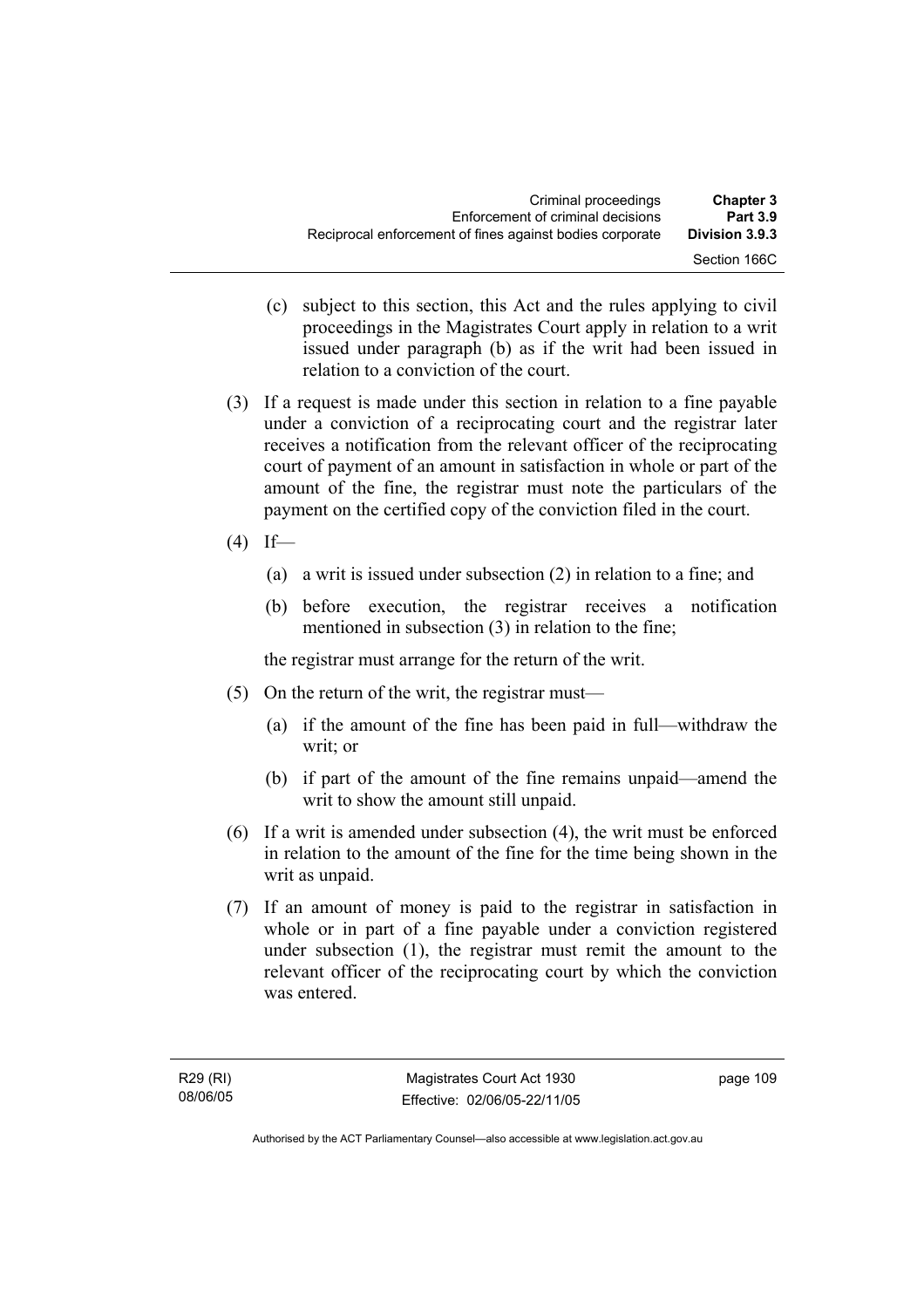| <b>Chapter 3</b> | Criminal proceedings                               |
|------------------|----------------------------------------------------|
| <b>Part 3.9</b>  | Enforcement of criminal decisions                  |
| Division 3.9.4   | Enforcement of criminal decisions—other provisions |
| Section 166D     |                                                    |

 (8) For this section, a document that purports to have been signed by the relevant officer of a reciprocating court is taken to have been so signed unless the contrary is proved.

### **166D Effect of enforcement by reciprocating court**

An amount received by the registrar from a reciprocating court in satisfaction in whole or in part of a territory fine must be applied by the registrar as if the amount had been paid to the registrar by the body corporate by which the fine was payable in satisfaction in whole or in part of the fine.

### **166E Registrar to notify payment of territory fine**

 $If$ <sub>—</sub>

- (a) a conviction of the court under which a fine is payable is registered by the relevant officer of a reciprocating court; and
- (b) an amount is received by the registrar in satisfaction in whole or in part of the fine;

the registrar must, as soon as practicable, notify the relevant officer of the amount of that payment.

## **Division 3.9.4 Enforcement of criminal decisions other provisions**

#### **184 Enforcement of costs against informant**

If a court orders an informant in a criminal proceeding to pay costs to a defendant, the order operates as a judgment given or entered in relation to a claim for the payment of money and is enforceable accordingly.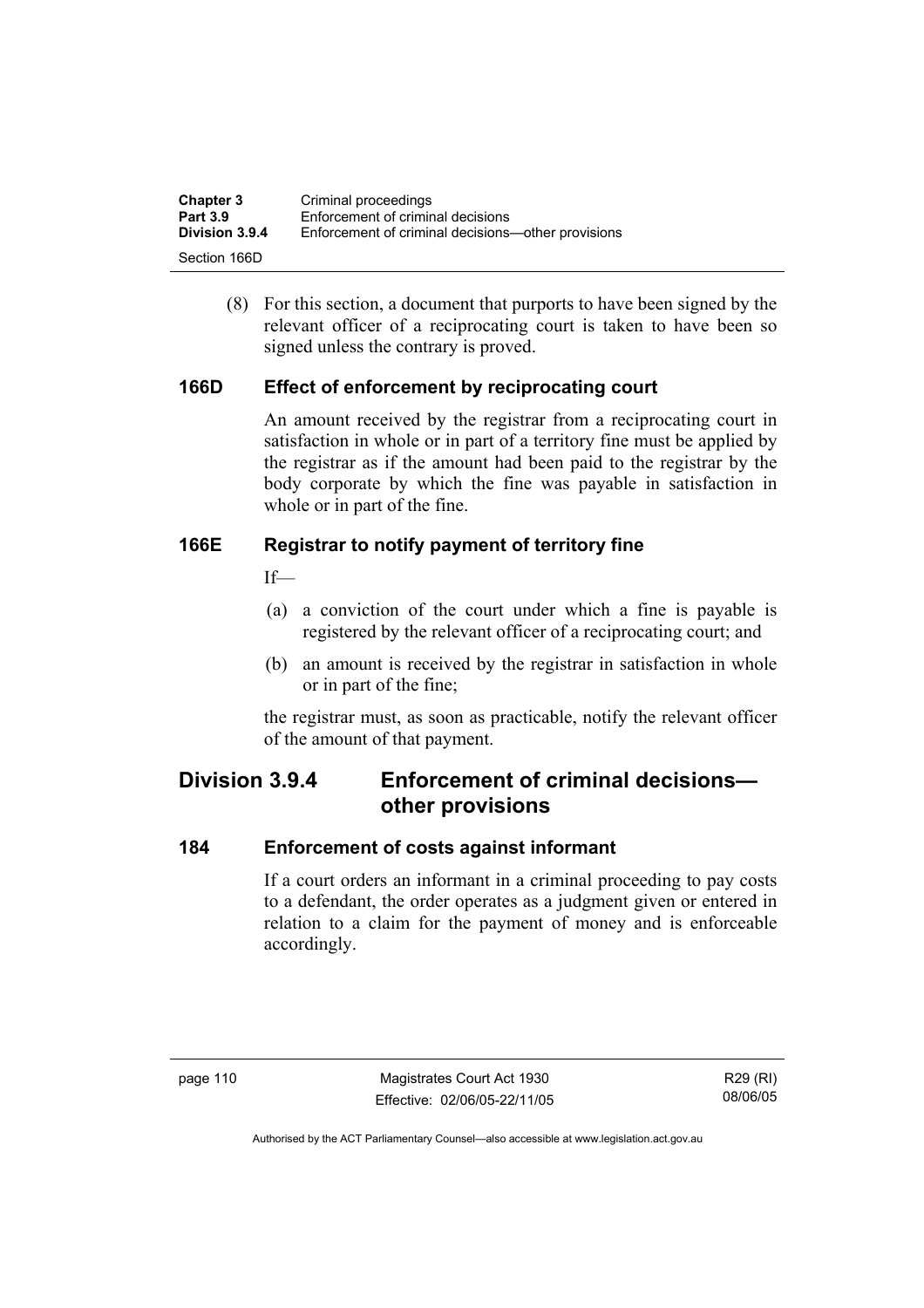#### Section 185

### **185 Committal to prison—orders not involving payment of amount**

- $(1)$  If—
	- (a) a conviction does not order the payment of any fine or penalty but orders that the defendant be imprisoned for his or her offence; or
	- (b) an order is not for the payment of an amount but for the doing of some other act and directs that, if the defendant fails to do the act, the defendant be imprisoned and the defendant fails to do the act;

the court or a magistrate may by warrant commit the defendant to prison there to be kept according to the terms of the conviction or order.

(2) In subsection  $(1)$  (b):

*order* does not include an order under the Crimes Act, section 350.

#### **186 Warrant of commitment to prison**

- (1) A warrant of commitment—
	- (a) must require the police officer or escort to whom it is directed to take the person named in the warrant to a prison mentioned in the warrant; and
	- (b) must require the person in charge of the prison to which the person is taken to imprison the person in accordance with the warrant.
- (2) A warrant of commitment in which the direction mentioned in subsection (1) (a) is given to all police officers or all escorts—
	- (a) is taken in that respect to be directed to each police officer, or each escort, respectively; and

page 111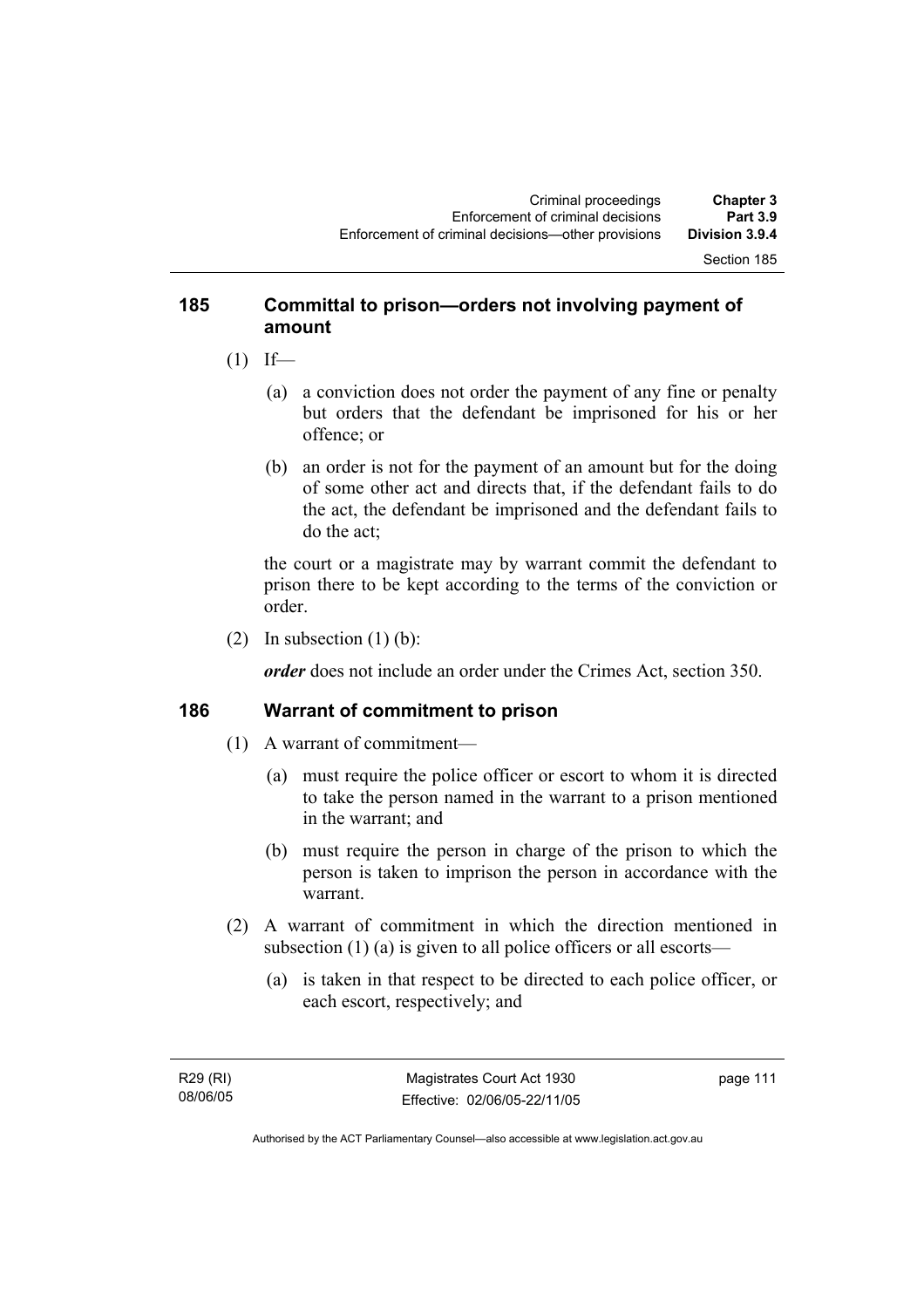| <b>Chapter 3</b> | Criminal proceedings                               |
|------------------|----------------------------------------------------|
| <b>Part 3.9</b>  | Enforcement of criminal decisions                  |
| Division 3.9.4   | Enforcement of criminal decisions—other provisions |
| Section 187      |                                                    |

- (b) may be executed in that respect by any police officer, or any escort, respectively.
- (3) On the arrival at the prison of the person named in the warrant, the person in charge of the prison or a person authorised by that person—
	- (a) must sign the receipt on the warrant for the person; and
	- (b) must complete the report on the warrant about the person's apparent physical condition and state of health.

#### **187 Warrant of commitment if defendant already in prison**

- (1) If by any conviction or order it is adjudged that the defendant be imprisoned and the defendant is then undergoing imprisonment on a conviction for another offence, the warrant of commitment in relation to the subsequent offence must be immediately given to the gaoler to whom it is directed.
- (2) The court or magistrate issuing the warrant of commitment may order by the warrant that the imprisonment for the subsequent offence is to begin at the end of the imprisonment that the defendant is then undergoing.

## **188 Mitigation of payment by court**

- (1) If in a case when either imprisonment or a fine is imposed there is prescribed a requirement for the defendant to enter into his or her recognisance and to find sureties for keeping the peace, or being of good behaviour, and observing some other condition, or to do any of such things, the court may dispense with the requirement or any part of it.
- (2) If the court has authority under any law in force in the ACT (other than this Act), whether past or future, to impose imprisonment for an offence punishable on summary conviction, and has no authority to impose a fine for that offence, it may notwithstanding, when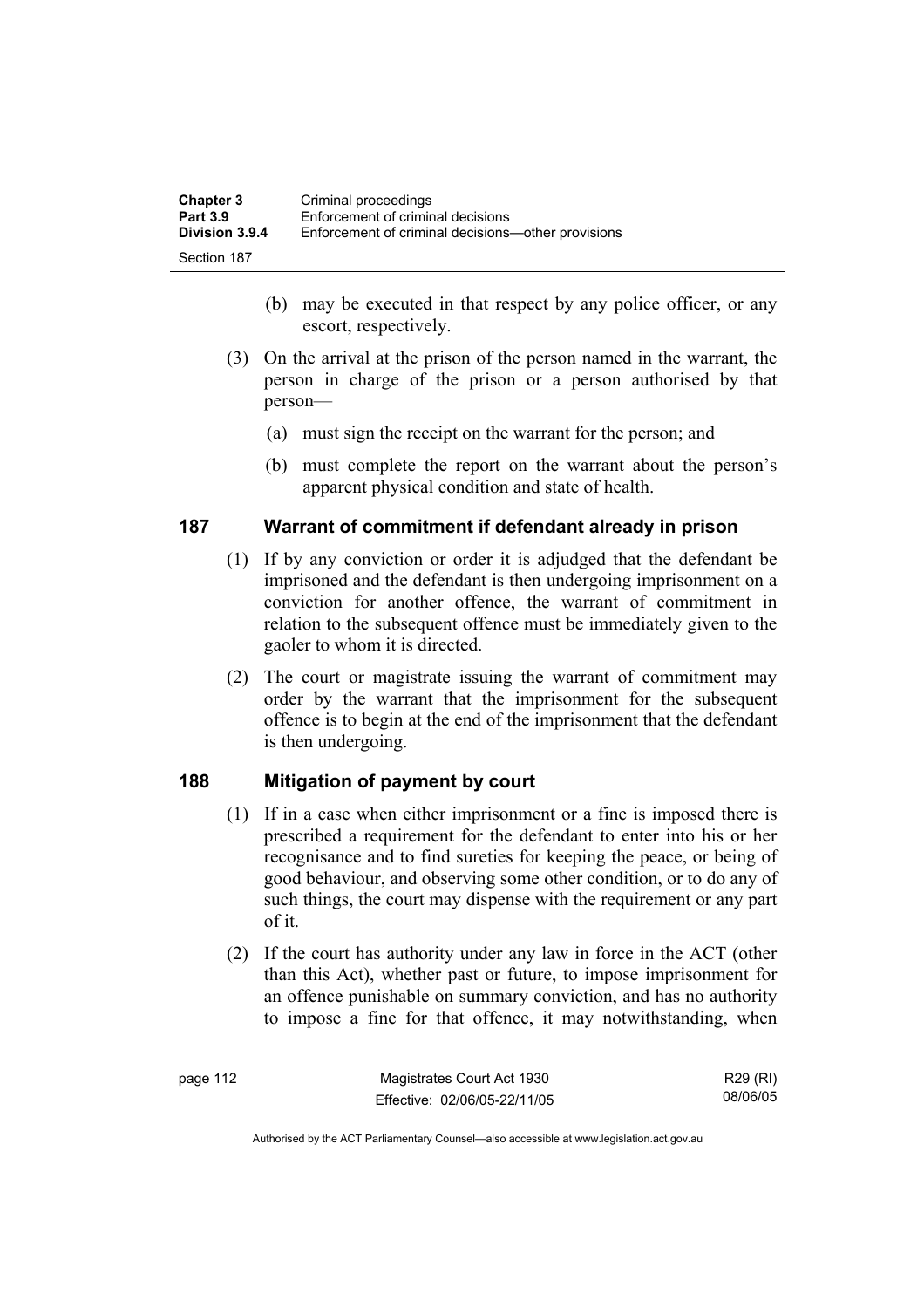adjudicating on that offence, if it considers that the justice of the case will be better met by a fine than by imprisonment, impose a penalty not exceeding 50 penalty units, and not being of such an amount as will subject the offender under the provisions of this Act in default of payment of the penalty, to any greater term of imprisonment than that to which the offender is liable under the law authorising the imprisonment.

## **191 Accounts to be kept of amounts received**

Every registrar, keeper of a gaol and superintendent of a remand centre must keep a true and exact account of all amounts received by him or her under or because of any conviction or order, showing the people from whom and the time when the amounts were received and to whom and when the amounts were paid.

Maximum penalty: 1 penalty unit.

## **193 Forfeited goods may be sold**

Except where otherwise provided, all forfeitures, not financial, that are incurred in relation to an offence triable by the court or that may be enforced by the court, may be sold or disposed of or dealt with in the way that the court directs, and the proceeds of the sale must be applied in a similar way as if the proceeds were a fine imposed under the Act, ordinance or law on which the proceeding for forfeiture is founded.

## **194 Warrant of commitment or writ of execution not void for form only**

A warrant of commitment or writ of execution must not be held void only because of any defect or error in it if there is a conviction or order that is good and valid or that may be amended and made good and valid under this Act to sustain it.

R29 (RI) 08/06/05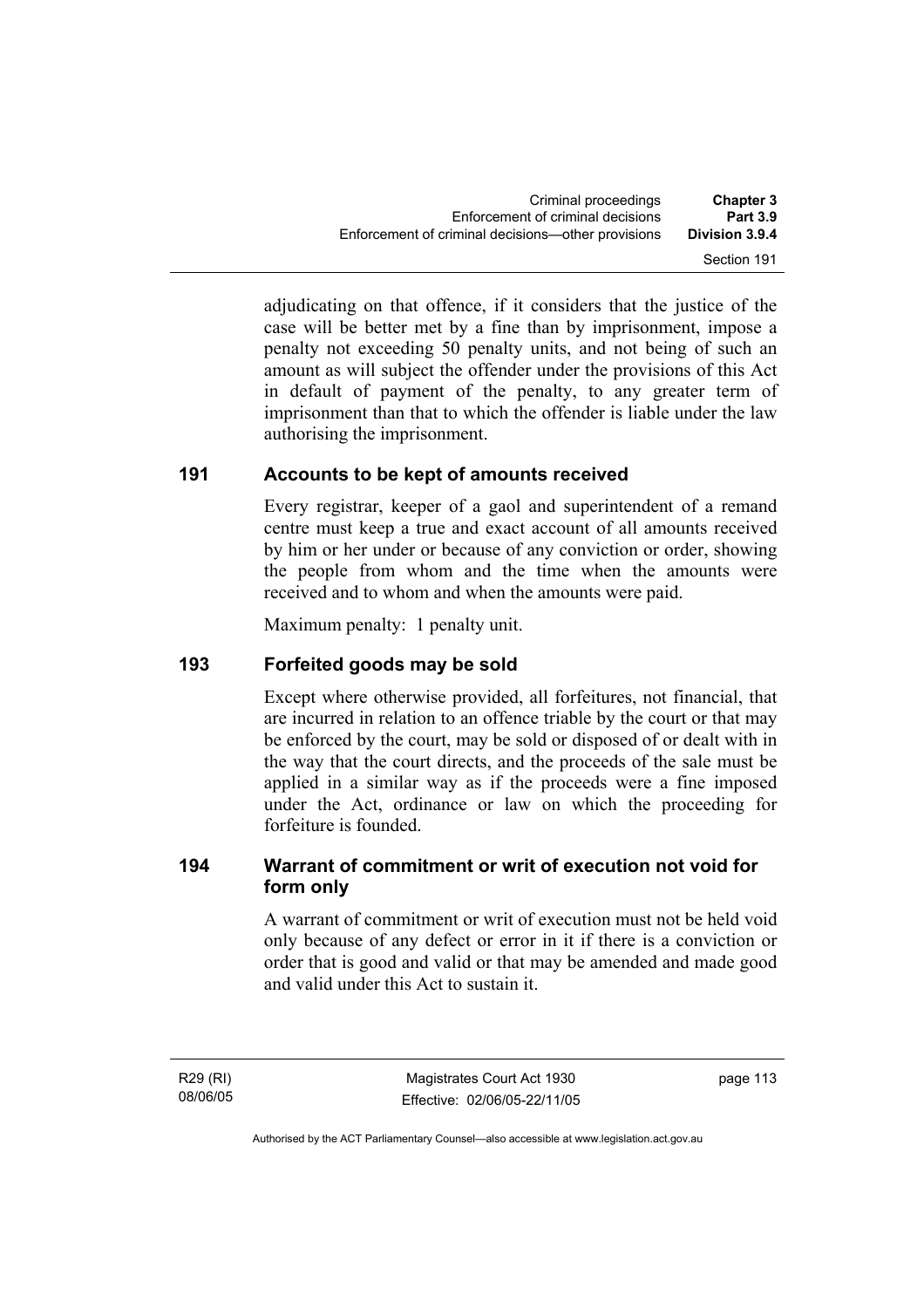| <b>Chapter 3</b>      | Criminal proceedings                               |
|-----------------------|----------------------------------------------------|
| <b>Part 3.9</b>       | Enforcement of criminal decisions                  |
| <b>Division 3.9.4</b> | Enforcement of criminal decisions—other provisions |
| Section 195           |                                                    |

## **195 Convictions etc to be given to Supreme Court registrar**

- (1) This section applies if a person is convicted of an indictable offence by the court or an information in relation to an indictable offence is dismissed by the court.
- (2) The court must immediately give the registrar of the Supreme Court a copy of the conviction and recognisances or a copy of the certificate of dismissal (if any).
- (3) The court must keep a conviction and dismissal book and record each conviction or dismissal in it.

page 114 Magistrates Court Act 1930 Effective: 02/06/05-22/11/05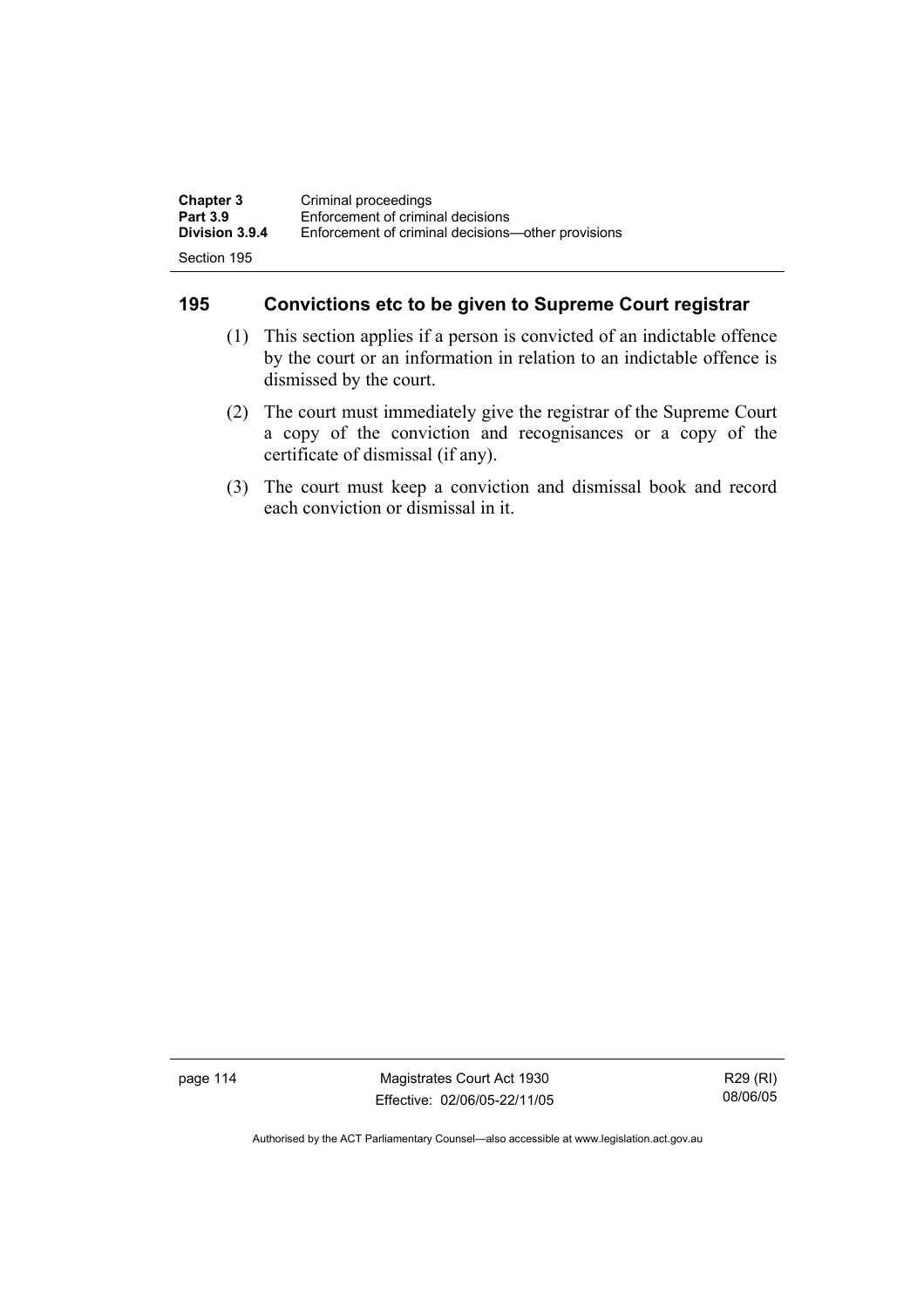#### Section 207

# **Part 3.10 Criminal appeals**

## **Division 3.10.1 Criminal appeals—jurisdiction of Supreme Court**

### **207 Jurisdiction of Supreme Court**

- (1) The appellate jurisdiction of the Supreme Court in relation to decisions of the Magistrates Court under this Act (other than chapter 4 (Civil proceedings)) extends to the hearing and deciding of the following appeals and to no others:
	- (a) appeals to which division 3.10.2 (Appeals in criminal matters) applies;
	- (b) reference appeals under division 3.10.2A (Reference appeals in criminal matters);
	- (c) appeals from decisions of the Magistrates Court by way of orders to review under division 3.10.3 (Orders to review in criminal matters).
- (2) This part does not limit the operation of any other Act that makes provisions in relation to the appellate jurisdiction of the Supreme Court.

## **Division 3.10.2 Appeals in criminal matters**

#### **208 Appeals to which div 3.10.2 applies**

- (1) Each of the following appeals is an appeal to which this division applies:
	- (a) an appeal by any of the following from a decision of the Magistrates Court under the Crimes Act, section 315A (2)

Authorised by the ACT Parliamentary Counsel—also accessible at www.legislation.act.gov.au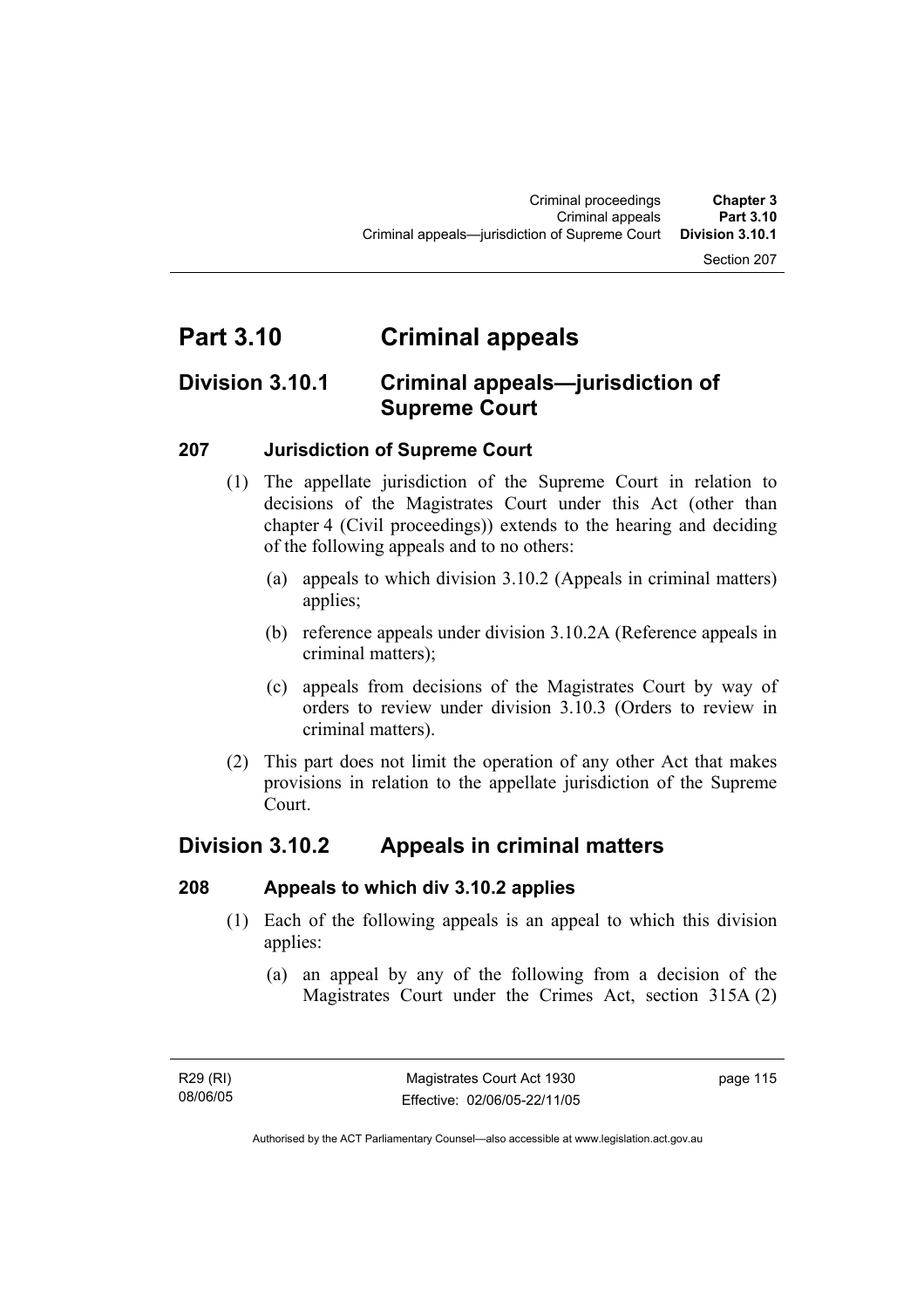**Chapter 3** Criminal proceedings **Part 3.10 Criminal appeals**<br>**Division 3.10.2** Appeals in crimin **Division 3.10.2** Appeals in criminal matters Section 208

> or (3) (Investigation into fitness to plead) or section 315D (7) (Person found temporarily unfit to plead):

- (i) the person whose fitness to plead was decided;
- (ii) anyone who appeared at the proceeding in which the decision was made;
- (iii) anyone else with the leave of the court;
- (b) an appeal, by the person convicted, from a conviction for an offence dealt with by the Magistrates Court under this Act, part 3.6 (Proceedings for offences punishable summarily), part 3.7 (Service and pleading by post for certain offences) or section 290 (Contempt in face of court) or under the Crimes Act, section 375;
- (c) an appeal, by the person against whom the order is made, from an order made under this Act, section 113 or section 114 in a proceeding dealt with by the Magistrates Court under this Act, part 3.6 or under the Crimes Act, section 375;
- (d) an appeal from a sentence or penalty imposed by the Magistrates Court by a person convicted of an offence dealt with by that court under this Act, section 90A, section 290, part 3.6 or part 3.7, or under the Crimes Act, section 375, whether or not the person appeals against the conviction in relation to which the sentence or penalty was imposed;
- (e) an appeal, by the person charged, from a decision of the Magistrates Court made under—
	- (i) the Crimes Act, section 402 (1); or
	- (ii) the Crimes Act, section 402 (3); or
	- (iii) the Crimes Act, section 403 (1); or
	- (iv) the Crimes Act, section  $407(7)$  (b);

page 116 Magistrates Court Act 1930 Effective: 02/06/05-22/11/05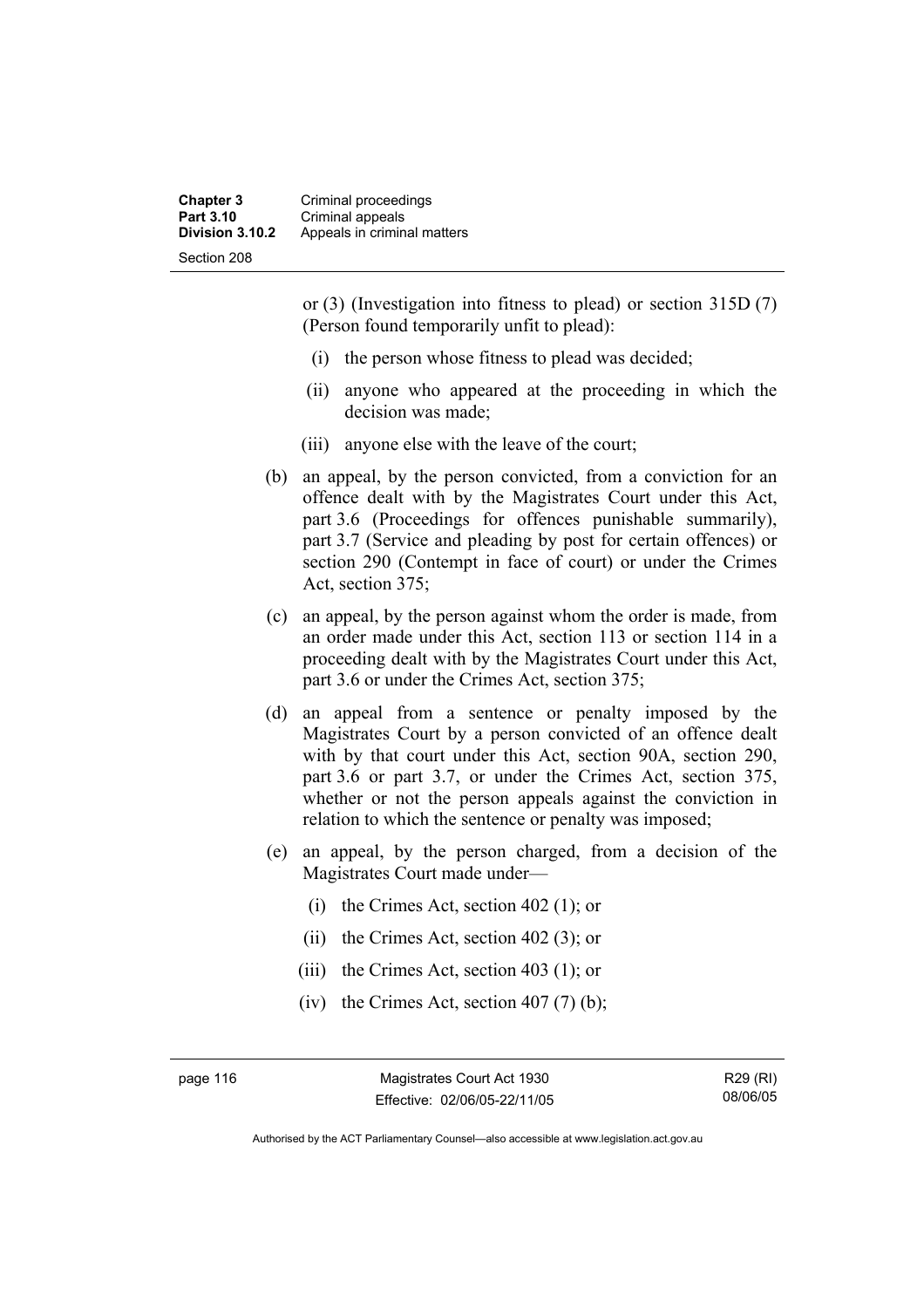| <b>Chapter 3</b> | Criminal proceedings        |
|------------------|-----------------------------|
| <b>Part 3.10</b> | Criminal appeals            |
| Division 3.10.2  | Appeals in criminal matters |
| Section 209      |                             |

- (f) an appeal, by a person who has given a recognisance under the Crimes Act, section 402 or section 403 or by his or her surety, from a decision of the Magistrates Court on an application made under that Act, section 405 to that court.
- (3) Subsection (1) does not affect any power that the Supreme Court has, apart from this Act, to grant bail or to vary the conditions of bail.

## **209 Institution of appeal**

- (1) An appeal must be instituted by the appellant filing a notice of appeal in the office of the registrar of the Supreme Court within the period of 28 days after the conviction was entered, the order or decision was made or the sentence or penalty imposed, or within any further time the Supreme Court allows.
- (2) As soon as practicable after instituting the appeal, the appellant must—
	- (a) file a copy of the notice of appeal with the Magistrates Court; and
	- (b) serve a copy of the notice of appeal on—
		- (i) for an appeal mentioned in section 208 (1) (aa)—each other person mentioned in that paragraph; and
		- (ii) for any other appeal—the informant.

## **210 Substituted service of notice of appeal**

 (1) If it appears to the Supreme Court, on an application made for an order under this section, that personal service of a notice of appeal under section 209 on a person on whom it is required to be served cannot be effected, the Supreme Court may make the order for substituted or other service the Supreme Court considers just.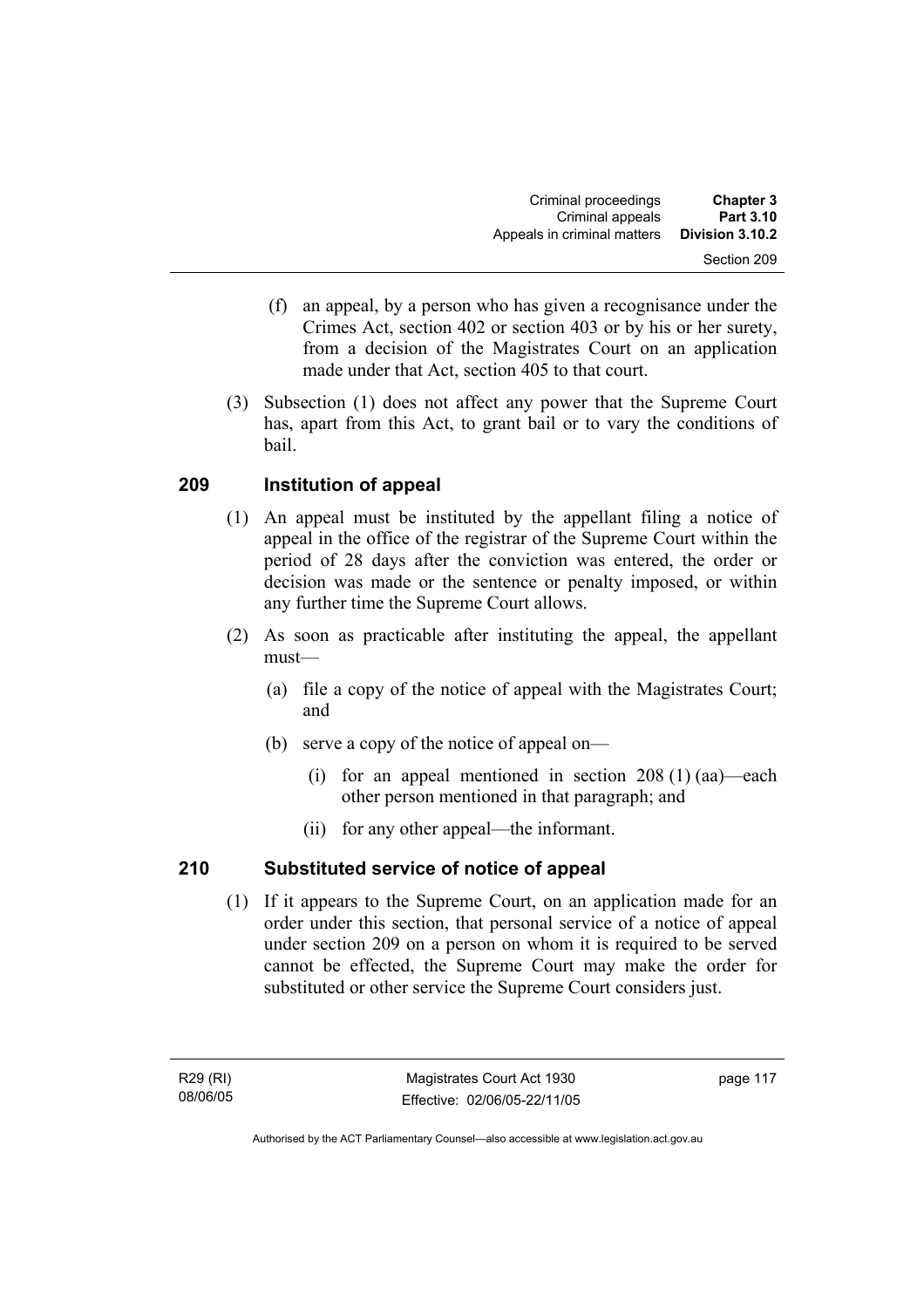| <b>Chapter 3</b>               | Criminal proceedings        |
|--------------------------------|-----------------------------|
| Part 3.10                      | Criminal appeals            |
| Division 3.10.2<br>Section 214 | Appeals in criminal matters |

- (2) The Supreme Court may, on an application made for an order under this subsection, dispense with service of a notice of appeal if the court considers it necessary or expedient to do so.
- (3) An order under subsection (2) may be made subject to the conditions (if any) the Supreme Court considers appropriate.

### **214 Appeals in cases other than civil cases**

- (1) This section applies to an appeal mentioned in section 208 (Appeals to which div 3.10.2 applies).
- (2) In an appeal to which this section applies, the Supreme Court must have regard to the evidence given in the proceeding out of which the appeal arose, and has power to draw inferences of fact.
- (3) In an appeal to which this section applies, the Supreme Court must—
	- (a) if it considers it necessary or expedient to do so in the interests of justice—
		- (i) order the production of a document or anything else that was an exhibit in, or was otherwise connected with, the proceeding out of which the appeal arose and that appears to it to be necessary to produce for deciding the appeal; and
		- (ii) order any person who was, or would have been if the person had been called, a compellable witness in the proceeding to attend for examination before the Supreme Court; and
		- (iii) receive the evidence, if tendered, of any witness; and
	- (b) receive evidence with the consent of the parties to the appeal.
- (4) If evidence is tendered in an appeal to which this section applies, the Supreme Court must, unless satisfied that the evidence would not afford any ground for allowing the appeal, receive the evidence if—

| page 118 | Magistrates Court Act 1930   | R29 (RI) |
|----------|------------------------------|----------|
|          | Effective: 02/06/05-22/11/05 | 08/06/05 |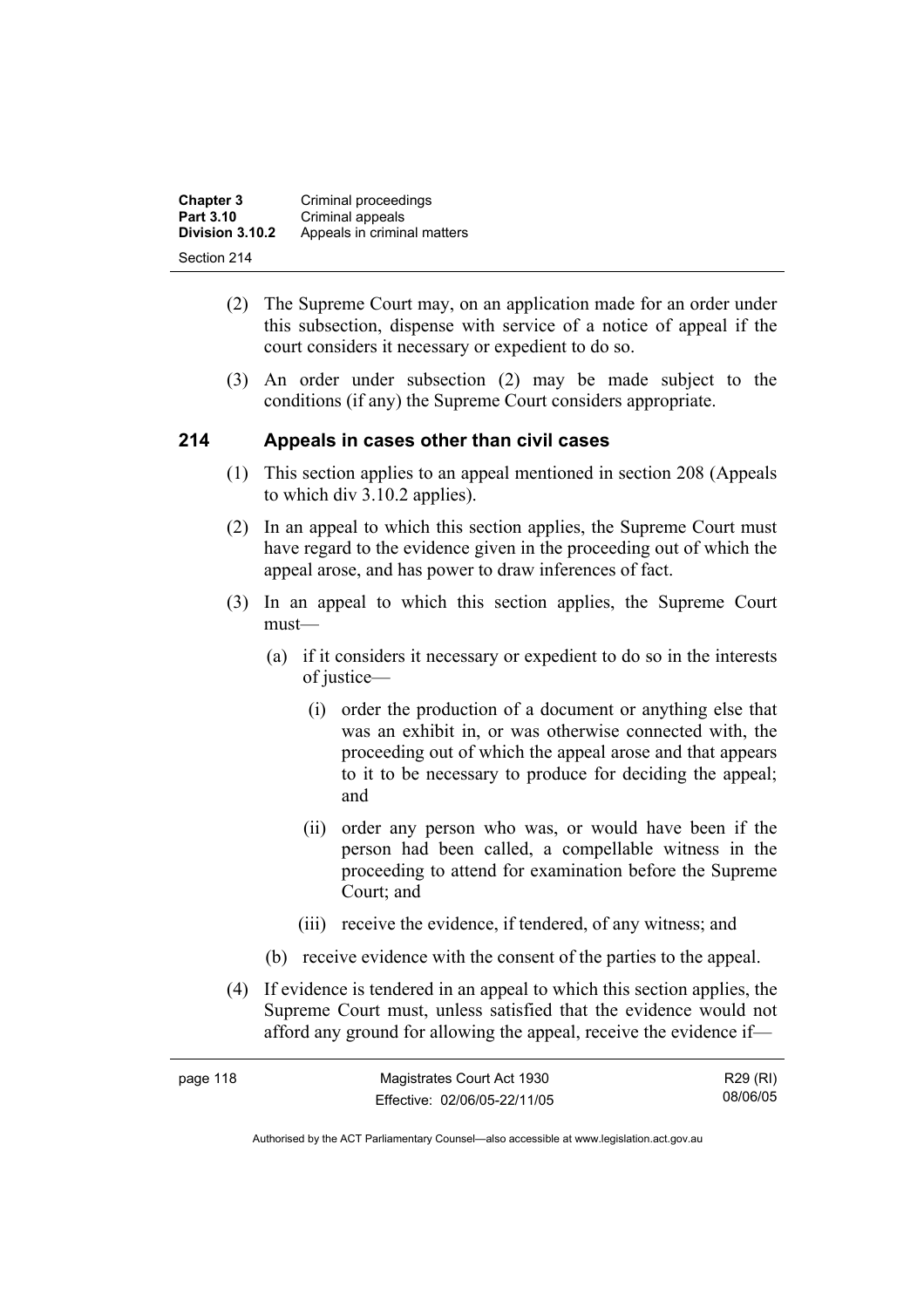- (a) it appears to the Supreme Court that the evidence is likely to be credible and would have been admissible in the proceeding out of the which the appeal arose on an issue relevant to the appeal; and
- (b) the Supreme Court is satisfied that the evidence was not adduced in the proceeding and there is a reasonable explanation for the failure to adduce it.

## **216 Stay of execution pending appeal in certain cases**

- (1) If an appeal to which this division applies has been duly instituted, the enforcement or execution of the decision, conviction, order, sentence or penalty appealed from is stayed until the appeal is concluded or is abandoned or discontinued and, if the appellant is in custody, the appellant may, if not detained for any other cause, be granted bail in accordance with the *Bail Act 1992*.
- (2) If the appellant in custody in relation to whom the enforcement or execution of a conviction is stayed—
	- (a) is not granted bail under the *Bail Act 1992*; or
	- (b) is not detained for any other cause;

the court or a magistrate may, by warrant, commit the person to a remand centre.

## **218 Orders by Supreme Court on appeals**

- (1) On an appeal to which this division applies, the Supreme Court may—
	- (a) confirm, reverse or vary the conviction, order, sentence, penalty or decision appealed from; or
	- (b) give the judgment, or make the order, that, in all the circumstances, it considers appropriate, or refuse to make an order; or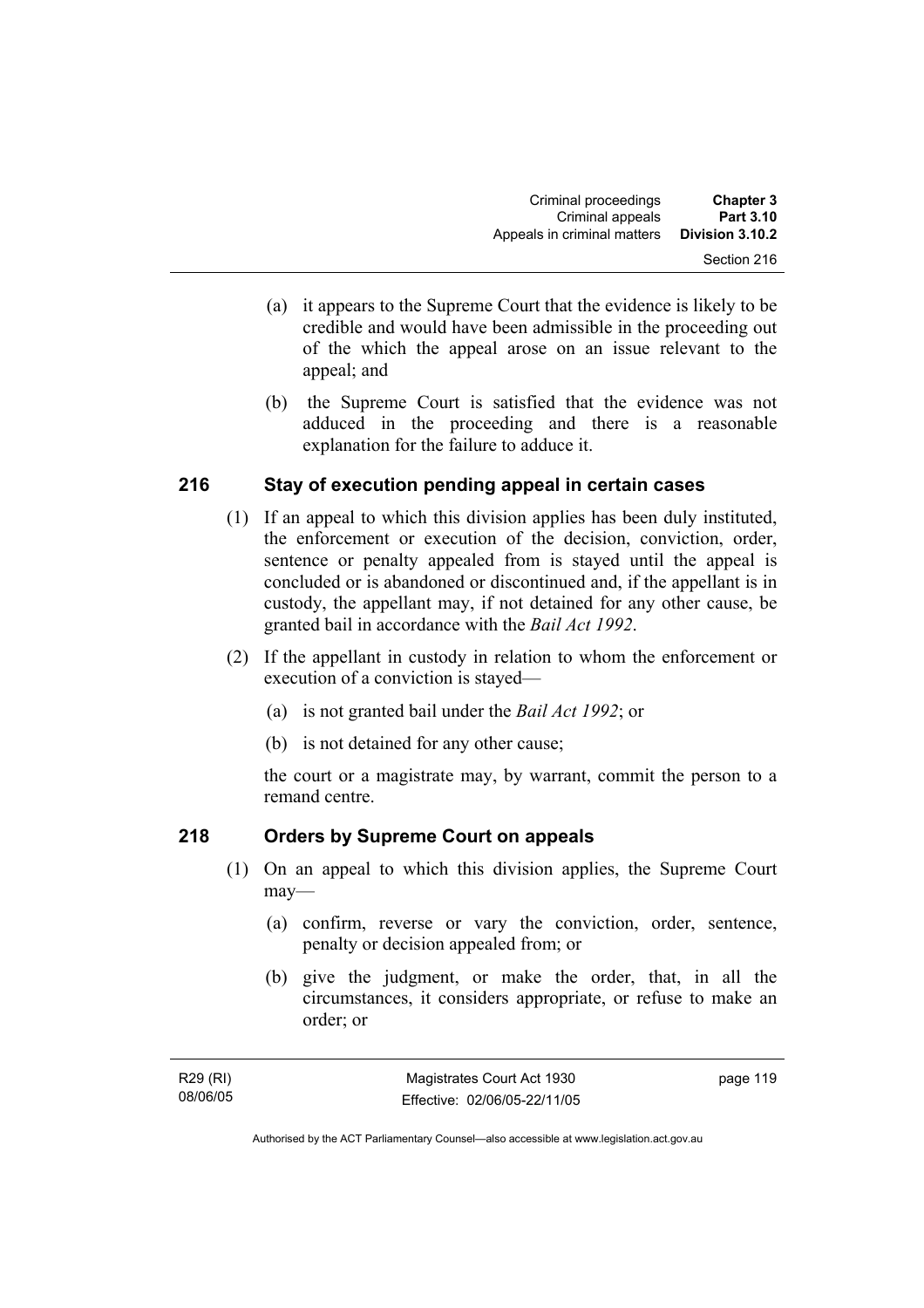| <b>Chapter 3</b> | Criminal proceedings                  |
|------------------|---------------------------------------|
| <b>Part 3.10</b> | Criminal appeals                      |
| <b>Division</b>  | Reference appeals in criminal matters |
| Section 219      |                                       |

- (c) set aside the conviction, order, sentence, penalty or decision appealed from, in whole or in part, and remit the proceeding to the Magistrates Court for further hearing and decision, subject to the directions the Supreme Court considers appropriate.
- (2) A judgment or order of the Supreme Court under subsection (1) (a) or (b) has effect as if it were a decision of the Magistrates Court and may be enforced by the Magistrates Court accordingly.

## **219 Barring right of appeal under div 3.10.2 if order to review granted**

- (1) If an order nisi to review a decision of the Magistrates Court has been granted under division 3.10.3 (Orders to review in criminal matters) to a person entitled to appeal against that decision to the Supreme Court under this division, the person ceases to be entitled to appeal to the Supreme Court under this division.
- (2) If an order nisi to review a decision of the Magistrates Court is granted under division 3.10.3 to a person after the person has instituted an appeal to the Supreme Court under this division against that decision, the appeal is taken to have been withdrawn.

## **Division 3.10.2A Reference appeals in criminal matters**

## **219A What is a reference appeal?**

In this division:

*reference appeal*—see section 219AB (2).

## **219AB Reference appeal following acquittal on indictment**

 (1) This section applies if a person has been tried on indictment in the Magistrates Court and acquitted in relation to all or part of the indictment.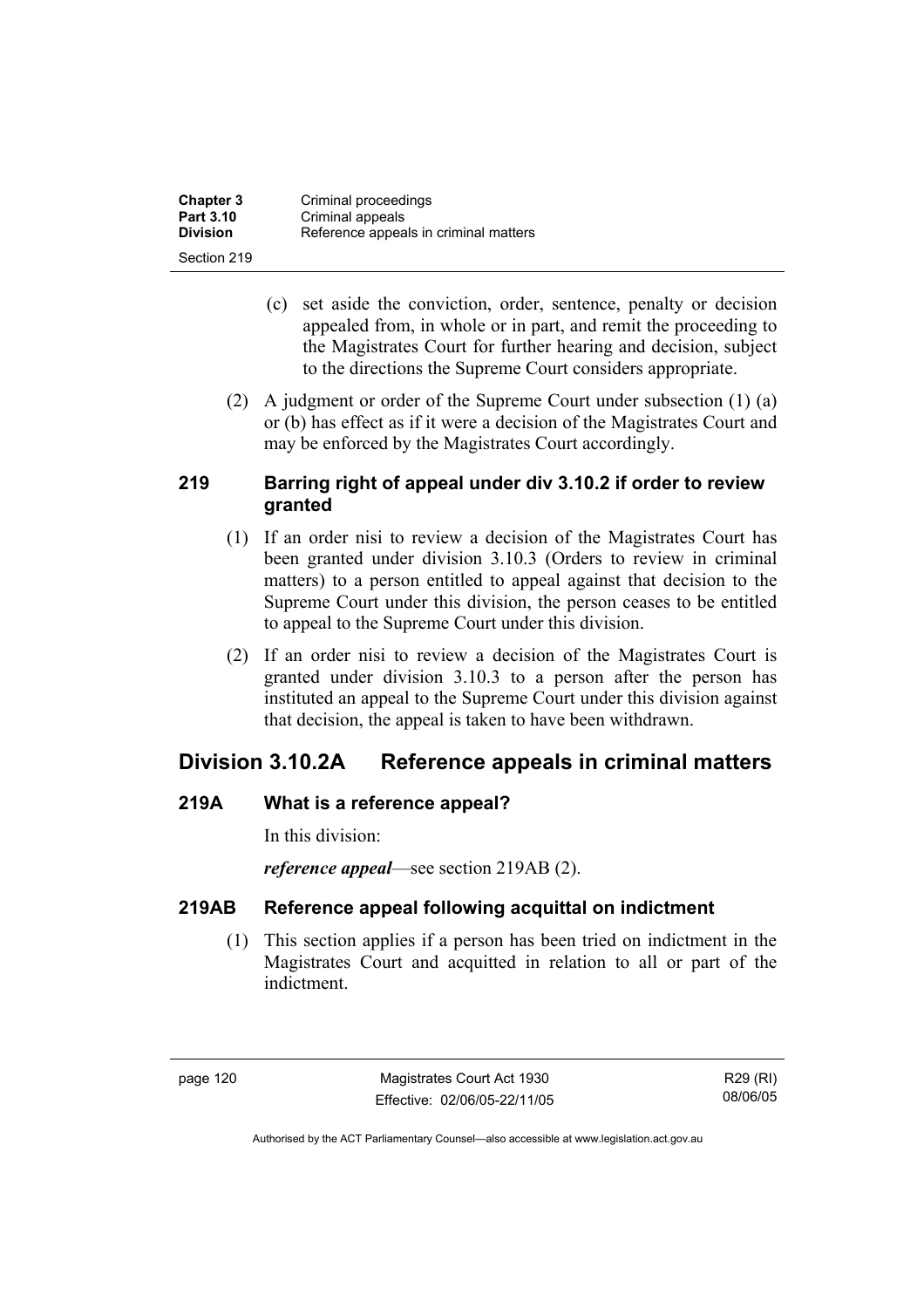| <b>Chapter 3</b> | Criminal proceedings                  |
|------------------|---------------------------------------|
| <b>Part 3.10</b> | Criminal appeals                      |
| <b>Division</b>  | Reference appeals in criminal matters |
| Section 219AC    |                                       |

- (2) The Supreme Court may, on application by the Attorney-General or director of public prosecutions (the *applicant*), hear and decide (by a *reference appeal*) any question of law arising at or in relation to the trial.
- (3) An application must be made within 6 weeks after the end of the trial, or within any longer period allowed by the Supreme Court.

### **219AC Who may be heard at reference appeal**

- (1) Each of the following people (each *interested party*) may be heard in a reference appeal:
	- (a) a person charged at the trial;
	- (b) a person who seeks to be heard, if the court is satisfied that the person has a sufficient interest in the appeal to be heard.
- (2) If an interested party is not represented in the appeal, the applicant must instruct counsel to argue the reference appeal on the party's behalf.
- (3) The reasonable costs of legal representation of an interested party are payable by the Territory.

## **219AD Reference appeal decision does not affect trial verdict**

The decision on a reference appeal does not invalidate or affect any verdict or decision given at the trial.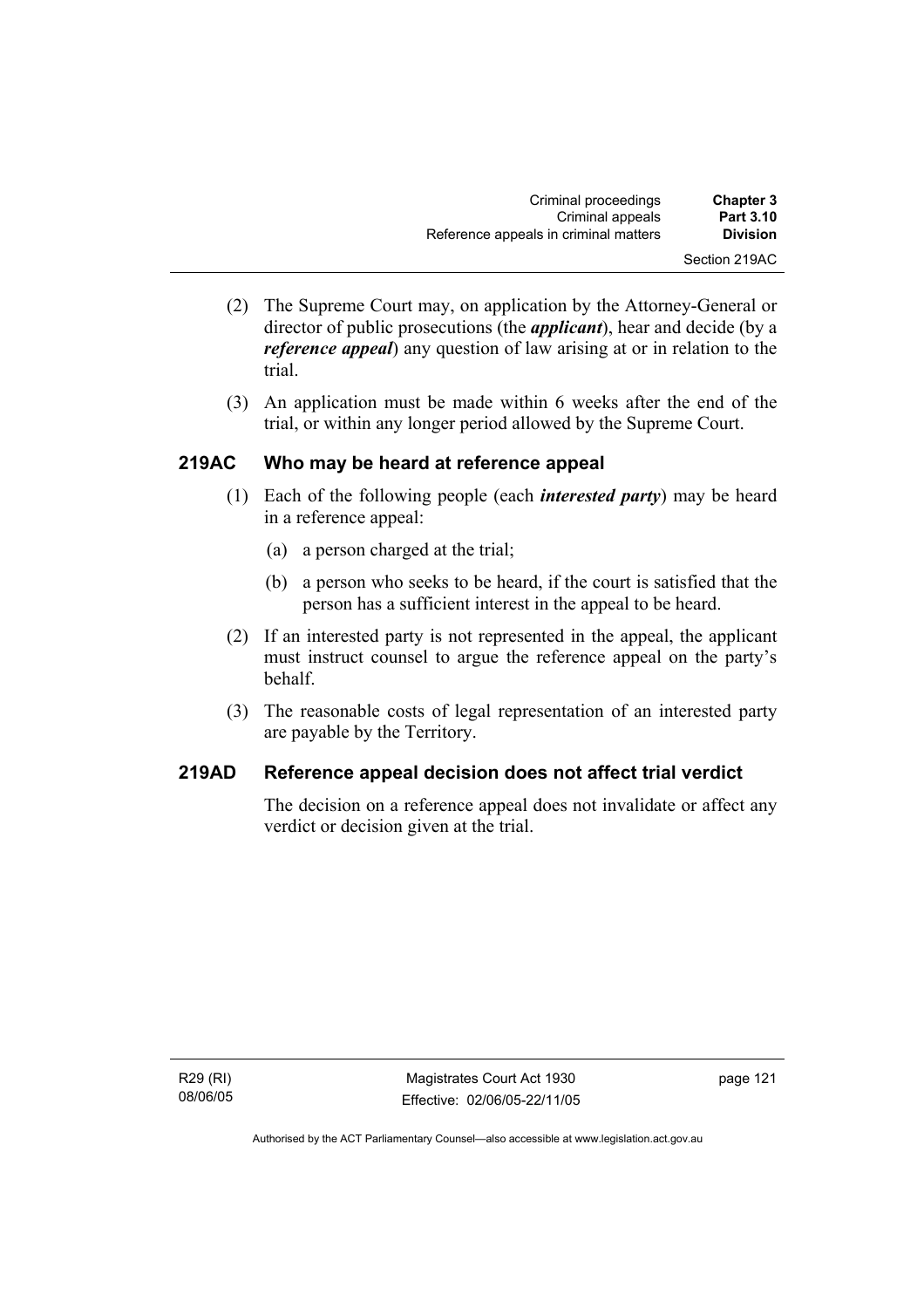**Chapter 3 Criminal proceedings**<br>**Part 3.10 Criminal appeals Part 3.10** Criminal appeals<br>**Division 3.10.3** Orders to review **Division 3.10.3** Orders to review in criminal matters Section 219B

## **Division 3.10.3 Orders to review in criminal matters**

#### **219B Appeals by way of orders to review**

- (1) Each of the following is a decision of the Magistrates Court from which an appeal by way of order to review may be made in accordance with this division:
	- (a) an order of the Magistrates Court dismissing an information dealt with by that court under this Act, part 3.6 (Proceedings for offences punishable summarily) or part 3.7 (Service and pleading by post for certain offences) or under the Crimes Act, section 375:
	- (b) a conviction by the Magistrates Court for an offence dealt with by that court under this Act, part 3.6 or part 3.7 or under the Crimes Act, section 375;
	- (c) an order made under this Act, section 113 or section 114 in a proceeding dealt with by the Magistrates Court under this Act, part 3.6 or under the Crimes Act, section 375;
	- (d) a decision of the Magistrates Court not to commit a person to the Supreme Court for sentence under section 92A;
	- (e) a decision of the Magistrates Court to dispose of a case summarily under the Crimes Act, section 375 (6) or (7);
	- (f) a sentence or penalty imposed by the Magistrates Court for an offence dealt with by that court under this Act, section 90A, part 3.6, part 3.7 or section 290 (Contempt in face of court) or under the Crimes Act, section 375.
- (2) In subsection  $(1)$  (f):

*sentence or penalty* includes a decision or order made under the Crimes Act, section 402 (1) or (3), section 403 (1), section 404 (4) or (7) or section 405 (1) or (3), whether or not the person is convicted of the offence.

| page 122 | Magistrates Court Act 1930   | R29 (RI) |
|----------|------------------------------|----------|
|          | Effective: 02/06/05-22/11/05 | 08/06/05 |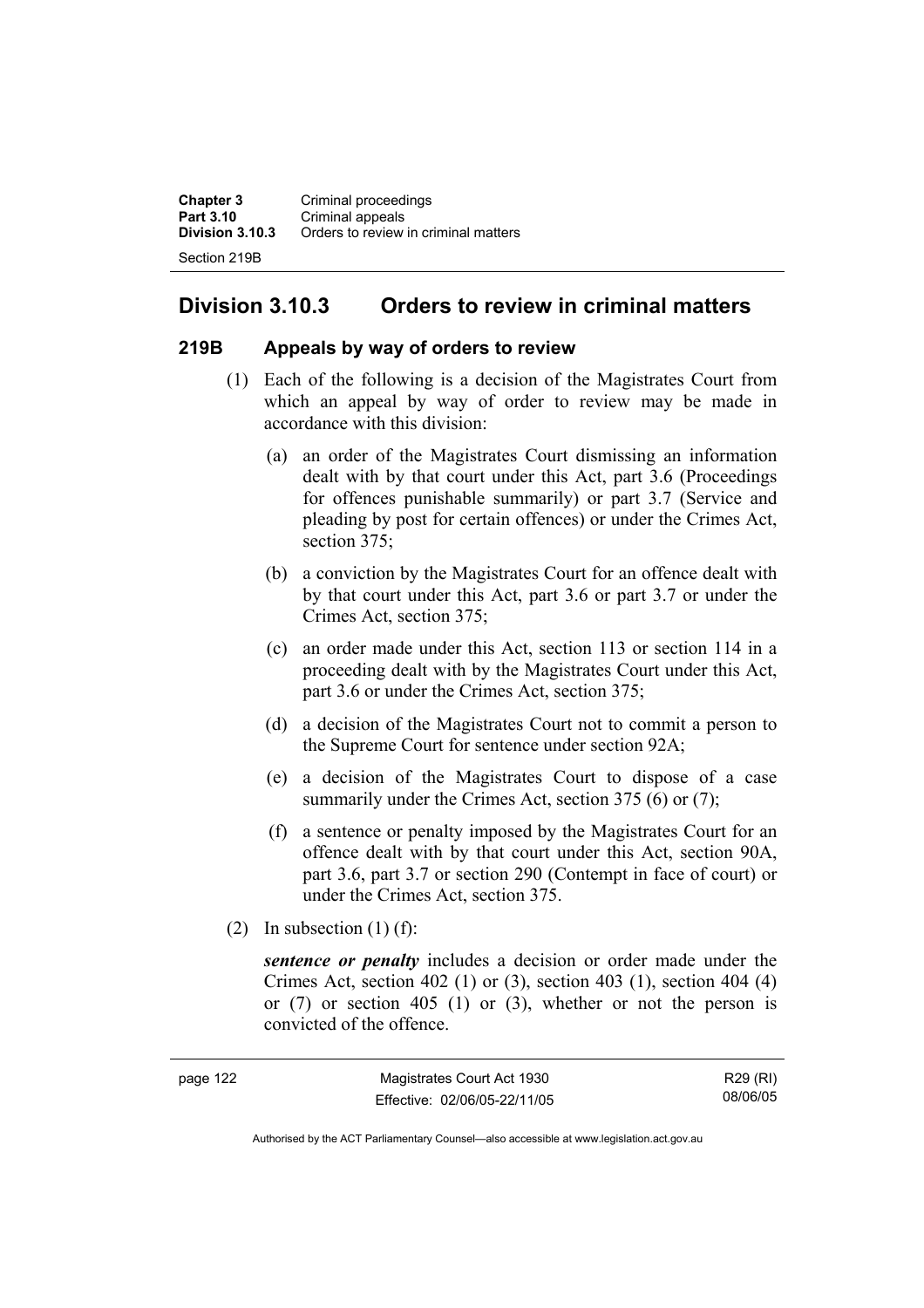## Section 219C

#### **219C Grant of order nisi to review**

- (1) This section applies if—
	- (a) within 28 days of the making of an order of a kind mentioned in section 219B (1) (a) or within any further time the Supreme Court allows, an application is made by the informant in the proceeding before the Magistrates Court; or
	- (b) within 28 days of the making of a decision of a kind mentioned in section 219B  $(1)$   $(d)$ ,  $(e)$  or  $(f)$ , an application is made by the informant in the proceeding before the Magistrates Court; or
	- (c) within 28 days after—
		- (i) the entering of a conviction of a kind mentioned in section 219B (1) (b); or
		- (ii) the making of an order of a kind mentioned in section 219B (1) (c);

or within any further time the Supreme Court allows, an application is made by the defendant in the proceeding before the Magistrates Court.

- (2) The Supreme Court may grant an order nisi calling on the other party to the proceeding to show cause, on a date specified in the order nisi, why the decision of the Magistrates Court should not be reviewed on any 1 or more of the following grounds:
	- (a) that there was a prima facie case of error or mistake on the part of the Magistrates Court;
	- (b) that the Magistrates Court did not have jurisdiction or authority to make the decision;
	- (c) that the decision of the Magistrates Court should not in law have been made;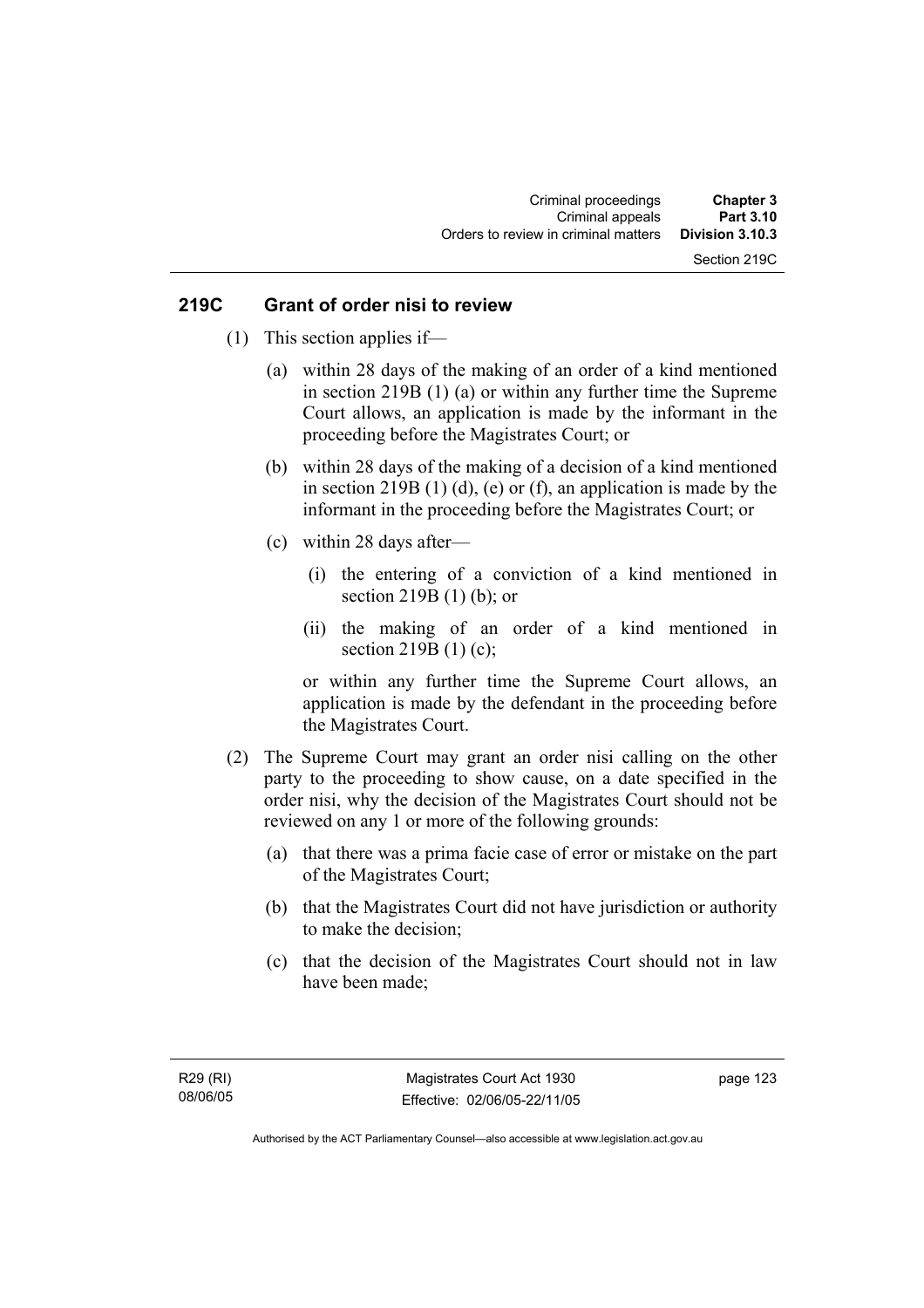- (d) that, in the circumstances of the case, a decision of a kind mentioned in section 219B (1) (d) or (e) should not have been made;
- (e) that a sentence or penalty of a kind mentioned in section 219B (1) (f) was manifestly inadequate or otherwise in error.
- (3) On an application for an order to review a decision of the Magistrates Court or on an application made after the making of such an order, the Supreme Court may, if it considers appropriate, make an order requiring the magistrate by whom the Magistrates Court was constituted to give to the Supreme Court a report setting out the reasons for the decision of the Magistrates Court and any facts or matters that in the view of the magistrate were relevant to the decision of the Magistrates Court.

## **219D Security for costs and stay of execution**

- (1) The Supreme Court, in granting an order nisi under section 219C (2)—
	- (a) may order that the person on whose application the order is made give, within the time specified in the order or within any further time the Supreme Court allows, security in the amount the Supreme Court considers appropriate for the costs of the appeal; and
	- (b) may order that the enforcement or execution of the decision of the Magistrates Court be stayed pending the hearing of the appeal; and
	- (c) may, if the appellant is in custody and is not detained for any other cause, grant the appellant bail in accordance with the *Bail Act 1992*; and
	- (d) if the order nisi is made in relation to a decision of a kind mentioned in section 219B (1) (d) or (e) and, after making that

| page 124 | Magistrates Court Act 1930   | R29 (RI) |
|----------|------------------------------|----------|
|          | Effective: 02/06/05-22/11/05 | 08/06/05 |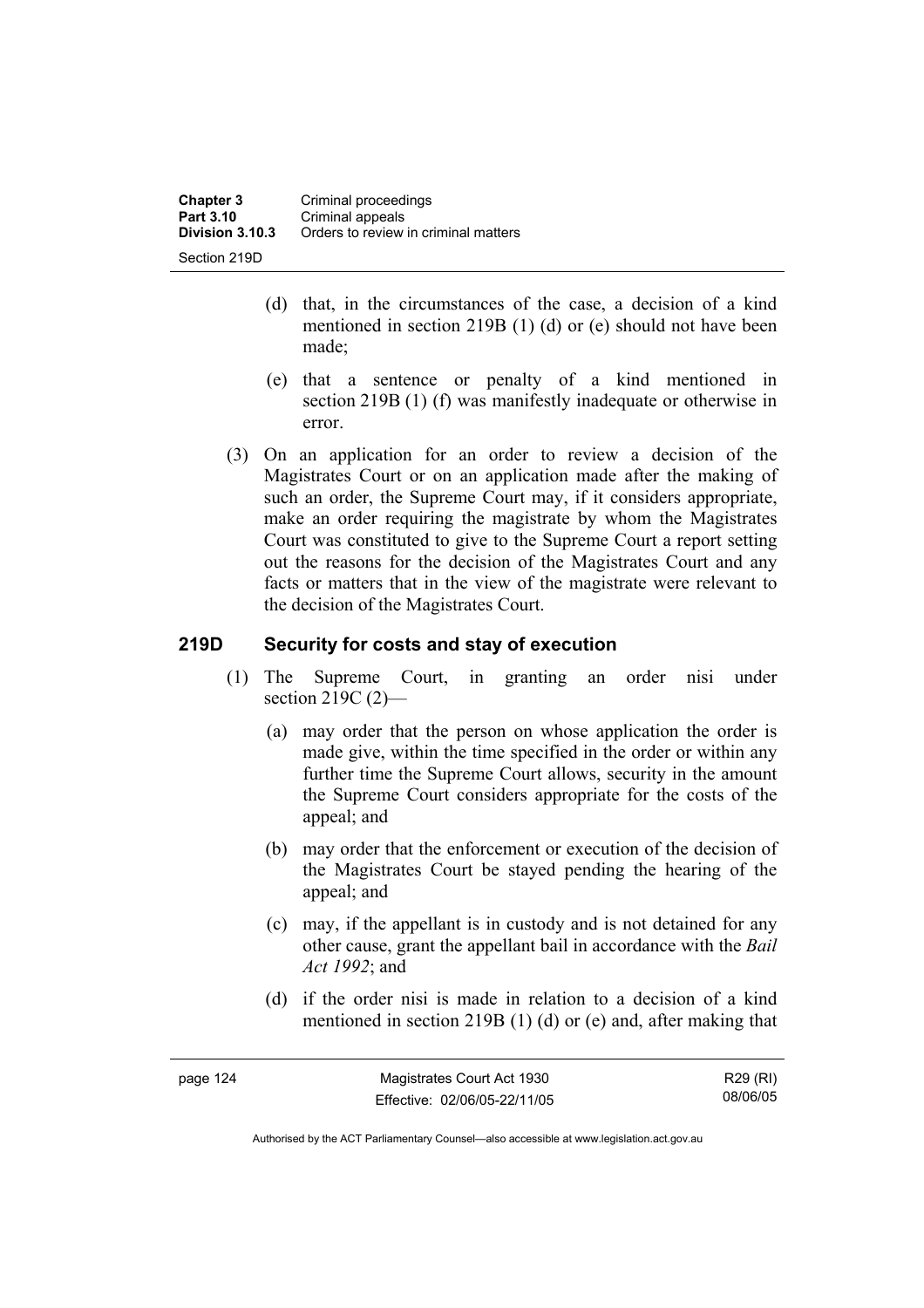| <b>Chapter 3</b> | Criminal proceedings                 |
|------------------|--------------------------------------|
| Part 3.10        | Criminal appeals                     |
| Division 3.10.3  | Orders to review in criminal matters |
| Section 219E     |                                      |

decision, the Magistrates Court has, under the Crimes Act, section 375, heard and decided a case and sentenced or otherwise dealt with the defendant according to law—may order that the enforcement of any further decision made by the Magistrates Court in relation to the case be stayed.

- (2) If the Supreme Court grants an order nisi in relation to an application by the informant in relation to a decision of the Magistrates Court of a kind mentioned in section 219B (1) (d) or (e), the proceeding in the Magistrates Court is stayed until the appeal is concluded, abandoned or discontinued.
- (3) If security for the costs of the appeal is not given in accordance with the order of the Supreme Court, the Supreme Court may, on an application made by the person called on to show cause by the order nisi, revoke the order nisi.

## **219E Non-appearance of applicant**

If the person on whose application the order nisi has been granted under section 219C (2) fails to appear on the date specified in the order or on any date to which the hearing is adjourned, the Supreme Court may discharge the order.

## **219F Powers of Supreme Court**

- (1) On the return of an order nisi to review a decision of the Magistrates Court, the Supreme Court, on consideration of the evidence before the Magistrates Court, and any further evidence called by leave of the Supreme Court—
	- (a) may, if satisfied that the decision of the Magistrates Court should be confirmed, discharge the order nisi; or
	- (b) may set aside or quash, in whole or in part, or otherwise vary or amend, the decision of the Magistrates Court.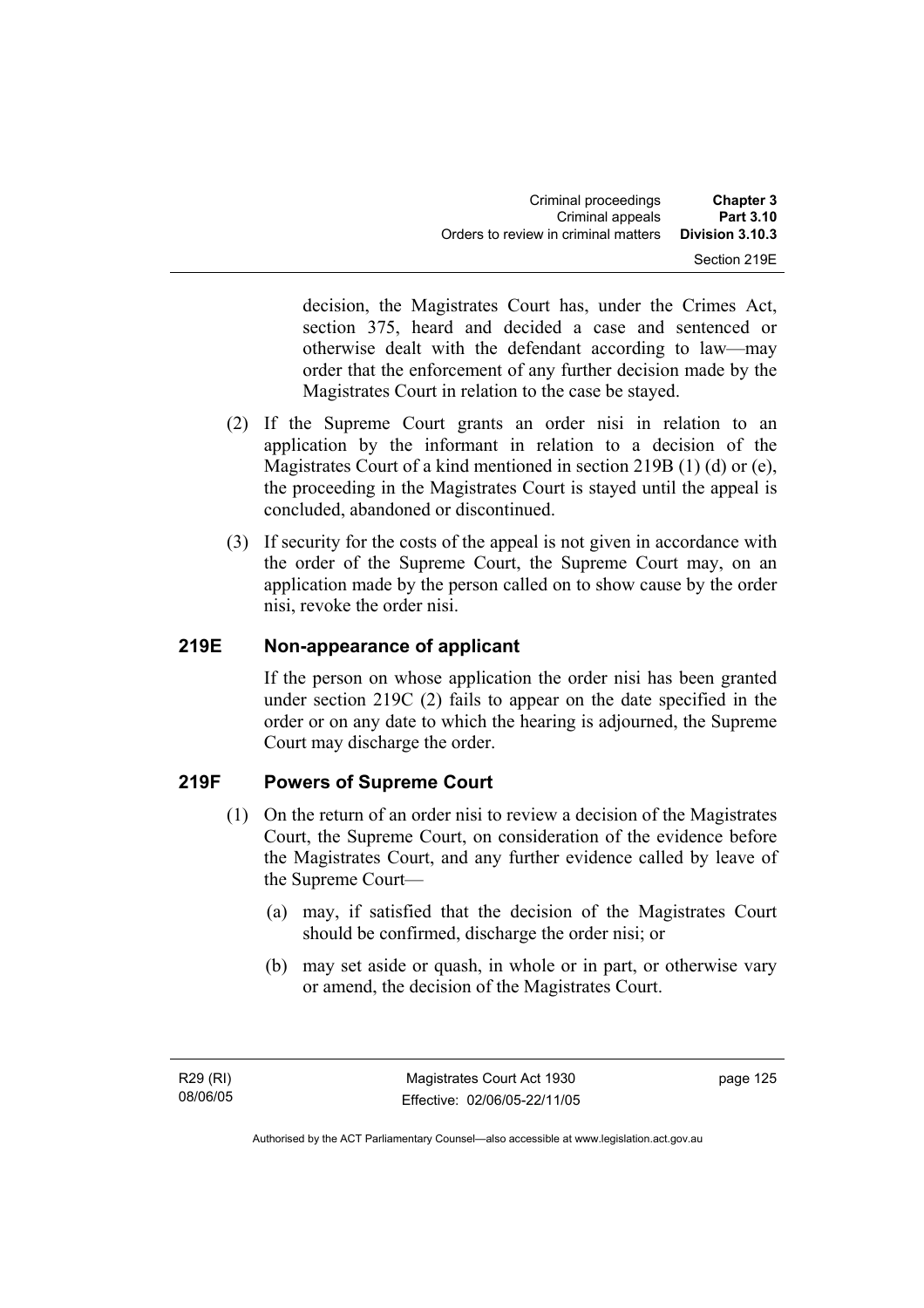| <b>Chapter 3</b> | Criminal proceedings                 |
|------------------|--------------------------------------|
| Part 3.10        | Criminal appeals                     |
| Division 3.10.3  | Orders to review in criminal matters |
| Section 219F     |                                      |

- (2) If, under subsection (1) (b), the Supreme Court sets aside, quashes or otherwise varies or amends a decision of the Magistrates Court, the Supreme Court may—
	- (a) for a decision mentioned in section 219B (1) (d)—order that the Magistrates Court commit the person to whom the decision relates to the Supreme Court for sentence under section 92A; or
	- (b) for a decision mentioned in section 219B (1) (e)—order that the Magistrates Court continue the preliminary examination of the person to whom the decision relates in accordance with part 3.5; or
	- (c) for a decision mentioned in section 219B (1) (f)—
		- (i) impose the sentence or penalty the Supreme Court considers appropriate; or
		- (ii) by order, exercise any power that the Magistrates Court might have exercised; or
	- (d) in any other case—
		- (i) remit the matter to the Magistrates Court for rehearing or for further hearing with or without directions of law; or
		- (ii) make any further order, including an order granting any relief that the Supreme Court is empowered to grant on certiorari, mandamus, prohibition or habeas corpus, the Supreme Court considers necessary to decide the matter finally.
- (3) For the purpose of—
	- (a) correcting any defect or error in the proceeding before the Magistrates Court; or
	- (b) enabling the matter to be decided on the merits;

page 126 Magistrates Court Act 1930 Effective: 02/06/05-22/11/05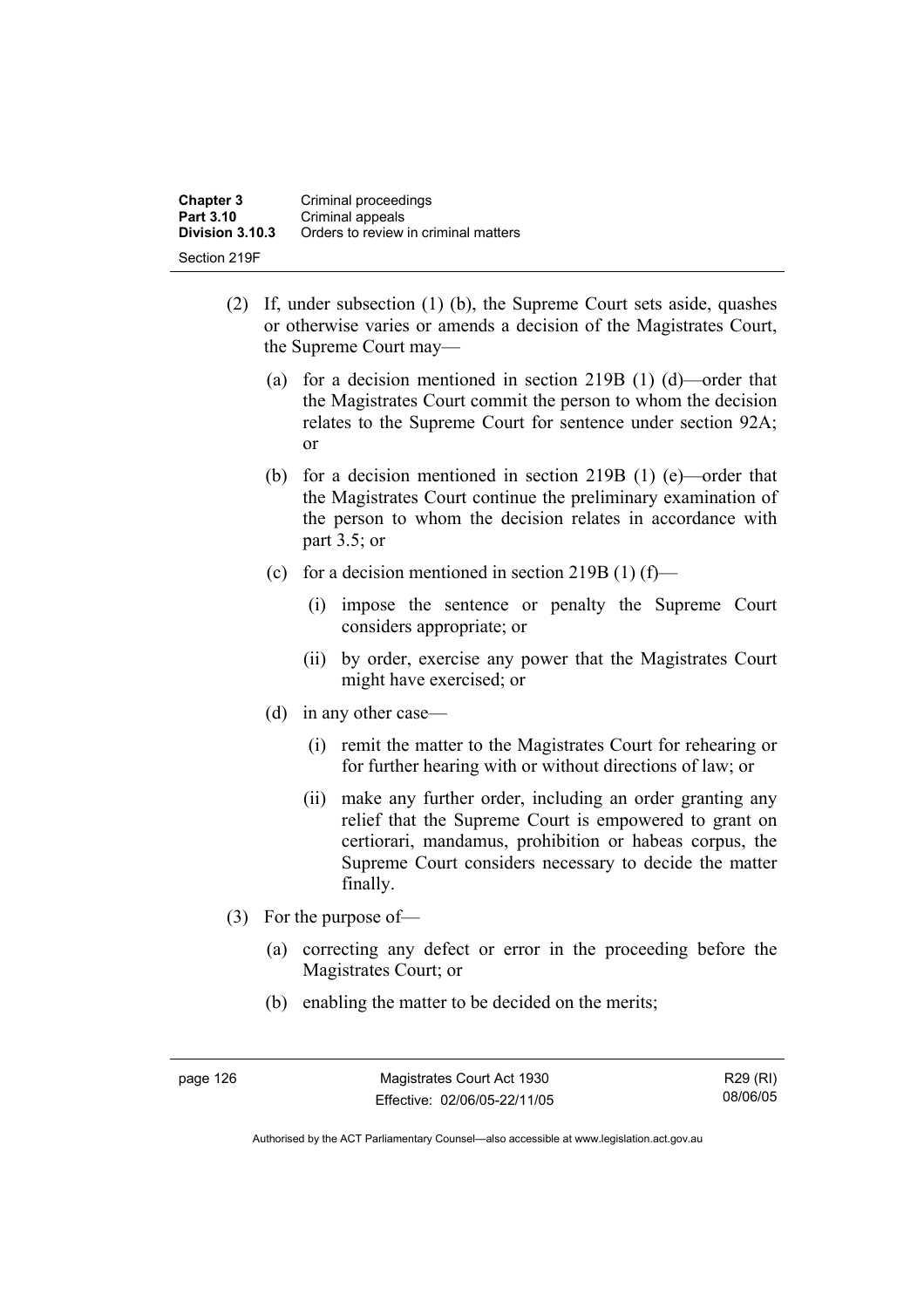the Supreme Court may make the amendments of the proceeding in the Magistrates Court it considers appropriate.

- (4) For subsections (1) (b) and (2) (c), the Supreme Court must not—
	- (a) vary a sentence or penalty such that the sentence or penalty as varied could not have been imposed by the Magistrates Court; or
	- (b) impose a sentence or penalty that could not have been imposed by the Magistrates Court.
- (5) The Supreme Court may, despite the ground or any of the grounds on which the order nisi to review a decision of the Magistrates Court was granted has been established, discharge the order nisi if the Supreme Court is of the opinion that no substantial miscarriage of justice has happened.
- (6) On the discharge of an order nisi to review a decision of the Magistrates Court, that decision may be enforced, executed or given effect to as if the order nisi had not been granted.
- (7) If, in relation to a sentence or penalty mentioned in section 219B (1) (f), the Supreme Court—
	- (a) varies a sentence or penalty under subsection (1) (b); or
	- (b) imposes a sentence or penalty or makes an order under subsection  $(2)$  (b);

the sentence or penalty as varied or imposed or the order made has effect as if it were a decision of the Magistrates Court and may be enforced by the Magistrates Court accordingly.

 (8) On an appeal under this division from an order, decision, sentence or penalty mentioned in section 219B (1) (a), (d), (e) or (f), the Supreme Court must order that the costs of and incidental to the appeal are payable by the appellant.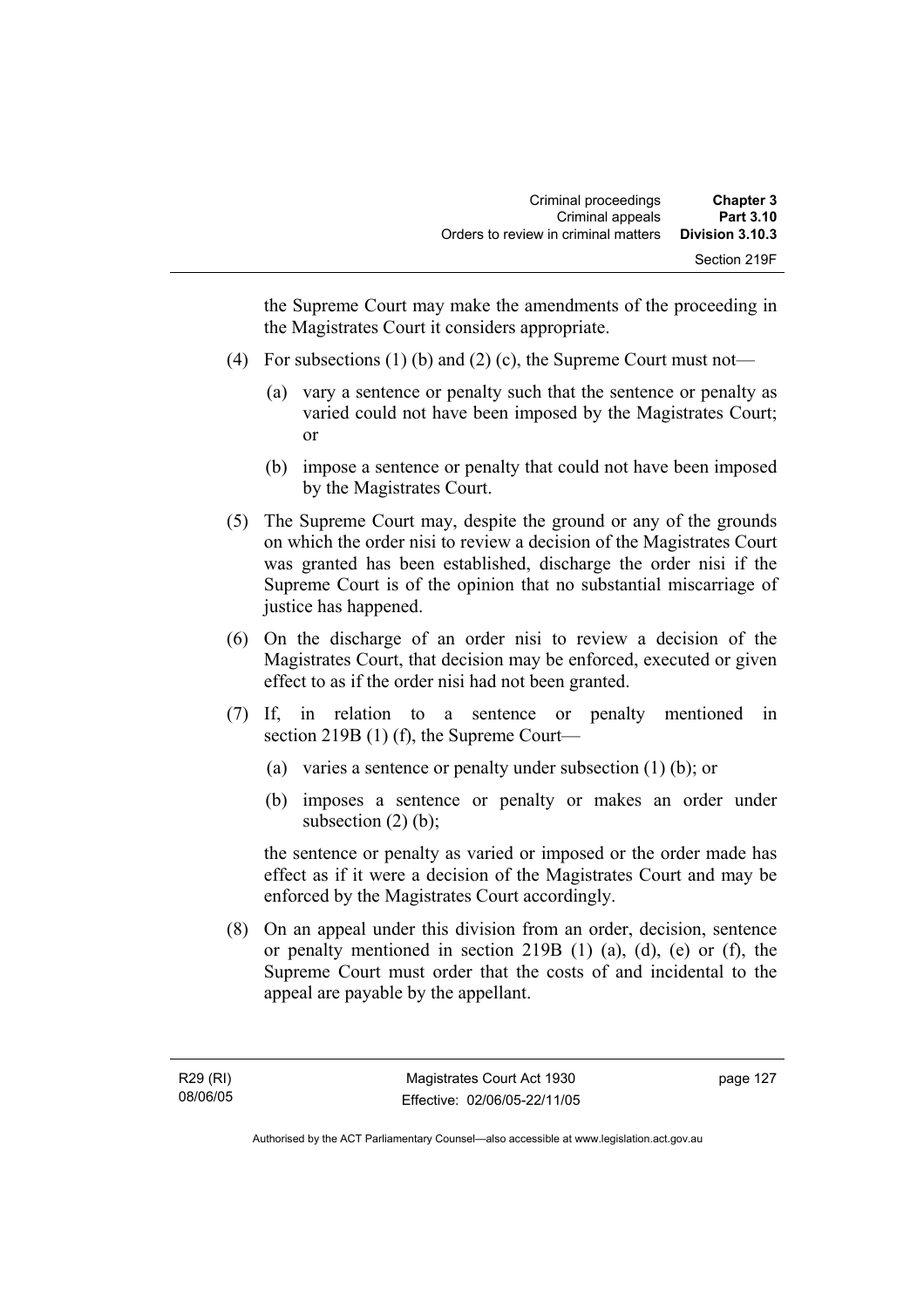| <b>Chapter 3</b><br>Part 3.10 | Criminal proceedings<br>Criminal appeals |
|-------------------------------|------------------------------------------|
| Division 3.10.4               | Criminal appeals—other provisions        |
| Section 222                   |                                          |

 (9) Subsection (8) applies whether the Supreme Court orders that the order nisi be discharged or exercises any of the other powers given to it by this section.

## **Division 3.10.4 Criminal appeals—other provisions**

## **222 Control of Supreme Court over summary convictions**

- (1) A person brought before the Supreme Court, on habeas corpus, must not be discharged from custody because any defect or error in a warrant of commitment of the Magistrates Court, unless the court, or the magistrate constituting the court, and the prosecutor or other party interested in supporting the warrant have received reasonable and sufficient notice of the intention to apply for the discharge.
- (2) The notice must require them to give to the Supreme Court the conviction, judgment or order (if any) on which the commitment was founded, together with the depositions and information intended to be relied on in support of the conviction, judgment or order, or certified copies of them.

#### **223 Amendment of documents**

- (1) This section applies if—
	- (a) a document mentioned in section 222 (2) is given to the Supreme Court; and
	- (b) the offence charged or intended to be charged by the document appears to have been established; and
	- (c) the Magistrates Court's judgment appears to be in substance justified; and
	- (d) the defects or errors appear to be defects of form only or mistakes not affecting the substance of the proceeding before the Magistrates Court.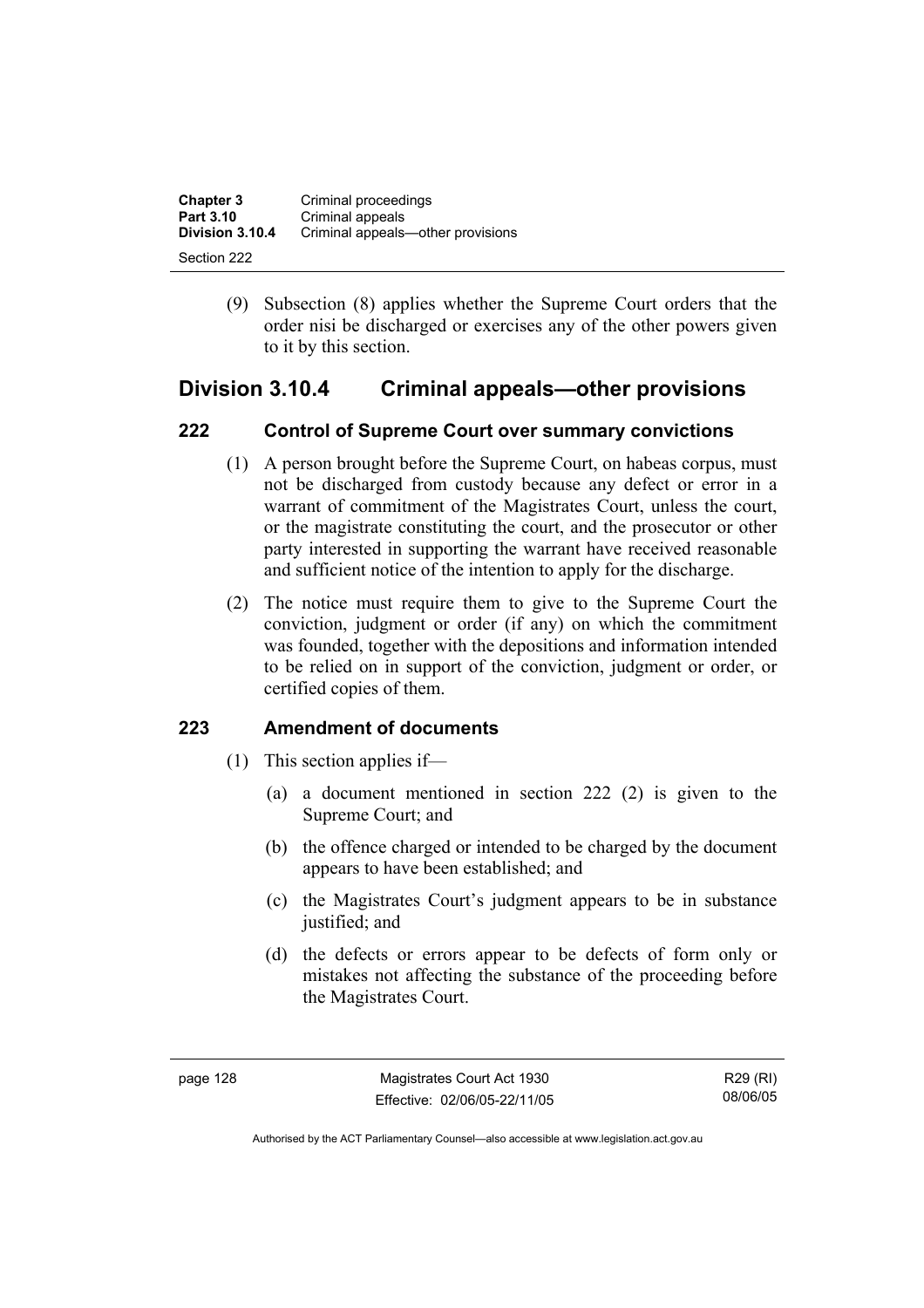- (2) The Supreme Court must allow the warrant of commitment, and may allow the conviction, judgment or order also, to be immediately amended as necessary in accordance with the facts.
- (3) The person committed must then be remanded to the person's former custody.

## **224 In cases of certiorari**

The like proceedings as mentioned in section 222 and section 223 must be had, and the like amendments may and must be allowed to be made, in relation to every order brought before the Supreme Court by writ of certiorari, and after amendment in any such case the order may be enforced in the proper way, and must in all respects and for all purposes be regarded and dealt with as if it had been drawn up originally as amended.

## **225 Notice dispensed with**

- (1) The notice required by section 222 may be given either before or after the issue of the writ of habeas corpus, or certiorari.
- (2) When at the time of applying for the writ—
	- (a) copies of the conviction or order and depositions are produced; or
	- (b) in cases of committal for trial or for sentence all informations, depositions, and statements have been given, as provided in section 106, to the director of public prosecutions or a person authorised by the director of public prosecutions;

the Supreme Court may dispense with the notice.

## **226 Power of court to admit to bail**

 (1) If any person committed to gaol under a summary conviction or order is brought up by writ of habeas corpus, and the Supreme Court

R29 (RI) 08/06/05 page 129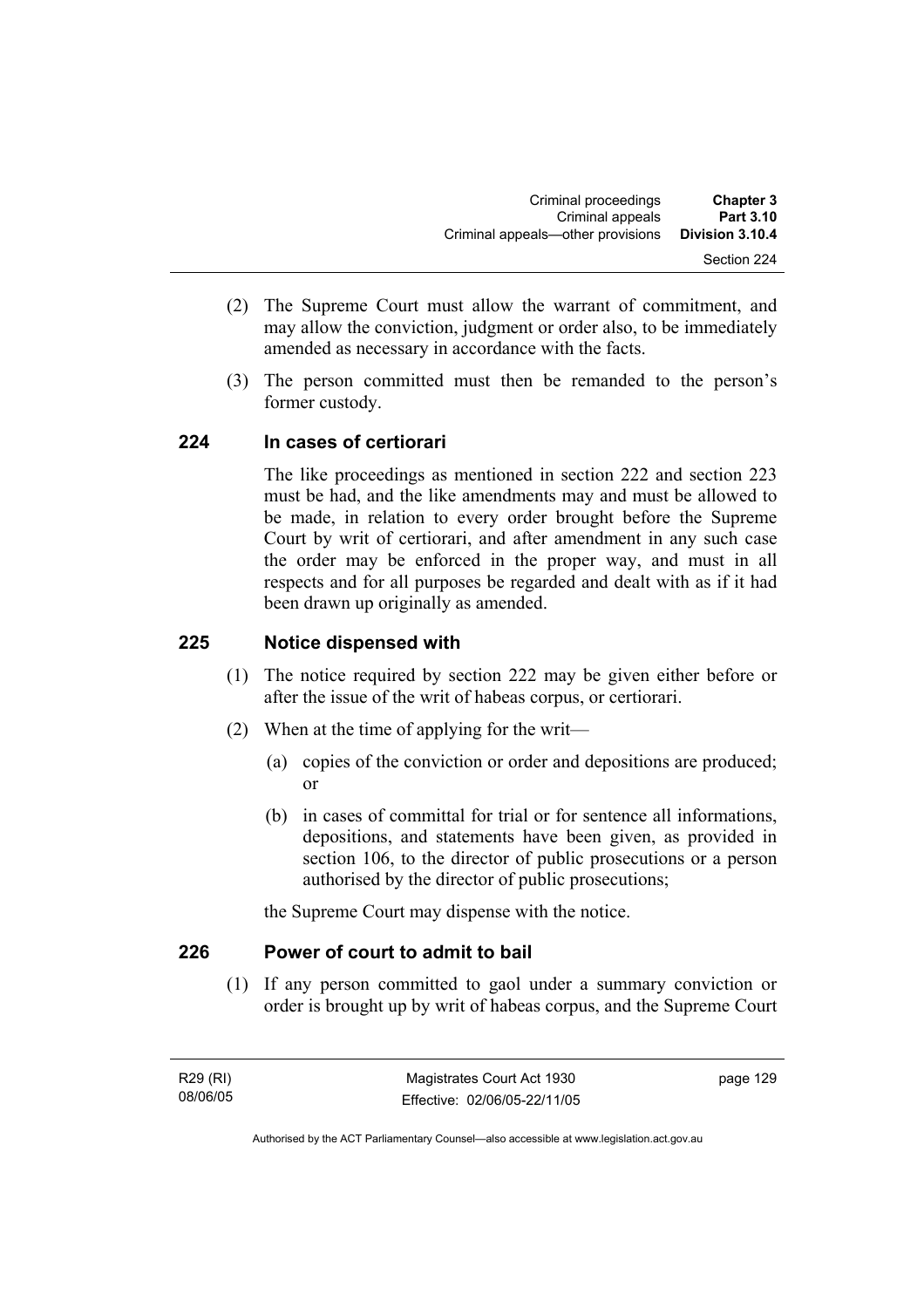| <b>Chapter 3</b> | Criminal proceedings              |
|------------------|-----------------------------------|
| Part 3.10        | Criminal appeals                  |
| Division 3.10.4  | Criminal appeals—other provisions |
| Section 227      |                                   |

postpones the final decision of the case, the Supreme Court may admit the person to bail in accordance with the *Bail Act 1992*.

 (2) If the judgment of the Supreme Court is against any person so brought up, the Supreme Court may remand the person to his or her former custody, there to serve the rest of the term for which the person was committed.

#### **227 Respecting the amendment of convictions etc**

- (1) Whenever the facts or evidence appearing by the depositions in substance support the decision of the Magistrates Court, if the decision does not extend beyond the information, and if the facts or evidence would have justified the court in making any necessary allegation or finding omitted in the decision, or in the formal conviction or order, or any warrant issued under the adjudication, the powers of amendment given by section 223 may be exercised, and if in a conviction there is some excess that may (consistently with the merits of the case) be corrected, the conviction must be amended accordingly and must stand good for the remainder.
- (2) All amendments are subject to the order about costs and otherwise the Supreme Court considers appropriate.

#### **228 No summons or information**

- (1) This section applies to a conviction or order in a case if—
	- (a) a relevant person is present at the hearing of the case; and
	- (b) there is no summons or information (or an amendment of a summons or information) in relation to the person; and
	- (c) the person does not object at the hearing about the matter mentioned in paragraph (b).
- (2) The conviction or order stands.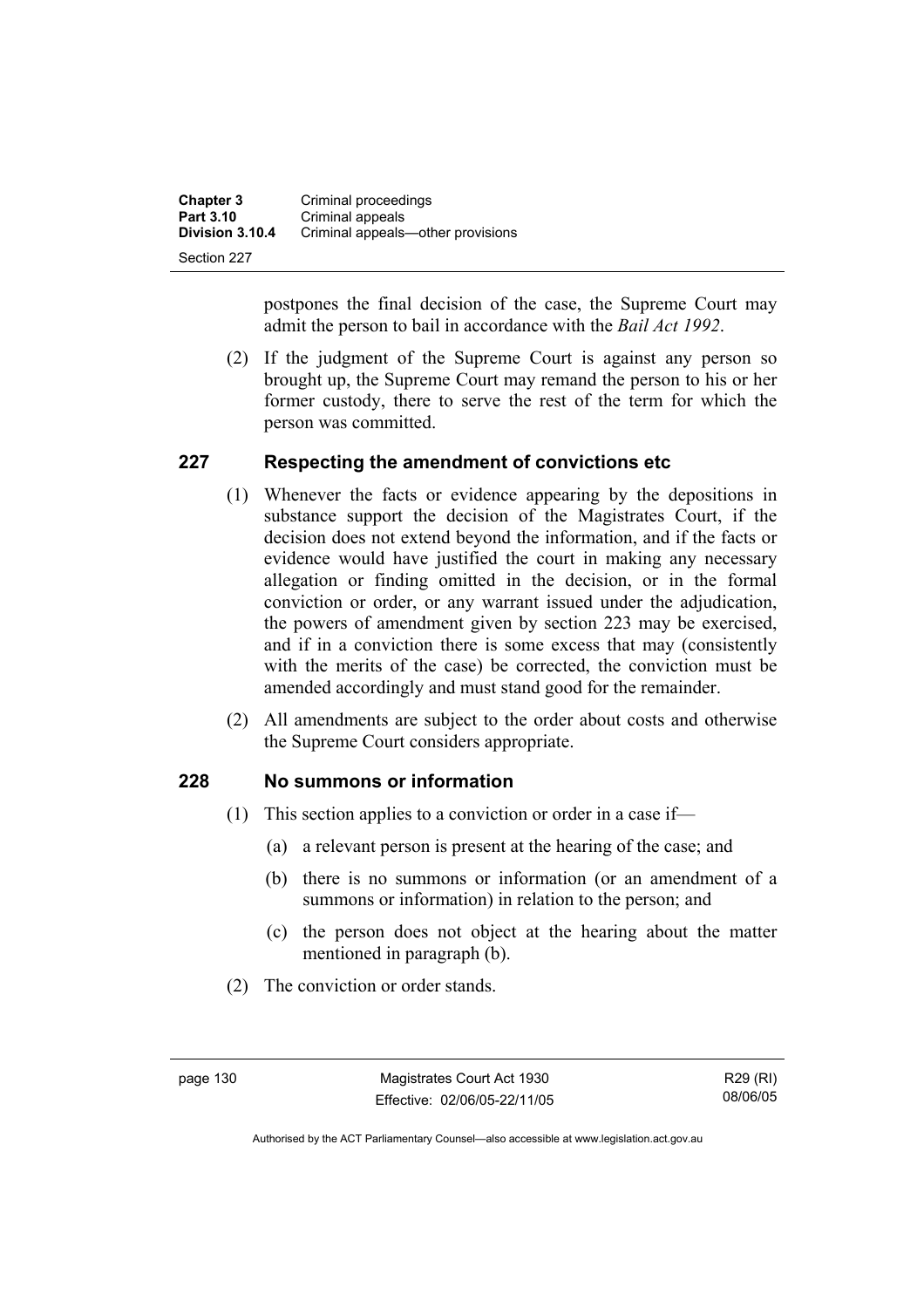#### (3) In this section:

#### *relevant person* means—

- (a) a convicted person; or
- (b) a person against whom an order has been made; or
- (c) a person whose goods have been condemned or ordered to be sold as forfeited.

#### **229 Distribution of penalty**

A conviction or an order is not defeated for the want of any distribution, or for a wrong distribution of the penalty or forfeiture.

#### **230 Provisions applicable in relation to security given for costs of appeal**

- (1) If security is given, in accordance with an order made under section 219D, by deposit of an amount with the registrar, the registrar must—
	- (a) if, on the deciding of the appeal, the costs of and incidental to the appeal are not ordered to be paid by the appellant to the respondent—repay the amount deposited to the person by whom it was deposited; or
	- (b) if, on deciding of the appeal, the costs of and incidental to the appeal are ordered to be paid by the appellant to the respondent, the amount payable has been ascertained and the whole or any part of that amount has not been paid to the respondent—apply the amount deposited in, or towards, satisfaction of the amount of costs unpaid and repay the balance (if any) to the person by whom it was deposited.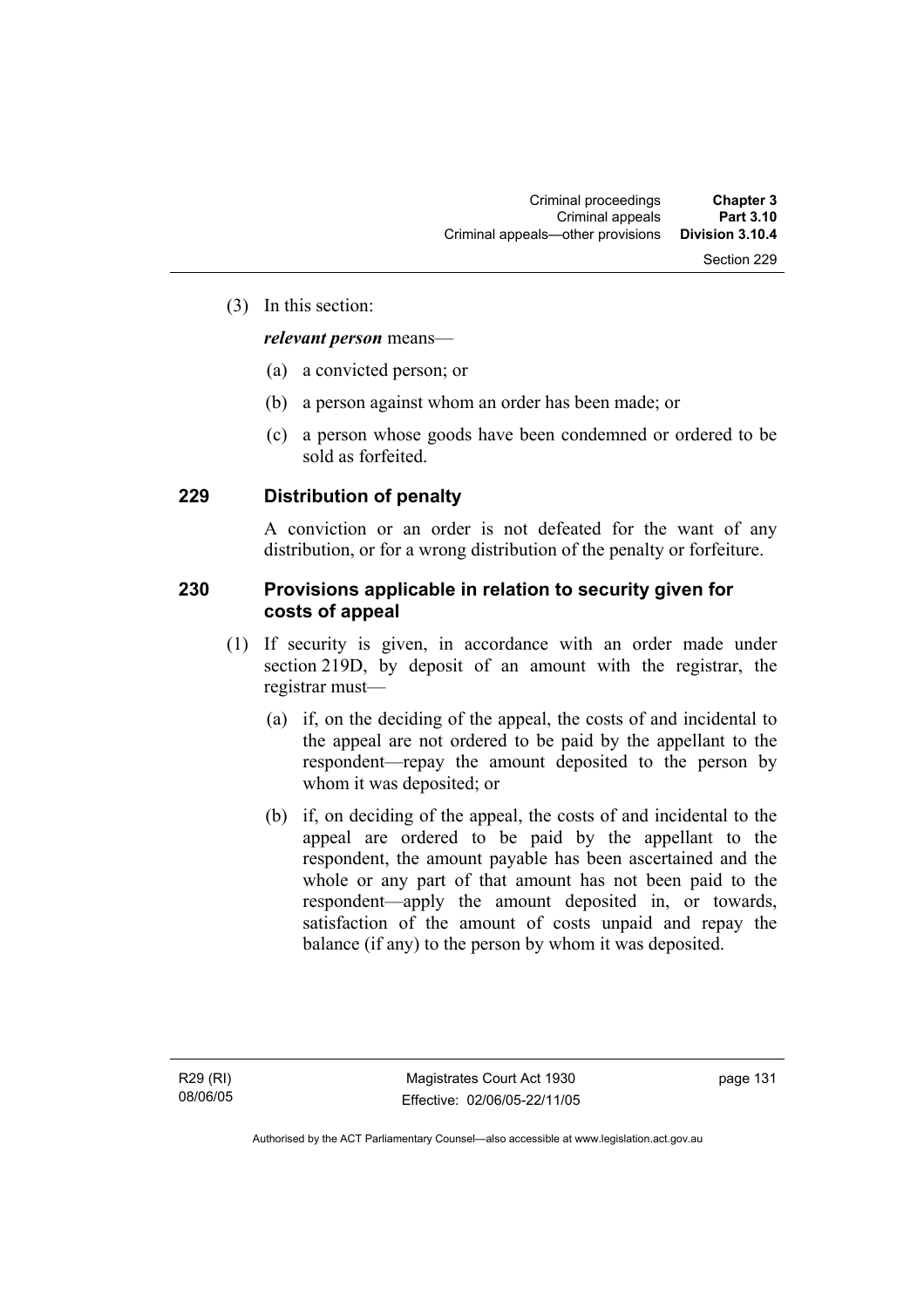| <b>Chapter 3</b> | Criminal proceedings              |
|------------------|-----------------------------------|
| Part 3.10        | Criminal appeals                  |
| Division 3.10.4  | Criminal appeals—other provisions |
| Section 230      |                                   |

 (2) If security is given by bond, the registrar must, if the costs of and incidental to the appeal are ordered to be paid by the appellant to the respondent, give the bond to the respondent who may enforce the bond according to its tenor.

page 132 Magistrates Court Act 1930 Effective: 02/06/05-22/11/05

R29 (RI) 08/06/05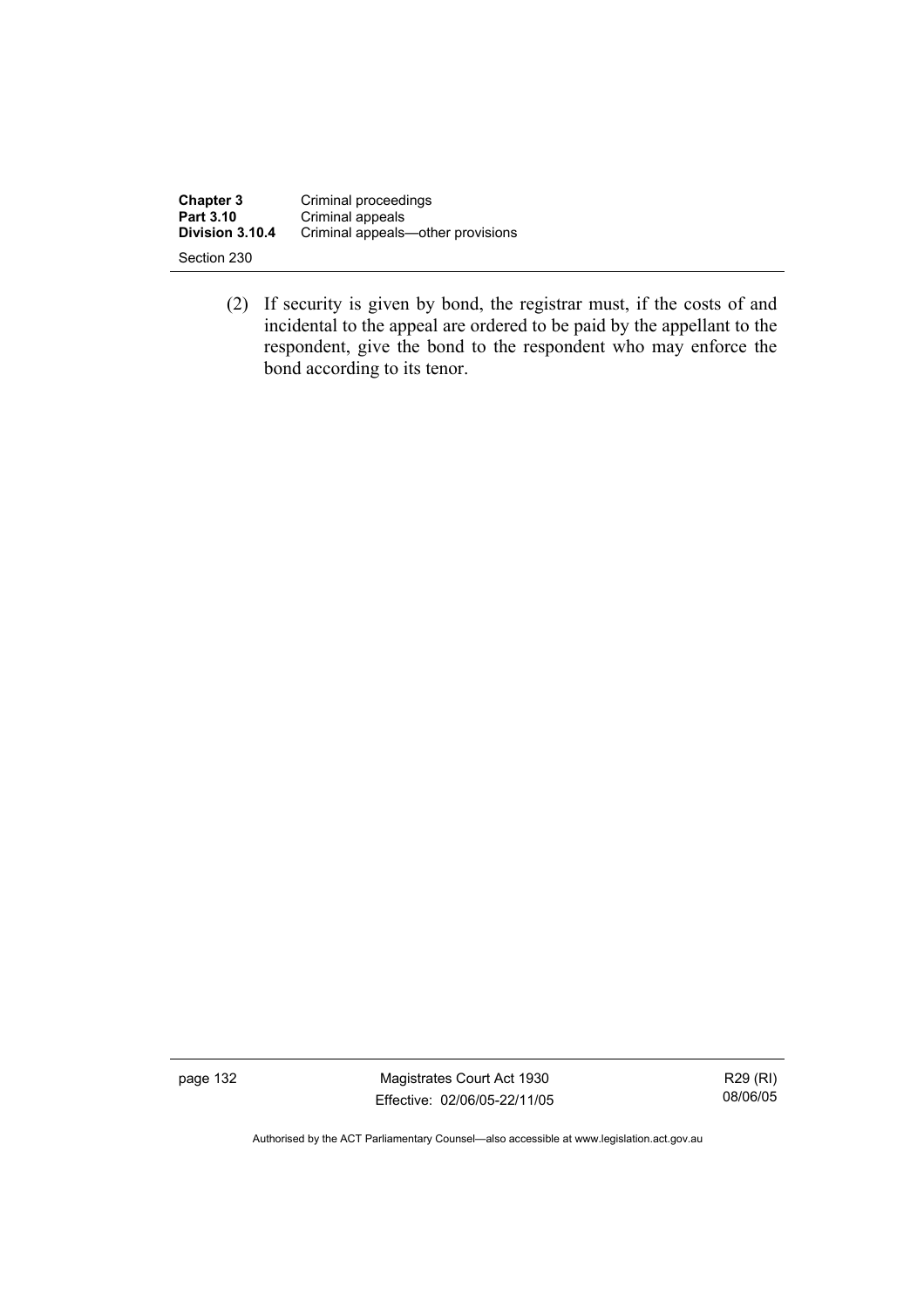# **Part 3.11 Costs in criminal matters**

#### **244 Award of costs in criminal matters**

The power of the court to award costs and the award of costs by the court is subject to the following provisions:

- (a) if the court makes a conviction or order in favour of the informant—it may in its discretion award and order that the defendant must pay to the informant the costs it considers just and reasonable;
- (b) if the court dismisses the information, or makes an order in favour of the defendant—it may in its discretion award and order that the informant must pay to the defendant the costs it considers just and reasonable;
- (c) the amounts so allowed for costs must in all cases be specified in the conviction or order or order of dismissal;
- (d) an amount awarded or ordered to be paid by an informant, or to a defendant, for costs may be recovered under the rules about the enforcement of judgments of the court in civil proceedings;
- (e) if any case is adjourned—the court may in its discretion order that the costs of and occasioned by the adjournment be paid by any party to any other party;
- (f) the costs of people present to give evidence or produce documents, whether they have been examined or not, or have or have not produced documents must, unless otherwise ordered by the court, be allowed to them though they have not been subpoenaed.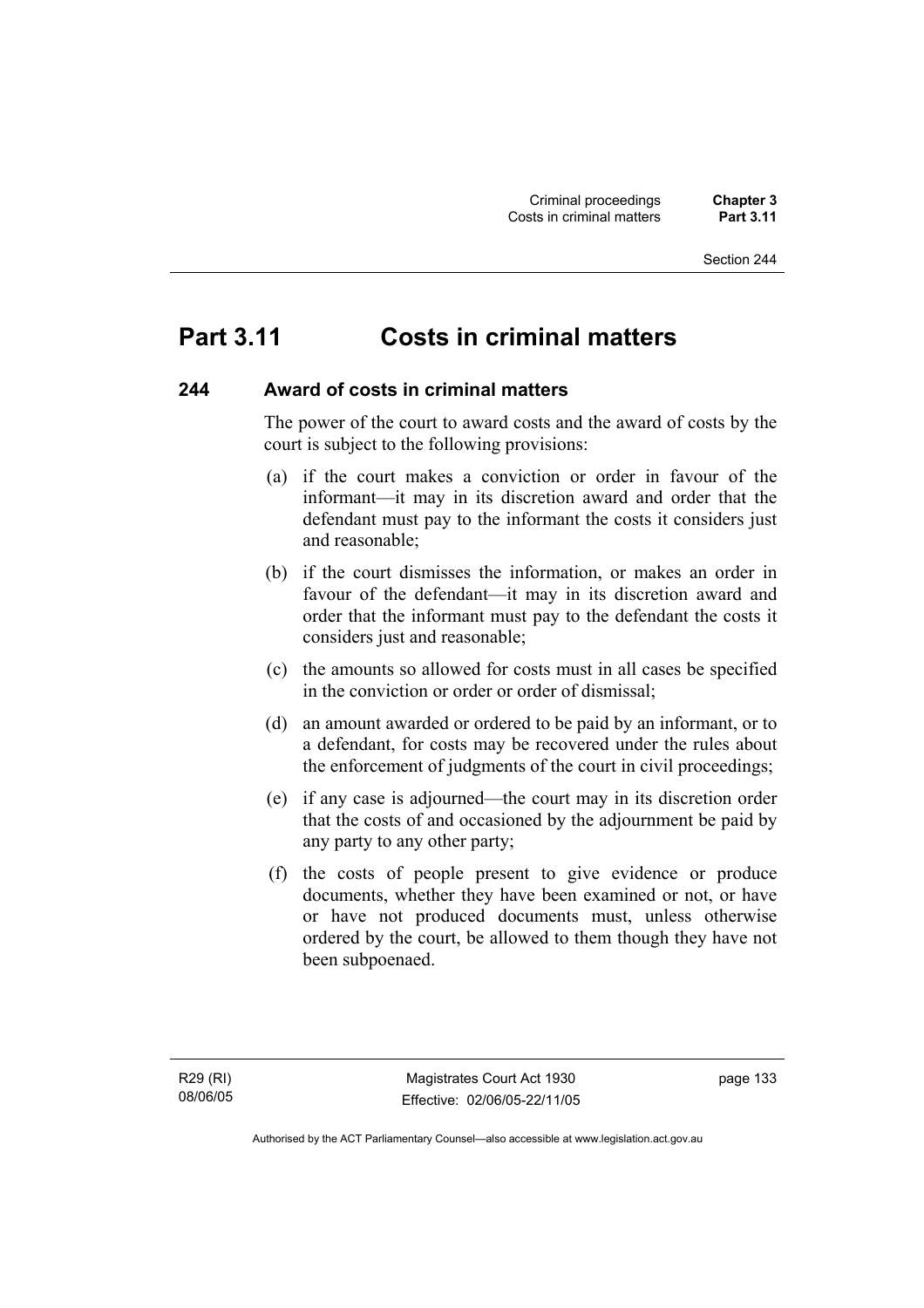**Chapter 3** Criminal proceedings<br>**Part 3.12** Securities in criminal **Securities in criminal matters** 

Section 249

# **Part 3.12 Securities in criminal matters**

#### **249 Securities taken under Act**

- (1) A person must give security under this Act (other than chapter 4 (Civil proceedings)), whether as principal or surety, either by the deposit of an amount with the registrar, or by an oral or written acknowledgment of the undertaking or condition by which, and of the amount for which, the person is bound.
	- *Note* If a form is approved under the *Court Procedures Act 2004* for this provision, the form must be used.
- (2) Record of the security having been made may be provided by entry of it in the court's records.

#### **250 Recovery of amount due under security**

Any amount becoming due under a security under this Act (other than chapter 4 (Civil proceedings)) or the *Bail Act 1992* is recoverable on a claim by a police officer or by the registrar or by some other person authorised by the court.

#### **252 Sums paid by surety may be recovered from principal**

Any amount paid by a surety on behalf of his or her principal in relation to a security under this Act (other than chapter 4 (Civil proceedings)) or the *Bail Act 1992*, together with all costs, charges and expenses incurred by the surety in relation to the security, is taken to be a debt due to the surety from the principal, and may be recovered on a claim by the surety.

page 134 Magistrates Court Act 1930 Effective: 02/06/05-22/11/05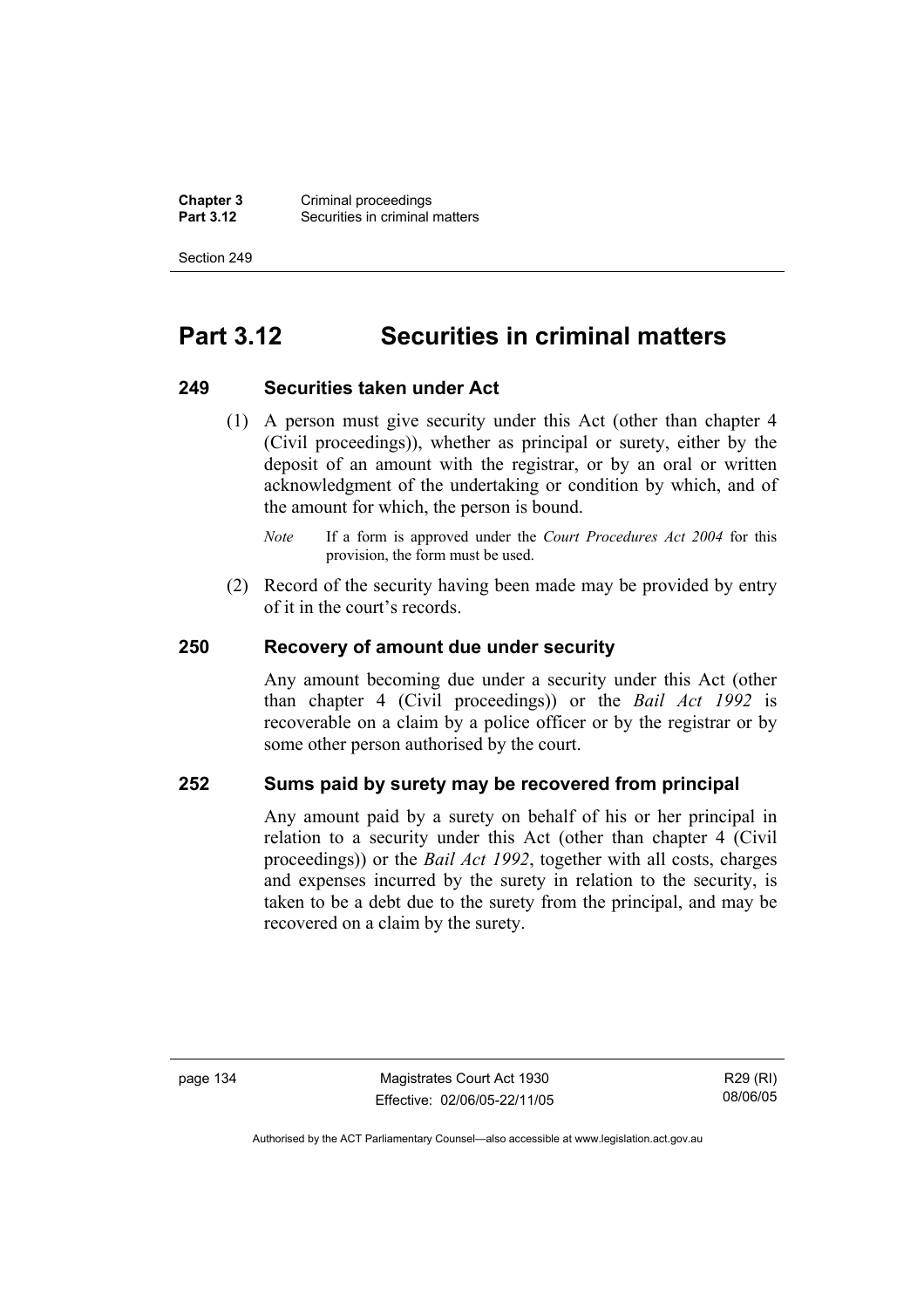#### **253 Payment enforced by security**

If security is given under this Act (other than chapter 4 (Civil proceedings)) or the *Bail Act 1992* for payment of an amount, the payment must be enforced by means of the security in substitution for other means of enforcing the payment.

## **254 Enforcement of recognisance**

- $(1)$  If—
	- (a) a witness or a person sought to be made a witness has entered into a recognisance for this Act; and
	- (b) the court is satisfied that the witness or person sought to be made a witness has failed to comply with a condition of the recognisance;

the court may declare the recognisance to be forfeited and may make an order that the witness or person sought to be made a witness pay the whole or a part of the amount in which the witness or person is bound under the recognisance.

- $(2)$  If—
	- (a) the court has declared a recognisance to be forfeited under subsection (1); and
	- (b) a person is bound by the recognisance as surety for the performance of that condition;

the court may make an order that the person mentioned in paragraph (b) pay the whole or a part of the amount in which the person is bound under the recognisance.

 (3) An order made under subsection (1) or (2) may be enforced as if it were a judgment entered on a claim by the registrar.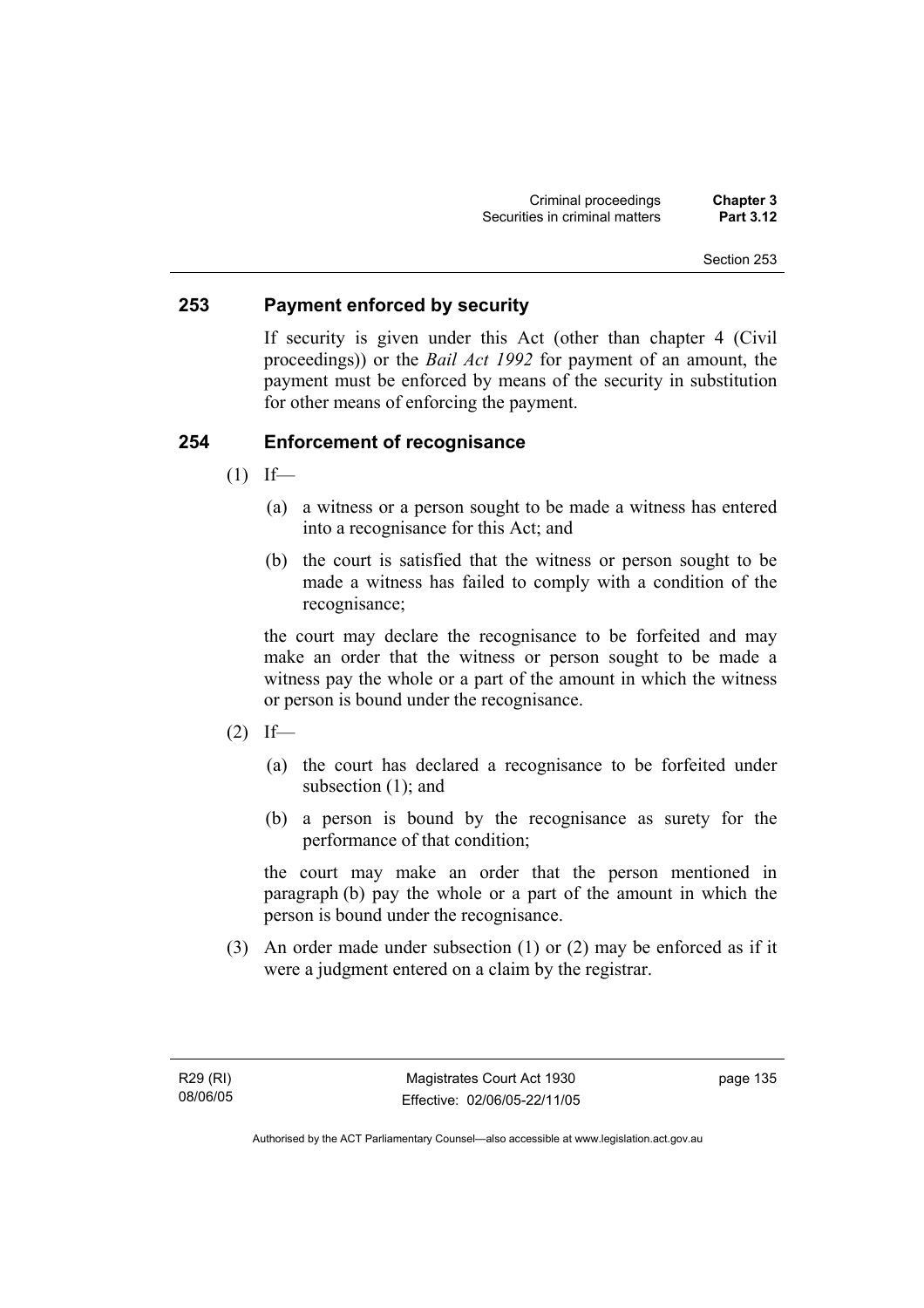#### **Chapter 3** Criminal proceedings<br>**Part 3.12** Securities in criminal **Securities in criminal matters**

#### Section 254

- (4) Subject to subsection (5), the court may, on application by a person against whom an order has been made under subsection (1) or (2) or under the *Bail Act 1992*, section 36 (1)—
	- (a) vary the order by reducing the amount payable under the order; or
	- (b) revoke the order and, if the order was made under subsection (1), revoke the declaration that the recognisance is forfeited.
- $(5)$  If—
	- (a) the court has made an order under subsection (1) or (2); and
	- (b) a writ of execution has been issued; and
	- (c) property has been sold under the writ;

the court must not make an order under subsection (4).

 (6) It is not necessary that, for the purpose of hearing an application under subsection (4), the court be constituted by the magistrate who made the order to which the application relates.

page 136 Magistrates Court Act 1930 Effective: 02/06/05-22/11/05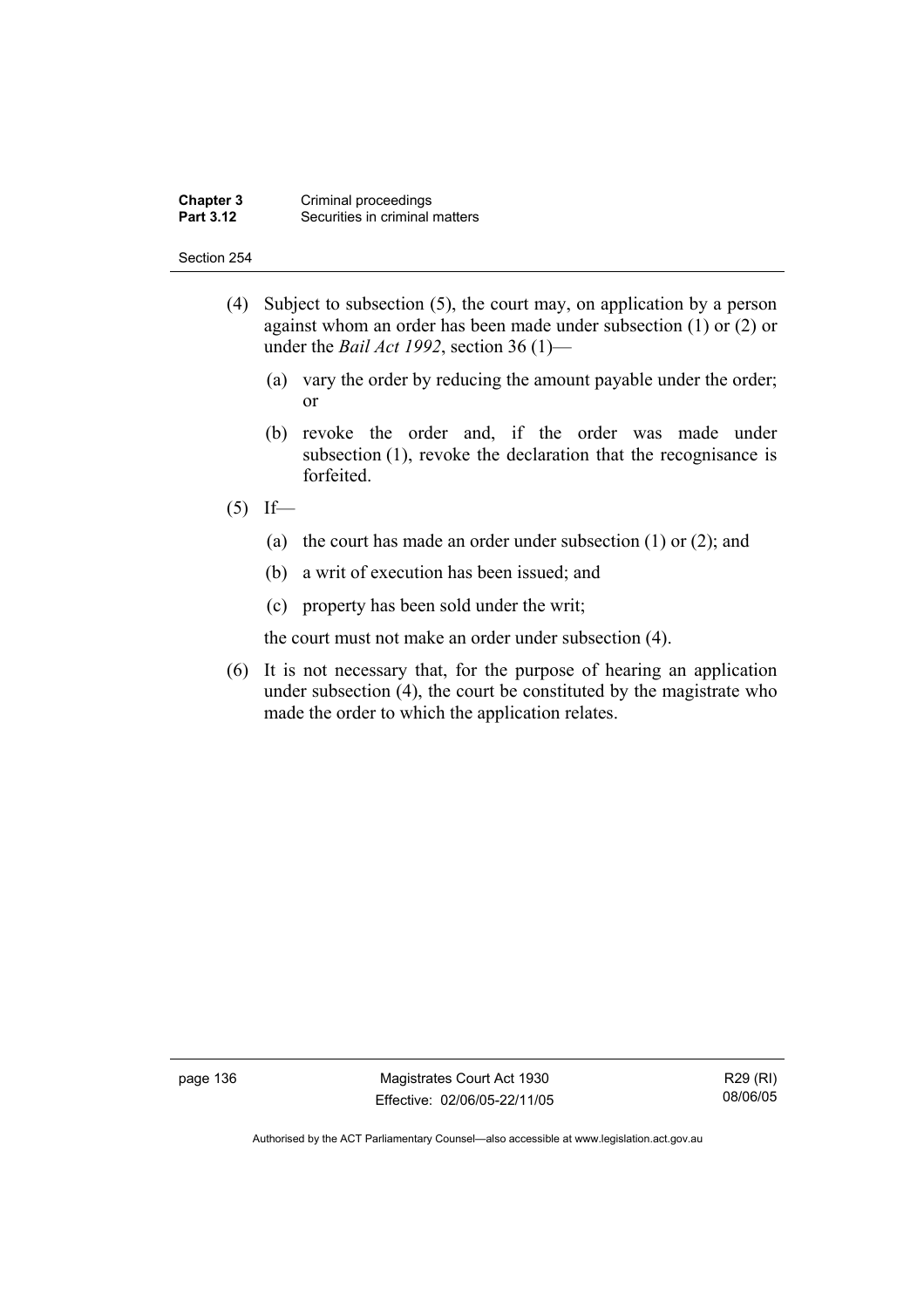# **Chapter 4 Civil proceedings**

# Part 4.1 **Preliminary**

## **256 Application of ch 4 ((MC (CJ) Act, s 4)**

This chapter does not apply in relation to—

- (a) a proceeding under the *Domestic Violence and Protection Orders Act 2001*; or
- (b) a proceeding under the *Workers Compensation Act 1951*; or
- (c) a proceeding on an information for an offence.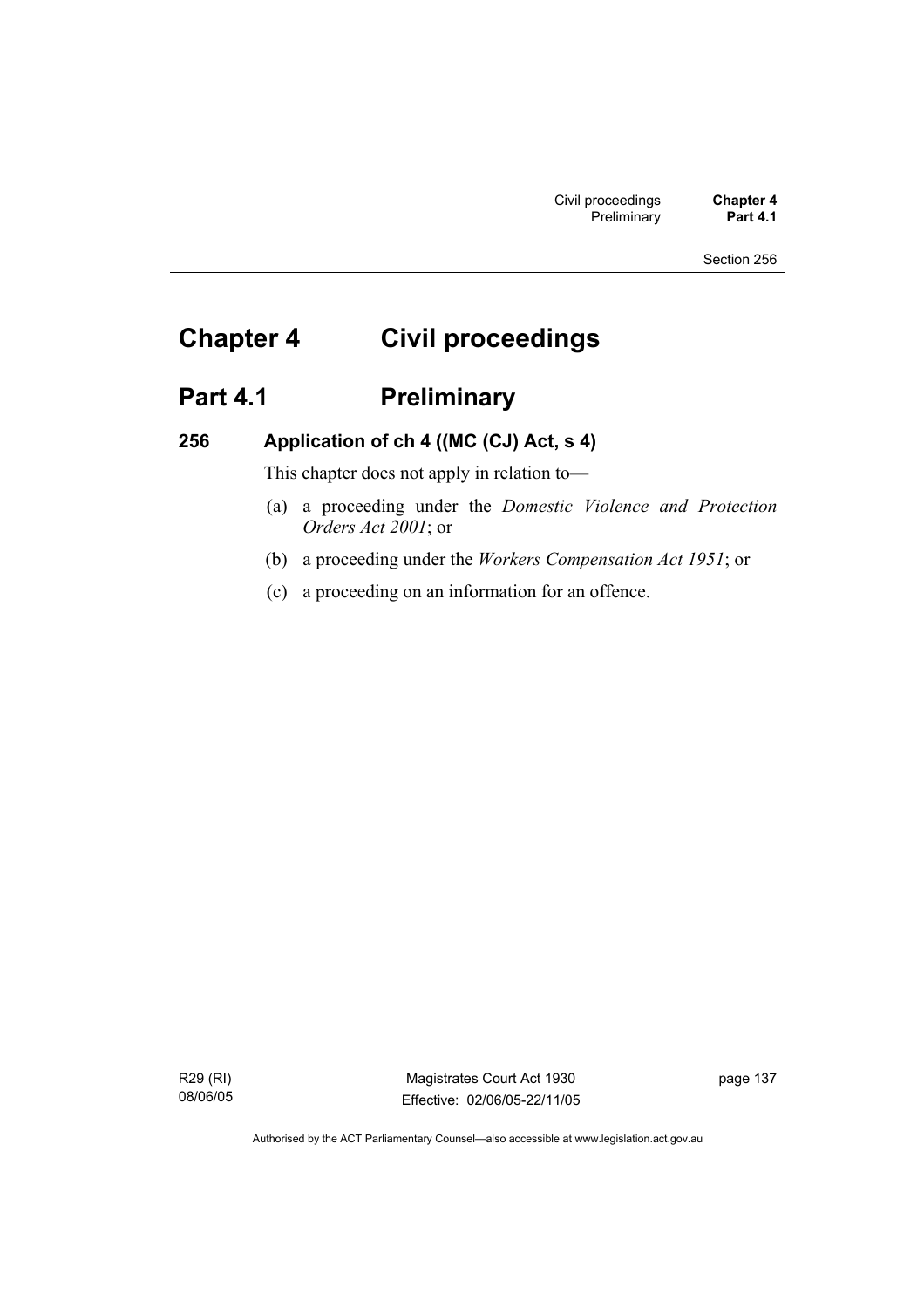**Chapter 4 Civil proceedings**<br>**Part 4.2 Civil jurisdiction Civil jurisdiction** 

Section 257

# **Part 4.2 Civil jurisdiction**

#### **257 Personal actions at law—amount or value (MC (CJ) Act, s 5)**

- (1) The Magistrates Court has jurisdiction to hear and decide any personal action at law if the amount claimed is not more than \$50 000, including a personal action at law if—
	- (a) the amount claimed is the amount owing on a balance of account, after an admitted set-off or otherwise; or
	- (b) any amount in excess of \$50 000 to which the plaintiff may be entitled in relation to the cause of action is abandoned in accordance with the rules.
- (2) If the amount claimed in a personal action includes interest up to judgment, or a lump sum instead of interest, in accordance with the rules, the interest is disregarded in working out whether or not the court has jurisdiction.
- (3) For this section, a *personal action at law* includes an action relating to the detention of goods, and the amount claimed in the action is the value of the goods plus any amount claimed for damages for the detention of the goods.
- (4) Subsection (1) does not limit the court's jurisdiction if, under another law in force in the ACT, an amount may be recovered by action in the court (even if the amount is more than \$50 000).
- (5) The court's jurisdiction under subsection (1) is additional to any jurisdiction that the court has under any other law in force in the ACT.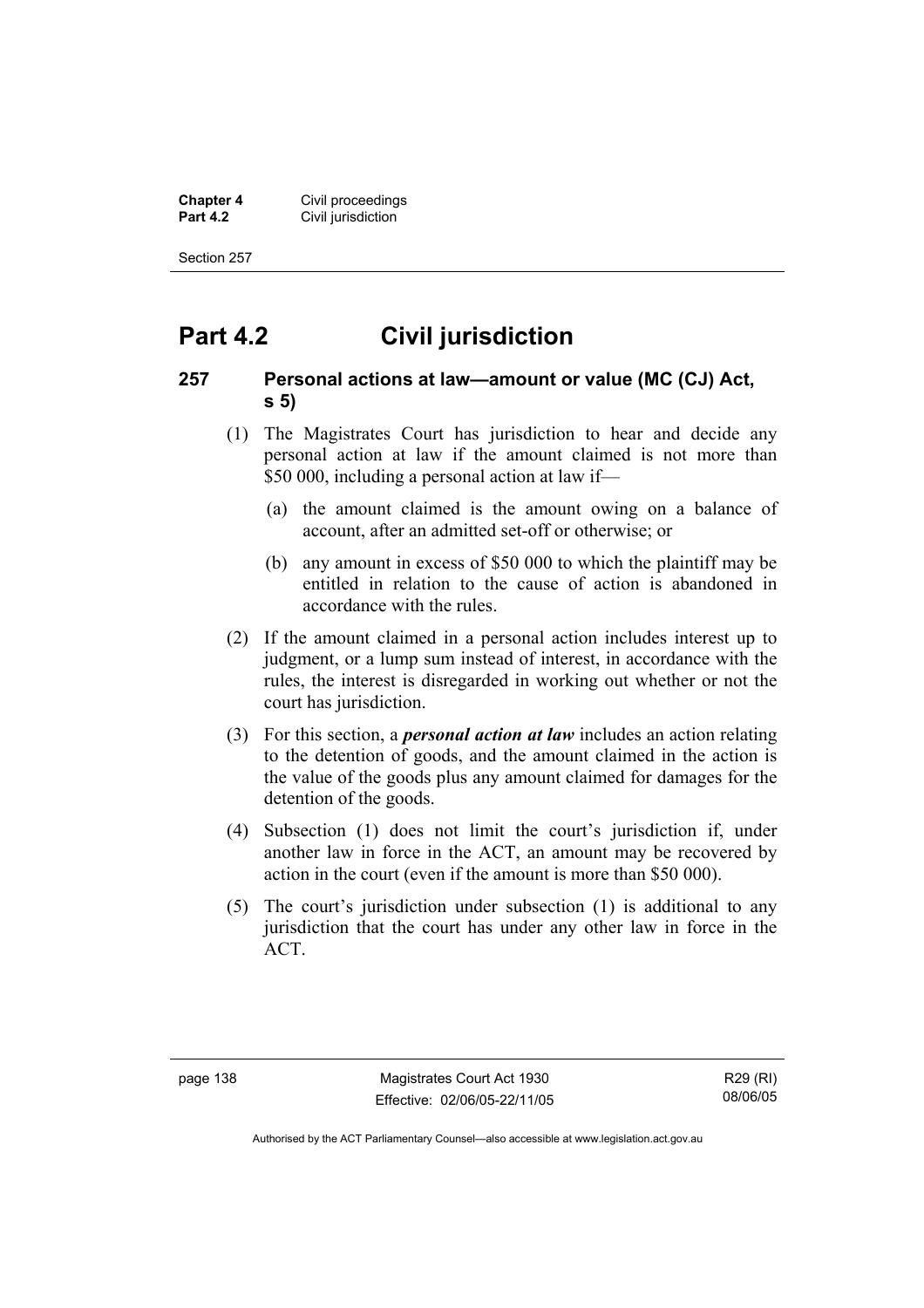#### **258 Power of court to grant relief (MC (CJ) Act, s 6)**

- (1) In any proceeding that the Magistrates Court has jurisdiction to hear and decide—
	- (a) the court may grant any relief, redress or remedy that the Supreme Court may grant in a similar action in that court, and for that purpose the Magistrates Court may make any order that the Supreme Court may make; and
	- (b) the court must give effect to any ground of defence, counterclaim or set-off, whether equitable or legal, in the same way and to the same extent that the Supreme Court would do.
- (2) For the exercise by the Magistrates Court of its powers under subsection (1) in any proceeding—
	- (a) a magistrate constituting the court has, as well as any other powers under this Act, all the powers of a judge in a similar action in the Supreme Court; and
	- (b) the registrar, bailiff or other appropriate officer of the Magistrates Court must exercise any function that a corresponding officer of the Supreme Court would exercise in a similar action in that court in accordance with the practice and procedure of that court.
- (3) In exercising a function mentioned in subsection (2), the registrar, a bailiff or other officer of the court must comply with this Act, the rules and any order of the Magistrates Court.

## **259 Rules of equity to prevail (MC (CJ) Act, s 7)**

In any proceeding in the Magistrates Court, if there is a conflict between the rules of equity and the rules of common law, the rules of equity prevail.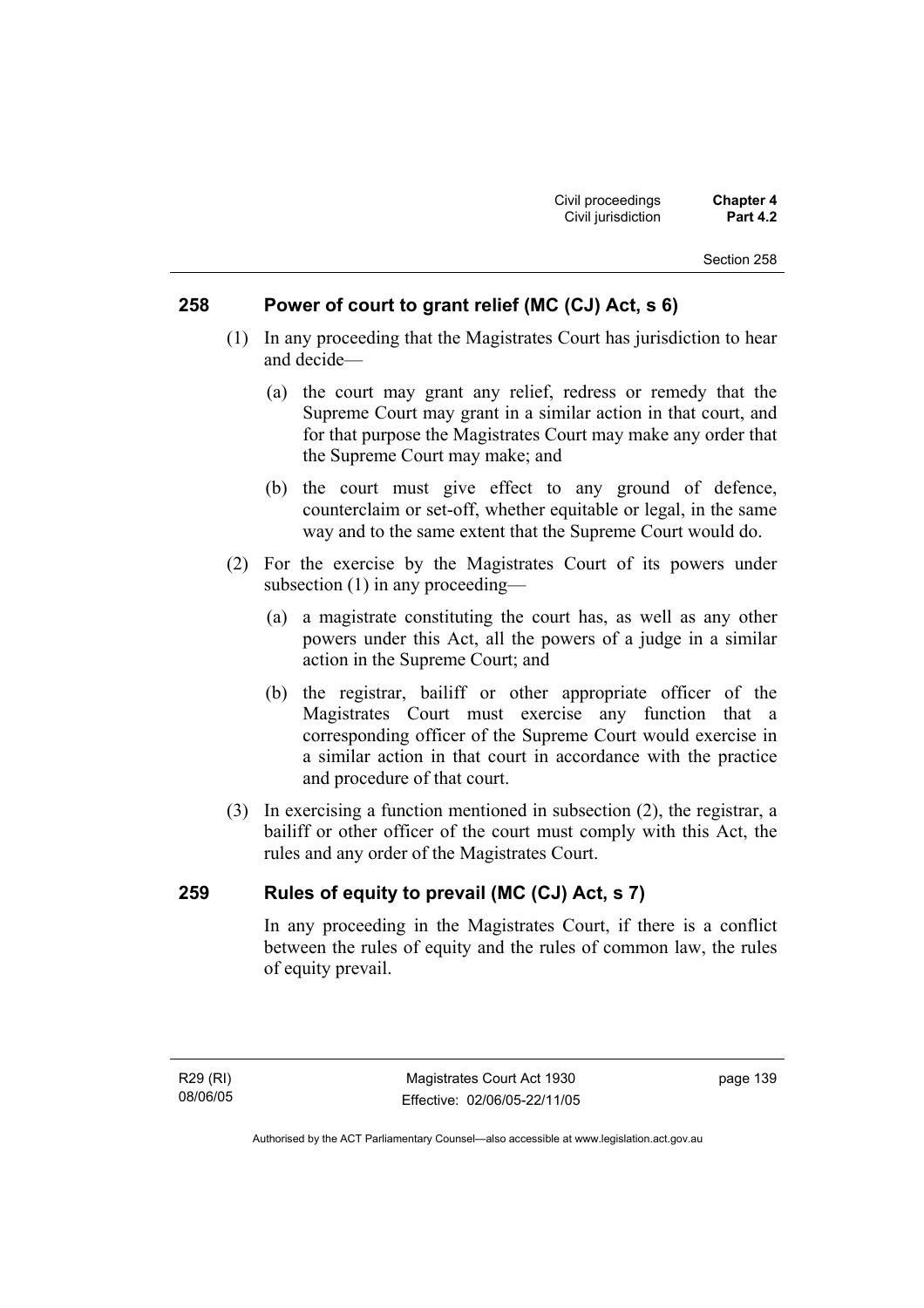**Chapter 4 Civil proceedings**<br>**Part 4.2 Civil jurisdiction Civil jurisdiction** 

Section 260

#### **260 Nuisance (MC (CJ) Act, s 8 (1) and (2))**

- (1) The Magistrates Court has the same jurisdiction as the Supreme Court to hear and decide a civil action for nuisance.
- (2) In a civil action for nuisance, the Magistrates Court may grant the same relief as the Supreme Court may grant in a similar action in that court.

#### **261 Disputed debts (MC (CJ) Act, s 9)**

- (1) The Magistrates Court may, in a proceeding in the court, declare that—
	- (a) a person is or is not indebted to someone else; or
	- (b) a person is or is not indebted to someone else in a stated amount; or
	- (c) a person is or is not indebted to someone else in an amount that is more than a stated amount.
- (2) This section applies only in relation to a debt that is not more than \$50 000.

#### **262 Cause of action arising, or defendant resident, outside ACT (MC (CJ) Act, s 10)**

The Magistrates Court has jurisdiction to hear and decide a proceeding if—

- (a) the defendant was resident in the ACT when the claim was served on the defendant, even though all of the cause of action in the proceeding arose outside the ACT; or
- (b) both of the following apply, even though the defendant is not in the ACT: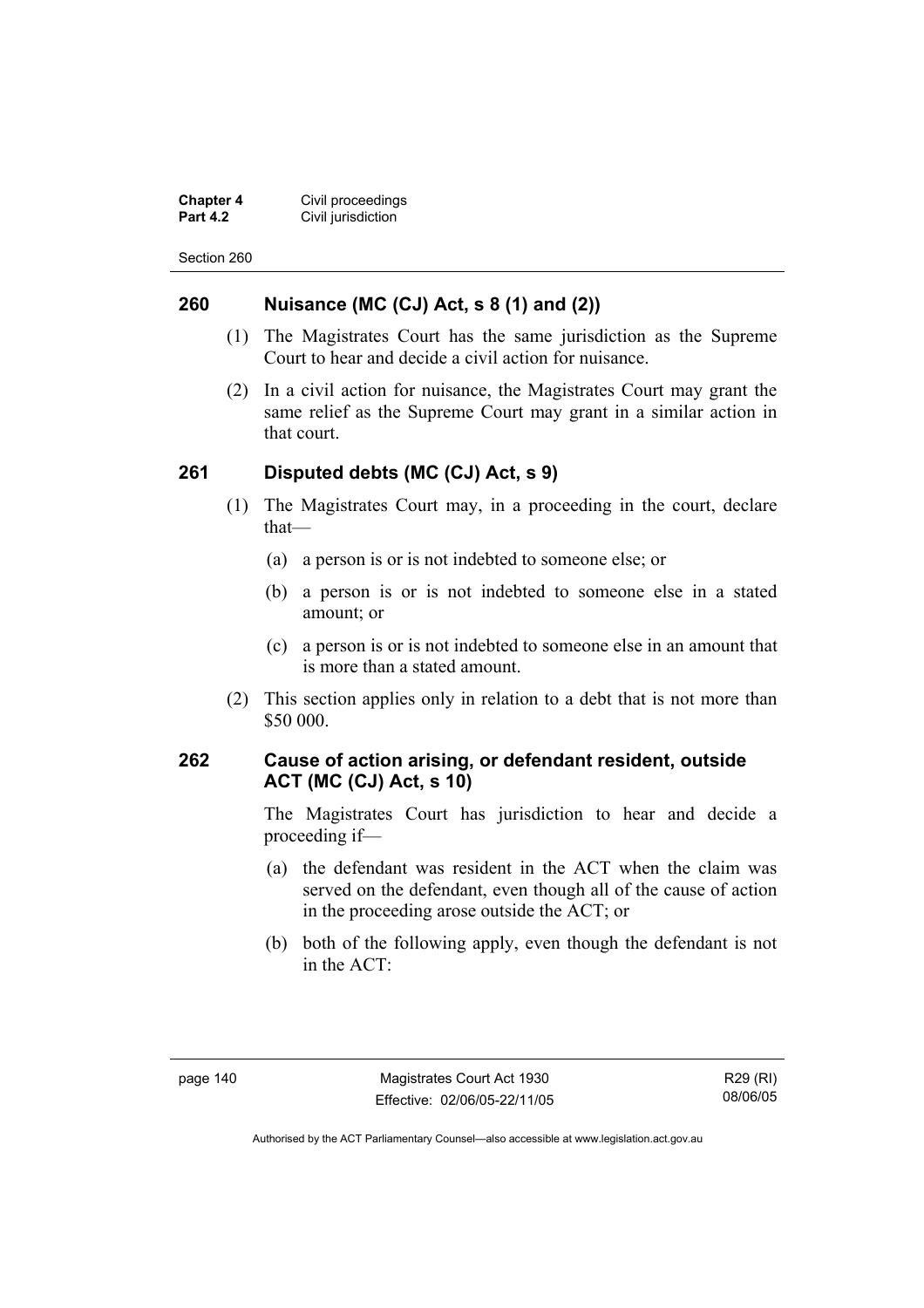- (i) a material part of the cause of action in the proceeding arose in the ACT, even though part of the cause of action arose outside the ACT;
- (ii) the claim is served on the defendant in Australia or an external territory.

#### **263 Requests under conventions relating to legal proceedings in civil and commercial matters**

- (1) The Magistrates Court has jurisdiction to make any order or take any action necessary to comply with a request received from the consular or other authority of a relevant foreign country for serving documents in the ACT or taking evidence in the ACT.
- (2) In this section:

*relevant foreign country*—a foreign country is a *relevant foreign country* if a convention relating to legal proceedings in civil and commercial matters is in force between the country and Australia.

## **264 Proceedings affecting title to land (MC (CJ) Act, s 11)**

- (1) The Magistrates Court does not have jurisdiction to hear and decide a proceeding in which the title to land is genuinely in question.
- (2) However, the jurisdiction of the Magistrates Court to hear and decide a proceeding is not affected only because the title to land incidentally comes in question in the proceeding.
- (3) In a proceeding mentioned in subsection (2), a judgment is not evidence of title to land.

## **265 Disputes under Residential Tenancies Act (MC (CJ) Act, s 12A)**

The Magistrates Court does not have jurisdiction in relation to a dispute to which the *Residential Tenancies Act 1997* applies if the amount in dispute is not more than \$10 000.

| R29 (RI) | Magistrates Court Act 1930   | page 141 |
|----------|------------------------------|----------|
| 08/06/05 | Effective: 02/06/05-22/11/05 |          |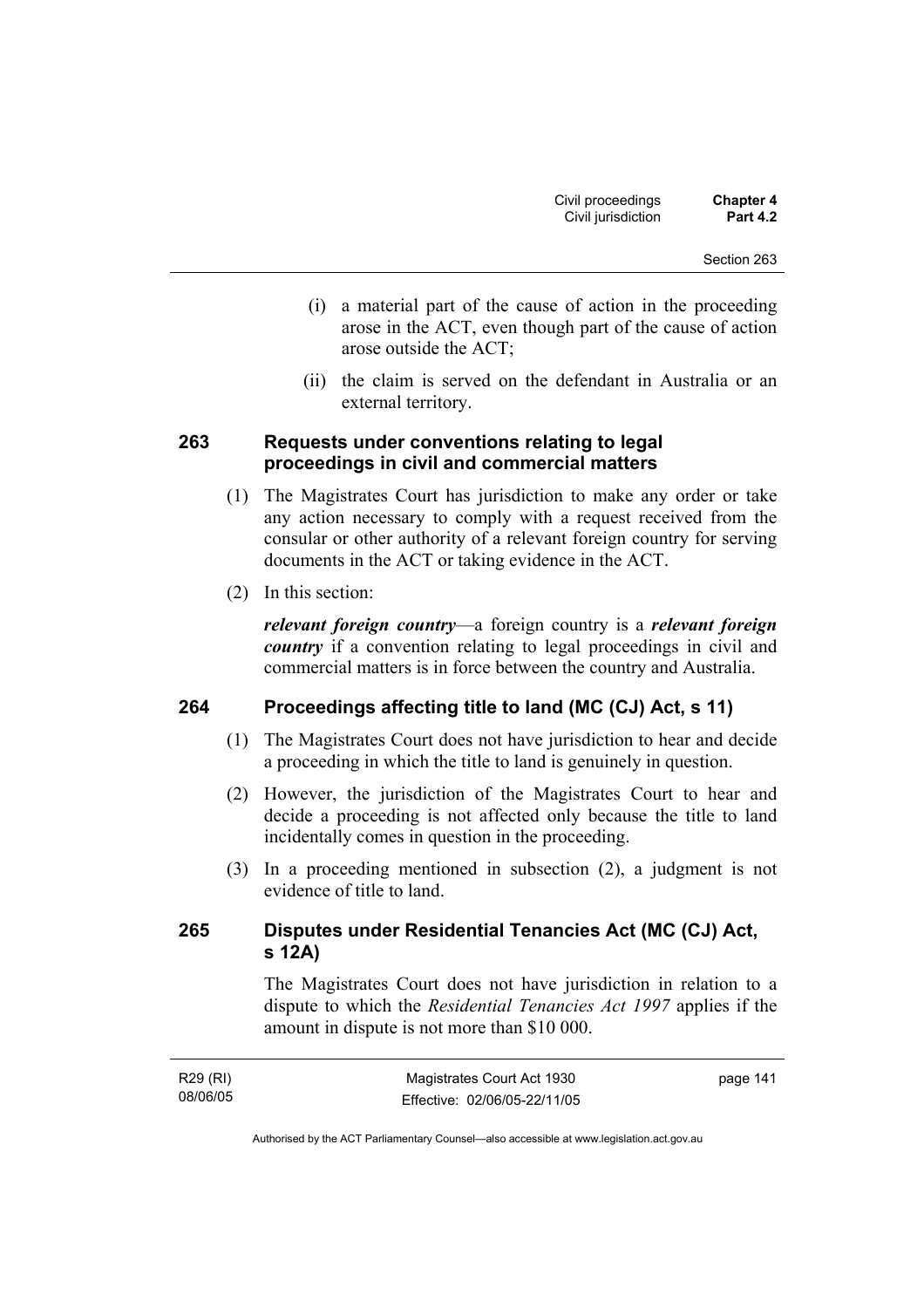**Chapter 4** Civil proceedings **Part 4.2 Civil jurisdiction** 

Section 266

## **266 Complaints under Utilities Act, pt 12 (MC (CJ) Act, s 12B)**

The Magistrates Court does not have jurisdiction in relation to a matter to the extent to which it is the subject of—

- (a) a complaint under the *Utilities Act 2000*, part 12 (Complaints); or
- (b) a direction or declaration of the essential services consumer council under that part.

page 142 Magistrates Court Act 1930 Effective: 02/06/05-22/11/05

R29 (RI) 08/06/05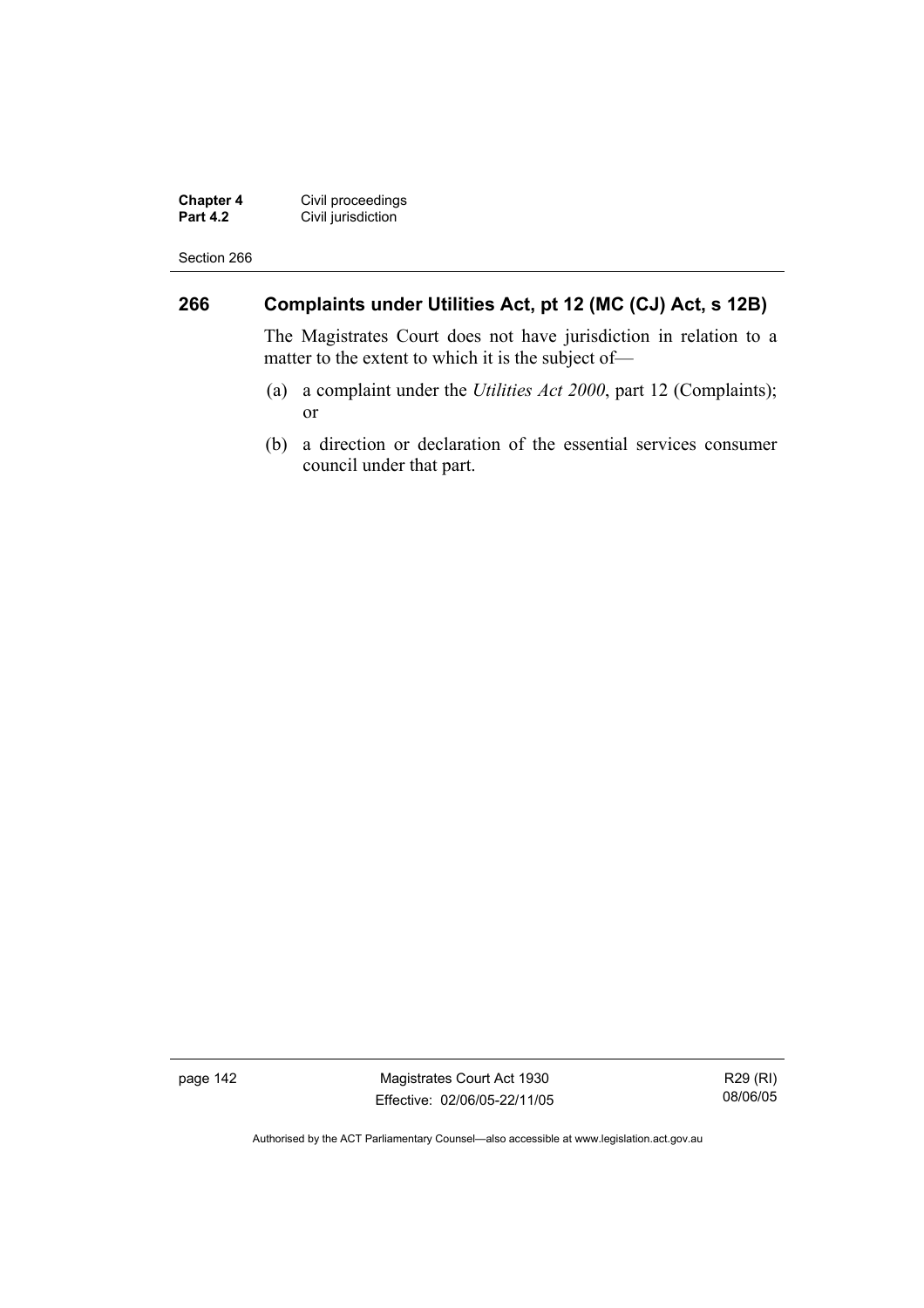# **Part 4.3 Case stated for Supreme Court**

#### **267 Case stated (MC (CJ) Act, s 194, s 395 (2))**

- (1) On the application of a party to a proceeding in the Magistrates Court, the court may state, in the form of a special case, any question of law that arises in the proceeding for the opinion of the Supreme Court.
- (2) The Supreme Court has jurisdiction to hear and decide a case stated under this section.
- (3) This section does not apply to a proceeding in the Small Claims Court.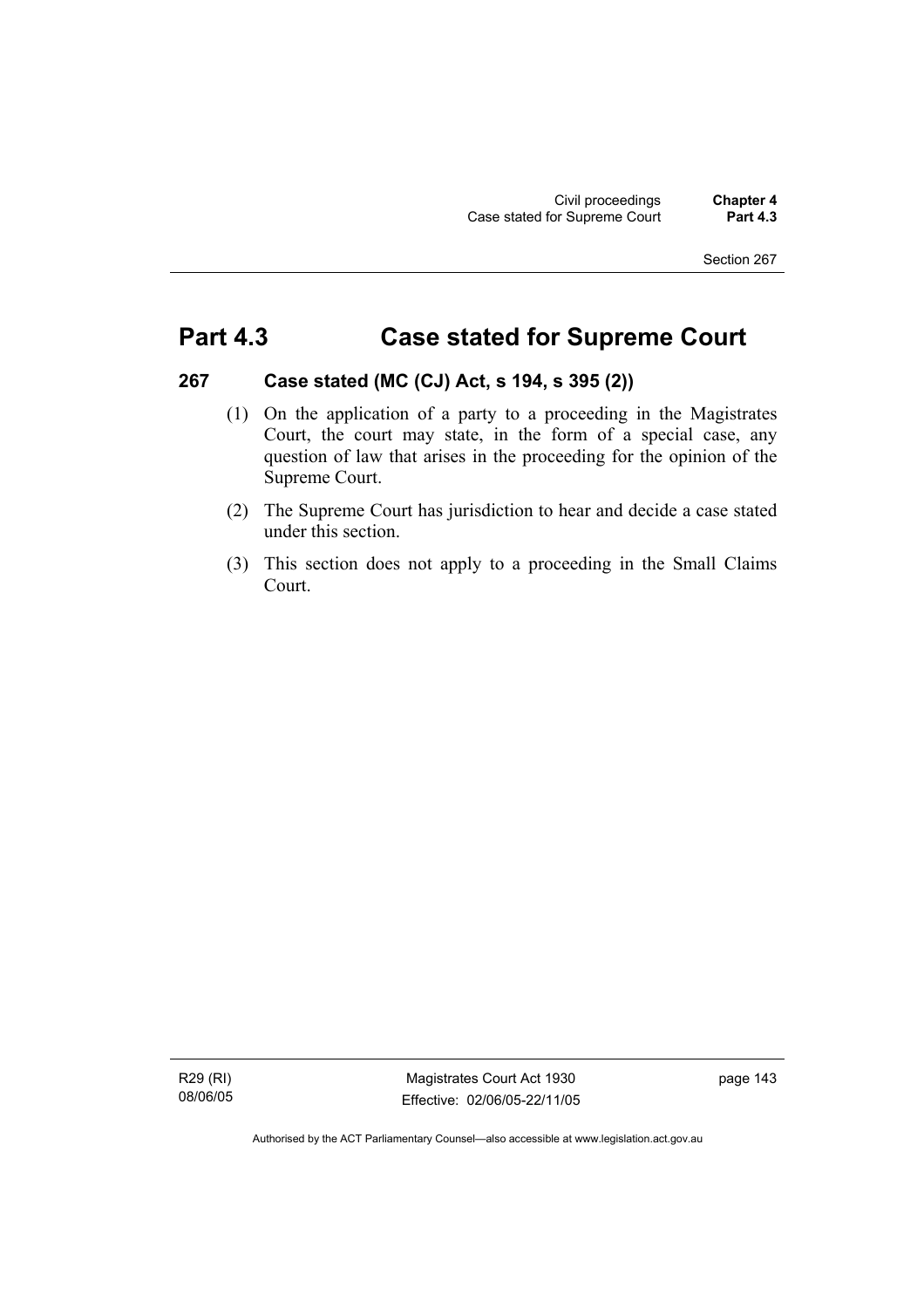# **Part 4.4 Transfer of proceedings from or to Supreme Court**

## **268 Transfer of action from Supreme Court (MC (CJ) Act, s 381)**

- (1) This section applies if a proceeding in relation to the cause of action on which a prescribed action pending in the Supreme Court is founded could properly have been begun in the Magistrates Court.
- (2) The Supreme Court may, on the application of a party to the action or its own initiative, order that the action be transferred to the Magistrates Court if it considers it just to do so.
- (3) In subsection (1):

*prescribed action* means an action in which the amount claimed (whether initially or as reduced by payment, admitted set-off or otherwise) is not more than the amount for which the Magistrates Court has jurisdiction under this chapter.

## **269 Procedure on transfer of action from Supreme Court (MC (CJ) Act, s 382)**

- (1) This section applies if the Supreme Court has made an order under section 268 that an action pending in the Supreme Court be transferred to the Magistrates Court.
- (2) A party to the action may file in the Magistrates Court a copy of the order, a copy of each of the pleadings (if any) in the action and any other relevant documents filed in the Supreme Court.
- (3) When the copies have been filed, the action—
	- (a) stops being an action in the Supreme Court; and
	- (b) becomes a proceeding in the Magistrates Court.

R29 (RI) 08/06/05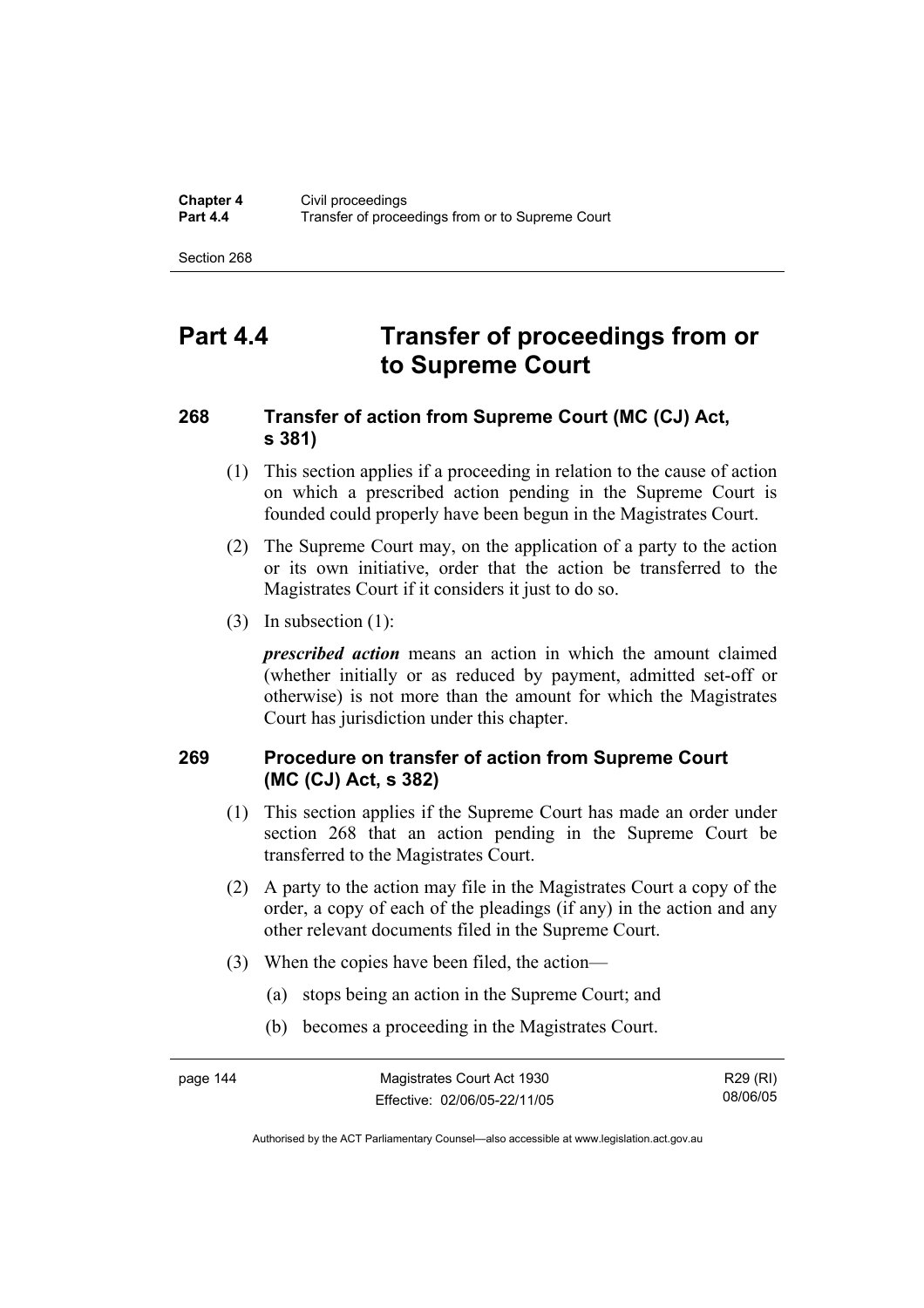- (4) The proceeding is taken to have been begun in the Magistrates Court on the day the action was begun in the Supreme Court.
- (5) Costs in the proceeding are to be allowed—
	- (a) for costs incurred before the order under section 268 was made (including the costs of getting the order) and the costs of getting the copies mentioned in subsection (2)—in accordance with the rules under the *Court Procedures Act 2004* applying to the Supreme Court, but subject to any Supreme Court order; and
	- (b) for costs incurred after the order was made (not including the costs of getting the copies)—in accordance with the rules applying to the Magistrates Court.
- (6) If costs mentioned in subsection (5) (a) are to be taxed, the costs must be taxed by the registrar in accordance with the rules applying to the Supreme Court.

## **270 Removal of proceedings into Supreme Court (MC (CJ) Act, s 383)**

On the application of a party to a proceeding in the Magistrates Court, the Supreme Court may order that the proceeding be removed into the Supreme Court on the conditions about costs, security for the amount claimed or costs, or otherwise, that the Supreme Court considers just.

## **271 Stay of proceedings (MC (CJ) Act, s 384)**

- (1) This section applies if an application under section 270 to have a proceeding in the Magistrates Court removed into the Supreme Court is pending.
- (2) On the application of a party to the proceeding, the Supreme Court may order that the proceeding be stayed until the application under section 270 is decided or until the Supreme Court orders otherwise.

R29 (RI) 08/06/05 page 145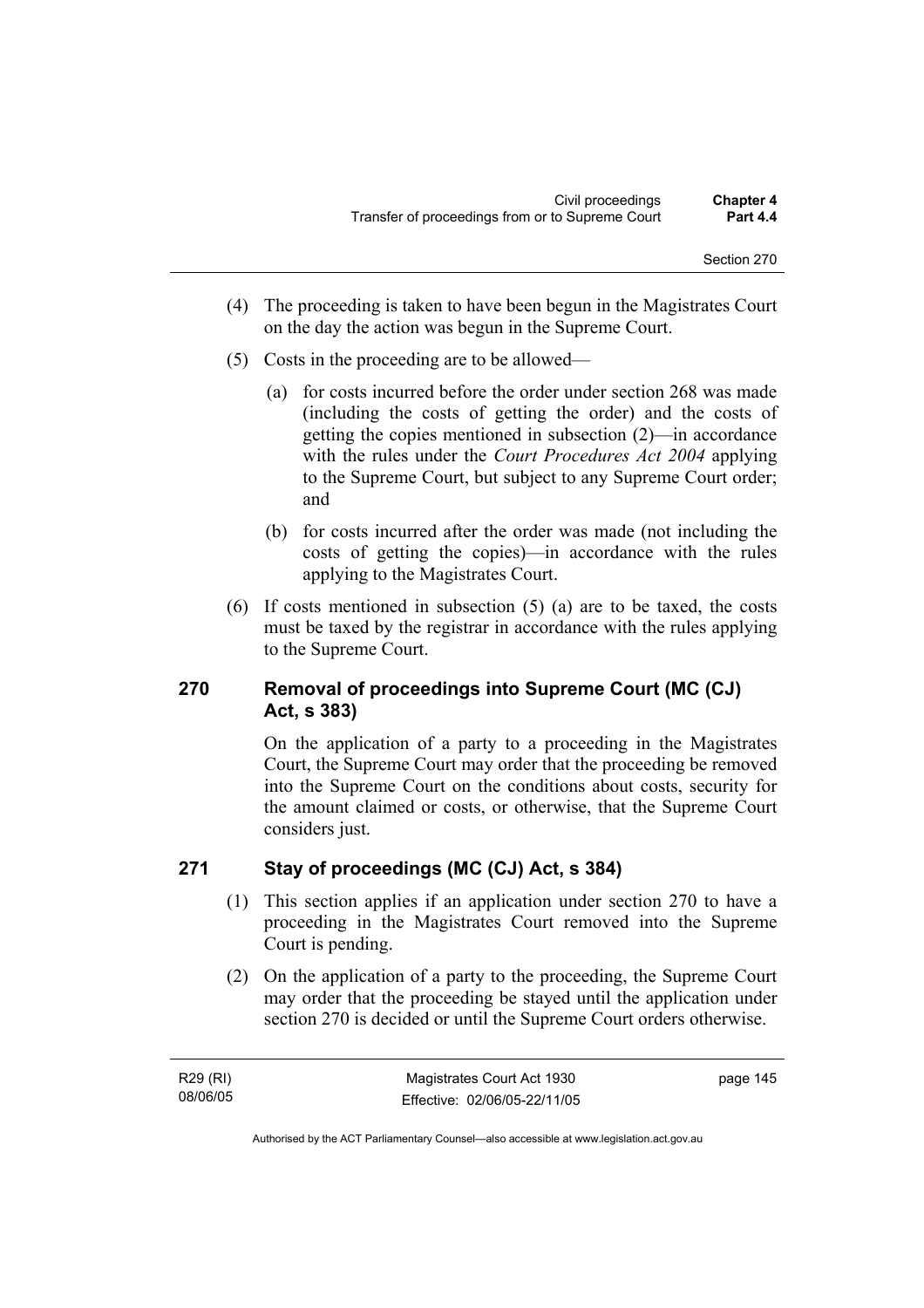| <b>Chapter 4</b> | Civil proceedings                                |
|------------------|--------------------------------------------------|
| <b>Part 4.4</b>  | Transfer of proceedings from or to Supreme Court |

 (3) An order that a proceeding be stayed takes effect immediately on a copy of the order being filed in the Magistrates Court.

page 146 Magistrates Court Act 1930 Effective: 02/06/05-22/11/05

R29 (RI) 08/06/05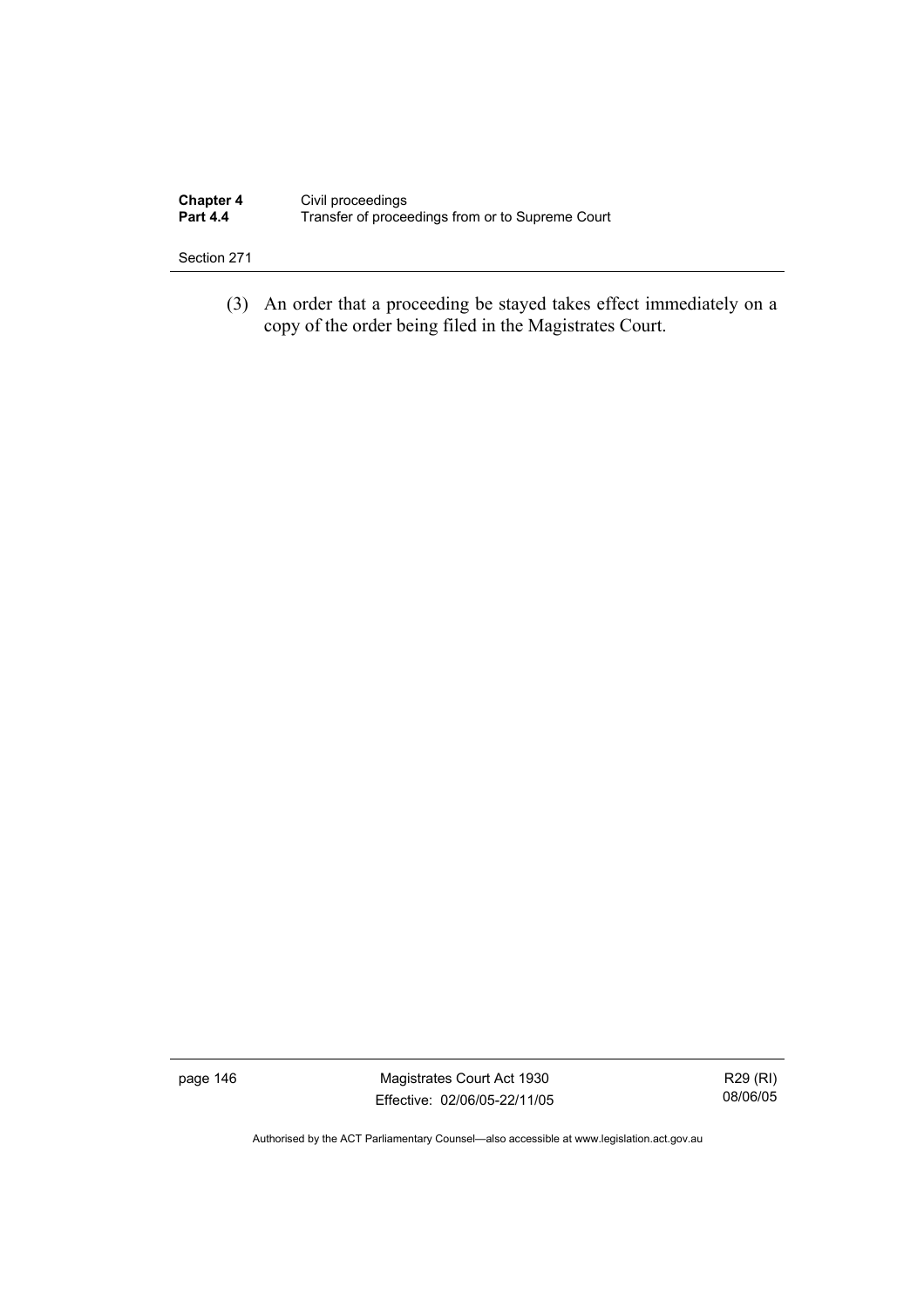# **Part 4.5 Civil appeals**

## **272 Definitions for pt 4.5 (MC (CJ) Act, s 385)**

In this part:

*appeal* means an appeal to the Supreme Court—

- (a) from a judgment or order of the Magistrates Court, whether final or interlocutory, in a proceeding that the Magistrates Court has jurisdiction to hear and decide under this chapter, other than a proceeding in its jurisdiction under part 4.6 (Small Claims Court); or
- (b) from a judgment of the Small Claims Court.

*judgment*, in relation to a proceeding in the Small Claims Court, includes an order made in association with the proceeding, but does not include an interim order of the Small Claims Court under the rules.

#### **273 Jurisdiction (MC (CJ) Act, s 386)**

- (1) The jurisdiction of the Supreme Court to hear and decide appeals is subject to the exceptions and conditions in this part.
- (2) Subsection (1) does not affect the operation of any other law that provides for the appellate jurisdiction of the Supreme Court.

#### **274 Cases in which appeal may be brought (MC (CJ) Act, s 387)**

- (1) An appeal may be brought only with the leave of the Supreme **Court**.
- (2) However, an appeal may be brought as of right from a judgment or order—

| R29 (RI) | Magistrates Court Act 1930   | page 147 |
|----------|------------------------------|----------|
| 08/06/05 | Effective: 02/06/05-22/11/05 |          |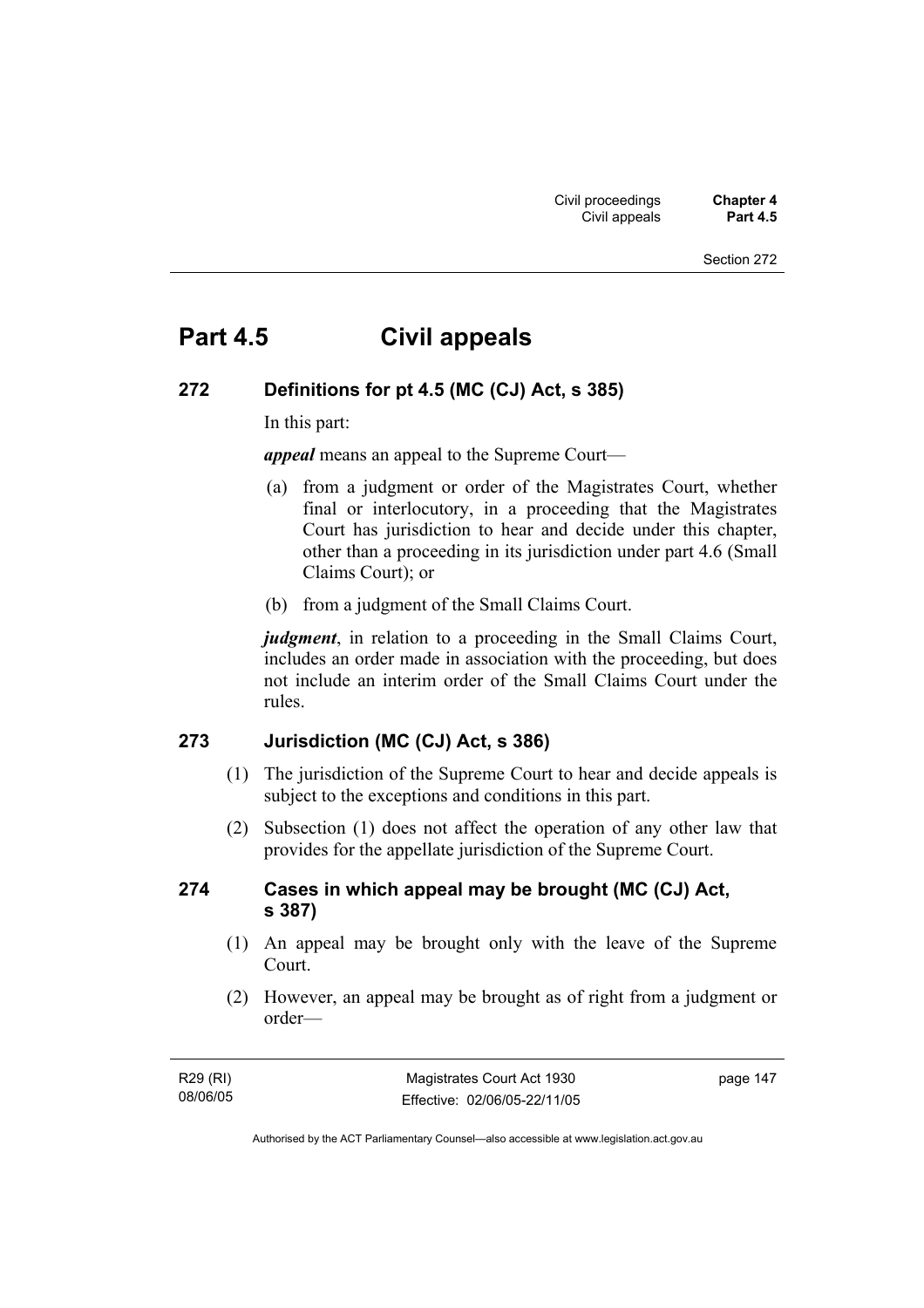| <b>Chapter 4</b> | Civil proceedings |
|------------------|-------------------|
| <b>Part 4.5</b>  | Civil appeals     |

- (a) for, or for the payment of, an amount of \$2 000 or more; or
- (b) in a proceeding in the Magistrates Court—
	- (i) in which the matter in issue amounts to, or is of the value of, \$2 000 or more; or
	- (ii) that involves directly or indirectly a claim, demand or question to or in relation to any property or any civil right amounting to, or of the value of, \$2 000 or more.
- (3) This section does not apply in relation to an appeal from a judgment of the Small Claims Court.

#### **275 Appeals—Small Claims Court (MC (CJ) Act, s 387A)**

- (1) A party to a proceeding in the Small Claims Court may, with the Supreme Court's leave, appeal from a judgment of the Small Claims Court in the proceeding.
- (2) The Supreme Court may grant leave only if satisfied—
	- (a) that the decision of the Small Claims Court on a question of law was wrong; or
	- (b) that the conduct of the proceeding in the Small Claims Court was unfair to the applicant for leave to appeal.

#### **276 Evidence on appeal (MC (CJ) Act, s 391)**

In an appeal, the Supreme Court must have regard to the evidence given in the proceeding in the Magistrates Court out of which the appeal arose, and has power to draw inferences of fact and, in its discretion, to receive further evidence.

#### **277 Powers of Supreme Court on appeal (MC (CJ) Act, s 393)**

 (1) On an appeal, the Supreme Court has the following powers in relation to the judgment or order appealed from: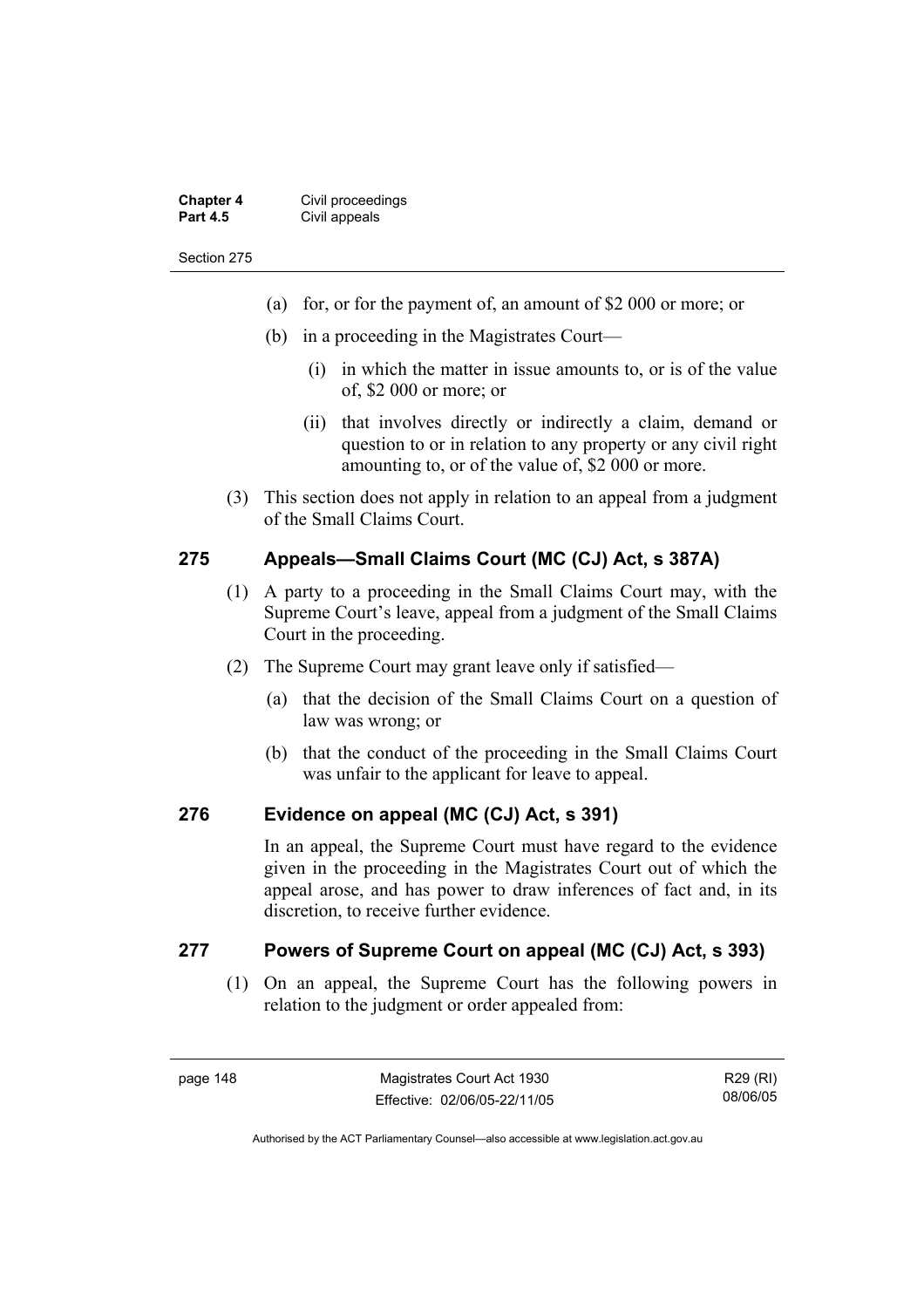- (a) to confirm, reverse or vary the judgment or order;
- (b) to give any judgment or make any order it considers appropriate, or refuse to make an order;
- (c) to set aside the judgment or order (completely or in part), and remit the proceeding to the Magistrates Court for further hearing and decision, subject to any directions the Supreme Court considers appropriate;
- (d) to award execution from the Supreme Court or remit the proceeding to the Magistrates Court for the execution of the judgment or order of the Supreme Court.
- (2) A judgment or order of the Supreme Court made in a proceeding remitted under subsection (1) (d) has effect as if it were a judgment or order of the Magistrates Court and may be enforced by the Magistrates Court accordingly.
- (3) In this section:

*Magistrates Court*, in relation to an appeal from a judgment or order of the Small Claims Court, means the Small Claims Court.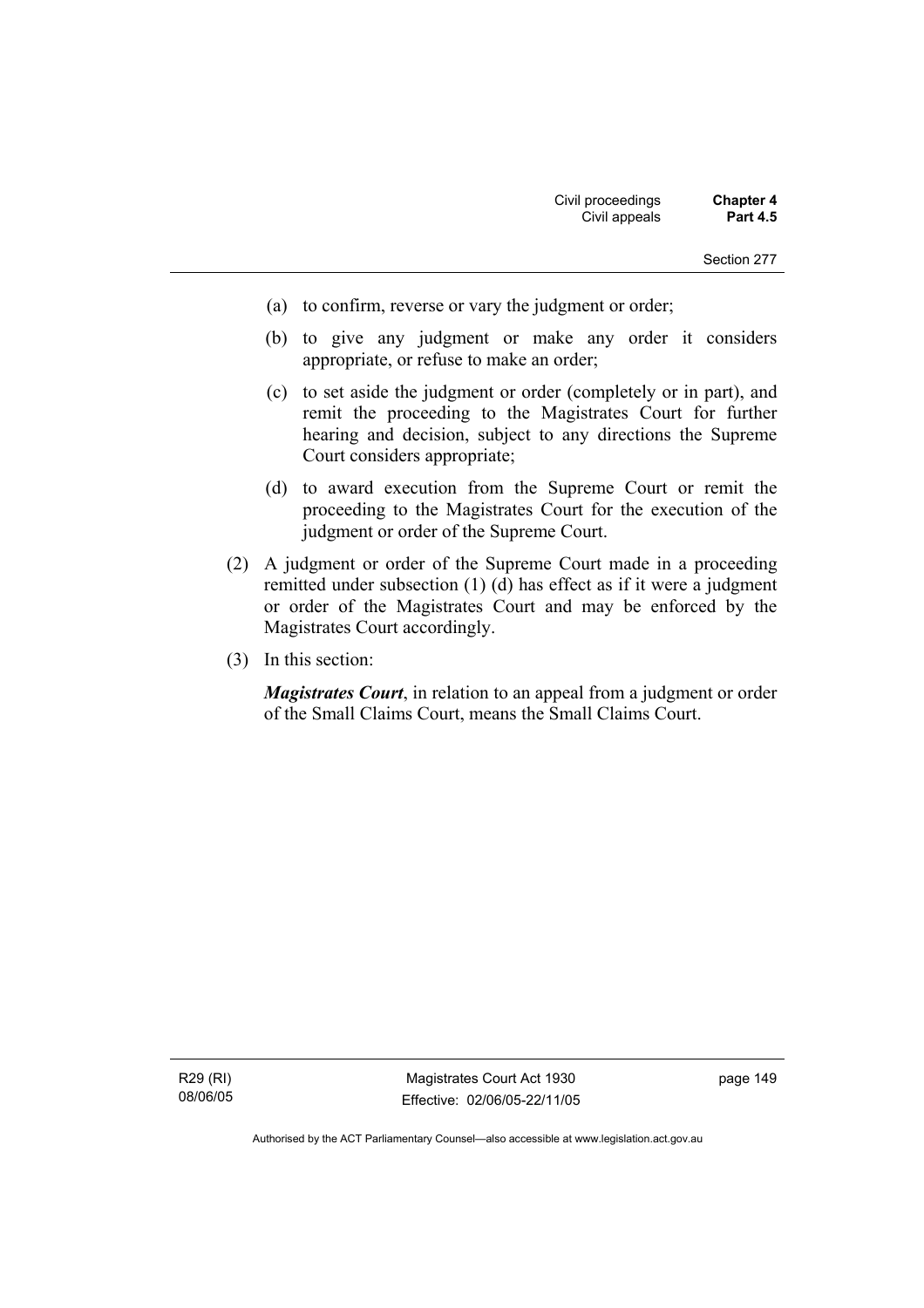**Chapter 4** Civil proceedings **Part 4.6 Part 4.6 Part 4.6 Part 4.6 Part 4.6 Part 4.6 Part 4.6 Part 4.6 Part 4.6 Part 4.6 Part 4.6 Part 4.6 Part 4.6 Part 4.6 Part 4.6 Part 4.6 Part 4.6 Part 4.6 Part 4.6 Part 4.6 Part 4.6 Part 4.6 Part 4.6 Part 4.6 Part** 

Section 278

# **Part 4.6 Small Claims Court**

#### **278 Definitions for pt 4.6 (MC (CJ) Act, s 394)**

*applicant* means a person making an application.

*application* means an application to the Small Claims Court, whether made under the rules or another territory law.

*common boundaries determination* means a determination under the *Common Boundaries Act 1981*, and includes a variation of a determination.

*contract application* means an application in relation to a contract, and includes an application for damages for breach of contract.

*damages application* means an application for damages for negligence or for any other tort except nuisance or trespass.

*debt application* means an application for the recovery of a debt.

*debt declaration*, in relation to a proceeding, means an order declaring that—

- (a) the applicant is or is not indebted to the respondent; or
- (b) the applicant is or is not indebted to the respondent in a stated amount; or
- (c) the applicant is or is not indebted to the respondent in an amount that is more than a stated amount.

*goods application* means an application in relation to the provision of goods or services, and includes an application for damages for the detention of goods.

*inquiry* means an inquiry by the Small Claims Court under the rules.

*nuisance application* means an application for relief for nuisance.

R29 (RI) 08/06/05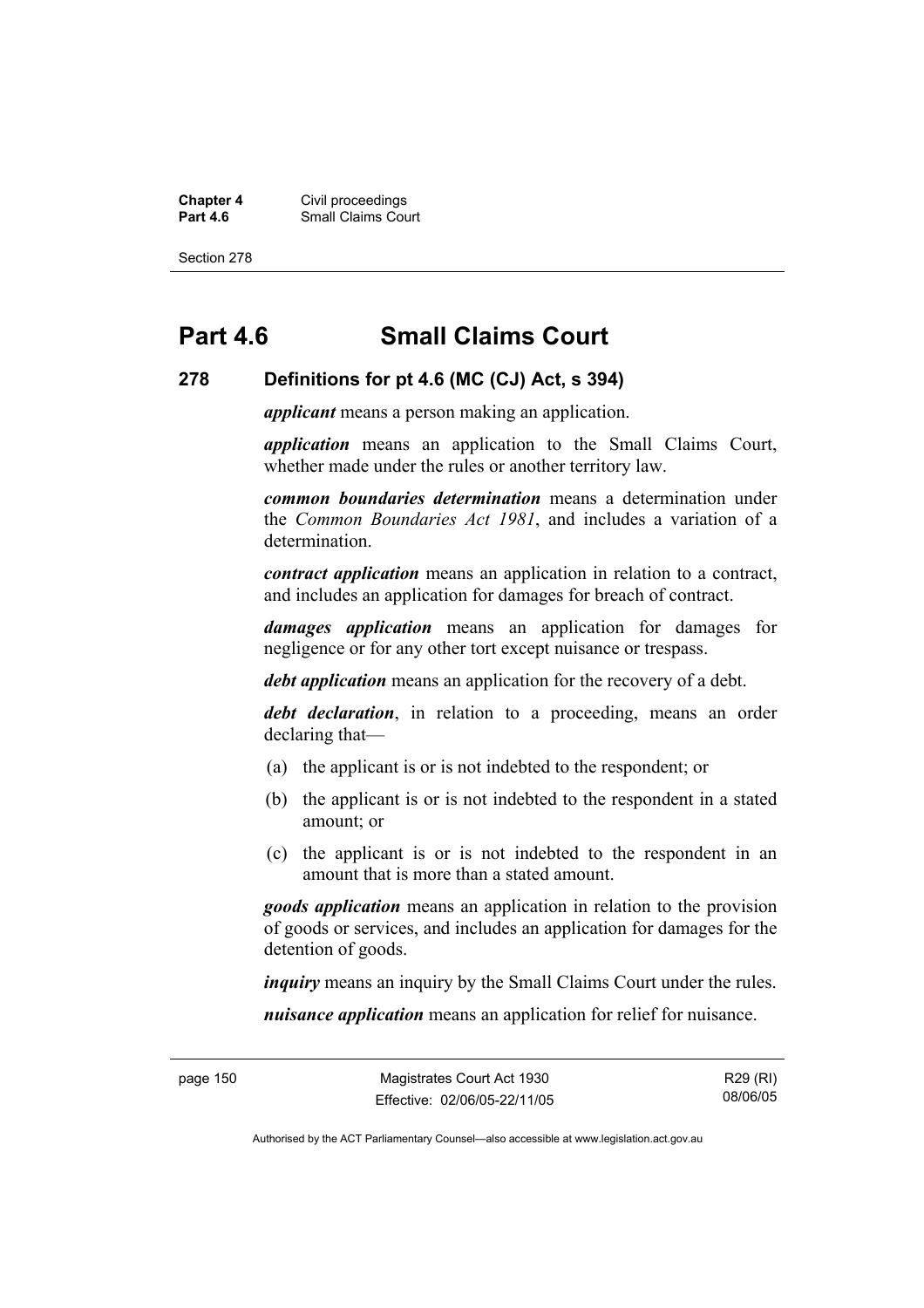*proceeding* means a proceeding on an application.

*referee* means a referee appointed under this part.

*respondent* means the respondent to an application.

*rules* means rules under the *Court Procedures Act 2004* applying in relation to the Small Claims Court.

*trespass application* means an application for relief for trespass to land.

#### **279 Small Claims Court (MC (CJ) Act, s 396)**

- (1) The Magistrates Court has jurisdiction to inquire into and decide applications for this part.
- (2) The Magistrates Court is to be known as the Small Claims Court when exercising jurisdiction under this part.

## **280 Referees—appointment (MC (CJ) Act, s 397)**

- (1) The Executive may appoint a person as a referee for this part.
- *Note 1* For the making of appointments (including acting appointments), see the Legislation Act, pt 19.3.
- *Note 2* In particular, an appointment may be made by naming a person or nominating the occupant of a position (see s 207).
- (2) A person is eligible for appointment as a referee if the person is—
	- (a) a lawyer; and
	- (b) a member of the staff of the Magistrates Court or any other entity exercising judicial powers under a territory law.
- (3) A person's appointment as referee ends if the person is no longer eligible for appointment under subsection (2).
	- *Note* A person's appointment also ends if the person resigns (see Legislation Act, s 210).

| R29 (RI) |  |
|----------|--|
| 08/06/05 |  |

page 151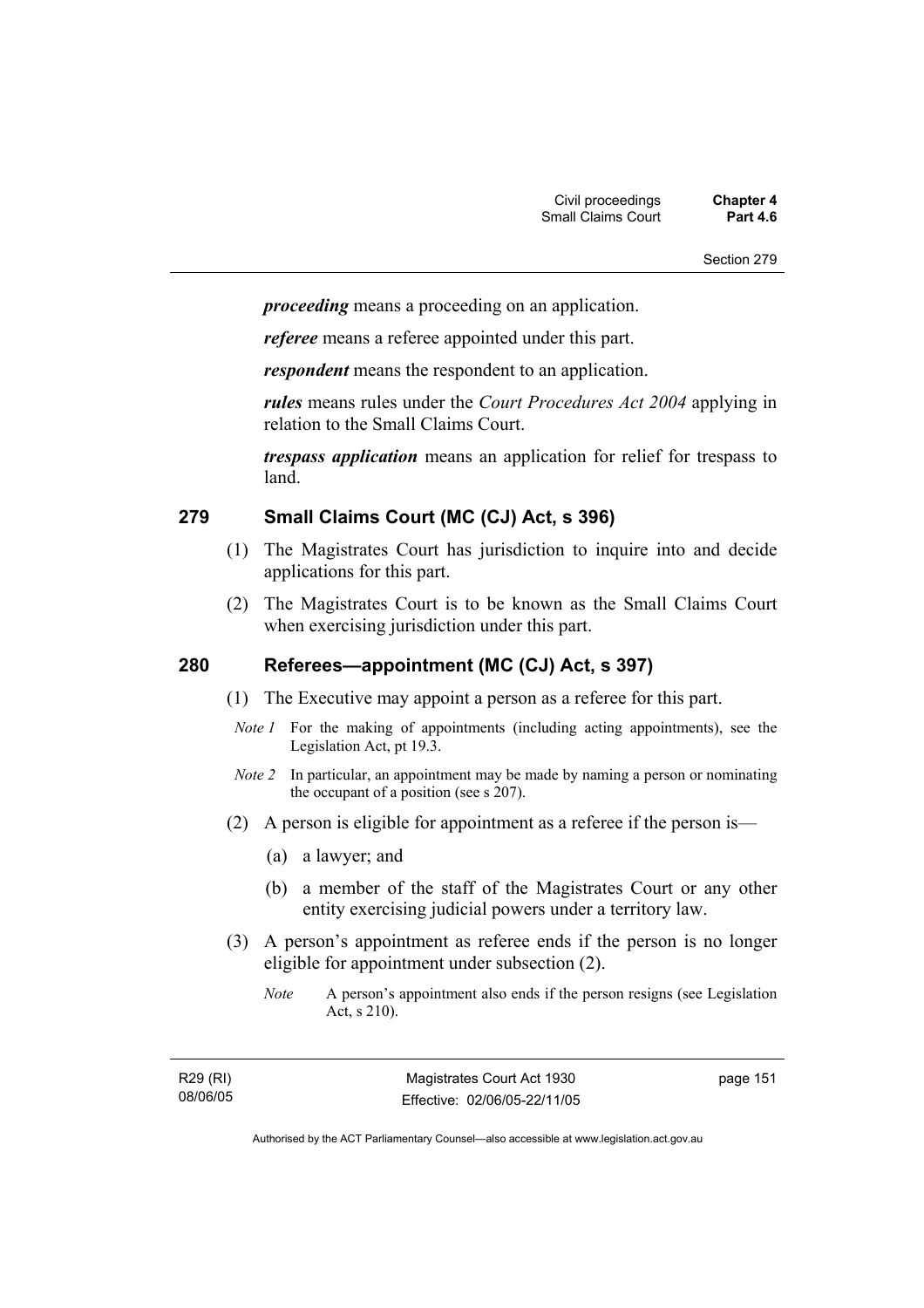**Chapter 4** Civil proceedings **Small Claims Court** 

Section 281

#### **281 Referees—functions (MC (CJ) Act, s 398)**

- (1) A referee may exercise the jurisdiction of the Small Claims Court in an inquiry in a proceeding by way of a contract application, damages application, debt application or goods application, or for a debt declaration or common boundaries determination.
- (2) However, a referee only has jurisdiction in a proceeding in relation to an amount of not more than \$3 000, or the equivalent value of goods or services (including any associated damages), excluding any claim for interest, or for a lump sum instead of interest, decided by the Small Claims Court under the rules.
- (3) In exercising the jurisdiction of the Small Claims Court under this section, a referee—
	- (a) has all the functions of a magistrate; and
	- (b) is otherwise taken to be a magistrate for all purposes.

#### **282 Referees—oath or affirmation of office (MC (CJ) Act, s 399)**

- (1) Before exercising functions as a referee, a referee must take an oath, or make an affirmation, before the Chief Justice.
- (2) An oath or affirmation under subsection (1) must be in accordance with the form in schedule 1.

#### **283 Jurisdiction (MC (CJ) Act, s 401)**

- (1) The Small Claims Court has jurisdiction to inquire into the following applications:
	- (a) contract applications;
	- (b) damages applications;
	- (c) debt applications;
	- (d) goods applications;

page 152 Magistrates Court Act 1930 Effective: 02/06/05-22/11/05

R29 (RI) 08/06/05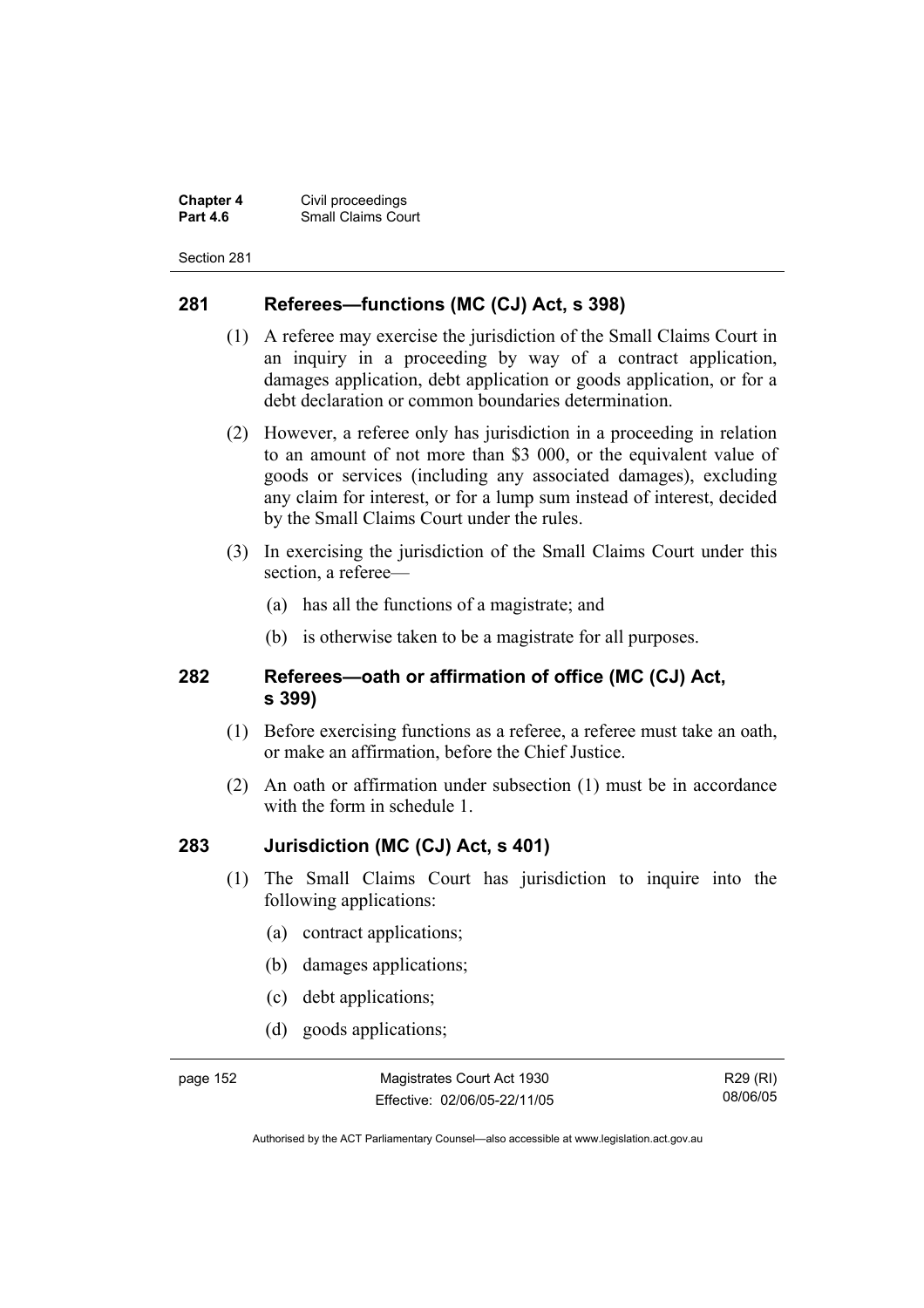- (e) nuisance applications;
- (f) trespass applications;
- (g) applications for debt declarations;
- (h) applications for common boundaries determinations.
- (2) Section 257 (Personal actions at law—amount or value) and section 261 (Disputed debts) do not apply to a proceeding in the Small Claims Court.

#### **284 \$10 000 limit (MC (CJ) Act, s 402)**

- (1) The Small Claims Court's jurisdiction is limited to applications claiming amounts of not more than \$10 000.
- (2) In relation to debt declarations, the Small Claims Court's jurisdiction is limited to applications for declarations for debts of not more than \$10 000.
- (3) The monetary limit on the Small Claims Court's jurisdiction does not include any claim for interest, or for a lump sum instead of interest, decided by the Small Claims Court under the rules.
- (4) In a goods application, the amount claimed is the value of the goods or services plus any amount claimed for damages for the detention of the goods.
- (5) If, apart from this section, a person would be entitled to make an application claiming an amount of more than \$10 000, the person may, by the application, abandon the excess by limiting the claim to \$10 000.
- (6) This section does not apply to an application for a common boundaries determination.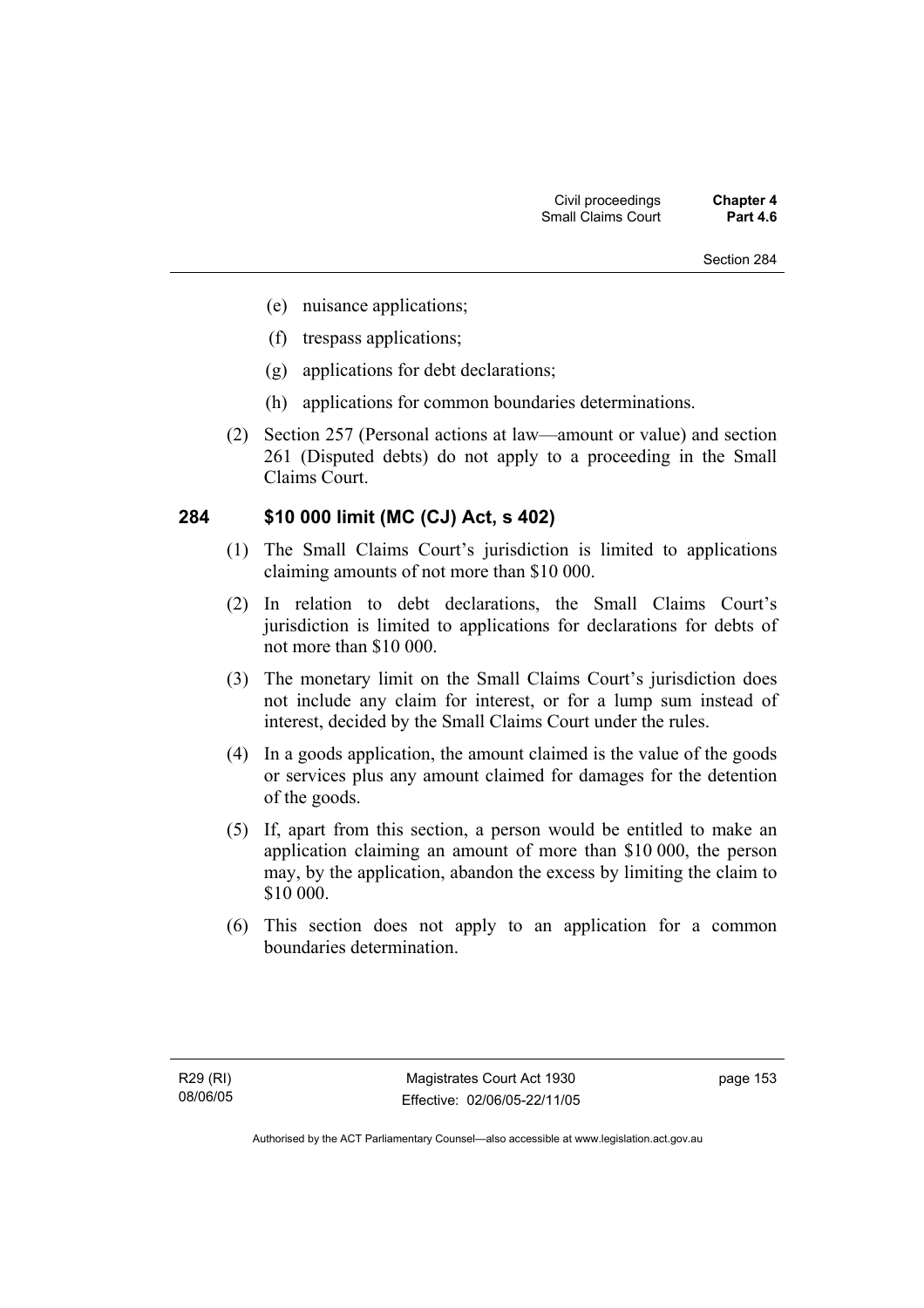**Chapter 4** Civil proceedings **Part 4.6** Small Claims Court

Section 285

## **285 Admissibility of conference proceedings in inquiries (MC (CJ) Act, s 427)**

Evidence, or any statement, of words spoken or acts done at a conference under the rules is not admissible in an inquiry, unless the parties otherwise agree.

page 154 Magistrates Court Act 1930 Effective: 02/06/05-22/11/05

R29 (RI) 08/06/05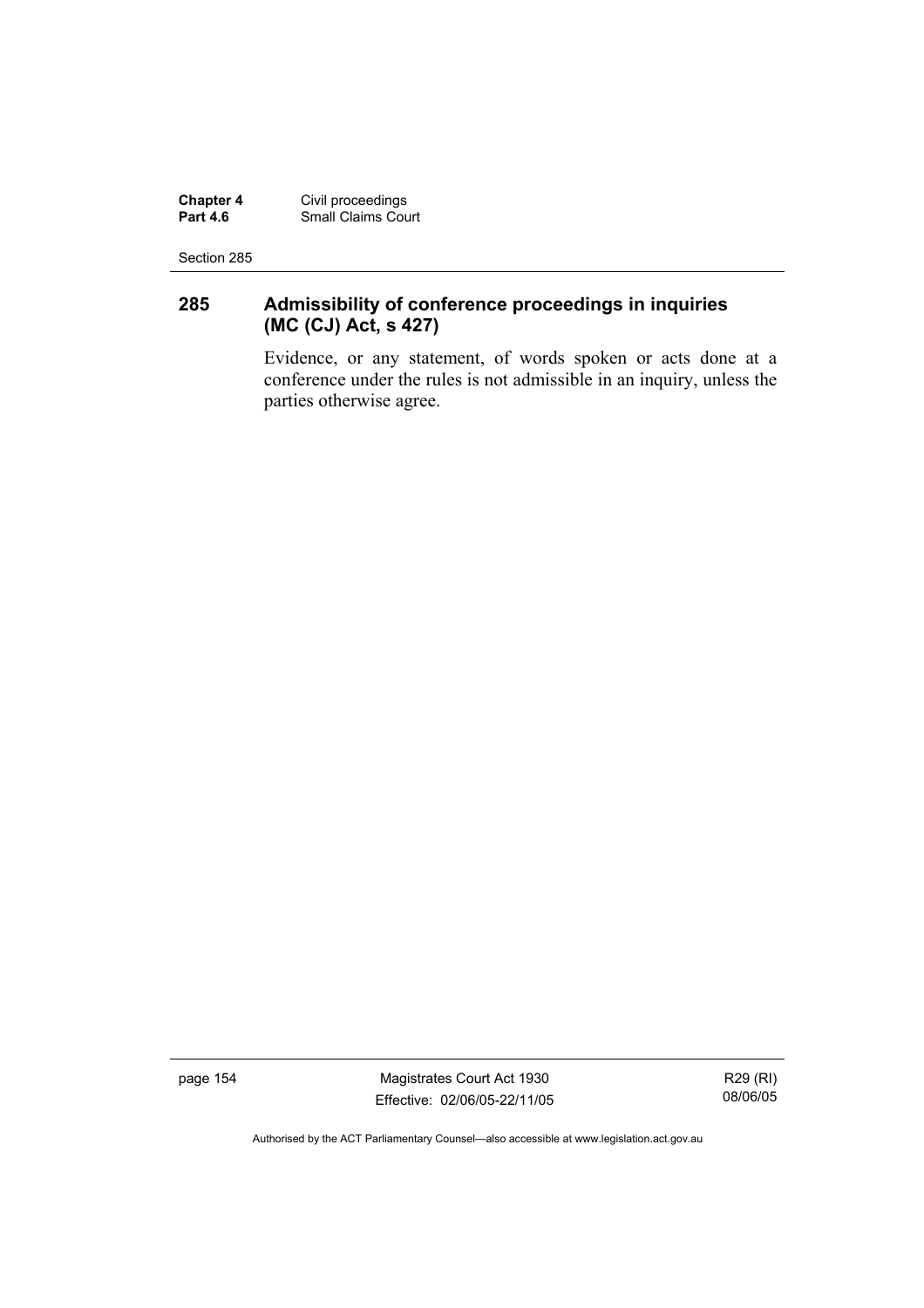# **Chapter 5 Miscellaneous**

## **Part 5.1 Offences**

#### **290 Contempt in face of court**

- (1) A person must not—
	- (a) wilfully threaten, disturb or insult the court; or
	- (b) wilfully interrupt, interfere with or obstruct a proceeding of the court; or
	- (c) commit any other act that is a wilful contempt of the court.

Maximum penalty: 50 penalty units, imprisonment for 6 months or both.

- (2) Subsection (1) only applies to acts in the face, or within the hearing, of the court.
- (3) For this section, if a person appears in a proceeding in accordance with section 311 (Appearance by audiovisual or audio links), the acts of the person and of any other person who is visible or audible to the court by means of audiovisual or audio link are taken to be in the face of the court.
- (4) Without limiting the operation of any other provision of this Act, if a person commits an offence against subsection (1), a magistrate may proceed to charge the person and hear and dispose of the matter immediately and for that purpose receive evidence including unsworn evidence.
- $(5)$  If—
	- (a) a person has been charged under subsection (4) but the matter has not been disposed of; and

page 155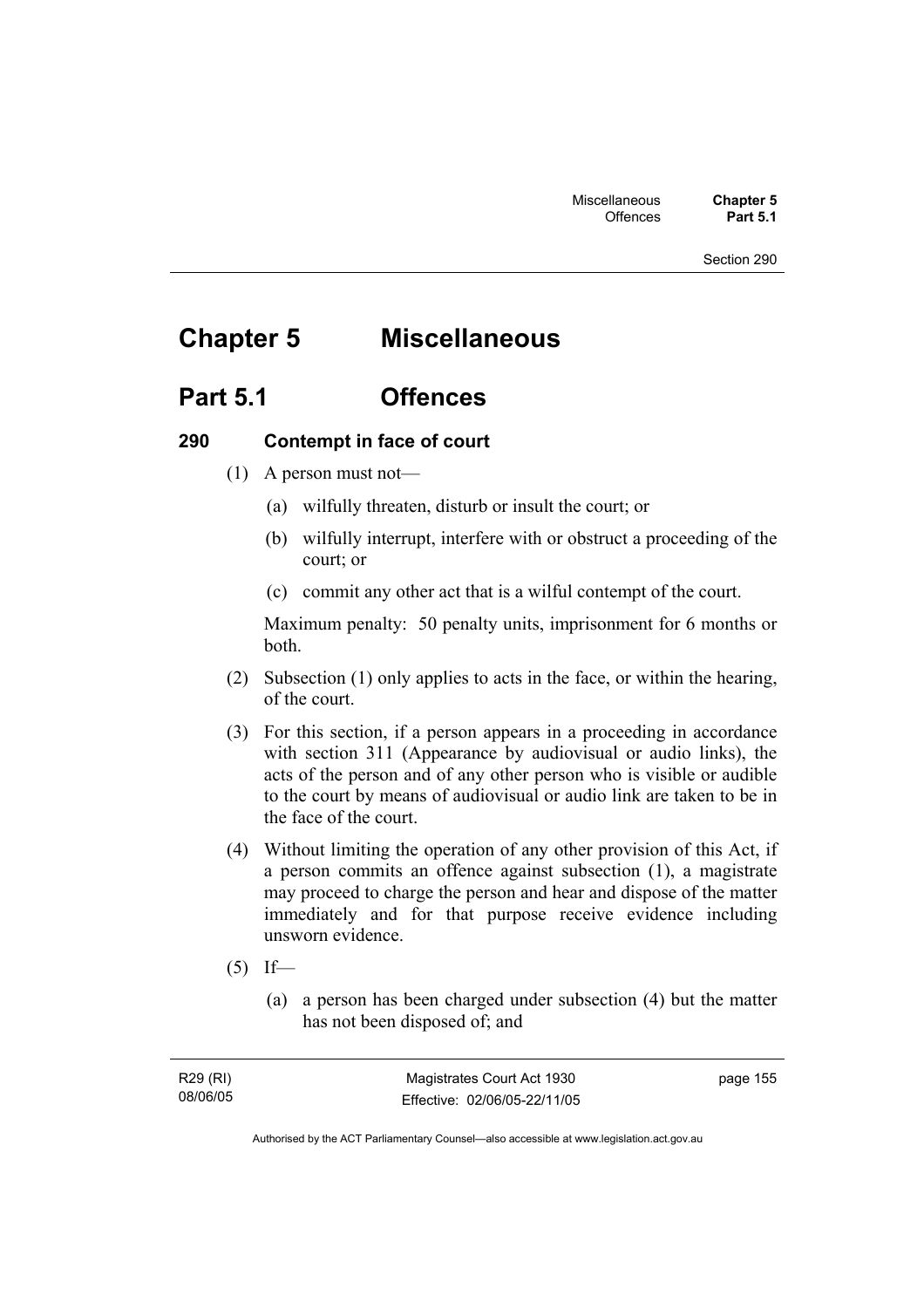| <b>Chapter 5</b> | Miscellaneous |
|------------------|---------------|
| <b>Part 5.1</b>  | Offences      |

- (b) a magistrate has reasonable grounds to believe that the person has committed an offence against subsection (1); and
- (c) the magistrate considers that it is reasonable in all the circumstances—
	- (i) to order that the person be taken into custody to appear before the court; or
	- (ii) to order that the person be remanded in custody from time to time for periods not exceeding 15 clear days at any one time; or
	- (iii) to release the person on bail; or
	- (iv) to make an order in relation to the person under subsection (8) before the alleged offence has been heard;

the magistrate may make such an order.

- (6) An order under subsection (5) need not be in writing but the order must be reduced to writing, and a copy served on the alleged offender, as soon as practicable.
- (7) Failure to comply with subsection (6) does not invalidate an order.
- (8) If a person is convicted of an offence against subsection (1), the court, in addition to any penalty provided for under that subsection that it imposes, may make an order in relation to the person under subsection (9).
- (9) An order under this subsection may provide for—
	- (a) the exclusion of the person from any building where the court sits or the environs of such a building; or
	- (b) prohibiting the person from approaching a magistrate, an officer of the court or a witness; or
	- (c) the imposition of any reasonable condition on the person.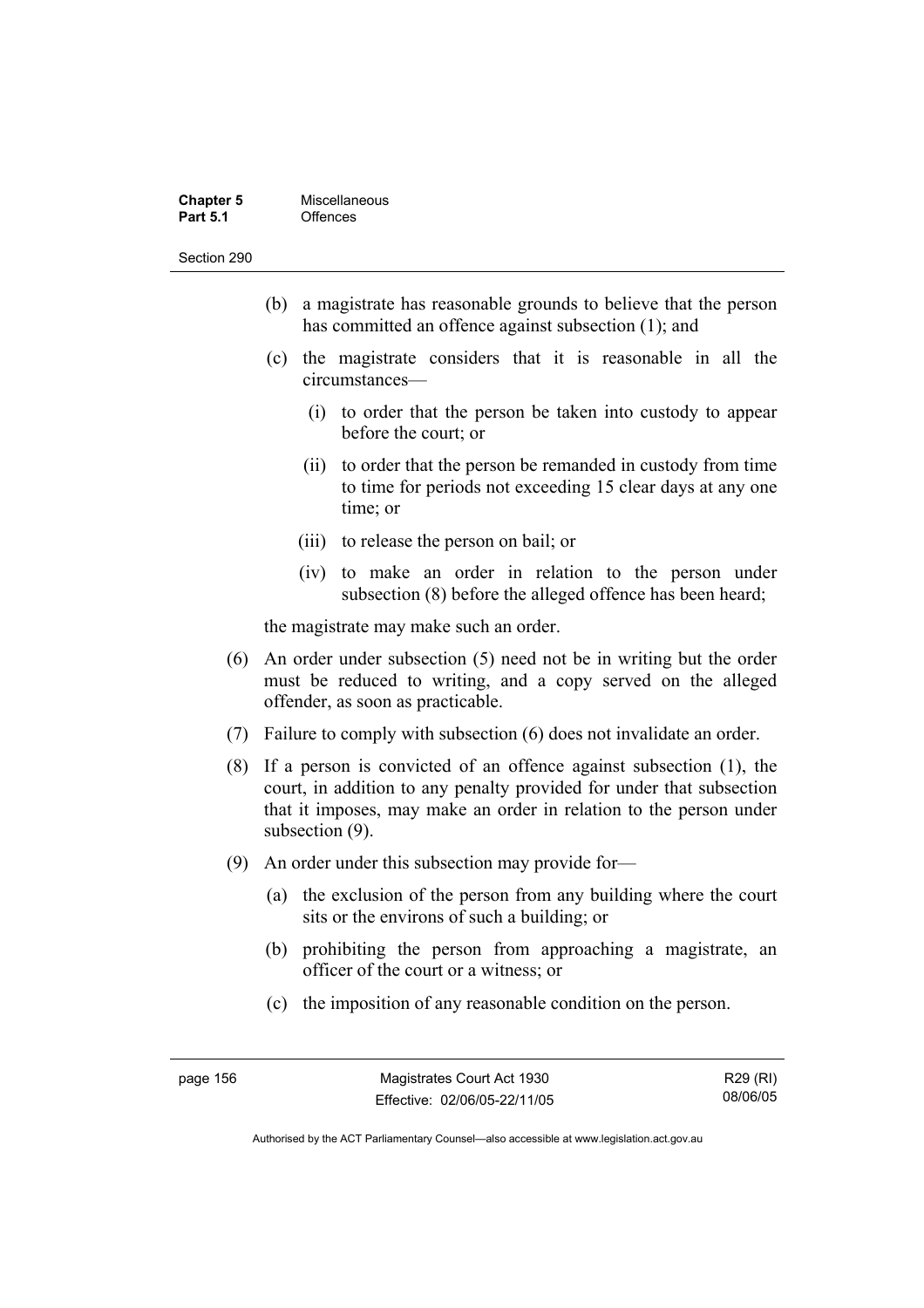(10) In this section:

*court* includes—

- (a) a magistrate when exercising the jurisdiction of the court; or
- (b) the registrar in the exercise of a judicial function.

## **291 Failure to give evidence—offence**

- (1) This section applies to a person who—
	- (a) appears as a witness in a proceeding in the court; or
	- (b) attends, or is brought, before the registrar for examination under the rules.
- (2) A person must not, without reasonable excuse—
	- (a) refuse or fail to take an oath; or
	- (b) refuse or fail to answer a question that he or she is required to answer by the court or registrar; or
	- (c) refuse or fail to produce a document required by the court or registrar, or by a summons or warrant, to be produced.

Maximum penalty: 50 penalty units, imprisonment for 6 months or both.

(3) A person must not give false information.

Maximum penalty: 50 penalty units, imprisonment for 6 months or both.

page 157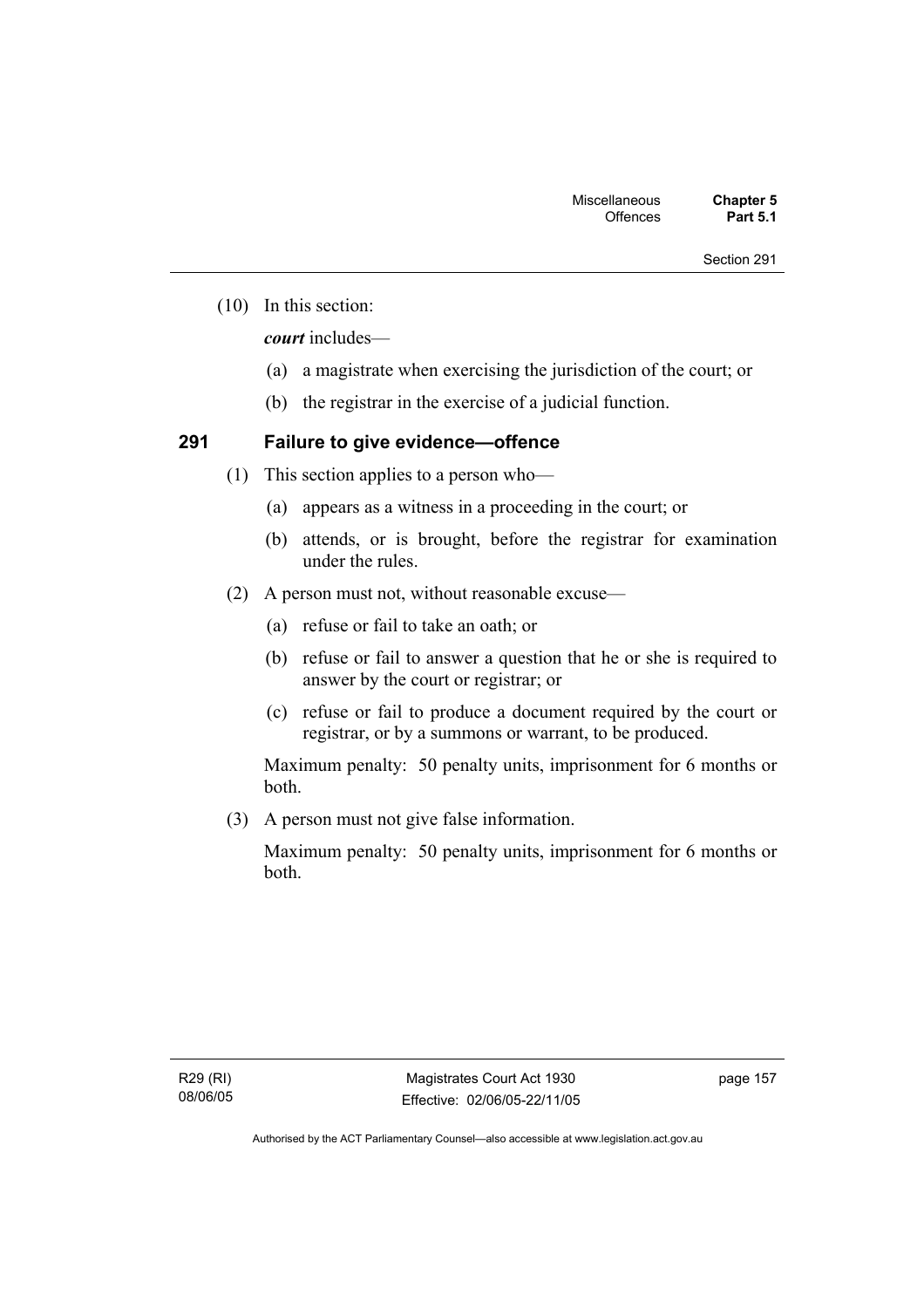| <b>Chapter 5</b> | Miscellaneous |
|------------------|---------------|
| <b>Part 5.1</b>  | Offences      |

#### **292 Failure to comply with order in nuisance action (MC (CJ) Act, s 8 (2))**

A person must not contravene an order made by the court in a civil action for nuisance.

Maximum penalty: 50 penalty units, imprisonment for 6 months or both.

#### **293 Failure to comply with Magistrates Court subpoena (MC (CJ) Act, s 187 (7))**

- $(1)$  If—
	- (a) a subpoena issued under the rules to give evidence or produce a document or anything else (or both) has been served on a person in accordance with the rules; and
	- (b) an amount in relation to expenses that the person would incur in complying with the subpoena on any day when the person's attendance is required (being an amount equal to the amount that would be payable in relation to the person if the party on whose request the subpoena was issued were entitled to claim witnesses' expenses in relation to the person as costs in the proceedings) has been paid or tendered to the person at the time of service of the subpoena or within a reasonable time before that day; and
	- (c) the person refuses or fails, without reasonable excuse, to comply with the requirement of the subpoena;

the person commits an offence.

Maximum penalty: 50 penalty units, imprisonment for 6 months or both.

(2) In this section:

*subpoena* includes summons.

page 158 Magistrates Court Act 1930 Effective: 02/06/05-22/11/05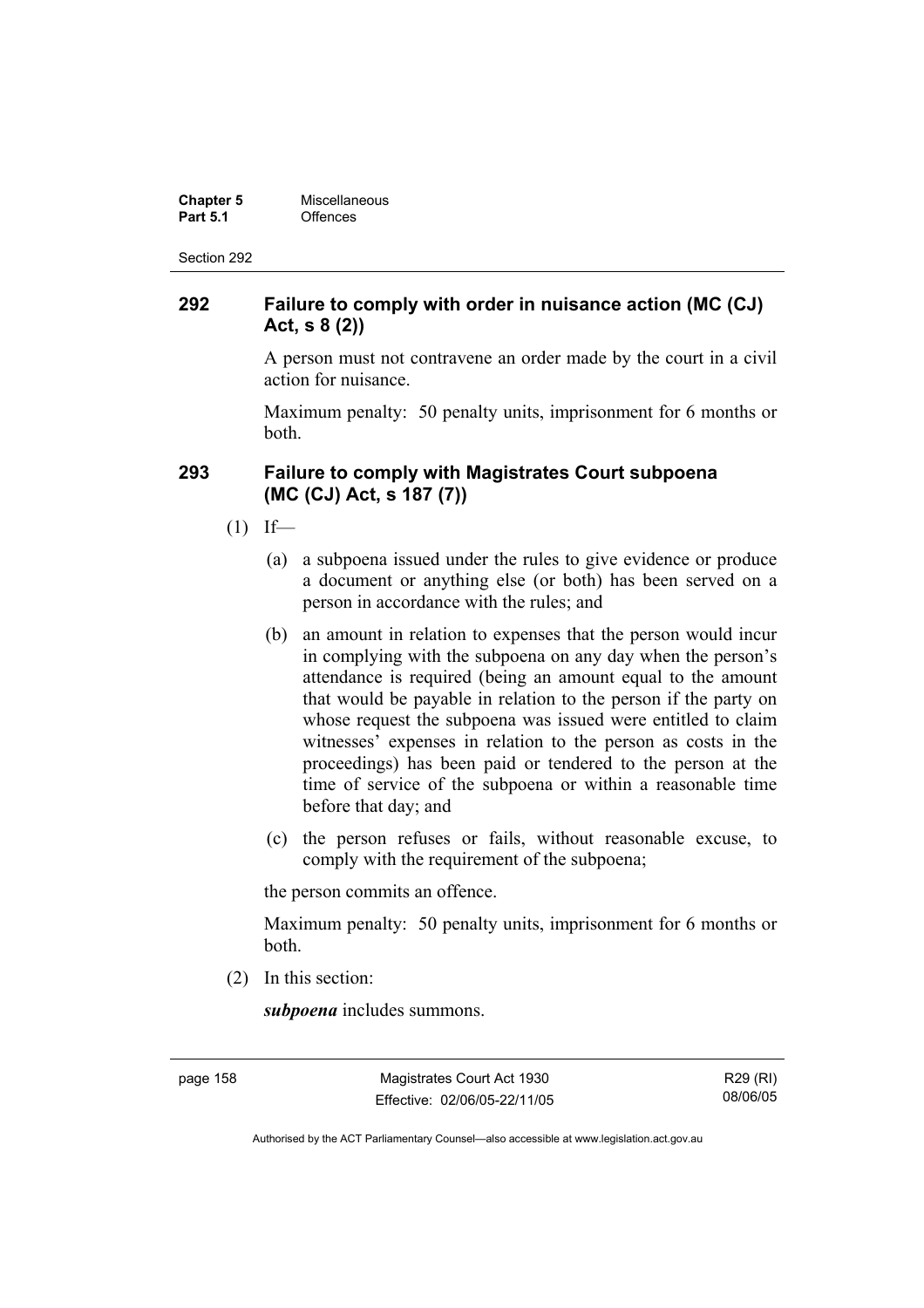(3) Subsection (2) and this subsection expire on the existing rules expiry day under the *Court Procedures Act 2004*, section 60 (3).

#### **294 Failure to comply with judgment for delivery of detained goods (MC (CJ) Act, s 217 (4))**

A person who fails, without reasonable excuse, to comply with a judgment under the rules for the delivery of detained goods commits an offence.

Maximum penalty: 50 penalty units.

#### **295 False or misleading statement by garnishee (MC (CJ) Act, s 329 (2))**

A garnishee under a garnishee order made by the court who knowingly makes a statement in a notice given under the rules to the judgment creditor that is false or misleading commits an offence.

Maximum penalty: 50 penalty units, imprisonment for 6 months or both.

## **296 Obligations of judgment creditor if garnishee pays too much (MC (CJ) Act, s 337 (1))**

If a judgment creditor receives an amount paid under a garnishee order in excess of the amount required to satisfy the judgment debt, the judgment creditor must—

- (a) notify the garnishee and the judgment debtor of the excess payment; and
- (b) pay the excess to the garnishee or the judgment debtor.

Maximum penalty: 10 penalty units.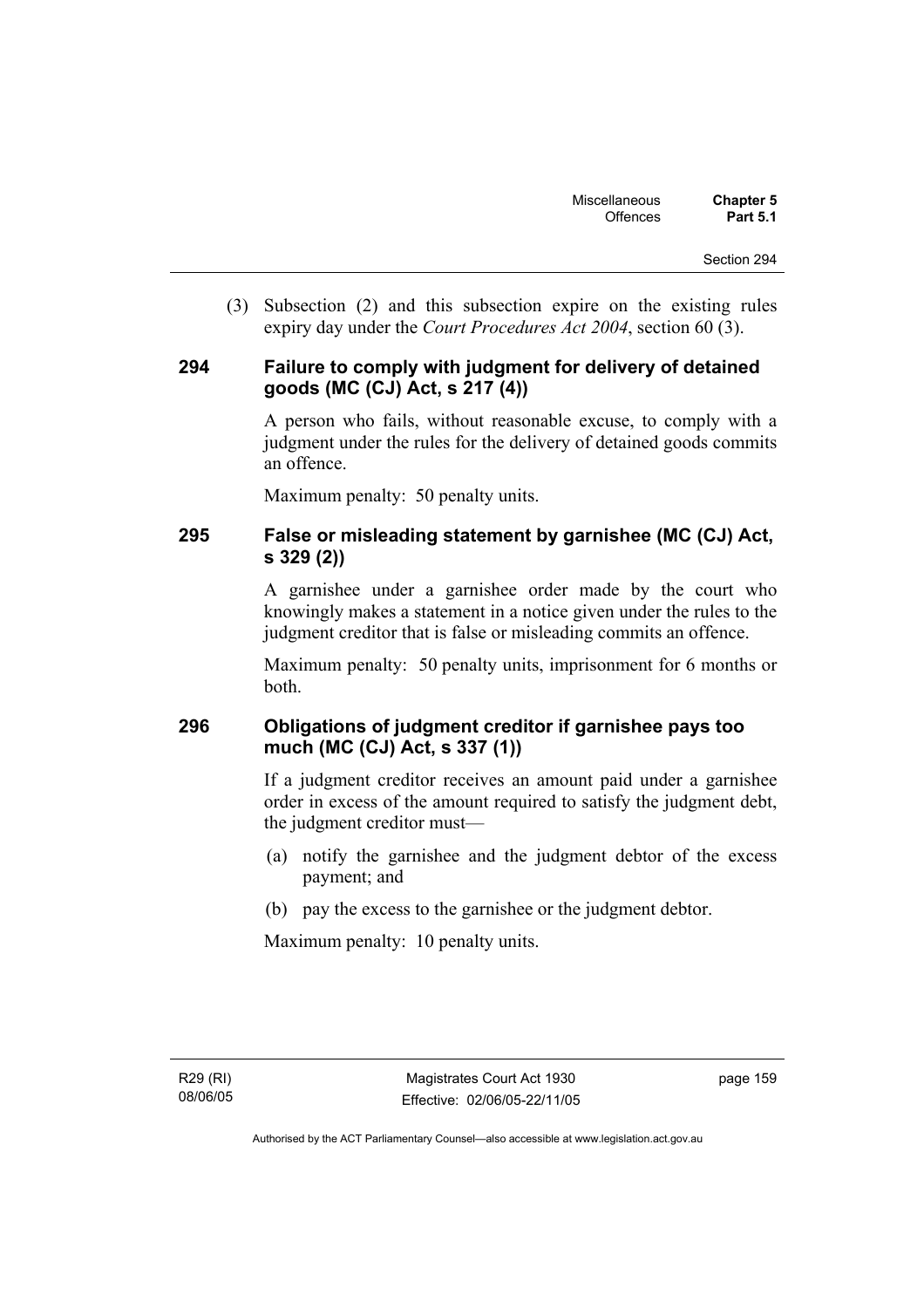**Chapter 5 Miscellaneous**<br>**Part 5.1** Offences **Part 5.1** Offences

Section 297

#### **297 Notice to be given if judgment debtor ceases employment (MC (CJ) Act, s 340 (1))**

If a garnishee order made by the court attaching earnings is in force and the judgment debtor ceases to be employed by the garnishee, the judgment debtor and the garnishee must within 21 days after the judgment debtor ceases to be so employed, each notify the registrar in writing—

- (a) that the judgment debtor has ceased employment with the garnishee; and
- (b) specifying the date when the employment ceased;

and, if the judgment debtor has a new employer, the judgment debtor must also specify in his or her notice—

- (c) the name and address of the new employer and the place of the new employment; and
- (d) the amount of his or her earnings from the new employer.

Maximum penalty: 10 penalty units.

#### **298 Prejudice to employee**

 (1) An employer must not dismiss an employee, or otherwise prejudice an employee in his or her employment, because a garnishee order attaching the earnings of the employee has been made by the court.

Maximum penalty: 50 penalty units, imprisonment for 6 months or both.

- $(2)$  If—
	- (a) an employee is dismissed or prejudiced within 6 months after a garnishee order is made; and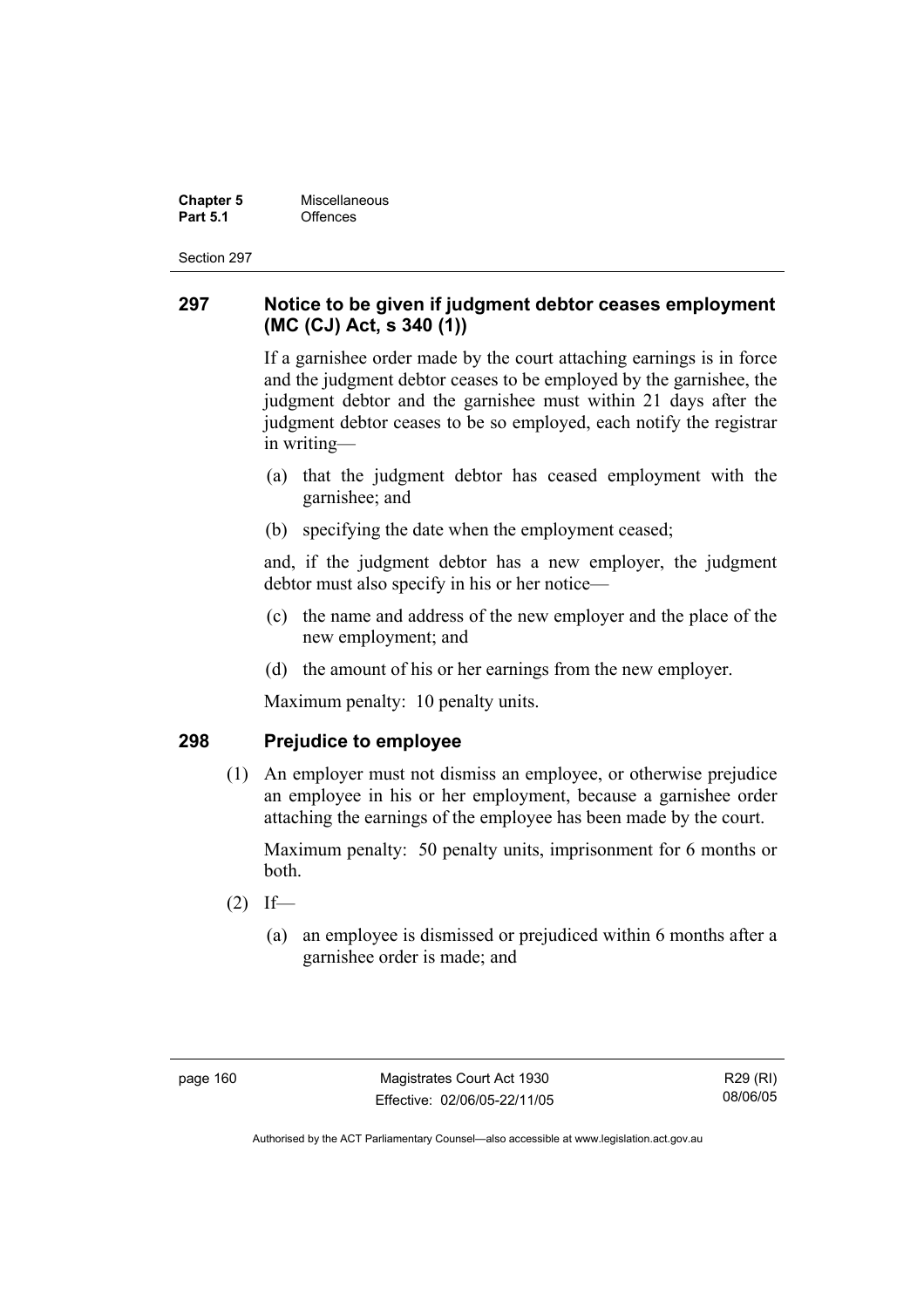(b) all the elements of the offence other than the reason for the employer's action are proved;

the onus of proving that the dismissal or prejudice was not because of the garnishee order is on the employer.

 (3) A conviction under subsection (1) does not limit, restrict or otherwise effect any obligation that the garnishee may have in relation to the judgment debtor or any right or remedy that the judgment debtor may have against the garnishee under any other law in force in the ACT.

#### **299 Interference with seized property etc**

A person who knows that property has been seized under section 347 or is the subject of a notice under section 350 must not, except with the consent of the court or the written consent of the bailiff by whom the property was seized or the notice was served—

- (a) interfere with or dispose of the property; or
- (b) remove the property from the place where it was seized or where it was situated when the notice was served; or
- (c) cause, permit or suffer the property to be interfered with, disposed of or removed.

Maximum penalty: 50 penalty units, imprisonment for 6 months or both.

#### **300 Failure to comply with Small Claims Court subpoena (MC (CJ) Act, s 448 (1))**

 (1) A person duly served with a subpoena of the Small Claims Court must not, without reasonable excuse, refuse or fail to comply with the subpoena.

Maximum penalty: 50 penalty units, imprisonment for 6 months or both.

R29 (RI) 08/06/05 page 161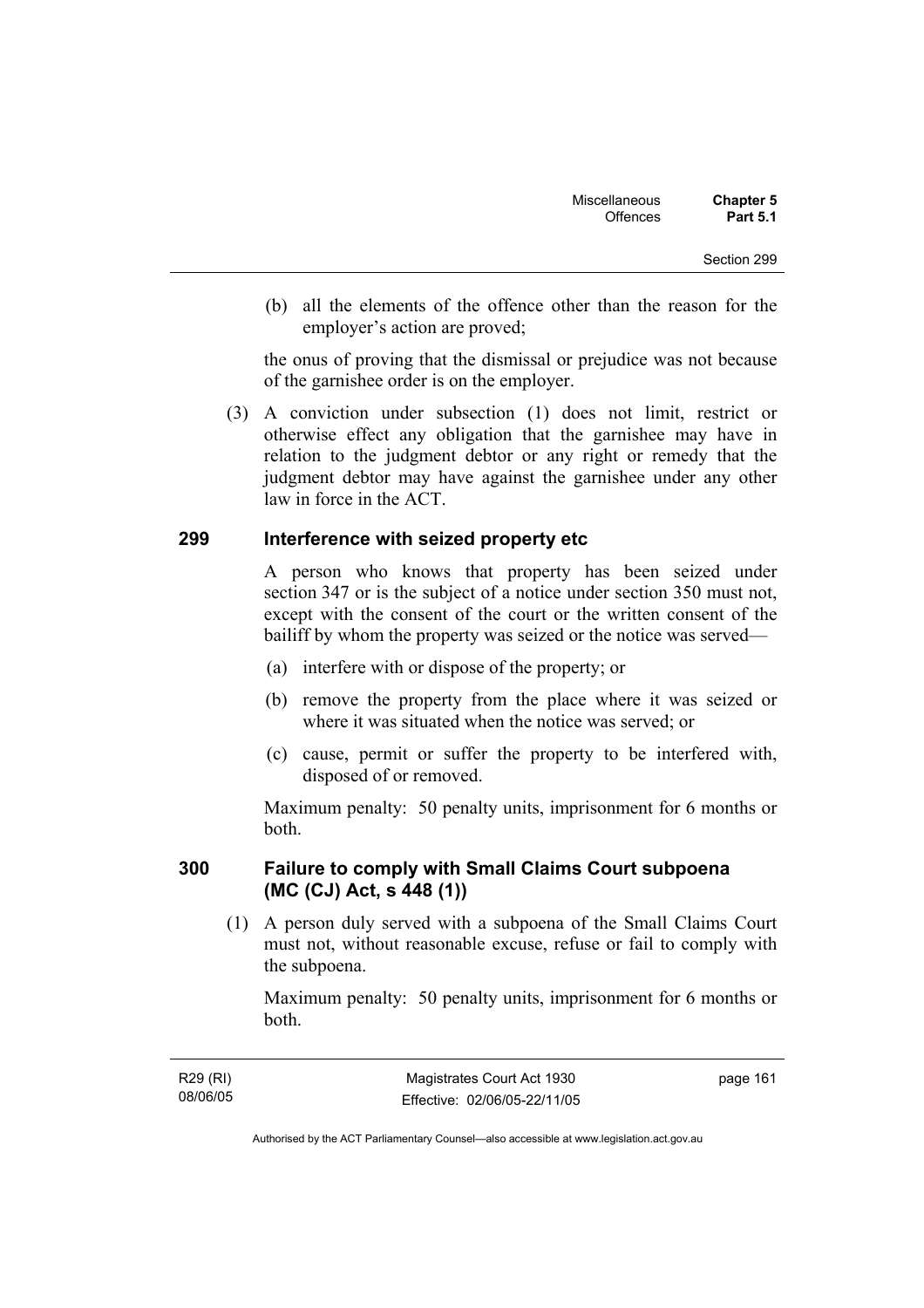| <b>Chapter 5</b> | Miscellaneous |
|------------------|---------------|
| <b>Part 5.1</b>  | Offences      |

(2) In this section:

*subpoena* includes summons.

 (3) Subsection (2) and this subsection expire on the existing rules expiry day under the *Court Procedures Act 2004*, section 60 (3).

#### **301 Witness before Small Claims Court to answer questions**

A person appearing as a witness before the Small Claims Court or an investigator must not, without lawful excuse, refuse to answer a question relevant to the proceeding asked by the court or the investigator.

Maximum penalty: 50 penalty units, imprisonment for 6 months or both.

## **302 Contravention of Small Claims Court order in trespass proceeding (MC (CJ) Act, s 460 (2))**

A person must not contravene an order of the Small Claims Court in a proceeding on a trespass application (within the meaning of part 4.6).

Maximum penalty: 50 penalty units, imprisonment for 6 months or both.

page 162 Magistrates Court Act 1930 Effective: 02/06/05-22/11/05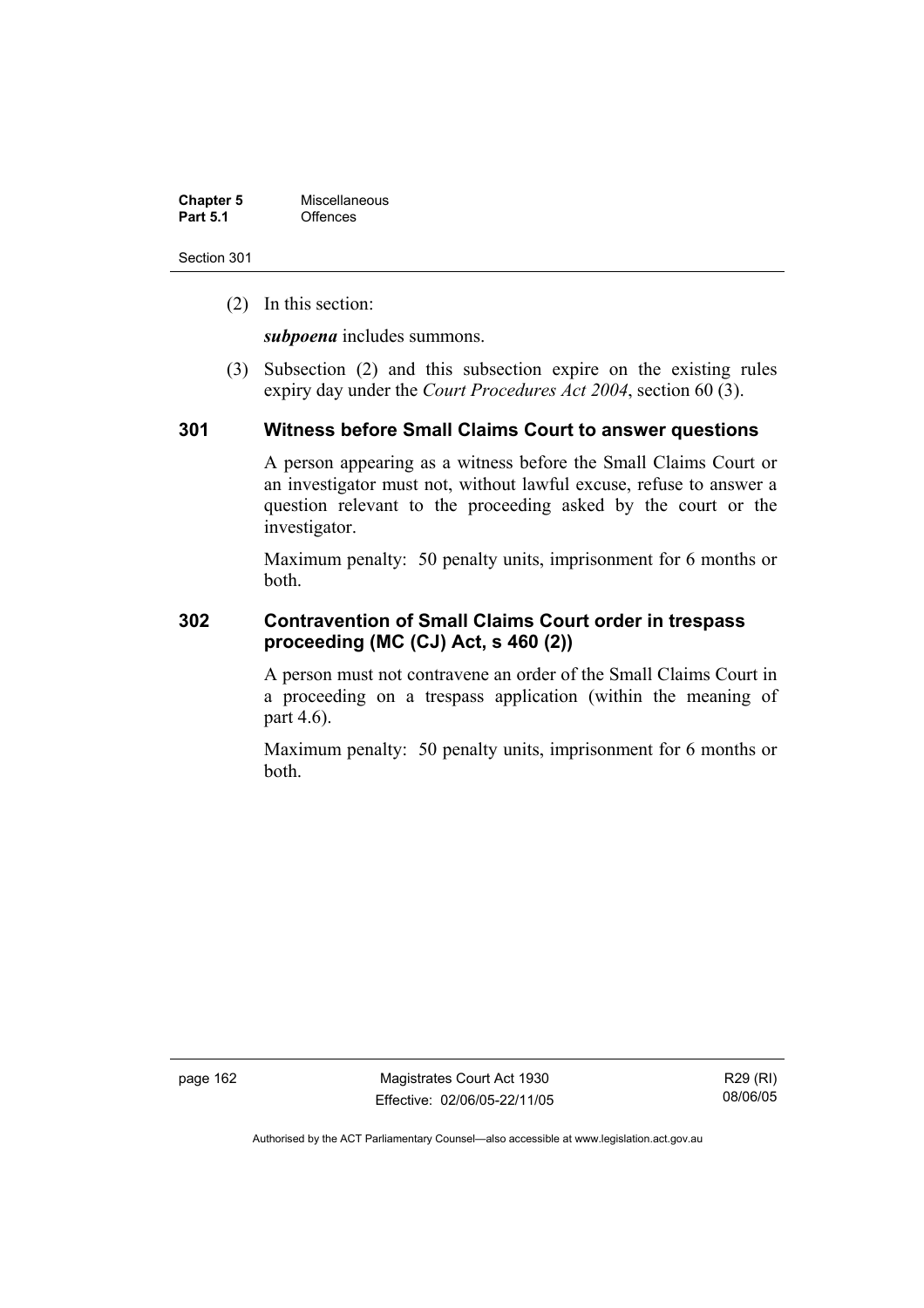## **Part 5.2 Other**

#### **309 Directions about procedure**

If the procedure for taking any step in a proceeding is not prescribed in this Act or the law under which the step is to be taken, the court may give directions in relation to the procedure to be followed in relation to the step.

#### **310 Hearings generally to be in public**

- (1) The hearing of a proceeding before the Magistrates Court must be in public.
- (2) However, if the magistrate presiding at a hearing is of the opinion that it is desirable in the public interest or in the interests of justice to do so, the magistrate may, by order—
	- (a) direct that the hearing or part of the hearing take place in private and give directions about the people who may be present; and
	- (b) give directions prohibiting or restricting the publication of evidence given at the hearing, whether in public or in private, or of matters contained in documents lodged with the court or received in evidence by the court for the purposes of the proceeding; and
	- (c) give directions prohibiting or restricting the disclosure to some or all of the parties to the proceeding of evidence given at the hearing, or of a matter contained in a document lodged with the court or received in evidence by the court for the purposes of the proceeding.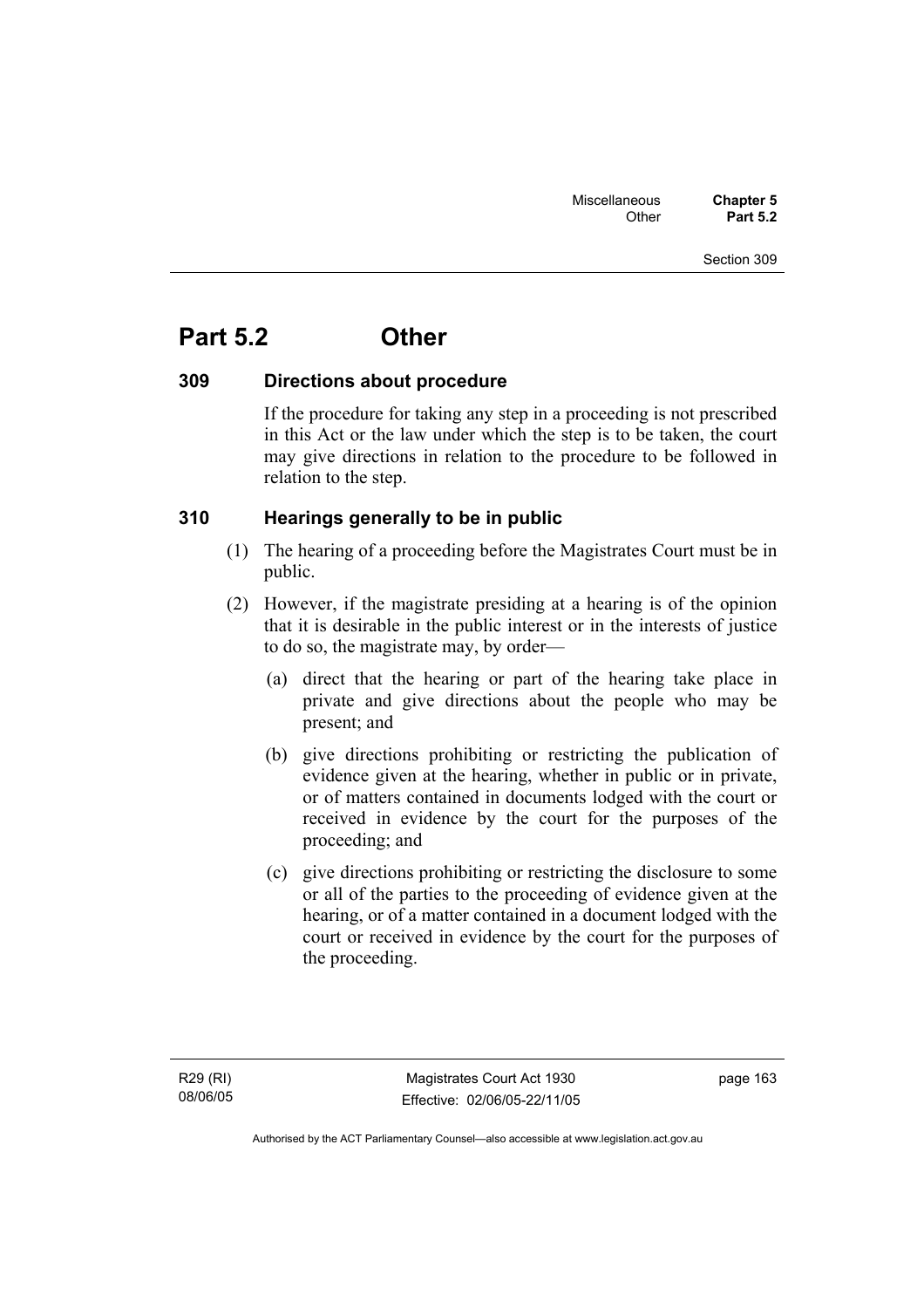| <b>Chapter 5</b> | Miscellaneous |
|------------------|---------------|
| <b>Part 5.2</b>  | Other         |

 (3) A person who, without reasonable excuse, contravenes an order under subsection (2) commits an offence.

Maximum penalty: 100 penalty units, imprisonment for 1 year or both.

- (4) Subsection  $(1)$ 
	- (a) does not apply in relation to a civil matter that, under another territory law, may be dealt with otherwise than in open court; and
	- (b) is subject to any other territory law that restricts who may be present at a hearing.
- (5) This section applies in relation to the conduct of a conference or inquiry in the Small Claims Court as if—
	- (a) a reference to the hearing of a proceeding were a reference to the conduct of the conference or inquiry; and
	- (b) a reference to the magistrate presiding were a reference to the person presiding at the conference or inquiry; and
	- (c) all other necessary changes, and any other changes prescribed by rule, were made.

#### **311 Appearance by audiovisual or audio links**

- (1) This section applies if, in relation to a proceeding or a part of a proceeding (the *relevant proceeding*), the court has given a direction under the *Evidence (Miscellaneous Provisions) Act 1991*, section 20 (1) (Territory courts may take evidence and submissions from outside ACT) or section 32 (1) (Use of link in proceedings).
- (2) If this section applies a person who, in a relevant proceeding—
	- (a) is required or entitled to appear personally, whether as a party or as a witness; or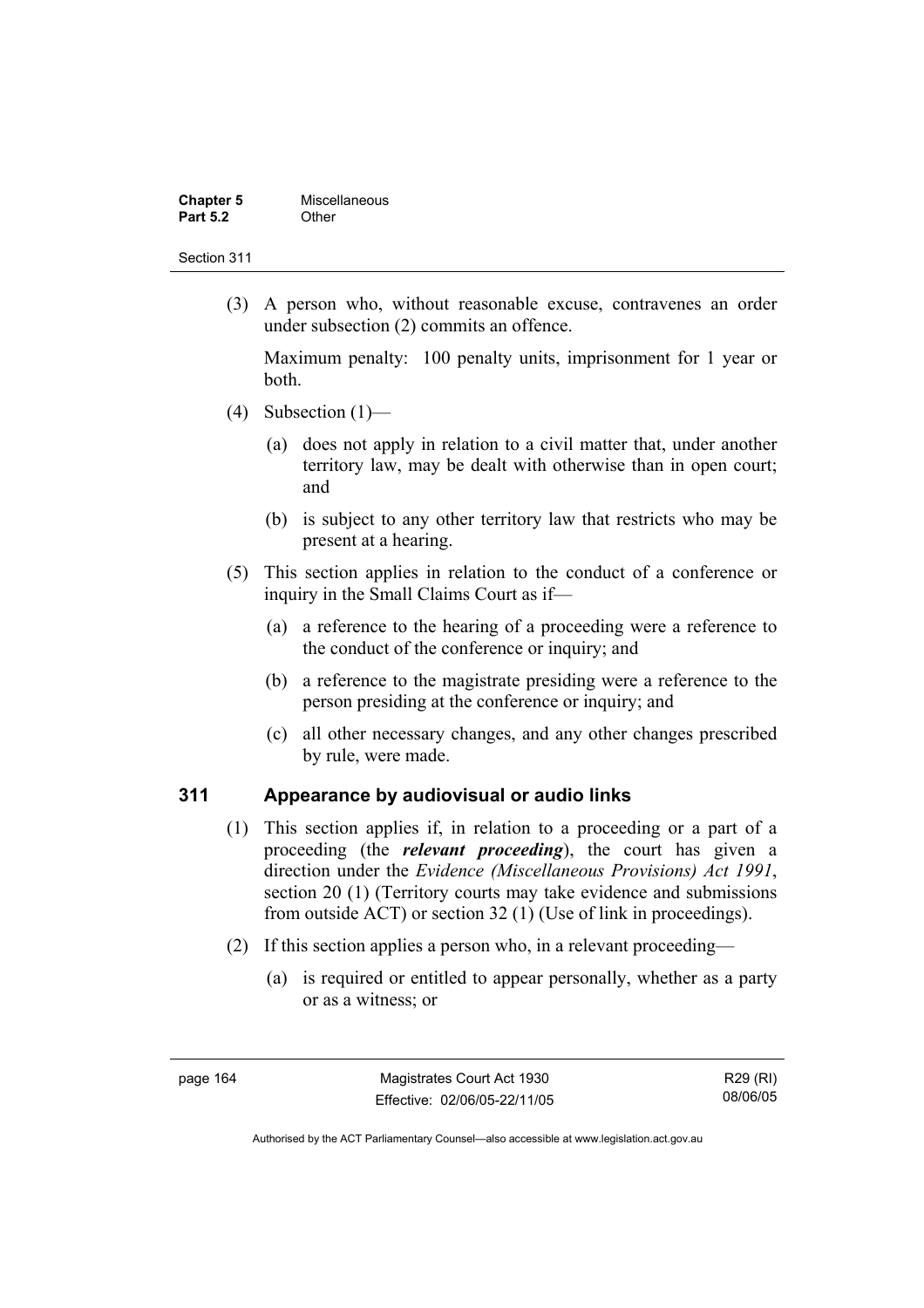(b) is entitled to appear for another person;

may appear in the relevant proceeding and participate or give evidence in accordance with the direction.

- (3) A person who appears in a relevant proceeding in accordance with this section is taken to be before the court.
- (4) In this Act:

*appearance*, in relation to a proceeding and whether by a party or anyone else, includes appearance in accordance with this section if this section applies.

(5) In this section:

*proceeding* does not include a proceeding about bail.

## **312 Failure to give evidence—committal**

- $(1)$  If—
	- (a) a person appearing as a witness in a proceeding in the court contravenes section 291 (Failure to give evidence—offence); or
	- (b) on hearing a matter referred to it in relation to the examination of a person before the registrar under the rules, the court is satisfied that the person has contravened section 291;

the court may, subject to subsection (4)—

 (c) adjourn the proceeding or hearing for a period not longer than 8 days; and

page 165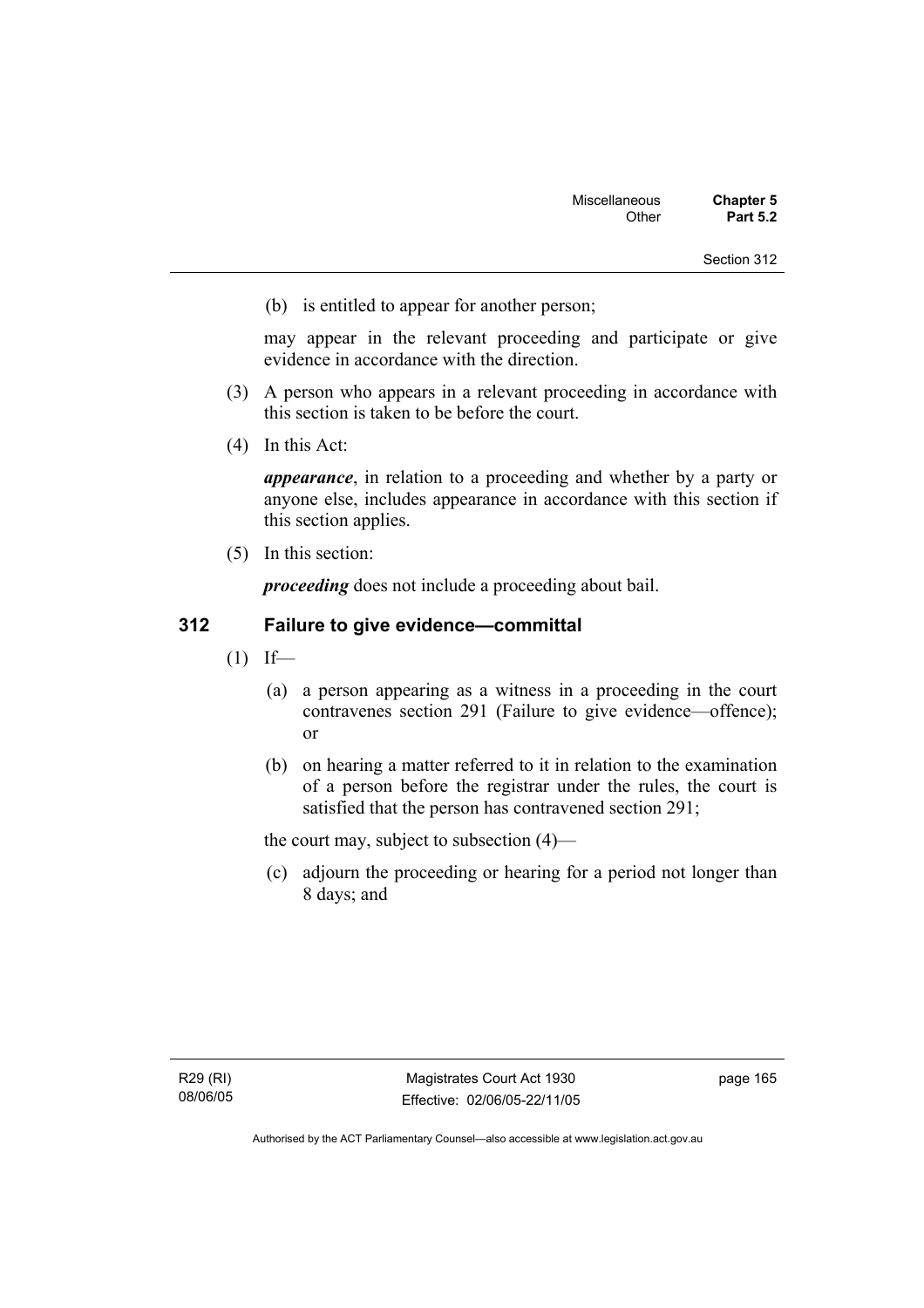| <b>Chapter 5</b> | Miscellaneous |
|------------------|---------------|
| <b>Part 5.2</b>  | Other         |

- (d) issue a warrant for the committal of the person to a gaol, lockup or remand centre until—
	- (i) the date to which the proceeding or hearing is adjourned; or
	- (ii) the person consents to comply with section 291;

whichever occurs first.

- $(2)$  If—
	- (a) the court has adjourned a proceeding or hearing, and committed a person, under subsection (1) or this subsection; and
	- (b) the person who was committed is brought before the court; and
	- (c) the person does not consent to comply with section 291;

the court may, subject to subsection (4), exercise the powers mentioned in subsection (1) (c) and (d) in relation to the person.

- (3) The periods for which a person is committed under this section must not, in the aggregate, exceed 1 month.
- (4) The court must not commit a person under subsection (1) or (2) if the person is punished for an offence against section 291.

## **313 Commitment to remand centre**

- $(1)$  If—
	- (a) a warrant has been issued for the commitment of a person to prison under this Act, section 145, section 154D or section 185 or the Crimes Act, section 397 (2); and
	- (b) a warrant under the *Removal of Prisoners Act 1968*, section 5 is not in force in relation to the person on the day when the person is taken into custody under the warrant mentioned in paragraph (a);

| page 166 |  |
|----------|--|
|----------|--|

R29 (RI) 08/06/05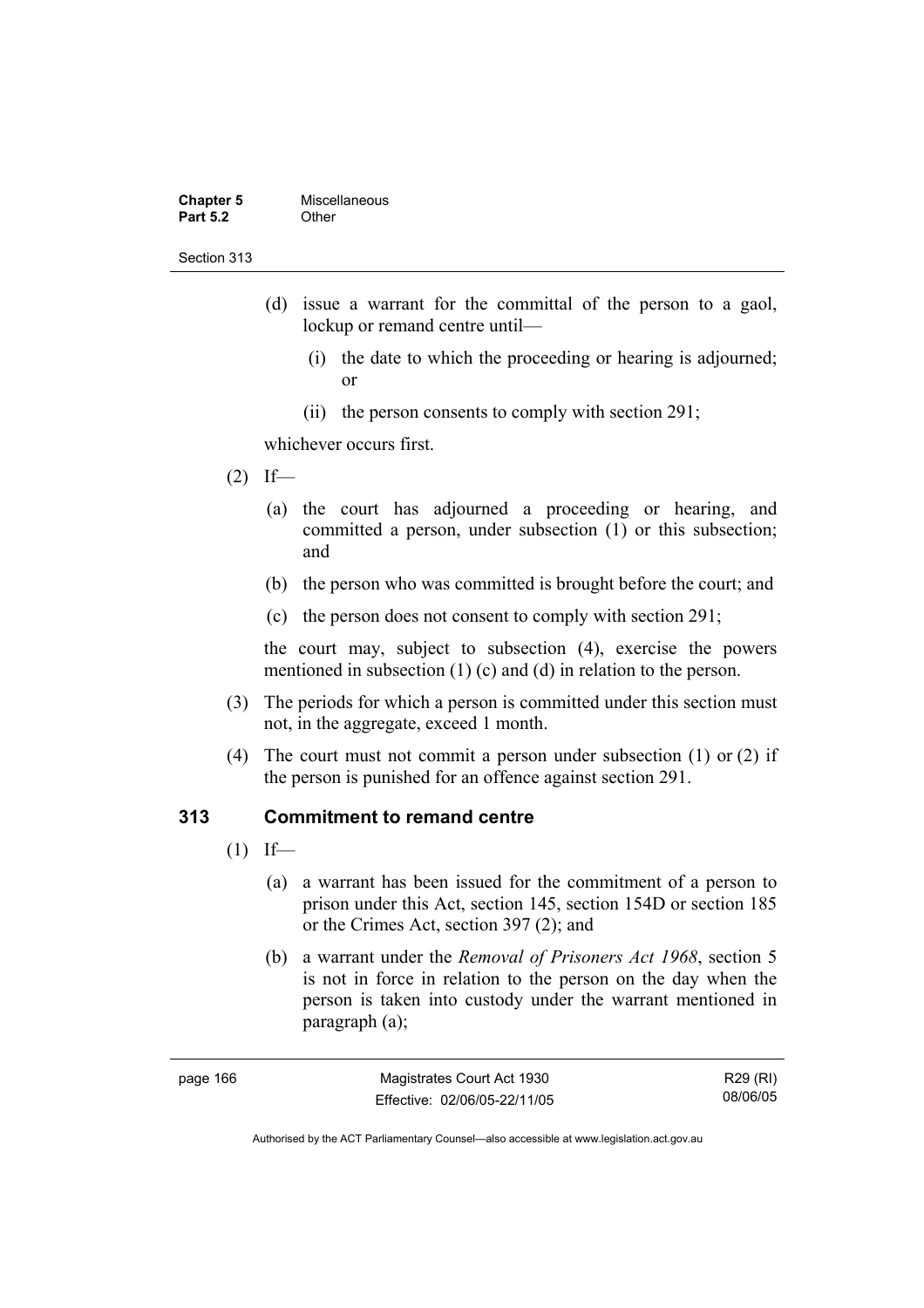the court or a magistrate may, by warrant, commit the person to a remand centre.

 (2) If a warrant is issued under subsection (1), the warrant mentioned in subsection (1) (a) ceases, by force of this section, to have any effect.

## **314 Registrar to give directions for preparation of transcript**

- (1) If an application has been made for a copy of a transcript of depositions of which a record was made in accordance with section 316 (2), the registrar must give the directions the registrar considers necessary for ensuring that a transcript of the record is prepared and, for the purpose of enabling the transcript to be prepared, the record must be produced out of the custody of the registrar.
- (2) If a transcript of a record is prepared in accordance with directions given under subsection (1), the person who prepared the transcript, or under whose supervision the transcript was prepared, must certify on the transcript, by signed writing, that the transcript is a true transcript of a record produced out of the custody of the registrar.

## **315 Applications for transcripts**

- (1) Subject to this section, if a record of any proceeding is constituted  $by-$ 
	- (a) an audiovisual or a sound recording made in accordance with section 316 (2); or
	- (b) a shorthand or similar record made in accordance with section 316 (2); or
	- (c) writing taken down in accordance with section 316 (3); or
	- (d) a written statement or statements in accordance with section 90AA or section 110 (2);

page 167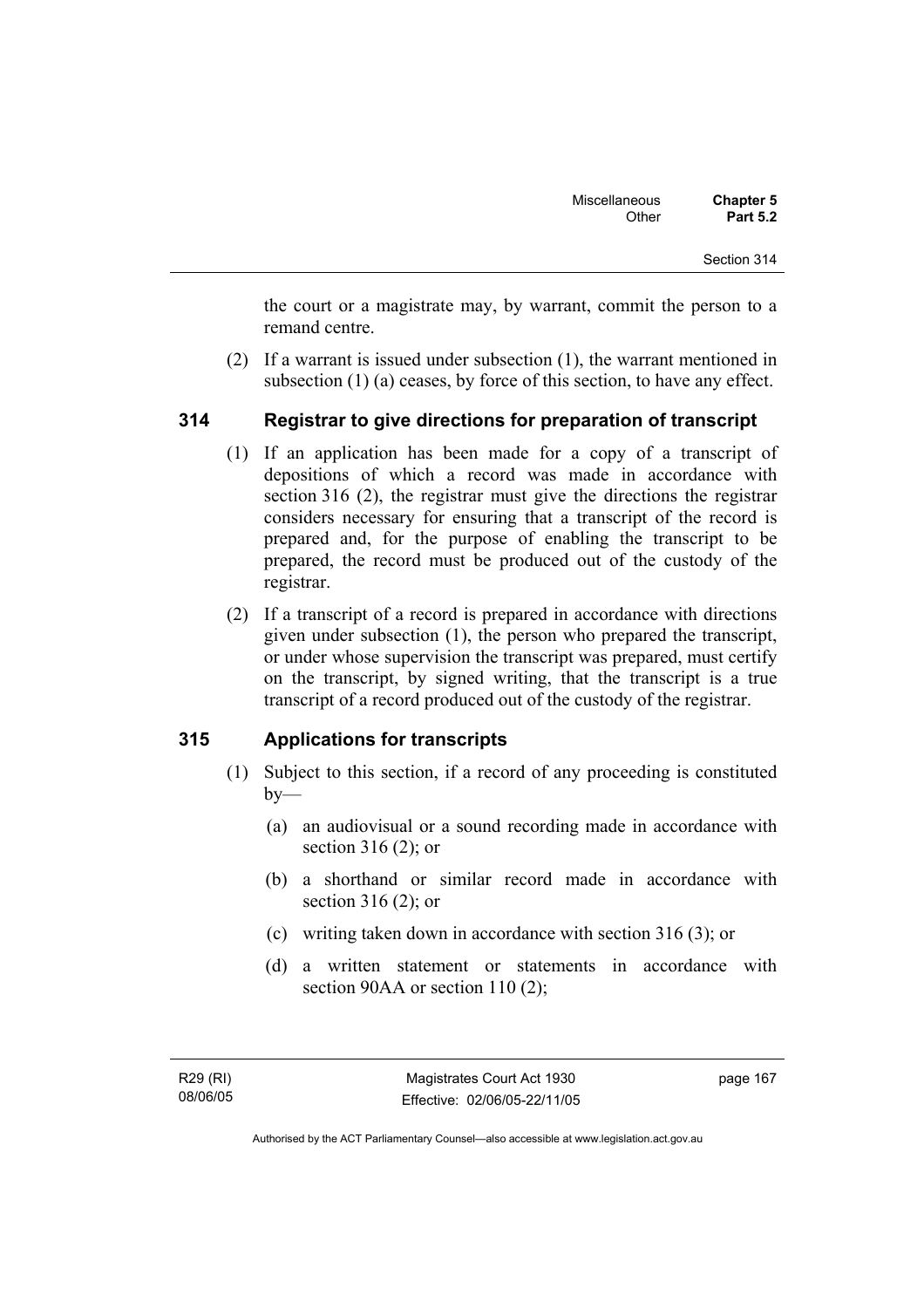| <b>Chapter 5</b> | Miscellaneous |
|------------------|---------------|
| <b>Part 5.2</b>  | Other         |

a person may make application to the registrar for a copy or a transcript of all or part of the record.

- (2) The registrar must give the applicant a copy of the record or a transcript or a copy of the transcript of the record if—
	- (a) the applicant is a party to the proceeding; or
	- (b) for an applicant who is not a party to the proceeding—the registrar or a magistrate is satisfied that the applicant has good reason for applying.
- (3) If a person applies for a transcript that has not been prepared, the registrar may require the applicant to deposit with the registrar in advance an amount that the registrar considers will not exceed the amount of the fee determined under the *Court Procedures Act 2004*, part 3 for the preparation of the transcript.
- (4) Subject to subsections (5) and (6), if the registrar receives an application in accordance with this section—
	- (a) the registrar must, for an application relating to depositions; and
	- (b) the registrar may, in any other case;

give to the applicant a copy of the record or a copy of a transcript of the record relating to the depositions or other matter.

- (5) The registrar must not give a copy of the record or a copy of a transcript under subsection (4) (a) unless there is written on the copy a certificate signed by the registrar stating that the copy is a true copy of the record or a true copy of a transcript of the record produced out of the custody of the registrar.
- (6) This section does not require the registrar to give a copy of a transcript of any proceeding if—
	- (a) the proceeding was recorded by means of an audiovisual or a sound recording made in accordance with section 316 (2); and

| page 168 | Magistrates Court Act 1930   | R29 (RI) |
|----------|------------------------------|----------|
|          | Effective: 02/06/05-22/11/05 | 08/06/05 |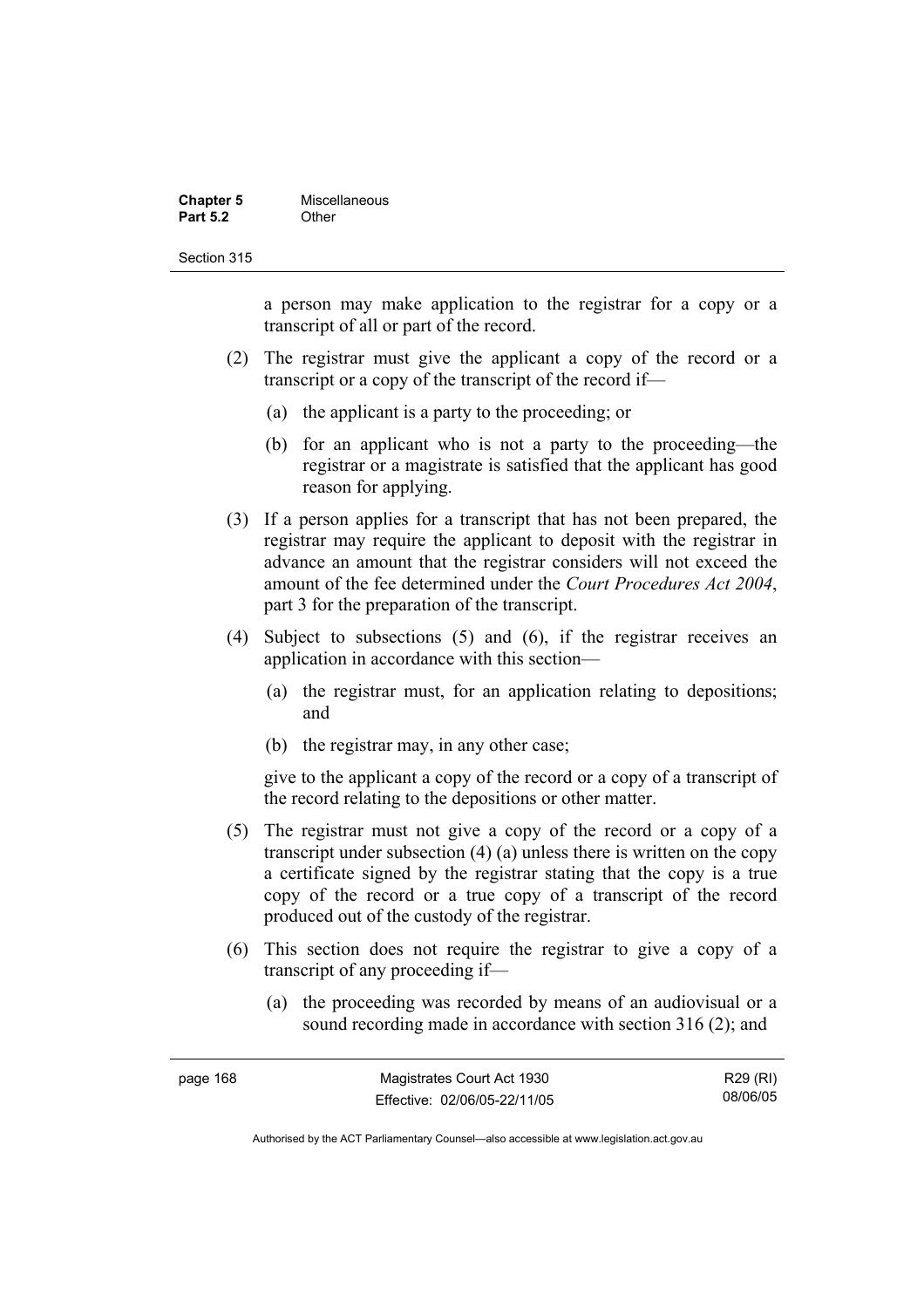- (b) the application for the copy was made after the end of 7 years after the date of completion of the proceeding to which the record relates; and
- (c) the registrar does not have the record or a transcript of the record in his or her custody.
- (7) If an amount deposited by a person under subsection (3) exceeds the fee determined under the *Court Procedures Act 2004*, part 3 for the preparation of the transcript, there is payable to the person the amount of the excess.

## **316 Record of proceedings**

(1) In this section:

*deposition* includes a statement made by an accused person in reply to the question mentioned in section 92 (1), but does not include a written statement admitted under section 90AA or section 110 (2).

- (2) Subject to subsection (3), a record of the depositions of a witness in any proceeding must be made—
	- (a) in a proceeding in relation to bail and if, in relation to proceeding or a part of the proceeding, the court has given a direction under the *Evidence (Miscellaneous Provisions) Act 1991*, section 20 (1) (Territory courts may take evidence and submissions from outside ACT) or section 32 (1) (Use of link in proceedings) that evidence be taken or a submission be made by audiovisual link—by means of audiovisual recording apparatus or sound-recording apparatus; and
	- (b) in any other case—
		- (i) by means of sound-recording apparatus; or
		- (ii) if the court so directs, by means of shorthand or any similar means.

page 169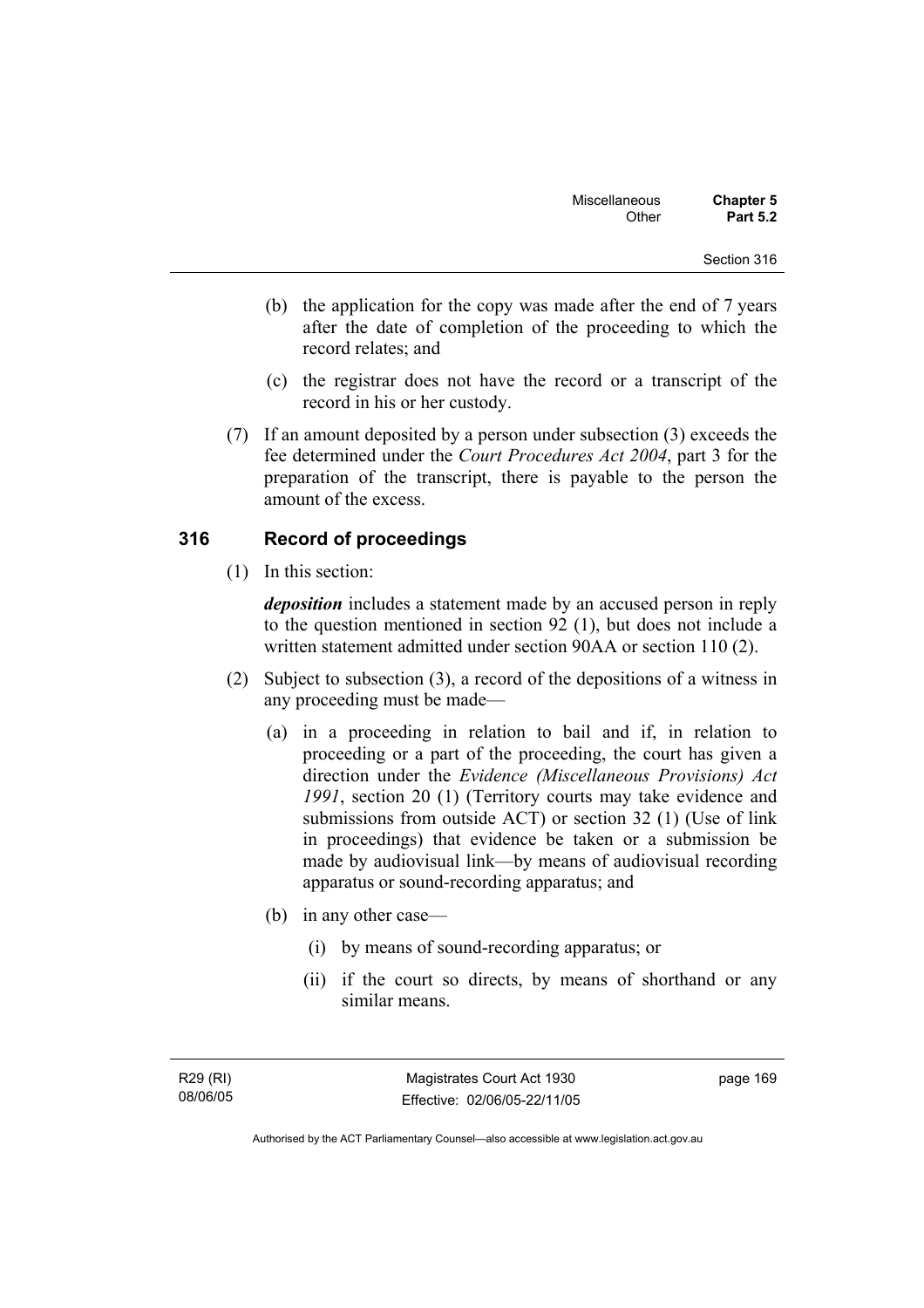| <b>Chapter 5</b> | Miscellaneous |
|------------------|---------------|
| <b>Part 5.2</b>  | Other         |

- (3) If the court so directs, the depositions of a witness in any proceeding must not be recorded in accordance with subsection (2), but must be taken down in writing, and, after being read over to the witness or given to the witness to read, signed by the witness and the magistrate constituting the court.
- (4) The registrar has the custody of any record of depositions made in accordance with subsection (2).
- (5) The registrar may erase the record of the depositions of a witness recorded by means of recording apparatus and the record of any other part of a proceeding made by means of recording apparatus after the end of 7 years after the date of completion of the proceeding in which the record was made.
- (6) However, the sound recording of any part of a proceeding—
	- (a) in which a person charged with an indictable offence is committed to take his or her trial before the Supreme Court; or
	- (b) in which evidence is taken under a request mentioned in section 263 (Requests under conventions relating to legal proceedings in civil and commercial matters); or
	- (c) under the *Safety, Rehabilitation and Compensation Act 1988* (Cwlth); or
	- (d) under the *Workers Compensation Act 1951* (other than prosecutions for offences against that Act);

must not be erased unless a transcript of the record of that part of the proceeding has been prepared.

 (7) This section applies in relation to a proceeding before a magistrate as if a reference to the court were a reference to a magistrate.

## **317 Record of proceedings and transcript**

 (1) If a record made by means of recording apparatus, shorthand or similar means is produced out of the custody of the registrar and the

| page 170 | Magistrates Court Act 1930   | R29 (RI) |
|----------|------------------------------|----------|
|          | Effective: 02/06/05-22/11/05 | 08/06/05 |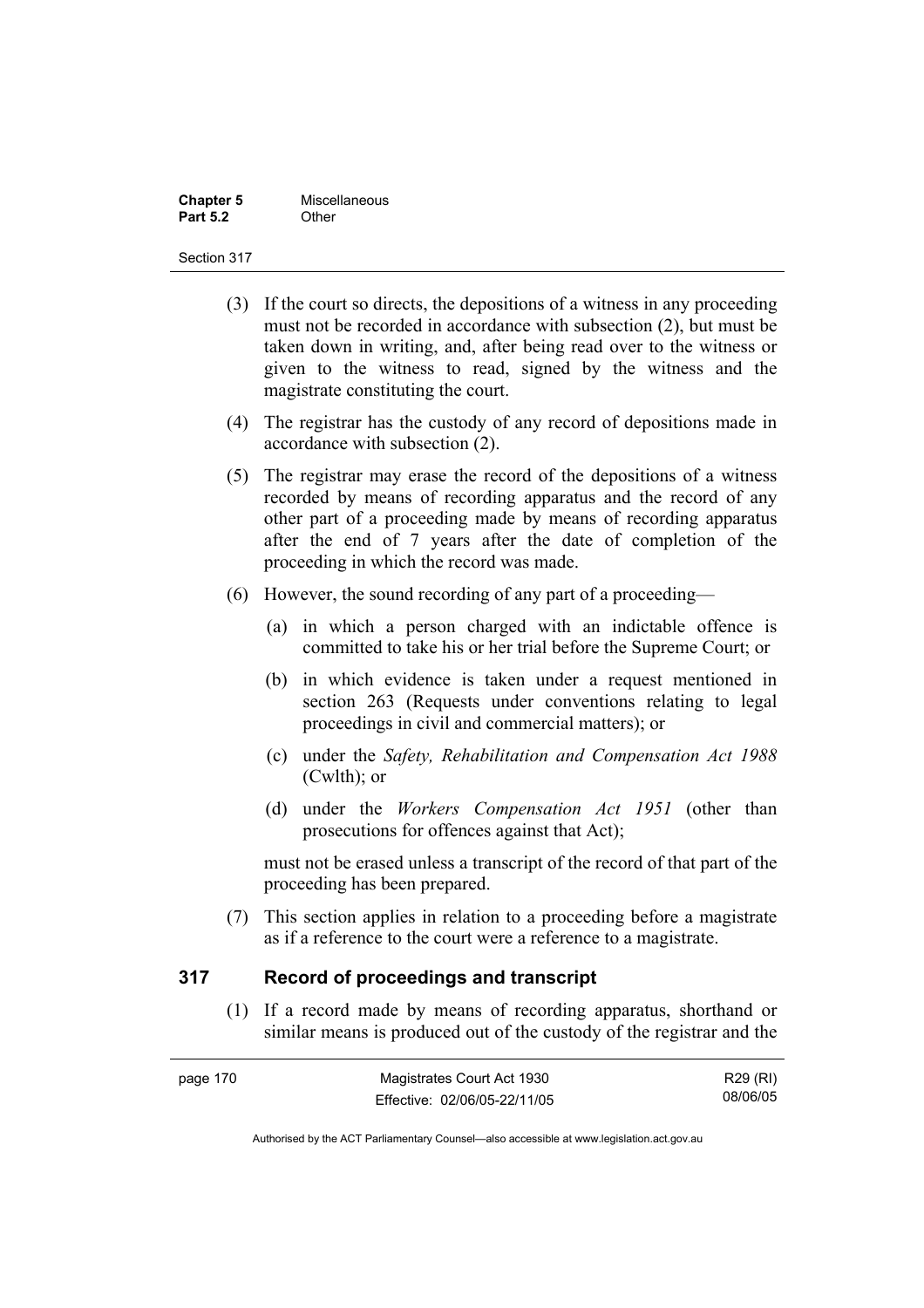record purports to be a record made in accordance with section 316 (2) of the depositions of a witness in any proceeding, the record is evidence that the person made the depositions in the proceeding.

- $(2)$  If—
	- (a) a recording is produced out of the custody of the registrar; and
	- (b) the recording contains a record of comments that purport—
		- (i) to have been made at the same time as a recording made in accordance with section 316 (2) of the depositions of a person in any proceeding; and
		- (ii) to have been made for the purpose of identifying the proceeding, voices recorded on the lastmentioned recording or anything else so recorded;

the firstmentioned recording is evidence of the identity of the proceeding, of the voices or of the thing.

- $(3)$  If—
	- (a) a document purports to be a transcript, or a copy of a transcript, of a record made in accordance with section 316 (2) of depositions made by a person in any proceeding; and
	- (b) the document bears a certificate that purports to be a certificate given in accordance with section 314 (2) or section 315 (6);

the document is evidence that the person made the depositions in the proceeding.

- (4) If a document—
	- (a) purports to be the depositions of a witness in any proceeding as taken down in writing and signed in accordance with section 316 (3); or

page 171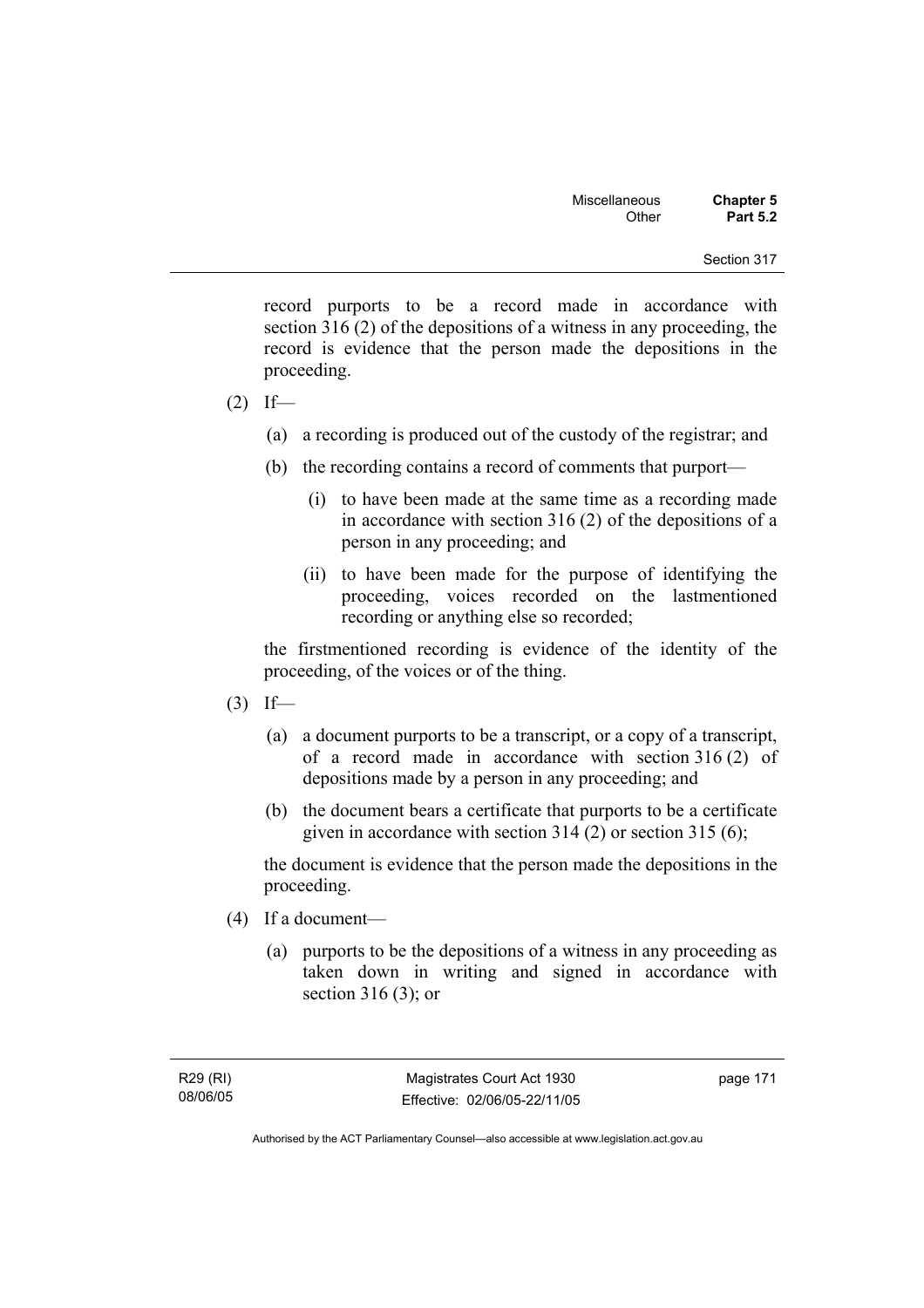| <b>Chapter 5</b> | Miscellaneous |
|------------------|---------------|
| <b>Part 5.2</b>  | Other         |

 (b) purports to be a copy of the depositions of a witness in any proceeding as so taken down in writing and signed and bears a certificate that purports to be a certificate given in accordance with section  $315(6)$ :

the document is evidence that the witness made the depositions in the proceeding.

(5) In this section:

*recording apparatus* means the recording apparatus, whether audiovisual or sound, by means of which a record of depositions of witnesses has been made under section 316 (2).

## **318 Person about to leave ACT may be ordered to be examined or produce documents**

- (1) If, by evidence on oath, a magistrate is satisfied that any person is able to give material evidence or to produce relevant or material documents relating to any information or claim pending before a court, and that the person is likely to be absent from the ACT when the case comes on for hearing, the magistrate may, on the application of any party, order that the evidence of the person be taken or the documents be produced before the magistrate, at any time before the hearing, in the same way as the evidence would be taken or the documents be produced at the hearing and after reasonable notice of the intended examination or production is given to the other party.
- (2) If an order under subsection (1) is served on a person, it must be accompanied by a form to be completed by the person to claim his or her reasonable costs and expenses of attending the examination or production.
- (3) A person is not entitled to refuse to comply with an order under subsection (1) because the person was not given the form mentioned in subsection (2) when the order was served on the person.

page 172 Magistrates Court Act 1930 Effective: 02/06/05-22/11/05

R29 (RI) 08/06/05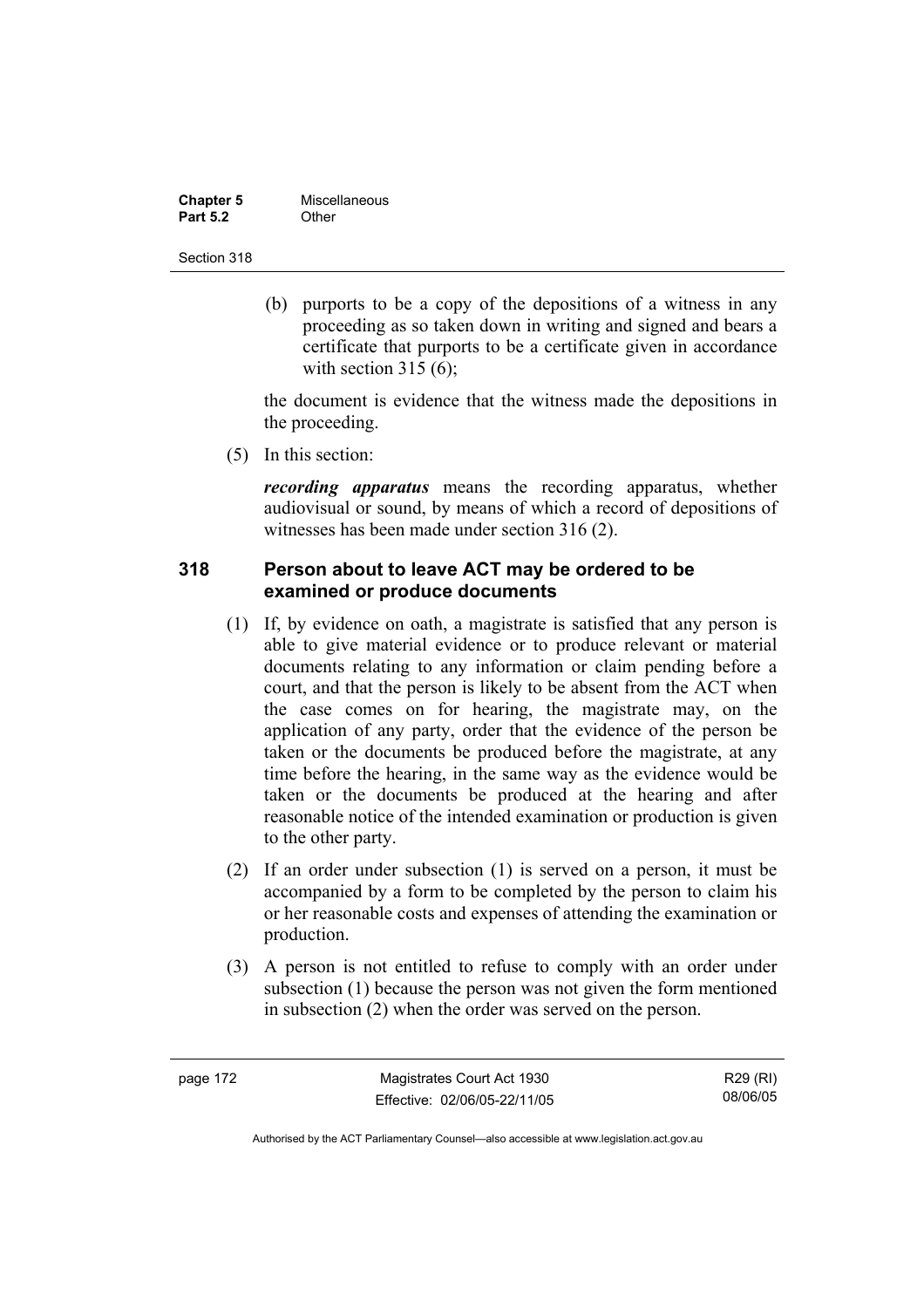(4) The taking of depositions before a magistrate under subsection (1) is a proceeding for section 316 (Recordings of proceedings).

## **319 Witnesses' rights and liabilities**

On service on any person of an order made under section 318, the person must attend at the time and place appointed by the order, and has all the rights and liabilities that the person would have if the person was duly required by subpoena to appear to give evidence or to produce documents on the hearing.

## **320 Depositions to be given to registrar**

- (1) If depositions are taken before a magistrate under section 318, there must be given to the registrar—
	- (a) the record of the depositions made in accordance with section 316 (2) or the document containing the depositions as taken down in writing and signed in accordance with section 316 (3); and
	- (b) any documents produced to the magistrate.
- (2) If documents are produced by a person not giving evidence, the documents, must, when given to the registrar, be accompanied by a certificate signed by the magistrate stating the name of the person producing them.
- (3) If the court is satisfied that the person who made the depositions is not in the ACT, his or her depositions may be read by any party.
- (4) Any documents so given to the registrar may, subject to all just exceptions, be put in at the hearing as if produced at the hearing by the person producing them.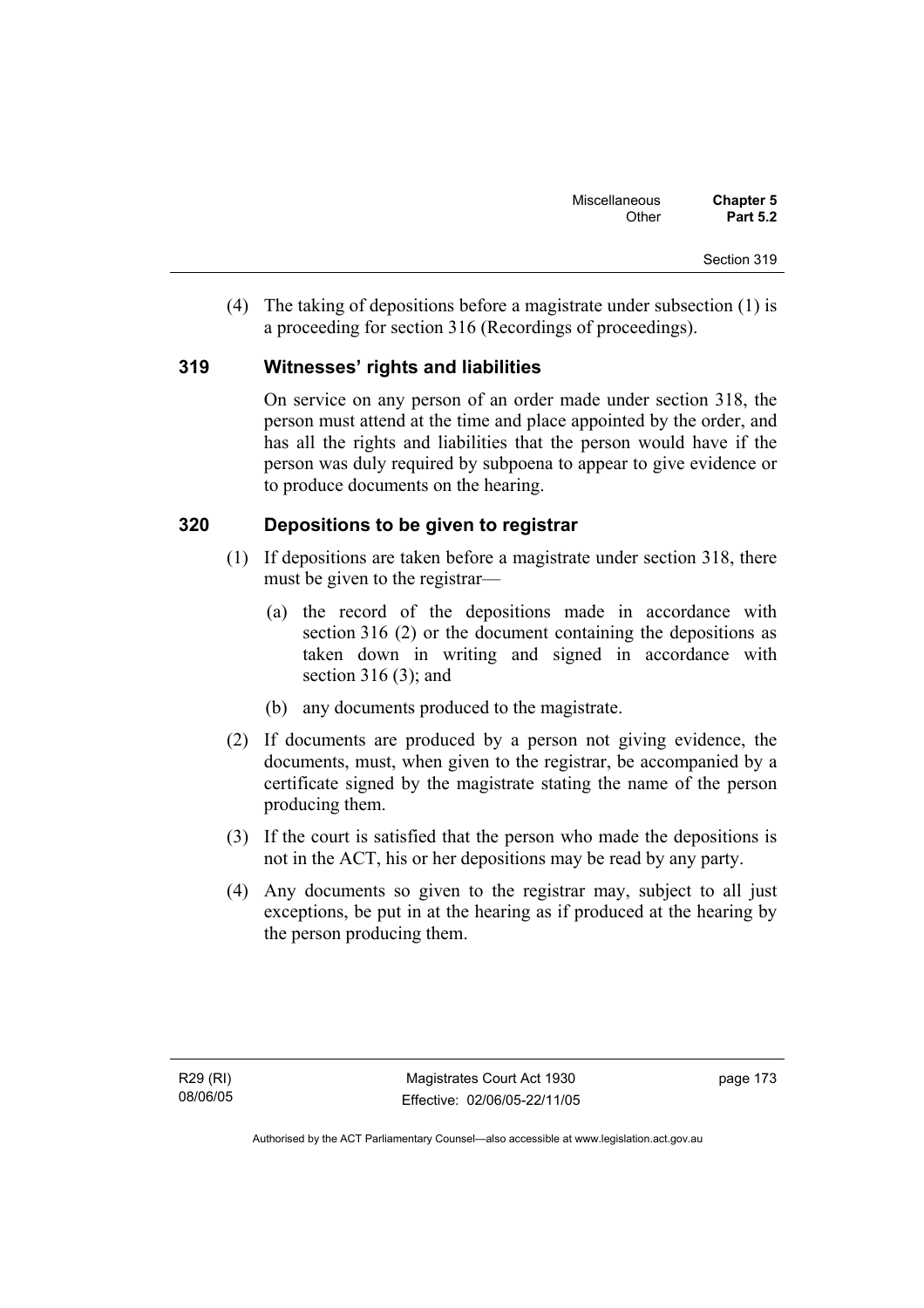**Chapter 5** Miscellaneous<br>**Part 5.2** Other **Part 5.2** 

Section 321

## **321 Regulation-making power**

The Executive may make regulations for this Act.

*Note* A regulation must be notified, and presented to the Legislative Assembly, under the Legislation Act.

page 174 Magistrates Court Act 1930 Effective: 02/06/05-22/11/05

R29 (RI) 08/06/05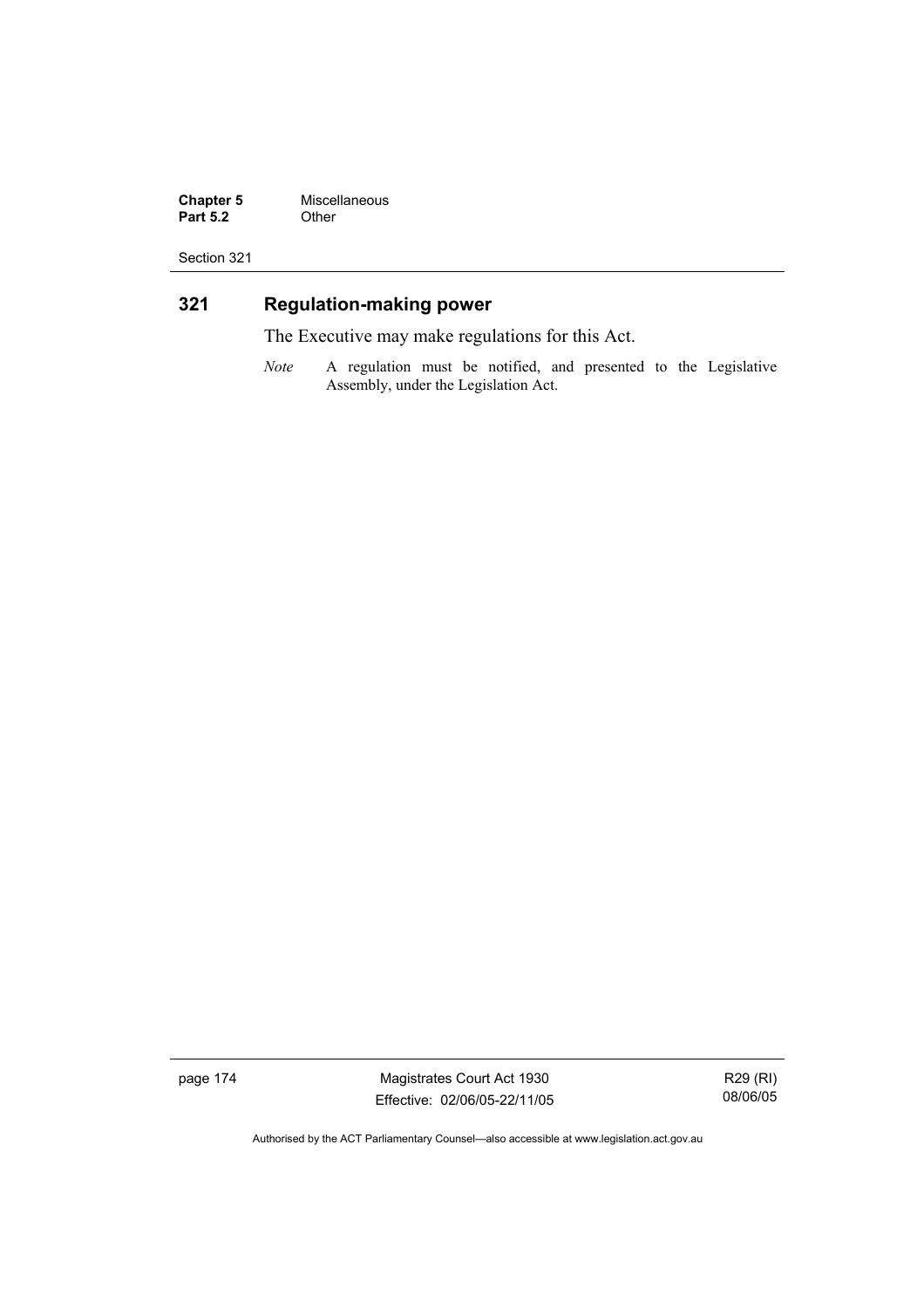# **Schedule 1 Oath and affirmation of office**

(see s 10)

Oath

I, [*name*], do swear that I will well and truly serve in the office of and that I will do right to all manner of people according to law, without fear or favour, affection or ill will. So help me God!

## Affirmation

I, [*name*], do solemnly and sincerely affirm and declare that I will well and truly serve in the office of and that I will do right to all manner of people, according to law, without fear or favour, affection or ill will.

R29 (RI) 08/06/05

Magistrates Court Act 1930 Effective: 02/06/05-22/11/05 page 175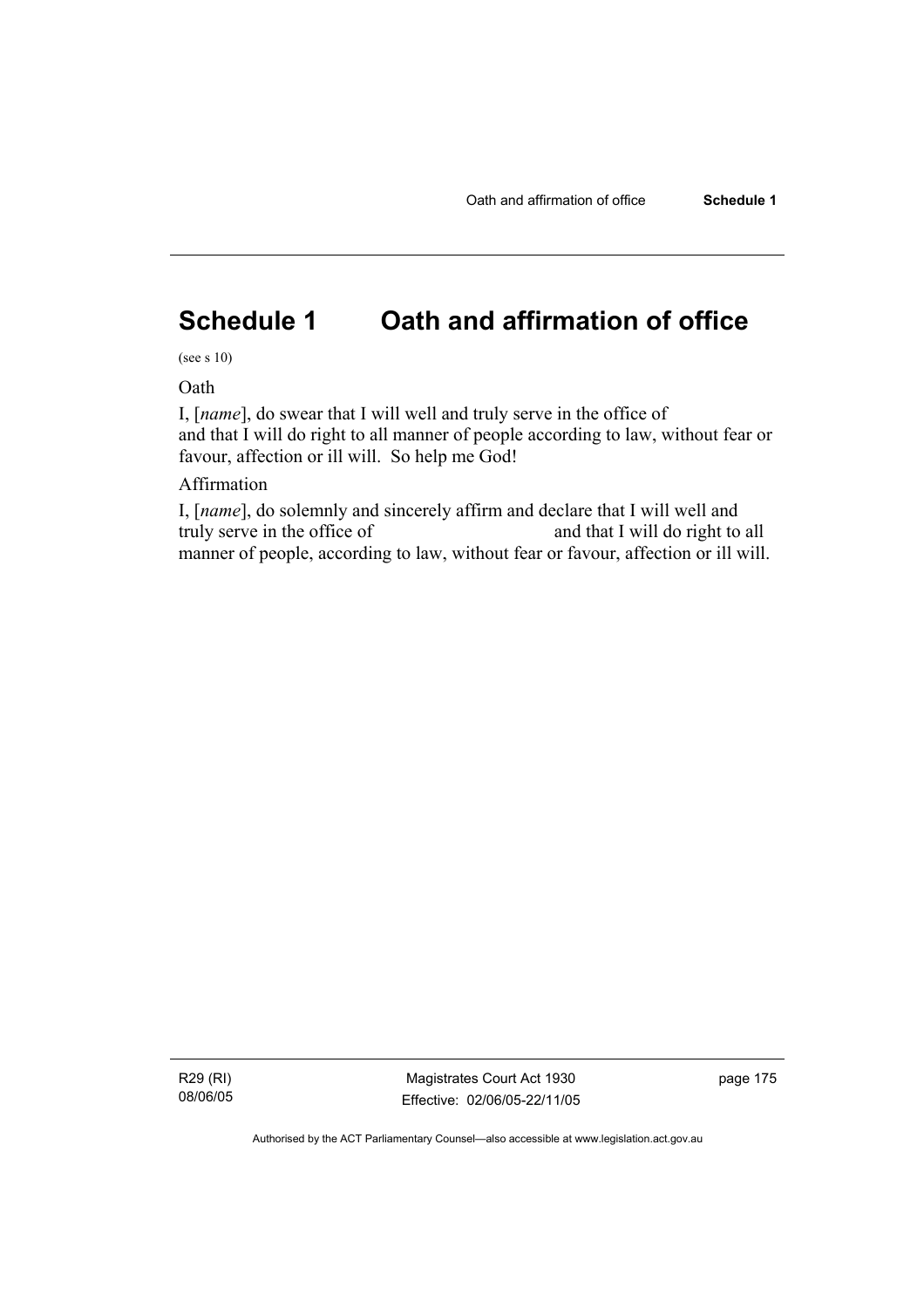# **Dictionary**

(see s 2)

*Note 1* The Legislation Act contains definitions and other provisions relevant to this Act.

*Note 2* For example, the Legislation Act, dict, pt 1 defines the following terms:

- custodial escort
- function
- judge
- lawyer
- remand centre
- remand centre administrator.

*administering authority*, for an infringement notice offence, for part 3.8 (Infringement notices for certain offences)—see section 117.

*administrator*, for chapter 3 (Criminal proceedings)—see section 18A.

*another jurisdiction*, for part 3.8 (Infringement notices for certain offences)—see section 117.

*appeal*, for part 4.5 (Civil appeals)—see section 272.

*appearance*—see section 311 (4).

*applicant*, for part 4.6 (Small Claims Court)—see section 278.

*application*, for part 4.6 (Small Claims Court)—see section 278.

*authorised person*, for part 3.8 (Infringement notices for certain offences)—see section 134A (3).

*bailiff* means a bailiff under this Act.

*certified copies*, of depositions, for division 3.5.6 (Indictable offences—other provisions)—see section 105A.

*claim* means a claim under the rules.

| page 176 | Magistrates Court Act 1930   |
|----------|------------------------------|
|          | Effective: 02/06/05-22/11/05 |

R29 (RI) 08/06/05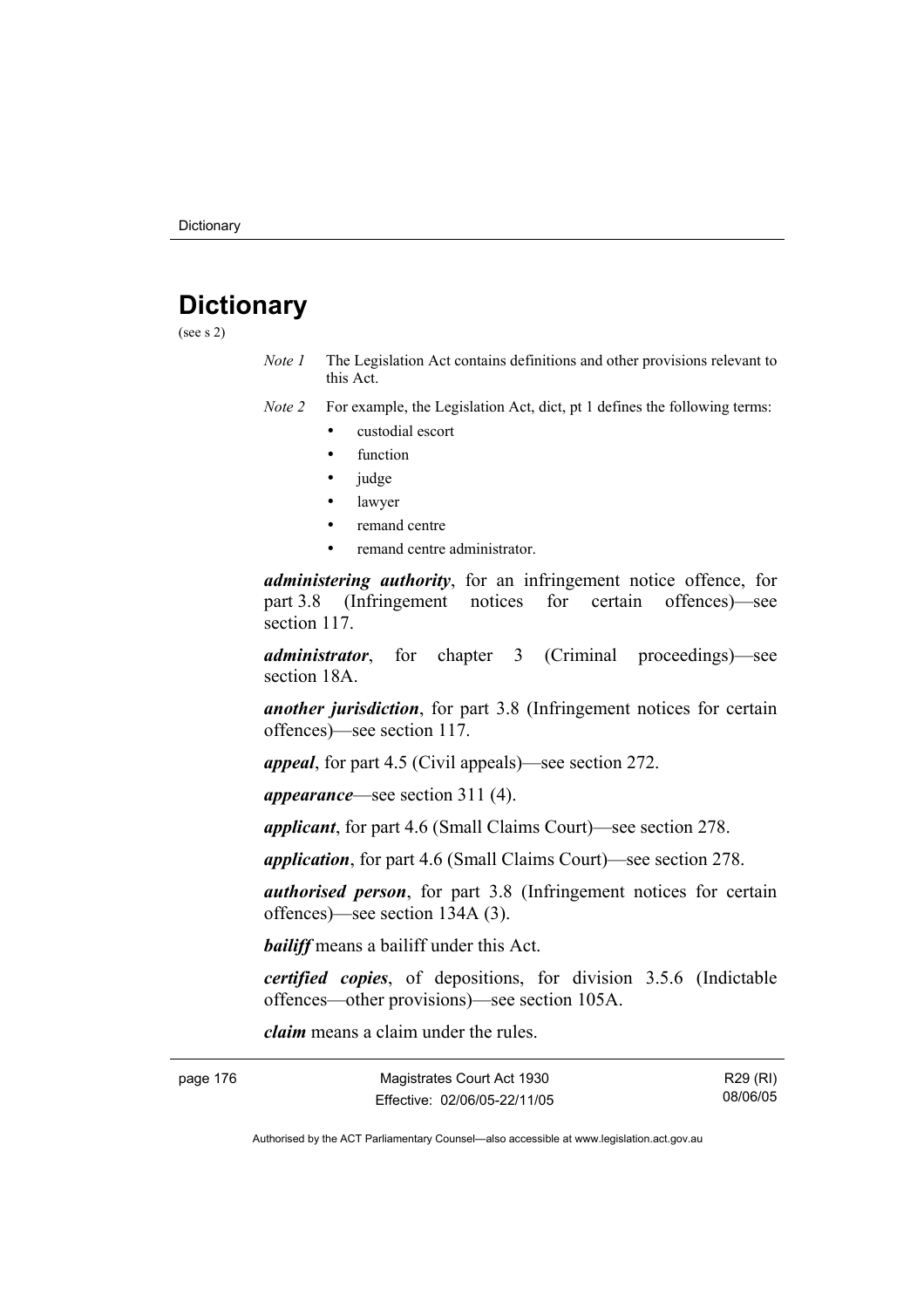*common boundaries determination*, for part 4.6 (Small Claims Court)—see section 278.

*contract application*, for part 4.6 (Small Claims Court)—see section 278.

*conviction*—

- (a) means conviction by a magistrate for an offence; and
- (b) for division 3.9.3 (Reciprocal enforcement of fines against bodies corporate)—see section 166A.

*court* means the Magistrates Court.

*Crimes Act*, for chapter 3 (Criminal proceedings)—see section 18A.

*damages application*, for part 4.6 (Small Claims Court)—see section 278.

*date of service*, of an infringement notice or reminder notice that has been, or is to be, served on a person, for part 3.8 (Infringement notices for certain offences)—see section 117.

*debt application*, for part 4.6 (Small Claims Court)—see section 278.

*debt declaration*, in relation to a proceeding, for part 4.6 (Small Claims Court)—see section 278.

*decision*, for chapter 3 (Criminal proceedings)—see section 18A.

*default notice*, for division 3.9.2 (Enforcement of fines)—see section 146.

*defendant*—

- (a) for chapter 3 (Criminal proceedings)—see section 18A; and
- (b) for part 3.7 (Service and pleading by post for certain offences)—see section 116A (1).

*driver*, of a vehicle, for part 3.8 (Infringement notices for certain offences)—see section 117.

page 177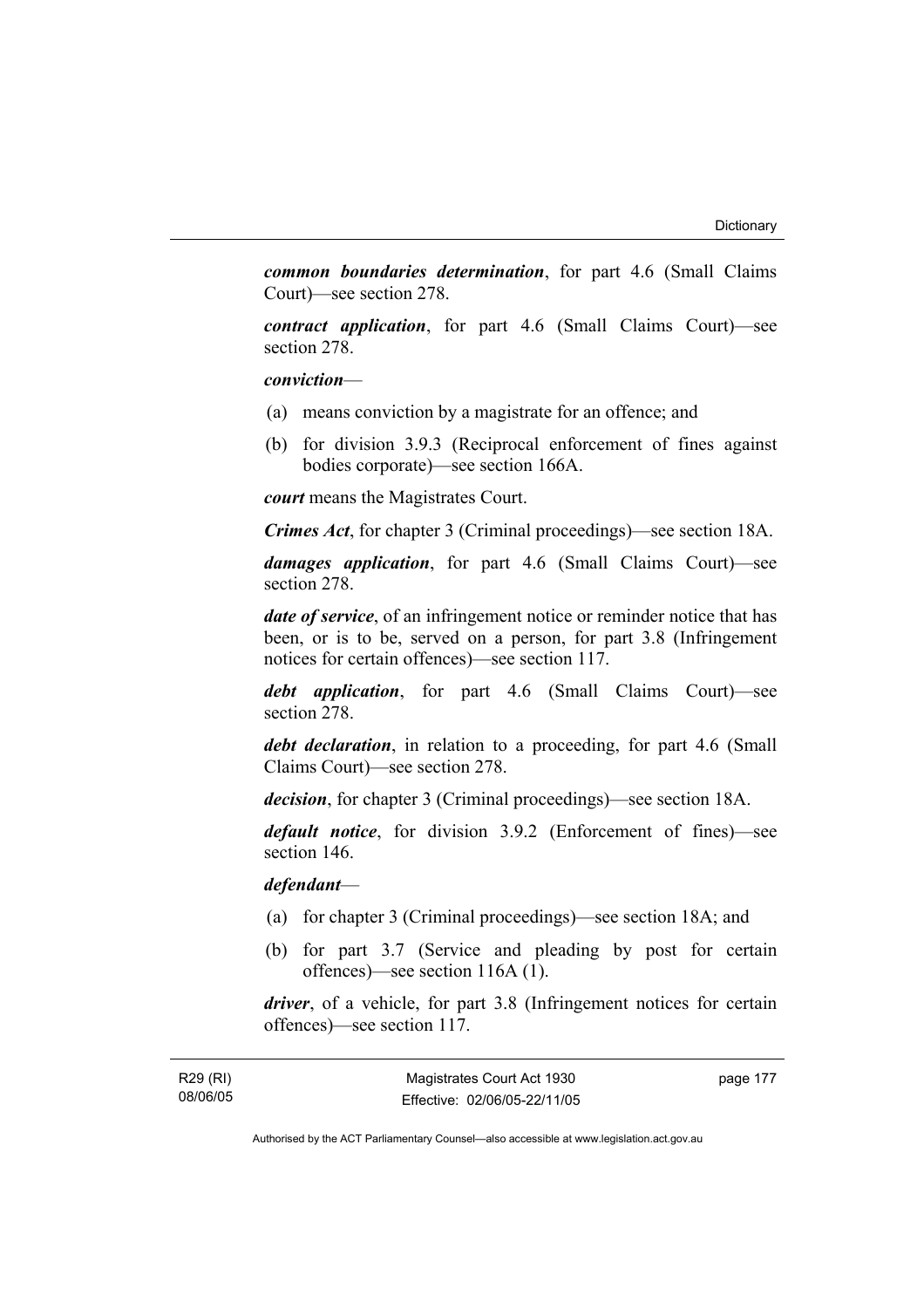*escort*, for chapter 3 (Criminal proceedings)—see section 18A.

*fine*—

- (a) for division 3.9.2 (Enforcement of fines)—see section 146; and
- (b) for division 3.9.3 (Reciprocal enforcement of fines against bodies corporate)—see section 166A.

*fine defaulter*, for division 3.9.2 (Enforcement of fines)—see section 146.

*goods application*, for part 4.6 (Small Claims Court)—see section 278.

*government agency*, for division 3.9.2 (Enforcement of fines)—see section 146.

*hearing* includes the examination of a person charged with an indictable offence.

*home address*, of a person, for part 3.8 (Infringement notices for certain offences)—see section 117.

*illegal user declaration*, for part 3.8 (Infringement notices for certain offences)—see section 131D.

*indictable offence* means an offence that may be prosecuted before the Supreme Court by charge or indictment.

*indictment* means an information for an indictable offence presented by an authorised officer to a court with jurisdiction to try the accused person.

*information* includes a complaint brought to enforce a criminal penalty or forfeiture under a territory law.

*infringement notice*, for part 3.8 (Infringement notices for certain offences)—see section 117.

*infringement notice offence*, for part 3.8 (Infringement notices for certain offences)—see section 117.

page 178 Magistrates Court Act 1930 Effective: 02/06/05-22/11/05

R29 (RI) 08/06/05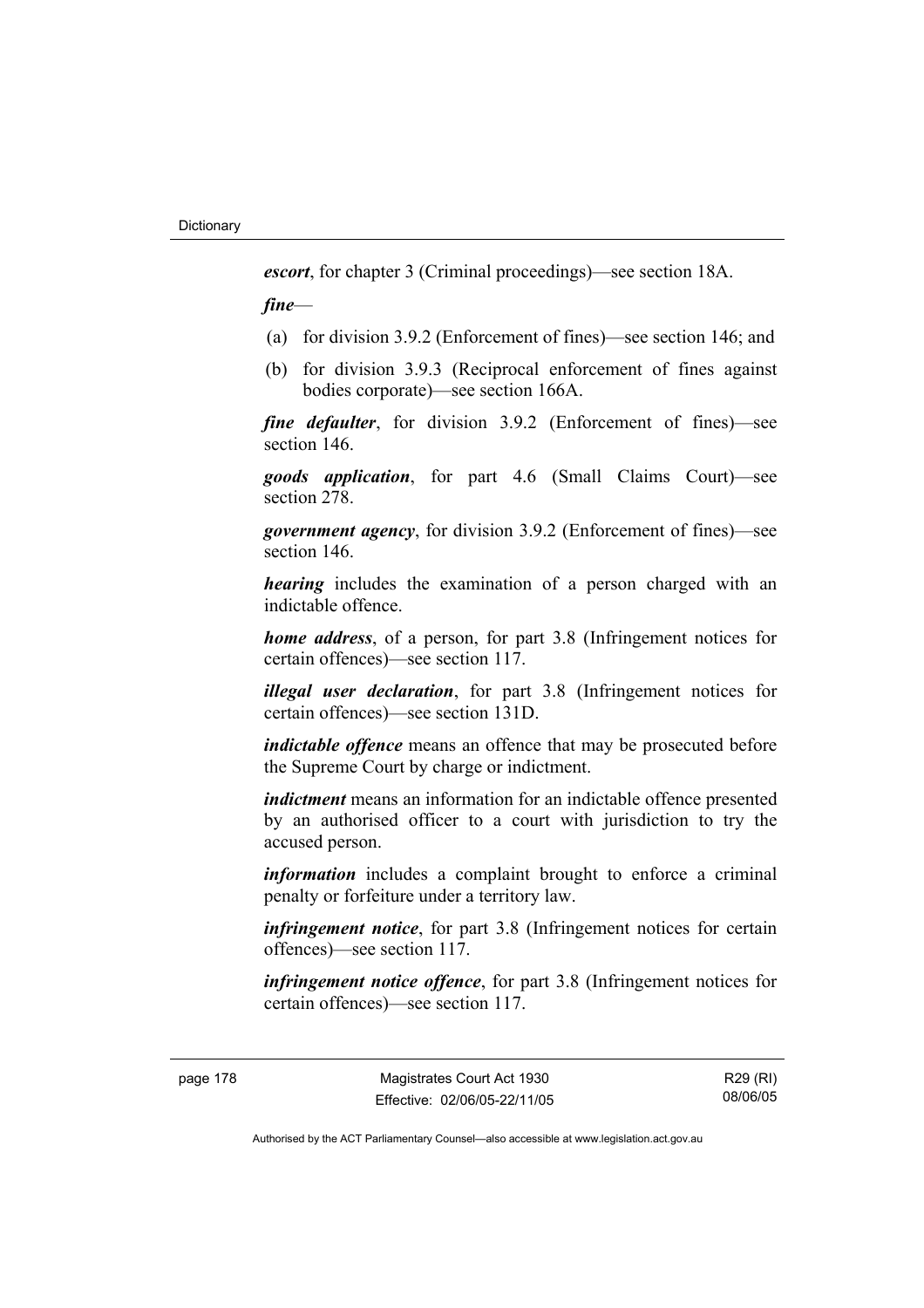*infringement notice penalty*, for a person for an infringement notice offence, for part 3.8 (Infringement notices for certain offences)—see section 117.

*inquiry*, for part 4.6 (Small Claims Court)—see section 278.

*judgment*, in relation to a proceeding in the Small Claims Court, for part 4.5 (Civil appeals)—see section 272.

*jury*, for part 3.5 (Proceedings for indictable offences)—see section 88A.

*known offender declaration*, for part 3.8 (Infringement notices for certain offences)—see section 131E.

*law in force in the ACT*, for part 3.7 (Service and pleading by post) for certain offences)—see section 116A (1).

#### *magistrate*—

- (a) means the Chief Magistrate, a magistrate, or a special magistrate and, if a function of a magistrate is exercisable by a registrar, includes a registrar exercising the function; and
- (b) for division 2.2.1 (Magistrates other than special magistrates) see section 6.

*notice of intention to defend form*, for part 3.7 (Service and pleading by post for certain offences) (other than section 116B (2))—see section 116A (2).

*notice to defendant form*, for part 3.7 (Service and pleading by post for certain offences) (other than section 116B (2))—see section 116A (2).

*nuisance application*, for part 4.6 (Small Claims Court)—see section 278.

*outstanding fine*, for division 3.9.2 (Enforcement of fines)—see section 146.

R29 (RI) 08/06/05 page 179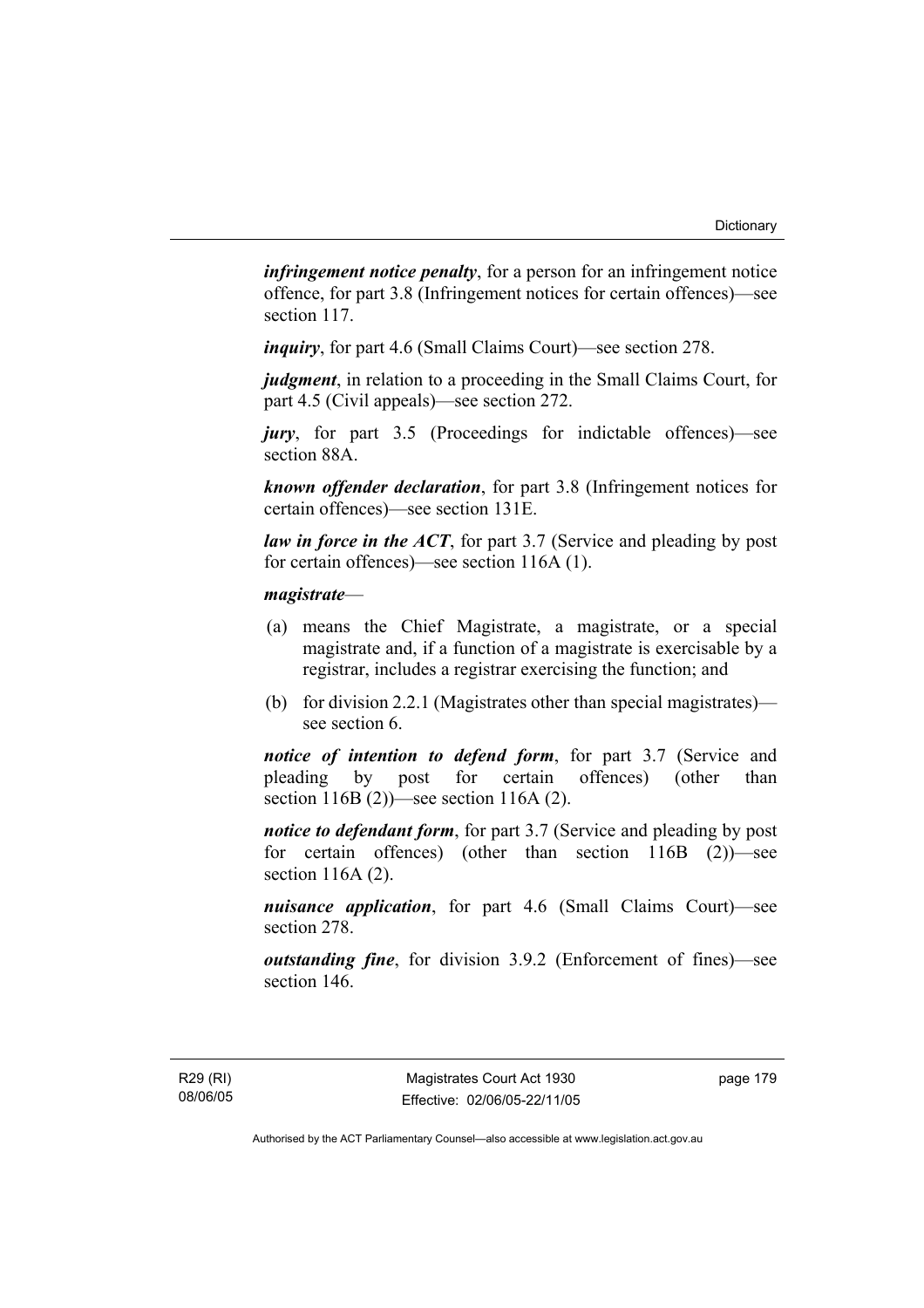*penalty notice*, for division 3.9.2 (Enforcement of fines)—see section 146.

*plea of guilty form*, for part 3.7 (Service and pleading by post for certain offences) (other than section 116B (2))—see section 116A (2).

*prescribed offence*, for part 3.7 (Service and pleading by post for certain offences)—see section 116AA.

*proceeding*, for part 4.6 (Small Claims Court)—see section 278.

*reciprocating court*, for division 3.9.3 (Reciprocal enforcement of fines against bodies corporate)—see section 166A.

*referee*, for part 4.6 (Small Claims Court)—see section 278.

*reference appeal*, for division 3.10.2A (Reference appeals in criminal matters)—see section 219AB (2).

*registered*, for a vehicle, for part 3.8 (Infringement notices for certain offences)—see section 117.

*registrar* means the registrar of the Magistrates Court, and includes a deputy registrar of the court.

*relevant officer*, in relation to a reciprocating court, for division 3.9.3 (Reciprocal enforcement of fines against bodies corporate)—see section 166A.

*reminder notice*, for part 3.8 (Infringement notices for certain offences)—see section 117.

*respondent*, for part 4.6 (Small Claims Court)—see section 278.

*responsible person*, for a vehicle, for part 3.8 (Infringement notices for certain offences)—see the *Road Transport (General) Act 1999*, section 10 and section 11.

#### *rules*—

 (a) means rules under the *Court Procedures Act 2004* applying in relation to the Magistrates Court; and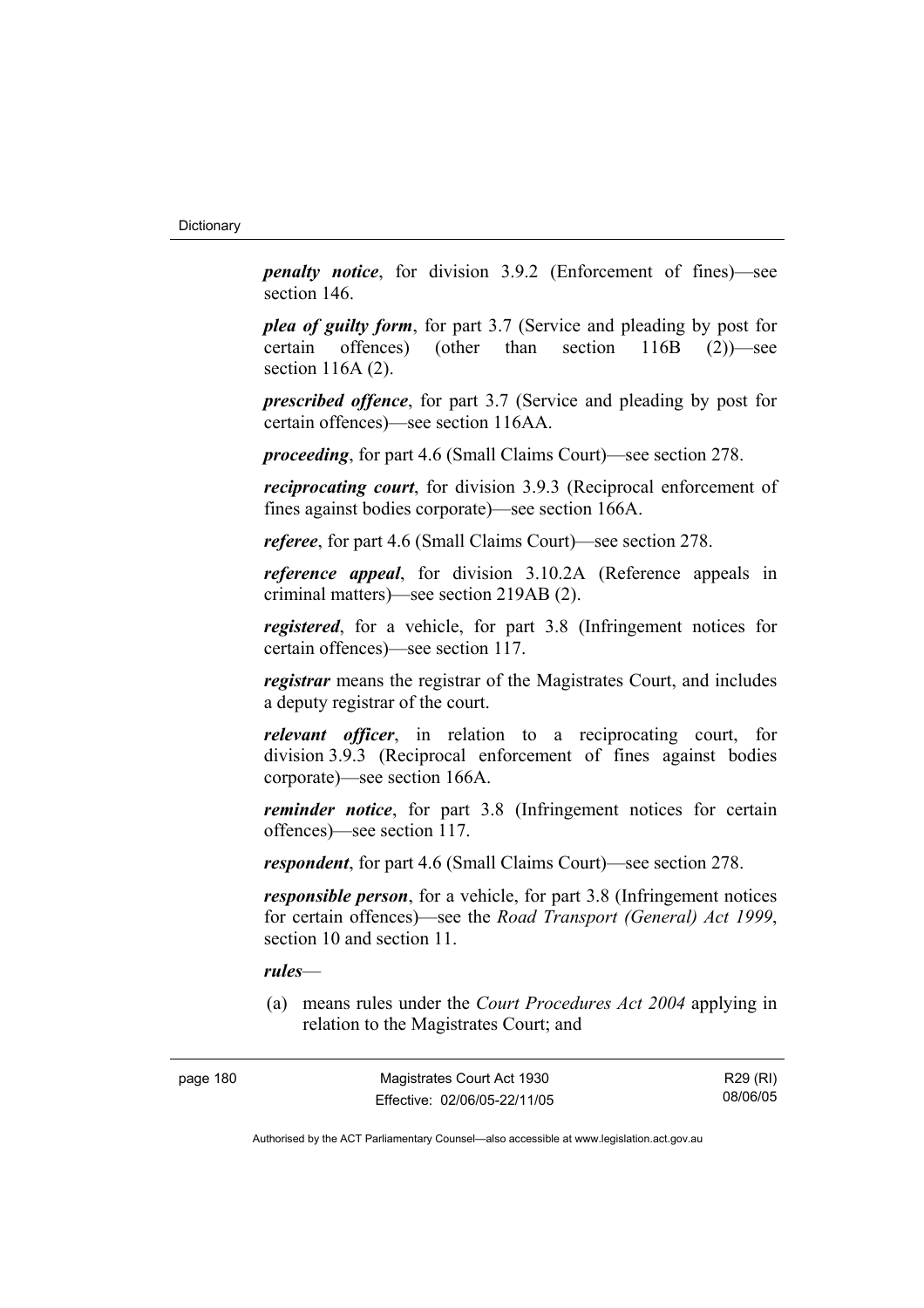(b) for part 4.6 (Small Claims Court)—see section 278.

*Small Claims Court* means the Magistrates Court when it is exercising jurisdiction under part 4.6.

*sold vehicle declaration*, for part 3.8 (Infringement notices for certain offences)—see section 131F.

*State*, for division 3.9.3 (Reciprocal enforcement of fines against bodies corporate)—see section 166A.

*summary conviction* means conviction by a magistrate for an offence.

*superintendent*, for a remand centre, for chapter 3 (Criminal proceedings)—see section 18A.

*territory entity*, for division 3.9.2 (Enforcement of fines)—see the *Auditor-General Act 1996*, dictionary.

*territory fine*, for division 3.9.3 (Reciprocal enforcement of fines against bodies corporate)—see section 166A.

*trespass application*, for part 4.6 (Small Claims Court)—see section 278.

*unknown offender declaration*, for part 3.8 (Infringement notices for certain offences)—see section 131G.

*vehicle*, for part 3.8 (Infringement notices for certain offences)—see the *Road Transport (Vehicle Registration) Act 1999*, dictionary.

*vehicle-related offence*, for part 3.8 (Infringement notices for certain offences)—see section 117.

R29 (RI) 08/06/05 page 181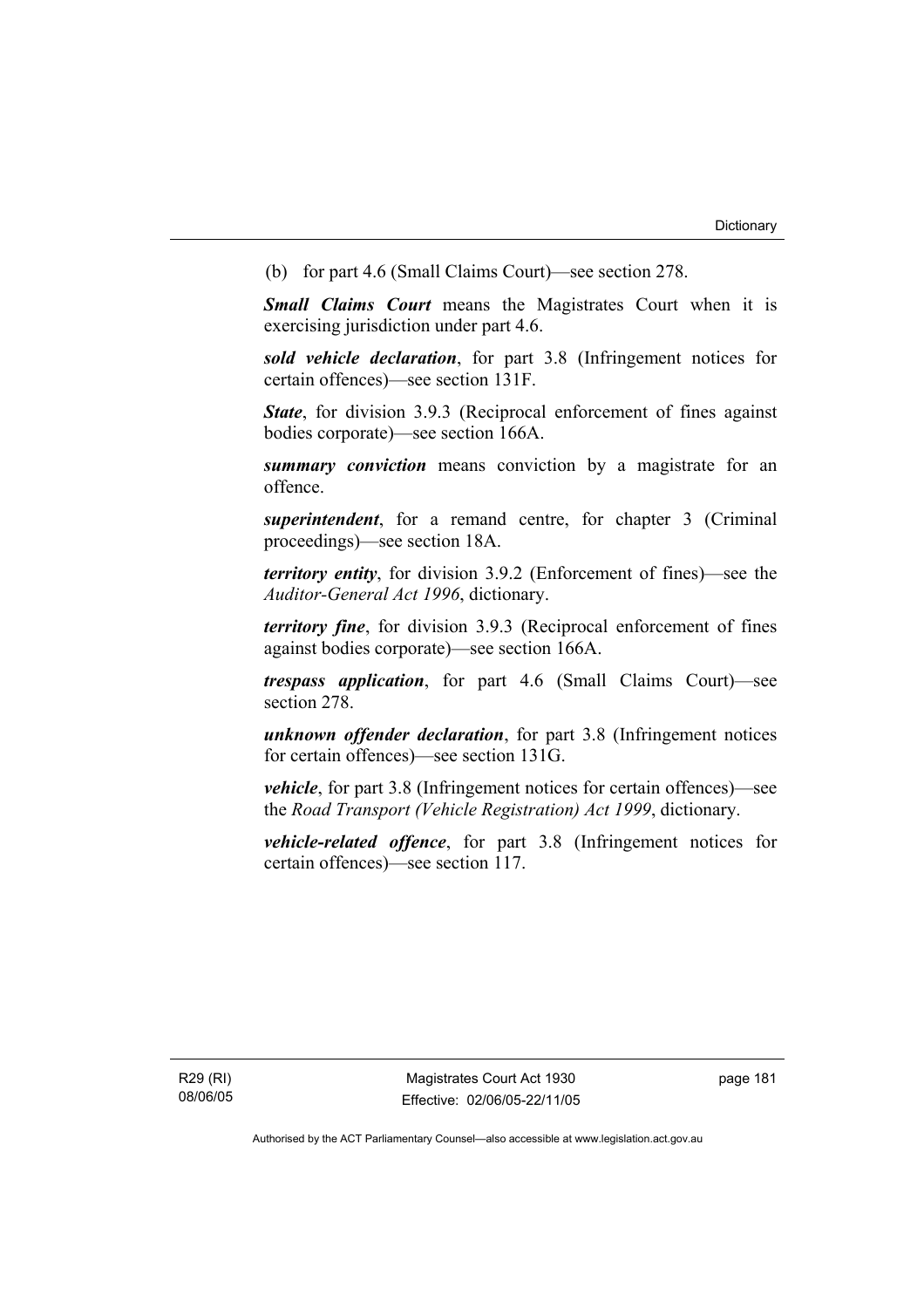1 About the endnotes

## **Endnotes**

## **1 About the endnotes**

Amending and modifying laws are annotated in the legislation history and the amendment history. Current modifications are not included in the republished law but are set out in the endnotes.

Not all editorial amendments made under the *Legislation Act 2001*, part 11.3 are annotated in the amendment history. Full details of any amendments can be obtained from the Parliamentary Counsel's Office.

Uncommenced amending laws and expiries are listed in the legislation history and the amendment history. These details are underlined. Uncommenced provisions and amendments are not included in the republished law but are set out in the last endnote.

If all the provisions of the law have been renumbered, a table of renumbered provisions gives details of previous and current numbering.

The endnotes also include a table of earlier republications.

| $am = amended$                             | $ord = ordinance$                         |
|--------------------------------------------|-------------------------------------------|
| $amdt = amendment$                         | $orig = original$                         |
| $ch = chapter$                             | par = paragraph/subparagraph              |
| $def = definition$                         | $pres = present$                          |
| $dict = dictionary$                        | $prev = previous$                         |
| disallowed = disallowed by the Legislative | $(\text{prev}) = \text{previously}$       |
| Assembly                                   | $pt = part$                               |
| $div = division$                           | $r = rule/subrule$                        |
| $exp = expires/expired$                    | $renum = renumbered$                      |
| $Gaz = gazette$                            | $reloc = relocated$                       |
| $h dq =$ heading                           | $R[X]$ = Republication No                 |
| IA = Interpretation Act 1967               | $RI =$ reissue                            |
| ins = inserted/added                       | $s = section/subsection$                  |
| $LA =$ Legislation Act 2001                | $sch = schedule$                          |
| $LR =$ legislation register                | $sdiv = subdivision$                      |
| LRA = Legislation (Republication) Act 1996 | $sub =$ substituted                       |
| $mod = modified/modification$              | SL = Subordinate Law                      |
| $o = order$                                | underlining = whole or part not commenced |
| om = omitted/repealed                      | or to be expired                          |
|                                            |                                           |

## **2 Abbreviation key**

page 182 Magistrates Court Act 1930 Effective: 02/06/05-22/11/05

R29 (RI) 08/06/05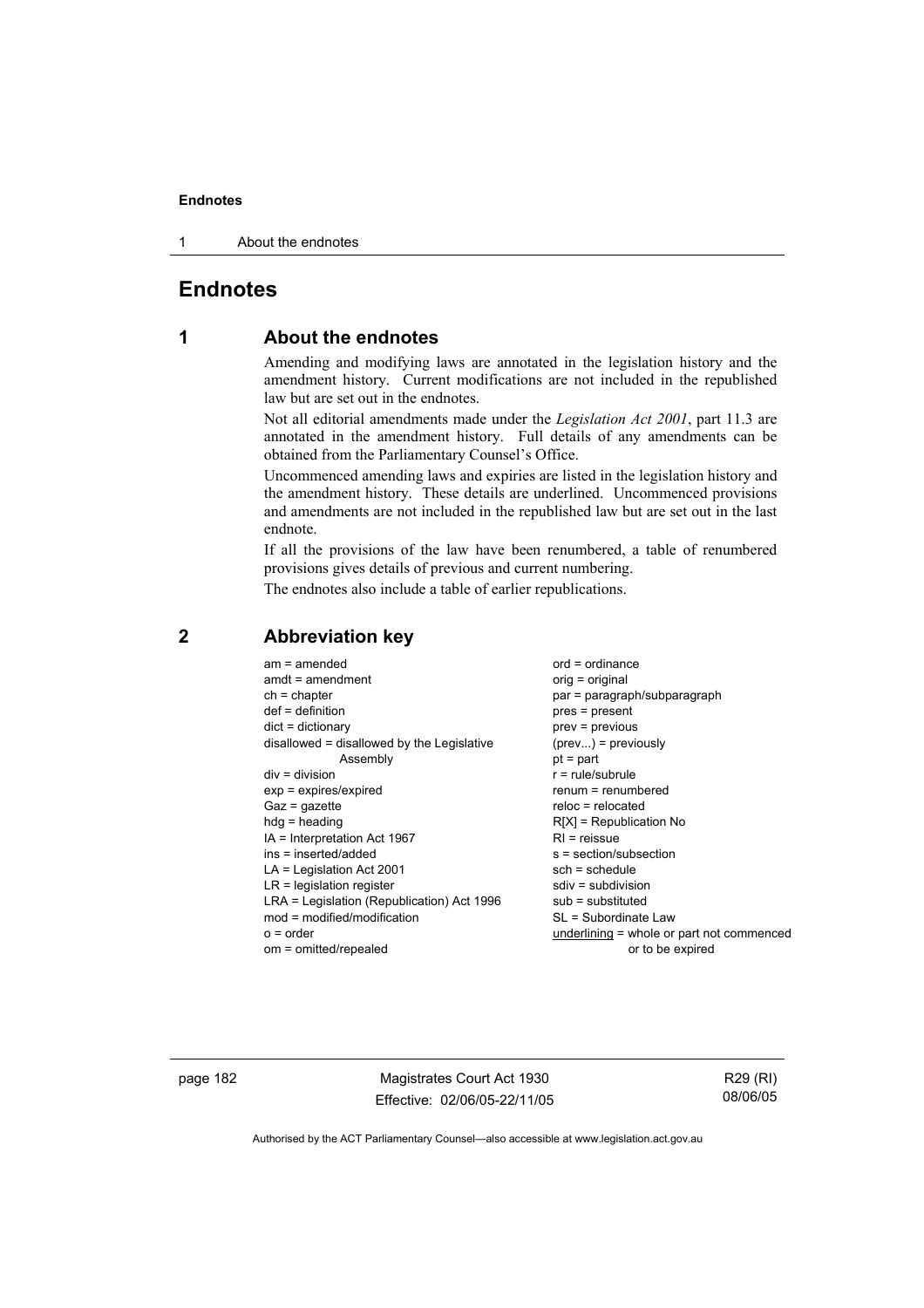## **3 Legislation history**

This Act was originally a Commonwealth ordinance—the *Magistrates Court Act 1930* No 21 (Cwlth).

The *ACT Self-Government (Consequential Provisions) Act 1988* No 109 (Cwlth), s 12) converted some former Commonwealth ordinances in force in the ACT into ACT enactments. This allowed the ACT Legislative Assembly to amend and repeal the laws. This Act was converted into an ACT enactment on 1 July 1990.

As with most ordinances in force in the ACT, the name was changed from *Ordinance* to *Act* by the *Self-Government (Citation of Laws) Act 1989* No 21, s 5 on its conversion to an ACT enactment on 1 July 1990.

Before 11 May 1989, ordinances commenced on their notification day unless otherwise stated (see *Seat of Government (Administration) Act 1910* (Cwlth), s 12).

After 11 May 1989 and before 10 November 1999, Acts commenced on their notification day unless otherwise stated (see *Australian Capital Territory (Self-Government) Act 1988* (Cwlth) s 25).

#### **Legislation before becoming Territory enactment**

#### **Magistrates Court Act 1930 No 21**

notified 21 November 1930 commenced 21 November 1930

as amended by

#### **Court of Petty Sessions Ordinance 1932 No 21**

notified 17 November 1932 commenced 17 November 1932

#### **Court of Petty Sessions Ordinance 1934 No 17**  notified 19 July 1934

commenced 19 July 1934

## **Money Lenders Ordinance 1936 No 13**

notified 9 April 1936 commenced 1 May 1936

R29 (RI) 08/06/05

Magistrates Court Act 1930 Effective: 02/06/05-22/11/05 page 183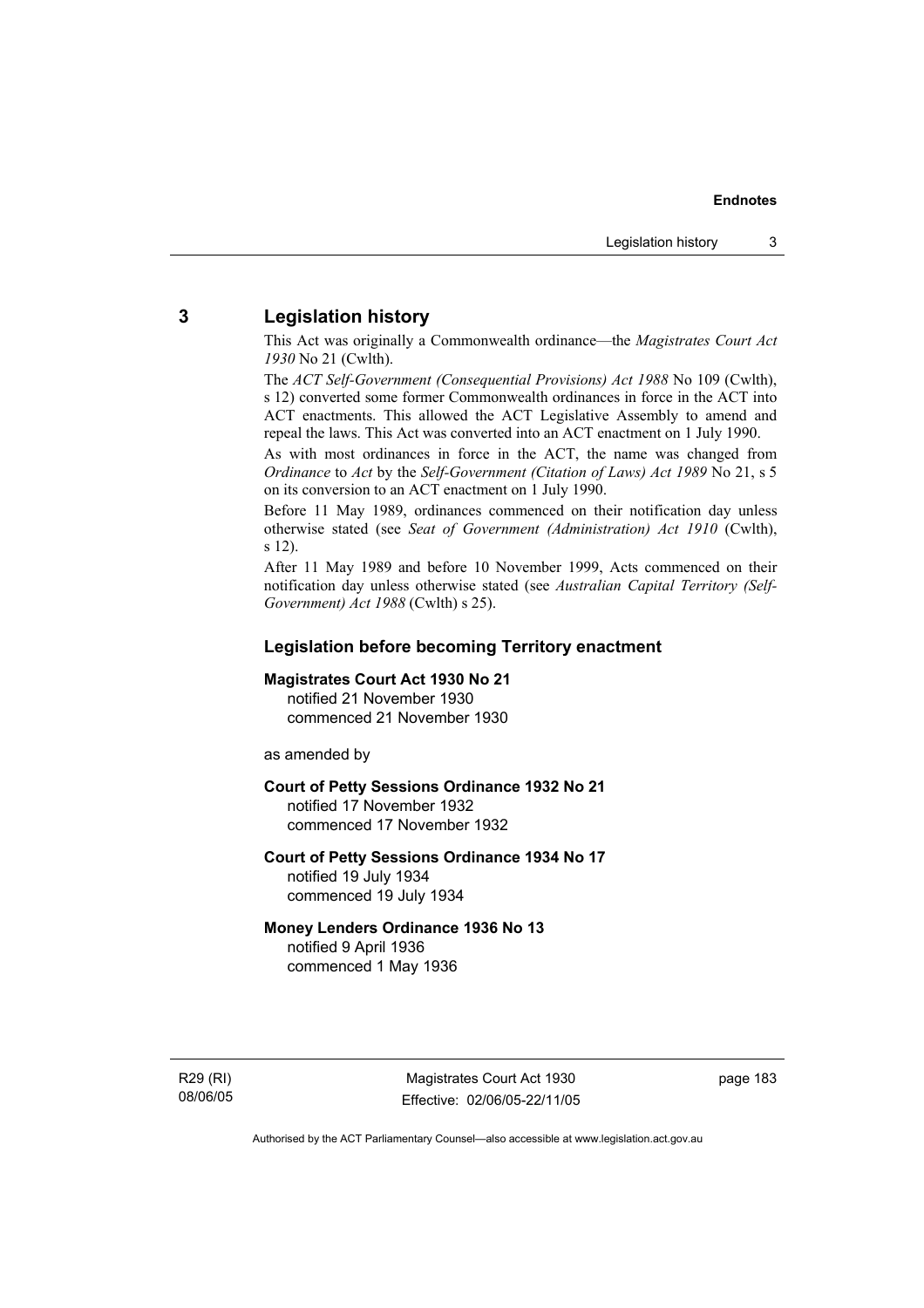| 3 | Legislation history                                                                                                                            |
|---|------------------------------------------------------------------------------------------------------------------------------------------------|
|   | <b>Court of Petty Sessions Ordinance 1937 No 5</b><br>notified 27 May 1937<br>commenced 27 May 1937                                            |
|   | Court of Petty Sessions Ordinance (No 2) 1937 No 28<br>notified 23 December 1937<br>commenced 23 December 1937                                 |
|   | Seat of Government (Designation) Ordinance 1938 No 25 (as amd by<br>Ord 1938 No 35)<br>notified 8 September 1938<br>commenced 8 September 1938 |
|   | <b>Ordinances Revision Ordinance 1938 No 35</b><br>notified 15 December 1938<br>commenced 15 December 1938                                     |
|   | Court of Petty Sessions Ordinance 1940 No 20<br>notified 7 November 1940<br>commenced 7 November 1940                                          |
|   | Court of Petty Sessions Ordinance (No 2) 1940 No 22<br>notified 12 December 1940<br>commenced 12 December 1940                                 |
|   | <b>Court of Petty Sessions Ordinance 1949 No 13</b><br>notified 1 December 1949<br>commenced 1 December 1949                                   |
|   | Court of Petty Sessions Ordinance 1951 No 7<br>notified 26 July 1951<br>commenced 26 July 1951                                                 |
|   | Court of Petty Sessions Ordinance (No 2) 1951 No 12<br>notified 14 December 1951<br>commenced 14 December 1951                                 |
|   | Court of Petty Sessions Ordinance 1953 No 14<br>notified 12 November 1953<br>commenced 3 December 1953                                         |

page 184 Magistrates Court Act 1930 Effective: 02/06/05-22/11/05

R29 (RI) 08/06/05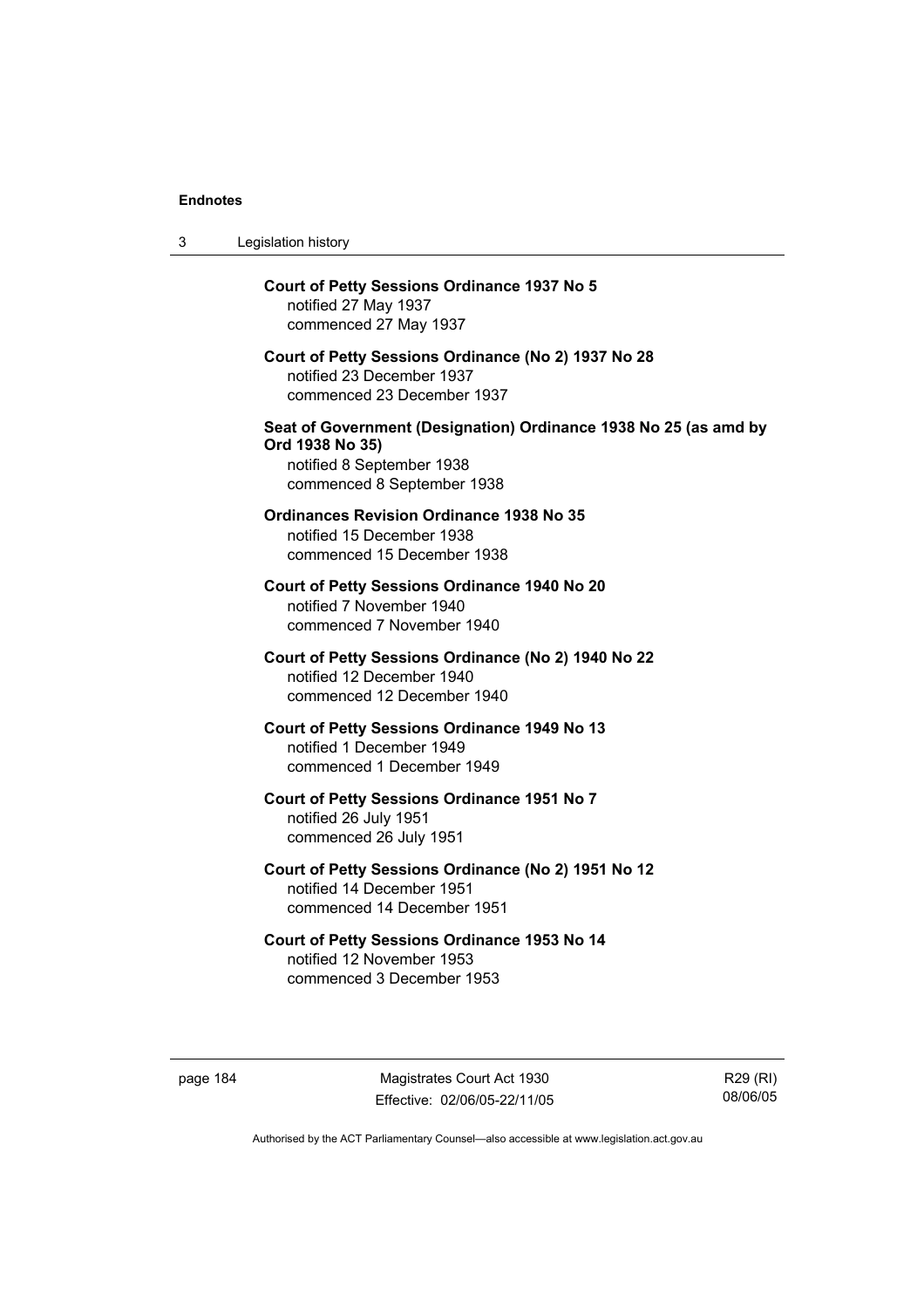Legislation history 3

## **Court of Petty Sessions Ordinance 1958 No 12**  notified 24 July 1958 commenced 24 July 1958 **Court of Petty Sessions Ordinance 1961 No 2**  notified 29 March 1961 commenced 29 March 1961 **Court of Petty Sessions Ordinance 1966 No 2**  notified 10 February 1966 commenced 14 February 1966 **Court of Petty Sessions Ordinance 1967 No 1**  notified 9 February 1967 commenced 9 February 1967 **Court of Petty Sessions Ordinance 1968 No 25**  notified 19 December 1968 commenced 1 January 1969 (Cwlth Gaz 1968 p 7565) **Court of Petty Sessions Ordinance 1969 No 12**  notified 20 June 1969 commenced 20 June 1969 **Court of Petty Sessions Ordinance 1970 No 15**  notified 19 March 1970 commenced 19 March 1970 **Court of Petty Sessions Ordinance 1972 No 37**  notified 16 November 1972 s 1, s 2, s 6, s 14, commenced 16 November 1972 remainder commenced 1 February 1973 (Cwlth Gaz 1972 No 118) **Court of Petty Sessions Ordinance 1973 No 48**  notified 17 December 1973 commenced 17 December 1973 **Court of Petty Sessions Ordinance 1974 No 14**  notified 17 April 1974 commenced 17 April 1974

R29 (RI) 08/06/05

Magistrates Court Act 1930 Effective: 02/06/05-22/11/05 page 185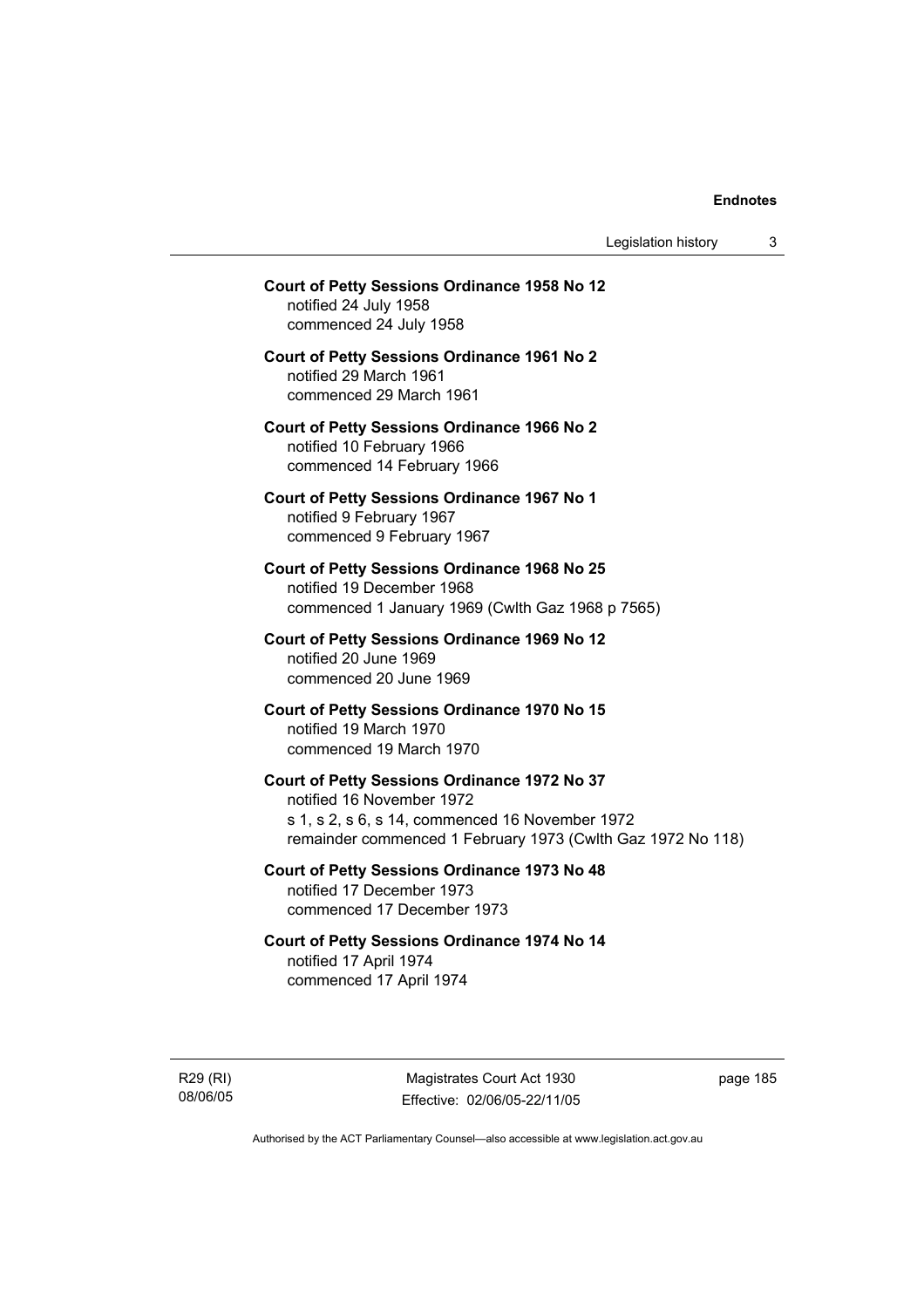| 3 | Legislation history                                                                                                                                                                  |
|---|--------------------------------------------------------------------------------------------------------------------------------------------------------------------------------------|
|   | Ordinances Revision (Age of Majority) Ordinance 1974 No 47<br>notified 24 October 1974<br>commenced 1 November 1974                                                                  |
|   | Court of Petty Sessions (Amendment) Ordinance 1976 No 42<br>notified 13 September 1976<br>commenced 13 September 1976                                                                |
|   | Court of Petty Sessions (Amendment) Ordinance 1977 No 4<br>notified 24 March 1977<br>ss 1-3, 10 commenced 24 March 1977<br>remainder commenced 28 March 1977 (Cwlth Gaz 1977 No S52) |
|   | Court of Petty Sessions (Amendment) Ordinance (No 2) 1977 No 34<br>notified 28 July 1977<br>commenced 28 July 1977                                                                   |
|   | Court of Petty Sessions (Amendment) Ordinance (No 3) 1977 No 56<br>notified 6 October 1977<br>ceased to have effect because not tabled                                               |
|   | Court of Petty Sessions (Amendment) Ordinance (No 4) 1977 No 61<br>notified 21 November 1977<br>commenced 21 November 1977                                                           |
|   | <b>Ordinances Revision Ordinance 1978 No 46</b><br>notified 28 December 1978<br>commenced 28 December 1978                                                                           |
|   | Court of Petty Sessions (Amendment) Ordinance 1979 No 33<br>notified 14 November 1979<br>commenced 14 November 1979                                                                  |
|   | Court of Petty Sessions (Amendment) Ordinance (No 2) 1979 No 41<br>notified 18 December 1979<br>commenced 18 December 1979                                                           |
|   | Court of Petty Sessions (Amendment) Ordinance 1980 No 4<br>notified 20 March 1980<br>commenced 1 April 1980 (Cwlth Gaz 1980 No S66)                                                  |

page 186 Magistrates Court Act 1930 Effective: 02/06/05-22/11/05

R29 (RI) 08/06/05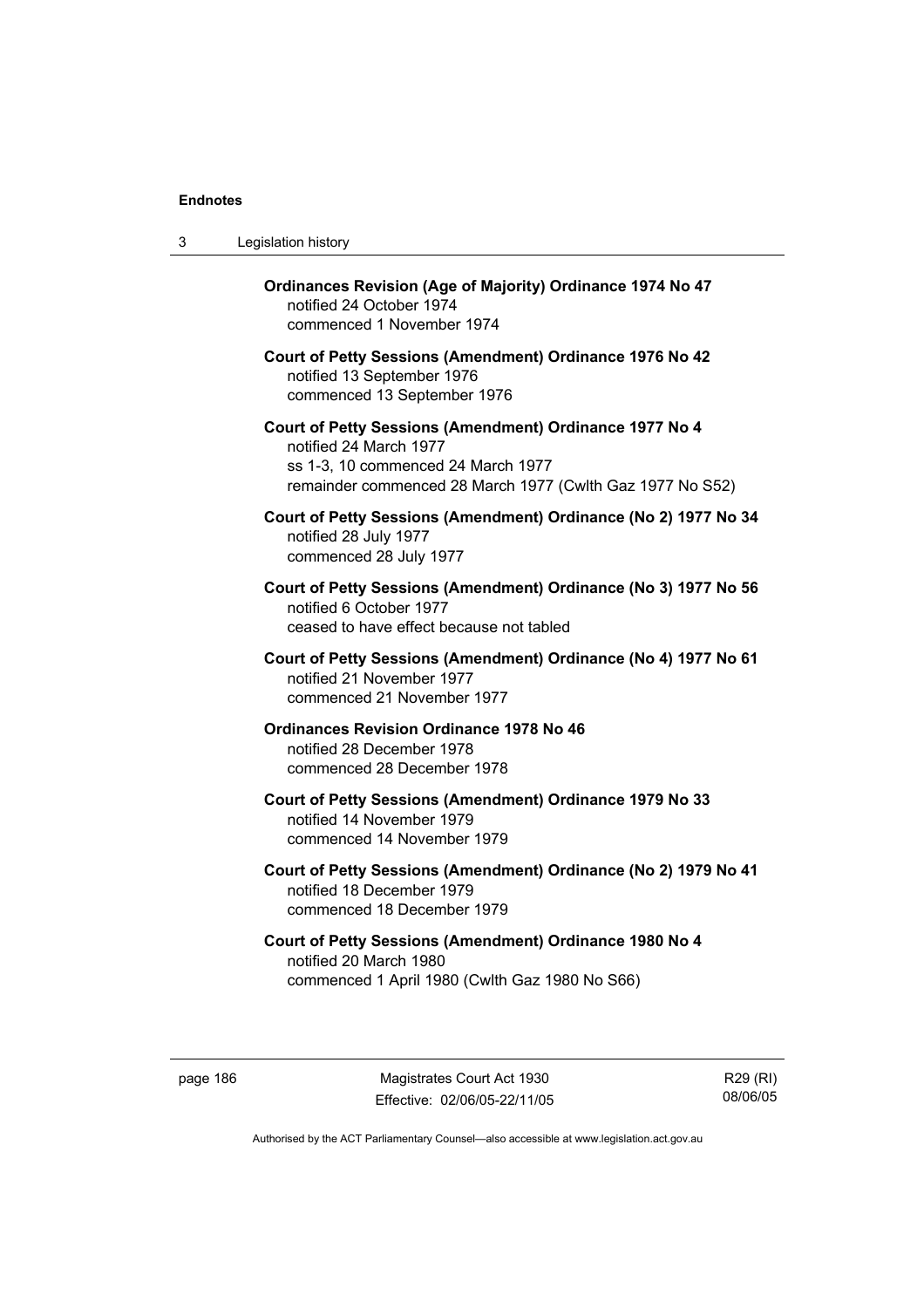| Court of Petty Sessions (Amendment) Ordinance (No 2) 1980 No 10<br>notified 26 March 1980<br>commenced 26 March 1980                        |
|---------------------------------------------------------------------------------------------------------------------------------------------|
| Court of Petty Sessions (Amendment) Ordinance 1982 No 2<br>notified 26 February 1982<br>commenced 1 September 1982 (Cwlth Gaz 1982 No S178) |
| Court of Petty Sessions (Amendment) Ordinance (No 2) 1982 No 3<br>notified 26 February 1982<br>commenced 26 February 1982                   |
| Court of Petty Sessions (Amendment) Ordinance 1984 No 9<br>notified 11 April 1984<br>commenced 11 April 1984                                |
| Court of Petty Sessions (Amendment) Ordinance (No 2) 1984 No 10<br>notified 11 April 1984<br>commenced 11 April 1984                        |
| Court of Petty Sessions (Amendment) Ordinance (No 3) 1984 No 16<br>notified 1 June 1984<br>commenced 1 June 1984                            |
| Court of Petty Sessions (Amendment) Ordinance (No 4) 1984 No 61<br>notified 2 November 1984<br>commenced 2 November 1984                    |
| Court of Petty Sessions (Amendment) Ordinance (No 5) 1984 No 62<br>notified 2 November 1984<br>commenced 2 November 1984                    |
| Court of Petty Sessions (Amendment) Ordinance 1985 No 17<br>notified 17 April 1985<br>commenced 17 April 1985                               |
| Court of Petty Sessions (Amendment) Ordinance (No 2) 1985 No 18<br>notified 17 April 1985<br>commenced 17 April 1985                        |
| Court of Petty Sessions (Amendment) Ordinance (No 3) 1985 No 41<br>notified 5 September 1985<br>commenced 5 September 1985                  |

R29 (RI) 08/06/05

Magistrates Court Act 1930 Effective: 02/06/05-22/11/05 page 187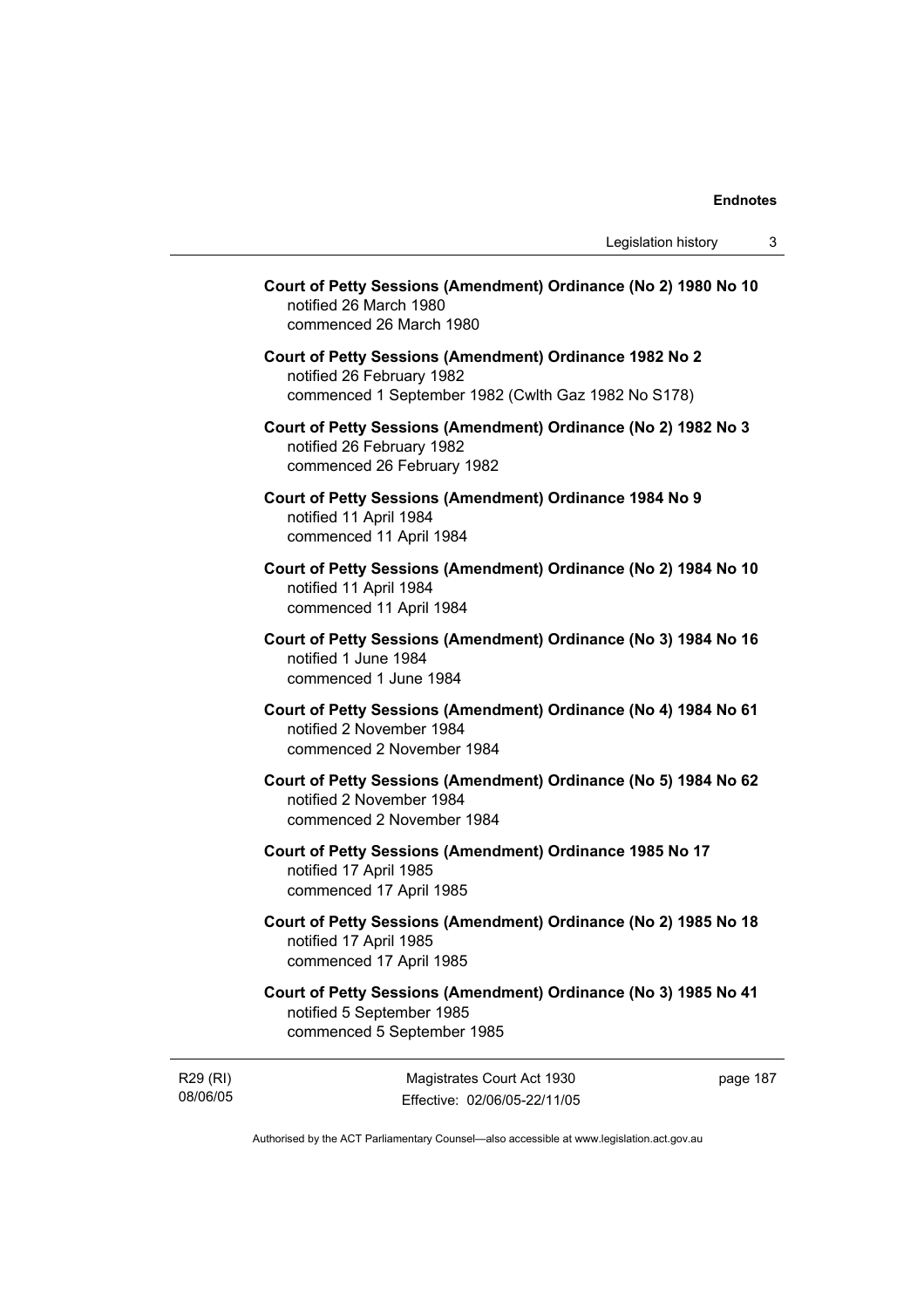3 Legislation history

#### **Limitation Ordinance 1985 No 66**

notified 19 December 1985 commenced 19 December 1985

#### **Magistrates Court Ordinance 1985 No 67**

notified 19 December 1985 commenced 1 February 1986 (Cwlth Gaz 1986 No G3)

#### **Magistrates Court (Amendment) Ordinance 1986 No 33**  notified 7 August 1986 commenced 7 August 1986

## **Domestic Violence (Miscellaneous Amendments) Ordinance 1986 No 53**

notified 4 September 1986 commenced 1 October 1986 (Cwlth Gaz 1986 No S484)

#### **Crimes (Amendment) Ordinance (No 4) 1986 No 57**  notified 3 October 1986

commenced 3 October 1986

#### **Magistrates Court (Amendment) Ordinance (No 2) 1986 No 71**  notified 30 October 1986 commenced 1 April 1987 (Cwlth Gaz 1987 No S52)

#### **Magistrates Court (Amendment) Ordinance (No 3) 1986 No 74**  notified 14 November 1986 commenced 14 November 1986

## **Magistrates Court (Amendment) Ordinance (No 4) 1986 No 83**  notified 22 December 1986 commenced 22 December 1986

## **Magistrates Court (Amendment) Ordinance 1987 No 56**  notified 21 October 1987 commenced 21 October 1987

## **Magistrates Court (Amendment) Ordinance 1988 No 45**  notified 27 July 1988 commenced 27 July 1988

page 188 Magistrates Court Act 1930 Effective: 02/06/05-22/11/05

R29 (RI) 08/06/05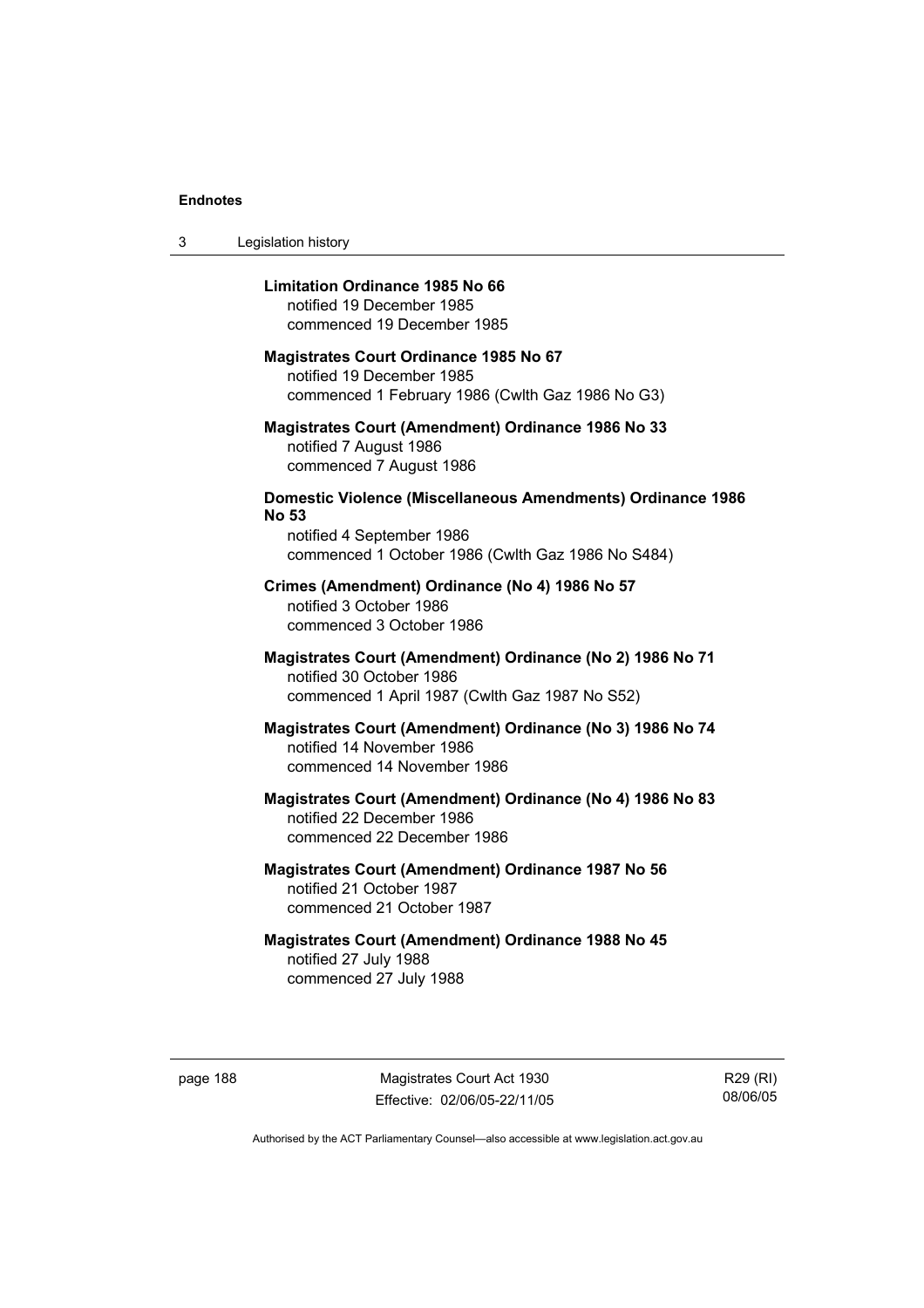#### **Magistrates Court (Amendment) Ordinance 1989 No 55**

notified 30 June 1989 commenced 1 July 1989

**Magistrates Court (Amendment) Ordinance (No 2) 1989 No 59**  notified 25 October 1989 s 11, s 12, s 14 commenced 27 June 1990 (Cwlth Gaz 1990 No GN25) remainder commenced 25 October 1989

#### **Magistrates Court (Amendment) Ordinance (No 3) 1989 No 60**  notified 20 December 1989 commenced 14 February 1990 (Cwlth Gaz 1990 No GN5)

**Crimes (Amendment) Ordinance 1990 No 1**  notified 23 May 1990 commenced 23 May 1990

**Self-Government (Consequential Amendments) Ordinance 1990 No 5**  notified 27 June 1990 s 1, s 2 commenced 27 June 1990 remainder commenced 1 July 1990

**Magistrates Court (Appeals Against Sentence) Ordinance 1990 No 9**  notified 29 June 1990 commenced 29 June 1990

## **Legislation after becoming Territory enactment**

## **Magistrates Court (Amendment) Act 1990 No 65**  notified 24 December 1990 commenced 24 December 1990

## **Weapons (Consequential Amendments) Act 1991 No 9 sch**

notified 3 April 1991 (Gaz 1991 No S19) s 1, s 2 commenced 3 April 1991 (s 2 (1)) sch commenced 3 October 1991 (s 2 (2))

#### **Magistrates Court (Amendment) Act 1991 No 38**

notified 20 September 1991 ss 1-3 commenced 20 September 1991 remainder commenced 25 September 1991 (Gaz 1991 No S103)

R29 (RI) 08/06/05

Magistrates Court Act 1930 Effective: 02/06/05-22/11/05 page 189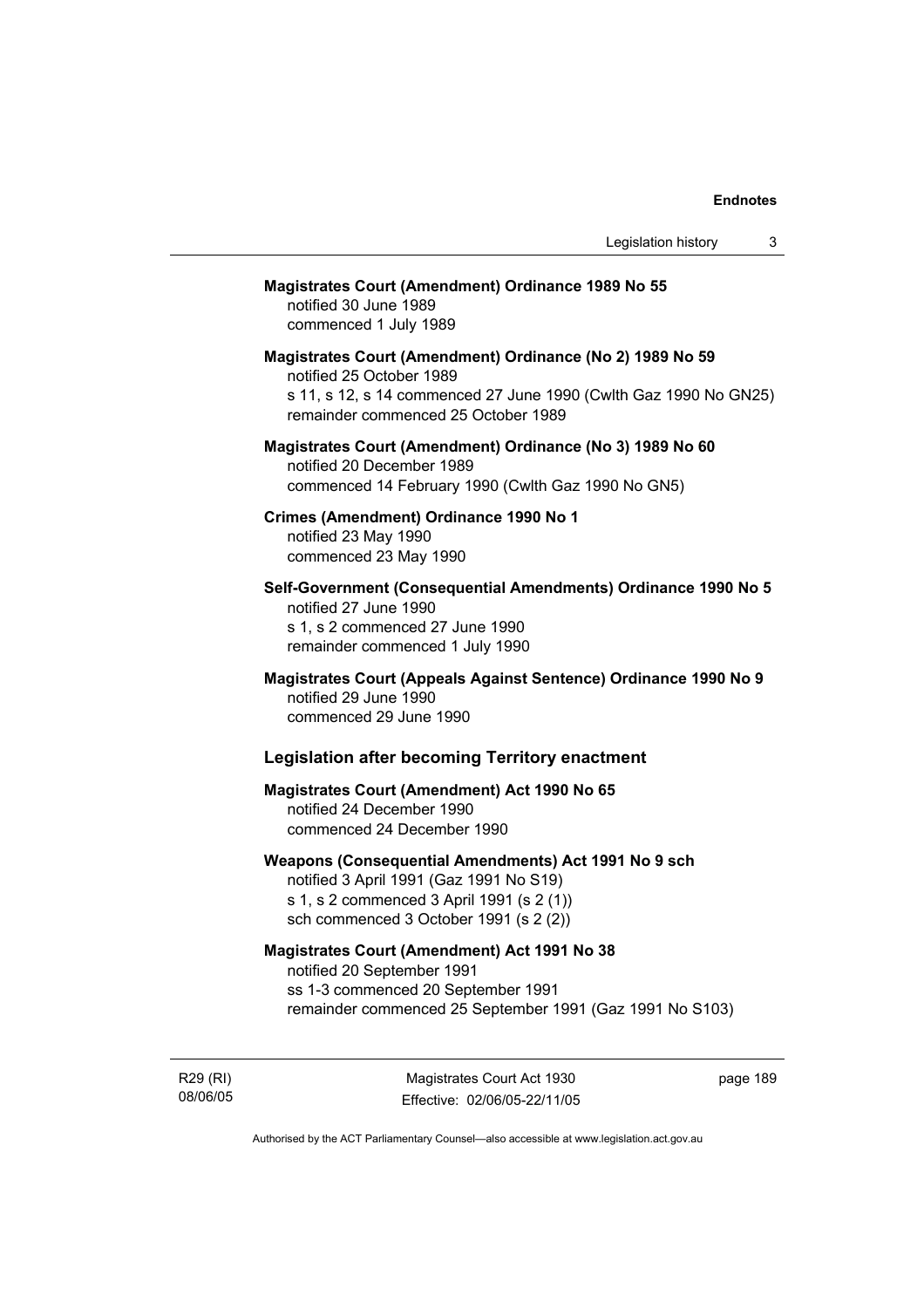| -3 | Legislation history |  |
|----|---------------------|--|
|----|---------------------|--|

#### **Magistrates and Coroner's Courts (Registrar) Act 1991 No 44**

notified 20 September 1991 (Gaz 1991 No S95) s 1, s 2 commenced 20 September 1991 (s 2 (1)) remainder commenced 25 September 1991 (s 2 (2) and Gaz 1991 No S103)

#### **Magistrates Court (Amendment) Act (No 2) 1991 No 79**

notified 11 December 1991 ss 1-3 commenced 11 December 1991 remainder commenced 11 June 1992

#### **Workers' Compensation (Consequential Amendments) Act 1991 No 106 sch**

notified 15 January 1991 (Gaz 1992 No S3) s 1, s 2 commenced 15 January 1992 (s 2 (1)) remainder commenced 22 January 1992 (s 2 (2) and Gaz 1992 No S9)

#### **Magistrates Court (Amendment) Act (No 3) 1991 No 112**

notified 10 January 1992 s 1, s 2 commenced 10 January 1992 remainder commenced 18 May 1992 (Gaz 1992 No S57)

## **Bail (Consequential Amendments) Act 1992 No 9**

notified 28 May 1992 (Gaz 1992 No S59) s 1, s 2 commenced 28 May 1992 (s 2 (1)) remainder commenced 28 November 1992 (s 2 (3))

**Statute Law Revision (Miscellaneous Provisions) Act 1992 No 23 sch 1** 

notified 4 June 1992 (Gaz 1992 No S71) commenced 4 June 1992

#### **Protection Orders (Reciprocal Arrangements) (Consequential Amendments) Act 1992 No 37 pt 3**

notified 8 July 1992 (Gaz 1992 No S103) ss 1-6 and 8-11 commenced 8 July 1992 (s 2 (1)) s 7, s 12 commenced 3 August 1992 (s 2 (2) and Gaz 1992 No S130)

## **Evidence (Amendment) Act 1993 No 2**

notified 1 March 1993 commenced 1 March 1993

page 190 Magistrates Court Act 1930 Effective: 02/06/05-22/11/05

R29 (RI) 08/06/05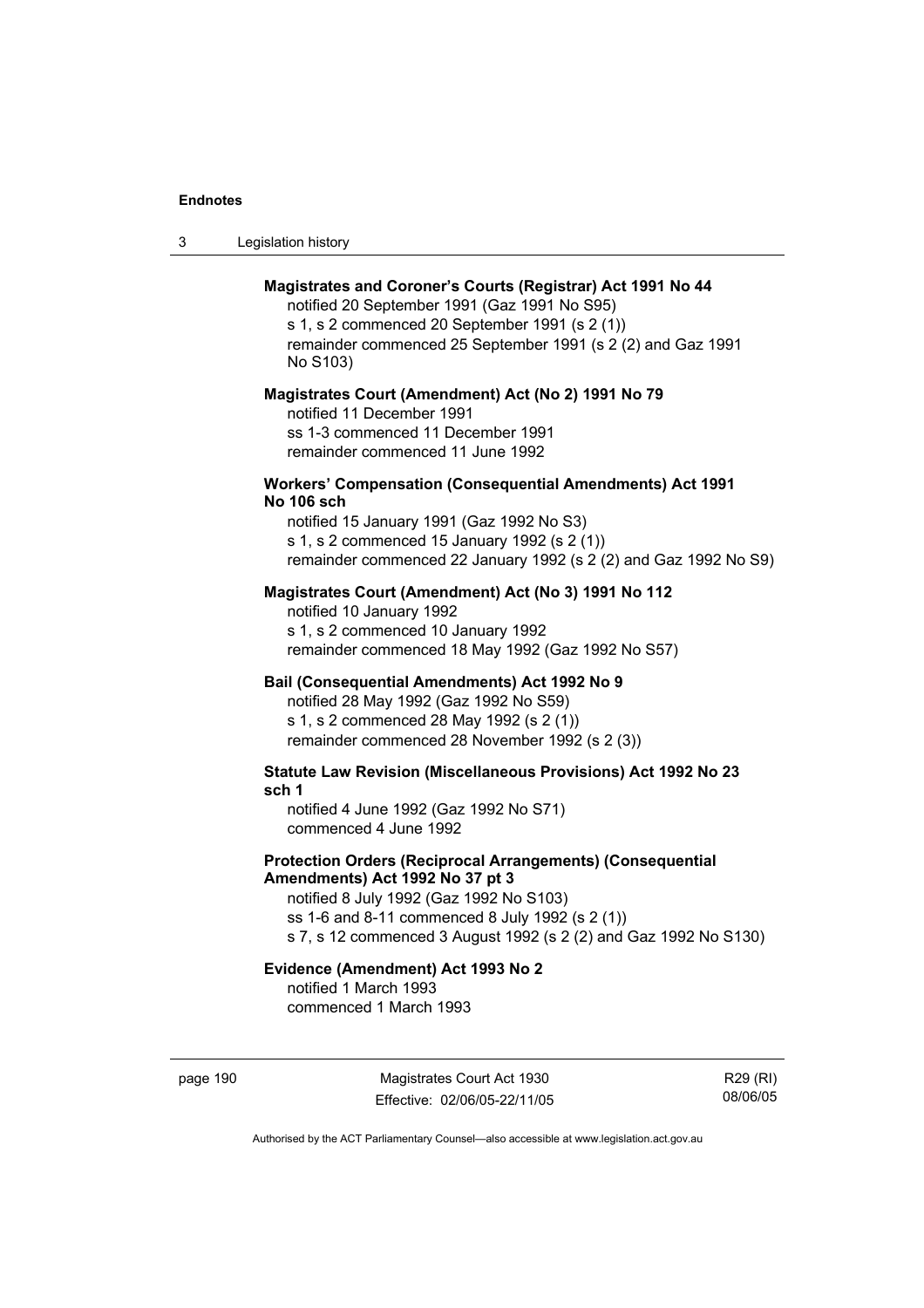#### **Magistrates Court (Amendment) Act 1993 No 4**

notified 1 March 1993 ss 1-3 commenced 1 March 1993 ss 4-19, 21-24, 26-32 commenced 8 March 1993 (Gaz 1993 No 32) remainder commenced 1 September 1993

#### **Magistrates Court (Amendment) Act (No 2) 1993 No 48**

notified 27 August 1993 ss 1-3 commenced 27 August 1993 remainder commenced 27 September 1993 (s 2 (2) and Gaz 1993 No S201)

#### **Supreme Court (Amendment) Act (No 2) 1993 No 91**

notified 17 December 1993 commenced 17 December 1993

#### **Magistrates Court (Amendment) Act 1994 No 4**

notified 14 March 1994 ss 1-4, s 10, s 12, s 13 commenced 14 March 1994 remainder commenced 1 July 1994 (s 2 (2))

#### **Judicial Commissions (Consequential Amendments) Act 1994 No 10**  notified 14 March 1994 (Gaz 1994 No S44) commenced 14 March 1994 (s 2)

#### **Public Sector Management (Consequential and Transitional Provisions) Act 1994 No 38**

notified 30 June 1994 (Gaz 1994 No S121) s 1, s 2 commenced 30 June 1994 (s 2 (1)) remainder commenced 1 July 1994 (s 2 (2) and Gaz 1994 No S142)

#### **Mental Health (Consequential Provisions) Act 1994 No 45**

notified 7 September 1994 (Gaz 1994 No S177) s 1, s 2 commenced 7 September 1994 (s 2 (1)) remainder commenced 6 February 1995 (s 2 (2) and Gaz 1995 No S33)

#### **Magistrates Court (Enforcement of Judgments) Act 1994 No 61**  notified 11 October 1994

s 1, s 2 commenced 11 October 1994

remainder commenced 10 April 1995 (Gaz 1995 No S75)

R29 (RI) 08/06/05

Magistrates Court Act 1930 Effective: 02/06/05-22/11/05 page 191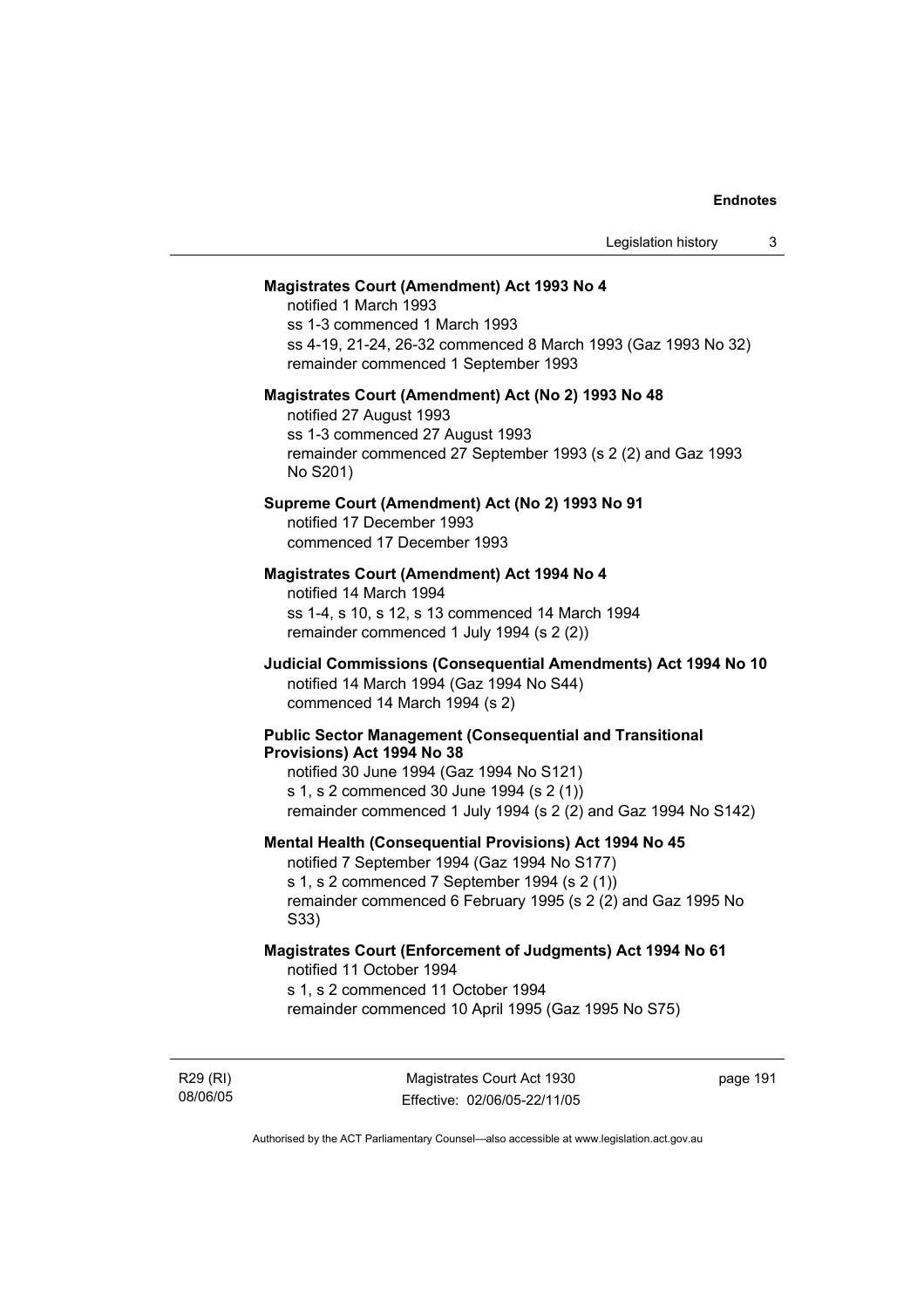| Legislation history<br>-3 |  |
|---------------------------|--|
|---------------------------|--|

#### **Coroners (Amendment) Act (No 2) 1994 No 66**

notified 11 October 1994 commenced 11 October 1994

#### **Statute Law Revision (Penalties) Act 1994 No 81 sch**

notified 29 November 1994 (Gaz 1994 No S253) s 1, s 2 commenced 29 November 1994 (s 2 (1)) remainder commenced 29 November 1994 (s 2 (2) and Gaz 1994 No S269)

#### **Magistrates Court (Amendment) Act 1995 No 41**

notified 7 November 1995 s 1, s 2 commenced 7 November 1995 remainder commenced 7 May 1996

#### **Statute Law Revision Act 1995 No 46 sch**

notified 18 December 1995 (Gaz 1995 No S306) amdts commenced 18 December 1995 (s 2)

#### **Magistrates Court (Amendment) Act 1996 No 6**

notified 12 March 1996 ss 1-3 commenced 12 March 1996 s 7 commenced 25 September 1991 remainder commenced 12 September 1996

## **Criminal Injuries Compensation (Amendment) Act 1996 No 68**

notified 20 December 1996 ss 1-3 commenced 20 December 1996 remainder commenced 1 January 1997 (Gaz 1996 No S352)

#### **Firearms Act 1996 No 74**

notified 20 December 1996 s 1, s 2 commenced 20 December 1996 remainder commenced 17 May 1997 (Gaz 1997 No S135)

#### **Magistrates Court (Amendment) Act (No 2) 1996 No 82**

notified 20 December 1996 ss 1-3 commenced 20 December 1996 remainder commenced 1 January 1997 (Gaz 1996 No S353)

page 192 Magistrates Court Act 1930 Effective: 02/06/05-22/11/05

R29 (RI) 08/06/05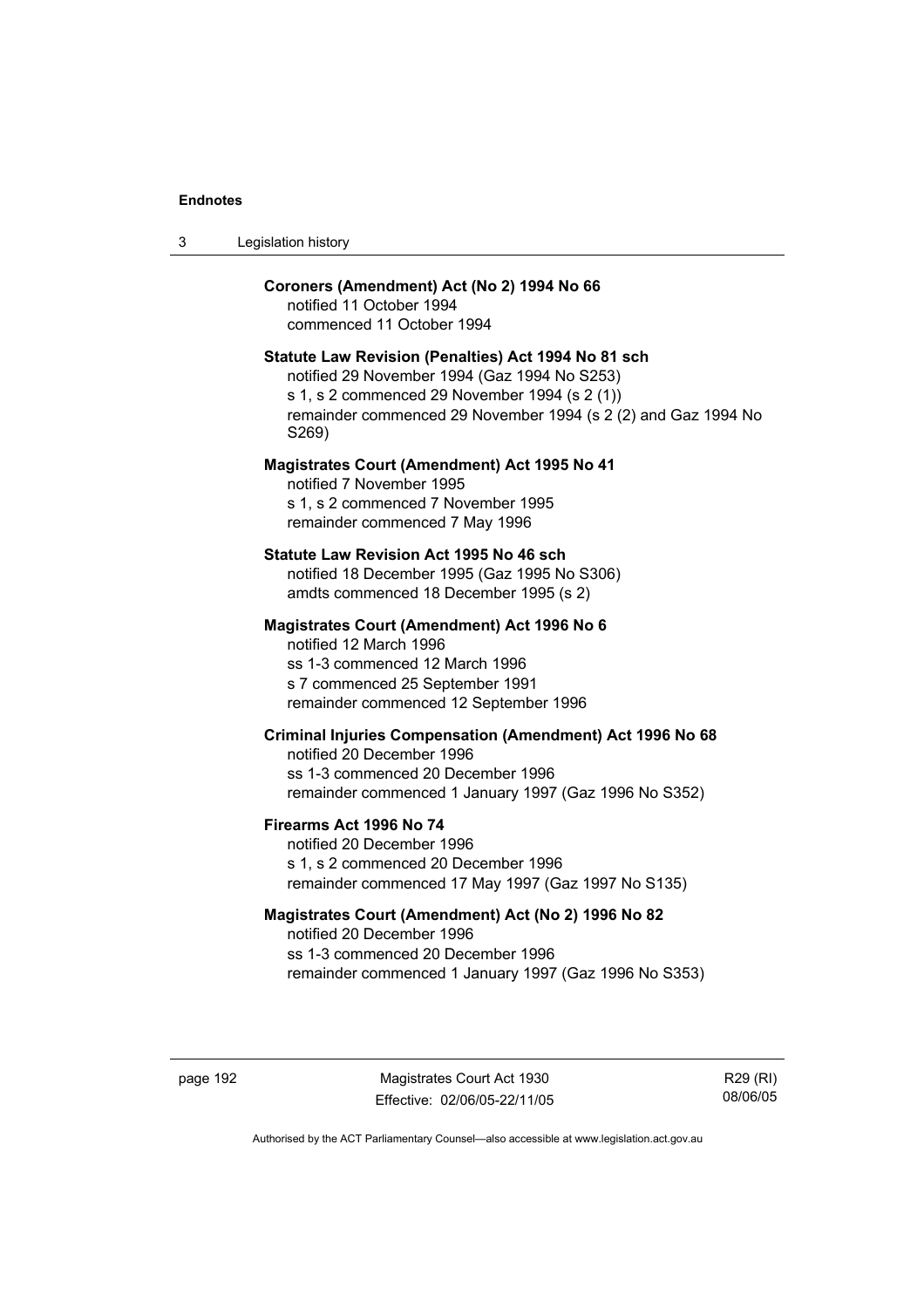#### **Magistrates Court (Amendment) Act 1997 No 25**

notified 29 May 1997 ss 1-3 commenced 29 May 1997 remainder commenced 30 May 1997 (s 2 (2) and Gaz 1997 No S149)

#### **Remuneration Tribunal (Consequential Amendments) Act 1997 No 41 sch 1 (as am by Act 2002 No 49 amdt 3.222)**

notified 19 September 1997 (Gaz 1997 No S264) commenced 24 September 1997 (s 2 as am by Act 2002 No 49 amdt 3.222)

#### **Magistrates Court (Civil Jurisdiction) (Amendment) Act 1997 No 94**  notified 1 December 1997

ss 1-3 commenced 1 December 1997 remainder commenced 25 May 1998 (Gaz 1998 No S140)

#### **Legal Practitioners (Consequential Amendments) Act 1997 No 96 sch 1**

notified 1 December 1997 (Gaz 1997 No S380) s 1, s 2 commenced 1 December 1997 (s 2 (1)) sch 1 commenced 1 June 1998 (s 2 (2))

#### **Magistrates Court (Amendment) Act 1998 No 25**

notified 10 July 1998 s 1, s 2 commenced 10 July 1998 remainder commenced 1 January 1999 (Gaz 1998 No 50)

#### **Magistrates Court (Amendment) Act (No 2) 1998 No 38**

notified 14 October 1998 ss 1-3 commenced 14 October 1998 remainder commenced 19 October 1998 (Gaz 1998 No 41)

#### **Statute Law Revision (Penalties) Act 1998 No 54 sch**

notified 27 November 1998 (Gaz 1998 No S207) s 1, s 2 commenced 27 November 1998 (s 2 (1)) remainder commenced 9 December 1998 (s 2 (2) and Gaz 1998 No 49)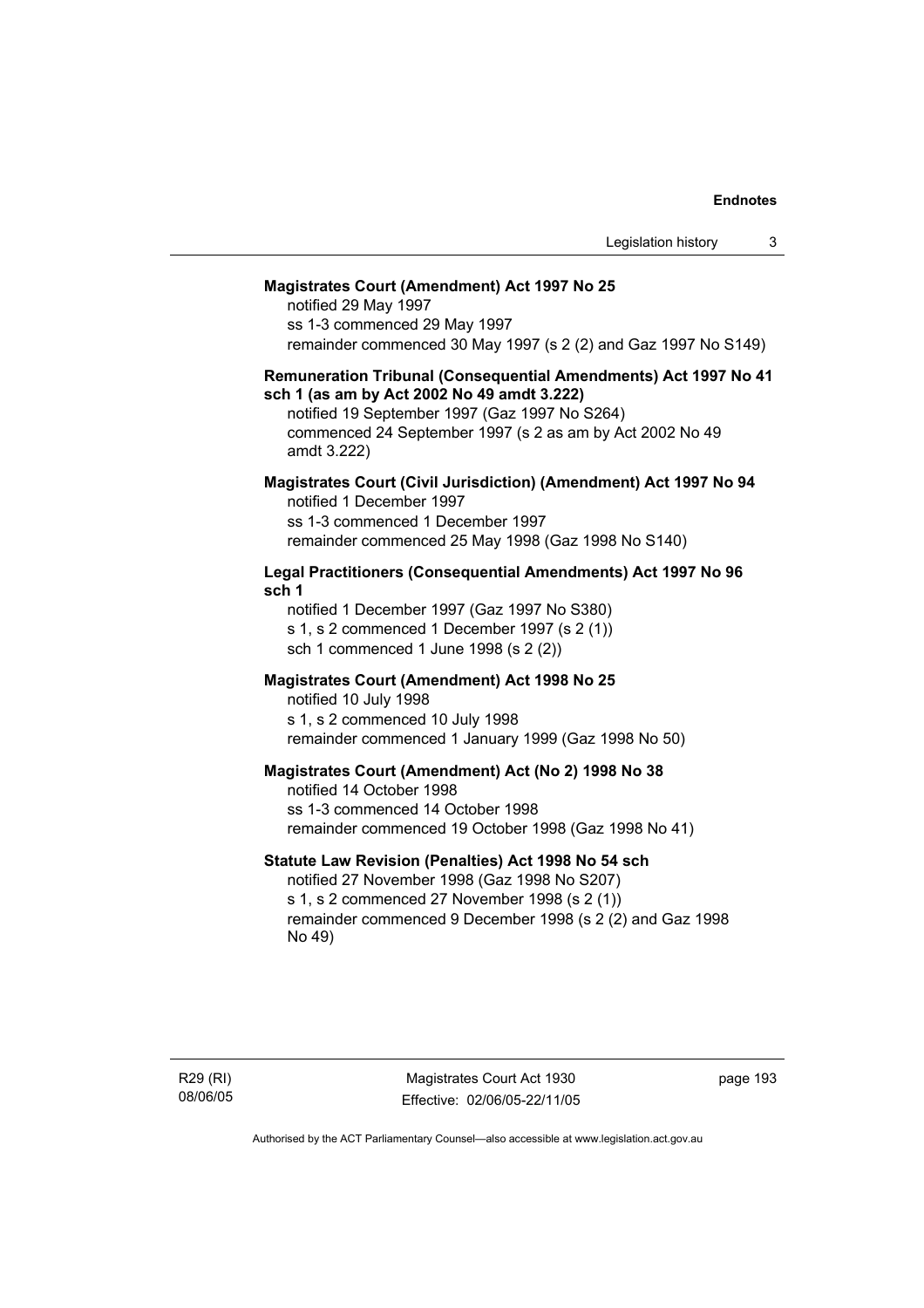3 Legislation history

#### **Custodial Escorts (Consequential Provisions) Act 1998 No 67**

notified 23 December 1998 (Gaz 1998 No S212) s 1, s 2 commenced 23 December 1998 (s 2 (1)) remainder commenced 23 December 1998 (s 2 (2) and Gaz 1998 No 51)

#### **Children's Services (Amendment) Act 1999 No 12**  notified 23 March 1999 commenced 1 May 1999

#### **Courts and Tribunals (Audio Visual and Audio Linking) Act 1999 No 22**

notified 14 April 1999 (Gaz 1999 No S16) s 1, s 2 commenced 14 April 1999 (s 2 (1)) remainder commenced 1 September 1999 (s 2 (2) and Gaz 1999 No 35)

## **Magistrates Court (Amendment) Act 1999 No 34**

notified 2 July 1999 commenced 2 July 1999

#### **Magistrates Court Amendment Act (No 2) 1999 No 59**

notified 10 November 1999 (Gaz 1999 No 45 and 1999 No 47) commenced 10 November 1999

#### **Children's Services Amendment Act (No 2) 1999 No 61**

notified 10 November 1999 s 1, s 2 commenced 10 November 1999 remainder commenced 1 December 1999

## **Children and Young People (Consequential Amendments) Act 1999 No 64 sch 2**

notified 10 November 1999 (Gaz 1999 No 45) s 1, s 2 commenced 10 November 1999 (s 2 (1)) remainder commenced 10 May 2000 (s 2 (2))

## **Law Reform (Miscellaneous Provisions) Act 1999 No 66 sch 3**

notified 10 November 1999 (Gaz 1999 No 45) commenced 10 November 1999 (s 2)

page 194 Magistrates Court Act 1930 Effective: 02/06/05-22/11/05

R29 (RI) 08/06/05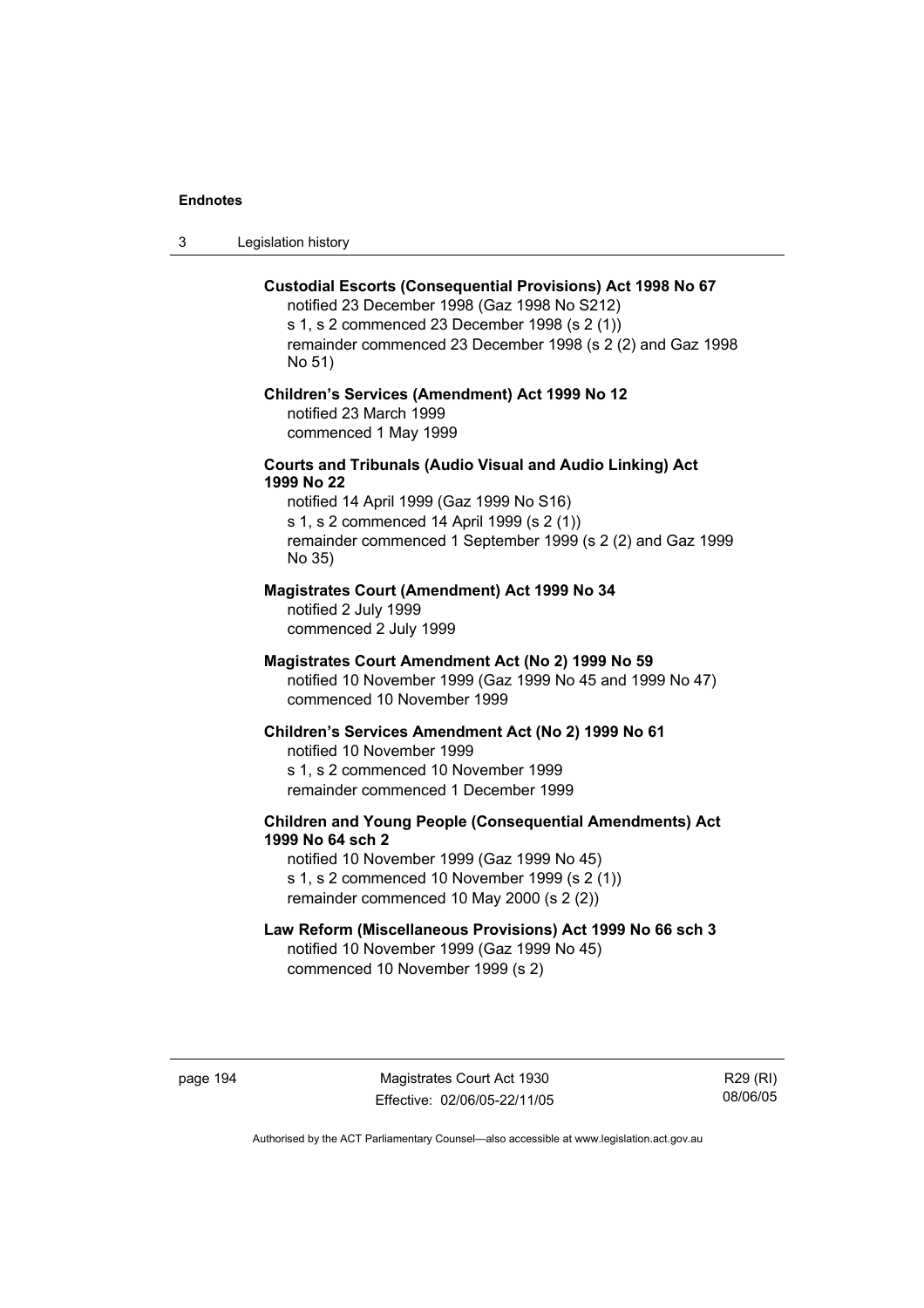#### **Road Transport Legislation Amendment Act 1999 No 79 sch 3**

notified 23 December 1999 (Gaz 1999 No S65)

s 1, s 2 commenced 23 December 1999 (IA s 10B) remainder commenced 1 March 2000 (s 2 (2) and Gaz 2000 No S5)

**Victims of Crime (Financial Assistance) (Amendment) Act 1999 No 91** 

**sch 2** 

notified 23 December 1999 (Gaz 1999 No S65) s 1, s 2 commenced 23 December 1999 (IA s 10B) remainder commenced 24 December (s 2 (2) and Gaz 1999 No S69)

#### **Justice and Community Safety Legislation Amendment Act 2000 No 1 sch**

notified 9 March 2000 (Gaz 2000 No 10) s 1, s 2 commenced 9 March 2000 (s 2 (1)) amdts commenced 9 September 2000 (s 2 (3))

## **Justice and Community Safety Legislation Amendment Act 2000 (No 3) No 17 sch 1**

notified 1 June 2000 (Gaz 2000 No 22) commenced 1 June 2000 (s 2)

#### **Magistrates Court Amendment Act 2000 No 60**

notified 5 October 2000 (Gaz 2000 No 40) commenced 5 October 2000 (s 2)

#### **Leases (Commercial and Retail) Act 2001 No 18 s 174**

notified 19 April 2001 (Gaz 2001 No 16)

s 1, s 2 commenced 19 April 2001 (IA s 10B)

s 174 commenced 1 July 2002 (s 2)

## **Legislation (Consequential Amendments) Act 2001 No 44 pt 237**

notified 26 July 2001 (Gaz 2001 No 30) s 1, s 2 commenced 26 July 2001 (IA s 10B)

pt 237 commenced 12 September 2001 (s 2 and see Gaz 2001 No S65)

## **Statute Law Amendment Act 2001 (No 2) 2001 No 56 pt 3.37**

notified 5 September 2001 (Gaz 2001 No S65) commenced 5 September 2001 (s 2 (1))

R29 (RI) 08/06/05

Magistrates Court Act 1930 Effective: 02/06/05-22/11/05 page 195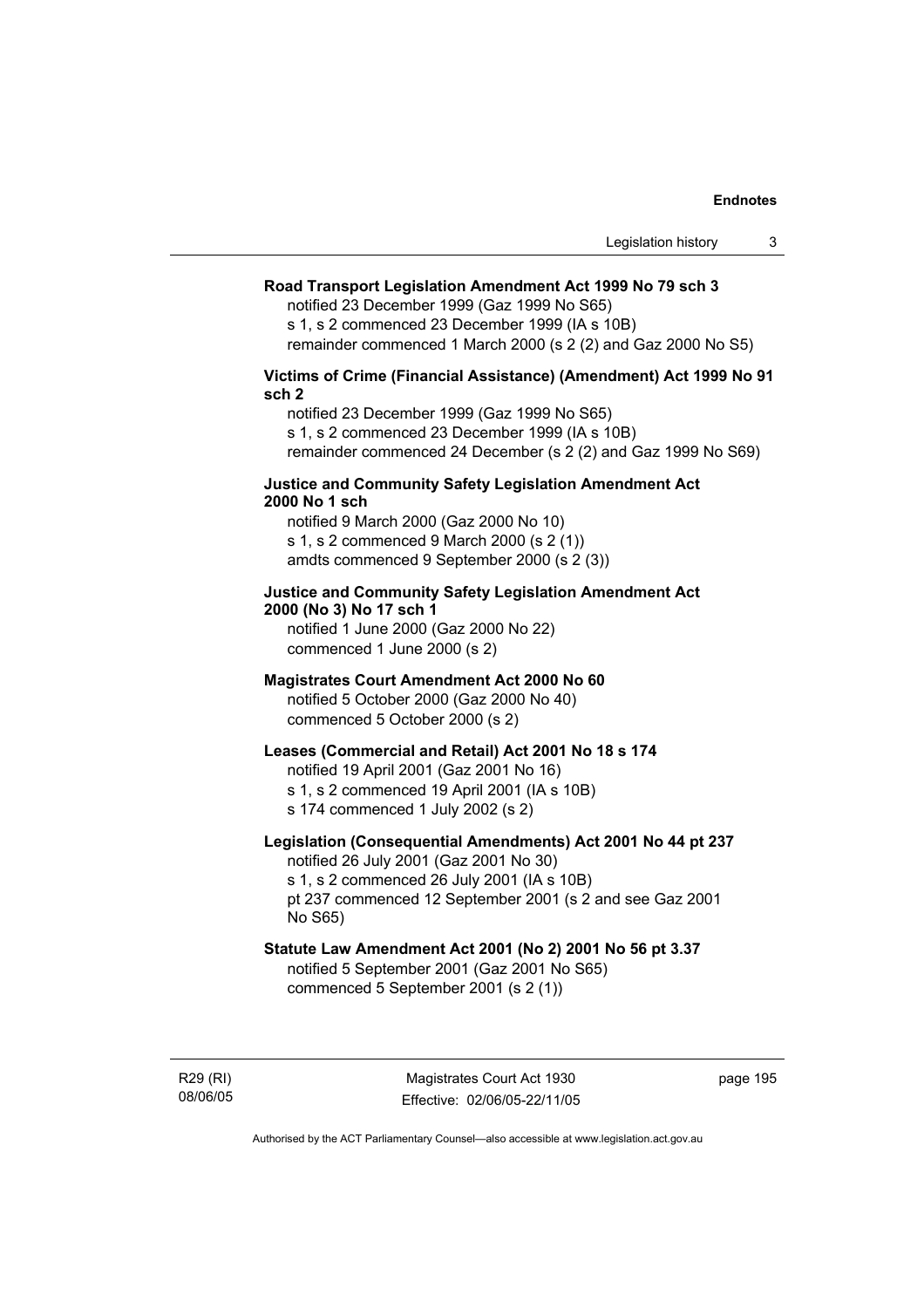| Legislation history |  |  | 3 |
|---------------------|--|--|---|
|---------------------|--|--|---|

#### **Road Transport (Public Passenger Services) Act 2001 No 62 pt 1.1**

notified 10 September 2001 (Gaz 2001 No S66)

s 1, s 2 commenced 10 September 2001 (IA s 10B)

pt 1.1 commences 1 December 2001 (s 2 and CN 2001 No 2)

#### **Crimes Legislation Amendment Act 2001 No 63 pt 8**

notified 10 September 2001 (Gaz 2001 No S66)

s 1, s 2 commenced 10 September 2001 (IA s 10B)

pt 8 commenced 27 September 2001 (s 2 (2) and CN 2001 No 3)

#### **Criminal Code 2001 Act No 64 sch 1 (as am by Criminal Code Amendment Act 2002 No 2)**

notified 10 September 2001 (Gaz 2001 No S66) repealed before commencement by Criminal Code 2002 No 51 s 126

#### **Justice and Community Safety Legislation Amendment Act 2001 No 70 sch 1**

notified LR 14 September 2001 amdt commenced 14 September 2001 (s 2 (5))

#### **Fair Trading Legislation Amendment Act 2001 No 77 pt 4**

notified LR 14 September 2001 s 1, s 2 commenced 14 September 2001 (LA s 75) pt 4 commenced 14 March 2002 (LA s 79)

#### **Protection Orders (Consequential Amendments) Act 2001 No 90 sch 1 pt 8**

notified LR 27 September 2001 s 1, s 2 commenced 27 September 2001 (LA s 75) sch 1 pt 8 commenced 27 March 2002 (s 2 and LA s 79)

#### **Criminal Code Amendment Act 2002 No 2 s 4**

notified LR 7 March 2002

s 1, s 2 commenced 7 March 2002 (LA s 75)

remainder commenced 9 March 2002 (s 2)

*Note* This Act only amends the Criminal Code 2001 Act No 64. The Criminal Code 2001 was repealed before it commenced (see Act 2002 No 51 s 126)

page 196 Magistrates Court Act 1930 Effective: 02/06/05-22/11/05

R29 (RI) 08/06/05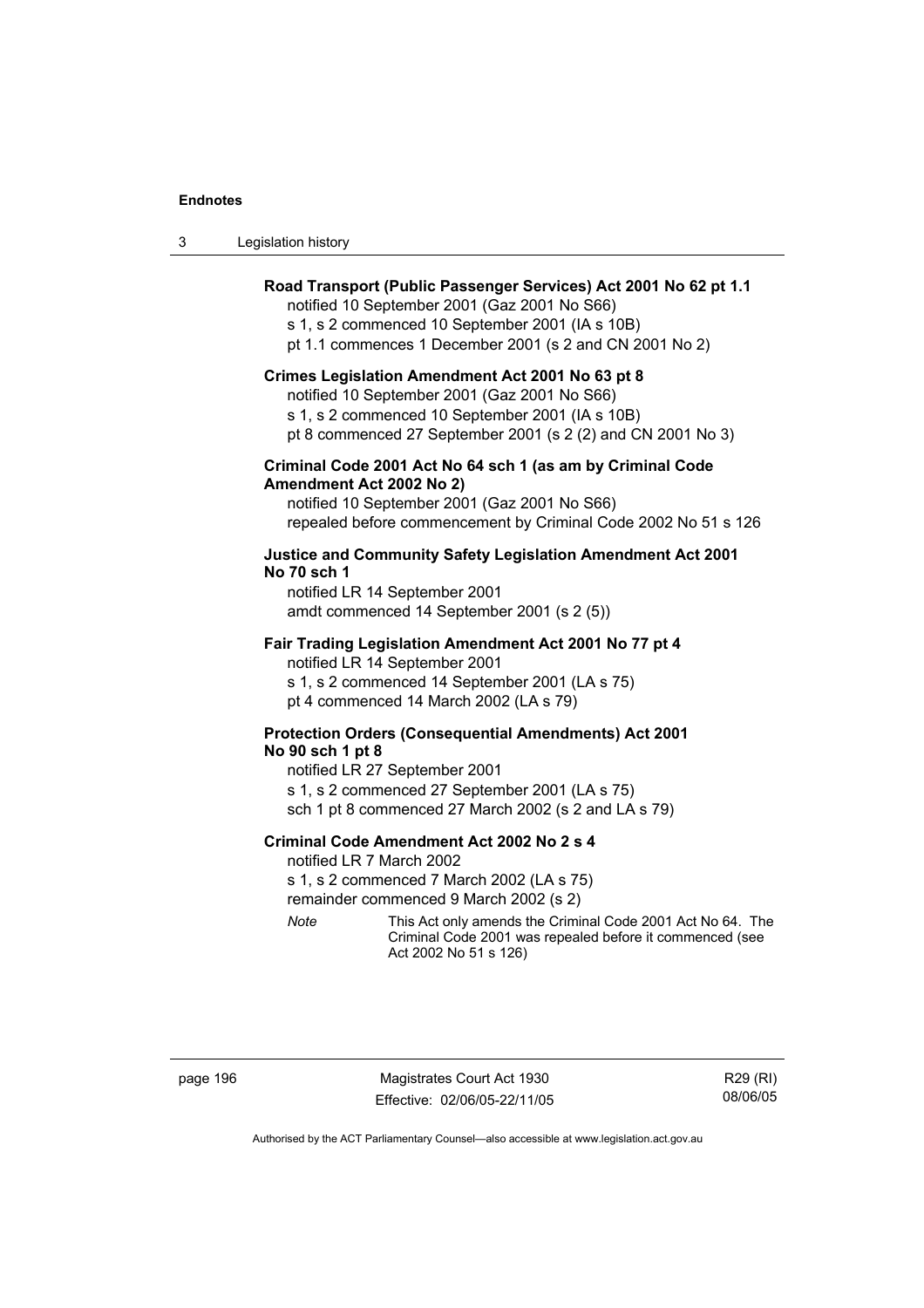## **Statute Law Amendment Act 2002 No 30 pt 3.46**

notified LR 16 September 2002

s 1, s 2 taken to have commenced 19 May 1997 (LA s 75 (2)) pt 3.46 commenced 17 September 2002 (s 2 (1))

#### **Magistrates Court (Refund of Fees) Amendment Act 2002 No 36**

notified LR 10 October 2002

s 1, s 2 commenced 10 October 2002 (LA s 75 (1)) remainder commenced 11 October 2002 (s 2)

#### **Statute Law Amendment Act 2002 (No 2) No 49 amdt 3.222**

notified LR 20 December 2002

s 1, s 2 taken to have commenced 7 October 1994 (LA s 75 (2))

amdt 3.222 taken to have commenced 24 September 1997 (s 2 (3))

*Note* This Act only amends the Remuneration Tribunal (Consequential Amendments) Act 1997 No 41.

#### **Justice and Community Safety Legislation Amendment Act 2003 A2003-2 pt 14**

notified LR 3 March 2003

s 1, s 2 commenced 3 March 2003 (LA s 75 (1))

pt 14 commenced 31 March 2003 (s 2 (2))

#### **Evidence (Miscellaneous Provisions) Amendment Act 2003 A2003-48 sch 2 pt 2.8**

notified LR 31 October 2003

s 1, s 2 commenced 31 October 2003 (LA s 75 (1)) sch 2 pt 2.8 commenced 30 April 2004 (s 2 and LA s 79)

#### **Statute Law Amendment Act 2003 (No 2) A2003-56 sch 3 pt 3.14**

notified LR 5 December 2003 s 1, s 2 commenced 5 December 2003 (LA s 75 (1))

sch 3 pt 3.14 commenced 19 December 2003 (s 2)

#### **Sexuality Discrimination Legislation Amendment Act 2004 A2004-2 sch 2 pt 2.6**

notified LR 18 February 2004

s 1, s 2 commenced 18 February 2004 (LA s 75 (1))

sch 2 pt 2.6 commenced 22 March 2004 (s 2 and CN2004-4)

R29 (RI) 08/06/05

Magistrates Court Act 1930 Effective: 02/06/05-22/11/05 page 197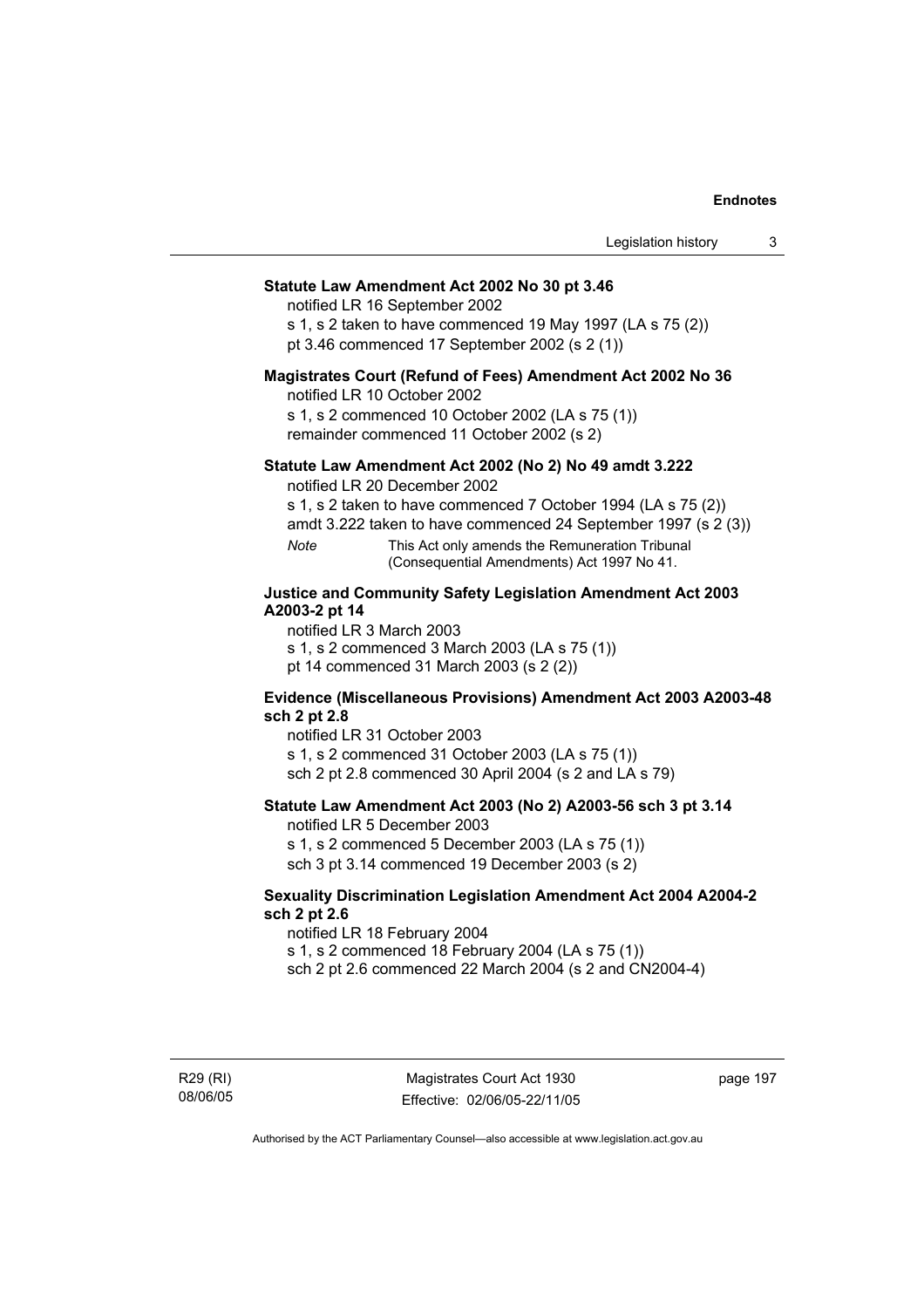3 Legislation history

## **Bail Amendment Act 2004 A2004-14 sch 2 pt 2.2**

notified LR 26 March 2004

s 1, s 2 commenced 26 March 2004 (LA s 75 (1)) sch 2 pt 2.2 commenced 26 June 2004 (s 2 (1))

#### **Criminal Code (Theft, Fraud, Bribery and Related Offences) Amendment Act 2004 A2004-15 sch 3 pt 3.4**

notified LR 26 March 2004 s 1, s 2 commenced 26 March 2004 (LA s 75 (1)) sch 3 pt 3.4 commenced 9 April 2004 (s 2 (1))

#### **Statute Law Amendment Act 2004 A2004-42 sch 1 pt 1.4**

notified LR 11 August 2004 s 1, s 2 commenced 11 August 2004 (LA s 75 (1)) amdt 1.10, amdt 1.11 commenced 30 September 2004(s 2 (2) and see Litter Act 2004 A2004-47, s 2 and CN2004-22) sch 1 pt 1.4 remainder commenced 25 August 2004 (s 2 (1))

#### **Litter Act 2004 A2004-47 sch 1**

notified LR 16 August 2004 s 1, s 2 commenced 16 August 2004 (LA s 75 (1)) sch 1 commenced 30 September 2004 (s 2 and CN2004-22)

#### **Court Procedures (Consequential Amendments) Act 2004 A2004-60 sch 1 pt 1.40, pt 1.51 (in part)**

notified LR 2 September 2004 s 1, s 2 commenced 2 September 2004 (LA s 75 (1)) sch 1 pt 1.40 commenced 10 January 2005 (s 2 and see Court Procedures Act 2004 A2004-59, s 2 and CN2004-29)

#### **Justice and Community Safety Legislation Amendment Act 2005 A2005-5 pt 8**

notified LR 23 February 2005 s 1, s 2 commenced 23 February 2005 (LA s 75 (1)) pt 8 commenced 24 February 2005 (s 2 (2))

#### **Crimes Amendment Act 2005 A2005-7 pt 4**

notified LR 23 February 2005

s 1, s 2 commenced 23 February 2005 (LA s 75 (1)) pt 4 commenced 24 February 2005 (s 2)

page 198 Magistrates Court Act 1930 Effective: 02/06/05-22/11/05

R29 (RI) 08/06/05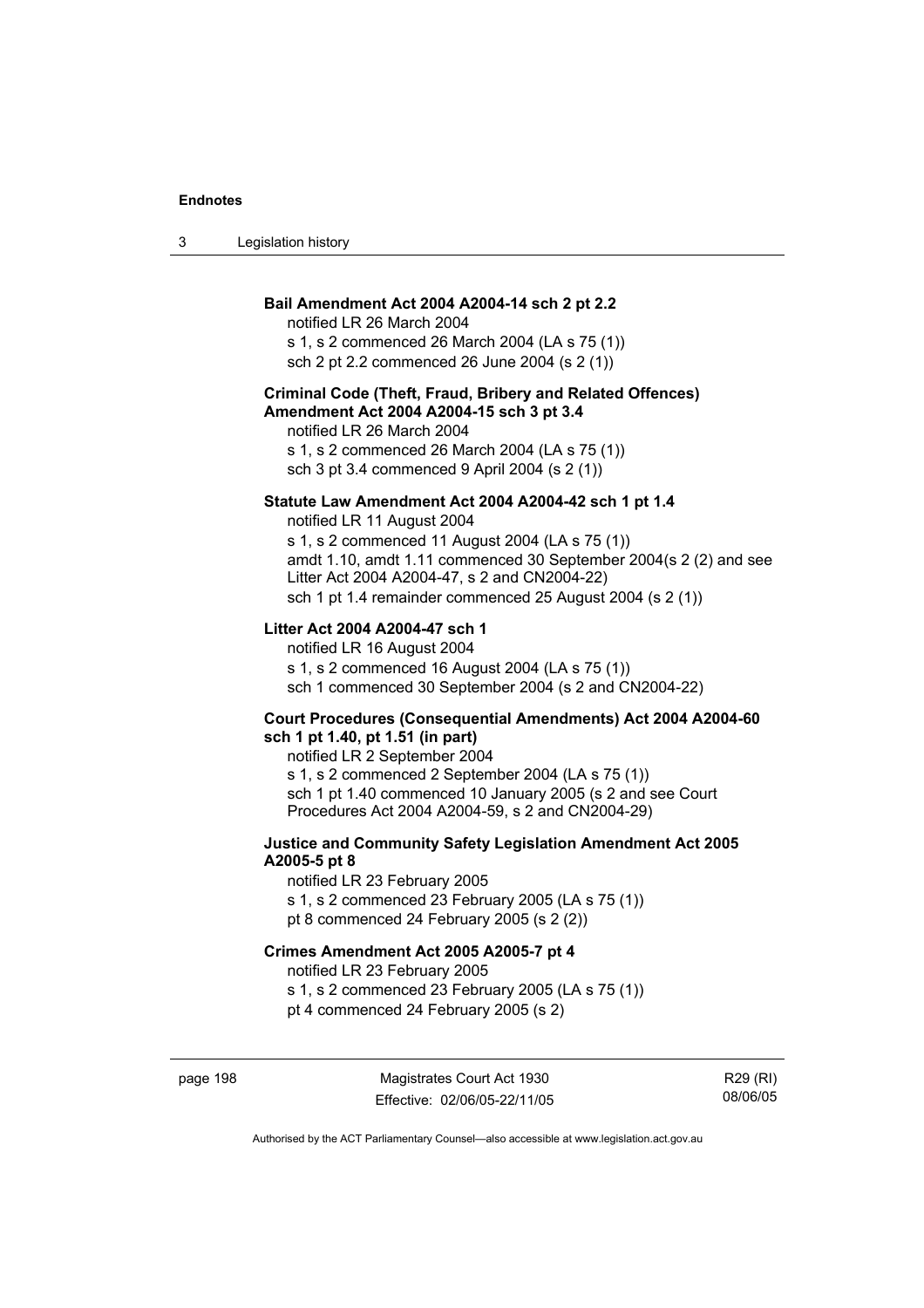## **Domestic Violence and Protection Orders Amendment Act 2005 A2005-13 sch 1 pt 1.12**

notified LR 24 March 2005

s 1, s 2 commenced 24 March 2005 (LA s 75 (1))

sch 1 pt 1.12 commenced 25 March 2005 (s 2)

#### **Statute Law Amendment Act 2005 A2005-20 sch 3 pt 3.35**

notified LR 12 May 2005

s 1, s 2 taken to have commenced 8 March 2005 (LA s 75 (2)) sch 1 pt 3.35 commenced 2 June 2005 (s 2 (1))

## **4 Amendment history**

The *Magistrates Court (Enforcement of Judgments) Act 1994* No 61 s 28 amended the Act by reversing the order of masculine and feminine pronouns. The amendments have been incorporated in the republication but have not been noted in the amendment history.

| Title<br>title                                                                  | am 1985 No 67                                                                      |  |
|---------------------------------------------------------------------------------|------------------------------------------------------------------------------------|--|
| <b>Preliminary</b><br>ch 1 hdg                                                  | ins A2004-60 amdt 1.181                                                            |  |
| <b>Preliminary</b><br>pt 1 hdg                                                  | om A2004-60 amdt 1.181                                                             |  |
| Name of Act<br>s <sub>1</sub>                                                   | sub A2003-56 amdt 3.161                                                            |  |
| <b>Dictionary</b><br>s <sub>2</sub>                                             | om 1978 No 46<br>ins A2004-60 amdt 1.182<br>am A2005-20 amdt 3.193                 |  |
| <b>Notes</b><br>s <sub>3</sub>                                                  | om 1994 No 61<br>ins A2004-60 amdt 1.182<br>(2), (3) exp 10 January 2006 (s 3 (3)) |  |
| <b>Magistrates Court and magistrates</b><br>ch 2 hdg<br>ins A2004-60 amdt 1.184 |                                                                                    |  |
| pt 2 hdg                                                                        | Appointment and jurisdiction of magistrates<br>renum as pt 2.2 hdg                 |  |
| The court<br>pt $2.1$ hdg                                                       | ins A2004-60 amdt 1.184                                                            |  |
|                                                                                 |                                                                                    |  |

R29 (RI) 08/06/05

Magistrates Court Act 1930 Effective: 02/06/05-22/11/05 page 199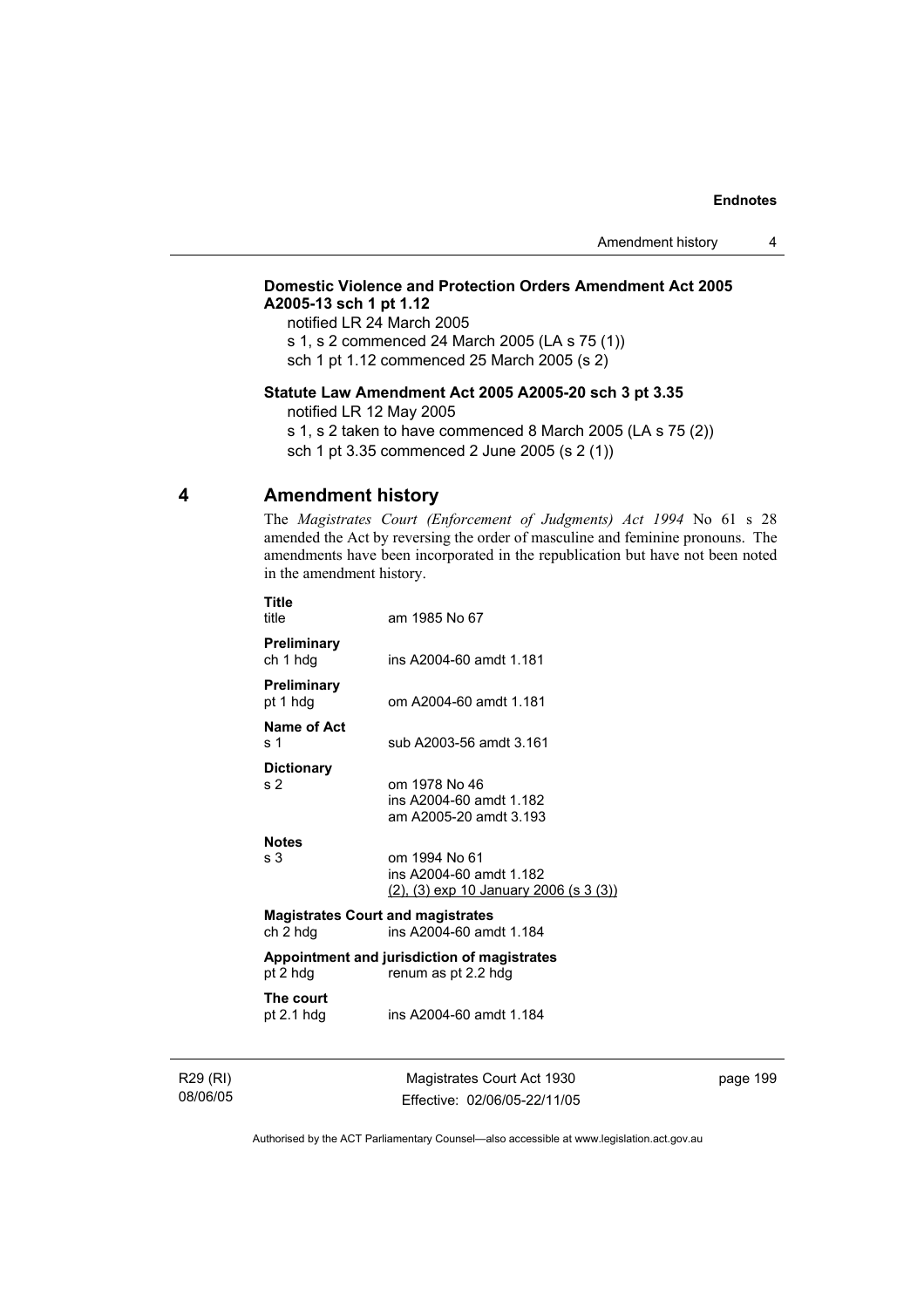4 Amendment history

#### **Constitution of court**

s 4 orig s 4 am 1937 No 28; 1953 No 14 sub 1958 No 12 am 1968 No 25; 1972 No 37 om 1974 No 14 (prev s 18) am 1940 No 20; 1985 No 67; ord 1990 No 5; 2001 No 44 amdt 1.2750; A2004-60 amdt 1.195, amdt 1.196 reloc by A2004-60 amdt 1.197 am A2005-20 amdt 3.194

#### **Arrangement of court business**

s 5 am 1937 No 28; 1938 No 35; 1951 No 7; 1951 No 12; 1953 No 14;1958 No 12; 1967 No 1; 1968 No 25; 1973 No 48; 1976 No 42; 1980 No 4; 1984 No 62; 1985 No 17; 1985 No 41; 1985 No 67; 1986 No 74; 1989 No 59; 1989 No 60; ord 1990 No 5; 1991 No 38; 1991 No 44; 1992 No 9; 1993 No 4; 1993 No 91; 1994 No 4; 1996 No 6; 1996 No 82; 1997 No 96; 1998 No 67; 1999 No 22 s 18; 1999 No 66 sch 3; 1999 No 79 s 5 sch 3; 2001 No 44 amdt 1.2748 om A2004-60 amdt 1.183 ins A2005-20 amdt 3.195

# **Appointment and jurisdiction of magistrates**

(prev pt 2 hdg) renum A2004-60 amdt  $1.184$ 

#### **Magistrates other than special magistrates**

div 2.2.1 hdg (prev pt 2 div 1 hdg) ins 1977 No 4 am 1985 No 67 renum as div 2.1 hdg R8 LA sub and renum A2004-60 amdt 1.186 sub A2005-20 amdt 3.196

#### **Meaning of** *magistrate* **in div 2.2.1**

s 6 sub 1951 No 12 am ord 1990 No 5 om A2004-60 amdt 1.183 ins A2005-20 amdt 3.196

# **Meaning of** *magistrate* **in div 2.2.1 s** 6A hdg sub A2004-60 at

s 6A hdg sub A2004-60 amdt 1.187<br>s 6A ins 1977 No 4 ins 1977 No 4 am 1985 No 67 om A2005-20 amdt 3.196

## **Appointment of Chief Magistrate and other magistrates**

s 7 sub 1949 No 13 am 1951 No 7; 1951 No 12; 1973 No 48 sub 1977 No 4; 1985 No 67 am ord 1990 No 5 sub A2005-20 amdt 3.196

page 200 Magistrates Court Act 1930 Effective: 02/06/05-22/11/05

R29 (RI) 08/06/05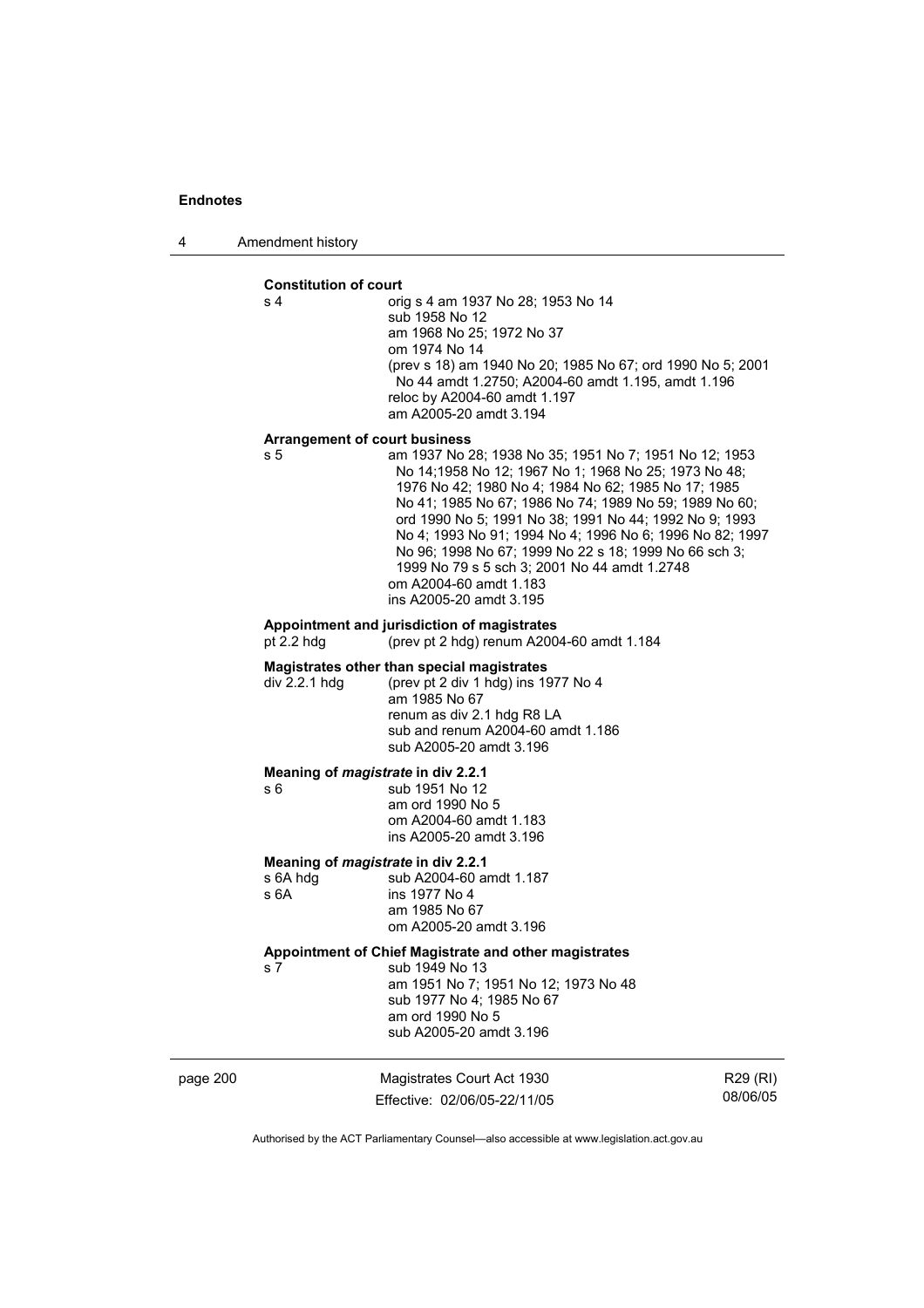| Amendment history |  |
|-------------------|--|
|-------------------|--|

**Eligibility for appointment as magistrate**  s 7A ins A2005-20 amdt 3.196 **Seniority of magistrates**  s 7B ins A2005-20 amdt 3.196 **Conditions of appointment of magistrates**  s 7C ins A2005-20 amdt 3.196 **Term of appointment of magistrates**  s 7D ins A2005-20 amdt 3.196 **Acting Chief Magistrate**  ins A2005-20 amdt 3.196 **Retirement**  s 7F ins A2005-20 amdt 3.196 **Magistrates not to do other work**  s 7G ins A2005-20 amdt 3.196 **Rights of public servants**  s 7H ins A2005-20 amdt 3.196 **Special magistrates**  div 2.2.2 hdg (prev pt 2 div 2 hdg) ins 1977 No 4 renum as div 2.2 hdg R8 LA renum A2004-60 amdt 1.189 sub A2005-20 amdt 3.197 **Appointment of special magistrates**  s 8 am 1949 No 13 sub 1977 No 4 am 1997 No 96 sub A2005-20 amdt 3.197 **Term of appointment of special magistrates**  ins 1973 No 48 om 1977 No 4 ins A2005-20 amdt 3.197 **Conditions of appointment of special magistrates**  s 8B ins 1973 No 48 om 1977 No 4 ins A2005-20 amdt 3.197 **Registrar and other court officers**<br>div 2.2.3 hdg (prev pt 2 div 3 html div 2.2.3 hdg (prev pt 2 div 3 hdg) ins 1977 No 4 am 1985 No 67; 1991 No 44 renum as div 2.3 hdg R8 LA sub and renum A2004-60 amdt 1.190 sub A2005-20 amdt 3.198

R29 (RI) 08/06/05

Magistrates Court Act 1930 Effective: 02/06/05-22/11/05 page 201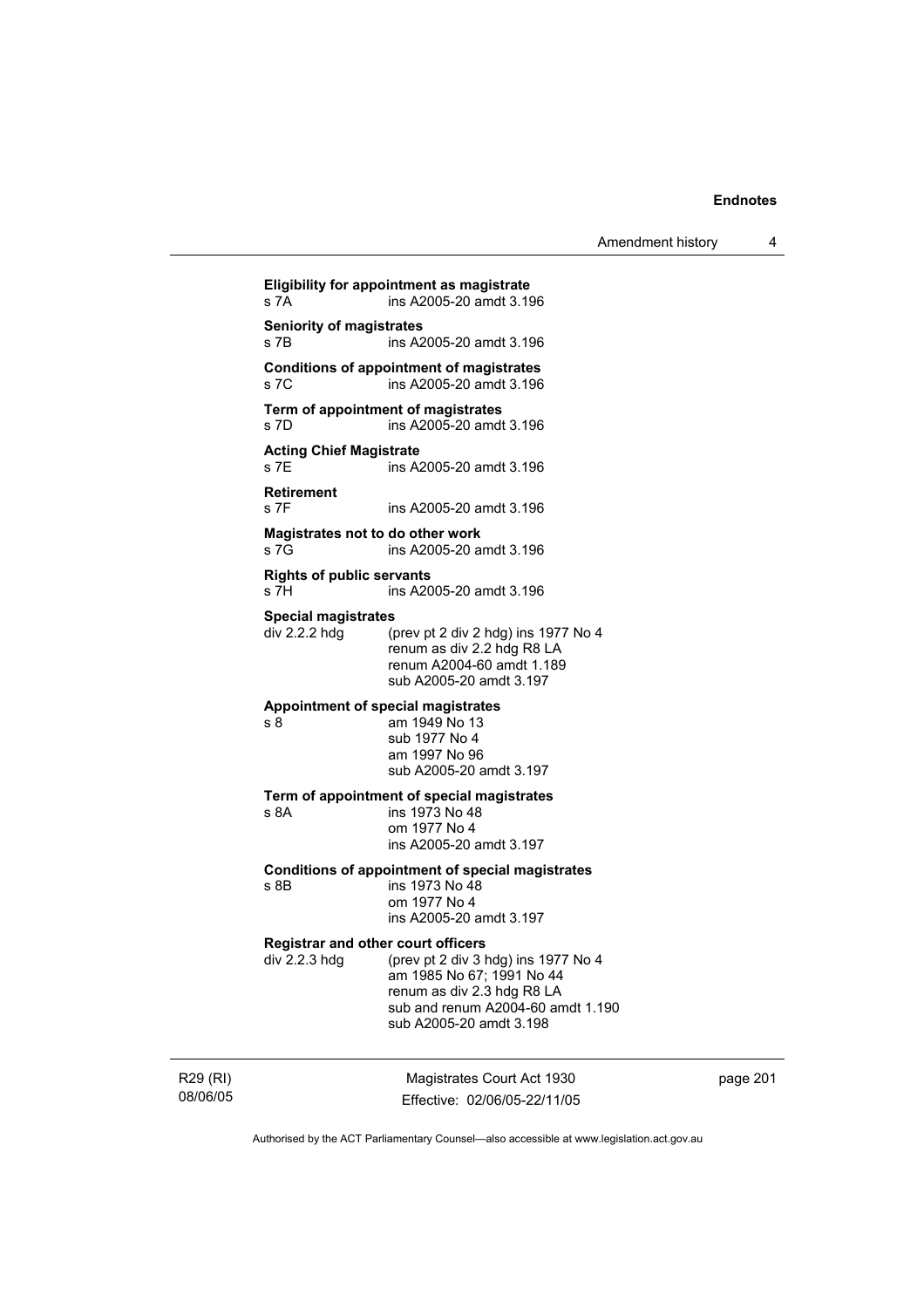4 Amendment history

| Appointment of registrar etc<br>s 9       | sub 1977 No 4<br>am 1985 No 67<br>om A2005-20 amdt 3.196<br>ins A2005-20 amdt 3.198                                                               |
|-------------------------------------------|---------------------------------------------------------------------------------------------------------------------------------------------------|
| <b>Staff assisting registrar</b><br>s 9A  | ins A2005-20 amdt 3.198                                                                                                                           |
| <b>Registrar's functions</b><br>s 9B      | ins A2005-20 amdt 3.198                                                                                                                           |
| s 10                                      | Terms and conditions of appointment<br>am 1938 No 35; 1973 No 48<br>sub 1977 No 4<br>am ord 1990 No 5<br>sub 1997 No 41<br>om A2005-20 amdt 3.196 |
| <b>Tenure of office</b><br>s 10A          | ins 1977 No 4<br>om A2005-20 amdt 3.196                                                                                                           |
| Resignation<br>s 10B                      | ins 1977 No 4<br>am ord 1990 No 5<br>om A2005-20 amdt 3.196                                                                                       |
| <b>Acting Chief Magistrate</b><br>s, 10C  | ins 1977 No 4<br>am 1985 No 67; ord 1990 No 5<br>om A2005-20 amdt 3.196                                                                           |
| <b>Retirement</b><br>s 10D                | ins 1977 No 4<br>sub 1994 No 10<br>om A2005-20 amdt 3.196                                                                                         |
| s 10E                                     | Magistrates not to undertake other work<br>ins 1977 No 4<br>am 1993 No 4; 1996 No 6<br>om A2005-20 amdt 3.196                                     |
| <b>Rights of public servants</b><br>s 10F | ins 1977 No 4<br>sub 1994 No 38<br>om A2005-20 amdt 3.196                                                                                         |

page 202 Magistrates Court Act 1930 Effective: 02/06/05-22/11/05

R29 (RI) 08/06/05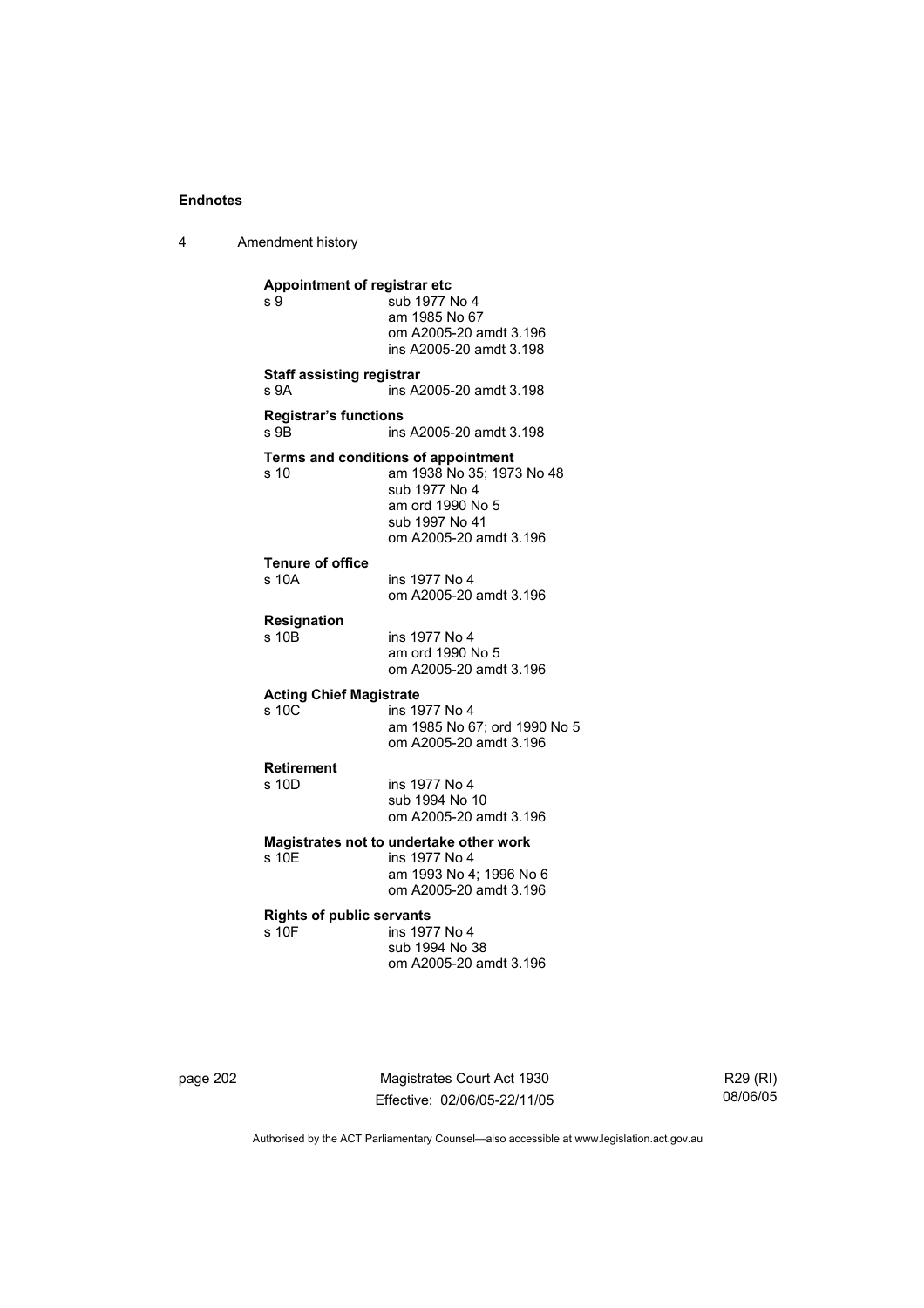### **Arrangement of business of courts**  ins 1977 No 4 am 1985 No 67; 1986 No 74; 1994 No 66 sub 1999 No 12 am 1999 No 61 s 6; 1999 No 64 s 4 sch 2; A2004-60 amdt 1.188 om A2005-20 amdt 3.196 **Appointment of special magistrates**  s 10H ins 1977 No 4 am ord 1990 No 5 om A2005-20 amdt 3.197 **Tenure of office**  s 10J ins 1977 No 4 sub 1994 No 10 am 1996 No 6 om A2005-20 amdt 3.197 **Resignation**  ins 1977 No 4 am ord 1990 No 5 om A2005-20 amdt 3.197 **Terms and conditions of appointment**<br>s 10L ins 1977 No 4  $ins$  1977 No 4 am ord 1990 No 5 sub 1997 No 41 om A2005-20 amdt 3.197 **Appointment of registrar etc**  s 10M hdg am 1991 No 44 s 10M ins 1977 No 4 am 1985 No 67; 1991 No 44 sub 1993 No 4 om A2005-20 amdt 3.198 **Staff assisting registrar**  ins 1994 No 38 om A2005-20 amdt 3.198 **Duties of registrar**  s 10N hdg am 1991 No 44<br>s 10N ins 1977 No 4 ins 1977 No 4 am 1991 No 44 om A2005-20 amdt 3.198 **Jurisdiction of magistrates**  div 2.2.4 hdg (prev pt 2 div 4 hdg) ins 1977 No 4 renum as div 2.4 hdg R8 LA renum A2004-60 amdt 1.191

R29 (RI) 08/06/05

Magistrates Court Act 1930 Effective: 02/06/05-22/11/05 page 203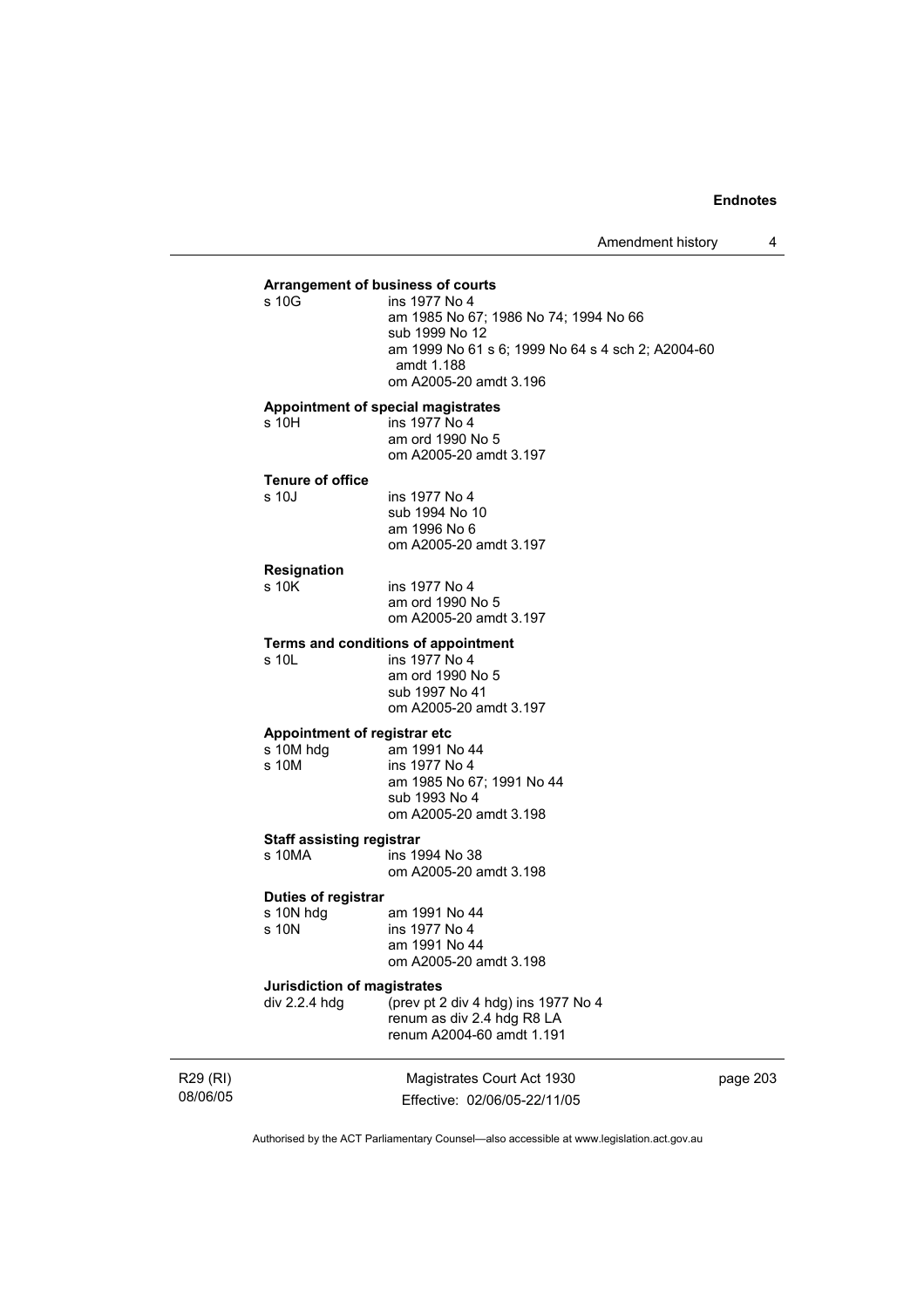4 Amendment history

|          | Oath etc of office<br>s 10P                                                                       | ins 1977 No 4<br>am ord 1990 No 5; 2001 No 44 amdt 1.2749<br>sub A2005-20 amdt 3.199                                                                                                                                                      |                      |  |  |
|----------|---------------------------------------------------------------------------------------------------|-------------------------------------------------------------------------------------------------------------------------------------------------------------------------------------------------------------------------------------------|----------------------|--|--|
|          | Acts done beyond ACT<br>s 10Q                                                                     | renum as s 11                                                                                                                                                                                                                             |                      |  |  |
|          | Acts done beyond ACT<br>s 11 hdg<br>s 11                                                          | am 1991 No 44<br>orig s 11 am 1991 No 44; 1994 No 61; 1996 No 6<br>reloc to Magistrates Court Rules 1932, pt 19 as rule 99 by<br>A2005-20 amdt 3.202<br>(prev s 10Q) ins 1977 No 4<br>am A2005-20 amdt 3.200<br>renum A2005-20 amdt 3.201 |                      |  |  |
|          | Acts by magistrate out of court etc.<br>$s$ 12 hdg<br>s 12                                        | am 1991 No 44<br>am 1937 No 28; 1986 No 74; 1991 No 44; 1996 No 6<br>sub A2005-20 amdt 3.203                                                                                                                                              |                      |  |  |
|          | s 13                                                                                              | Issue of warrant of commitment etc after case decided<br>am 1991 No 44: 1994 No 61<br>sub A2005-20 amdt 3.203                                                                                                                             |                      |  |  |
|          | Warrants of execution after appeal<br>s 14<br>om 1972 No 37                                       |                                                                                                                                                                                                                                           |                      |  |  |
|          | s 15 hdg<br>s 15                                                                                  | Process not invalid only because of death of magistrate etc<br>am 1991 No 44<br>am 1991 No 44; 1994 No 61<br>sub A2005-20 amdt 3.204                                                                                                      |                      |  |  |
|          | Order instead of mandamus<br>s 16                                                                 | am 1937 No 28; 1977 No 4; 1991 No 44; 1996 No 6;<br>A2004-60 amdt 1.192                                                                                                                                                                   |                      |  |  |
|          | s 17 hdg<br>s 17                                                                                  | Magistrates may exercise functions of justices of peace<br>sub A2005-20 amdt 3.205<br>am 1937 No 28; ord 1990 No 5                                                                                                                        |                      |  |  |
|          | Protection of magistrates in execution of their office<br>ins A2004-60 amdt 1.193<br>pt $2.3$ hdg |                                                                                                                                                                                                                                           |                      |  |  |
|          | s 17A                                                                                             | Magistrate sued for act not within jurisdiction<br>(prev s 231) am 1937 No 28; 1953 No 14; 1994 No 61<br>reloc by A2004-60 amdt 1.370<br>am A2005-20 amdt 3.206, amdt 3.207                                                               |                      |  |  |
|          | s 17B                                                                                             | Magistrate sued for act not within jurisdiction<br>(prev s 232) reloc by A2004-60 amdt 1.370                                                                                                                                              |                      |  |  |
| page 204 |                                                                                                   | Magistrates Court Act 1930<br>Effective: 02/06/05-22/11/05                                                                                                                                                                                | R29 (RI)<br>08/06/05 |  |  |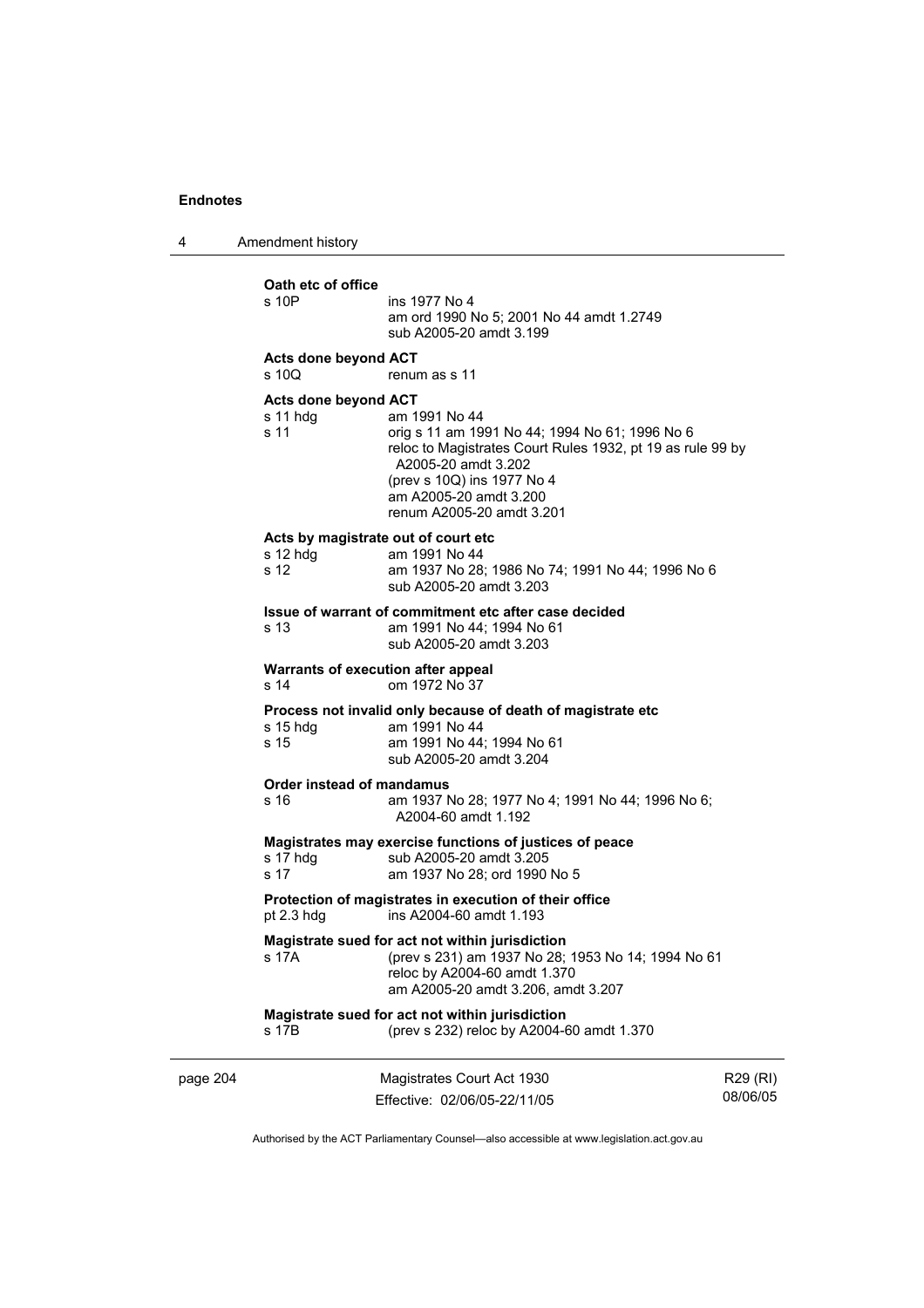| R29 (RI) |                                                                   | Magistrates Court Act 1930                                                                                                                                                                                     | page 205 |
|----------|-------------------------------------------------------------------|----------------------------------------------------------------------------------------------------------------------------------------------------------------------------------------------------------------|----------|
|          | Preliminary<br>pt $3.1$ hdg                                       | ins A2004-60 amdt 1.198                                                                                                                                                                                        |          |
|          | <b>Magistrates Court</b><br>pt 3 hdg                              | sub 1985 No 67<br>om A2004-60 amdt 1.194                                                                                                                                                                       |          |
|          | <b>Criminal proceedings</b><br>ch 3 hdg                           | ins A2004-60 amdt 1.198                                                                                                                                                                                        |          |
|          | <b>Damages</b><br>s 17K                                           | (prev s 243) am 1966 No 2<br>sub 1994 No 61<br>reloc by A2004-60 amdt 1.370                                                                                                                                    |          |
|          | Verdict for defendant<br>s 17J                                    | (prev s 242) am 1937 No 28; 1986 No 74<br>sub 1996 No 6<br>reloc by A2004-60 amdt 1.370                                                                                                                        |          |
|          | s 17I                                                             | Magistrate sued for acts within magistrate's jurisdiction only liable in case of<br>malice and absence of reasonable and probable cause<br>(prev s 241) reloc by A2004-60 amdt 1.370<br>am A2005-20 amdt 3.211 |          |
|          | s 17H                                                             | No action against magistrate for judicial acts in Magistrates Court<br>(prev s 240) am 1985 No 67<br>reloc by A2004-60 amdt 1.370                                                                              |          |
|          | s 17G                                                             | (prev s 239) am 1937 No 28; 1986 No 74<br>reloc by A2004-60 amdt 1.370<br>sub A2005-20 amdt 3.210                                                                                                              |          |
|          | Actions in cases prohibited<br>s 17F<br><b>Payment into court</b> | (prev s 236) am 1937 No 28<br>reloc by A2004-60 amdt 1.370<br>am A2005-20 amdt 3.209                                                                                                                           |          |
|          | s 17E                                                             | No action if proceeding confirmed on appeal<br>(prev s 235) am 1994 No 61<br>reloc by A2004-60 amdt 1.370                                                                                                      |          |
|          | s 17D                                                             | No action for acts done under Supreme Court order<br>(prev s 234) am 1937 No 28<br>reloc by A2004-60 amdt 1.370<br>sub A2005-20 amdt 3.208                                                                     |          |
|          | s 17C                                                             | Warrant or writ by magistrate on order of court<br>(prev s 233) am 1994 No 61<br>reloc by A2004-60 amdt 1.370                                                                                                  |          |
|          |                                                                   |                                                                                                                                                                                                                |          |

Authorised by the ACT Parliamentary Counsel—also accessible at www.legislation.act.gov.au

Effective: 02/06/05-22/11/05

08/06/05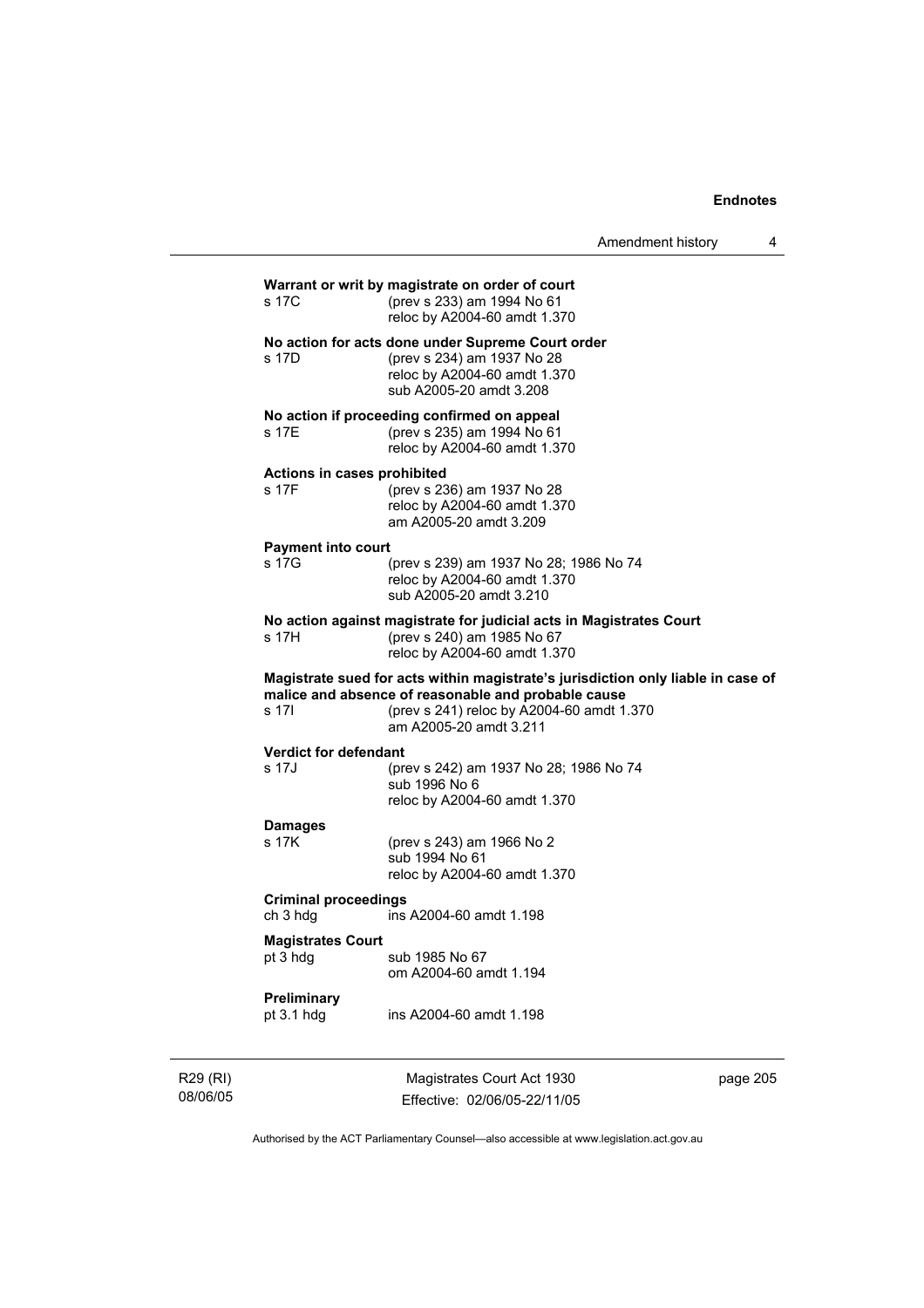4 Amendment history

|          | div 3.1 hdg                                     | <b>Establishment of Magistrates Court</b><br>(prev pt 3 div 1 hdg) am 1985 No 67<br>renum R8 LA<br>om A2004-60 amdt 1.194                                                                                                                                                                                       |                      |
|----------|-------------------------------------------------|-----------------------------------------------------------------------------------------------------------------------------------------------------------------------------------------------------------------------------------------------------------------------------------------------------------------|----------------------|
|          | <b>Constitution of court</b><br>s <sub>18</sub> | reloc as s 4                                                                                                                                                                                                                                                                                                    |                      |
|          | div 3.2 hdg                                     | <b>Jurisdiction of Magistrates Court</b><br>(prev pt 3 div 2 hdg) am 1985 No 67<br>renum R8 LA<br>om A2004-60 amdt 1.199                                                                                                                                                                                        |                      |
|          | Definitions for ch 3<br>s 18A                   | ins A2004-60 amdt 1.198<br>def <i>administrator</i> ins A2004-60 amdt 1.198<br>def <i>Crimes Act</i> ins A2004-60 amdt 1.198<br>def <i>decision</i> ins A2004-60 amdt 1.198<br>def <i>defendant</i> ins A2004-60 amdt 1.198<br>def escort ins A2004-60 amdt 1.198<br>def superintendent ins A2004-60 amdt 1.198 |                      |
|          | <b>Criminal jurisdiction</b><br>pt 3.2 hdg      | ins A2004-60 amdt 1.199                                                                                                                                                                                                                                                                                         |                      |
|          | Jurisdiction of court<br>s 19                   | am 1937 No 28; 1985 No 67; 1986 No 74; ord 1990 No 5;<br>1999 No 66 sch 3; 2001 No 44 amdt 1.2751; 2001 No 56<br>amdt 3.447, amdt 3.448; A2004-60 amdt 1.200; A2005-20<br>amdt 3.212                                                                                                                            |                      |
|          | Civil jurisdiction of the court<br>s 20         | am 1936 No 13; 1967 No 1; 1969 No 12; 1977 No 4<br>om 1986 No 74                                                                                                                                                                                                                                                |                      |
|          | s 20A                                           | Civil jurisdiction of court in action for nuisance<br>ins 1961 No 2<br>am 1967 No 1<br>om 1986 No 74                                                                                                                                                                                                            |                      |
|          | s 21                                            | Jurisdiction of court if defendant absent from ACT<br>am 1937 No 28; 1958 No 12; 1986 No 74; 1996 No 6                                                                                                                                                                                                          |                      |
|          | s 23                                            | Ex parte order may be set aside<br>am 1970 No 15<br>sub 1974 No 14<br>am 1979 No 33; 1986 No 74; 1989 No 60; 1991 No 44; 1991<br>No 112; 1993 No 4; 1993 No 48; 1998 No 25; A2004-60<br>amdts 1.201-1.209<br>reloc to Magistrates Court Rules 1932, pt 4 as rule 10 by<br>A2004-60 amdt 1.210                   |                      |
| page 206 |                                                 | Magistrates Court Act 1930<br>Effective: 02/06/05-22/11/05                                                                                                                                                                                                                                                      | R29 (RI)<br>08/06/05 |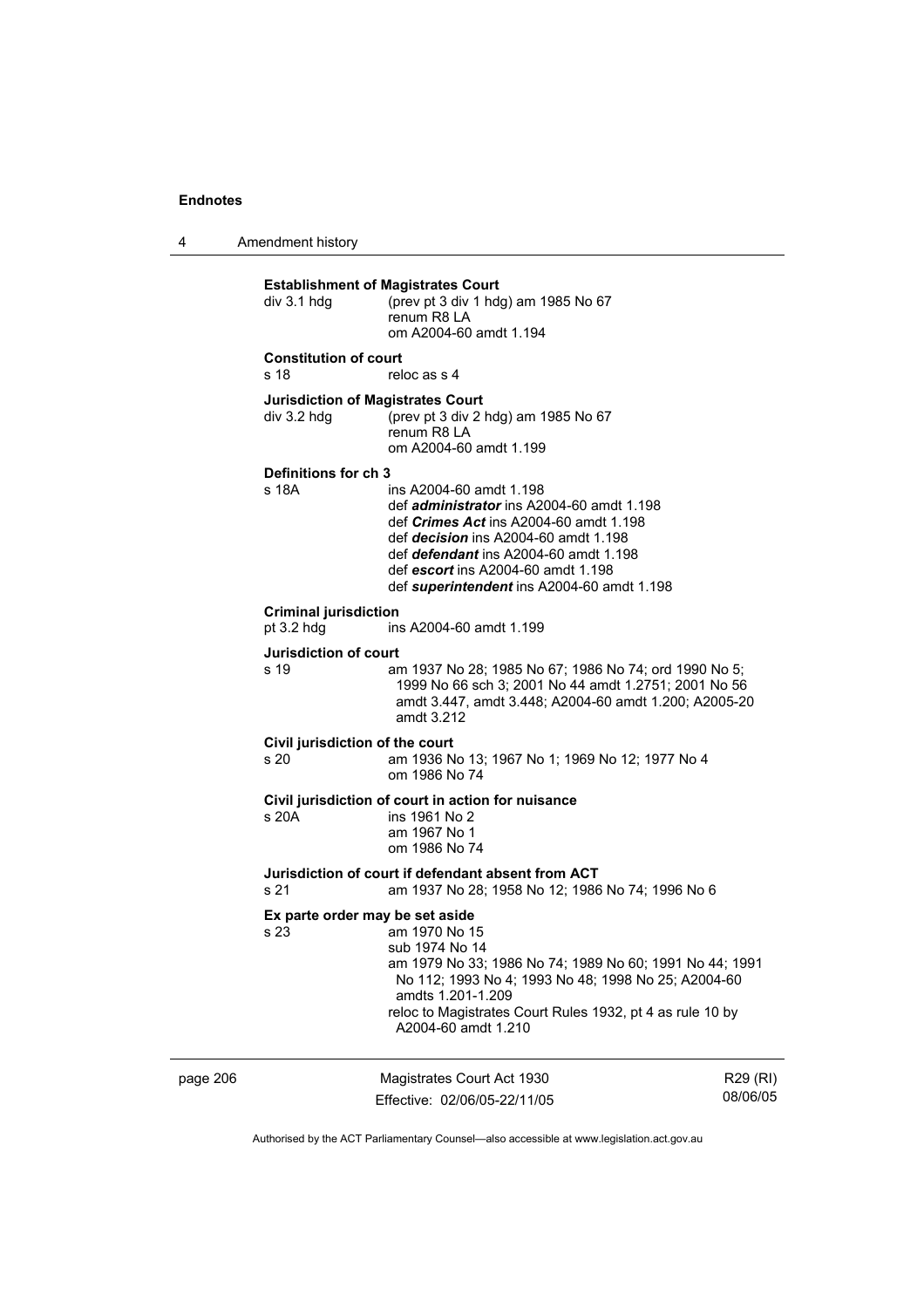# **Ex parte conviction may be set aside on application by informant**  ins 1982 No 3 am A2004-60 amdts 1.211-1.215 reloc to Magistrates Court Rules 1932, pt 4 as rule 11 by A2004-60 amdt 1.216 **Requests under conventions regarding legal proceedings in civil and commercial matters**  s 23A ins 1932 No 21 om A2004-60 amdt 1.217 **Rectification of certain orders etc**  ins 1985 No 18 am 1991 No 44; A2004-60 amdt 1.218; A2005-20 amdt 3.213, amdt 3.214 **Beginning criminal proceedings**  pt 3.3 hdg (prev pt 4 hdg) sub and renum A2004-60 amdt 1.219 **Beginning criminal proceedings—general**  div 3.3.1 hdg (prev pt 4 div 1 hdg) renum as div 4.1 hdg R8 LA sub and renum A2004-60 amdt 1.220 **Cases excepted from court's jurisdiction**  s 24 om 1986 No 74 **Removal of civil cases to the Supreme Court**  s 24A ins 1937 No 28 om 1986 No 74 **Procedure after removal of cases**  s 24B ins 1937 No 28 am 1953 No 14; 1980 No 10; 1985 No 67 om 1986 No 74 **Informations**  s 25 sub 1974 No 14 am 1986 No 74; 1996 No 6 sub A2005-20 amdt 3.215 **Informations**  div 3.3.2 hdg (prev pt 4 div 2 hdg) renum as div 4.2 hdg R8 LA renum A2004-60 amdt 1.221 **Laying of informations**  s 26 am 1991 No 38; 1993 No 4; 1994 No 4 **Description of people and property and of offences**  s 27 am ord 1990 No 5

R29 (RI) 08/06/05

Magistrates Court Act 1930 Effective: 02/06/05-22/11/05 page 207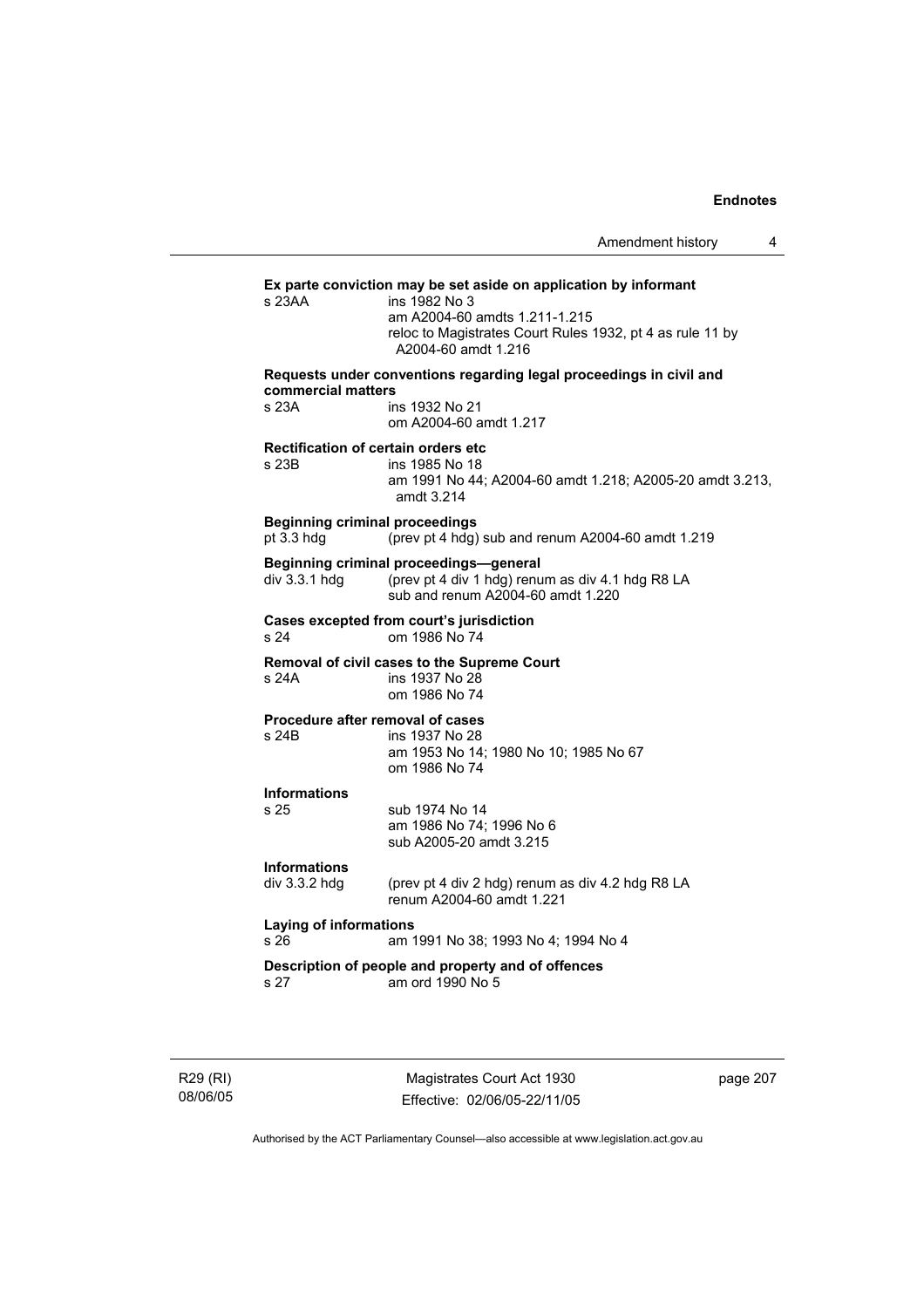4 Amendment history

**Authority to appear etc in place of informant**  ins 1974 No 14 om 1985 No 17 **Form of information**  s 30 sub A2005-20 amdt 3.216 **Limitation of proceedings**  s 31 am 1989 No 59; ord 1990 No 5; 1996 No 6; 1999 No 59 s 3 om 2001 No 63 s 58 **Commencement of action by entry of complaint**  s 32 am 1961 No 2 om 1986 No 74 **Complaint may be for 1 or more matters**  s 33 am 1967 No 1; 1969 No 12; 1977 No 4 om 1986 No 74 **Demands not to be divided into 2 suits or complaints**  s 34 om 1986 No 74 **Infant may sue**  s 35 am 1974 No 47 om 1986 No 74 **Copy of information or complaint**  om 1986 No 74 **Summonses**  div 3.3.3 hdg (prev pt 4 div 4 hdg) renum as div 4.4 hdg R8 LA renum A2004-60 amdt 1.221 **When magistrate may issue summons**  s 37 am 1986 No 74; 1989 No 55; ord 1990 No 5; 1991 No 38; 1993 No 4; 1996 No 6 **Form of summons**  s 38 am 1937 No 28; 1979 No 33; 1986 No 74; 1996 No 6 **Ex parte proceedings**  s 39 om 1986 No 74 **Signature and contents of summons**  am 1979 No 33 om 1996 No 6 **Service of summons**  s 41 sub 1937 No 28 am 1953 No 14; 1986 No 74; 1991 No 44; ss renum R10 LA; A2005-20 amdt 3.217

page 208 Magistrates Court Act 1930 Effective: 02/06/05-22/11/05

R29 (RI) 08/06/05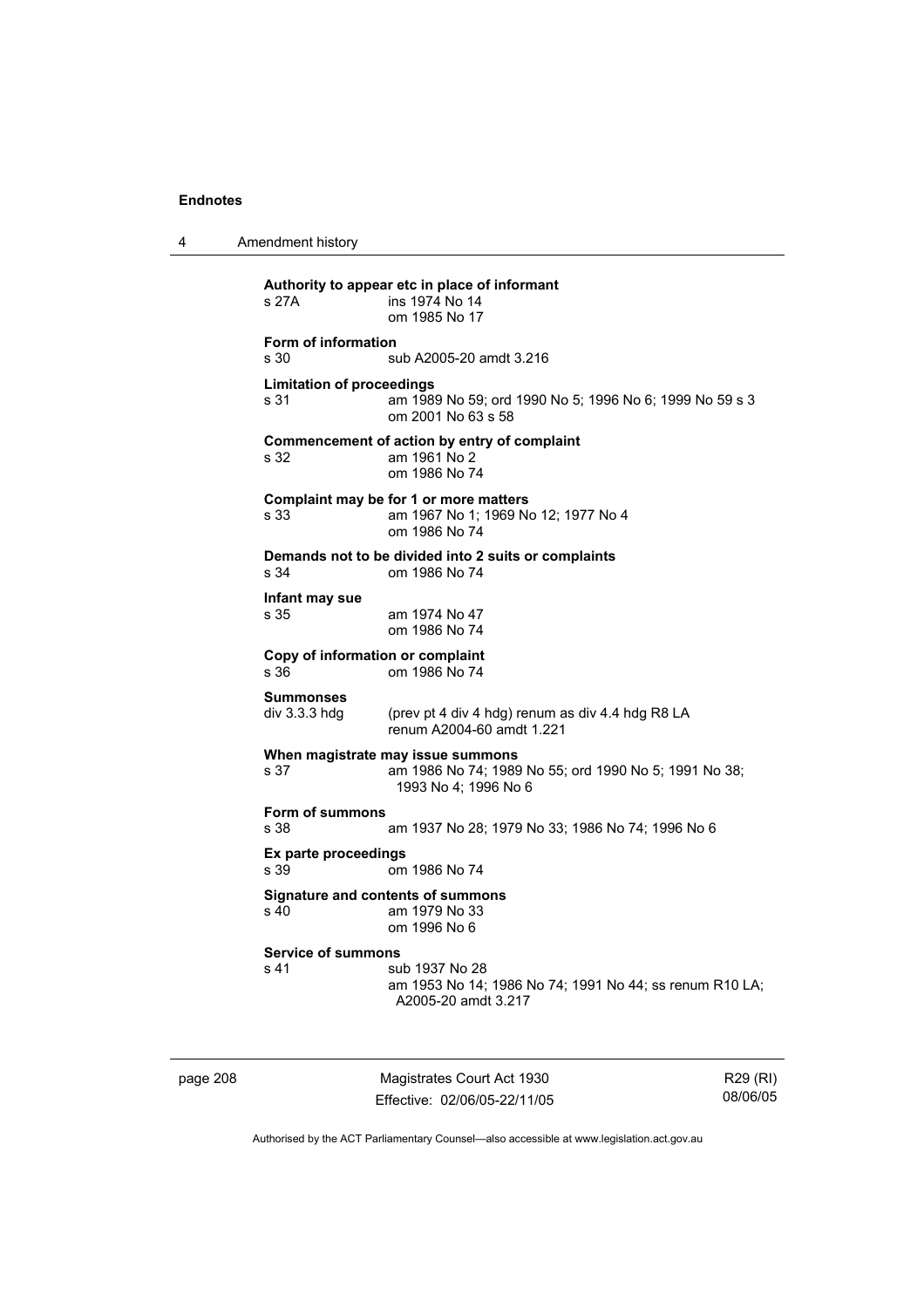```
Warrants 
                 (prev pt 4 div 5 hdg) renum as div 4.5 hdg R8 LA
                  renum A2004-60 amdt 1.221 
                  sub A2005-20 amdt 3.218 
Issue of warrant and summons 
s 42 am 1974 No 14, 1979 No 33; ss renum R10 LA 
                  sub A2005-20 amdt 3.219 
Procedure on filing indictment 
s 43 am 1937 No 28; ord 1990 No 5; 1992 No 9; 1996 No 6 
Warrants to be signed and, where so required, sealed 
s 46 om 1996 No 6 
Form of arrest warrant 
s 47 am 1998 No 67 
                  sub A2005-20 amdt 3.220 
Sunday warrants 
s 49 am A2005-20 amdt 3.221 
Bail of persons arrested without a warrant 
s 50 am 1991 No 44 
                  om 1992 No 9 
Hearings generally to be in public 
s 51 reloc as s 310
Exclusion of strangers 
s 52 om 1996 No 6 
Hearing of criminal proceedings<br>pt 3.4 hdg (prev pt 5 hdg)
                 \frac{1}{2} (prev pt 5 hdg) sub and renum A2004-60 amdt 1.222
Hearing of criminal proceedings—general 
div 3.4.1 hdg (prev pt 5 div 1 hdg) renum as div 5.1 hdg R8 LA 
                  sub and renum A2004-60 amdt 1.223 
Conduct of case generally 
s 53 am 1986 No 74; 1996 No 6 
                  sub A2005-20 amdt 3.222 
If both parties present in court to hear case 
                 am 1986 No 74; 1991 No 79; 1993 No 2; 1996 No 6
                  sub A2005-20 amdt 3.222 
Interpreter 
                 ins 1991 No 79
                  om 1993 No 2 
Record of proceedings 
s 54A reloc as s 316
```
R29 (RI) 08/06/05

Magistrates Court Act 1930 Effective: 02/06/05-22/11/05 page 209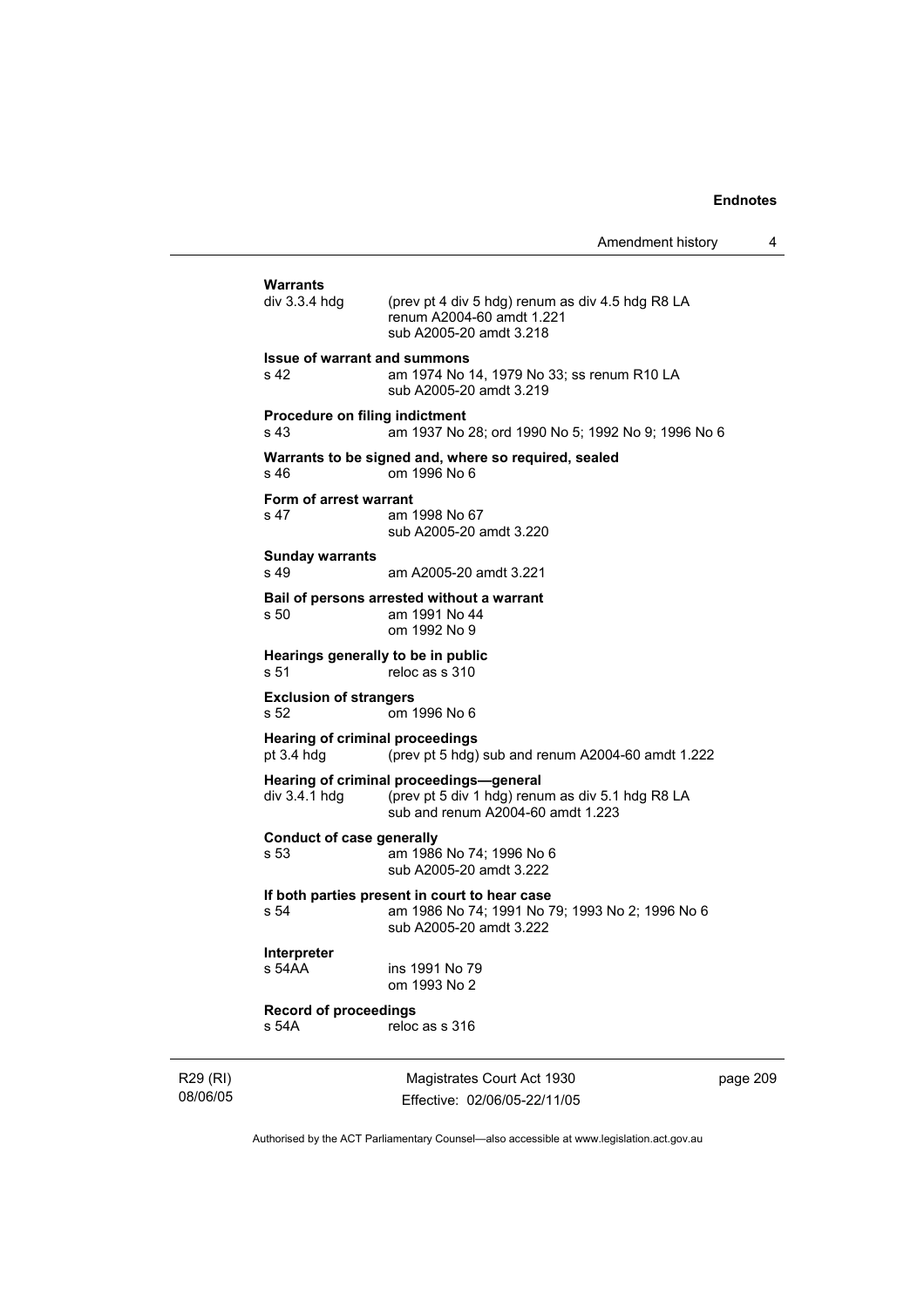4 Amendment history **Warrants for witnesses**<br>div 3.4.2 hdg (prev (prev pt 5 div 2 hdg) renum as div  $5.2$  hdg R8 LA sub and renum A2004-60 amdt 1.232 sub A2005-20 amdt 3.223 **Examination to be on oath**  s 55 om A2005-20 amdt 3.224 **Power to order witnesses out of Court**  s 56 am 1986 No 74 om 1996 No 6 **Husband or wife of complainant or defandant to be competent witness**  s 57 om 1986 No 74 **Defendant and husband or wife, when competent in criminal proceedings**  s 58 om A2004-2 amdt 2.14 **Proof of negative etc**  s 59 am ord 1990 No 5 om A2004-15 amdt 3.20 **Record of proceedings and transcript**  s 60 reloc as s 317 **Informant may request witnesses to attend**  ins 1996 No 6 reloc to Magistrates Court Rules 1932, pt 4 as rule 12 by A2004-60 amdt 1.239 **Power of magistrate to summon witnesses**  s 61 hdg sub A2004-60 amdt 1.240 s 61 am 1986 No 74 sub 1996 No 6 am A2004-60 amdt 1.241 reloc to Magistrates Court Rules 1932, pt 4 as rule 13 by A2004-60 amdt 1.242 **Service of subpoena on witness**  s 62 hdg am A2004-60 amdt 1.243 s 62 sub 1937 No 28; 1996 No 6 am A2004-60 amdt 1.243, amdt 1.244 reloc to Magistrates Court Rules 1932, pt 4 as rule 14 by A2004-60 amdt 1.245 **Witnesses entitled to claim expenses**  s 62A ins 1996 No 6 reloc to Magistrates Court Rules 1932, pt 4 as rule 15 by A2004-60 amdt 1.246

page 210 Magistrates Court Act 1930 Effective: 02/06/05-22/11/05

R29 (RI) 08/06/05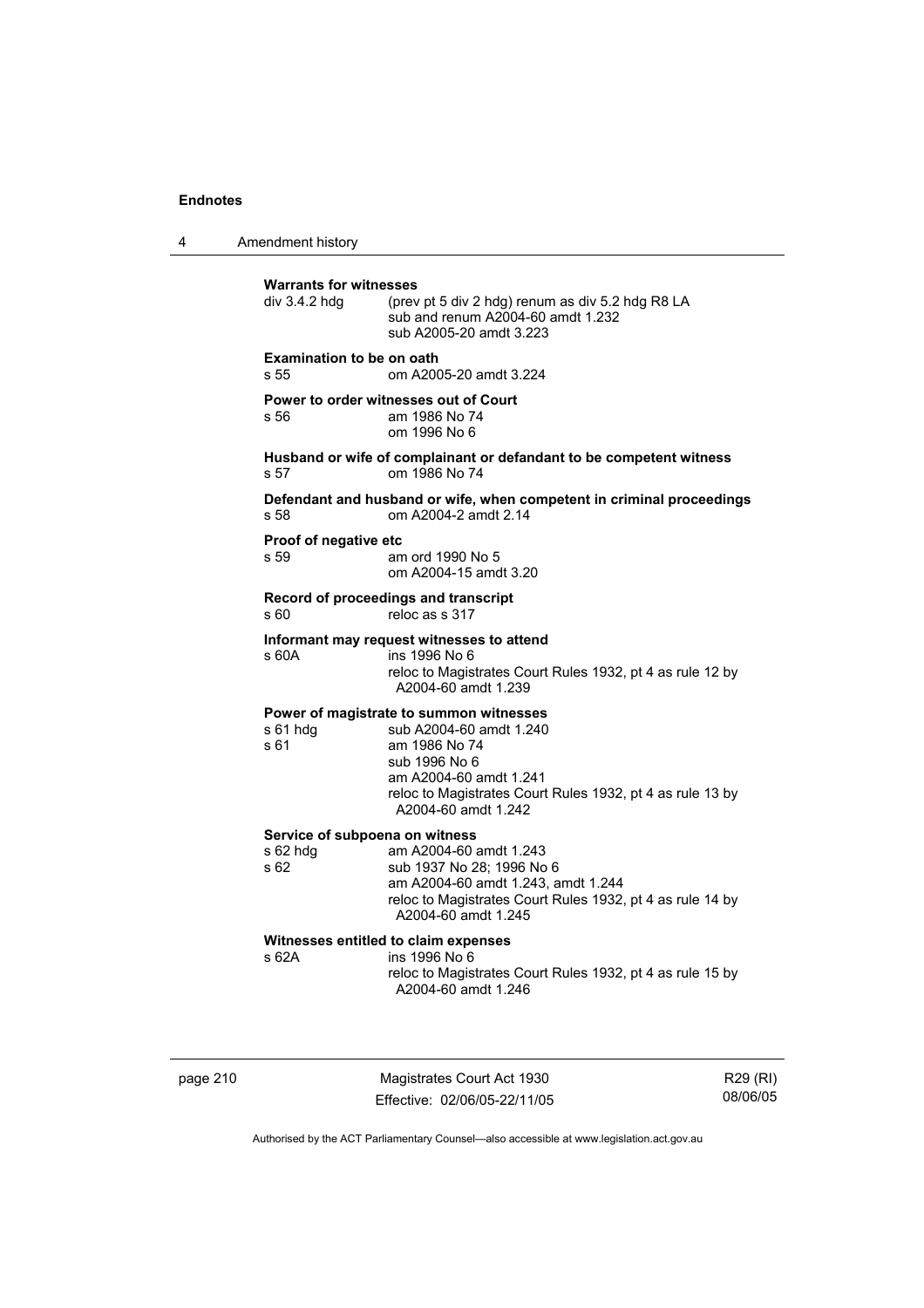Amendment history 4

#### **Warrant to bring witness to court**

| s 63 | am 1967 No 1                                |
|------|---------------------------------------------|
|      | sub 1996 No 6                               |
|      | am A2004-60 amdts 1.247-1.249               |
|      | $(2)$ , $(3)$ exp 1 July 2006 (s 63 $(3)$ ) |

#### **Warrant in the first instance**

s 64 am A2004-60 amdt 1.250

**Refusal of witness to be examined** 

s 65 am 1976 No 42; 1986 No 74 om 1994 No 61

# **Production of documents before magistrate**

am 1937 No 28; A2004-60 amdts 1.251-1.253 reloc to Magistrates Court Rules 1932, pt 4 as rule 16 by A2004-60 amdt 1.254

#### **Setting aside summons**

s 66A ins 1987 No 56

s 63

 am A2004-60 amdt 1.255, amdt 1.256 reloc to Magistrates Court Rules 1932, pt 4 as rule 17 by A2004-60 amdt 1.257

**Person about to leave ACT may be ordered to be examined or produce documents** 

reloc as s 318

#### **Examination of witnesses—application of Magistrates Court (Civil Jurisdiction) Act**

s 67A ins 1986 No 74 am ord 1990 No 5; 1995 No 46 om A2004-60 amdt 1.262

#### **Affidavits—application of Magistrates Court (Civil Jurisdiction) Act**  s 67B ins 1986 No 74

 am ord 1990 No 5; 1995 No 46 om A2004-60 amdt 1.262

# **Witnesses' rights and liabilities**

s 68 reloc as s 319

#### **Depositions to be delivered to registrar**  s 69 reloc as s 320

**Remand** 

div 3.4.3 hdg (prev pt 5 div 3 hdg) renum as div 5.3 hdg R8 LA renum A2004-60 amdt 1.270

R29 (RI) 08/06/05

Magistrates Court Act 1930 Effective: 02/06/05-22/11/05 page 211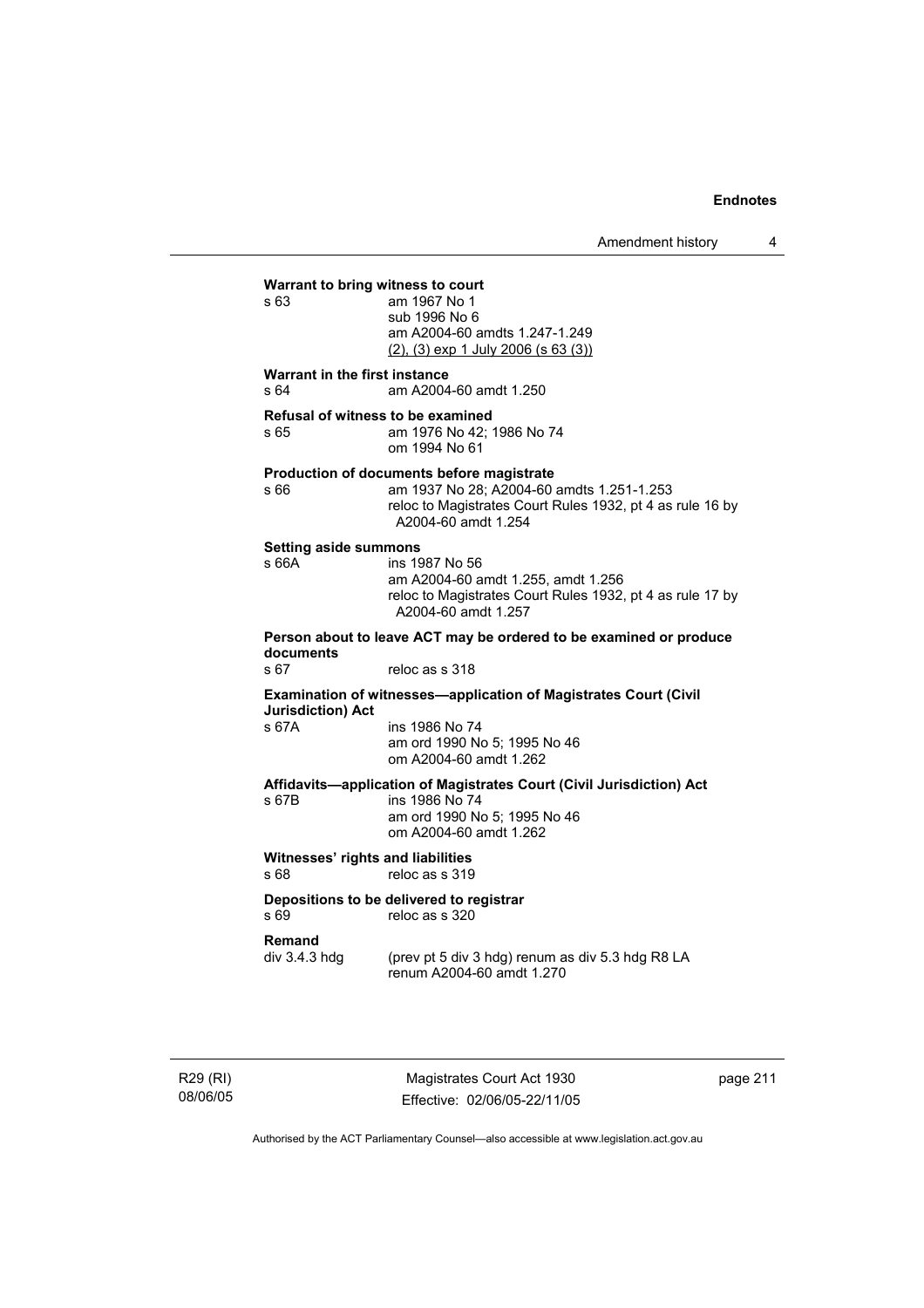4 Amendment history

| <b>Remand of defendant</b>               |                                                                                               |
|------------------------------------------|-----------------------------------------------------------------------------------------------|
| s 70                                     | am 1977 No 61; 1996 No 6<br>sub 1996 No 82                                                    |
|                                          | am 1998 No 67                                                                                 |
|                                          | sub A2004-14 amdt 2.4                                                                         |
| <b>Verbal remand</b>                     |                                                                                               |
| s 71                                     | am 1996 No 6<br>om 1996 No 82                                                                 |
| <b>Hearing of bail applications</b>      |                                                                                               |
| s 72A                                    | ins 1999 No 22 s 21<br>am 2000 No 17 s 3 sch 1; A2003-48 amdt 2.10                            |
|                                          | Defendant's appearance in proceeding other than bail proceeding                               |
| s 72B                                    | ins 1999 No 22 s 21<br>am A2004-60 amdt 1.271                                                 |
| s 73                                     | Bail of defendant during examination<br>am 1992 No 9                                          |
| <b>Committal and recognisance</b>        |                                                                                               |
| div $3.4.4$ hdg                          | (prev pt 5 div 4 hdg) renum as div 5.4 hdg R8 LA<br>renum A2004-60 amdt 1.272                 |
| <b>Extended application of div 3.4.4</b> |                                                                                               |
| s 73A                                    | ins 1986 No 74<br>am 1995 No 46                                                               |
|                                          | sub A2004-60 amdt 1.273                                                                       |
|                                          | <b>Committal or detention before decision</b>                                                 |
| s 74                                     | am 1996 No 6: 1996 No 82                                                                      |
|                                          | Committal of witness or of defendant after decision                                           |
| s 75                                     | sub 1976 No 42<br>am 1996 No 82                                                               |
|                                          | Witnesses may be discharged on recognisance                                                   |
| s 76                                     | am 1986 No 74; 1994 No 61; A2004-60 amdt 1.274                                                |
| Recognisances                            |                                                                                               |
| s 77                                     | am 1970 No 15; 1992 No 9                                                                      |
| s 78                                     | Issue of warrant for non-appearance<br>am 1992 No 9; A2004-60 amdt 1.275; A2005-20 amdt 3.225 |
| Recognisances taken out of court         |                                                                                               |
| s 79                                     | am 1974 No 14; 1976 No 42; 1991 No 44; 1992 No 9; 1996                                        |
|                                          | No 6<br>sub A2005-20 amdt 3.226                                                               |
|                                          |                                                                                               |
|                                          |                                                                                               |

page 212 Magistrates Court Act 1930 Effective: 02/06/05-22/11/05

R29 (RI) 08/06/05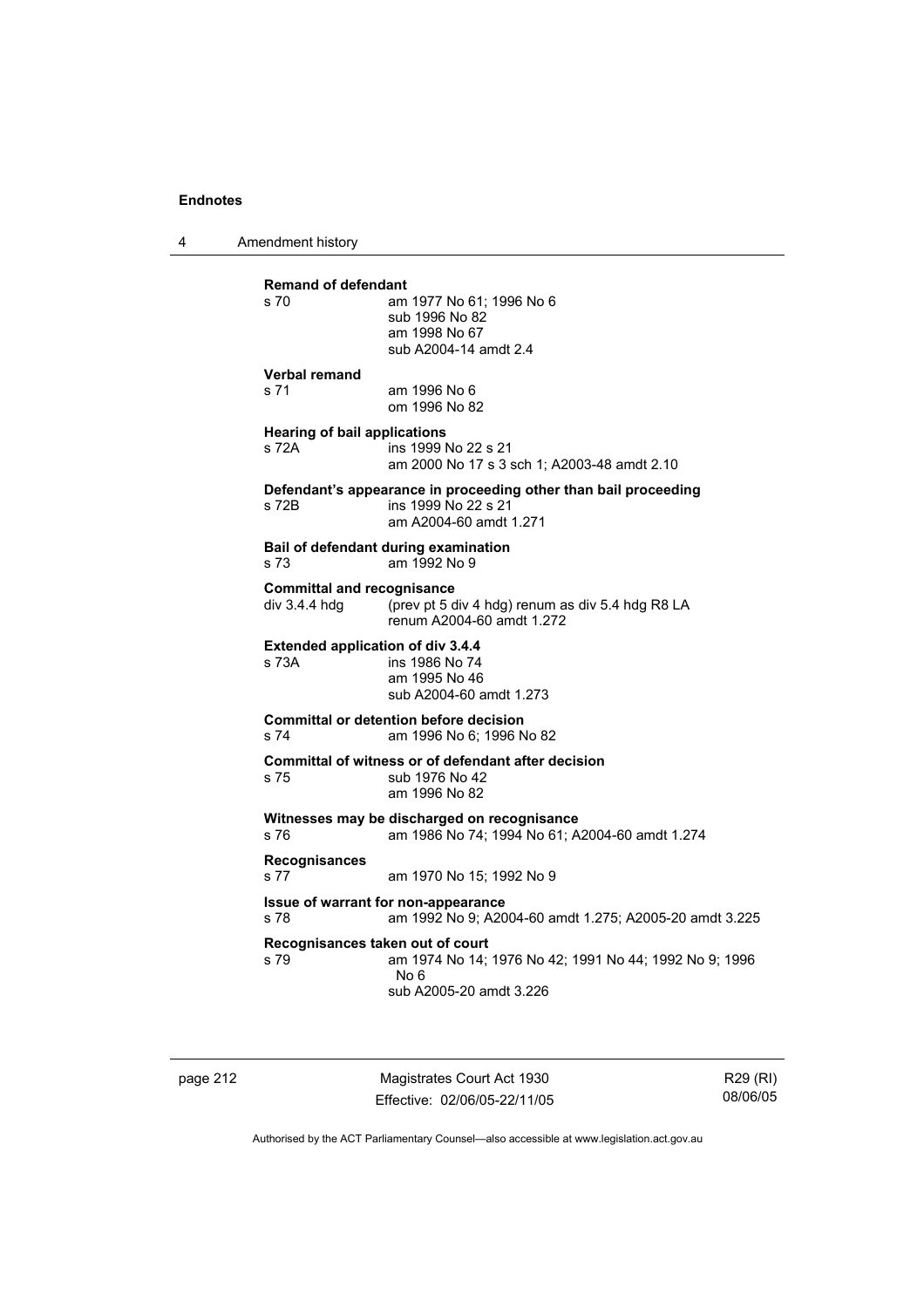|                                                     | Magistrates Court Act 1930                                                                                                            | page 213 |
|-----------------------------------------------------|---------------------------------------------------------------------------------------------------------------------------------------|----------|
| <b>Disobedience of summons</b><br>s 89              | am 1977 No 61<br>sub A2005-20 amdt 3.229                                                                                              |          |
| div 3.5.2 hdg                                       | Indictable offences-beginning of proceedings<br>(prev pt 6 div 1 hdg) renum as div 6.1 hdg R8 LA<br>sub and renum A2004-60 amdt 1.280 |          |
| Meaning of jury in pt 3.5<br>s 88A hdq<br>s 88A     | sub A2004-60 amdt 1.279<br>ins 1987 No 56                                                                                             |          |
| Preliminary<br>div $3.5.1$ hdg                      | (prev pt 6 div 1A hdg) ins 1987 No 56<br>renum as div 6.1A hdg R8 LA<br>renum A2004-60 amdt 1.278                                     |          |
| Proceedings for indictable offences<br>pt $3.5$ hdg | (prev pt 6 hdg) sub and renum A2004-60 amdt 1.277                                                                                     |          |
| <b>Postponement of hearing</b><br>s 88              | am 1986 No 74; 1991 No 44                                                                                                             |          |
| s 87                                                | Witness to attend adjourned etc hearing<br>am 1977 No 61<br>sub A2005-20 amdt 3.228                                                   |          |
| s 86                                                | Proceeding if both parties present at adjourned hearing<br>am 1996 No 6<br>sub A2005-20 amdt 3.228                                    |          |
| s 85                                                | Proceeding if either party not present at adjourned hearing<br>am 1986 No 74; 1996 No 6<br>sub A2005-20 amdt 3.228                    |          |
| Particular cases may be adjourned<br>s 84           | am 1986 No 74; 1992 No 9; 1996 No 6; A2005-20 amdt 3.227                                                                              |          |
| div 3.4.5 hdg                                       | Adjournment of criminal proceedings<br>(prev pt 5 div 5 hdg) renum as div 5.5 hdg R8 LA<br>sub and renum A2004-60 amdt 1.276          |          |
| Conveying people to custody<br>s 82                 | am 1976 No 42; 1996 No 82                                                                                                             |          |
| Arrest of principal by sureties<br>s 81             | am 1937 No 28; 1976 No 42<br>om 1992 No 9                                                                                             |          |
| s 80                                                | Forfeited recognisances-how enforced<br>am 1974 No 14; 1984 No 62; 1986 No 53; ord 1990 No 5;<br>1992 No 9; 1996 No 6                 |          |
|                                                     |                                                                                                                                       |          |

R29 (RI) 08/06/05

Effective: 02/06/05-22/11/05

 $\overline{3}$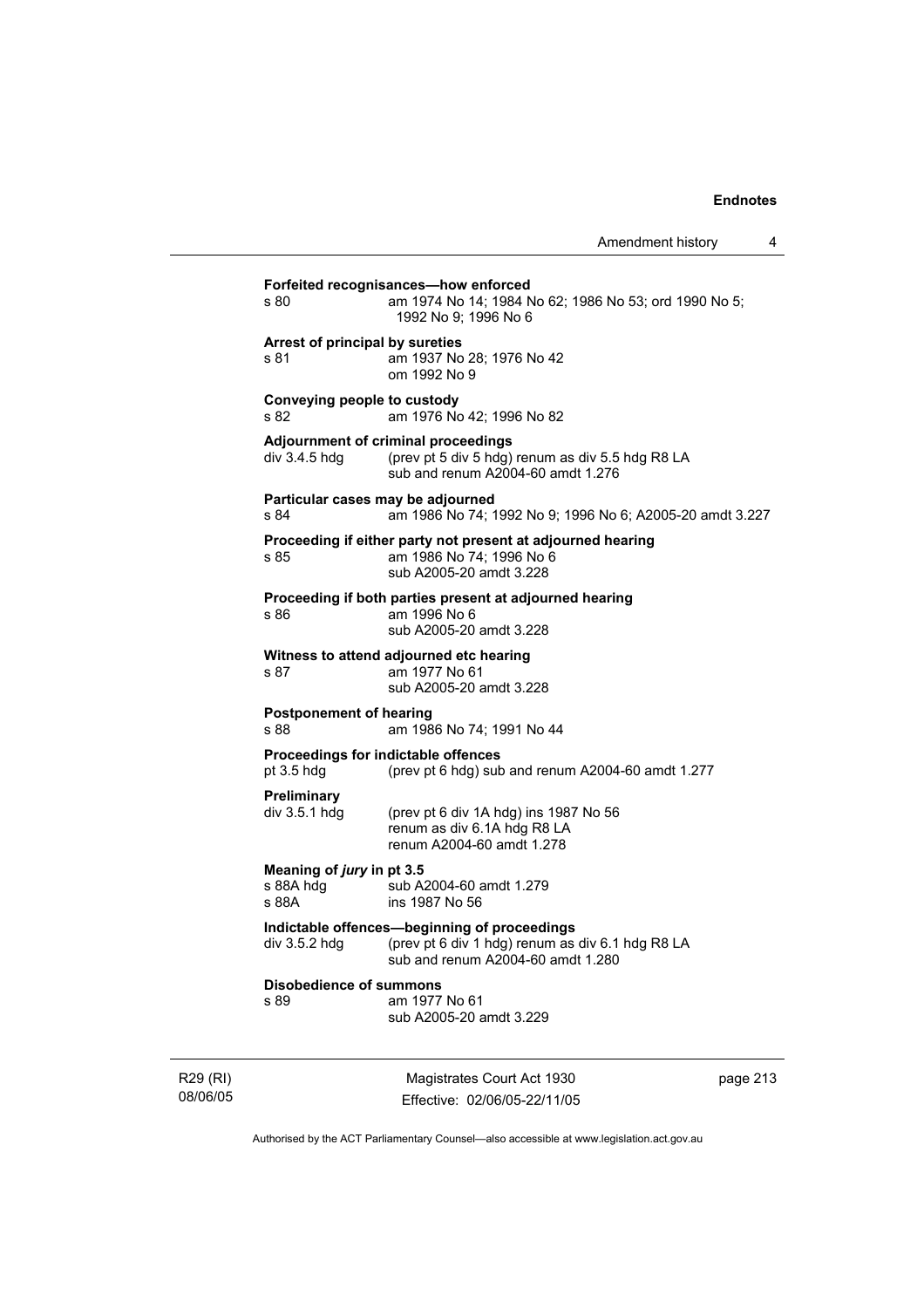4 Amendment history

# **Accused person may be excused from attendance before court**  s 89A ins 1977 No 61 am 1987 No 56; 1992 No 9; 1996 No 6; A2005-20 amdt 3.230, amdt 3.231 **Procedure if informant proposes to tender written statements to court**  s 90 sub 1958 No 12 am 1967 No 1 sub 1974 No 14 am 1977 No 61; 1991 No 44; 1996 No 6; A2005-20 amdt 3.232 **Written statements may be admitted in evidence**  s 90AA ins 1974 No 14 am 1991 No 44; 1996 No 6; A2005-20 amdt 3.233, amdt 3.234; ss renum R29 LA (see A2005-20 amdt 3.235) **Preliminary examination if written statements not tendered**  ins 1974 No 14 am 1977 No 61; 1996 No 6 sub A2005-20 amdt 3.236 **Attendance not required under s 90AA or s 90AB if order made under s 89A**  s 90ABA hdg sub A2005-20 amdt 3.237<br>s 90ABA ins 1977 No 61 ins 1977 No 61 **Plea of guilty in committal proceeding**  s 90A ins 1958 No 12 am 1985 No 41; ord 1990 No 5; 1996 No 6; ss renum R10 LA; A2004-60 amdt 1.281; A2005-20 amdts 3.238-3.240; ss renum R29 LA (see A2005-20 amdt 3.241) **Court may discharge accused**  s 91 am 1974 No 14; 1987 No 56 sub A2005-20 amdt 3.242 **Proceeding if evidence sufficient to put accused on trial**  s 92 am 1951 No 12; 1958 No 12; 1967 No 1; 1974 No 14; 1977 No 61; 1985 No 41; 1986 No 74; 1987 No 56 **Committal for sentence for indictable offence tried summarily**  s 92A ins 1974 No 14 **Depositions as evidence**  s 92B ins 1985 No 41 **Admissions and confessions**  s 93 am 1958 No 12; 1967 No 1; 1996 No 6; A2005-20 amdt 3.243 **Indictable offences—proceedings after hearing of evidence**  div 3.5.3 hdg (prev pt 6 div 2 hdg) renum as div 6.2 hdg R8 LA sub and renum A2004-60 amdt 1.282

page 214 Magistrates Court Act 1930 Effective: 02/06/05-22/11/05

R29 (RI) 08/06/05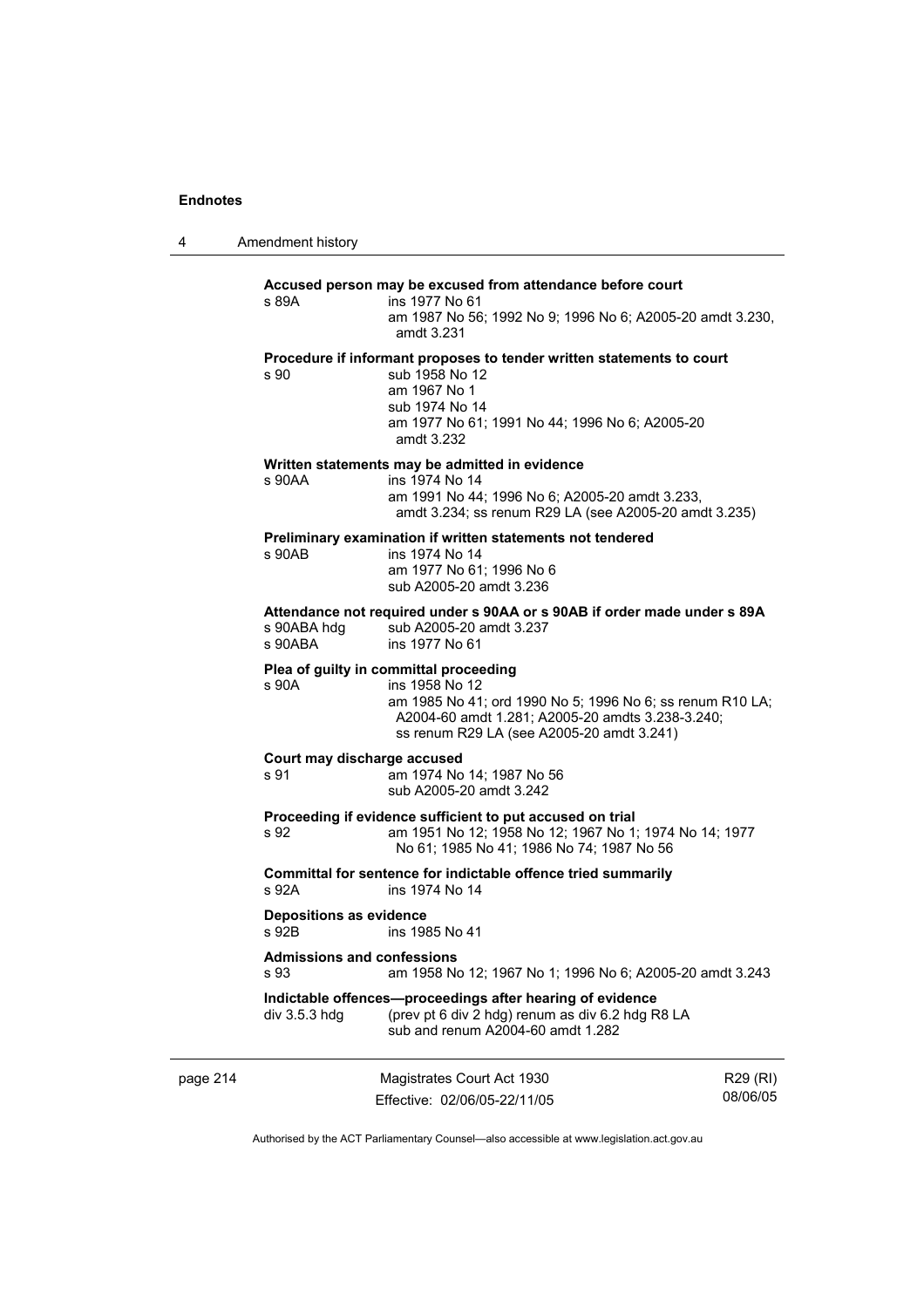| s 94                            | Discharge or committal for trial<br>am 1937 No 28; 1976 No 42; 1987 No 56; 1996 No 6<br>sub A2005-20 amdt 3.244                                        |
|---------------------------------|--------------------------------------------------------------------------------------------------------------------------------------------------------|
| s 95                            | Depositions of dead or absent people<br>sub 1958 No 12<br>am 1967 No 1; 1989 No 59; 1996 No 6; A2004-60 amdt 1.283,<br>amdt 1.284; A2005-20 amdt 3.245 |
| Indictable offences-costs       |                                                                                                                                                        |
| div 3.5.4 hdg                   | (prev pt 6 div 2A hdg) ins $1984$ No 9<br>renum as div 6.2A hdg R8 LA<br>sub and renum A2004-60 amdt 1.285                                             |
| <b>Discontinued proceeding</b>  |                                                                                                                                                        |
| s 97                            | am 1937 No 28<br>om 1958 No 12<br>ins 1984 No 9<br>am 1987 No 56                                                                                       |
|                                 | Indictable offences-witness recognisances                                                                                                              |
| div 3.5.5 hdg                   | (prev pt 6 div 3 hdg) am 1992 No 9<br>renum as div 6.3 hdg R8 LA<br>sub and renum A2004-60 amdt 1.286                                                  |
| <b>Bail in capital offences</b> |                                                                                                                                                        |
| s 98                            | am 1937 No 28<br>om 1989 No 59                                                                                                                         |
|                                 | Admission of persons committed for trial to bail                                                                                                       |
| s 99                            | am 1937 No 28; 1976 No 42; 1989 No 59<br>om 1992 No 9                                                                                                  |
| trial to bail                   | Admission of persons committed for trial and are in prison awaiting                                                                                    |
| s 100                           | am 1937 No 28; 1976 No 42; 1989 No 59<br>om 1992 No 9                                                                                                  |
| s 101                           | Recognisances to be transmitted to Crown Solicitor<br>am 1967 No 1; 1976 No 42; 1985 No 17<br>om 1992 No 9                                             |
| <b>Warrant of deliverance</b>   |                                                                                                                                                        |
| s 102                           | am 1976 No 42<br>om 1992 No 9                                                                                                                          |
| s 103                           | Recognisance of witnesses etc<br>am 1974 No 14; 1996 No 6                                                                                              |
| s 105                           | Court may commit noncompliant witness<br>am 1976 No 42                                                                                                 |
|                                 | sub A2005-20 amdt 3.246                                                                                                                                |

R29 (RI) 08/06/05

Magistrates Court Act 1930 Effective: 02/06/05-22/11/05 page 215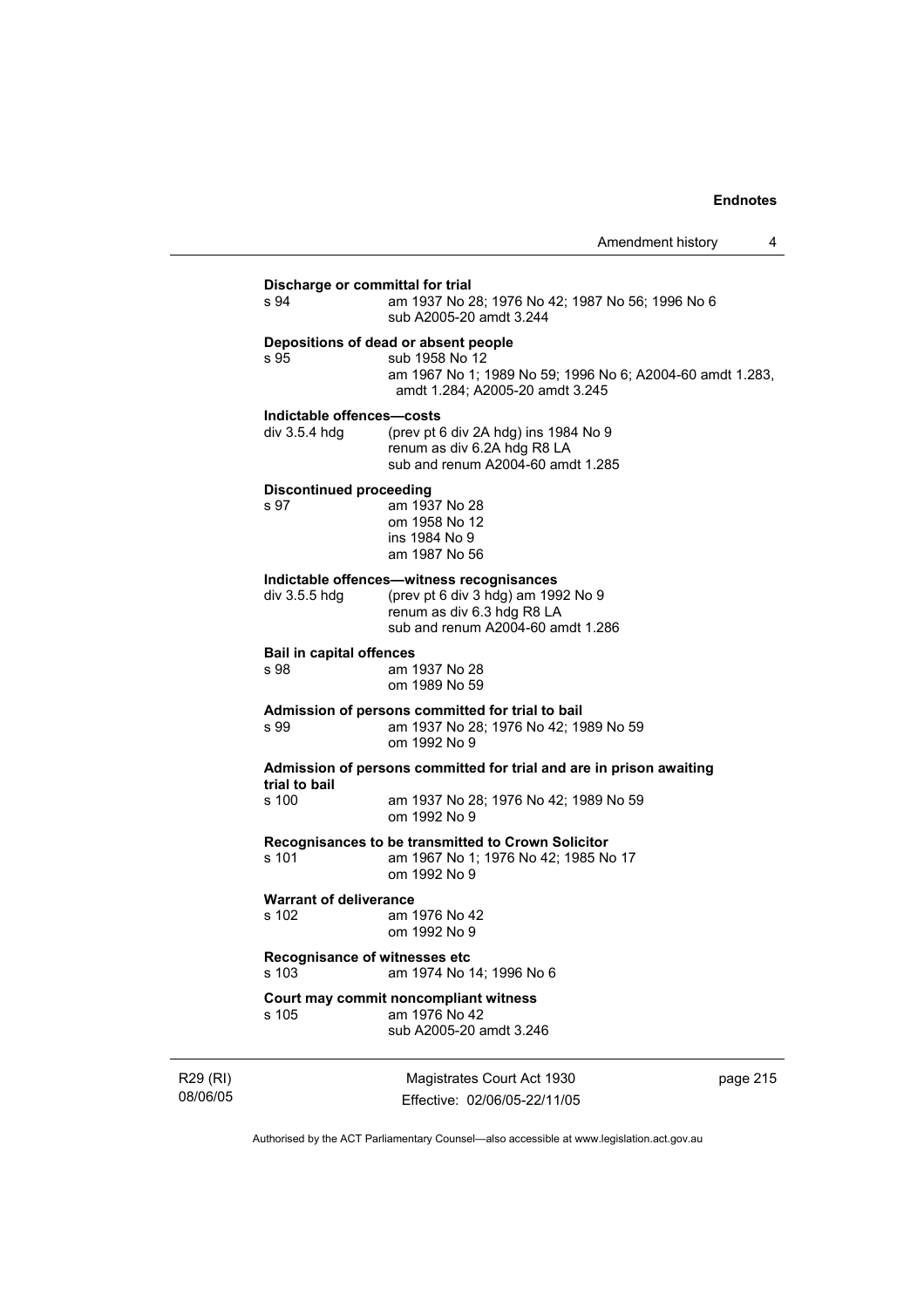| 4 | Amendment history                                     |                                                                                                                                      |
|---|-------------------------------------------------------|--------------------------------------------------------------------------------------------------------------------------------------|
|   | div 3.5.6 hdg                                         | Indictable offences-other provisions<br>(prev pt 6 div 4 hdg) renum as div 6.4 hdg R8 LA<br>sub and renum A2004-60 amdt 1.287        |
|   | s 105A                                                | Meaning of certified copy of depositions in div 3.5.6<br>ins A2004-60 amdt 1.288<br>sub A2005-20 amdt 3.247                          |
|   | s 106                                                 | Giving depositions etc to director of public prosecutions<br>am 1967 No 1; 1985 No 17; 1985 No 41; 1992 No 9; A2005-20<br>amdt 3.248 |
|   | s 107                                                 | Giving documents to proper officer of court<br>am 1967 No 1; 1985 No 17; 1996 No 6; 1999 No 66 sch 3;<br>A2005-20 amdt 3.249         |
|   | s 108                                                 | Accused person may obtain copies of depositions etc<br>am 1967 No 1; 1999 No 66 sch 3<br>sub A2005-20 amdt 3.250                     |
|   | pt 3.6 hdg                                            | Proceedings for offences punishable summarily<br>(prev pt 7 hdg) renum A2004-60 amdt 1.289                                           |
|   | s 108A                                                | Indictable offences dealt with summarily<br>ins 1985 No 41<br>am A2004-60 amdt 1.290                                                 |
|   | $s$ 109                                               | Dismissal or adjournment in absence of informant<br>sub 1996 No 6<br>am A2005-20 amdt 3.251                                          |
|   | Hearing in absence of defendant<br>s 110 hdg<br>s 110 | sub A2005-20 amdt 3.252<br>am 1974 No 14; 1986 No 83; 1989 No 59; 1996 No 6;<br>A2005-20 amdts 3.253-3.256                           |
|   | s 111                                                 | Adjournment if defendant does not appear<br>sub A2005-20 amdt 3.257                                                                  |
|   | <b>Both parties appearing</b><br>s 112                | am 1996 No 6<br>om A2005-20 amdt 3.258                                                                                               |
|   | s 114                                                 | If defendant does not admit the case<br>am 1937 No 28<br>sub A2005-20 amdt 3.259                                                     |
|   | <b>Conduct of summary proceeding</b><br>s 115         | am 1996 No 6<br>sub A2005-20 amdt 3.259                                                                                              |

page 216 Magistrates Court Act 1930 Effective: 02/06/05-22/11/05

R29 (RI) 08/06/05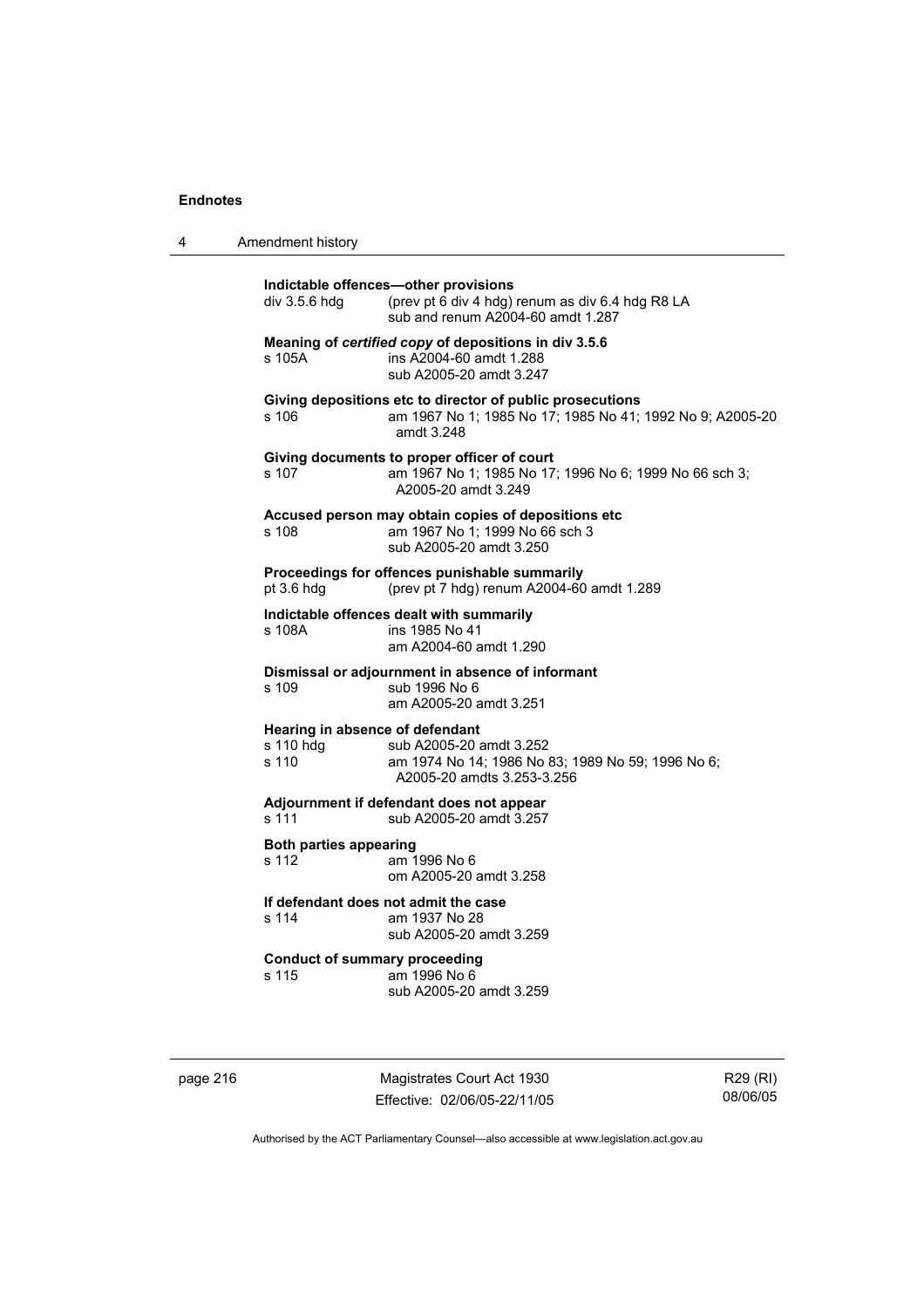Amendment history 4

#### **Conduct of summary proceedings regulated**  s 116 am 1996 No 6

om A2005-20 amdt 3.259

#### **Service and pleading by post for certain offences**

pt 3.7 hdg (prev pt 7A hdg) ins 1974 No 14 sub 1979 No 33 renum A2004-60 amdt 1.291

**Definitions for pt 3.7**  sub A2004-60 amdt 1.292 s 116A ins 1974 No 14 sub 1979 No 33

 am ord 1990 No 5; 1993 No 4; 1996 No 6; 1998 No 54; 1999 No 79 sch 3; A2004-60 amdt 1.294 sub A2005-20 amdt 3.260 def *defendant* ins A2005-20 amdt 3.260 def *law in force in the ACT* ins A2004-60 amdt 1.293 sub A2005-20 amdt 3.260 def *prescribed offence* am A1984-10 s 2; ord 1990 No 5 sch 1

 sub A1993-4 s 10 om A1999-79 sch 3

#### **Meaning of** *prescribed offence* **for pt 3.7**

| s 116AA hdq | sub A2004-60 amdt 1.295                           |
|-------------|---------------------------------------------------|
| s 116AA     | ins 1999 No 79 s 5 sch 3                          |
|             | am 2001 No 62 amdts 1.1-1.3: A2004-60 amdt 1.296: |
|             | A2005-20 amdt 3.261                               |

# **Service of summons for prescribed offence**

s 116B hdg sub A2004-60 amdt 1.297<br>s 116B ins 1974 No 14 ins 1974 No 14 sub 1979 No 33 am 1993 No 4; A2004-60 amdt 1.298; A2005-20 amdt 3.262, amdt 3.263

### **Giving of notice by registrar**

s 116BA ins 1993 No 4

sub A2005-20 amdt 3.264

#### **Proof of service**

s 116C ins 1974 No 14 sub 1979 No 33 am 1991 No 44; 1993 No 4; 1996 No 6; A2005-20 amdt 3.265, amdt 3.266

Magistrates Court Act 1930 Effective: 02/06/05-22/11/05 page 217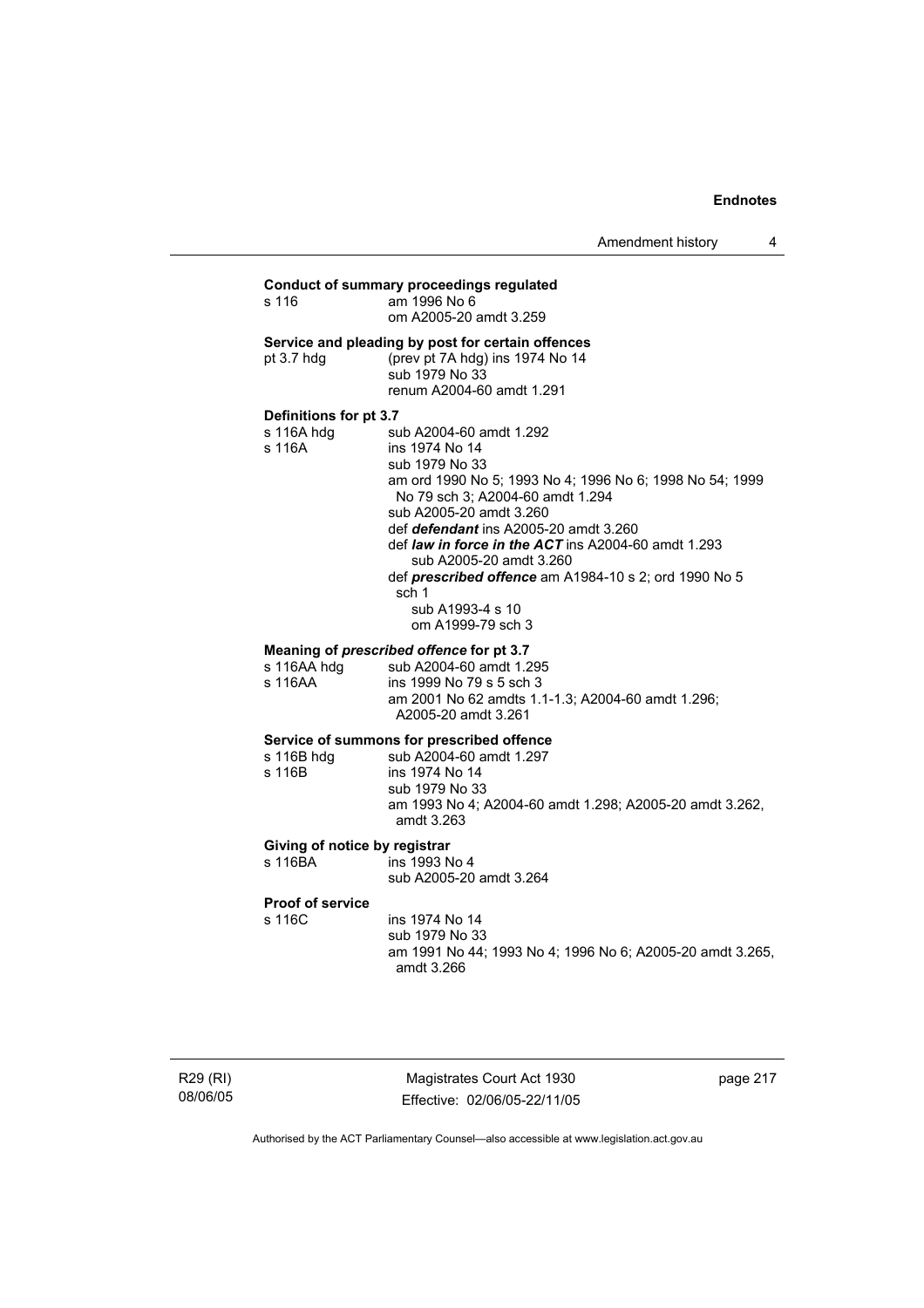4 Amendment history

# page 218 Magistrates Court Act 1930 Effective: 02/06/05-22/11/05 **Pleas to prescribed offence**  s 116D hdg sub A2004-60 amdt 1.299 s 116D ins 1974 No 14 sub 1979 No 33 am 1991 No 44; 1993 No 4 **Procedure if plea of guilty entered**  s 116E ins 1974 No 14 sub 1979 No 33 am 1991 No 44; 1993 No 4 **Procedure if notice of intention to defend given**  s 116F ins 1974 No 14 sub 1979 No 33 am 1991 No 44; 1993 No 4 **Procedure if defendant pleads not guilty**  ins 1989 No 59 **Procedure if defendant does not plead**  s 116G ins 1974 No 14 sub 1979 No 33 am 1989 No 59; 1991 No 44; 1993 No 4 **Restricted penalties under pt 3.7**  s 116H hdg sub A2004-60 amdt 1.300<br>s 116H ins 1974 No 14 ins 1974 No 14 sub 1979 No 33; 1993 No 4 am 1996 No 6; 1998 No 25; A2003-56 amdt 3.162; A2005-20 amdt 3.267, amdt 3.268; ss renum R29 LA (see A2005-20 amdt 3.269) **Consequences of conviction in absence of defendant**  s 116I hdg sub A2005-20 amdt 3.270<br>s 116I s ins 1974 No 14 ins 1974 No 14 sub 1979 No 33 am 1991 No 44; 1993 No 4; 1996 No 6; A2004-60 amdt 1.301 **Date of conviction**  ins 1974 No 14 om 1979 No 33 **Infringement notices for certain offences**  pt 3.8 hdg (prev pt 8 hdg) om 1986 No 74 ins 2001 No 77 s 21 renum A2004-60 amdt 1.302 **Preliminary**  ins 2001 No 77 s 21 renum A2004-60 amdt 1.303

R29 (RI) 08/06/05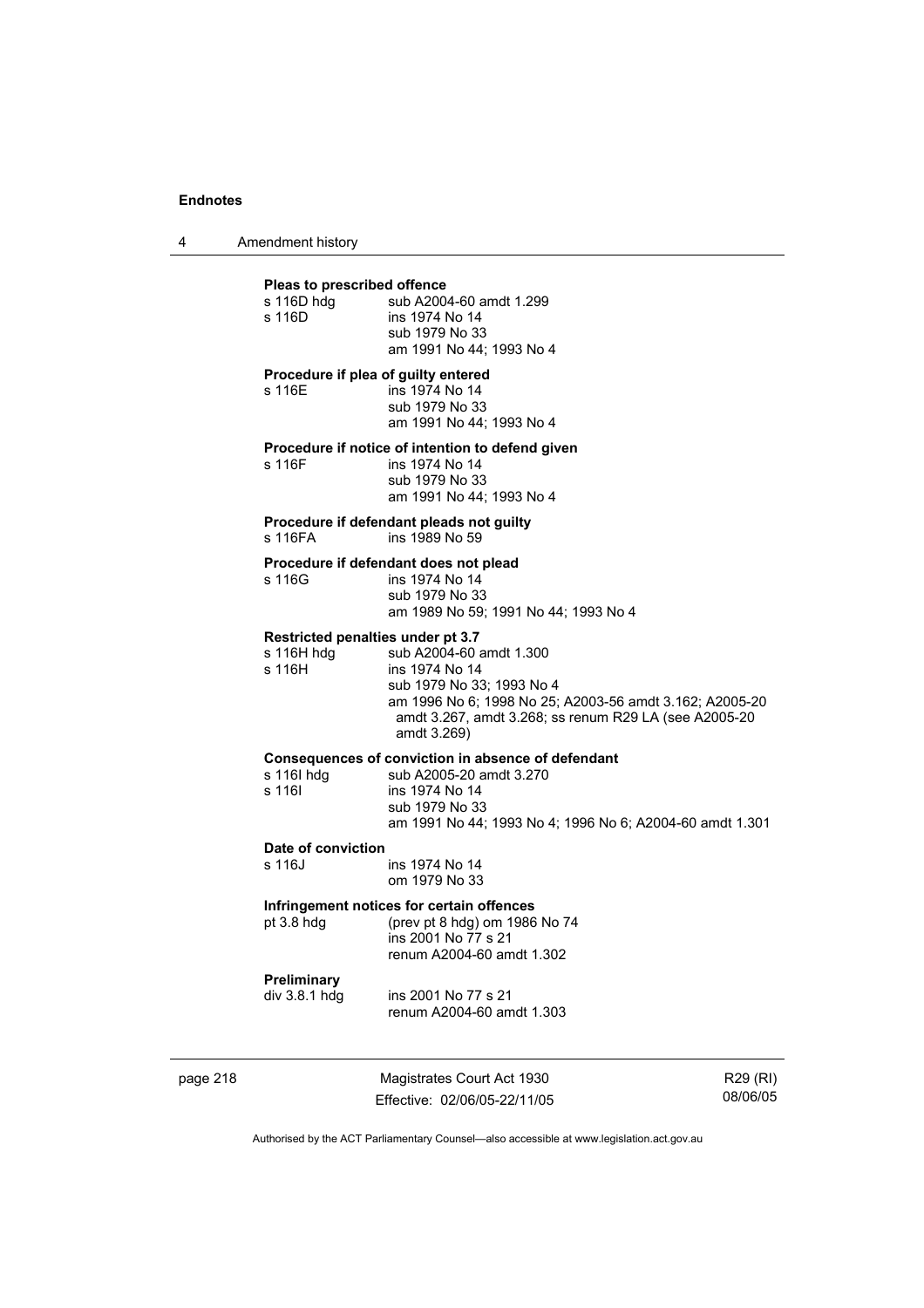# **Definitions for pt 3.8**

| s 117 hdg<br>s 117                      | sub A2004-60 amdt 1.304<br>om 1986 No 74                                                                                                                                                                                                                                                                                |
|-----------------------------------------|-------------------------------------------------------------------------------------------------------------------------------------------------------------------------------------------------------------------------------------------------------------------------------------------------------------------------|
|                                         | ins 2001 No 77 s 21                                                                                                                                                                                                                                                                                                     |
|                                         | def another jurisdiction ins A2004-47 amdt 1.1                                                                                                                                                                                                                                                                          |
|                                         | def authorised person sub 2002 No 30 amdt 3.587;                                                                                                                                                                                                                                                                        |
|                                         | A2004-60 amdt 1.305                                                                                                                                                                                                                                                                                                     |
|                                         | def <i>driver</i> ins A2004-47 amdt 1.1                                                                                                                                                                                                                                                                                 |
|                                         | def <i>home address</i> ins A2004-47 amdt 1.1<br>def <i>illegal user declaration</i> ins A2004-47 amdt 1.1                                                                                                                                                                                                              |
|                                         | def known offender declaration ins A2004-47 amdt 1.1                                                                                                                                                                                                                                                                    |
|                                         | def registered ins A2004-47 amdt 1.1                                                                                                                                                                                                                                                                                    |
|                                         | def registered operator ins A2004-47 amdt 1.1                                                                                                                                                                                                                                                                           |
|                                         | om A2005-20 amdt 3.271                                                                                                                                                                                                                                                                                                  |
|                                         | def responsible person ins A2004-47 amdt 1.1                                                                                                                                                                                                                                                                            |
|                                         | def sold vehicle declaration ins A2004-47 amdt 1.1                                                                                                                                                                                                                                                                      |
|                                         | def trader's plate ins A2004-47 amdt 1.1                                                                                                                                                                                                                                                                                |
|                                         | om A2005-20 amdt 3.271                                                                                                                                                                                                                                                                                                  |
|                                         | def <i>unknown offender declaration</i> ins A2004-47 amdt 1.1                                                                                                                                                                                                                                                           |
|                                         | def vehicle ins A2004-47 amdt 1.1<br>def <b>vehicle related offence</b> ins A2004-47 amdt 1.1                                                                                                                                                                                                                           |
|                                         |                                                                                                                                                                                                                                                                                                                         |
| Purpose and effect of pt 3.8            |                                                                                                                                                                                                                                                                                                                         |
| s 118 hdg                               | sub A2004-60 amdt 1.306                                                                                                                                                                                                                                                                                                 |
| s 118                                   | om 1986 No 74                                                                                                                                                                                                                                                                                                           |
|                                         | ins 2001 No 77 s 21                                                                                                                                                                                                                                                                                                     |
|                                         | Regulations about infringement notice offences                                                                                                                                                                                                                                                                          |
| s 119                                   | om 1986 No 74                                                                                                                                                                                                                                                                                                           |
|                                         | ins 2001 No 77 s 21                                                                                                                                                                                                                                                                                                     |
|                                         | am A2003-2 s 70                                                                                                                                                                                                                                                                                                         |
| Infringement and reminder notices       |                                                                                                                                                                                                                                                                                                                         |
| div 3.8.2 hdg                           | (prev div 8.2 hdg) ins 2001 No 77 s 21                                                                                                                                                                                                                                                                                  |
|                                         | renum A2004-60 amdt 1.307                                                                                                                                                                                                                                                                                               |
| <b>Service of infringement notices</b>  |                                                                                                                                                                                                                                                                                                                         |
| s 120                                   | om 1986 No 74                                                                                                                                                                                                                                                                                                           |
|                                         | ins 2001 No 77 s 21                                                                                                                                                                                                                                                                                                     |
|                                         | am A2004-42 amdt 1.8, amdt 1.9                                                                                                                                                                                                                                                                                          |
|                                         | sub A2004-47 amdt 1.2                                                                                                                                                                                                                                                                                                   |
| <b>Contents of infringement notices</b> |                                                                                                                                                                                                                                                                                                                         |
| s 121                                   | om 1986 No 74                                                                                                                                                                                                                                                                                                           |
|                                         | ins 2001 No 77 s 21                                                                                                                                                                                                                                                                                                     |
|                                         | Additional information in infringement notices                                                                                                                                                                                                                                                                          |
| s 122                                   | om 1986 No 74                                                                                                                                                                                                                                                                                                           |
|                                         | ins 2001 No 77 s 21                                                                                                                                                                                                                                                                                                     |
|                                         |                                                                                                                                                                                                                                                                                                                         |
|                                         |                                                                                                                                                                                                                                                                                                                         |
|                                         | $M =$ $\frac{1}{2}$ $\frac{1}{2}$ $\frac{1}{2}$ $\frac{1}{2}$ $\frac{1}{2}$ $\frac{1}{2}$ $\frac{1}{2}$ $\frac{1}{2}$ $\frac{1}{2}$ $\frac{1}{2}$ $\frac{1}{2}$ $\frac{1}{2}$ $\frac{1}{2}$ $\frac{1}{2}$ $\frac{1}{2}$ $\frac{1}{2}$ $\frac{1}{2}$ $\frac{1}{2}$ $\frac{1}{2}$ $\frac{1}{2}$ $\frac{1}{2}$ $\frac{1}{$ |

R29 (RI) 08/06/05

Magistrates Court Act 1930 Effective: 02/06/05-22/11/05 page 219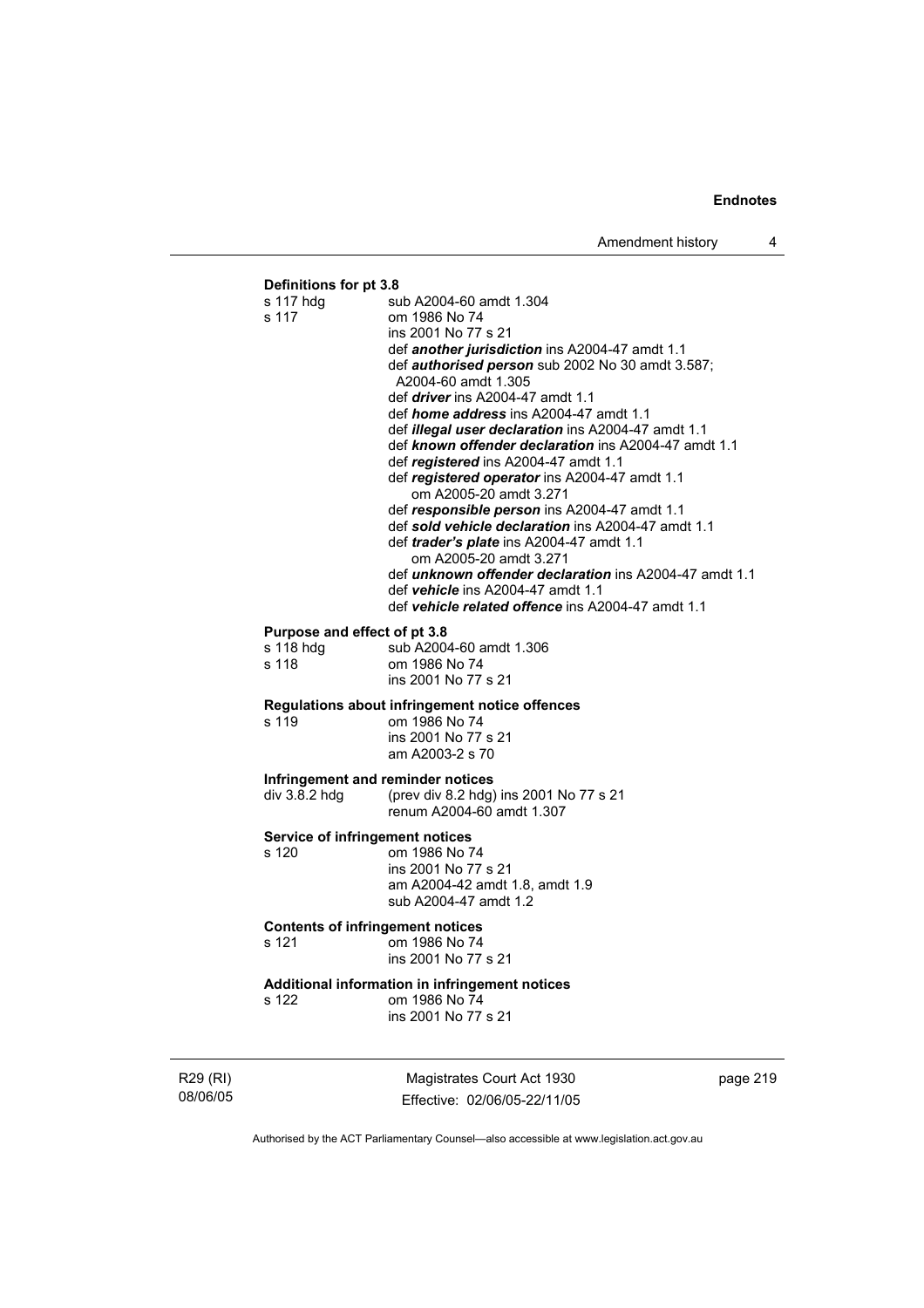4 Amendment history

**Time for payment of infringement notice penalty**<br>s 123 sub 1937 No 28 sub 1937 No 28 om 1986 No 74 ins 2001 No 77 s 21 **Extension of time to pay penalty**  s 124 om 1986 No 74 ins 2001 No 77 s 21 **Effect of payment of infringement notice penalty**  am 1937 No 28 om 1986 No 74 ins 2001 No 77 s 21 **Application for withdrawal of infringement notice**  om 1986 No 74 ins 2001 No 77 s 21 **Withdrawal of infringement notice**  s 127 sub 1937 No 28 om 1986 No 74 ins 2001 No 77 s 21 **Guidelines about withdrawal of infringement notices**  am 1937 No 28 om 1986 No 74 ins 2001 No 77 s 21 **Reminder notices**  s 129 sub 1967 No 1 am 1980 No 4 om 1986 No 74 ins 2001 No 77 s 21 **Contents of reminder notices**  s 130 om 1986 No 74 ins 2001 No 77 s 21 **Additional information in reminder notices**  s 131 om 1986 No 74 ins 2001 No 77 s 21 **Additional provisions for vehicle-related offences**  div 3.8.3 hdg (prev div 8.2A hdg) ins A2004-47 amdt 1.3 renum R26 LA **Meaning of** *infringement notice* s 131A ins A2004-47 amdt 1.3

page 220 Magistrates Court Act 1930 Effective: 02/06/05-22/11/05

R29 (RI) 08/06/05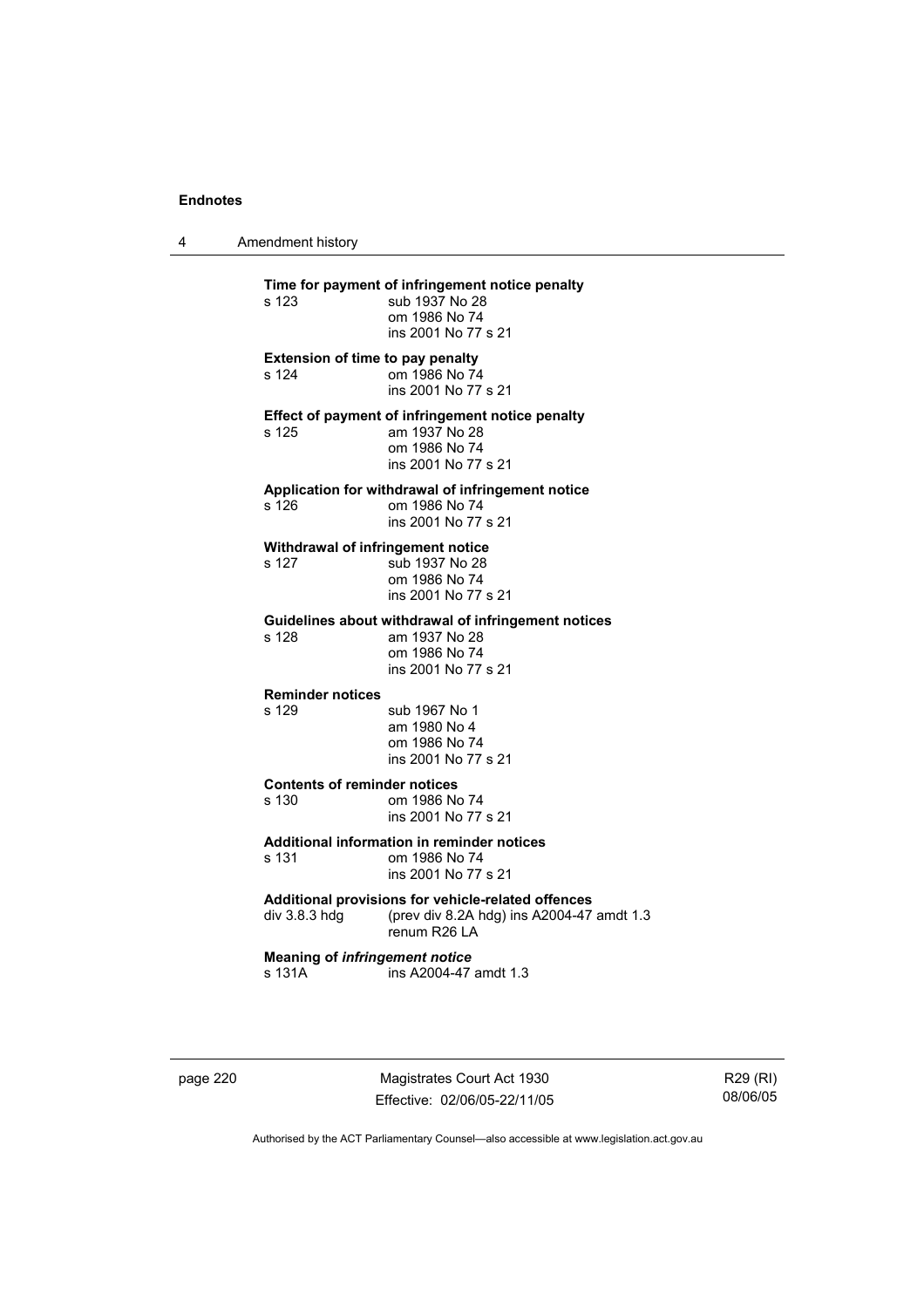|                      | s 131B                                                                                   | Service of infringement notice on responsible person for vehicles<br>ins A2004-47 amdt 1.3<br>am A2004-42 amdt 1.10; ss renum R25 LA (see A2004-60<br>amdt 1.11) |          |  |
|----------------------|------------------------------------------------------------------------------------------|------------------------------------------------------------------------------------------------------------------------------------------------------------------|----------|--|
|                      | Liability for vehicle-related offences<br>s 131C<br>ins A2004-47 amdt 1.3                |                                                                                                                                                                  |          |  |
|                      | <b>Illegal user declarations</b><br>s 131D                                               | ins A2004-47 amdt 1.3                                                                                                                                            |          |  |
|                      | Known offender declarations<br>s 131F                                                    | ins A2004-47 amdt 1.3                                                                                                                                            |          |  |
|                      | Sold vehicle declarations<br>s 131F                                                      | ins A2004-47 amdt 1.3                                                                                                                                            |          |  |
|                      | Unknown offender declarations<br>s 131G                                                  | ins A2004-47 amdt 1.3                                                                                                                                            |          |  |
|                      | div 3.8.4 hdg                                                                            | Disputing liability for infringement notices<br>(prev div 8.3 hdg) ins 2001 No 77 s 21<br>sub and renum A2004-60 amdt 1.308 and R26 LA                           |          |  |
|                      | s 132                                                                                    | Disputing liability for infringement notice offence<br>am 1967 No 1; 1969 No 12; 1977 No 4<br>om 1986 No 74<br>ins 2001 No 77 s 21                               |          |  |
|                      | s 133                                                                                    | <b>Extension of time to dispute liability</b><br>am 1937 No 28<br>om 1986 No 74<br>ins 2001 No 77 s 21                                                           |          |  |
|                      | Procedure if liability disputed<br>s 134<br>ins 2001 No 77 s 21<br>am A2004-42 amdt 1.12 |                                                                                                                                                                  |          |  |
|                      | div 3.8.5 hdg                                                                            | Infringement notices-other provisions<br>(prev div 8.4 hdg) ins 2001 No 77 s 21<br>sub and renum A2004-60 amdt 1.309 and R26 LA                                  |          |  |
|                      | s 134A                                                                                   | Authorised people for infringement notice offences<br>ins 1968 No 25<br>om 1986 No 74<br>ins 2002 No 30 amdt 3.588                                               |          |  |
|                      | s 134B                                                                                   | Money recovered by infant or person of unsound mind<br>ins 1968 No 25<br>am 1978 No 46<br>om 1986 No 74                                                          |          |  |
| R29 (RI)<br>08/06/05 |                                                                                          | Magistrates Court Act 1930<br>Effective: 02/06/05-22/11/05                                                                                                       | page 221 |  |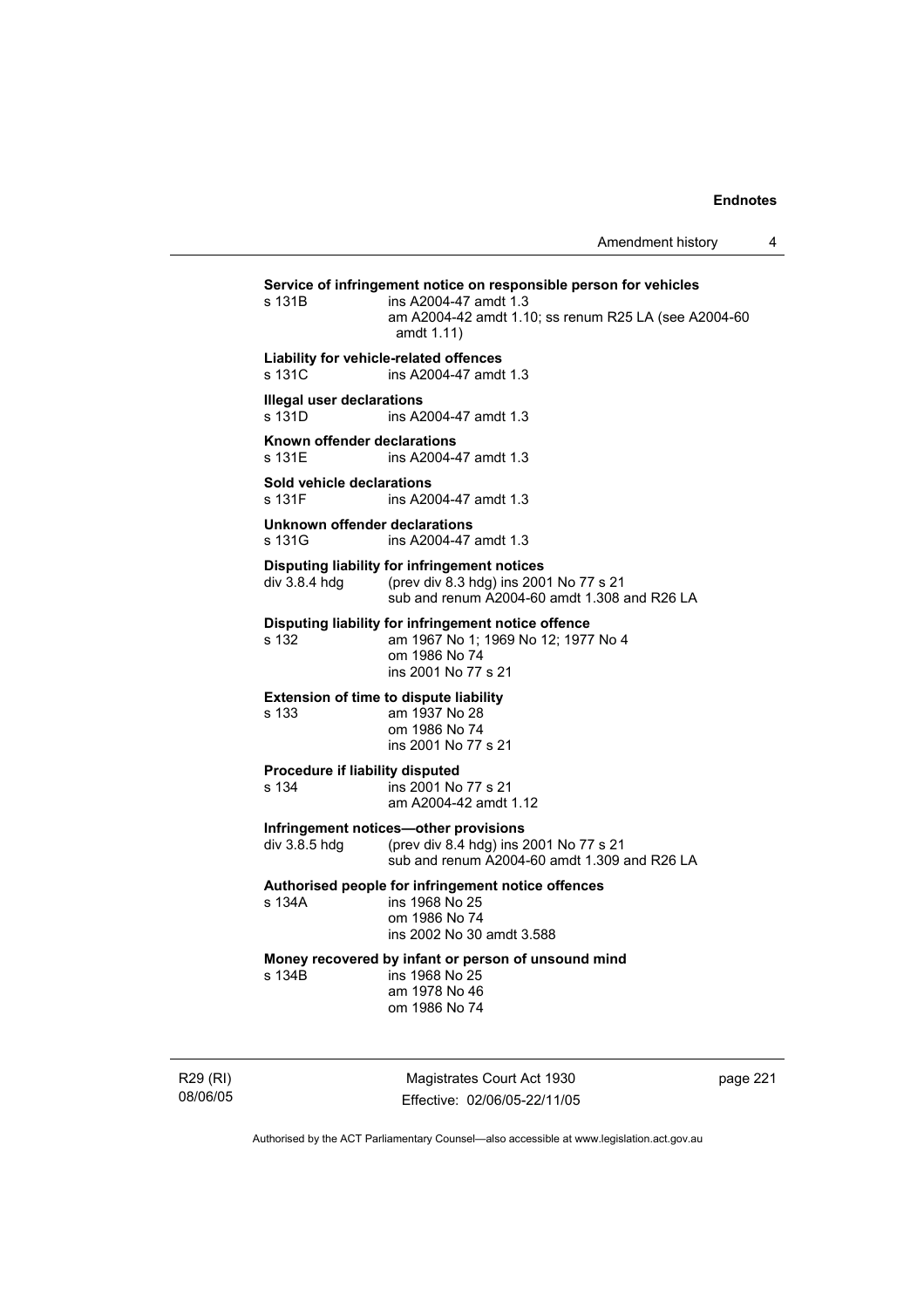4 Amendment history

# **Delegation of administering authority's functions**  am 1937 No 28 om 1986 No 74 ins 2001 No 77 s 21 sub 2002 No 30 amdt 3.589 **Evidentiary certificates**  s 136 om 1986 No 74 ins 2001 No 77 s 21 **Default summons**  s 137 om 1986 No 74 **Service of default summons**  s 138 om 1986 No 74 **Ground of defence to be in writing lodged with the clerk**  s 139 am 1937 No 28; 1958 No 12; 1970 No 15 om 1986 No 74 **Trial**  am 1958 No 12; 1970 No 15 om 1986 No 74 **Enforcement of criminal decisions**  pt 3.9 hdg (prev pt 9 hdg) sub and renum A2004-60 amdt 1.310 **Enforcement of criminal decisions—general**  div 3.9.1 hdg (prev pt 9 div 1 hdg) renum R8 LA sub and renum A2004-60 amdt 1.311 **Minute of decision and notice to defendant**  s 141 am 1972 No 37; ord 1990 No 5; 1991 No 44; 1993 No 4; 1996 No 6; 1996 No 68; 1998 No 25; 1999 No 91 sch 2; ss renum  $R10IA$ **Formal convictions and orders**  s 142 am 1937 No 28; 1991 No 44; A2005-20 amdt 3.272 **Consequences if information dismissed**  am 1986 No 74; 1991 No 44 sub A2005-20 amdt 3.273 **Copies of informations and other documents**  s 144 sub 1967 No 1 am 1980 No 10; 1986 No 74; 1991 No 38; 1991 No 44; 1994 No 4 **Imprisonment in first instance**  s 145 am 1996 No 6

page 222 Magistrates Court Act 1930 Effective: 02/06/05-22/11/05

R29 (RI) 08/06/05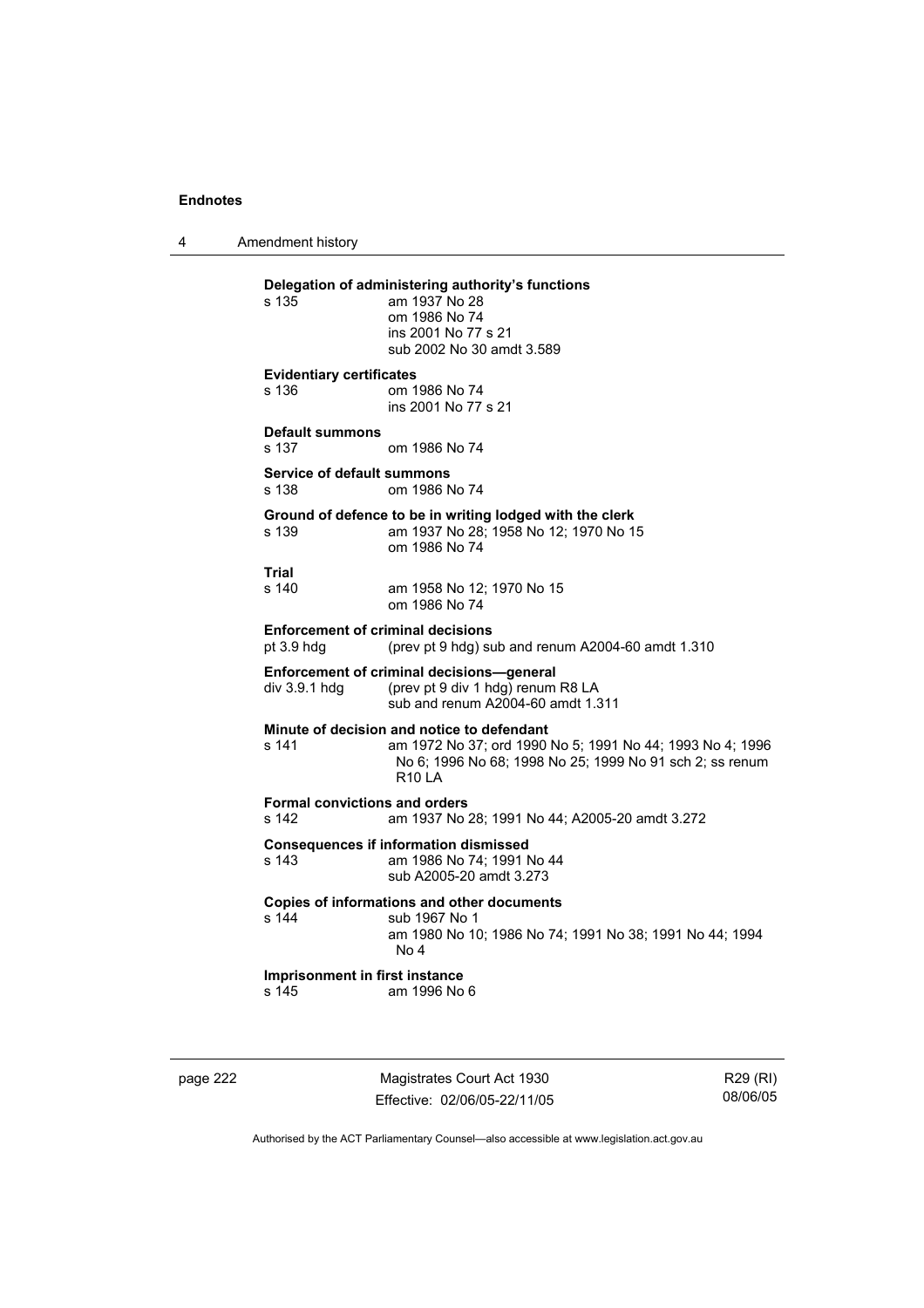Amendment history 4

# **Enforcement of fines**

| I) |                                                 | Magistrates Court Act 1930                                                                                                                                                                                                                                                                                                                                                                                                                                                                                                                                                                                                                                                                       | page 223 |
|----|-------------------------------------------------|--------------------------------------------------------------------------------------------------------------------------------------------------------------------------------------------------------------------------------------------------------------------------------------------------------------------------------------------------------------------------------------------------------------------------------------------------------------------------------------------------------------------------------------------------------------------------------------------------------------------------------------------------------------------------------------------------|----------|
|    | <b>Doubtful service</b><br>s 147C               | ins 1998 No 25                                                                                                                                                                                                                                                                                                                                                                                                                                                                                                                                                                                                                                                                                   |          |
|    | Access to particulars of address<br>s 147B      | ins 1998 No 25                                                                                                                                                                                                                                                                                                                                                                                                                                                                                                                                                                                                                                                                                   |          |
|    | Notice of address etc<br>s 147A                 | ins 1989 No 60<br>am 1991 No 44; 1991 No 112; 1993 No 48<br>sub 1998 No 25                                                                                                                                                                                                                                                                                                                                                                                                                                                                                                                                                                                                                       |          |
|    | <b>Payment of fine</b><br>s 147                 | am 1968 No 25; 1977 No 34; 1986 No 74; 1989 No 60; ord<br>1990 No 5; 1991 No 112; 1992 No 23; 1993 No 4; 1994 No 4;<br>1994 No 45; 1994 No 61; 1995 No 46<br>sub 1998 No 25                                                                                                                                                                                                                                                                                                                                                                                                                                                                                                                      |          |
|    | s 146A                                          | No imprisonment for breach of reparation order<br>ins ord 1990 No 1<br>am 1996 No 6<br>om 1998 No 25                                                                                                                                                                                                                                                                                                                                                                                                                                                                                                                                                                                             |          |
|    | Definitions for div 3.9.2<br>s 146 hdg<br>s 146 | sub A2004-60 amdt 1.313<br>om 1986 No 57<br>ins 1989 No 60<br>sub 1991 No 112<br>def chief police officer ins A1998-25 s 8<br>om A2004-60 amdt 1.314<br>def <i>default notice</i> ins A1998-25 s 8<br>def <i>fine</i> ins A1998-25 s 8<br>am A1999-91 sch 2; A2005-20 amdt 3.274<br>def <i>fine defaulter</i> ins A1998-25 s 8<br>def government agency ins A1998-25 s 8<br>am A2005-20 amdt 3.275<br>def outstanding fine ins A1998-25 s 8<br>sub A2005-20 amdt 3.276<br>def <i>parking offence</i> om A1998-25 s 8<br>def penalty notice ins A1998-25 s 8<br>def Territory entity ins A1998-25 s 8<br>sub A2004-60 amdt 1.315<br>def <i>traffic offence</i> am A1993-4 s 21<br>om A1998-25 s 8 |          |
|    | div 3.9.2 hdg                                   | (prev pt 9 div 2 hdg) sub 1994 No 61<br>am 1998 No 25<br>renum as div 9.2 hdg R8 LA<br>renum A2004-60 amdt 1.312                                                                                                                                                                                                                                                                                                                                                                                                                                                                                                                                                                                 |          |

R29 (RI) 08/06/05

Effective: 02/06/05-22/11/05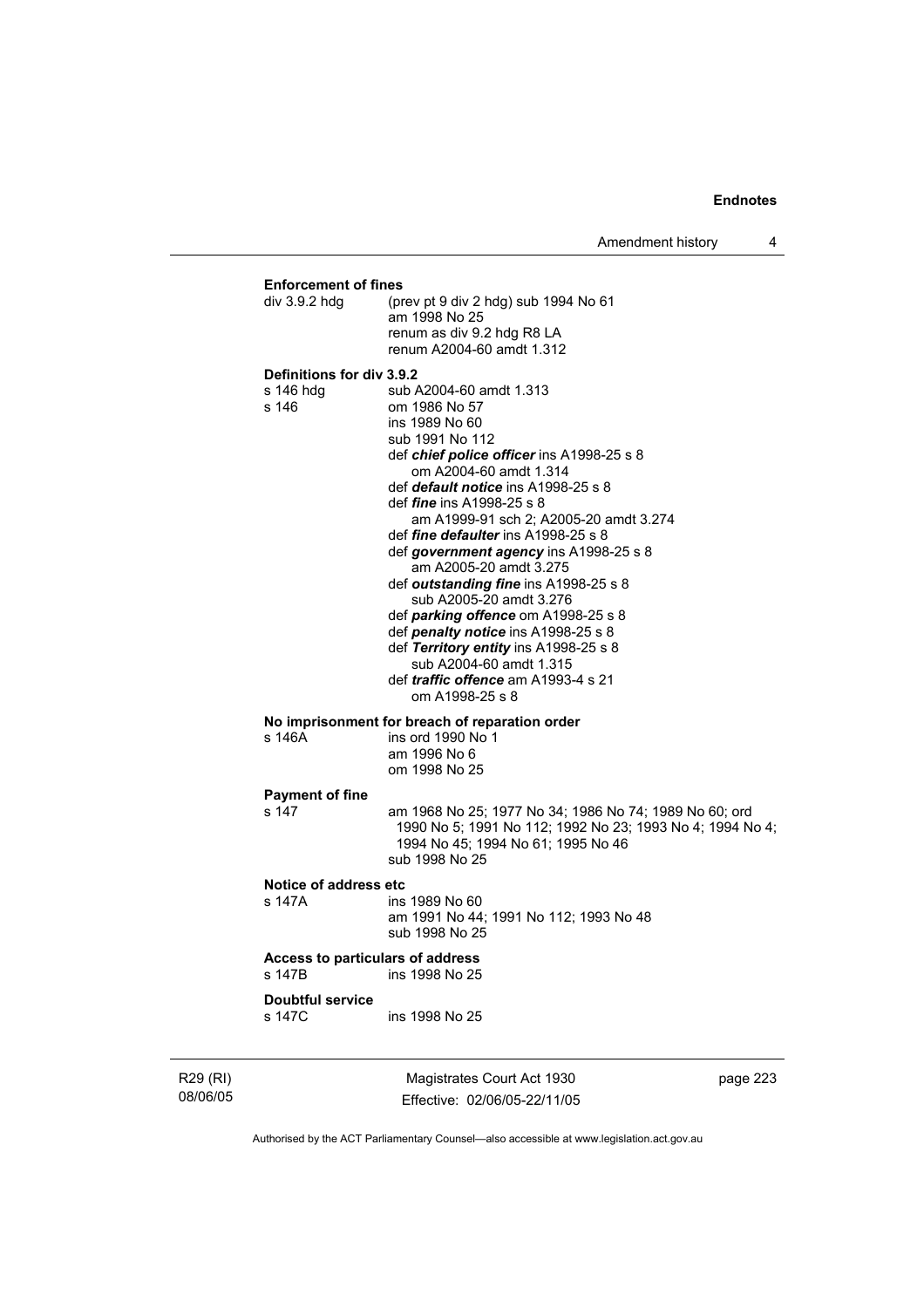| Court may allow time to pay<br>s 148    | am 1974 No 14; 1979 No 33; 1991 No 44; 1998 No 25; ss<br>renum R10 LA; A2005-20 amdt 3.277                                                                 |
|-----------------------------------------|------------------------------------------------------------------------------------------------------------------------------------------------------------|
| <b>Penalty notice</b><br>s 149          | om 1986 No 74<br>ins 1998 No 25                                                                                                                            |
| <b>Default</b><br>s 150                 | am 1974 No 14; 1977 No 34; 1979 No 33; 1986 No 74; 1989<br>No 60; 1991 No 112; 1993 No 4; 1999 No 79 s 5 sch 3<br>sub 1998 No 25<br>am A2004-60 amdt 1.316 |
| s 150A                                  | Parking offences-further orders in respect of natural persons<br>ins 1989 No 60<br>am 1991 No 44; 1991 No 112; 1993 No 48<br>om 1998 No 25                 |
| s 150B                                  | Parking offences-further orders in respect of bodies corporate<br>ins 1989 No 60<br>am 1991 No 44; 1991 No 112; 1993 No 48; 1994 No 61<br>om 1998 No 25    |
| <b>Further orders-service</b><br>s 150C | ins 1989 No 60<br>am 1991 No 44<br>om 1998 No 25                                                                                                           |
| <b>Default notice</b><br>s 151          | orig s 151 renum as s 185<br>ins 1998 No 25                                                                                                                |
| <b>Special arrangements</b><br>s 152    | orig s 152 renum as s 186<br>ins 1998 No 25                                                                                                                |
| s 153                                   | Notice for suspension of driver licence etc<br>am 1937 No 28; 1940 No 22; 1989 No 60; 1991 No 44<br>om 1998 No 25<br>sub 1999 No 79 s 5 sch 3              |
| s 153A                                  | <b>Parking offences-instalment payments</b><br>ins 1989 No 60<br>am 1991 No 44<br>om 1998 No 25                                                            |
| s 153B                                  | Consequence of non-compliance with certain orders<br>ins 1989 No 60<br>am 1991 No 44<br>om 1998 No 25                                                      |

page 224 Magistrates Court Act 1930 Effective: 02/06/05-22/11/05

R29 (RI) 08/06/05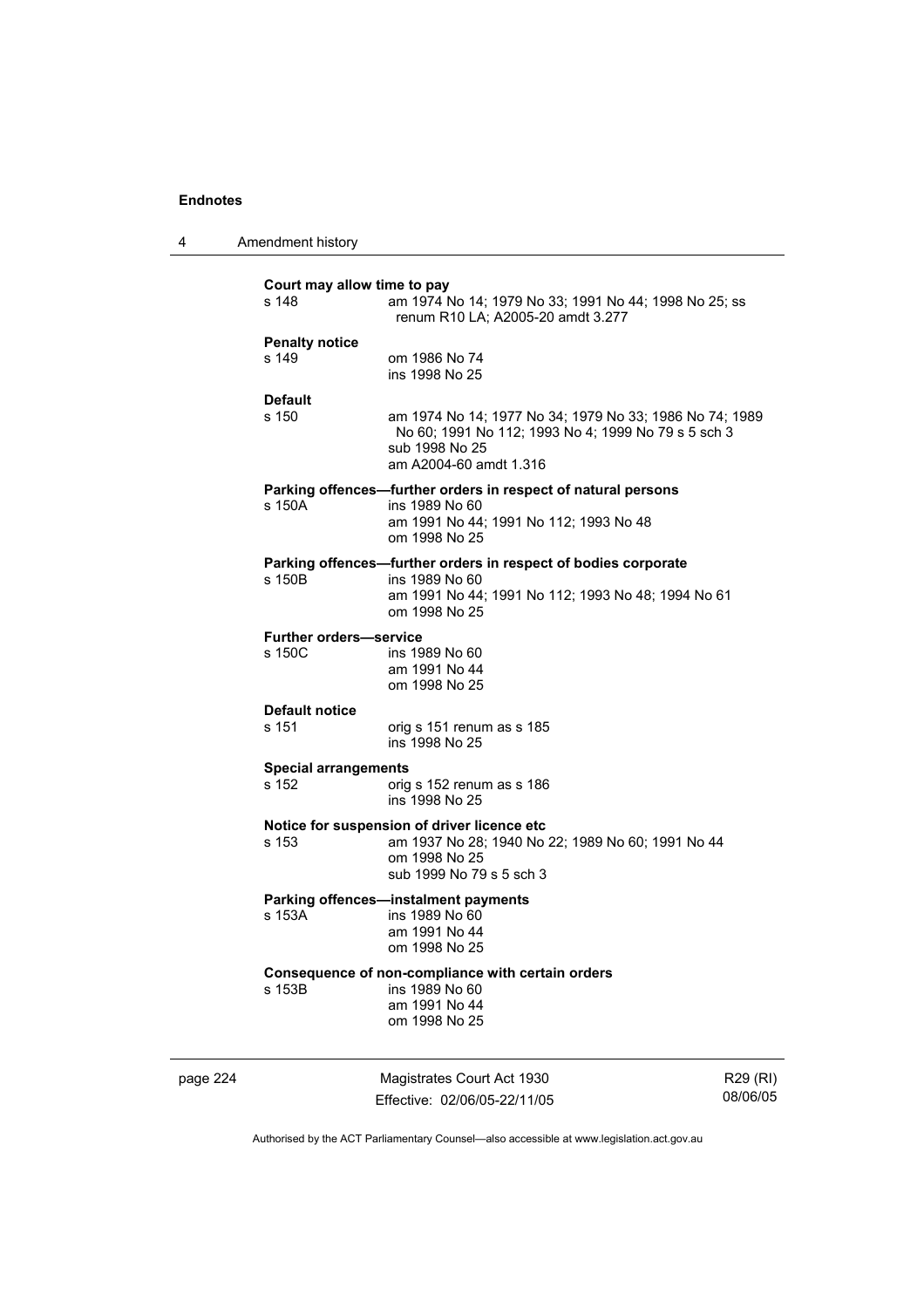#### **Part payments**

| s 153C                                  | ins 1989 No 60<br>am 1991 No 44<br>om 1998 No 25                                                                                                                                    |
|-----------------------------------------|-------------------------------------------------------------------------------------------------------------------------------------------------------------------------------------|
| Access to personal information<br>s 154 | orig s 154 renum as s 187<br>ins 1998 No 25                                                                                                                                         |
| s 154A                                  | Ascertainment of capacity to pay fine<br>ins 1998 No 25<br>am A2004-60 amdts 1.317-1.320<br>reloc to Magistrates Court Rules 1932, pt 4 as rule 18 by<br>A2004-60 amdt 1.321        |
| s 154B                                  | Garnishee orders and writs of execution<br>ins 1998 No 25<br>am A2004-60 amdt 1.322, amdt 1.323<br>reloc to Magistrates Court Rules 1932, pt 4 as rule 19 by<br>A2004-60 amdt 1.324 |
|                                         |                                                                                                                                                                                     |

#### **Application of Magistrates Court (Civil Jurisdiction) Rules, pt 19**

| s 154C hdq | sub A2004-60 amdt 1.325                                                          |
|------------|----------------------------------------------------------------------------------|
| s 154C     | ins 1998 No 25                                                                   |
|            | am A2004-60 amdts 1.326-1.334                                                    |
|            | reloc to Magistrates Court Rules 1932, pt 4 as rule 20 by<br>A2004-60 amdt 1.335 |
|            |                                                                                  |

# **Committal to prison—fine defaulters**

ins 1998 No 25

# **Fine amounts to be paid to registrar**

| s 155 hdg | am 1991 No 44           |
|-----------|-------------------------|
| s 155     | am 1991 No 44           |
|           | sub A2005-20 amdt 3.278 |

#### **Costs to be paid to clerk by registrar of motor vehicles**

| s 155A hdq | am 1991 No 44              |
|------------|----------------------------|
| s 155A     | ins 1989 No 60             |
|            | am 1991 No 44: 1991 No 112 |
|            | om 1998 No 25              |
|            |                            |

#### **Execution to stop on payment**

s 156 am 1977 No 34

### sub A2005-20 amdt 3.278

#### **Payment of amount to keeper or superintendent**

s 157 am 1976 No 42; 1977 No 34; 1991 No 44; 1998 No 25; A2004-60 amdt 1.336

R29 (RI) 08/06/05

Magistrates Court Act 1930 Effective: 02/06/05-22/11/05 page 225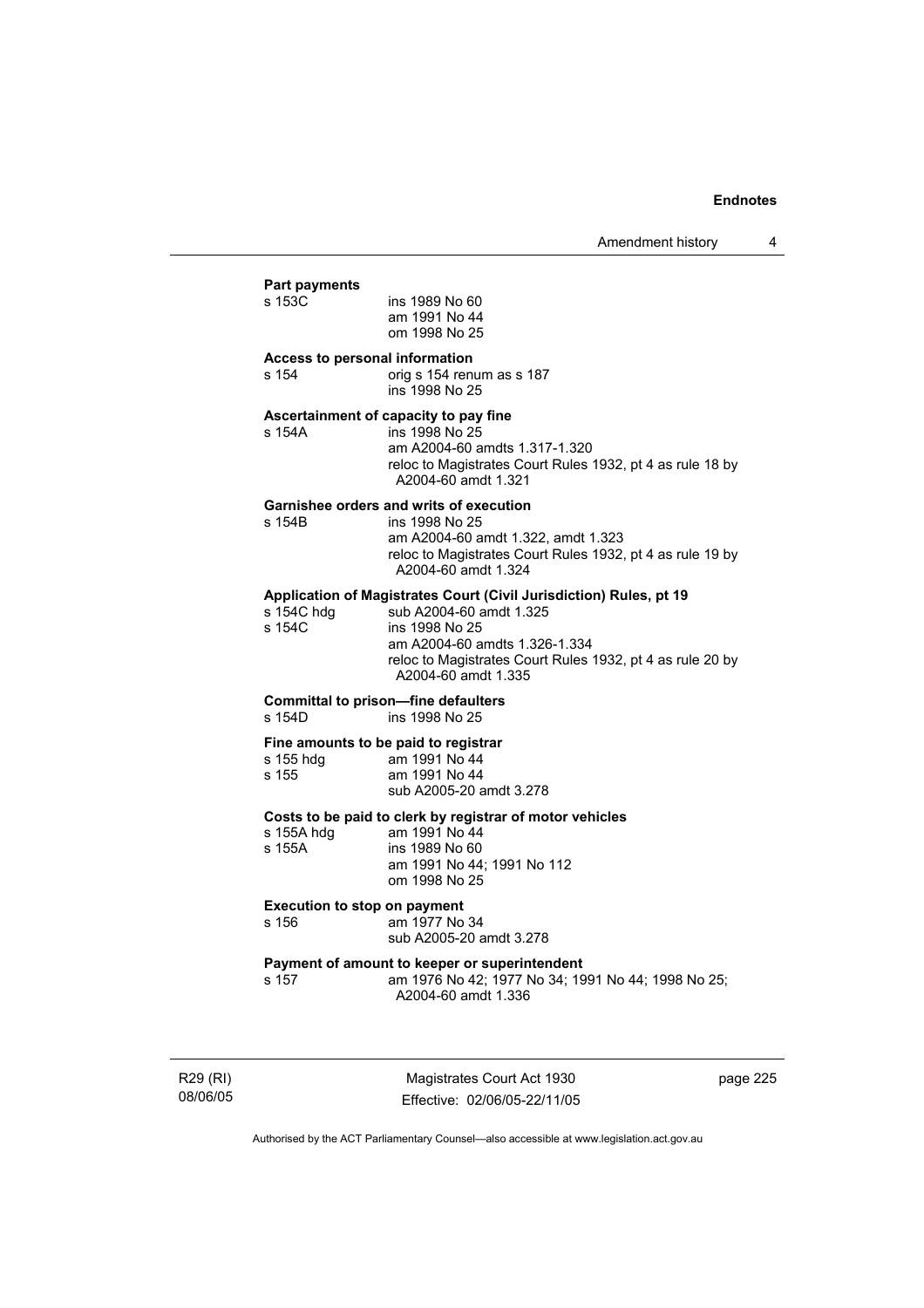4 Amendment history

| s 158                                  | Fine satisfied by imprisonment<br>am 1986 No 74; 1991 No 44<br>om 1994 No 61<br>ins 1998 No 25                                                               |
|----------------------------------------|--------------------------------------------------------------------------------------------------------------------------------------------------------------|
| Remission<br>s 159 hda<br>s 159        | am 1991 No 44<br>am 1991 No 44<br>om 1994 No 61<br>ins 1998 No 25                                                                                            |
| s <sub>160</sub>                       | Conviction or order quashed or set aside<br>om 1994 No 61<br>ins 1998 No 25<br>am 1999 No 79 s 5 sch 3                                                       |
| s 161                                  | Other enforcement provisions not affected<br>am 1986 No 74<br>om 1994 No 61<br>ins 1998 No 25                                                                |
| <b>Procedure on execution</b><br>s 162 | am 1953 No 14; 1967 No 1; 1991 No 44; 1994 No 81<br>om 1994 No 61                                                                                            |
| s 163                                  | Warrant of distress after appeal<br>om 1972 No 37                                                                                                            |
| s 164                                  | Money, Australian notes and bank notes may be seized and choses in action<br>may be seized, sued on and sold<br>am ord 1990 No 5<br>om 1994 No 61            |
| s 165                                  | Time of application to be recorded<br>am 1953 No 14; 1991 No 44<br>om 1994 No 61                                                                             |
| s 166                                  | Warrant of execution, when to be executed<br>am 1967 No 1; 1994 No 81<br>om 1994 No 61                                                                       |
| div 3.9.3 hdg                          | Reciprocal enforcement of fines against bodies corporate<br>(prev pt 9 div 2A hdg) ins 1982 No 2<br>renum as div 9.2A hdg R8 LA<br>renum A2004-60 amdt 1.337 |

page 226 Magistrates Court Act 1930 Effective: 02/06/05-22/11/05

R29 (RI) 08/06/05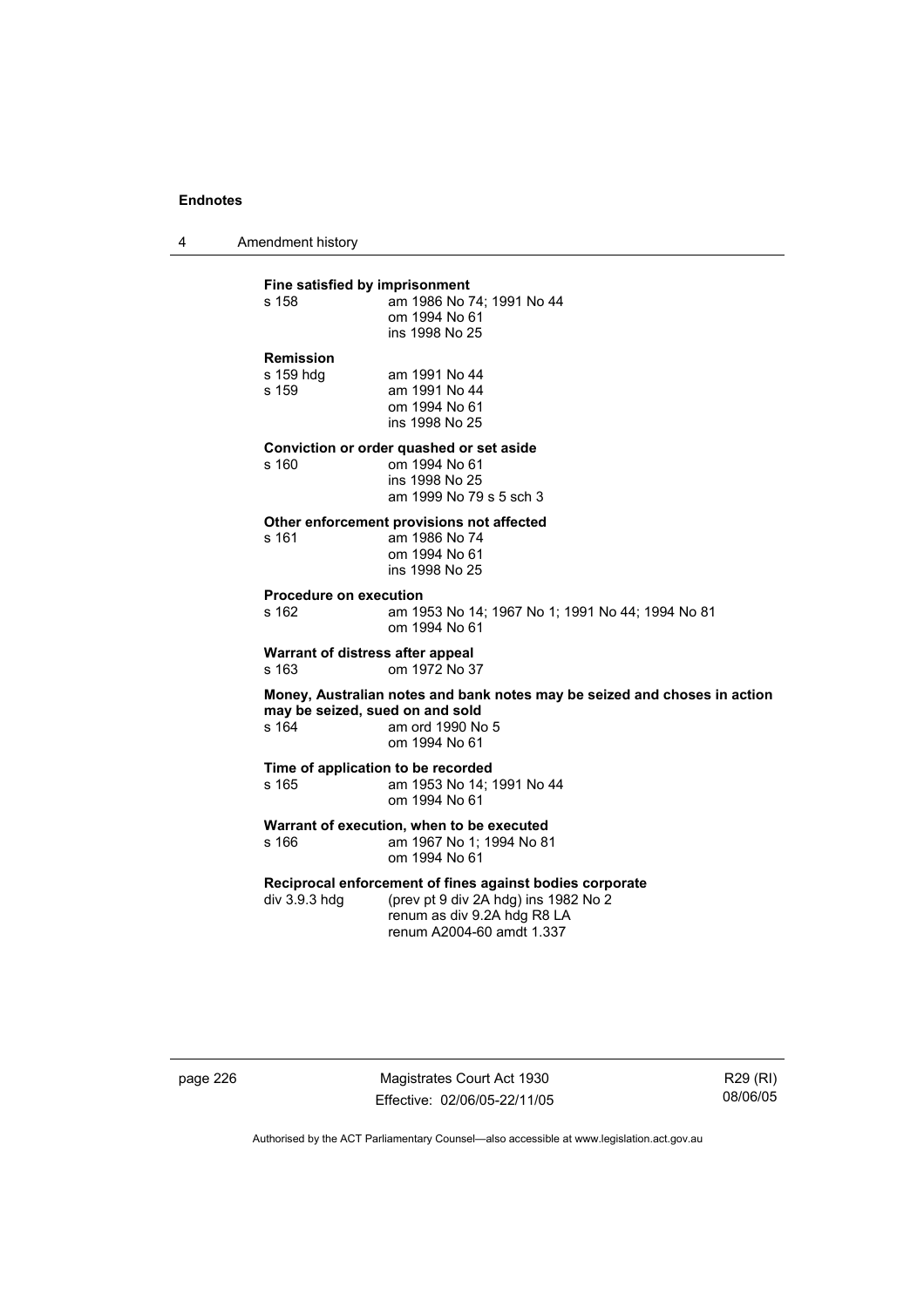#### **Definitions for div 3.9.3**

| ט.ט.ט אוט וטו פווטווווווס<br>s 166A hdg<br>s 166A | sub A2004-60 amdt 1.338<br>ins 1982 No 2<br>def <i>fine</i> am A2005-20 amdt 3.279<br>def reciprocating court sub A2005-20 amdt 3.280<br>def relevant officer am A1991-44 s 7 and sch 1<br>def State am A2004-60 amdt 1.339 |
|---------------------------------------------------|-----------------------------------------------------------------------------------------------------------------------------------------------------------------------------------------------------------------------------|
| s 166B                                            | Declarations relating to reciprocating courts<br>ins 1982 No 2<br>am 2001 No 44 amdts 1.2752-1.2754; A2005-20 amdt 3.281                                                                                                    |
| <b>Enforcement of fine</b><br>s 166C              | ins 1982 No 2<br>am 1991 No 44; 1994 No 61; A2004-60 amdt 1.340,<br>amdt 1.341; A2005-20 amdts 3.282-3.284; ss renum R29 LA<br>(see A2005-20 amdt 3.285)                                                                    |
| s 166D                                            | <b>Effect of enforcement by reciprocating court</b><br>ins 1982 No 2<br>am 1991 No 44                                                                                                                                       |
| s 166E hdg<br>s 166E                              | Registrar to notify payment of territory fine<br>am 1991 No 44<br>ins 1982 No 2<br>am 1991 No 44                                                                                                                            |
| Adverse claim to goods seized<br>s 167            | am 1953 No 14<br>om 1986 No 74                                                                                                                                                                                              |
| Rules in Interpleader summons<br>s 168            | om 1986 No 74                                                                                                                                                                                                               |
| <b>Right of landlord not affected</b><br>s 169    | om 1986 No 74                                                                                                                                                                                                               |
| s 170                                             | Oral examination of debtor as to debts owing to him<br>am 1968 No 25; 1991 No 44<br>om 1994 No 61                                                                                                                           |
| Order nisi for attachment of debt<br>s 171        | am 1937 No 28; 1991 No 44<br>om 1994 No 61                                                                                                                                                                                  |
| Service of order nisi to bind debts<br>s 172      | am 1993 No 4<br>om 1994 No 61                                                                                                                                                                                               |

R29 (RI) 08/06/05

Magistrates Court Act 1930 Effective: 02/06/05-22/11/05 page 227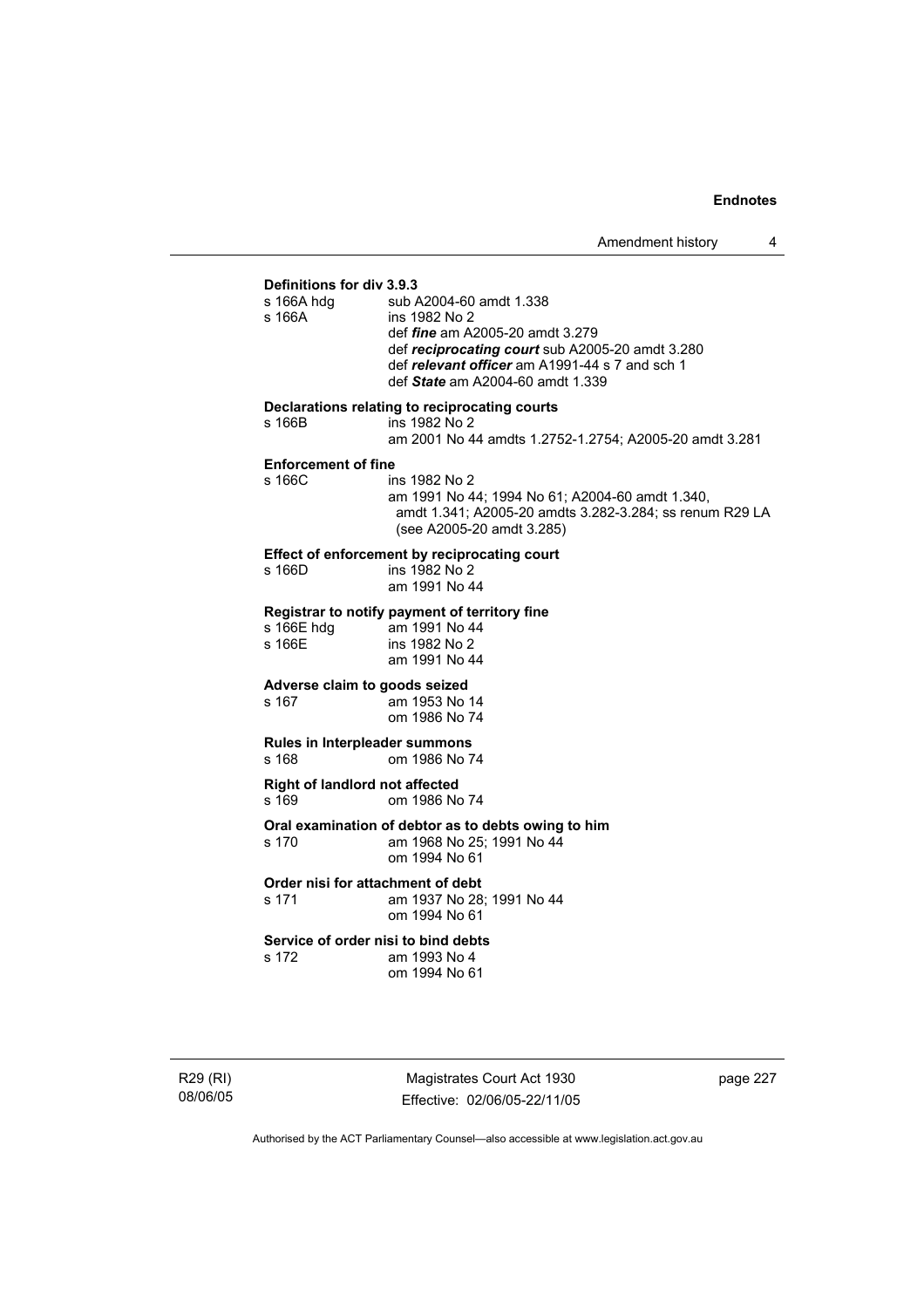4 Amendment history

**Where garnishee does not dispute debt**  s 173 sub 1968 No 25 am 1970 No 15; 1991 No 44 om 1994 No 61 **Where garnishee disputes debt**  s 174 am 1986 No 74 om 1994 No 61 **Issue may be filed**  s 175 om 1994 No 61 **Where third party claims lien or charge on debt**  s 176 om 1994 No 61 **Court may order warrant to levy amount or issue to be tried**  s 177 om 1994 No 61 **Payment by debtor under order to be valid discharge**  s 178 am 1937 No 28 om 1994 No 61 **Debt attachment book**  s 179 am 1991 No 44 om 1994 No 61 **Costs of attachment**  om 1994 No 61 **Defendants in civil cases not to be imprisoned except under certain circumstances**  s 181 am 1937 No 28; 1991 No 44 om 1994 No 61 **Warrant in default of compliance**  s 182 am 1991 No 44 om 1994 No 61 **Ex parte order of commitment**<br>s 183 am 1991 No am 1991 No 44 om 1994 No 61 **Enforcement of criminal decisions—other provisions**  div 3.9.4 hdg (prev pt 9 div 6 hdg) renum as div 9.6 hdg R8 LA sub and renum A2004-60 amdt 1.342 **Enforcement of costs against informant**<br>s 184 am 1991 No s 184 orig s 184 am 1991 No 44 om 1994 No 61 ins 1998 No 25 s 17

page 228 Magistrates Court Act 1930 Effective: 02/06/05-22/11/05

R29 (RI) 08/06/05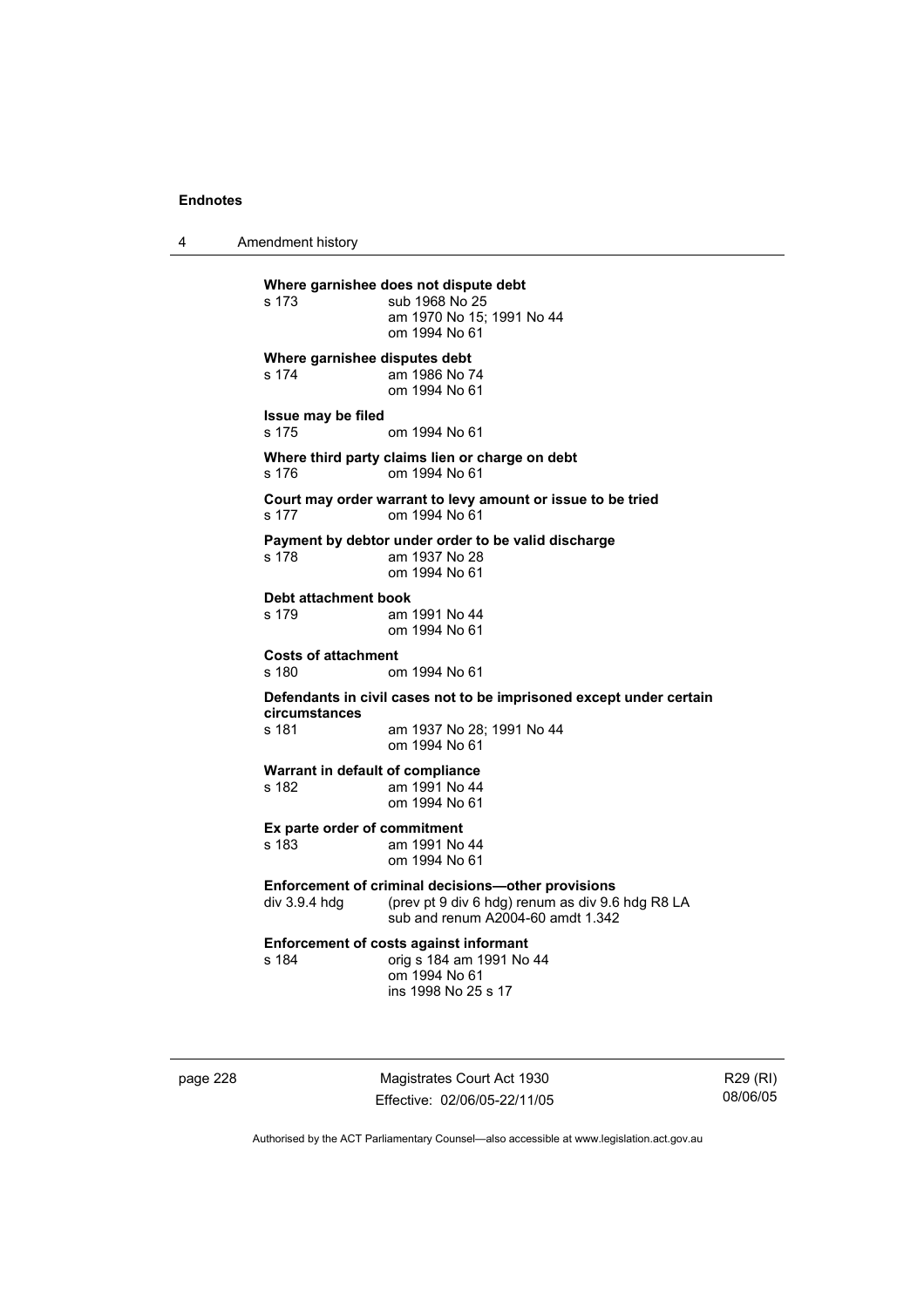# **Committal to prison—orders not involving payment of amount**

s 185 orig s 185 sub 1967 No 1 om 1972 No 37 (prev s 151) am 1977 No 34; 1996 No 6 renum 1998 No 25 am A2005-20 amdts 3.286-3.288

**Warrant of commitment to prison**  s 186 orig s 186 om 1994 No 61 (prev s 152) sub 1996 No 6 renum 1998 No 25 am 1998 No 67; ss renum R10 LA

#### **Warrant of commitment if defendant already in prison**

| s 187 | orig s 187 om 1994 No 61      |
|-------|-------------------------------|
|       | (prev s 154) renum 1998 No 25 |
|       | am A2005-20 amdt 3.289        |

# **Mitigation of payment by court**<br>**s** 188 **am 1967 No**

am 1967 No 1; 1982 No 3; 1985 No 41; ord 1990 No 5; 1994 No 81

#### **Scale of imprisonment for nonpayment of money**

s 189 am 1967 No 1; 1977 No 34; 1978 No 46 sub 1993 No 4 am 1994 No 61 om 1998 No 25

#### **Proceeds of warrants of execution**

# s 190 sub 1986 No 74

 am ord 1990 No 5; 1991 No 44 om 1994 No 61

#### **Accounts to be kept of amounts received**

| s 191 hdq | am 2001 No 44 amdt 1.2755                              |
|-----------|--------------------------------------------------------|
|           | sub A2004-60 amdt 1.343                                |
| s 191     | am 1967 No 1: 1979 No 33: 1991 No 44: 1994 No 81: 2001 |
|           | No 44 amdt 1.2756; A2004-60 amdt 1.344, amdt 1.345     |
|           |                                                        |

**Executors and administrators may enforce orders in civil matters**  s 192 am 1991 No 44

om 1994 No 61

### **Forfeited goods may be sold**

s 193 am ord 1990 No 5; A2005-20 amdt 3.290

**Warrant of commitment or writ of execution not void for form only**  s 194 am 1994 No 61

R29 (RI) 08/06/05

Magistrates Court Act 1930 Effective: 02/06/05-22/11/05 page 229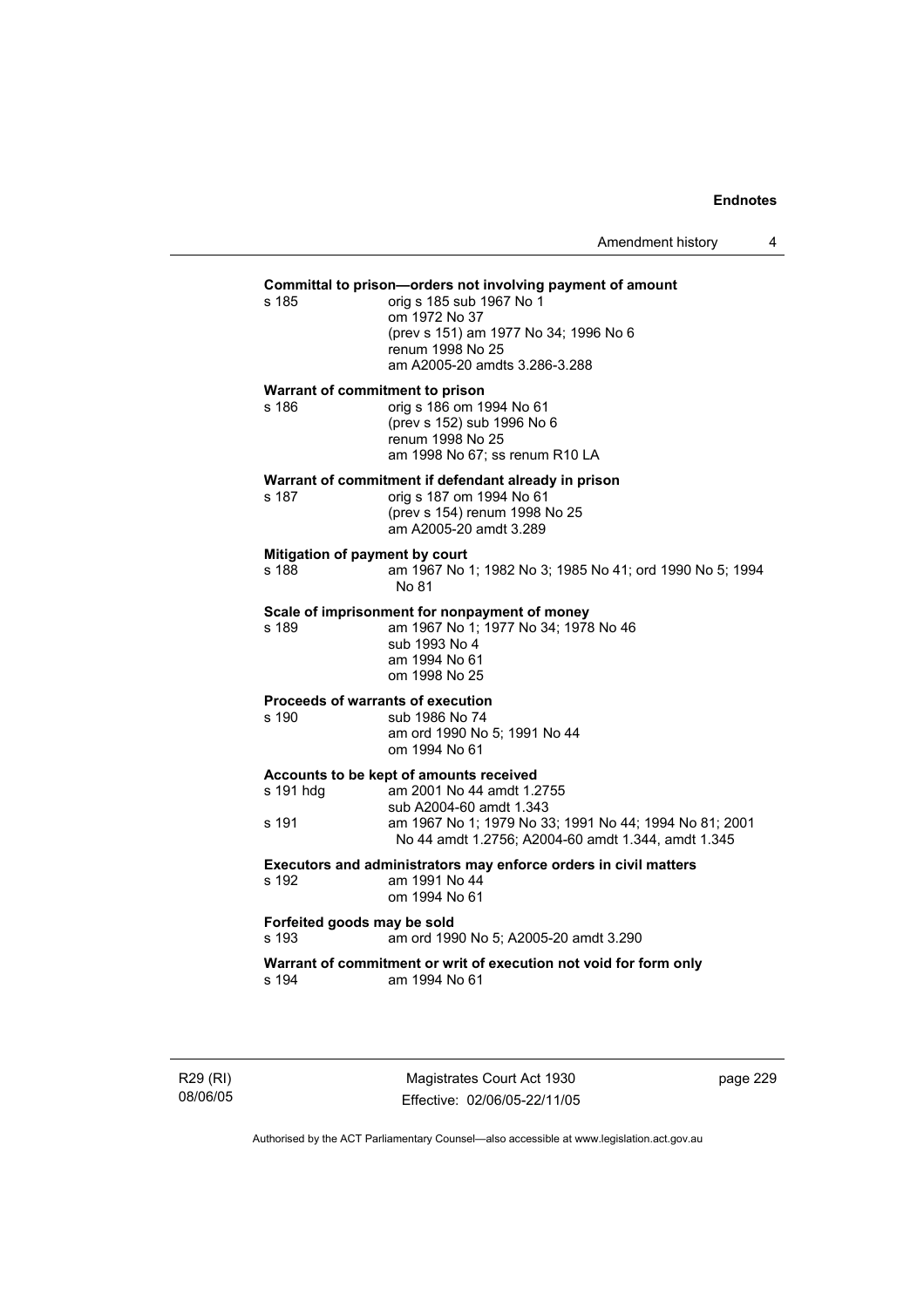4 Amendment history

| s 195                                      | Convictions etc to be given to Supreme Court registrar<br>am 1937 No 28; 1992 No 23<br>sub A2005-20 amdt 3.291                                              |
|--------------------------------------------|-------------------------------------------------------------------------------------------------------------------------------------------------------------|
| Definitions for pt 10<br>s 196             | am 1937 No 28<br>sub 1990 No 65<br>am 1992 No 37; 2000 No 60 s 4<br>om 2001 No 90 amdt 1.79                                                                 |
| Power to make<br>s 197                     | sub 1990 No 65<br>om 2001 No 90 amdt 1.79                                                                                                                   |
| <b>Entitlement to apply</b><br>s 198       | sub 1990 No 65<br>am 1998 No 38; 2000 No 60 s 5<br>om 2001 No 90 amdt 1.79                                                                                  |
| s 198A                                     | Powers exercisable in care and protection proceedings<br>ins 1999 No 64 s 4 sch 2<br>om 2001 No 90 amdt 1.79                                                |
| s 198B                                     | Special requirements-applications by community advocate or employer<br>ins 2000 No 60 s 6<br>om 2001 No 90 amdt 1.79                                        |
| <b>Hearing dates</b><br>s 199              | am 1937 No 28<br>sub 1990 No 65<br>am 1991 No 44<br>om 2001 No 90 amdt 1.79                                                                                 |
| s 200                                      | Parties-applications by persons other than aggrieved persons<br>am 1937 No 28<br>sub 1990 No 65<br>am 1998 No 38; 2000 No 60 s 7<br>om 2001 No 90 amdt 1.79 |
| s 201                                      | Parties-applications involving children<br>sub 1990 No 65<br>am 1991 No 44<br>om 2001 No 90 amdt 1.79                                                       |
| <b>Representation of children</b><br>s 202 | sub 1990 No 65<br>om 2001 No 90 amdt 1.79                                                                                                                   |

page 230 Magistrates Court Act 1930 Effective: 02/06/05-22/11/05

R29 (RI) 08/06/05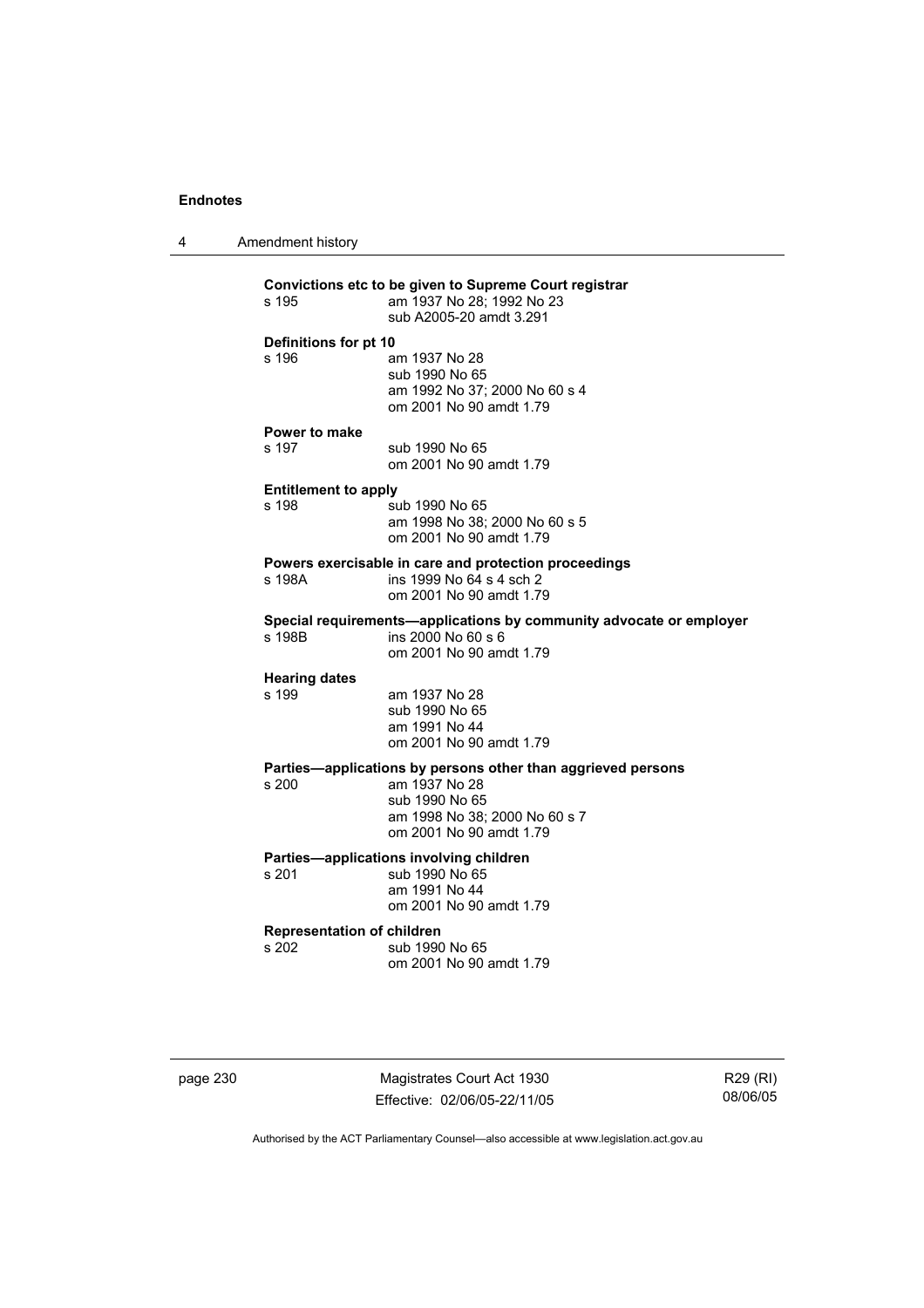Amendment history 4

**Hearing of applications**<br>**s** 203 sub 1 sub 1990 No 65 am 1995 No 46; 1999 No 34 om 2001 No 90 amdt 1.79 **Matters to be taken into account**  s 204 sub 1990 No 65 om 2001 No 90 amdt 1.79 **Restrictions in orders**  am 1986 No 74 sub 1990 No 65 om 2001 No 90 amdt 1.79 **Consent orders**  sub 1990 No 65 om 2001 No 90 amdt 1.79 **Jurisdiction under s 206**  ins 1999 No 34 om 2001 No 90 amdt 1.79 **Service of applications**  ins 1990 No 65 am 1991 No 44; 2000 No 60 s 8; 2001 No 44 amdt 1.2757 om 2001 No 90 amdt 1.79 **Procedure in absence of respondent**  ins 1990 No 65 om 2001 No 90 amdt 1.79 **Interim restraining orders**  ins 1990 No 65 om 2001 No 90 amdt 1.79 **Seizure of firearms**  ins 1990 No 65 am 1991 No 9; 1996 No 74; 1997 No 25 om 2001 No 90 amdt 1.79 **Explaining proposed orders**  s 206E ins 1990 No 65 am 1992 No 37 om 2001 No 90 amdt 1.79 **Counselling**  s 206F ins 1990 No 65 om 2001 No 90 amdt 1.79 **Power of court to make orders where person charged**  ins 1990 No 65 om 2001 No 90 amdt 1.79

R29 (RI) 08/06/05

Magistrates Court Act 1930 Effective: 02/06/05-22/11/05 page 231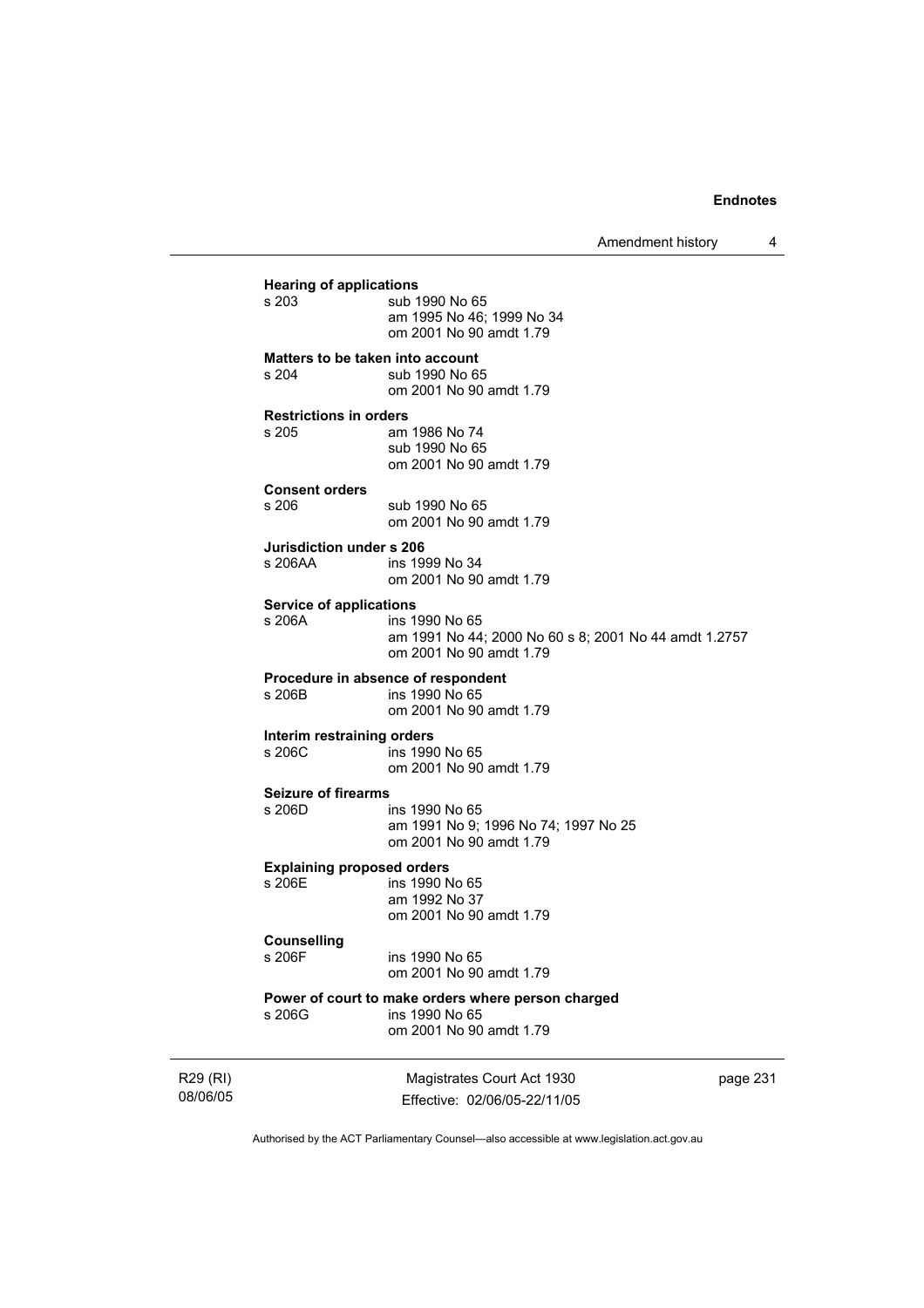4 Amendment history

**Duration of orders**  ins 1990 No 65 om 2001 No 90 amdt 1.79 **Exercise of certain powers by registrar s 2061** ins 2001 No 70 amdt s 206I ins 2001 No 70 amdt 1.67 om 2001 No 90 amdt 1.79 **Variation and revocation of orders**  s 206J ins 1990 No 65 am 1991 No 44; 1999 No 64 s 4 sch 2 om 2001 No 90 amdt 1.79 **Service etc of orders**<br>s 206K **ins** ins 1990 No 65 am 1991 No 44; 1996 No 51; 2001 No 44 amdt 1.2758, amdt 1.2759 om 2001 No 90 amdt 1.79 **Offence**  s 206L ins 1990 No 65 am 1992 No 37; 1994 No 81; 1997 No 25 om 2001 No 90 amdt 1.79 **Service other than personal service**  s 206M ins 1990 No 65 om 2001 No 90 amdt 1.79 **Service by police officers**  s 206N ins 1990 No 65 am 1991 No 44 om 2001 No 90 amdt 1.79 **Restriction on publication of reports of proceedings**  s 206P ins 1990 No 65 am 1994 No 81; 1998 No 38 om 2001 No 90 amdt 1.79 **Limits of restriction on publication**  ins 1998 No 38 om 2001 No 90 amdt 1.79 **Application not invalid only because made under wrong Act**  s 206PB ins 1998 No 38 om 2001 No 90 amdt 1.79 **Appeals**  s 206Q ins 1990 No 65 am 1995 No 46 om 2001 No 90 amdt 1.79

page 232 Magistrates Court Act 1930 Effective: 02/06/05-22/11/05

R29 (RI) 08/06/05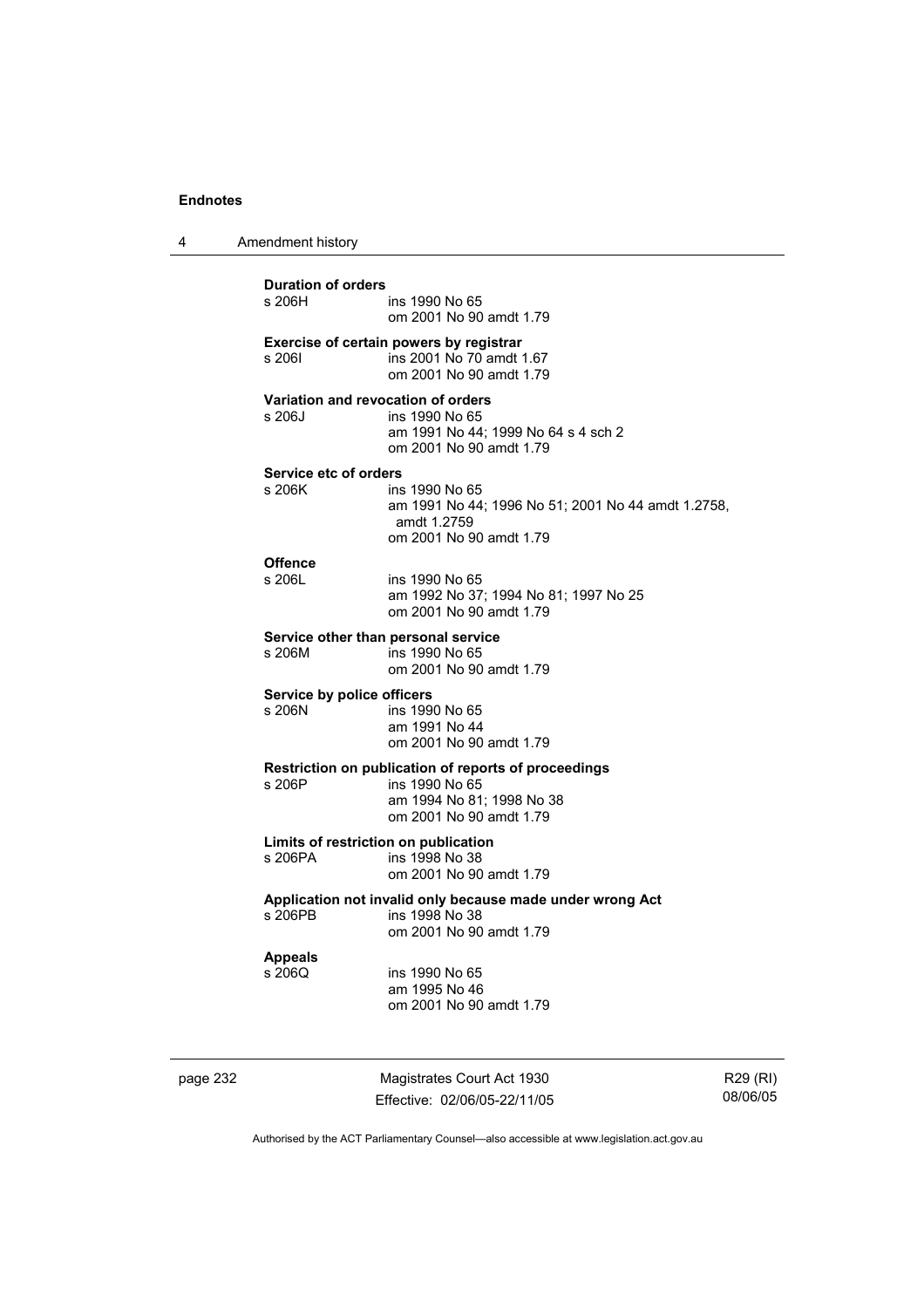| Amendment history |  |  |
|-------------------|--|--|
|-------------------|--|--|

# **Application of Crimes Act**

| Application of Crimes Act                                 |                                                                                                                                                                                                                                                                                                              |
|-----------------------------------------------------------|--------------------------------------------------------------------------------------------------------------------------------------------------------------------------------------------------------------------------------------------------------------------------------------------------------------|
| s 206R                                                    | ins 1990 No 65<br>om 2001 No 90 amdt 1.79                                                                                                                                                                                                                                                                    |
| Criminal appeals<br>pt 3.10 hdg                           | (prev pt 11 hdg) sub 1972 No 37<br>sub and renum A2004-60 amdt 1.346                                                                                                                                                                                                                                         |
| div 3.10.1 hdg                                            | Criminal appeals—jurisdiction of Supreme Court<br>(prev pt 11 div 1 hdg) ins 1972 No 37<br>renum as div 11.1 hdg R8 LA<br>sub and renum A2004-60 amdt 1.347                                                                                                                                                  |
| Jurisdiction of Supreme Court<br>s 207                    | sub 1937 No 28<br>am 1967 No 1; 1968 No 25<br>sub 1972 No 37<br>am 1985 No 67; 1990 No 65; 2001 No 90 amdt 1.80;<br>A2004-60 amdts 1.348-1.350; A2005-5 s 30                                                                                                                                                 |
| Appeals in criminal matters<br>div 3.10.2 hdg             | (prev pt 11 div 2 hdg) ins 1972 No 37<br>renum as div 11.2 hdg R8 LA<br>sub and renum A2004-60 amdt 1.351                                                                                                                                                                                                    |
| Appeals to which div 3.10.2 applies<br>s 208 hdg<br>s 208 | sub A2004-60 amdt 1.352<br>sub 1937 No 28<br>am 1953 No 14; 1958 No 12; 1968 No 25<br>sub 1972 No 37<br>am 1984 No 16; 1985 No 41; 1985 No 67; 1986 No 33; 1986<br>No 74; 1990 No 65; 1992 No 9; 1994 No 61; 1996 No 6;<br>A2004-60 amdts 1.353-1.355; A2005-7 s 16; pars renum R27<br>LA (see A2005-7 s 17) |
| Appeals in other cases<br>s 208A                          | ins 1958 No 12<br>am 1967 No 1; 1968 No 25<br>om 1972 No 37                                                                                                                                                                                                                                                  |
|                                                           | Substituted service of notice of appeal                                                                                                                                                                                                                                                                      |

# s 208B ins 1958 No 12

om 1972 No 37

# **Institution of appeal**

am 1934 No 17 sub 1937 No 28

 am 1967 No 1 sub 1972 No 37 am 1984 No 61; 1985 No 67

R29 (RI) 08/06/05

Magistrates Court Act 1930 Effective: 02/06/05-22/11/05 page 233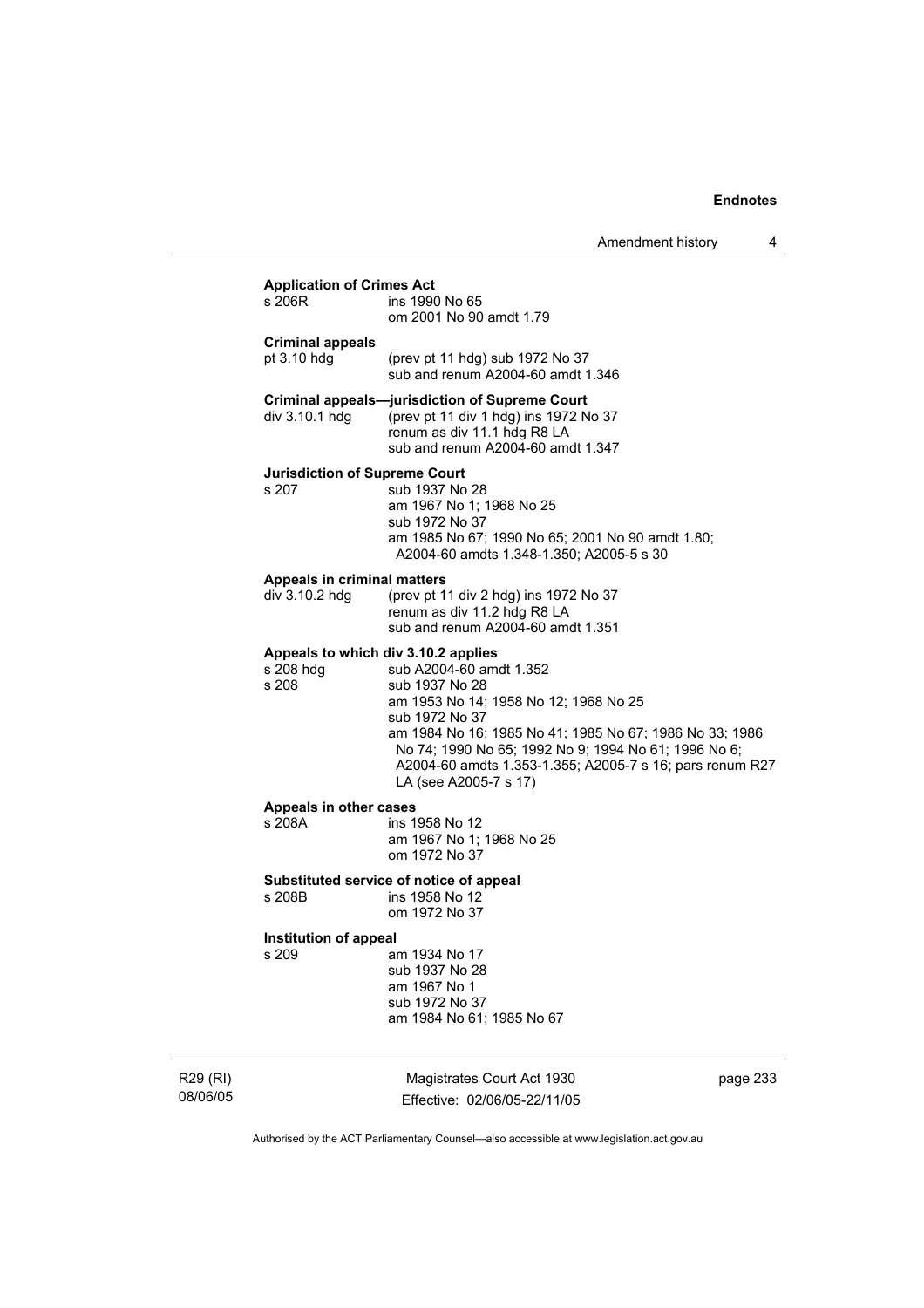4 Amendment history

 sub 1986 No 74 am A2005-5 s 31; A2005-7 s 18

**Substituted service of notice of appeal**  am 1934 No 17

sub 1937 No 28; 1972 No 37

**When appeal deemed to be duly instituted** 

s 211 sub 1937 No 28; 1972 No 37; 1985 No 18 om 1986 No 74

#### **When appeal deemed to be duly instituted**

s 212 sub 1937 No 28; 1958 No 12 am 1967 No 1 sub 1972 No 37 om 1985 No 18

#### **Increase in amount of security**

s 213 sub 1937 No 28; 1972 No 37

om 1985 No 18

# **Appeals in cases other than civil cases**

s 214 sub 1937 No 28 am 1967 No 1 sub 1972 No 37 am 1984 No 61; 1990 No 65; A2004-60 amdt 1.356; A2005-20 amdt 3.292

# **Appeals in relation to grant of bail**

s 214A ins 1986 No 33 om 1992 No 9

#### **Appeals in civil cases**

s 215 om 1937 No 28 ins 1972 No 37 am 1985 No 67

om 1986 No 74

# **Stay of execution pending appeal in certain cases**

s 216 om 1937 No 28 ins 1972 No 37 am 1984 No 62; 1986 No 74; 1992 No 9; 1995 No 41; A2005-7 s 19

**Execution not to be stayed in other cases except by order of Supreme Court** 

| s 217 | om 1937 No 28  |
|-------|----------------|
|       | ins 1972 No 37 |
|       | om 1986 No 74  |

page 234 Magistrates Court Act 1930 Effective: 02/06/05-22/11/05

R29 (RI) 08/06/05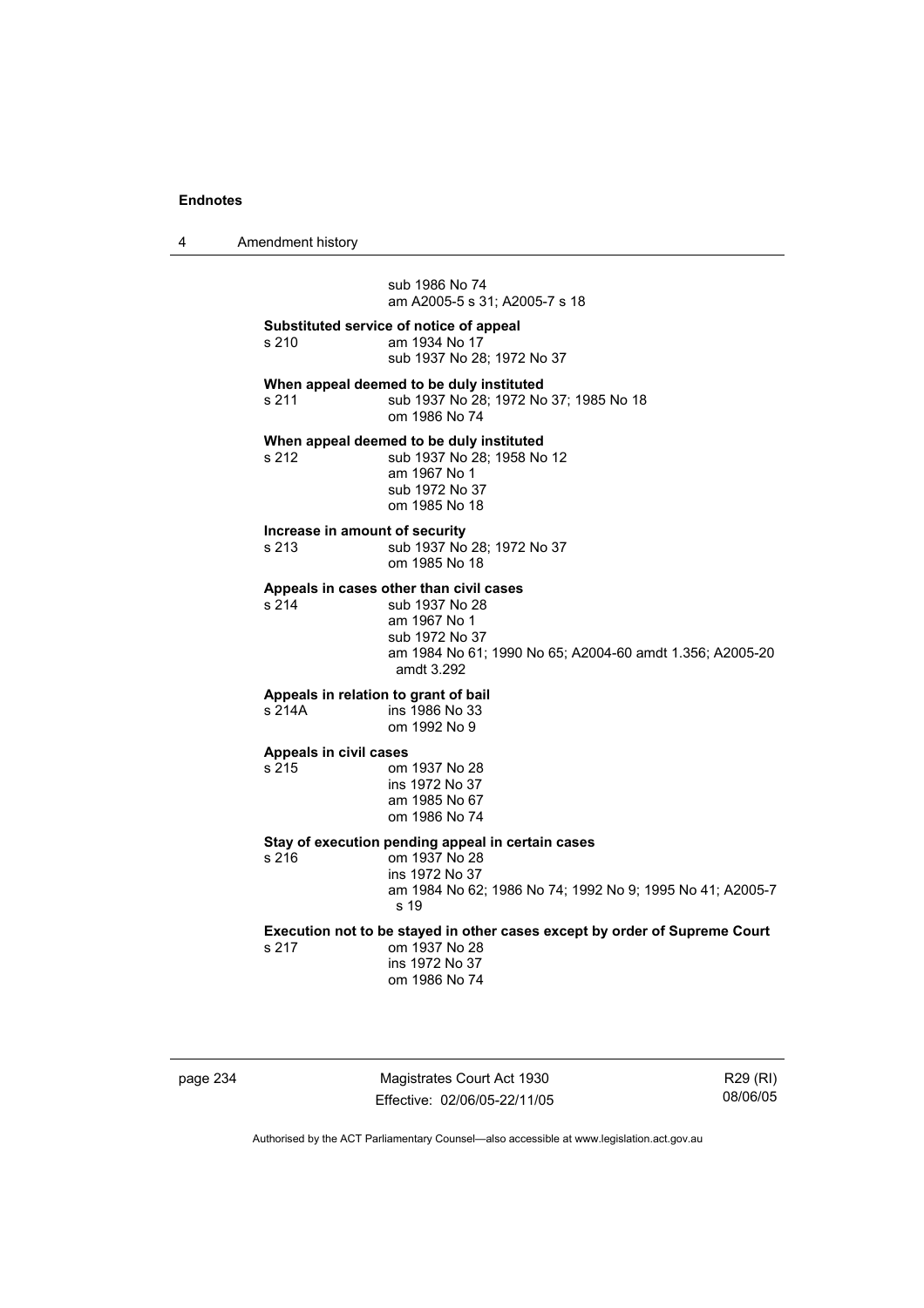#### **Orders by Supreme Court on appeals**  s 218

| s 218 |  | om 1937 No 28                                  |
|-------|--|------------------------------------------------|
|       |  | ins 1972 No 37                                 |
|       |  | sub 1984 No 61                                 |
|       |  | am 1985 No 67; A2004-60 amdt 1.357, amdt 1.358 |
|       |  |                                                |

**Barring right of appeal under div 3.10.2 if order to review granted** 

s 219 hdg sub A2004-60 amdt 1.359<br>s 219 om 1937 No 28 om 1937 No 28 ins 1972 No 37 am 1985 No 67; 1986 No 74; A2004-60 amdt 1.360, amdt 1.361

#### **Reference appeals in criminal matters**

div 3.10.2A ins A2005-5 s 32

#### **What is a reference appeal?**

s 219A ins A2005-5 s 32

#### **Reference appeal following acquittal on indictment**  s 219AB ins A2005-5 s 32

#### **Who may be heard at reference appeal**   $ins$  A2005-5 s  $32$

**Reference appeal decision does not affect trial verdict**  s 219AD ins A2005-5 s 32

#### **Orders to review in criminal matters**

| div 3.10.3 hda | (prev pt 11 div 3 hdg) ins 1972 No 37 |
|----------------|---------------------------------------|
|                | renum as div 11.3 hdg R8 LA           |
|                | sub and renum A2004-60 amdt 1.362     |

**Interpretation** 

ins 1972 No 37 om 1994 No 61

### **Appeals by way of orders to review**

s 219B ins 1972 No 37

 am 1974 No 14; 1979 No 41; 1984 No 16; 1985 No 41; 1985 No 67; ord 1990 No 9; 1994 No 61; 1996 No 6; pars renum R10 LA; A2004-60 amdts 1.363-1.366; A2005-20 amdt 3.293

# **Grant of order nisi to review**

ins 1972 No 37

 am 1974 No 14; 1979 No 41; 1984 No 61; 1985 No 41; 1985 No 67; ord 1990 No 9; 1996 No 6; pars renum R10 LA; A2005-5 s 33; A2005-20 amdts 3.294-3.296; pars and ss renum R29 LA (see A2005-20 amdt 3.297)

R29 (RI) 08/06/05

Magistrates Court Act 1930 Effective: 02/06/05-22/11/05 page 235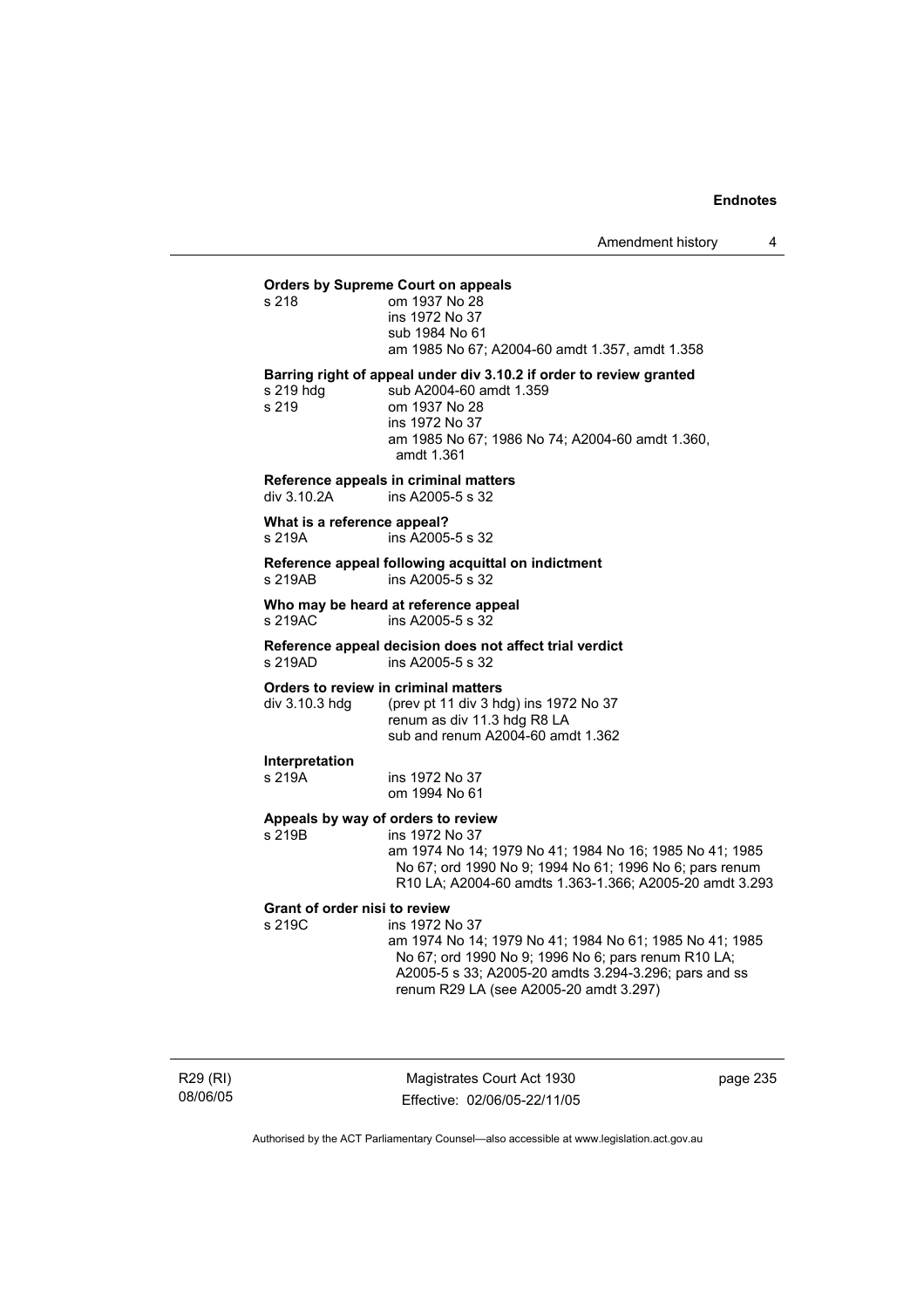4 Amendment history

#### **Security for costs and stay of execution**  s 219D

| s 219D | ins 1972 No 37                                            |
|--------|-----------------------------------------------------------|
|        | am 1985 No 41: 1985 No 67: ord 1990 No 9: 1992 No 9: 1996 |
|        | No 6: ss renum R10 LA                                     |

#### **Non-appearance of applicant**

s 219E ins 1972 No 37 am 1996 No 6

# **Powers of Supreme Court**

ins 1972 No 37 am 1974 No 14; 1979 No 41; 1985 No 41; 1985 No 67; ord 1990 No 9; ss and pars renum R10 LA; A2004-60 amdt 1.367

#### **Interpretation**

| s 219G | ins 1984 No 62 |
|--------|----------------|
|        | am 1986 No 74  |
|        | om 1992 No 9   |

#### **Warrant of apprehension of appellant**

| s 219H | ins 1984 No 62 |  |  |
|--------|----------------|--|--|
|        | om 1992 No 9   |  |  |

#### **Power of Court where person apprehended**  s 219J ins 1984 No 62 om 1992 No 9

# **Effect of apprehension of appellant**

s 219K ins 1984 No 62 om 1992 No 9

# **Stay of execution not affected**<br>s 219L **ins 1984** No

ins 1984 No 62 om 1992 No 9

# **Criminal appeals—other provisions**<br>div 3.10.4 hdg (prev pt 11 div 4 hd

(prev pt 11 div 4 hdg) ins 1972 No 37 renum as div 11.4 hdg R8 LA sub and renum A2004-60 amdt 1.368

# **Forfeiture of recognisance**

am 1937 No 28: 1972 No 37 sub 1984 No 62 om 1992 No 9

#### **Magistrate may order appellant to be liberated**  s 221 om 1937 No 28

# **Control of Supreme Court over summary convictions**

am 1937 No 28; 1985 No 67; 1986 No 74; A2005-20 amdts 3.298-3.300

| page 236 | Magistrates Court Act 1930   | R29 (RI) |
|----------|------------------------------|----------|
|          | Effective: 02/06/05-22/11/05 | 08/06/05 |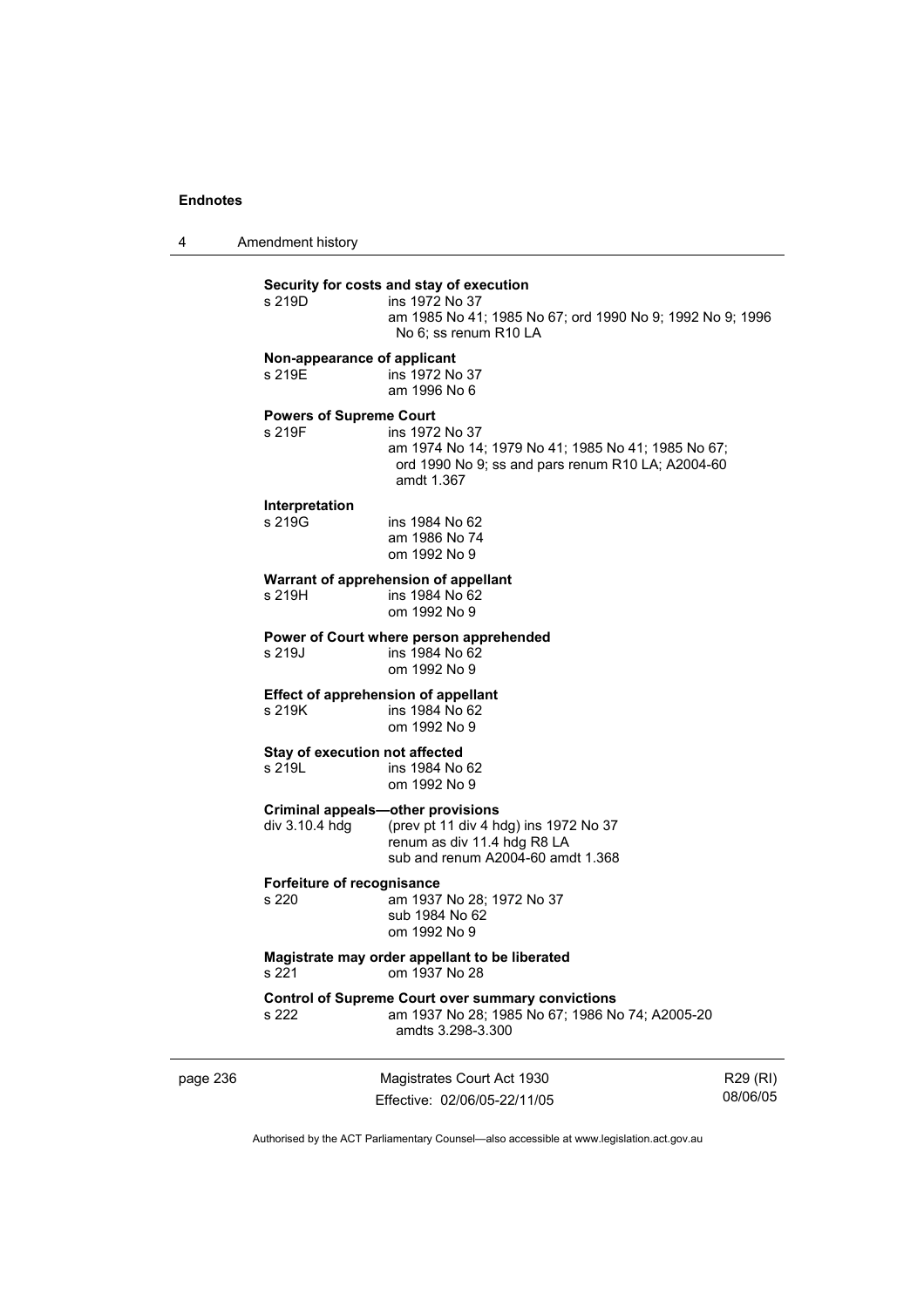Amendment history 4 **Amendment of documents**  am 1937 No 28: 1985 No 67: 1986 No 74 sub A2005-20 amdt 3.301 **In cases of certiorari**  s 224 am 1937 No 28; A2005-20 amdt 3.302 **Notice dispensed with**  s 225 am 1937 No 28; 1967 No 1; 1985 No 17; A2005-20 amdt 3.302 **Power of court to admit to bail**  s 226 am 1937 No 28; 1992 No 9; A2005-20 amdt 3.302 **Respecting the amendment of convictions etc**  s 227 am 1937 No 28; 1985 No 67; 1996 No 6; A2005-20 amdt 3.302 **No summons or information**  s 228 am 1986 No 74 sub A2005-20 amdt 3.303 **Provisions applicable in relation to security given for costs of appeal**  s 230 am 1937 No 28 sub 1972 No 37 am 1985 No 18; 1991 No 44 **Magistrate sued for act not within jurisdiction**  s 231 reloc as s 17A **No action against magistrate after order nisi to quash conviction has been granted**  s 232 reloc as s 17B **Warrant or writ by magistrate on order of court**  s 233 reloc as s 17C **No action for acts done under order of Supreme Court**  s 234 reloc as s 17D **No action where proceedings confirmed on appeal**  s 235 reloc as s 17E **Actions in cases prohibited**  reloc as s 17F **Limitation of actions**  om 1985 No 66 **Notice of actions**  om 1985 No 66 **Payment of amounts into court**  s 239 reloc as s 17G

R29 (RI) 08/06/05

Magistrates Court Act 1930 Effective: 02/06/05-22/11/05 page 237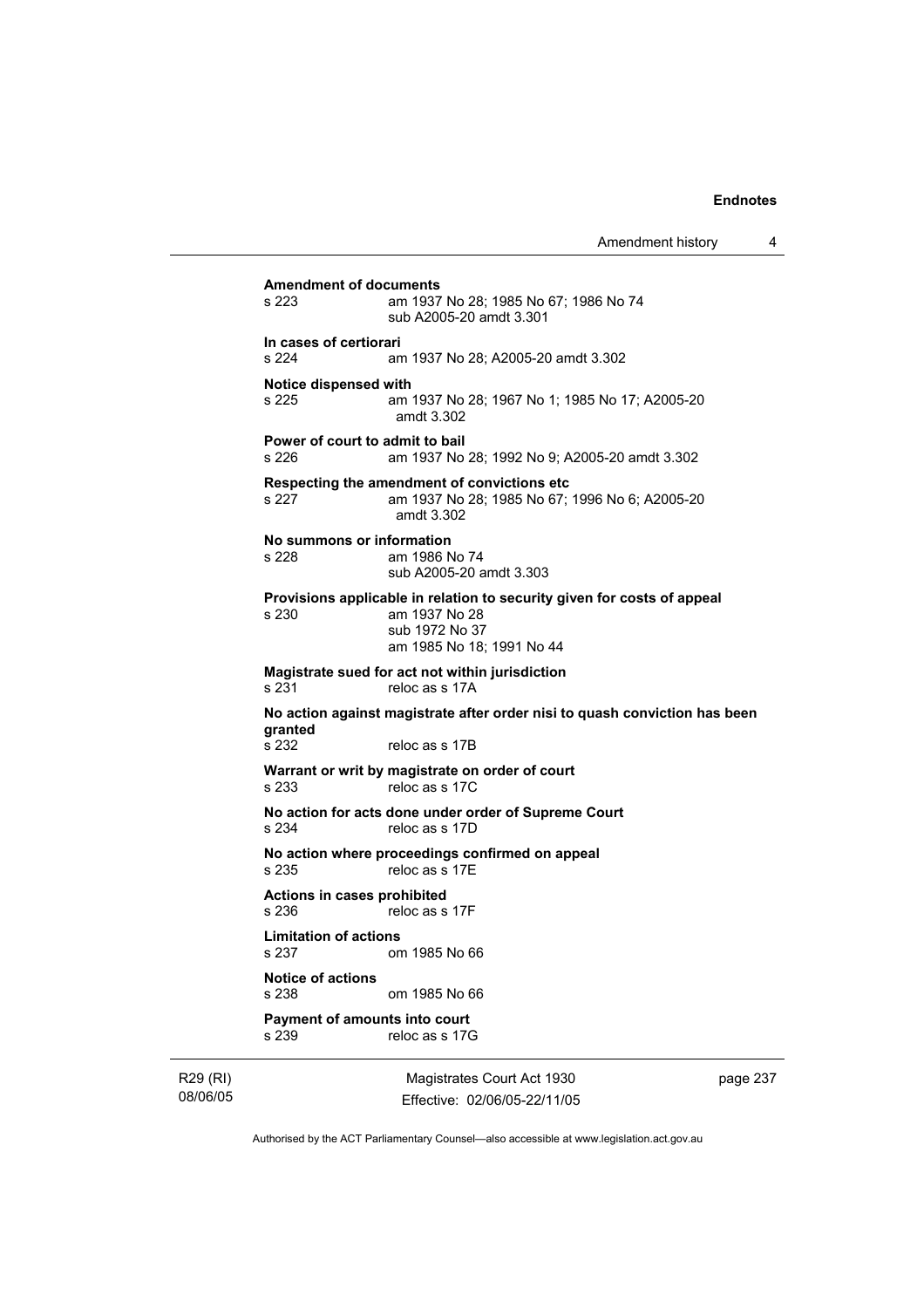| 4 | Amendment history                                        |                                                                                                                                                         |
|---|----------------------------------------------------------|---------------------------------------------------------------------------------------------------------------------------------------------------------|
|   | s 240                                                    | No action against magistrate for judicial acts in Magistrates Court<br>reloc as s 17H                                                                   |
|   | s 241                                                    | Magistrate sued for acts within his or her jurisdiction only liable in case of<br>malice and absence of reasonable and probable cause<br>reloc as s 171 |
|   | <b>Verdict for defendant</b><br>s 242                    | reloc as s 17J                                                                                                                                          |
|   | <b>Damages</b><br>s 243                                  | reloc as s 17K                                                                                                                                          |
|   | <b>Costs in criminal matters</b><br>pt 3.11 hdg          | (prev pt 13 hdg) sub 1953 No 14<br>am 1994 No 4<br>sub and renum A2004-60 amdt 1.371                                                                    |
|   | Award of costs in criminal matters<br>s 244 hdg<br>s 244 | sub A2004-60 amdt 1.372<br>am 1937 No 28; 1953 No 14; 1986 No 74; 1994 No 61;<br>A2004-60 amdts 1.373-1.375                                             |
|   | <b>Court fees</b><br>s 245                               | sub 1953 No 14; 1980 No 10<br>am 1991 No 38; 1991 No 44<br>om 1994 No 4                                                                                 |
|   | <b>Remission of fees</b><br>s 245A                       | ins 1937 No 28<br>sub 1986 No 83<br>am 1989 No 55; ord 1990 No 5; 1991 No 44; 1993 No 4<br>om 1994 No 4                                                 |
|   | Solicitor's costs<br>s 246                               | sub 1937 No 28<br>om 1986 No 74                                                                                                                         |
|   | Witnesses expenses                                       |                                                                                                                                                         |
|   | s 247                                                    | sub 1953 No 14; 1967 No 1<br>am 1996 No 6; A2004-60 amdt 1.376<br>reloc to Magistrates Court Rules 1932, pt 4 as rule 21 by<br>A2004-60 amdt 1.377      |
|   | Definitions for pt 13A<br>s 248                          | om 1994 No 61 s 49<br>ins 2001 No 1 s 3 sch<br>am 2001 No 18 s 174<br>om A2004-60 amdt 1.378                                                            |

page 238 Magistrates Court Act 1930 Effective: 02/06/05-22/11/05

R29 (RI) 08/06/05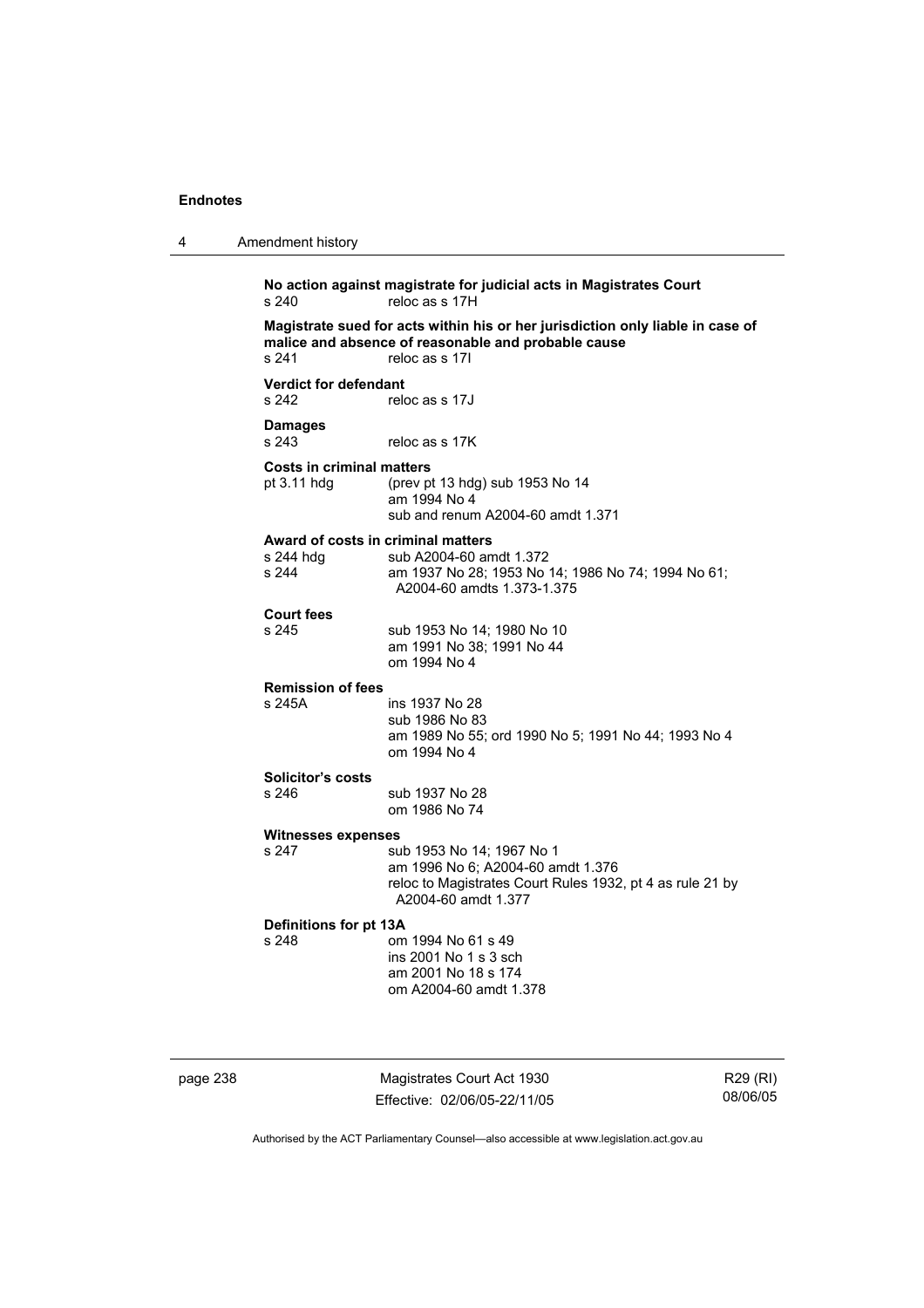Amendment history 4

# **Determination of fees**  ins 1974 No 14 am 1986 No 53; ord 1990 No 5 om 1992 No 9 ins 1994 No 4 am 1997 No 94; 1998 No 25 sub 2000 No 1 s 3 sch am 2001 No 44 amdt 1.2760 om A2004-60 amdt 1.378 **Payment of fees**  ins 1974 No 14 am 1986 No 53; ord 1990 No 5 om 1992 No 9 ins 1994 No 4 sub 2000 No 1 s 3 sch am 2001 No 44 amdt 1.2761 om A2004-60 amdt 1.378 **Remission, refund, deferral, waiver and exemption of fees**  s 248C ins 1974 No 14 om 1992 No 9 ins 1994 No 4 am 1994 No 45; No. 1995 No 46; 1997 No 96; 1999 No 66 sch 3; 1999 No 64 s 4 sch 2 sub 2000 No 1 s 3 sch am 2002 No 36 s 4 (4), (5) exp 11 October 2003 (s 248C (5)) om A2004-60 amdt 1.378 **Recovery of fees in non-criminal proceedings if fees otherwise not payable**  s 248D ins 1974 No 14 am 1986 No 53 om 1992 No 9 ins 1994 No 4 sub 2000 No 1 s 3 sch om A2004-60 amdt 1.378 **Recovery of fees in criminal proceedings if fees not otherwise payable**  s 248E ins 1994 No 4 sub 2000 No 1 s 3 sch om A2004-60 amdt 1.378 **Review of decisions**  s 248F ins 1994 No 4 am 1996 No 6 sub 2000 No 1 s 3 sch om A2004-60 amdt 1.378

R29 (RI) 08/06/05

Magistrates Court Act 1930 Effective: 02/06/05-22/11/05 page 239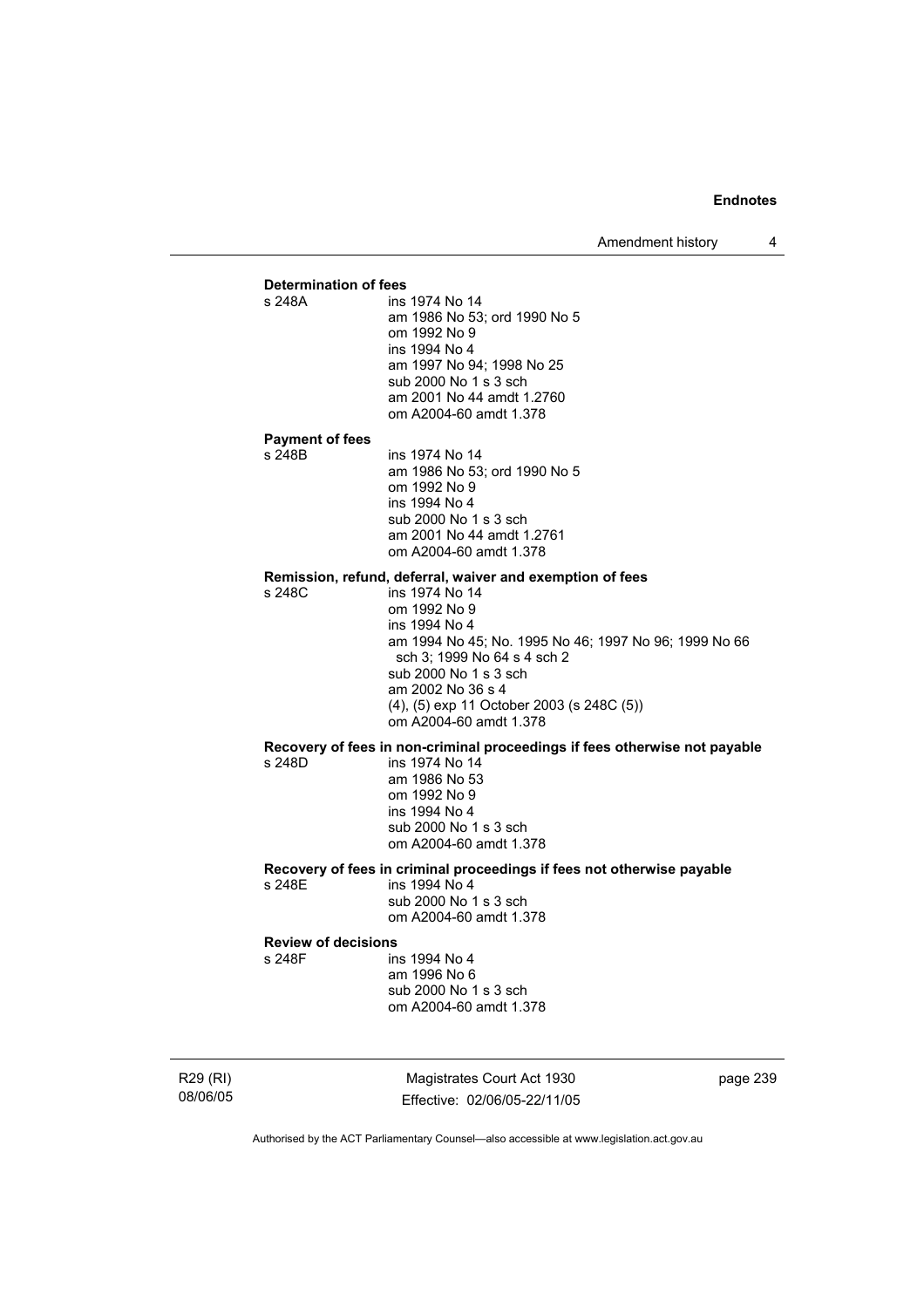| 4 | Amendment history |
|---|-------------------|
|---|-------------------|

```
Securities in criminal matters<br>pt 3.12 hdg (prev pt 14)
                 (prev pt 14 hdg) sub and renum A2004-60 amdt 1.379Securities taken under Act 
s 249 am 1991 No 44; A2004-60 amdts 1.380-1.383; A2005-20 
                  amdt 3.304 
Recovery of amount due under security 
s 250 ins 1937 No 28 
                  am 1986 No 74; 1991 No 44; 1992 No 9; A2004-60 
                  amdt 1.384 
Enforcement of payment of sum due by principal 
s 251 om 1937 No 28 
Sums paid by surety may be recovered from principal 
s 252 am 1937 No 28; 1986 No 74; 1992 No 9; A2004-60 
                  amdt 1.384 
Payment enforced by security 
s 253 am 1992 No 9; A2004-60 amdt 1.384 
Enforcement of recognisance 
s 254 sub 1974 No 14 
                  am 1986 No 53; 1986 No 74; ord 1990 No 5; 1991 No 44; 
                  1992 No 9; 1994 No 61 
Directions about procedure 
s 254A reloc as s 309 
Appearance by audiovisual or audio links 
                 reloc as s 311
Contempt in face of court 
s 255 reloc as s 290
Failure to give evidence—offence 
                 reloc as s 291
Failure to give evidence—committal 
s 255AB reloc as s 312
Commitment to remand centre<br>s 255A reloc as s 313
                 reloc as s 313
Registrar to give directions for preparation of transcript 
s 255B reloc as s 314
Applications for transcripts 
                 reloc as s 315
Civil proceedings 
ch 4 hdg ins A2004-60 amdt 1.386
```
page 240 Magistrates Court Act 1930 Effective: 02/06/05-22/11/05

R29 (RI) 08/06/05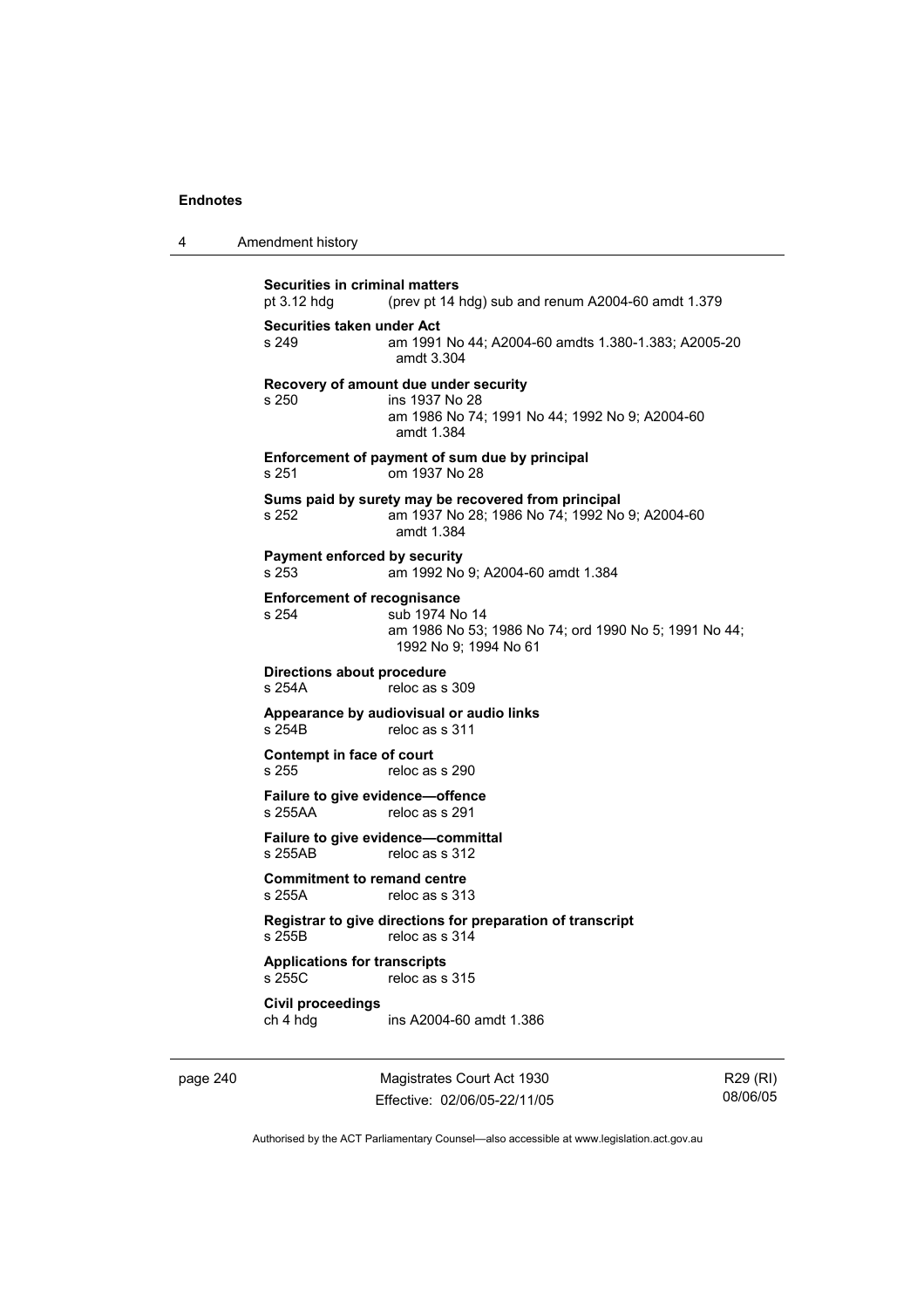|                                                | Amendment history                                                                                                                                                                                                                                                                                                      | 4 |
|------------------------------------------------|------------------------------------------------------------------------------------------------------------------------------------------------------------------------------------------------------------------------------------------------------------------------------------------------------------------------|---|
| <b>Commencement of proceedings</b><br>pt 4 hdg | renum as pt 3.3 hdg                                                                                                                                                                                                                                                                                                    |   |
| Preliminary<br>pt $4.1$ hdg                    | ins A2004-60 amdt 1.386                                                                                                                                                                                                                                                                                                |   |
| General<br>div 4.1 hdg                         | renum as div 3.3.1 hdg                                                                                                                                                                                                                                                                                                 |   |
| s 256 hda<br>s 256                             | Application of ch 4 ((MC (CJ) Act, s 4)<br>bracketed note exp 10 January 2006 (s 3 (3))<br>am 1967 No 1; 1970 No 15; 1974 No 14; 1979 No 33; 1993<br>No 4; 2001 No 44 amdts 1.2762-1.2764<br>(8)-(11) exp 12 September 2002 (s 256 (11))<br>om A2004-60 amdt 1.412<br>ins A2004-60 amdt 1.386<br>am A2005-13 amdt 1.43 |   |
| Civil jurisdiction<br>pt 4.2 hdg               | ins A2004-60 amdt 1.386                                                                                                                                                                                                                                                                                                |   |
| <b>Informations</b><br>div 4.2 hdg             | renum as pt 3.3.2 hdg                                                                                                                                                                                                                                                                                                  |   |
| s 257 hdg<br>s 257                             | Personal actions at law—amount or value (MC (CJ) Act, s 5)<br>bracketed note $exp 10$ January 2006 (s 3 (3))<br>am 1937 No 28<br>om 1986 No 74<br>ins 1991 No 38<br>om 1994 No 4<br>ins A2004-60 amdt 1.386                                                                                                            |   |
| s 258 hdg<br>s 258                             | Power of court to grant relief (MC (CJ) Act, s 6)<br>bracketed note $exp 10$ January 2006 (s 3 (3))<br>am 1932 No 21; 1937 No 28; 1953 No 14; 1986 No 74;<br>ord 1990 No 5; 1991 No 44; 2001 No 44<br>amdts 1.2765-1.2768<br>om A2004-60 amdt 1.412<br>ins A2004-60 amdt 1.386                                         |   |
| s 259 hdg<br>s 259                             | Rules of equity to prevail (MC (CJ) Act, s 7)<br><u>bracketed note exp 10 January 2006 (s 3 (3))</u><br>ins 1999 No 34<br>om 2001 No 90 amdt 1.81<br>ins A2004-60 amdt 1.386                                                                                                                                           |   |
| s 260 hdg<br>s 260                             | Nuisance (MC (CJ) Act, s 8 (1) and (2))<br>bracketed note exp 10 January 2006 (s 3 (3))<br>ins A2004-60 amdt 1.386                                                                                                                                                                                                     |   |
|                                                |                                                                                                                                                                                                                                                                                                                        |   |

R29 (RI) 08/06/05

Magistrates Court Act 1930 Effective: 02/06/05-22/11/05 page 241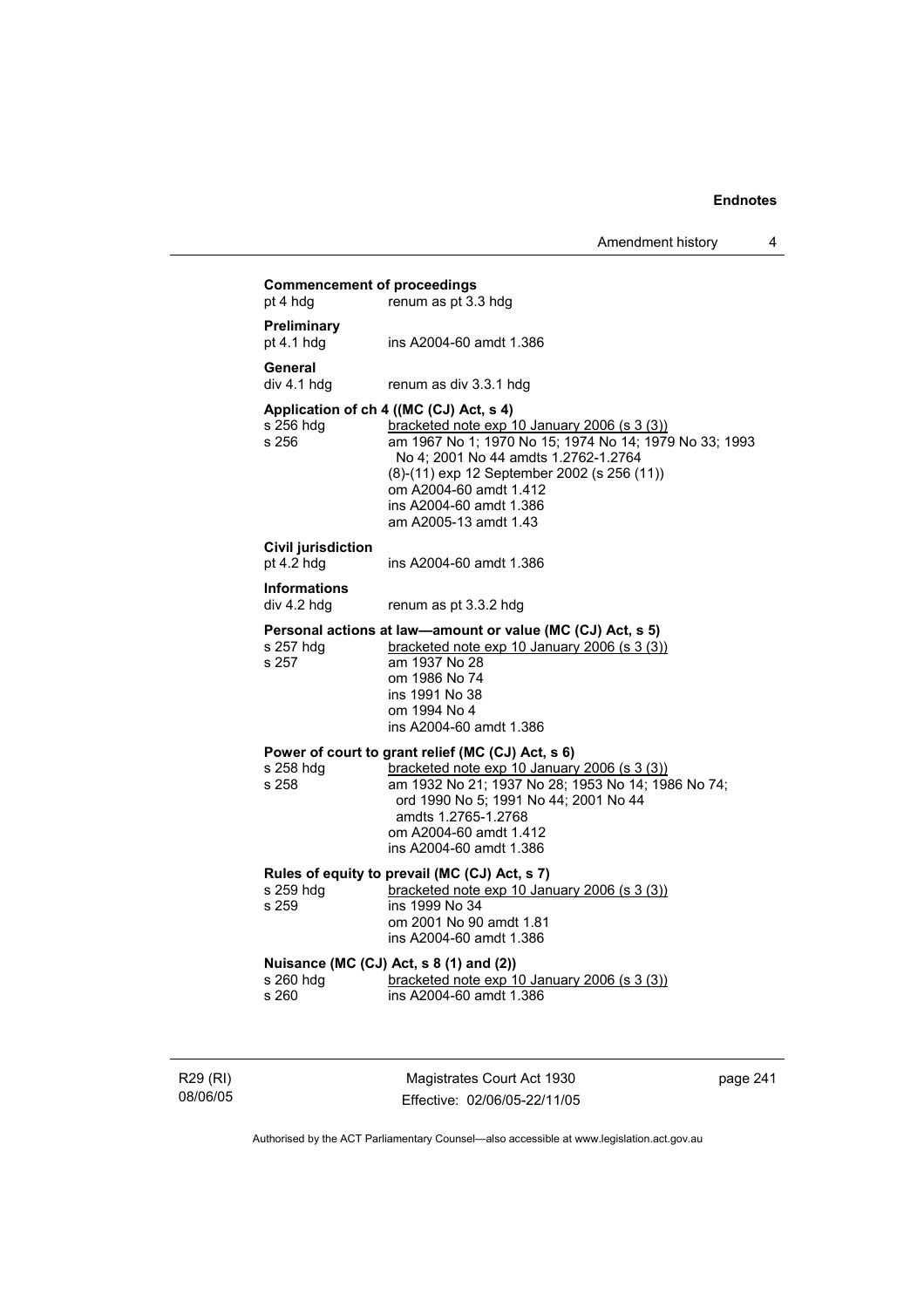4 Amendment history

**Disputed debts (MC (CJ) Act, s 9)**  s 261 hdg bracketed note exp 10 January 2006 (s 3 (3)) s 261 ins A2004-60 amdt 1.386 **Cause of action arising, or defendant resident, outside ACT (MC (CJ) Act, s 10)**  s 262 hdg bracketed note exp 10 January 2006 (s 3 (3)) s 262 ins A2004-60 amdt 1.386 **Requests under conventions relating to legal proceedings in civil and commercial matters**  s 263 ins A2004-60 amdt 1.386 **Proceedings affecting title to land (MC (CJ) Act, s 11)**<br>s 264 hdq bracketed note exp 10 January 2006 bracketed note exp 10 January 2006 (s  $3(3)$ ) s 264 ins A2004-60 amdt 1.386 **Disputes under Residential Tenancies Act (MC (CJ) Act, s 12A)**  s 265 hdg bracketed note exp 10 January 2006 (s 3 (3))<br>s 265 bracketed note exp 10 January 2006 (s 3 (3)) s 265 ins A2004-60 amdt 1.386 **Complaints under Utilities Act, pt 12 (MC (CJ) Act, s 12B)**  s 266 hdg bracketed note exp 10 January 2006 (s 3 (3))<br>s 266 bracketed note exp 10 January 2006 (s 3 (3)) s 266 ins A2004-60 amdt 1.386 **Case stated for Supreme Court**  pt 4.3 hdg (prev pt 4 div 3 hdg) om A1986-74 ins A2004-60 amdt 1.386 **Case stated (MC (CJ) Act, s 194, s 395 (2))**  bracketed note exp 10 January 2006 (s 3 (3)) s 267 ins A2004-60 amdt 1.386 **Transfer of proceedings from or to Supreme Court**  pt 4.4 hdg ins A2004-60 amdt 1.386 **Summonses**  div 4.4 hdg renum as div 3.3.3 hdg **Transfer of action from Supreme Court (MC (CJ) Act, s 381)**<br>s 268 hdg bracketed note exp 10 January 2006 (s 3 (3) s 268 hdg bracketed note exp 10 January 2006 (s  $3 \overline{3}$ ) s 268 s 268 ins A2004-60 amdt 1.386 **Procedure on transfer of action from Supreme Court (MC (CJ) Act, s 382)** s 269 hdg bracketed note exp 10 January 2006 (s 3 (3)) bracketed note exp 10 January 2006 (s 3 (3)) s 269 ins A2004-60 amdt 1.386 **Removal of proceedings into Supreme Court (MC (CJ) Act, s 383)**  s 270 hdg bracketed note exp 10 January 2006 (s 3 (3))<br>s 270 ins A2004-60 amdt 1.386 ins A2004-60 amdt 1.386

page 242 Magistrates Court Act 1930 Effective: 02/06/05-22/11/05

R29 (RI) 08/06/05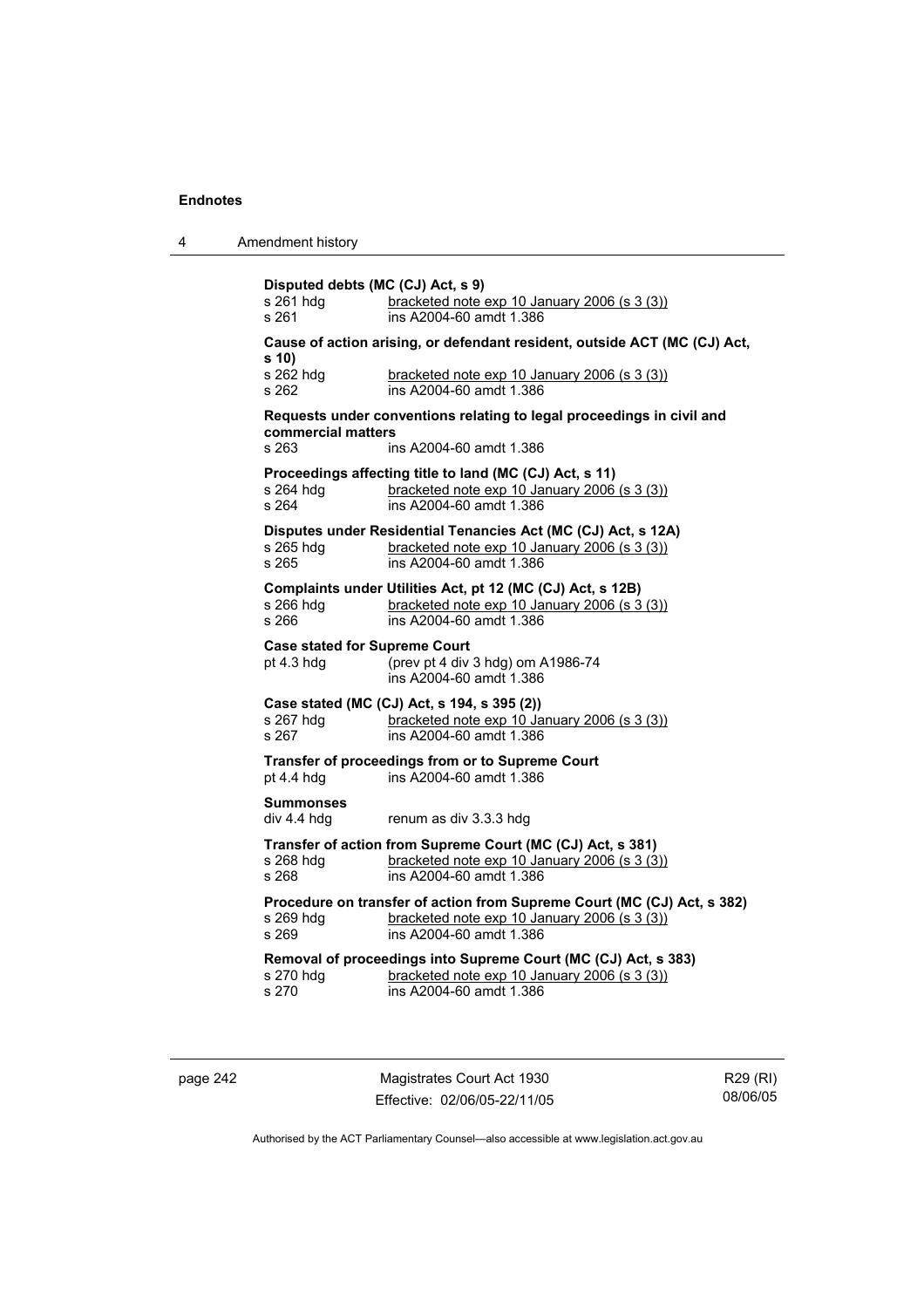Amendment history 4

| s 271 hdg<br>s 271                        | bracketed note exp 10 January 2006 (s 3 (3))<br>ins A2004-60 amdt 1.386                                                              |
|-------------------------------------------|--------------------------------------------------------------------------------------------------------------------------------------|
| Civil appeals<br>pt $4.5$ hdg             | ins A2004-60 amdt 1.386                                                                                                              |
| <b>Warrants of arrest</b><br>div 4.5 hdg  | renum as div 3.3.4 hdg                                                                                                               |
| s 272 hdg<br>s 272                        | Definitions for pt 4.5 (MC (CJ) Act, s 385)<br>bracketed note exp 10 January 2006 (s 3 (3))<br>ins A2004-60 amdt 1.386               |
| s 273 hdg<br>s 273                        | Jurisdiction (MC (CJ) Act, s 386)<br>bracketed note exp 10 January 2006 (s 3 (3))<br>ins A2004-60 amdt 1.386                         |
| s 274 hdg<br>s 274                        | Cases in which appeal may be brought (MC (CJ) Act, s 387)<br>bracketed note exp 10 January 2006 (s 3 (3))<br>ins A2004-60 amdt 1.386 |
| s 275 hdg<br>s 275                        | Appeals-Small Claims Court (MC (CJ) Act, s 387A)<br>bracketed note exp 10 January 2006 (s 3 (3))<br>ins A2004-60 amdt 1.386          |
| s 276 hdg<br>s 276                        | Evidence on appeal (MC (CJ) Act, s 391)<br>bracketed note exp 10 January 2006 (s 3 (3))<br>ins A2004-60 amdt 1.386                   |
| s 277 hdg<br>s 277                        | Powers of Supreme Court on appeal (MC (CJ) Act, s 393)<br>bracketed note $exp 10$ January 2006 (s 3 (3))<br>ins A2004-60 amdt 1.386  |
| <b>Small Claims Court</b><br>pt $4.6$ hdg | ins A2004-60 amdt 1.386                                                                                                              |
| s 278 hdg<br>s 278                        | Definitions for pt 4.6 (MC (CJ) Act, s 394)<br>bracketed note $exp 10$ January 2006 (s 3 (3))<br>ins A2004-60 amdt 1.386             |
| s 279 hdg<br>s 279                        | Small Claims Court (MC (CJ) Act, s 396)<br>bracketed note exp 10 January 2006 (s 3 (3))<br>ins A2004-60 amdt 1.386                   |
| s 280 hda<br>s 280                        | Referees-appointment (MC (CJ) Act, s 397)<br>bracketed note exp 10 January 2006 (s 3 (3))<br>ins A2004-60 amdt 1.386                 |
| s 281 hdg<br>s 281                        | Referees-functions (MC (CJ) Act, s 398)<br>bracketed note exp 10 January 2006 (s 3 (3))<br>ins A2004-60 amdt 1.386                   |

R29 (RI) 08/06/05

Magistrates Court Act 1930 Effective: 02/06/05-22/11/05 page 243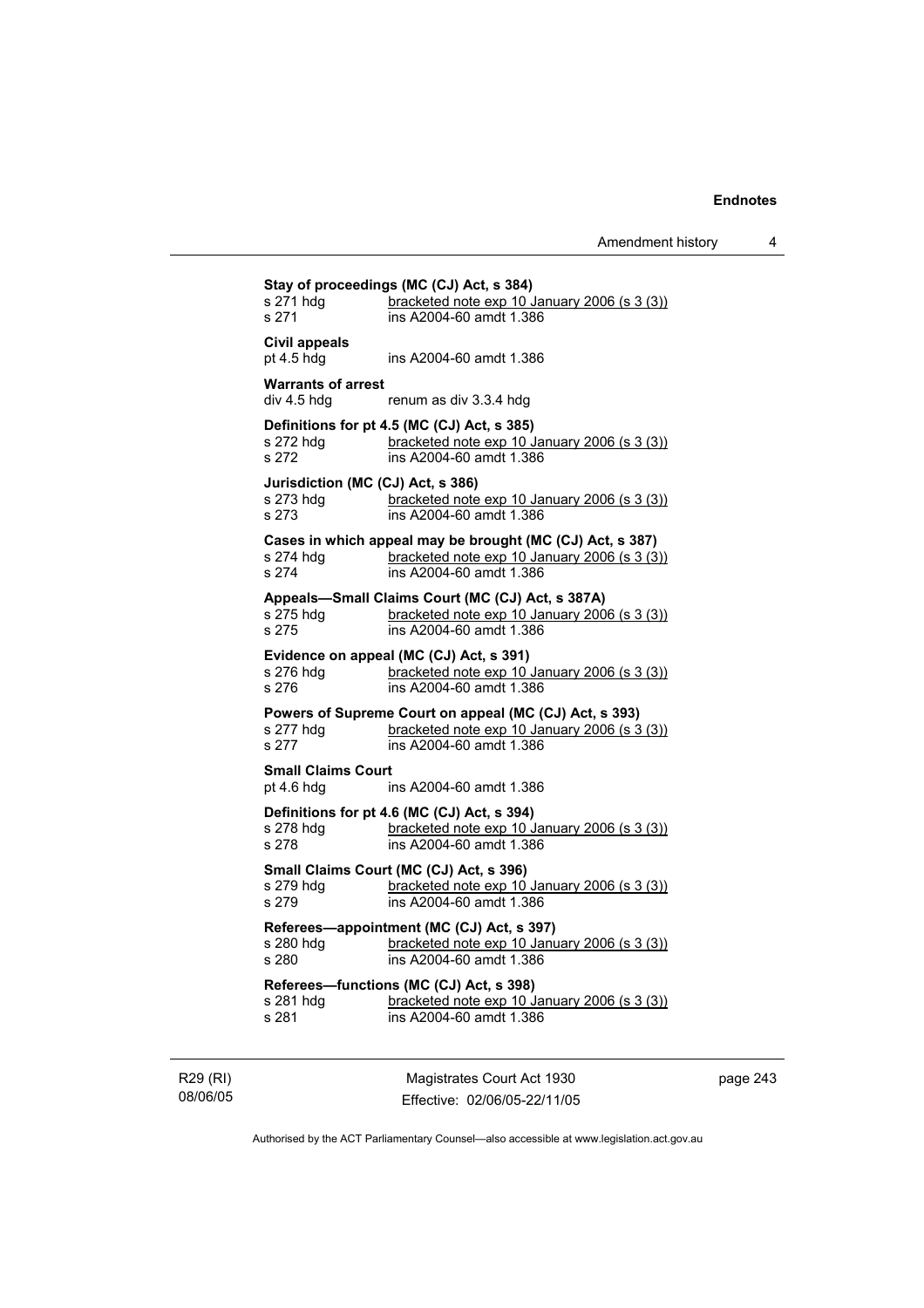| 4 | Amendment history |
|---|-------------------|
|---|-------------------|

page 244 Magistrates Court Act 1930 Effective: 02/06/05-22/11/05 R29 (RI) 08/06/05 **Referees—oath or affirmation of office (MC (CJ) Act, s 399)**  s 282 hdg bracketed note exp 10 January 2006 (s 3 (3)) s 282 ins A2004-60 amdt 1.386 **Jurisdiction (MC (CJ) Act, s 401)**  s 283 hdg bracketed note exp 10 January 2006 (s 3 (3)) s 283 ins A2004-60 amdt 1.386 **\$10 000 limit (MC (CJ) Act, s 402)**  s 284 hdg bracketed note exp 10 January 2006 (s 3 (3))<br>s 284 **bracketed note exp 10 January 2006 (s 3 (3))** ins A2004-60 amdt 1.386 **Admissibility of conference proceedings in inquiries (MC (CJ) Act, s 427)**  s 285 hdg <u>bracketed note exp 10 January 2006 (s 3 (3)</u><br>s 285 **bracketed note 1.386** s 285 ins A2004-60 amdt 1.386 **Miscellaneous**  ch 5 hdg (prev pt 15 hdg) sub and renum A2004-60 amdt 1.387 **Hearing**  pt 5 hdg renum as pt 3.4 hdg **Offences**  pt 5.1 hdg ins A2004-60 amdt 1.387 General<br>div 5.1 hdg renum as div 3.4.1 hdg **Evidence**  div 5.2 hdg renum as div 3.4.2 hdg **Remand**  div 5.3 hdg renum as div 3.4.3 hdg **Committal and recognisance**  div 5.4 hdg renum as div 3.4.4 hdg **Adjournment of proceedings**  div 5.5 hdg renum as div 3.4.5 hdg **Contempt in face of court**  s 290 (prev s 255) am 1967 No 1; 1972 No 37; ord 1990 No 5 sub 1993 No 4 am 1994 No 66; 1994 No 81; 1999 No 22 s 23; ss renum R10 LA; A2004-60 amdt 1.391 renum A2004-60 amdt 1.392 **Failure to give evidence—offence**  s 291 hdg (prev s 255AA hdg) sub A2004-60 amdt 1.393 s 291 (prev s 255AA) ins 1994 No 61 am 1995 No 46; 1996 No 6; 1998 No 25; 1998 No 54; A2004-60 amdt 1.394, amdt 1.395 reloc from s 255AA by A2004-60 amdt 1.396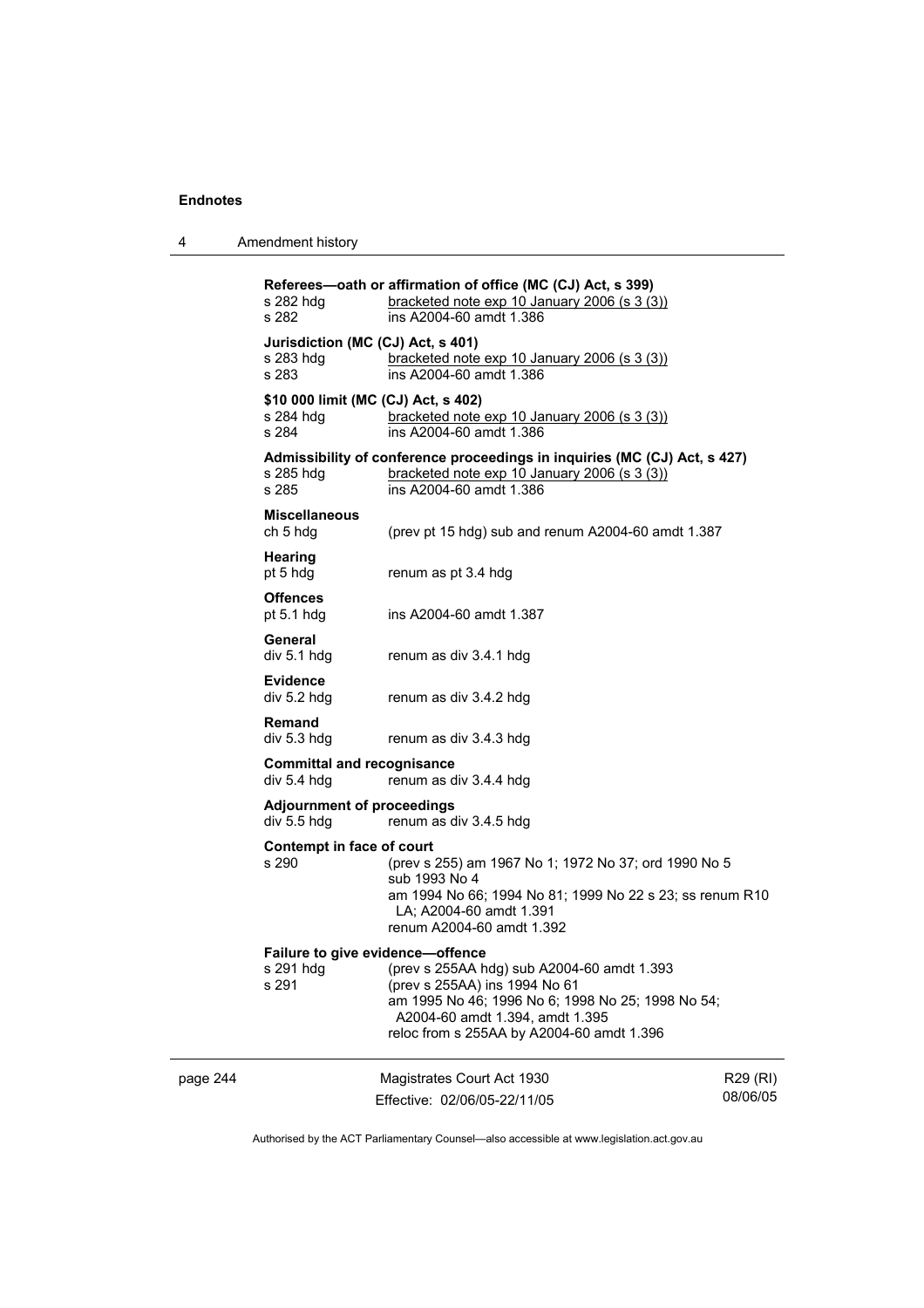|                                  |                                                                                                                                                                                                                                                                                                              | Amendment history | 4 |
|----------------------------------|--------------------------------------------------------------------------------------------------------------------------------------------------------------------------------------------------------------------------------------------------------------------------------------------------------------|-------------------|---|
| s 292 hdg<br>s 292               | Failure to comply with order in nuisance action (MC (CJ) Act, s 8 (2))<br>ins A2004-60 amdt 1.412<br>bracketed note exp 10 January 2006 (s 3 (3))<br>reloc from Magistrates Court (Civil Jurisdiction) Act 1982<br>s 8 (2) by A2004-60 amdt 1.450                                                            |                   |   |
| s 293 hdq<br>s 293               | Failure to comply with Magistrates Court subpoena (MC (CJ) Act, s 187 (7))<br>bracketed note exp 10 January 2006 (s 3 (3))<br>(1) reloc from Magistrates Court (Civil Jurisdiction) Act 1982<br>s 187 (7) by A2004-60 amdt 1.488<br>(2), (3) ins A2004-60 amdt 1.412<br>(2), (3) exp 1 July 2006 (s 293 (3)) |                   |   |
| s 217 (4))                       | Failure to comply with judgment for delivery of detained goods (MC (CJ) Act,                                                                                                                                                                                                                                 |                   |   |
| s 294 hdg<br>s 294               | ins A2004-60 amdt 1.412<br>bracketed note exp 10 January 2006 (s 3 (3))<br>reloc from Magistrates Court (Civil Jurisdiction) Act 1982<br>s 217 (4) by A2004-60 amdt 1.502                                                                                                                                    |                   |   |
|                                  | False or misleading statement by garnishee (MC (CJ) Act, s 329 (2))                                                                                                                                                                                                                                          |                   |   |
| s 295 hdg<br>s 295               | ins A2004-60 amdt 1.412<br>bracketed note exp 10 January 2006 (s 3 (3))<br>reloc from Magistrates Court (Civil Jurisdiction) Act 1982<br>s 329 (2) by A2004-60 amdt 1.524                                                                                                                                    |                   |   |
|                                  | Obligations of judgment creditor if garnishee pays too much (MC (CJ) Act,                                                                                                                                                                                                                                    |                   |   |
| s 337 (1))<br>s 296 hdg<br>s 296 | ins A2004-60 amdt 1.412<br>bracketed note exp 10 January 2006 (s 3 (3))<br>reloc from Magistrates Court (Civil Jurisdiction) Act 1982<br>s 337 (1) by A2004-60 amdt 1.527                                                                                                                                    |                   |   |
|                                  | Notice to be given if judgment debtor ceases employment (MC (CJ) Act,                                                                                                                                                                                                                                        |                   |   |
| s 340 (1))<br>s 297 hdg          | ins A2004-60 amdt 1.412<br>bracketed note exp 10 January 2006 (s 3 (3))                                                                                                                                                                                                                                      |                   |   |
| s 297                            | reloc from Magistrates Court (Civil Jurisdiction) Act 1982<br>s 340 (1) by A2004-60 amdt 1.531                                                                                                                                                                                                               |                   |   |
| Prejudice to employee<br>s 298   | reloc from Magistrates Court (Civil Jurisdiction) Act 1982 s 341<br>by A2004-60 amdt 1.535                                                                                                                                                                                                                   |                   |   |
| s 299                            | Interference with seized property etc<br>reloc from Magistrates Court (Civil Jurisdiction) Act 1982 s 379<br>by A2004-60 amdt 1.537                                                                                                                                                                          |                   |   |

R29 (RI) 08/06/05

Magistrates Court Act 1930 Effective: 02/06/05-22/11/05 page 245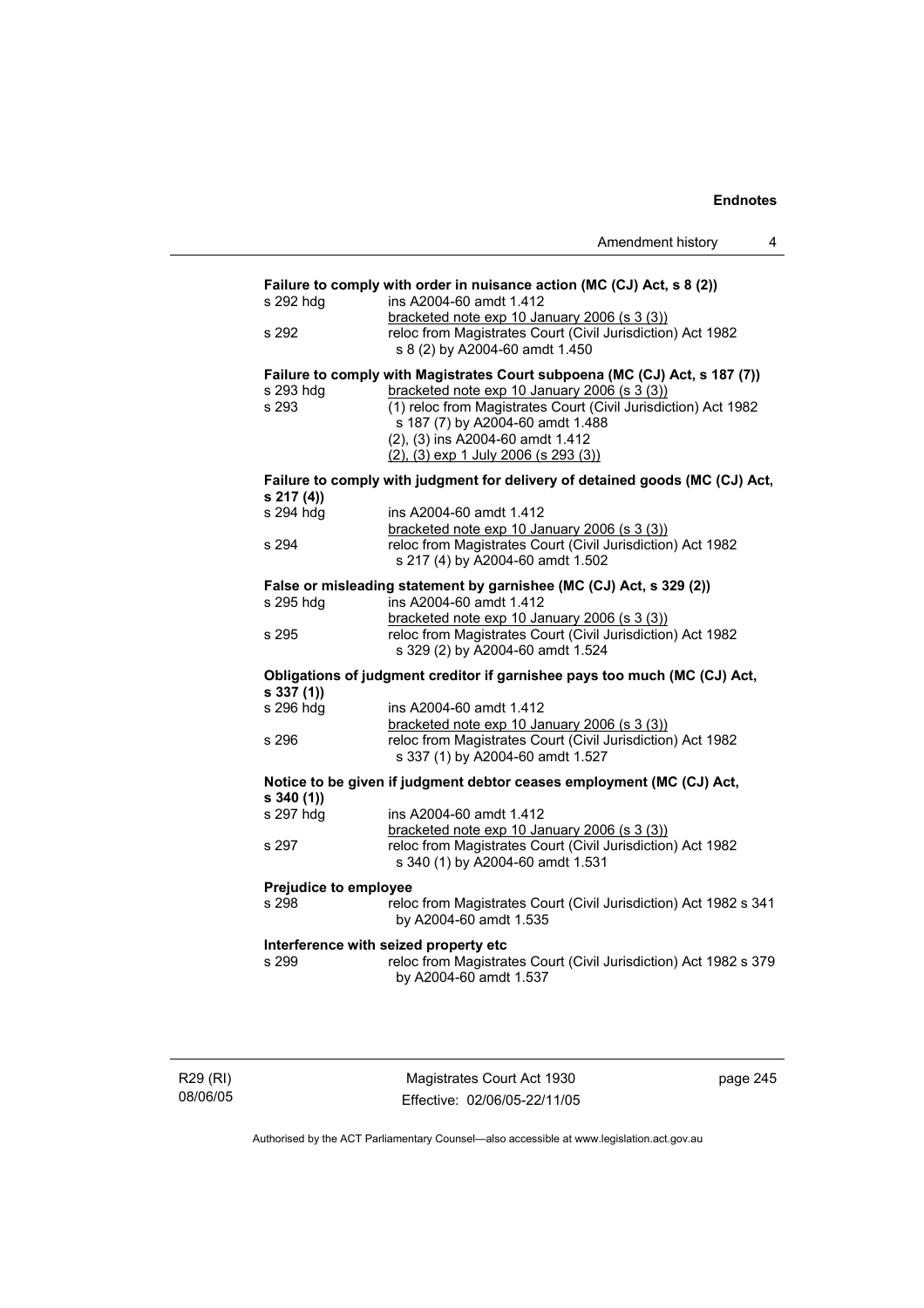4 Amendment history

| s 300                      | bracketed note exp 10 January 2006 (s 3 (3))<br>(1) reloc from Magistrates Court (Civil Jurisdiction) Act 1982<br>s 448 (1) by A2004-60 amdt 1.563<br>(2), (3) ins A2004-60 amdt 1.412<br>$(2), (3)$ exp 1 July 2006 (s 300 (3))                          |
|----------------------------|-----------------------------------------------------------------------------------------------------------------------------------------------------------------------------------------------------------------------------------------------------------|
| s 301                      | Witness before Small Claims Court to answer questions<br>reloc from Magistrates Court (Civil Jurisdiction) Act 1982 s 449<br>by A2004-60 amdt 1.568                                                                                                       |
| Act, s 460 (2))            | Contravention of Small Claims Court order in trespass proceeding (MC (CJ)                                                                                                                                                                                 |
| s 302 hdg                  | ins A2004-60 amdt 1.412<br>bracketed note exp 10 January 2006 (s 3 (3))                                                                                                                                                                                   |
| s 302                      | reloc from Magistrates Court (Civil Jurisdiction) Act 1982<br>s 460 (2) by A2004-60 amdt 1.574                                                                                                                                                            |
| <b>Other</b><br>pt 5.2 hdg | ins A2004-60 amdt 1.412                                                                                                                                                                                                                                   |
| Directions about procedure |                                                                                                                                                                                                                                                           |
| s 309                      | (prev s 254A) ins 1989 No 59<br>reloc by A2004-60 amdt 1.385                                                                                                                                                                                              |
| s 310 hdg<br>s 310         | Hearings generally to be in public<br>(prev s 51 hdg) sub A2004-60 amdt 1.224<br>(prev s 51) am 1986 No 74<br>sub 1996 No 6<br>am A2004-60 amdts 1.225-1.227<br>reloc by A2004-60 amdt 1.228                                                              |
| s 311                      | Appearance by audiovisual or audio links<br>(prev s 254B) ins 1999 No 22 s 22<br>am 2000 No 17 s 3 sch 1; A2003-48 amdt 2.11; A2004-60<br>amdt 1.388; ss renum R26 LA (see A2004-60 amdt 1.389)<br>reloc by A2004-60 amdt 1.390<br>am A2005-20 amdt 3.305 |
|                            | Failure to give evidence-committal                                                                                                                                                                                                                        |
| s 312 hdg<br>s 312         | (prev s 255AB hdg) sub A2004-60 amdt 1.397<br>(prev s 255AB) ins 1994 No 61<br>am 1995 No 46; A2004-60 amdts 1.398-1.400<br>reloc by A2004-60 amdt 1.401                                                                                                  |
|                            | <b>Commitment to remand centre</b>                                                                                                                                                                                                                        |
| s 313                      | (prev s 255A) ins 1976 No 42<br>am 1995 No 41; 1996 No 6; 1998 No 25                                                                                                                                                                                      |

page 246 Magistrates Court Act 1930 Effective: 02/06/05-22/11/05

R29 (RI) 08/06/05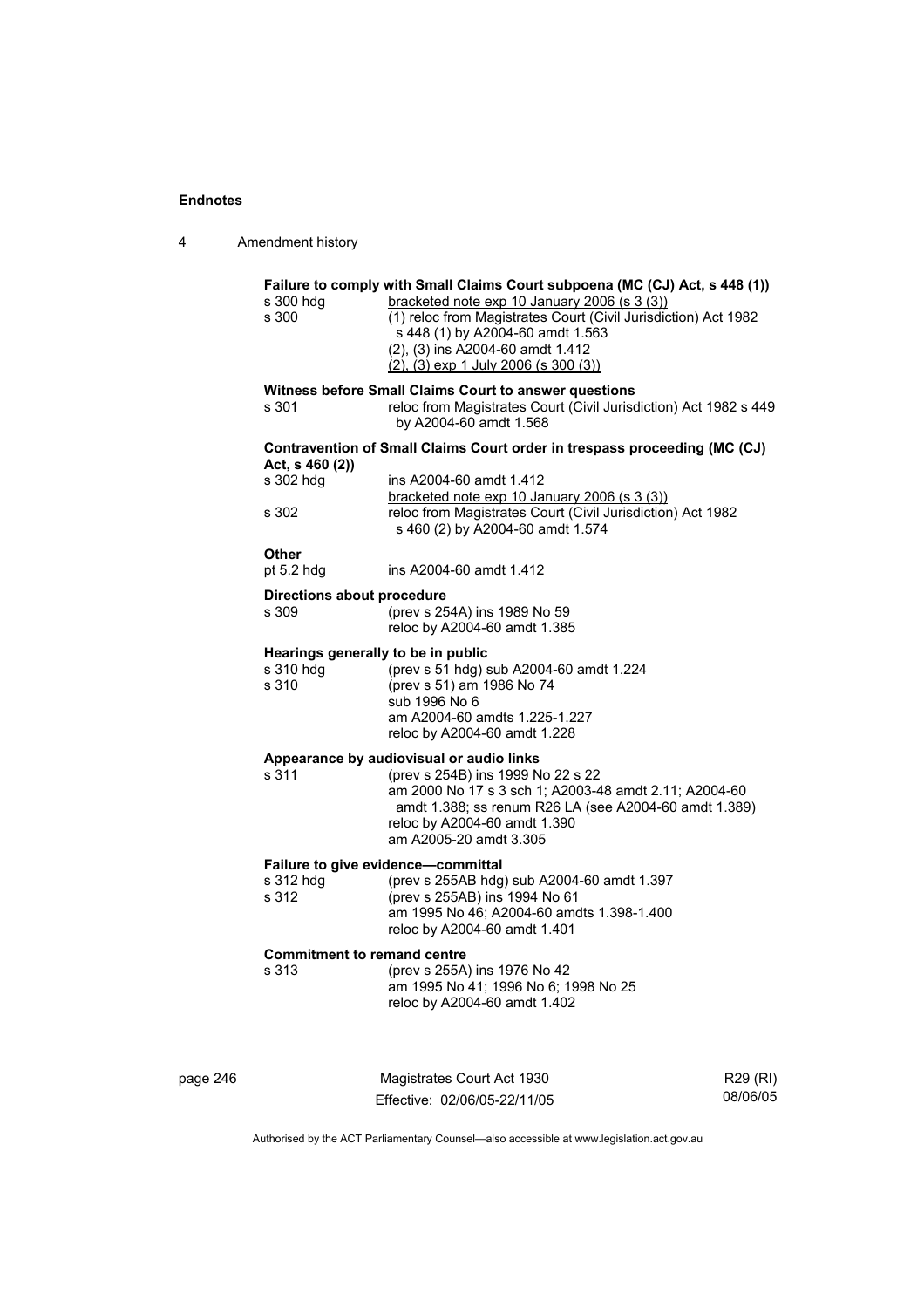## **Registrar to give directions for preparation of transcript**

| s 314 hda | (prev s 255B hdg) am 1991 No 44                |
|-----------|------------------------------------------------|
| s 314     | (prev s 255B) ins 1980 No 4                    |
|           | am 1986 No 71; 1991 No 44; A2004-60 amdt 1.403 |
|           | reloc by A2004-60 amdt 1.404                   |

#### **Applications for transcripts**

s 315 (prev s 255C) ins 1980 No 4 am 1986 No 71; 1986 No 83; 1988 No 45; 1991 No 38; 1991 No 44; 1993 No 4; 1994 No 4; 1999 No 22 s 24; A2004-60 amdts 1.405-1.409; ss renum R26 LA (see A2004-60 amdt 1.410) reloc by A2004-60 amdt 1.411

#### **Record of proceedings**

| s 316 hdg | (prev s 54A hdg) sub A2004-60 amdt 1.229                   |
|-----------|------------------------------------------------------------|
| s 316     | (prev s 54A) ins 1980 No 4                                 |
|           | am 1985 No 41; 1986 No 71; 1986 No; 1986 No 74; 1986       |
|           | No 83; ord 1990 No 5; 1991 Nos 44 and 106; 1999 No 22      |
|           | s 19: 1999 No 66 sch 3: 2000 No 17 s 3 sch 1: ss renum R10 |
|           | LA; A2003-48 amdt 2.9; A2004-60 amdt 1.230                 |
|           | reloc by A2004-60 amdt 1.231                               |
|           | pars renum R26 LA                                          |
|           | am A2005-20 amdt 3.306                                     |
|           |                                                            |

#### **Record of proceedings and transcript**

| am 1972 No 37                                                 | (prev s 60) sub 1958 No 12; 1967 No 1 |
|---------------------------------------------------------------|---------------------------------------|
|                                                               |                                       |
| sub 1974 No 14: 1980 No 4                                     |                                       |
| am 1991 No 44: 1999 No 22 s 20: A2004-60 amdts<br>1.233-1.237 |                                       |
| reloc by A2004-60 amdt 1.238                                  |                                       |

## **Person about to leave ACT may be ordered to be examined or produce documents**

| s 318 hdq | (prev s 67 hdg) am A2004-60 amdt 1.258                          |
|-----------|-----------------------------------------------------------------|
| s 318     | (prev s 67) am 1980 No 4; 1986 No 74; 1996 No 6; ss renum       |
|           | R <sub>10</sub> LA; A <sub>2004-60</sub> amdt 1.259, amdt 1.260 |
|           | reloc by A2004-60 amdt 1.261                                    |

#### **Witnesses' rights and liabilities**

s 319 (prev s 68) am 1996 No 6; A2004-60 amdt 1.263, amdt 1.264 reloc by A2004-60 amdt 1.265

# **Depositions to be given to registrar**

| s 320 hdg | (prev s 69 hdg) am 1991 No 44                         |
|-----------|-------------------------------------------------------|
| s 320     | (prev s 69) am 1958 No 12; 1967 No 1; 1980 No 4; 1991 |
|           | No 44: A2004-60 amdts 1.266-1.268                     |
|           | reloc by A2004-60 amdt 1.269                          |

| R29 (RI) |  |
|----------|--|
| 08/06/05 |  |

Magistrates Court Act 1930 Effective: 02/06/05-22/11/05 page 247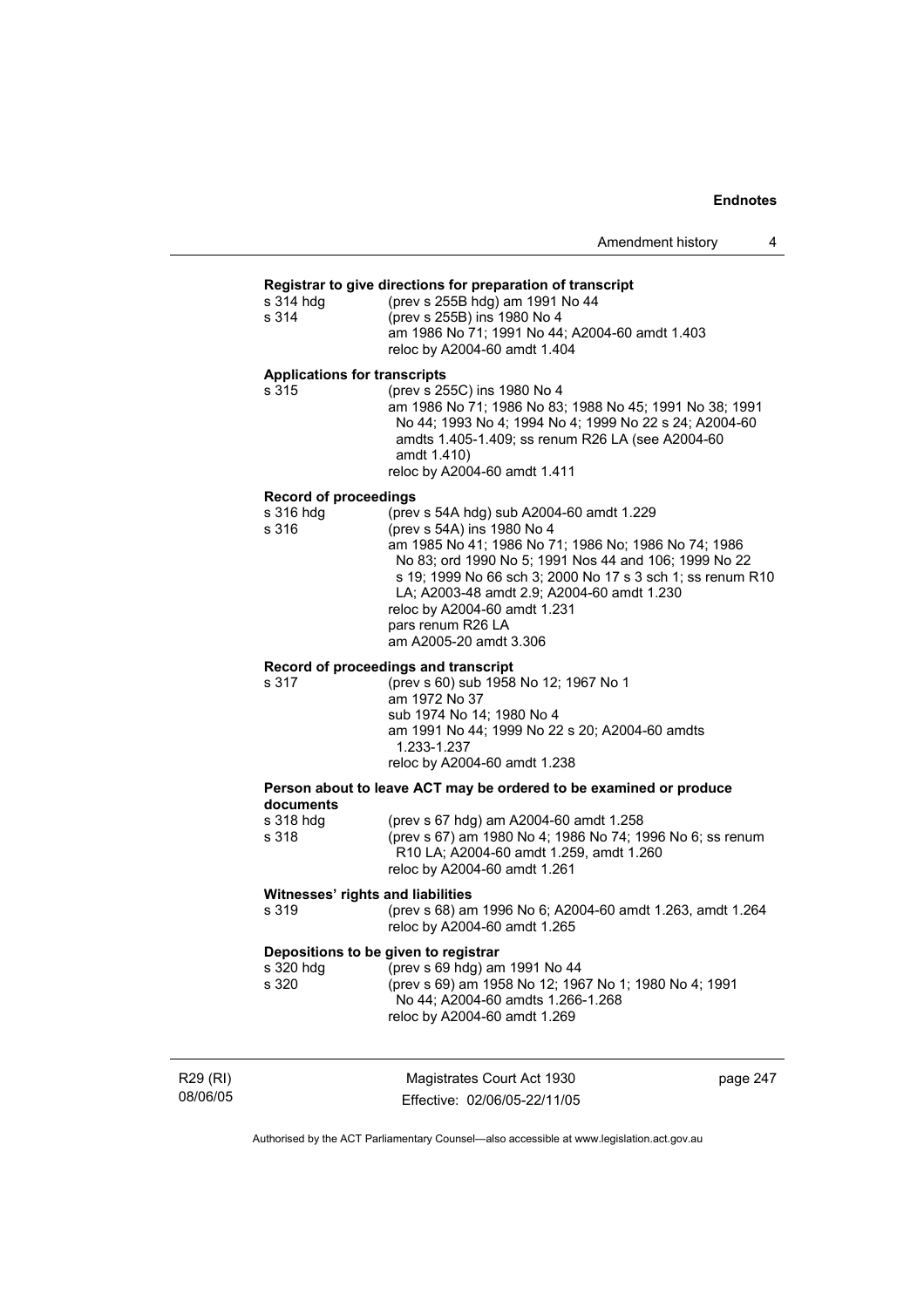| 4 | Amendment history |
|---|-------------------|
|---|-------------------|

**Regulation-making power**   $\overline{1}$  ins A2004-60 amdt 1.412 **Proceedings in case of indictable offences**  pt 6 hdg renum as pt 3.5 hdg **Preliminary**  renum as div 3.5.1 hdg **Institution of proceedings**  div 6.1 hdg renum as div 3.5.2 hdg **Proceedings subsequent to hearing of evidence**<br>div 6.2 hdg renum as div 3.5.3 hdg renum as div 3.5.3 hdg **Costs**  div 6.2A hdg renum as div 3.5.4 hdg **Recognisances of witnesses**  div 6.3 hdg renum as div 3.5.5 hdg **Miscellaneous**  div 6.4 hdg renum as div 3.5.6 hdg **Proceedings for offences punishable summarily**  pt 7 hdg renum as pt 3.6 hdg **Service and pleading by post for certain offences**  pt 7A hdg renum as pt 3.7 hdg **Infringement notices for certain offences**  pt 8 hdg renum as pt 3.8 hdg **Preliminary**  div 8.1 hdg renum as div 3.8.1 hdg **Infringement and reminder notices**<br>div 8.2 hdg renum as div 3.8. renum as div 3.8.2 hdg **Additional provisions for vehicle-related offences**  div 8.2A hdg renum as div 3.8.3 hdg **Disputing liability**  renum as div 3.8.4 hdg **Miscellaneous**  div 8.4 hdg renum as div 3.8.5 hdg **Enforcement of decisions**  pt 9 hdg renum as pt 3.9 hdg **General**  div 9.1 hdg renum as div 3.9.1 hdg

page 248 Magistrates Court Act 1930 Effective: 02/06/05-22/11/05

R29 (RI) 08/06/05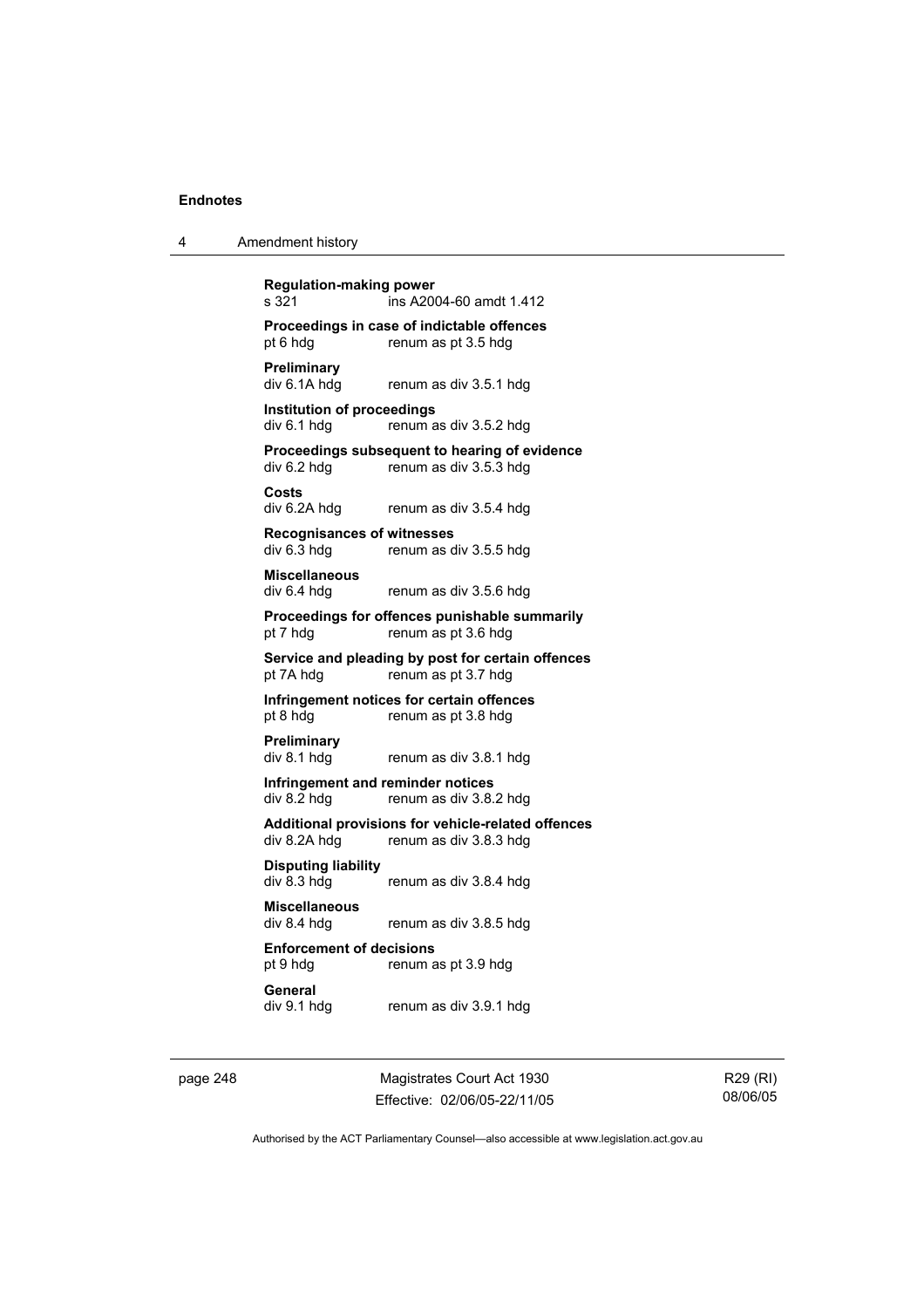# **Enforcement of fines**<br>div 9.2 hda rer

renum as div 3.9.2 hdg

**Reciprocal enforcement of fines against bodies corporate**  div 9.2A hdg renum as div 3.9.3 hdg

**Adverse claims**  om 1986 No 74

**Attachment of debts**  pt 9 div 4 hdg om 1994 No 61

**Imprisonment of fraudulent debtors**<br>
pt 9 div 5 hdg om 1994 No 61 om 1994 No 61

**Miscellaneous**  div 9.6 hdg renum as div 3.9.4 hdg

**Restraining orders** 

pt 10 hdg sub 1990 No 65 om 2001 No 90 amdt 1.79

**Appeals to Supreme Court** 

pt 11 hdg renum as pt 3.10 hdg

**Appellate jurisdiction of Supreme Court**  div 11.1 hdg renum as div 3.10.1 hdg

**Appeals** 

renum as div 3.10.2 hdg

**Orders to review**  div 11.3 hdg renum as div 3.10.3 hdg

**Absconding appellants**  pt 11 div  $3A$  hdg

om 1992 No 9

**General provisions** 

div 11.4 hdg renum as div 3.10.4 hdg

**Protection of magistrates in the execution of their office**  pt 12 hdg om A2004-60 amdt 1.369

**Costs** 

pt 13 hdg renum as pt 3.11 hdg

## **Court and tribunal fees**

pt 13A hdg orig pt 13A hdg ins 1974 No 14 om 1992 No 9 ins 1994 No 4 sub 2000 No 1 s 3 sch om A2004-60 amdt 1.378

R29 (RI) 08/06/05

Magistrates Court Act 1930 Effective: 02/06/05-22/11/05 page 249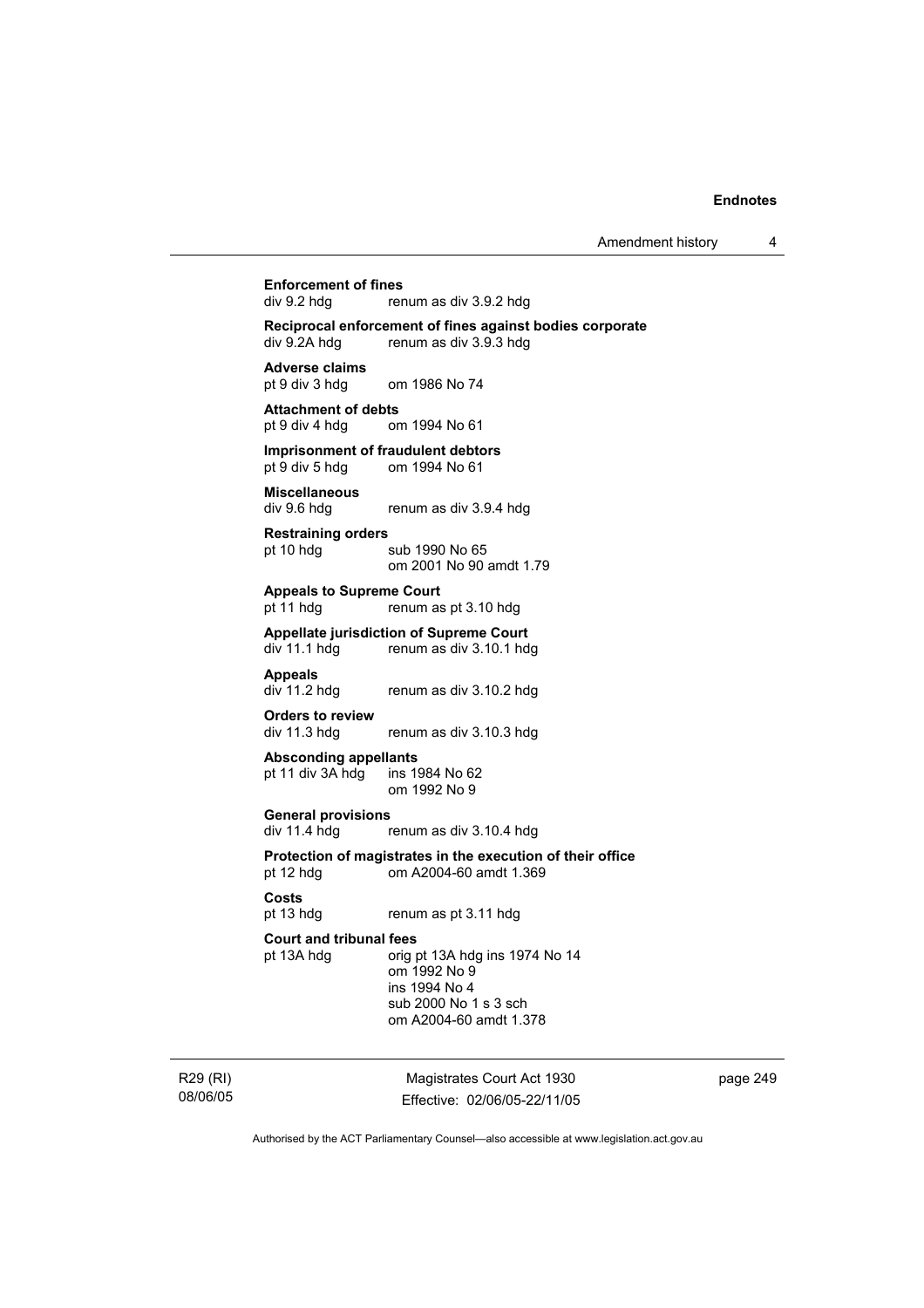| 4 | Amendment history |
|---|-------------------|
|---|-------------------|

|          | <b>Securities</b><br>pt 14 hdg          | renum as pt 3.12 hdg                                                                                                                                                                                                                                                                                                                                                                                                                                                                                                                                                                   |                      |
|----------|-----------------------------------------|----------------------------------------------------------------------------------------------------------------------------------------------------------------------------------------------------------------------------------------------------------------------------------------------------------------------------------------------------------------------------------------------------------------------------------------------------------------------------------------------------------------------------------------------------------------------------------------|----------------------|
|          | <b>Miscellaneous</b><br>pt 15 hdg       | renum as ch 5 hdg                                                                                                                                                                                                                                                                                                                                                                                                                                                                                                                                                                      |                      |
|          | <b>Transitional</b><br>pt 16 hdg        | ins 1999 No 34<br>om 2001 No 90 amdt 1.81                                                                                                                                                                                                                                                                                                                                                                                                                                                                                                                                              |                      |
|          | Oath and affirmation of office<br>sch 1 | orig sch 1 am 1937 No 28; 1938 No 25 (as am 1938 No 35);<br>1938 No 35; 1953 No 14; 1958 No 12; 1966 No 2; 1967 No 1;<br>1968 No 25; 1972 No 37; 1974 No 14; 1976 No 42; 1977 No<br>34; 1977 No 61; 1978 No 46; 1979 No 33; 1984 No 62; 1985<br>No 67; 1986 No 74; 1989 No 59; 1990 No 65; 1991 No 44;<br>1992 No 9; 1992 No 37; 1993 No 4; 1994 No 61; 1996 No 6;<br>1996 No 82; 1998 No 67<br>om 2001 No 44 amdt 1.2769<br>(prev sch 2) am 1938 No 25 (as am 1938 No 35)<br>om 1977 No 4<br>ins 1977 No 4<br>am 1997 No 94<br>renum 2001 No 44 amdt 1.2770<br>am A2005-20 amdt 3.307 |                      |
|          | <b>Oath</b><br>sch 2                    | renum as sch 1                                                                                                                                                                                                                                                                                                                                                                                                                                                                                                                                                                         |                      |
|          | sch <sub>3</sub>                        | am 1938 No 25 (as am 1938 No 35); 1976 No 42; 1985 No 67;<br>1991 No 44<br>om 2001 No 44 amdt 1.2771                                                                                                                                                                                                                                                                                                                                                                                                                                                                                   |                      |
|          | <b>Fees</b><br>sch 4                    | am 1937 No 5; 1937 No 28<br>om 1953 No 14                                                                                                                                                                                                                                                                                                                                                                                                                                                                                                                                              |                      |
|          | sch 5                                   | om 1953 No 14                                                                                                                                                                                                                                                                                                                                                                                                                                                                                                                                                                          |                      |
|          | Witnesses' expenses<br>sch 6            | om 1953 No 14                                                                                                                                                                                                                                                                                                                                                                                                                                                                                                                                                                          |                      |
|          | <b>Dictionary</b><br>dict               | ins A2004-60 amdt 1.413<br>def <i>administering authority</i> ins A2004-60 amdt 1.413<br>def <i>administrator</i> ins A2004-60 amdt 1.413<br>def another jurisdiction ins A2004-60 amdt 1.413<br>def appeal ins A2004-60 amdt 1.413<br>def appearance ins A2004-60 amdt 1.413                                                                                                                                                                                                                                                                                                          |                      |
| page 250 |                                         | Magistrates Court Act 1930<br>Effective: 02/06/05-22/11/05                                                                                                                                                                                                                                                                                                                                                                                                                                                                                                                             | R29 (RI)<br>08/06/05 |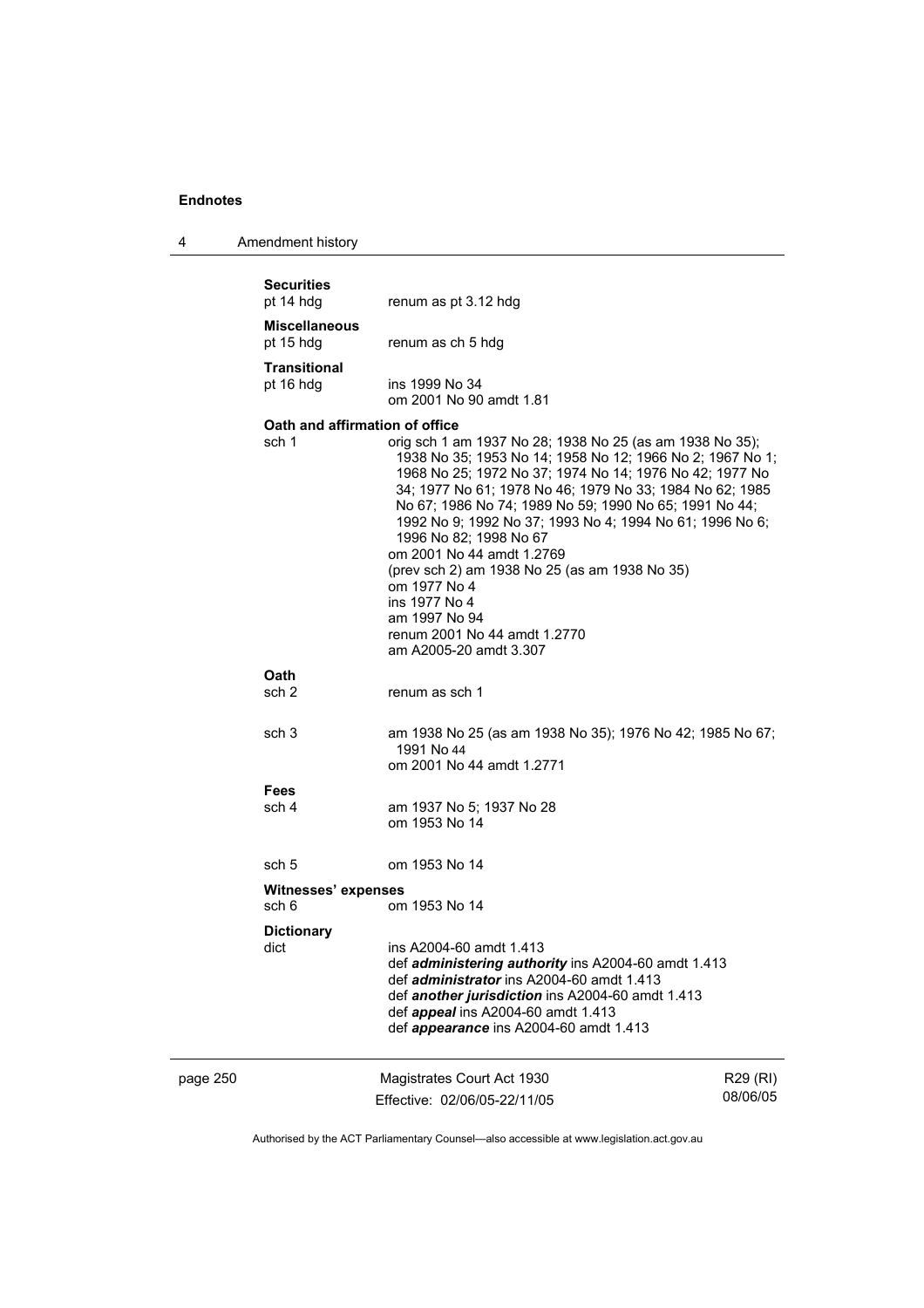def *applicant* ins A2004-60 amdt 1.413 def *application* ins A2004-60 amdt 1.413 def *authorised person* ins A2004-60 amdt 1.413 def *bailiff* ins A2004-60 amdt 1.413 def *certified copies* ins A2004-60 amdt 1.413 def *claim* ins A2004-60 amdt 1.413 def *common boundaries determination* ins A2004-60 amdt 1.413 def *contract application* ins A2004-60 amdt 1.413 def *conviction* ins A2004-60 amdt 1.413 def *court* ins A2004-60 amdt 1.413 def *Crimes Act* ins A2004-60 amdt 1.413 def *damages application* ins A2004-60 amdt 1.413 def *date of service* ins A2004-60 amdt 1.413 def *debt application* ins A2004-60 amdt 1.413 def *debt declaration* ins A2004-60 amdt 1.413 def *decision* ins A2004-60 amdt 1.413 def *default notice* ins A2004-60 amdt 1.413 def *defendant* ins A2004-60 amdt 1.413 def *driver* ins A2004-60 amdt 1.413 def *escort* ins A2004-60 amdt 1.413 def *fine* ins A2004-60 amdt 1.413 def *fine defaulter* ins A2004-60 amdt 1.413 def *goods application* ins A2004-60 amdt 1.413 def *government agency* ins A2004-60 amdt 1.413 def *hearing* ins A2004-60 amdt 1.413 def *home address* ins A2004-60 amdt 1.413 def *illegal user declaration* ins A2004-60 amdt 1.413 def *indictable offence* ins A2004-60 amdt 1.413 def *indictment* ins A2004-60 amdt 1.413 def *information* ins A2004-60 amdt 1.413 def *infringement notice* ins A2004-60 amdt 1.413 def *infringement notice offence* ins A2004-60 amdt 1.413 def *infringement notice penalty* ins A2004-60 amdt 1.413 def *inquiry* ins A2004-60 amdt 1.413 def *judgment* ins A2004-60 amdt 1.413 def *jury* ins A2004-60 amdt 1.413 def *known offender declaration* ins A2004-60 amdt 1.413 def *law in force in the ACT* ins A2004-60 amdt 1.413 def *magistrate* ins A2004-60 amdt 1.413 am A2005-20 amdt 3.308 def *notice of intention to defend form* ins A2005-20 amdt 3.309 def *notice to defendant form* ins A2005-20 amdt 3.309 def *nuisance application* ins A2004-60 amdt 1.413 def *outstanding fine* ins A2004-60 amdt 1.413 def *penalty notice* ins A2004-60 amdt 1.413

R29 (RI) 08/06/05

Magistrates Court Act 1930 Effective: 02/06/05-22/11/05 page 251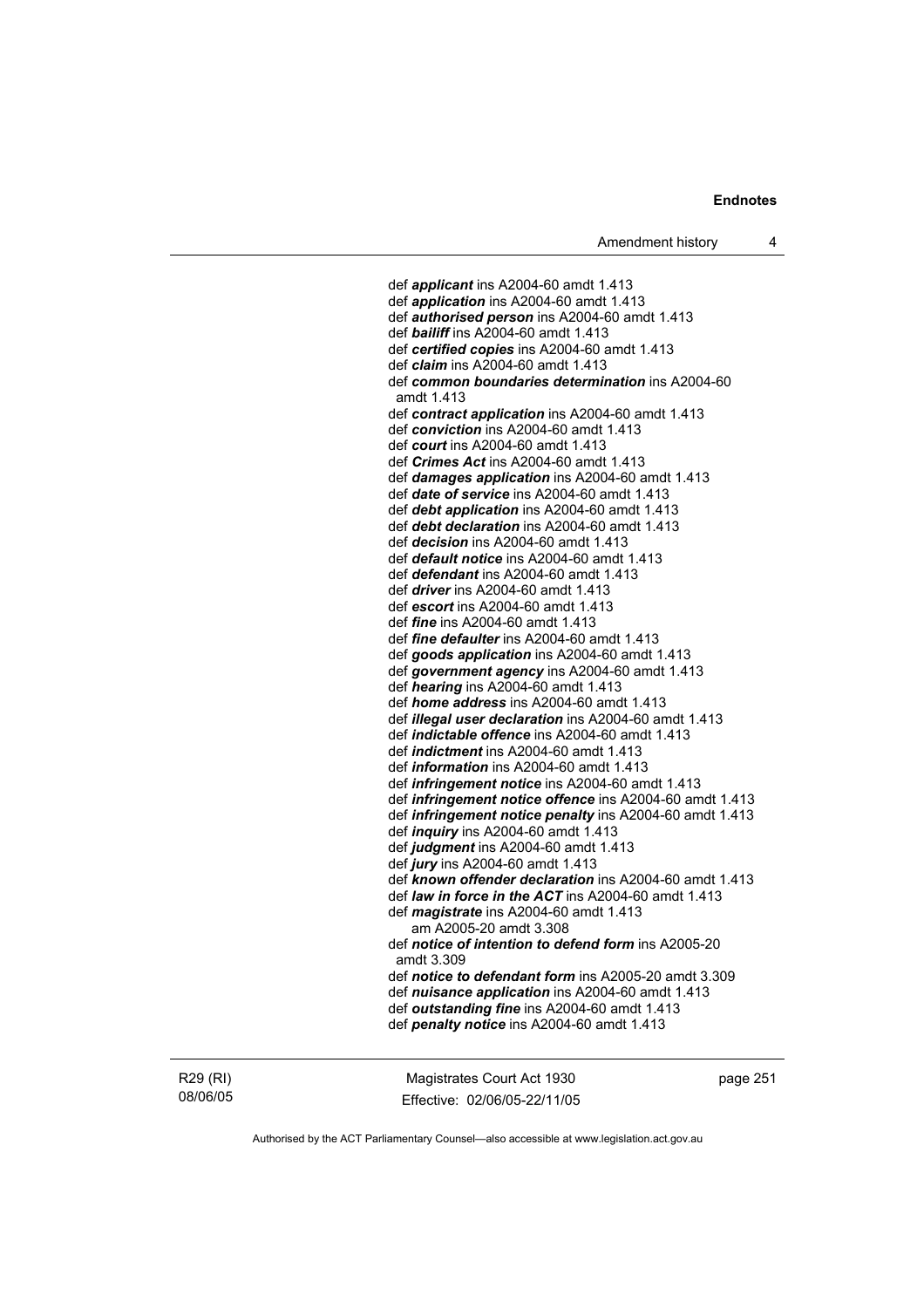4 Amendment history

 def *plea of guilty form* ins A2005-20 amdt 3.309 def *prescribed offence* ins A2004-60 amdt 1.413 def *proceeding* ins A2004-60 amdt 1.413 def *reciprocating court* ins A2004-60 amdt 1.413 def *referee* ins A2004-60 amdt 1.413 def *reference appeal* ins A2005-5 s 34 def *registered* ins A2004-60 amdt 1.413 def *registered operator* ins A2004-60 amdt 1.413 om A2005-20 amdt 3.310 def *registrar* ins A2004-60 amdt 1.413 def *relevant officer* ins A2004-60 amdt 1.413 def *reminder notice* ins A2004-60 amdt 1.413 def *respondent* ins A2004-60 amdt 1.413 def *responsible person* ins A2004-60 amdt 1.413 def *rules* ins A2004-60 amdt 1.413 def *Small Claims Court* ins A2004-60 amdt 1.413 def *sold vehicle declaration* ins A2004-60 amdt 1.413 def *State* ins A2004-60 amdt 1.413 def *summary conviction* ins A2004-60 amdt 1.413 def *superintendent* ins A2004-60 amdt 1.413 def *Territory entity* ins A2004-60 amdt 1.413 def *Territory fine* ins A2004-60 amdt 1.413 def *trader's plate* ins A2004-60 amdt 1.413 om A2005-20 amdt 3.310 def *trespass application* ins A2004-60 amdt 1.413 def *unknown offender declaration* ins A2004-60 amdt 1.413 def *vehicle* ins A2004-60 amdt 1.413 def *vehicle-related offence* ins A2005-20 amdt 3.311

page 252 Magistrates Court Act 1930 Effective: 02/06/05-22/11/05

R29 (RI) 08/06/05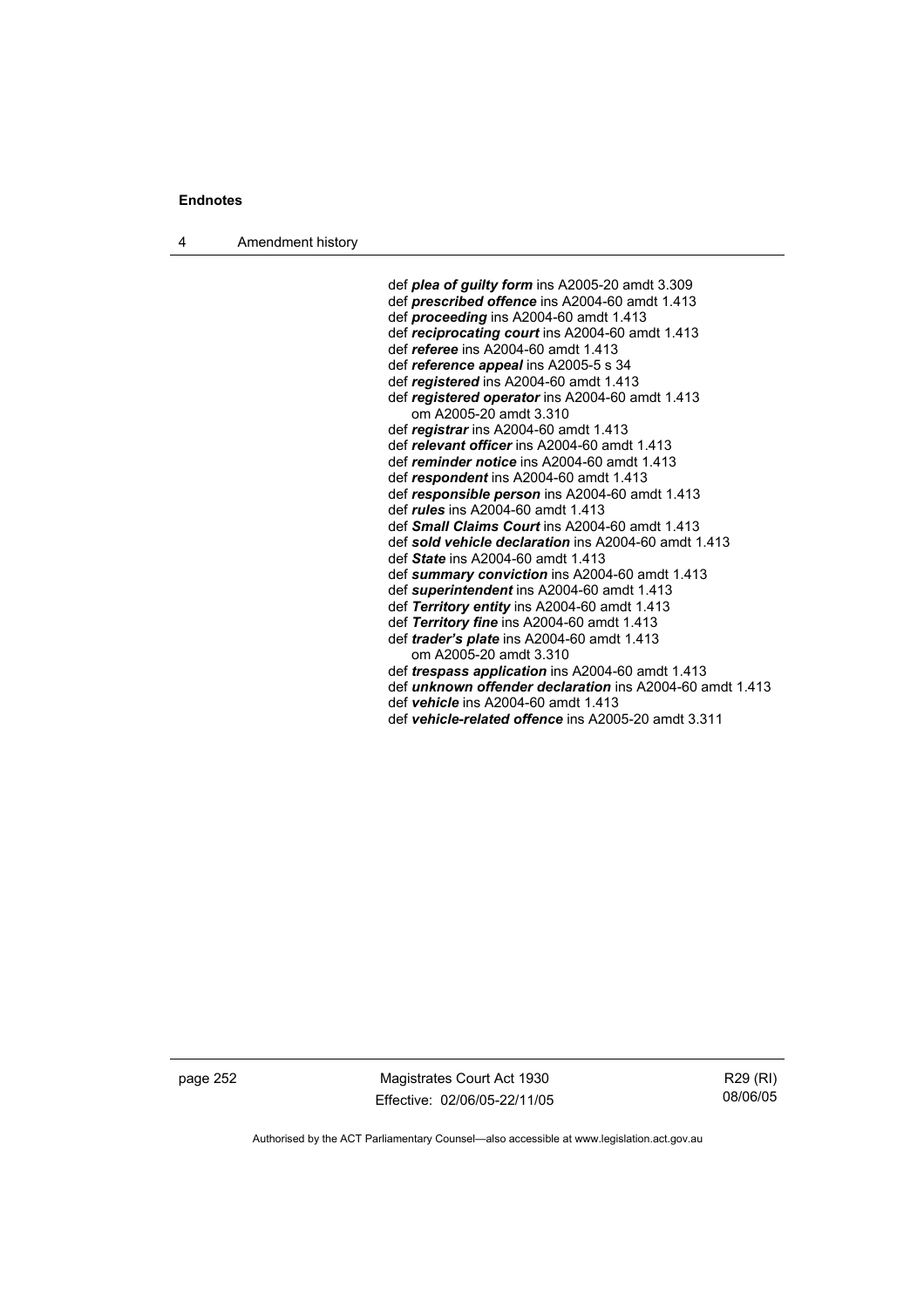# **5 Earlier republications**

Some earlier republications were not numbered. The number in column 1 refers to the publication order.

Since 12 September 2001 every authorised republication has been published in electronic pdf format on the ACT legislation register. A selection of authorised republications have also been published in printed format. These republications are marked with an asterisk (\*) in column 1. Electronic and printed versions of an authorised republication are identical.

| <b>Republication No</b> | <b>Amendments to</b> | <b>Republication date</b> |
|-------------------------|----------------------|---------------------------|
| 1                       | Act 1992 No 37       | 3 August 1992             |
| $\overline{2}$          | Act 1993 No 91       | 31 December 1993          |
| 3                       | Act 1994 No 81       | 10 April 1995             |
| 4                       | Act 1997 No 25       | 30 May 1997               |
| 5                       | Act 1997 No 96       | 1 June 1998               |
| 6                       | Act 1999 No 12       | 31 March 1999             |
| 7                       | Act 2000 No 60       | 20 November 2000          |
| 8                       | Act 2001 No 90       | 12 September 2001         |
| 9                       | Act 2001 No 90       | 3 December 2001           |
| 10                      | Act 2002 No 2        | 14 March 2002             |
| $11*$                   | Act 2002 No 2        | 27 March 2002             |
| 12                      | Act 2002 No 2        | 1 July 2002               |
| 13                      | Act 2002 No 2        | 13 September 2002         |
| 14                      | Act 2002 No 30       | 17 September 2002         |
| 15                      | Act 2002 No 36       | 11 October 2002           |
| 16                      | Act 2002 No 36       | 1 January 2003            |
| 16 (RI)                 | Act 2002 No 49 ‡     | 12 February 2003          |
| 17                      | A2003-2              | 31 March 2003             |
| 18                      | A2003-2              | 12 October 2003           |
| 19                      | A2003-56             | 19 December 2003          |
| 20                      | A2004-2              | 22 March 2004             |
|                         |                      |                           |

R29 (RI) 08/06/05

Magistrates Court Act 1930 Effective: 02/06/05-22/11/05 page 253